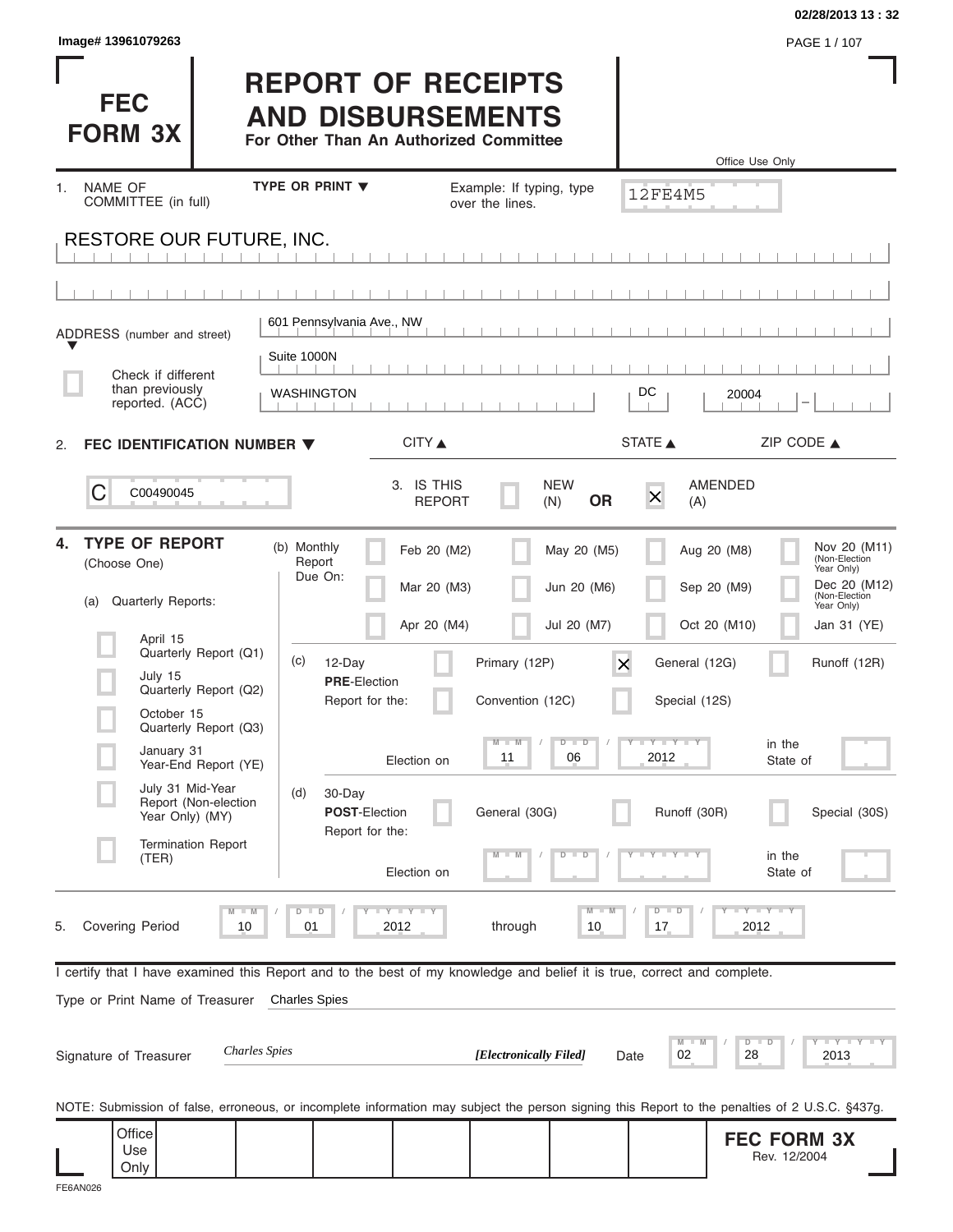## FEC **Form 3X** (Rev. 02/2003 ) Page **2 SUMMARY PAGE OF RECEIPTS AND DISBURSEMENTS**

|    | Image# 13961079264                                                                                    |                                                      |                                                 |
|----|-------------------------------------------------------------------------------------------------------|------------------------------------------------------|-------------------------------------------------|
|    | FEC Form 3X (Rev. 02/2003)                                                                            | <b>SUMMARY PAGE</b><br>OF RECEIPTS AND DISBURSEMENTS | Page 2                                          |
|    | Write or Type Committee Name                                                                          |                                                      |                                                 |
|    | <b>RESTORE OUR FUTURE, INC.</b>                                                                       |                                                      |                                                 |
|    | Report Covering the Period:<br>From:                                                                  | Y I Y<br>M<br>D<br>D<br>10<br>01<br>2012<br>To:      | D<br>10<br>2012<br>17                           |
|    |                                                                                                       | <b>COLUMN A</b><br><b>This Period</b>                | <b>COLUMN B</b><br><b>Calendar Year-to-Date</b> |
| 6. | Cash on Hand<br>(a)<br>$-Y - Y - Y$<br>January 1,<br>2012                                             |                                                      | 23521300.13                                     |
|    | Cash on Hand at<br>(b)<br>Beginning of Reporting Period                                               | 16248329.39                                          |                                                 |
|    | Total Receipts (from Line 19)<br>(c)                                                                  | 20209850.42                                          | 101512471.03                                    |
|    | Subtotal (add Lines 6(b) and<br>(d)<br>6(c) for Column A and Lines<br>$6(a)$ and $6(c)$ for Column B) | 36458179.81                                          | 125033771.16                                    |
| 7. | Total Disbursements (from Line 31)                                                                    | 12549660.53                                          | 101125251.88                                    |
| 8. | Cash on Hand at Close of<br><b>Reporting Period</b><br>(subtract Line $7$ from Line $6(d)$ )          | 23908519.28                                          | 23908519.28                                     |
| 9. | Debts and Obligations Owed TO<br>the Committee (Itemize all on<br>Schedule C and/or Schedule D)       | 0.00                                                 |                                                 |
|    | 10. Debts and Obligations Owed BY<br>the Committee (Itemize all on<br>Schedule C and/or Schedule D)   | 0.00                                                 |                                                 |

This committee has qualified as a multicandidate committee. (see FEC FORM 1M)

## **For further information contact:**

Federal Election Commission 999 E Street, NW Washington, DC 20463

Toll Free 800-424-9530 Local 202-694-1100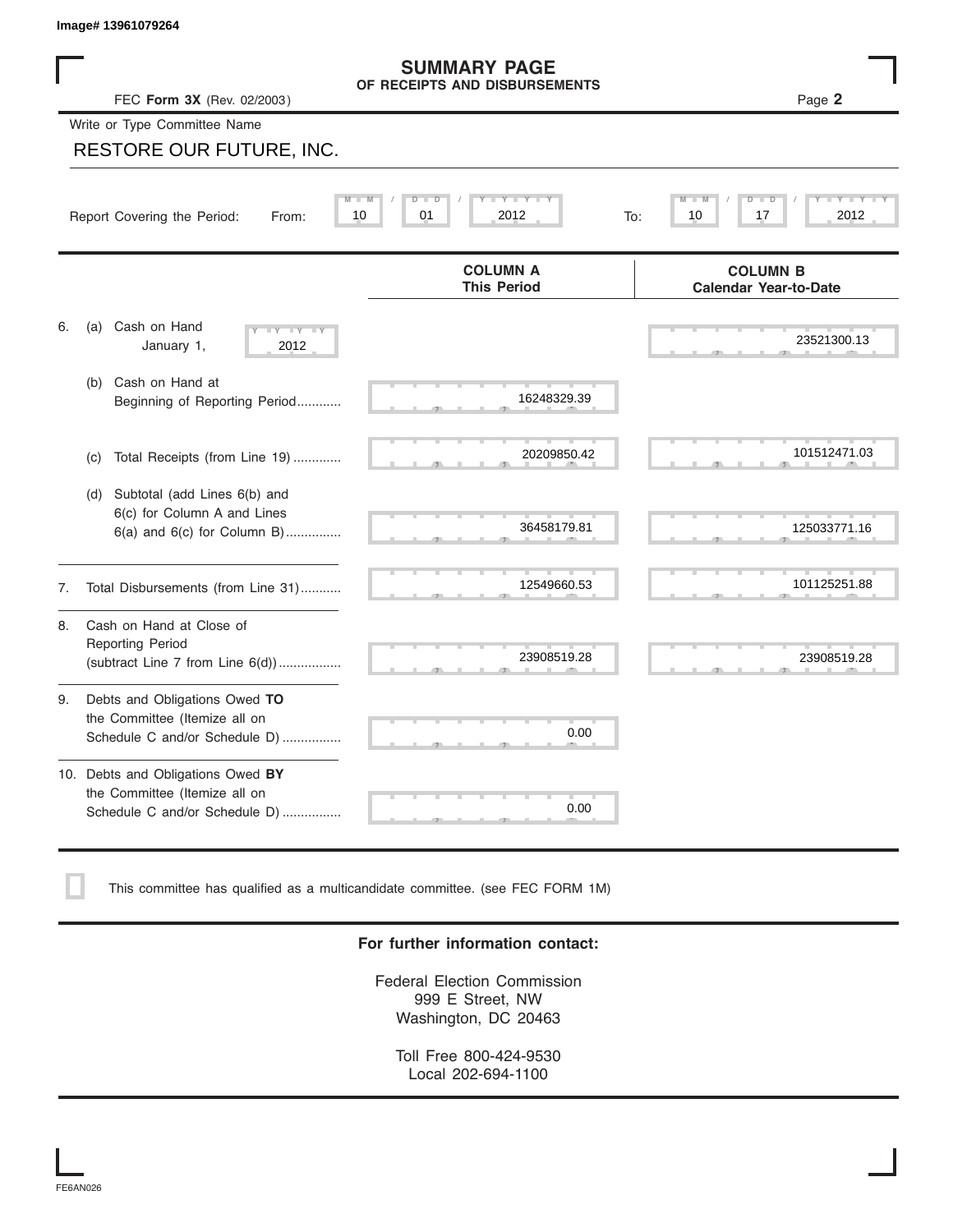| Image# 13961079265                                    |                                                 |                                                           |
|-------------------------------------------------------|-------------------------------------------------|-----------------------------------------------------------|
|                                                       | <b>DETAILED SUMMARY PAGE</b>                    |                                                           |
| FEC Form 3X (Rev. 06/2004)                            | of Receipts                                     | Page 3                                                    |
| Write or Type Committee Name                          |                                                 |                                                           |
| RESTORE OUR FUTURE, INC.                              |                                                 |                                                           |
|                                                       |                                                 |                                                           |
| $M$ $M$<br>Report Covering the Period:<br>10<br>From: | <b>LY LY LY</b><br>$D$ $D$<br>01<br>2012<br>To: | $Y = Y = Y = Y$<br>$M - M$<br>$D$ $D$<br>2012<br>10<br>17 |
| I. Receipts                                           | <b>COLUMN A</b><br><b>Total This Period</b>     | <b>COLUMN B</b><br><b>Calendar Year-to-Date</b>           |
| 11. Contributions (other than loans) From:            |                                                 |                                                           |
| Individuals/Persons Other<br>(a)                      |                                                 |                                                           |
| <b>Than Political Committees</b>                      | 20142702.00                                     | 101419712.61                                              |
| Itemized (use Schedule A)<br>(i)                      |                                                 |                                                           |
|                                                       | 29.00                                           | 298.00                                                    |
| (iii) TOTAL (add                                      |                                                 |                                                           |
| Lines $11(a)(i)$ and $(ii)$                           | 20142731.00                                     | 101420010.61                                              |
|                                                       |                                                 |                                                           |
| Political Party Committees<br>(b)                     | 0.00                                            | 0.00                                                      |
| <b>Other Political Committees</b><br>(C)              |                                                 |                                                           |
|                                                       | 0.00                                            | 25000.00                                                  |
| (d) Total Contributions (add Lines                    |                                                 |                                                           |
| $11(a)(iii)$ , (b), and (c)) (Carry                   |                                                 |                                                           |
| Totals to Line 33, page 5) ▶                          | 20142731.00                                     | 101445010.61                                              |
| 12. Transfers From Affiliated/Other                   |                                                 |                                                           |
|                                                       | 0.00                                            | 0.00                                                      |
|                                                       |                                                 |                                                           |
|                                                       | 0.00                                            | 0.00                                                      |
|                                                       |                                                 |                                                           |
| 14. Loan Repayments Received                          | 0.00                                            | 0.00                                                      |
| 15. Offsets To Operating Expenditures                 |                                                 |                                                           |
| (Refunds, Rebates, etc.)                              |                                                 |                                                           |
| (Carry Totals to Line 37, page 5)                     | 67119.42                                        | 67119.42                                                  |
| 16. Refunds of Contributions Made                     |                                                 |                                                           |
| to Federal Candidates and Other                       |                                                 | 341.00                                                    |
| Political Committees                                  | 0.00                                            |                                                           |
| 17. Other Federal Receipts                            |                                                 | 0.00                                                      |
| 18. Transfers from Non-Federal and Levin Funds        | 0.00                                            |                                                           |
| (a) Non-Federal Account                               |                                                 |                                                           |
|                                                       | 0.00                                            | 0.00                                                      |
|                                                       |                                                 |                                                           |
| (b) Levin Funds (from Schedule H5)                    | 0.00                                            | 0.00                                                      |
|                                                       |                                                 |                                                           |
| (c) Total Transfers (add $18(a)$ and $18(b)$ )        | 0.00                                            | 0.00                                                      |
|                                                       |                                                 |                                                           |
| 19. Total Receipts (add Lines 11(d),                  |                                                 |                                                           |
| 12, 13, 14, 15, 16, 17, and 18(c)) ▶                  | 20209850.42                                     | 101512471.03                                              |
|                                                       |                                                 |                                                           |
| 20. Total Federal Receipts                            | 20209850.42                                     | 101512471.03                                              |
| (subtract Line 18(c) from Line 19)  ▶                 |                                                 |                                                           |

I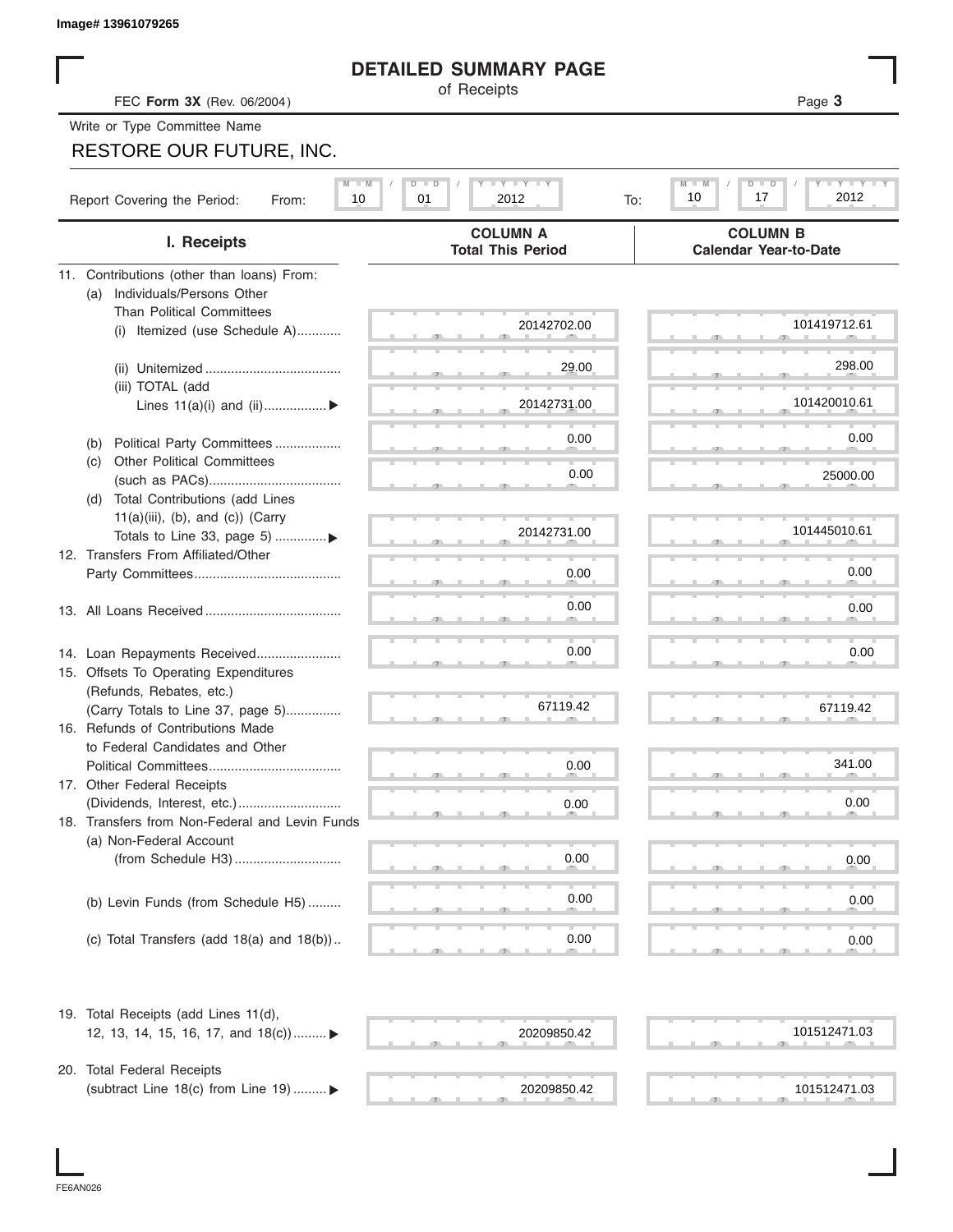# **DETAILED SUMMARY PAGE**

|                                                                      | <b>DETAILED SUMMARY PAGE</b>                |                                                 |
|----------------------------------------------------------------------|---------------------------------------------|-------------------------------------------------|
| FEC Form 3X (Rev. 02/2003)                                           | of Disbursements                            | Page 4                                          |
| II. Disbursements                                                    | <b>COLUMN A</b><br><b>Total This Period</b> | <b>COLUMN B</b><br><b>Calendar Year-to-Date</b> |
| 21. Operating Expenditures:<br>(a) Allocated Federal/Non-Federal     |                                             |                                                 |
| Activity (from Schedule H4)                                          |                                             |                                                 |
| Federal Share<br>(i)                                                 | 0.00                                        | 0.00                                            |
|                                                                      | 0.00                                        | 0.00                                            |
| (ii) Non-Federal Share<br>(b) Other Federal Operating                |                                             |                                                 |
|                                                                      | 524527.14                                   | 6137381.21                                      |
| (c) Total Operating Expenditures                                     |                                             |                                                 |
| (add 21(a)(i), (a)(ii), and (b))                                     | 524527.14                                   | 6137381.21                                      |
| 22. Transfers to Affiliated/Other Party                              |                                             |                                                 |
|                                                                      | 0.00                                        | 0.00                                            |
| 23. Contributions to<br>Federal Candidates/Committees                |                                             |                                                 |
| and Other Political Committees                                       | 0.00                                        | 0.00                                            |
| 24. Independent Expenditures                                         | 12025133.39                                 | 93982421.67                                     |
| 25. Coordinated Party Expenditures                                   |                                             |                                                 |
|                                                                      | 0.00                                        | 0.00                                            |
|                                                                      |                                             |                                                 |
|                                                                      | 0.00                                        | 0.00                                            |
|                                                                      |                                             |                                                 |
|                                                                      | 0.00                                        | 0.00                                            |
| 28. Refunds of Contributions To:<br>Individuals/Persons Other<br>(a) |                                             |                                                 |
| Than Political Committees                                            | 0.00                                        | 1005449.00                                      |
|                                                                      |                                             |                                                 |
| Political Party Committees<br>(b)                                    | 0.00                                        | 0.00                                            |
| <b>Other Political Committees</b><br>(c)                             |                                             |                                                 |
|                                                                      | 0.00                                        | 0.00                                            |
| <b>Total Contribution Refunds</b><br>(d)                             |                                             |                                                 |
| (add Lines 28(a), (b), and (c))                                      | 0.00                                        | 1005449.00                                      |
|                                                                      |                                             |                                                 |
|                                                                      | 0.00                                        | 0.00                                            |
| 30. Federal Election Activity (2 U.S.C. §431(20))                    |                                             |                                                 |
| (a) Allocated Federal Election Activity                              |                                             |                                                 |
| (from Schedule H6)                                                   |                                             |                                                 |
|                                                                      | 0.00                                        | 0.00                                            |
|                                                                      |                                             |                                                 |
|                                                                      | 0.00                                        | 0.00                                            |
| (b) Federal Election Activity Paid Entirely                          |                                             |                                                 |
| With Federal Funds                                                   | 0.00                                        | 0.00                                            |
| Total Federal Election Activity (add<br>(C)                          |                                             |                                                 |
| Lines $30(a)(i)$ , $30(a)(ii)$ and $30(b))$                          | 0.00                                        | 0.00                                            |
| 31. Total Disbursements (add Lines 21(c), 22,                        |                                             |                                                 |
| 23, 24, 25, 26, 27, 28(d), 29 and 30(c))                             | 12549660.53                                 |                                                 |
|                                                                      |                                             | 101125251.88                                    |
| 32. Total Federal Disbursements                                      |                                             |                                                 |
| (subtract Line 21(a)(ii) and Line 30(a)(ii)                          |                                             |                                                 |
|                                                                      | 12549660.53                                 | 101125251.88                                    |

FE6AN026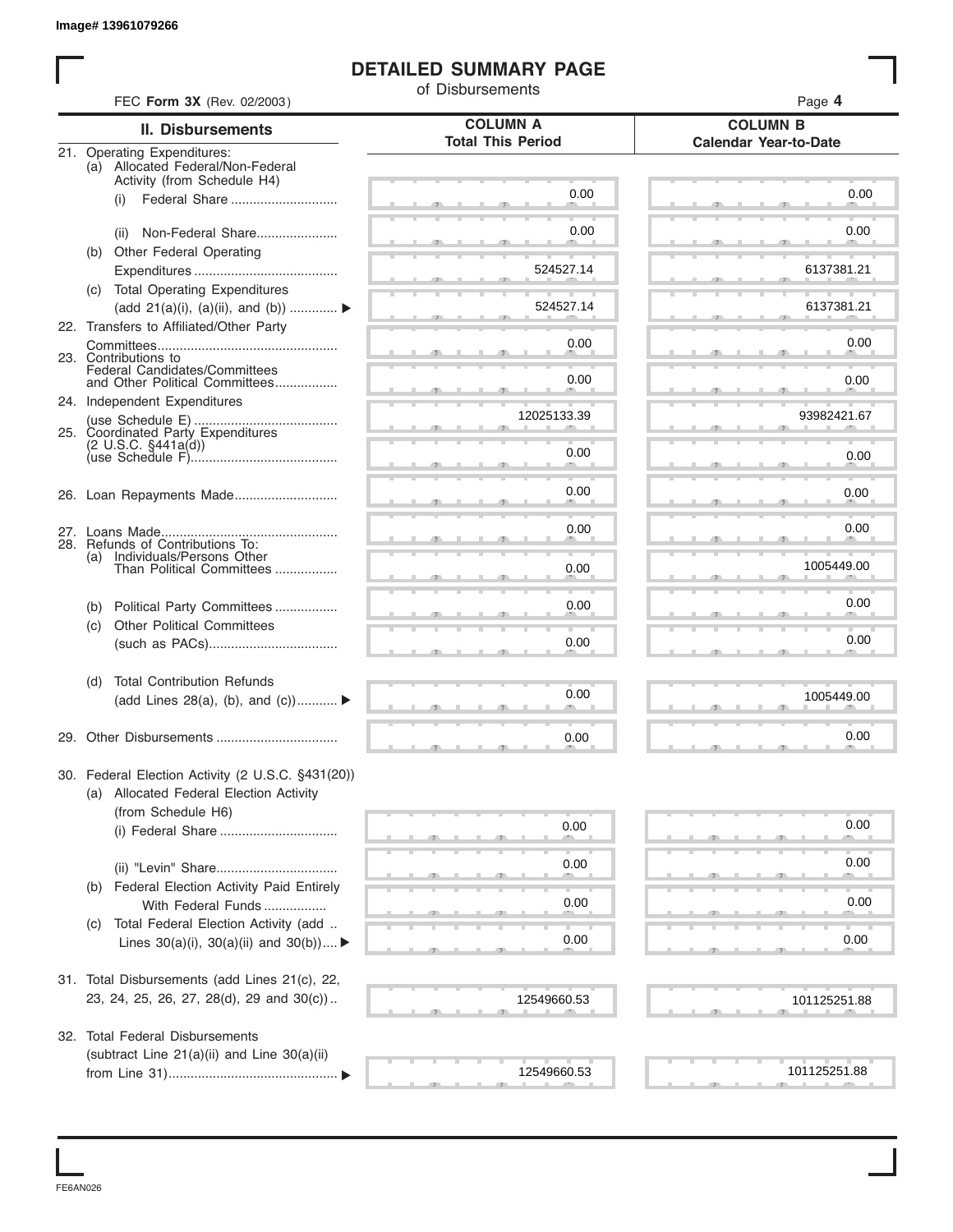## **DETAILED SUMMARY PAGE**

| FEC Form 3X (Rev. 02/2003)                                                     | <b>DETAILED SUMMARY PAGE</b><br>of Disbursements | Page 5                                          |
|--------------------------------------------------------------------------------|--------------------------------------------------|-------------------------------------------------|
| III. Net Contributions/Operating Ex-<br>penditures                             | <b>COLUMN A</b><br><b>Total This Period</b>      | <b>COLUMN B</b><br><b>Calendar Year-to-Date</b> |
| Total Contributions (other than loans)<br>33.                                  | 20142731.00                                      | 101445010.61                                    |
| 34. Total Contribution Refunds                                                 | 0.00                                             | 1005449.00                                      |
| 35. Net Contributions (other than loans)<br>(subtract Line 34 from Line 33)    | 20142731.00                                      | 100439561.61                                    |
| 36. Total Federal Operating Expenditures<br>(add Line 21(a)(i) and Line 21(b)) | 524527.14                                        | 6137381.21                                      |
| 37. Offsets to Operating Expenditures                                          | 67119.42                                         | 67119.42                                        |
| 38. Net Operating Expenditures                                                 | 457407.72                                        | 6070261.79                                      |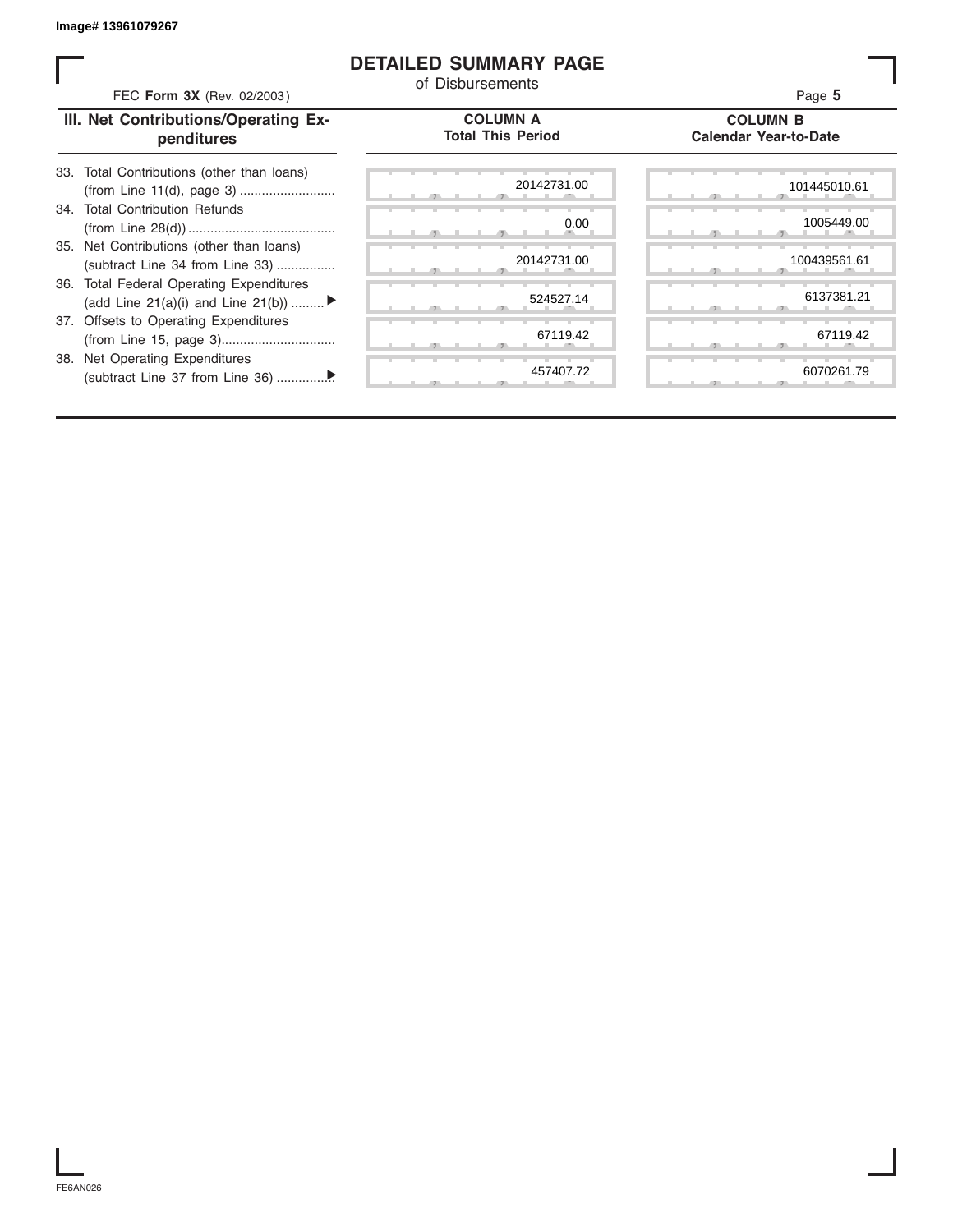| SCHEDULE A (FEC Form 3X) |  |  |
|--------------------------|--|--|
| <b>ITEMIZED RECEIPTS</b> |  |  |

FOR LINE NUMBER: PAGE 6 OF<br>(check only one)

| SCHEDULE A (FEC Form 3X)<br><b>ITEMIZED RECEIPTS</b>                       |                   | Use separate schedule(s)<br>for each category of the | FOR LINE NUMBER:<br>PAGE<br>6<br>OF<br>107<br>(check only one)                                                                                                                                                                                                                          |  |
|----------------------------------------------------------------------------|-------------------|------------------------------------------------------|-----------------------------------------------------------------------------------------------------------------------------------------------------------------------------------------------------------------------------------------------------------------------------------------|--|
|                                                                            |                   | Detailed Summary Page                                | $\overline{X}$ 11a<br>11 <sub>b</sub><br>12<br>11c<br>13<br>14<br>15<br>16<br>17                                                                                                                                                                                                        |  |
|                                                                            |                   |                                                      | Any information copied from such Reports and Statements may not be sold or used by any person for the purpose of soliciting contributions<br>or for commercial purposes, other than using the name and address of any political committee to solicit contributions from such committee. |  |
| NAME OF COMMITTEE (In Full)<br><b>RESTORE OUR FUTURE, INC.</b>             |                   |                                                      |                                                                                                                                                                                                                                                                                         |  |
| Full Name (Last, First, Middle Initial)<br>18 Karat, Inc.<br>А.            |                   |                                                      | Date of Receipt                                                                                                                                                                                                                                                                         |  |
| Mailing Address 211 Mitchell Road<br>City<br><b>State</b>                  |                   | Zip Code                                             | $Y - Y - I$<br>$M - M$<br>D<br>$\blacksquare$<br>2012<br>10<br>12<br>Transaction ID: SA11AI.8587                                                                                                                                                                                        |  |
| <b>Eighty Four</b>                                                         | PA                | 15330                                                | Amount of Each Receipt this Period                                                                                                                                                                                                                                                      |  |
| FEC ID number of contributing<br>federal political committee.              | $\mathsf C$       |                                                      | 1000.00                                                                                                                                                                                                                                                                                 |  |
| Name of Employer                                                           | Occupation        |                                                      |                                                                                                                                                                                                                                                                                         |  |
| Receipt For:<br>Primary<br>General<br>Other (specify) $\blacktriangledown$ |                   | Aggregate Year-to-Date ▼<br>1000.00<br>$-9$          |                                                                                                                                                                                                                                                                                         |  |
| Full Name (Last, First, Middle Initial)<br><b>B.</b> Abe Abuchowski        |                   |                                                      | Date of Receipt                                                                                                                                                                                                                                                                         |  |
| Mailing Address 62 Bunnvale Road                                           |                   |                                                      | $M - M$<br>$D$ $D$<br>02<br>2012<br>10                                                                                                                                                                                                                                                  |  |
| City                                                                       | <b>State</b>      | Zip Code                                             | Transaction ID: SA11AI.8662                                                                                                                                                                                                                                                             |  |
| Califon                                                                    | <b>NJ</b>         | 07830                                                | Amount of Each Receipt this Period                                                                                                                                                                                                                                                      |  |
| FEC ID number of contributing<br>federal political committee.              | C                 |                                                      | 100.00                                                                                                                                                                                                                                                                                  |  |
| Name of Employer<br><b>Prolong Pharmaceuticals</b>                         | Occupation<br>CEO |                                                      |                                                                                                                                                                                                                                                                                         |  |
| Receipt For:                                                               |                   | Aggregate Year-to-Date ▼                             |                                                                                                                                                                                                                                                                                         |  |
| Primary<br>General<br>Other (specify) $\blacktriangledown$                 |                   | 100.00                                               |                                                                                                                                                                                                                                                                                         |  |
| Full Name (Last, First, Middle Initial)<br>James Adair<br>C.               |                   |                                                      | Date of Receipt                                                                                                                                                                                                                                                                         |  |
| Mailing Address 2008 Faircloud Drive                                       |                   |                                                      | $Y = Y = Y - Y$<br>$M - M$<br>D<br>$\Box$<br>08<br>2012<br>10                                                                                                                                                                                                                           |  |
| City                                                                       | <b>State</b>      | Zip Code                                             | Transaction ID: SA11AI.8783                                                                                                                                                                                                                                                             |  |
| Edmond                                                                     | OK                | 73034                                                | Amount of Each Receipt this Period                                                                                                                                                                                                                                                      |  |
| FEC ID number of contributing<br>federal political committee.              | C                 |                                                      | 250.00                                                                                                                                                                                                                                                                                  |  |
| Name of Employer                                                           | Occupation        |                                                      |                                                                                                                                                                                                                                                                                         |  |
| n/a                                                                        | Retired           |                                                      |                                                                                                                                                                                                                                                                                         |  |
| Receipt For:<br>Primary<br>General                                         |                   | Aggregate Year-to-Date ▼                             |                                                                                                                                                                                                                                                                                         |  |
| Other (specify) $\blacktriangledown$                                       |                   | 250.00                                               |                                                                                                                                                                                                                                                                                         |  |
|                                                                            |                   |                                                      | 1350.00                                                                                                                                                                                                                                                                                 |  |
|                                                                            |                   |                                                      |                                                                                                                                                                                                                                                                                         |  |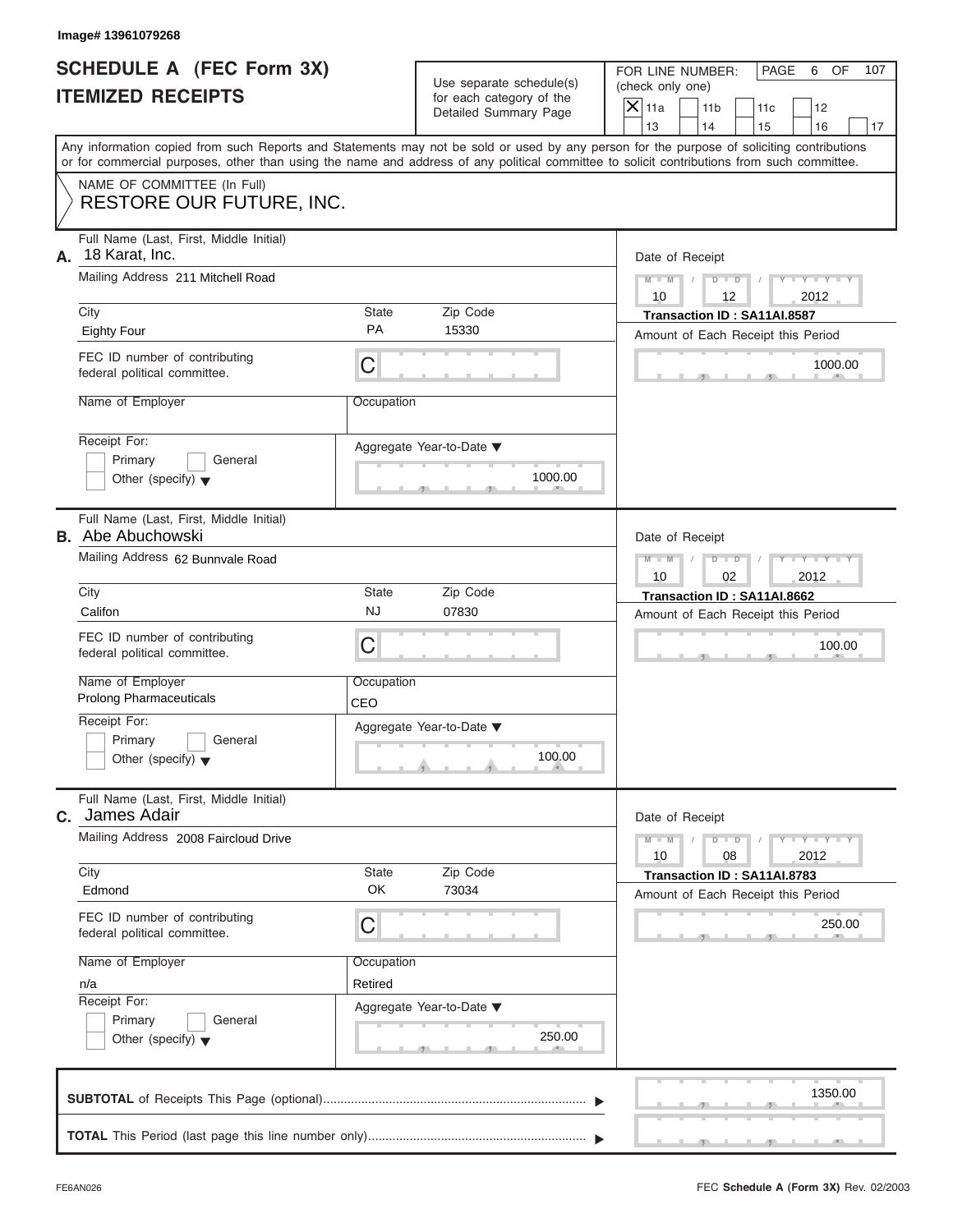| <b>SCHEDULE A (FEC Form 3X)</b> |  |  |
|---------------------------------|--|--|
| <b>ITEMIZED RECEIPTS</b>        |  |  |

FOR LINE NUMBER: PAGE 7 OF<br>(check only one)

| SCHEDULE A (FEC Form 3X)                                                                                                                                                                                                                                                                |                         | Use separate schedule(s)                          | FOR LINE NUMBER:<br>PAGE<br>$\overline{7}$<br>OF<br>107<br>(check only one)        |  |
|-----------------------------------------------------------------------------------------------------------------------------------------------------------------------------------------------------------------------------------------------------------------------------------------|-------------------------|---------------------------------------------------|------------------------------------------------------------------------------------|--|
| <b>ITEMIZED RECEIPTS</b>                                                                                                                                                                                                                                                                |                         | for each category of the<br>Detailed Summary Page | $\mathsf{X}$ 11a<br>11 <sub>b</sub><br>12<br>11c<br>13<br>14<br>16<br>15<br>17     |  |
| Any information copied from such Reports and Statements may not be sold or used by any person for the purpose of soliciting contributions<br>or for commercial purposes, other than using the name and address of any political committee to solicit contributions from such committee. |                         |                                                   |                                                                                    |  |
| NAME OF COMMITTEE (In Full)<br><b>RESTORE OUR FUTURE, INC.</b>                                                                                                                                                                                                                          |                         |                                                   |                                                                                    |  |
| Full Name (Last, First, Middle Initial)<br>Dr. Miriam Adelson<br>А.                                                                                                                                                                                                                     |                         |                                                   | Date of Receipt                                                                    |  |
| Mailing Address 3355 Las Vegas Blvd. S.<br>City                                                                                                                                                                                                                                         | <b>State</b>            | Zip Code                                          | $Y = Y +$<br>$M - M$<br>$D$ $D$<br>2012<br>10<br>05<br>Transaction ID: SA11AI.8503 |  |
| Las Vegas                                                                                                                                                                                                                                                                               | <b>NV</b>               | 89109                                             | Amount of Each Receipt this Period                                                 |  |
| FEC ID number of contributing<br>federal political committee.                                                                                                                                                                                                                           | С                       |                                                   | 5000000.00                                                                         |  |
| Name of Employer<br>Adelson Clinic<br>Receipt For:                                                                                                                                                                                                                                      | Occupation<br>Physician | Aggregate Year-to-Date ▼                          |                                                                                    |  |
| General<br>Primary<br>Other (specify) $\blacktriangledown$                                                                                                                                                                                                                              |                         | 10000000.00                                       |                                                                                    |  |
| Full Name (Last, First, Middle Initial)<br><b>B.</b> Sheldon Adelson                                                                                                                                                                                                                    |                         |                                                   | Date of Receipt                                                                    |  |
| Mailing Address 3355 Las Vegas Blvd. S.                                                                                                                                                                                                                                                 |                         |                                                   | $M - M$<br>$D$ $D$<br>2012<br>10<br>11                                             |  |
| City                                                                                                                                                                                                                                                                                    | <b>State</b>            | Zip Code                                          | Transaction ID: SA11AI.8491                                                        |  |
| Las Vegas                                                                                                                                                                                                                                                                               | <b>NV</b>               | 89109                                             | Amount of Each Receipt this Period                                                 |  |
| FEC ID number of contributing<br>federal political committee.                                                                                                                                                                                                                           | C                       |                                                   | 5000000.00                                                                         |  |
| Name of Employer<br>Las Vegas Sands Corp.                                                                                                                                                                                                                                               | Occupation              |                                                   |                                                                                    |  |
| Receipt For:                                                                                                                                                                                                                                                                            | CEO                     |                                                   |                                                                                    |  |
| Primary<br>General<br>Other (specify) $\blacktriangledown$                                                                                                                                                                                                                              |                         | Aggregate Year-to-Date ▼<br>10000000.00           |                                                                                    |  |
| Full Name (Last, First, Middle Initial)<br>C. Bruce Allen                                                                                                                                                                                                                               |                         |                                                   | Date of Receipt                                                                    |  |
| Mailing Address 611 Vaughn Road                                                                                                                                                                                                                                                         |                         |                                                   | $M - M$<br>$\cdots$ Y $\cdots$ Y $\cdots$<br>D<br>$\Box$<br>10<br>13<br>2012       |  |
| City                                                                                                                                                                                                                                                                                    | <b>State</b>            | Zip Code                                          | Transaction ID: SA11AI.8880                                                        |  |
| Yakima                                                                                                                                                                                                                                                                                  | WA                      | 98908                                             | Amount of Each Receipt this Period                                                 |  |
| FEC ID number of contributing<br>federal political committee.                                                                                                                                                                                                                           | С                       |                                                   | 5000.00                                                                            |  |
| Name of Employer                                                                                                                                                                                                                                                                        | Occupation              |                                                   |                                                                                    |  |
| Self                                                                                                                                                                                                                                                                                    | Farmer                  |                                                   |                                                                                    |  |
| Receipt For:<br>Primary<br>General<br>Other (specify) $\blacktriangledown$                                                                                                                                                                                                              |                         | Aggregate Year-to-Date ▼<br>10000.00              |                                                                                    |  |
|                                                                                                                                                                                                                                                                                         |                         |                                                   | 10005000.00                                                                        |  |
|                                                                                                                                                                                                                                                                                         |                         |                                                   |                                                                                    |  |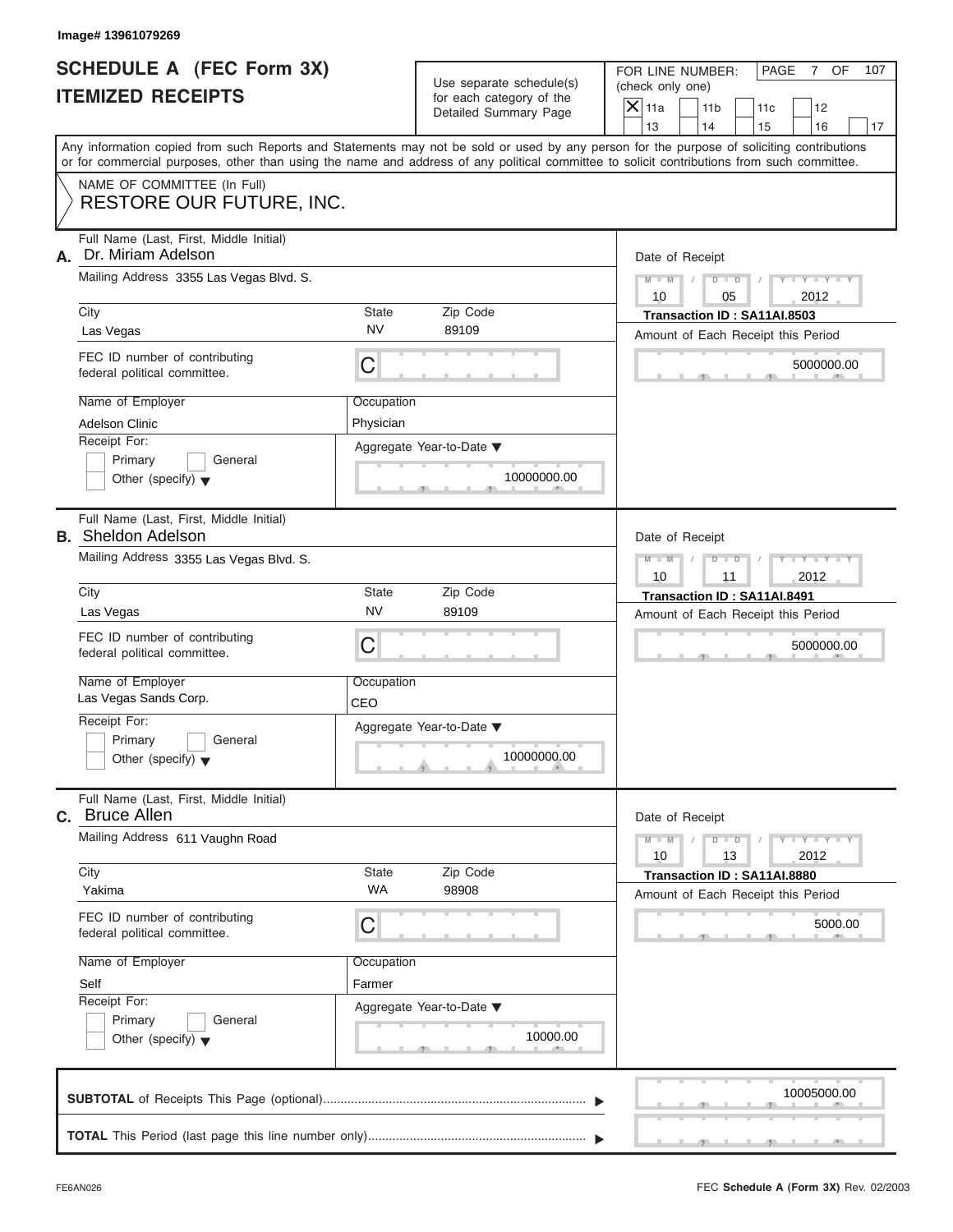|                          | <b>SCHEDULE A (FEC Form 3X)</b> |
|--------------------------|---------------------------------|
| <b>ITEMIZED RECEIPTS</b> |                                 |

FOR LINE NUMBER: PAGE 8 OF<br>(check only one)

| SCHEDULE A (FEC Form 3X)<br><b>ITEMIZED RECEIPTS</b>                                                                                       |                        | Use separate schedule(s)<br>for each category of the | FOR LINE NUMBER:<br>PAGE<br>8<br>OF<br>107<br>(check only one)                                                                            |
|--------------------------------------------------------------------------------------------------------------------------------------------|------------------------|------------------------------------------------------|-------------------------------------------------------------------------------------------------------------------------------------------|
|                                                                                                                                            |                        | Detailed Summary Page                                | $\vert\mathsf{X}\vert$<br>11a<br>11 <sub>b</sub><br>12<br>11c<br>13<br>14<br>15<br>16<br>17                                               |
| or for commercial purposes, other than using the name and address of any political committee to solicit contributions from such committee. |                        |                                                      | Any information copied from such Reports and Statements may not be sold or used by any person for the purpose of soliciting contributions |
| NAME OF COMMITTEE (In Full)<br><b>RESTORE OUR FUTURE, INC.</b>                                                                             |                        |                                                      |                                                                                                                                           |
| Full Name (Last, First, Middle Initial)<br>A. Lynn Alligood                                                                                |                        |                                                      | Date of Receipt                                                                                                                           |
| Mailing Address 13698 Bromley Point Drive<br>City<br>State                                                                                 |                        | Zip Code                                             | $Y = Y = Y$<br>$M - M$<br>$D$ $D$<br>2012<br>10<br>09<br>Transaction ID: SA11AI.8542                                                      |
| Jacksonville                                                                                                                               | <b>FL</b>              | 32225                                                | Amount of Each Receipt this Period                                                                                                        |
| FEC ID number of contributing<br>federal political committee.                                                                              | С                      |                                                      | 1000.00                                                                                                                                   |
| Name of Employer<br>n/a                                                                                                                    | Occupation<br>Retired  |                                                      |                                                                                                                                           |
| Receipt For:<br>Primary<br>General<br>Other (specify) $\blacktriangledown$                                                                 |                        | Aggregate Year-to-Date ▼<br>1000.00<br>$-1$          |                                                                                                                                           |
| Full Name (Last, First, Middle Initial)<br><b>B.</b> O.R. Armstrong                                                                        |                        |                                                      | Date of Receipt                                                                                                                           |
| Mailing Address 12169 97th Street SE                                                                                                       |                        |                                                      | Y TYT<br>$M - M$<br>D<br>$\Box$<br>10<br>09<br>2012                                                                                       |
| City                                                                                                                                       | State<br>MN            | Zip Code                                             | Transaction ID: SA11AI.8476                                                                                                               |
| <b>Becker</b>                                                                                                                              |                        | 55308                                                | Amount of Each Receipt this Period                                                                                                        |
| FEC ID number of contributing<br>federal political committee.                                                                              | С                      |                                                      | 500.00                                                                                                                                    |
| Name of Employer<br>Geronimo Development Corp.                                                                                             | Occupation<br>Attorney |                                                      |                                                                                                                                           |
| Receipt For:                                                                                                                               |                        | Aggregate Year-to-Date ▼                             |                                                                                                                                           |
| Primary<br>General<br>Other (specify) $\blacktriangledown$                                                                                 |                        | 500.00<br>$\theta$ and the set of $\theta$           |                                                                                                                                           |
| Full Name (Last, First, Middle Initial)<br>Jake Aronov<br>C.                                                                               |                        |                                                      | Date of Receipt                                                                                                                           |
| Mailing Address 3325 Thomas Avenue                                                                                                         |                        |                                                      | $Y = Y = Y = Y$<br>$M - M$<br>D<br>$\overline{\phantom{a}}$<br>2012<br>10<br>10                                                           |
| City                                                                                                                                       | State                  | Zip Code                                             | Transaction ID: SA11AI.8555                                                                                                               |
| Montgomery                                                                                                                                 | AL                     | 36111                                                | Amount of Each Receipt this Period                                                                                                        |
| FEC ID number of contributing<br>federal political committee.                                                                              | C                      |                                                      | 100000.00                                                                                                                                 |
| Name of Employer                                                                                                                           | Occupation             |                                                      |                                                                                                                                           |
| Aronov Realty Management, Inc.                                                                                                             |                        | CEO/Chairman of the Board                            |                                                                                                                                           |
| Receipt For:<br>Primary<br>General<br>Other (specify) $\blacktriangledown$                                                                 |                        | Aggregate Year-to-Date ▼<br>125000.00                |                                                                                                                                           |
|                                                                                                                                            |                        |                                                      | 101500.00                                                                                                                                 |
|                                                                                                                                            |                        |                                                      |                                                                                                                                           |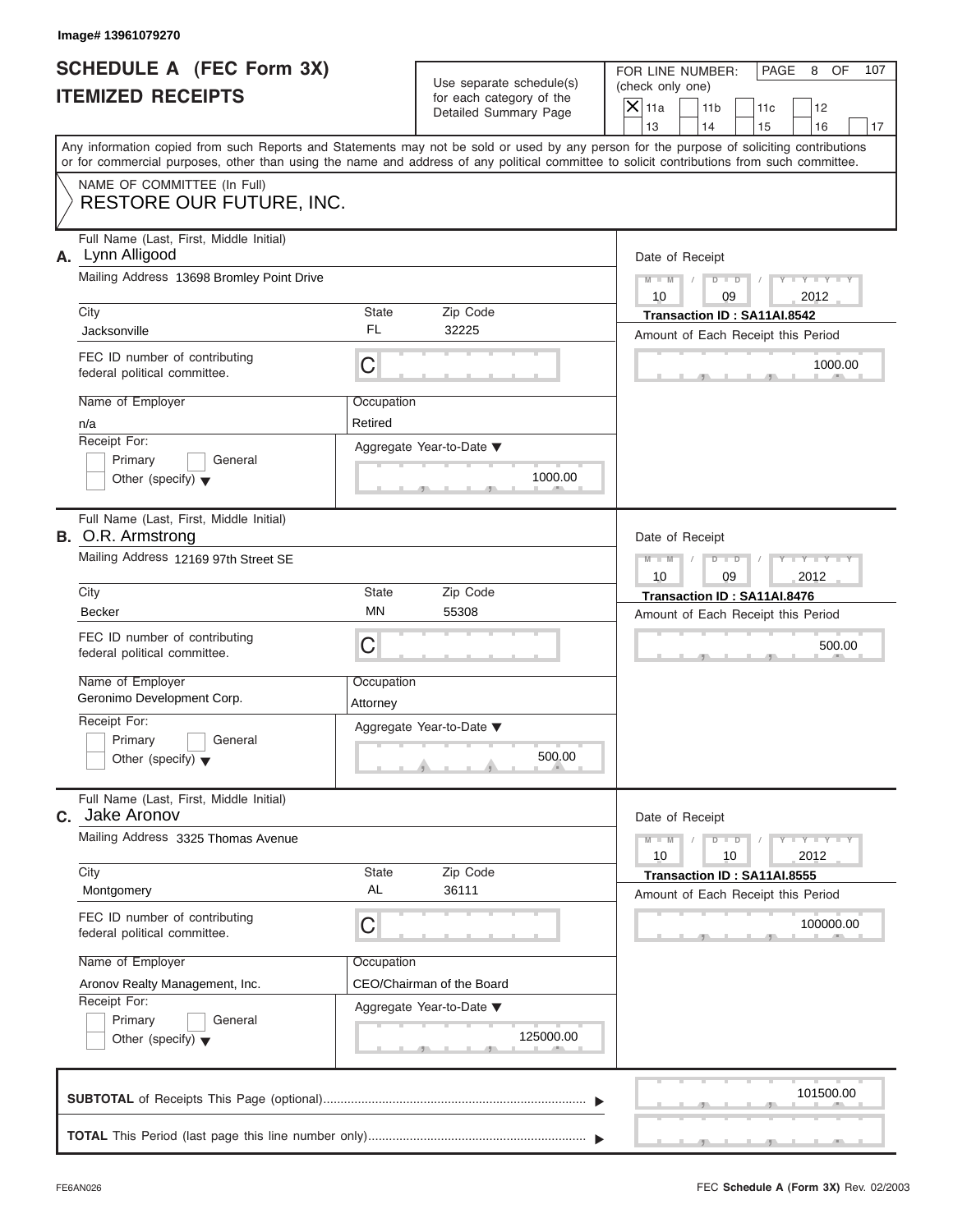| SCHEDULE A (FEC Form 3X) |  |  |
|--------------------------|--|--|
| <b>ITEMIZED RECEIPTS</b> |  |  |

FOR LINE NUMBER: PAGE 9 OF<br>(check only one)

| SCHEDULE A (FEC Form 3X)<br><b>ITEMIZED RECEIPTS</b>                                                                                                                                                                                                                                    |                         | Use separate schedule(s)<br>for each category of the | FOR LINE NUMBER:<br>PAGE<br>9<br>OF<br>107<br>(check only one)                             |  |  |  |
|-----------------------------------------------------------------------------------------------------------------------------------------------------------------------------------------------------------------------------------------------------------------------------------------|-------------------------|------------------------------------------------------|--------------------------------------------------------------------------------------------|--|--|--|
|                                                                                                                                                                                                                                                                                         |                         | Detailed Summary Page                                | $\boldsymbol{\times}$<br>11a<br>11 <sub>b</sub><br>12<br>11c<br>13<br>14<br>15<br>16<br>17 |  |  |  |
| Any information copied from such Reports and Statements may not be sold or used by any person for the purpose of soliciting contributions<br>or for commercial purposes, other than using the name and address of any political committee to solicit contributions from such committee. |                         |                                                      |                                                                                            |  |  |  |
| NAME OF COMMITTEE (In Full)<br><b>RESTORE OUR FUTURE, INC.</b>                                                                                                                                                                                                                          |                         |                                                      |                                                                                            |  |  |  |
| Full Name (Last, First, Middle Initial)<br>John Atherton<br>А.                                                                                                                                                                                                                          |                         |                                                      | Date of Receipt                                                                            |  |  |  |
| Mailing Address 16 Coachlight Drive<br>City                                                                                                                                                                                                                                             | State                   | Zip Code                                             | $Y = Y =$<br>$M - M$<br>$D$ $D$<br>08<br>2012<br>10<br>Transaction ID: SA11AI.8773         |  |  |  |
| Poughkeepsie                                                                                                                                                                                                                                                                            | NΥ                      | 12603                                                | Amount of Each Receipt this Period                                                         |  |  |  |
| FEC ID number of contributing<br>federal political committee.                                                                                                                                                                                                                           | C                       |                                                      | 250.00                                                                                     |  |  |  |
| Name of Employer<br>n/a                                                                                                                                                                                                                                                                 | Occupation<br>Retired   |                                                      |                                                                                            |  |  |  |
| Receipt For:<br>Primary<br>General<br>Other (specify) $\blacktriangledown$                                                                                                                                                                                                              |                         | Aggregate Year-to-Date ▼<br>1000.00<br>. .           |                                                                                            |  |  |  |
| Full Name (Last, First, Middle Initial)<br><b>B.</b> John Barineau III                                                                                                                                                                                                                  |                         |                                                      | Date of Receipt                                                                            |  |  |  |
| Mailing Address 5509 Briar Drive                                                                                                                                                                                                                                                        |                         |                                                      | $M - M$<br>$\Box$<br>D<br>2012<br>10<br>10                                                 |  |  |  |
| City                                                                                                                                                                                                                                                                                    | State<br><b>TX</b>      | Zip Code                                             | Transaction ID: SA11AI.8800                                                                |  |  |  |
| Houston                                                                                                                                                                                                                                                                                 |                         | 77056                                                | Amount of Each Receipt this Period                                                         |  |  |  |
| FEC ID number of contributing<br>federal political committee.                                                                                                                                                                                                                           | C                       |                                                      | 200.00                                                                                     |  |  |  |
| Name of Employer<br>Radney Management & Investment                                                                                                                                                                                                                                      | Occupation<br>Developer |                                                      |                                                                                            |  |  |  |
| Receipt For:                                                                                                                                                                                                                                                                            |                         | Aggregate Year-to-Date ▼                             |                                                                                            |  |  |  |
| Primary<br>General<br>Other (specify) $\blacktriangledown$                                                                                                                                                                                                                              |                         | 200.00<br>$\theta$ and $\theta$ and $\theta$         |                                                                                            |  |  |  |
| Full Name (Last, First, Middle Initial)<br><b>C.</b> Darrell Barton                                                                                                                                                                                                                     |                         |                                                      | Date of Receipt                                                                            |  |  |  |
| Mailing Address 103 Lively Court West                                                                                                                                                                                                                                                   |                         |                                                      | $Y = Y = Y - Y = 1$<br>$M - M$<br>$\overline{D}$<br>$\Box$<br>10<br>2012<br>11             |  |  |  |
| City                                                                                                                                                                                                                                                                                    | State<br>NC.            | Zip Code                                             | Transaction ID: SA11AI.8831                                                                |  |  |  |
| Cary                                                                                                                                                                                                                                                                                    |                         | 27511                                                | Amount of Each Receipt this Period                                                         |  |  |  |
| FEC ID number of contributing<br>federal political committee.                                                                                                                                                                                                                           | С                       |                                                      | 100.00                                                                                     |  |  |  |
| Name of Employer                                                                                                                                                                                                                                                                        | Occupation              |                                                      |                                                                                            |  |  |  |
| SAS<br>Receipt For:                                                                                                                                                                                                                                                                     | <b>Software Tester</b>  |                                                      |                                                                                            |  |  |  |
| Primary<br>General<br>Other (specify) $\blacktriangledown$                                                                                                                                                                                                                              |                         | Aggregate Year-to-Date ▼<br>100.00<br>$-1$           |                                                                                            |  |  |  |
|                                                                                                                                                                                                                                                                                         |                         |                                                      | 550.00                                                                                     |  |  |  |
|                                                                                                                                                                                                                                                                                         |                         |                                                      |                                                                                            |  |  |  |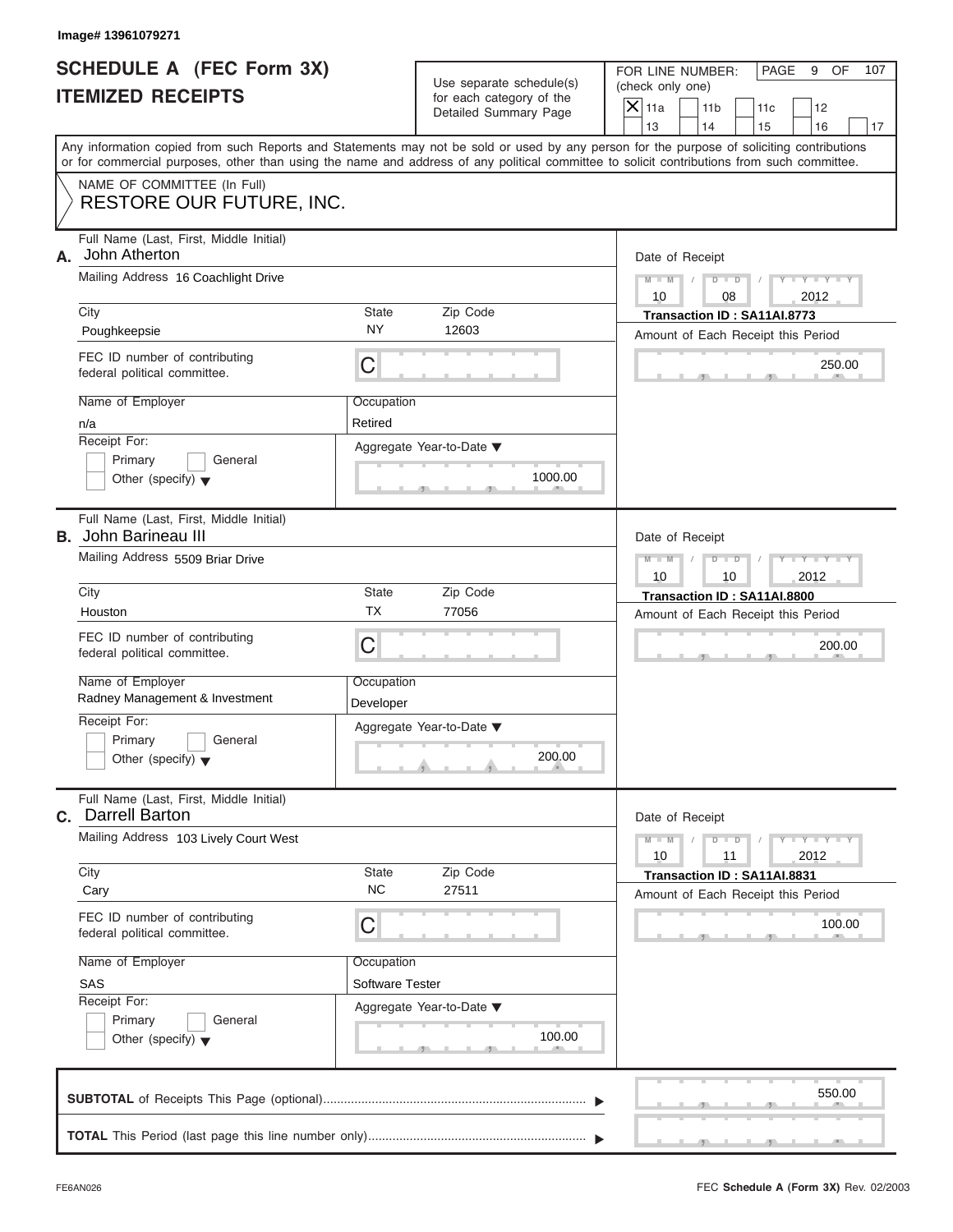# **SCHEDULE A (FEC Form 3X)**

# **ITEMIZED RECEIPTS**

| Image# 13961079272                                                                                                                                                                                                                                                                                   |                                                                                                               |                                                                                                                                                         |
|------------------------------------------------------------------------------------------------------------------------------------------------------------------------------------------------------------------------------------------------------------------------------------------------------|---------------------------------------------------------------------------------------------------------------|---------------------------------------------------------------------------------------------------------------------------------------------------------|
| <b>SCHEDULE A (FEC Form 3X)</b><br><b>ITEMIZED RECEIPTS</b>                                                                                                                                                                                                                                          | Use separate schedule(s)<br>for each category of the<br>Detailed Summary Page                                 | FOR LINE NUMBER:<br>PAGE 10 OF<br>107<br>(check only one)<br>$\overline{X}$ 11a<br>11 <sub>b</sub><br>11c<br>12<br>13<br>14<br>15<br>16<br>17           |
| Any information copied from such Reports and Statements may not be sold or used by any person for the purpose of soliciting contributions<br>or for commercial purposes, other than using the name and address of any political committee to solicit contributions from such committee.              |                                                                                                               |                                                                                                                                                         |
| NAME OF COMMITTEE (In Full)<br><b>RESTORE OUR FUTURE, INC.</b>                                                                                                                                                                                                                                       |                                                                                                               |                                                                                                                                                         |
| Full Name (Last, First, Middle Initial)<br>A. Christopher Beasley<br>Mailing Address 1836 N. Harrison Road<br>City<br>East Lansing<br>FEC ID number of contributing<br>federal political committee.<br>Name of Employer<br>Self-Employed<br>Receipt For:<br>Primary<br>General                       | State<br>Zip Code<br>MI<br>48823<br>C<br>Occupation<br>Entrepreneur<br>Aggregate Year-to-Date ▼               | Date of Receipt<br>$M - M$<br>$D$ $D$<br>$Y - Y - Y$<br>10<br>2012<br>06<br>Transaction ID: SA11AI.8767<br>Amount of Each Receipt this Period<br>250.00 |
| Other (specify) $\blacktriangledown$<br>Full Name (Last, First, Middle Initial)<br><b>B.</b> Jane Beauvais                                                                                                                                                                                           | 250.00                                                                                                        | Date of Receipt                                                                                                                                         |
| Mailing Address 6423 Seven Leaf Lane<br>City<br>Kingwood<br>FEC ID number of contributing<br>federal political committee.<br>Name of Employer<br><b>JB Internal Medicine</b><br>Receipt For:<br>Primary<br>General<br>Other (specify) $\blacktriangledown$                                           | State<br>Zip Code<br><b>TX</b><br>77345<br>C<br>Occupation<br>Physician<br>Aggregate Year-to-Date ▼<br>100.00 | $M - M$<br>$D$ $D$<br>Y I Y I Y I<br>10<br>04<br>2012<br>Transaction ID: SA11AI.8698<br>Amount of Each Receipt this Period<br>100.00                    |
| Full Name (Last, First, Middle Initial)<br>C. Troy Becker<br>Mailing Address 107 Conner Court<br>City<br>Niskayuna<br>FEC ID number of contributing<br>federal political committee.<br>Name of Employer<br><b>BMPC</b><br>Receipt For:<br>Primary<br>General<br>Other (specify) $\blacktriangledown$ | Zip Code<br>State<br><b>NY</b><br>12309<br>С<br>Occupation<br>Engineer<br>Aggregate Year-to-Date ▼<br>100.00  | Date of Receipt<br>$M - M$<br>$Y = Y$<br>$D - D$<br>2012<br>10<br>06<br>Transaction ID: SA11AI.8765<br>Amount of Each Receipt this Period<br>100.00     |
|                                                                                                                                                                                                                                                                                                      |                                                                                                               | 450.00                                                                                                                                                  |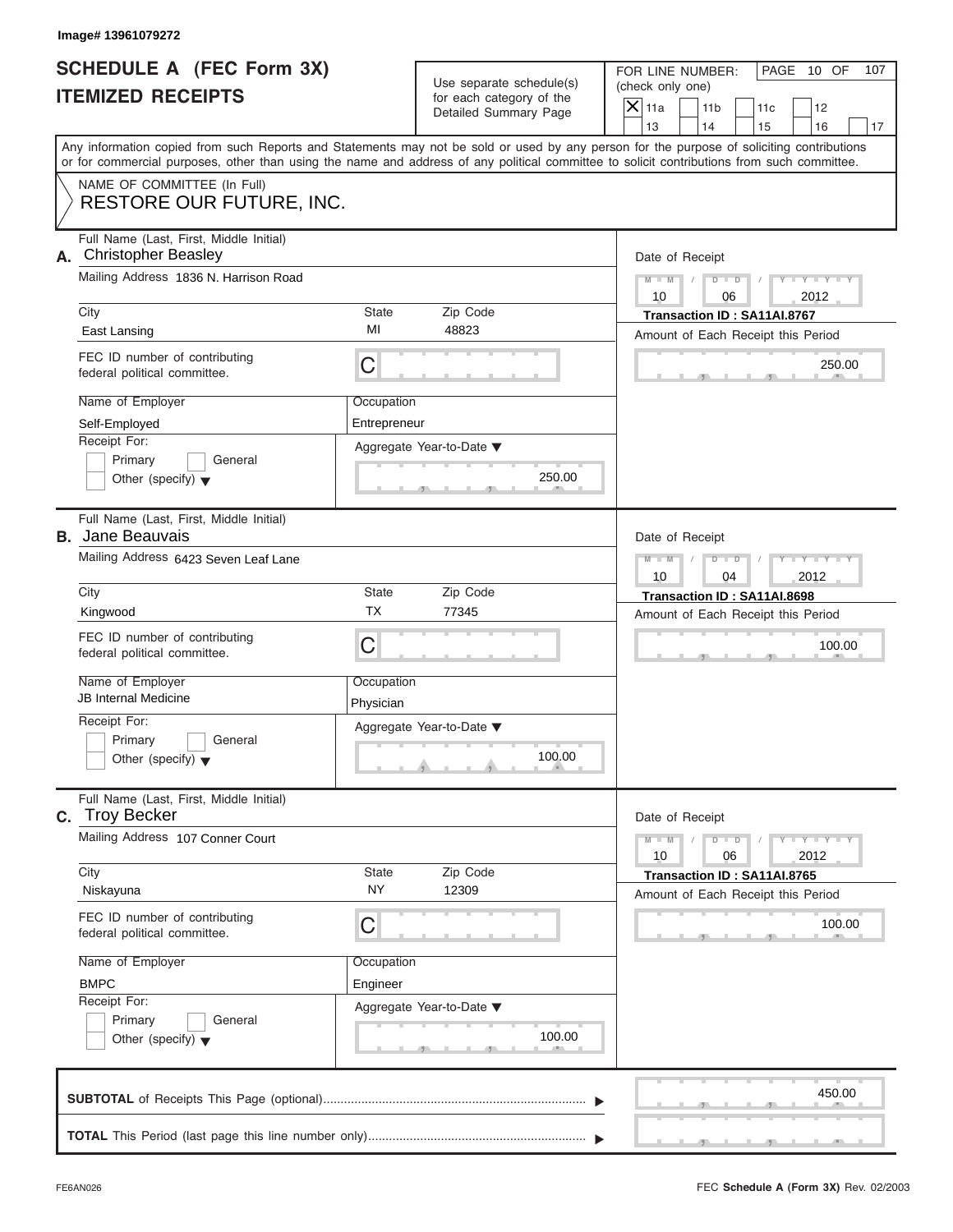# **SCHEDULE A (FEC Form 3X) ITEMIZED RECEIPTS**

| Image# 13961079273                                                                                                                                                                                                                                                                      |                                  |                                                                               |                                                                             |                                                                                                                          |
|-----------------------------------------------------------------------------------------------------------------------------------------------------------------------------------------------------------------------------------------------------------------------------------------|----------------------------------|-------------------------------------------------------------------------------|-----------------------------------------------------------------------------|--------------------------------------------------------------------------------------------------------------------------|
| <b>SCHEDULE A (FEC Form 3X)</b><br><b>ITEMIZED RECEIPTS</b>                                                                                                                                                                                                                             |                                  | Use separate schedule(s)<br>for each category of the<br>Detailed Summary Page | FOR LINE NUMBER:<br>(check only one)<br>$\mathsf{X}$ 11a<br>11 <sub>b</sub> | PAGE 11 OF<br>107<br>11c<br>12                                                                                           |
| Any information copied from such Reports and Statements may not be sold or used by any person for the purpose of soliciting contributions<br>or for commercial purposes, other than using the name and address of any political committee to solicit contributions from such committee. |                                  |                                                                               | 13<br>14                                                                    | 15<br>16<br>17                                                                                                           |
| NAME OF COMMITTEE (In Full)<br><b>RESTORE OUR FUTURE, INC.</b>                                                                                                                                                                                                                          |                                  |                                                                               |                                                                             |                                                                                                                          |
| Full Name (Last, First, Middle Initial)<br>Dr. Daniel Bednarczyk<br>А.<br>Mailing Address 11164 S. Noble Drive                                                                                                                                                                          |                                  |                                                                               | Date of Receipt<br>$M - M$                                                  | $D$ $D$<br>$Y - Y - Y - Y$                                                                                               |
| City<br>Olathe                                                                                                                                                                                                                                                                          | State<br>KS                      | Zip Code<br>66061                                                             | 10                                                                          | 04<br>2012<br>Transaction ID: SA11AI.8707                                                                                |
| FEC ID number of contributing<br>federal political committee.                                                                                                                                                                                                                           | C                                |                                                                               |                                                                             | Amount of Each Receipt this Period<br>100.00                                                                             |
| Name of Employer<br><b>SBD</b><br>Receipt For:<br>Primary<br>General                                                                                                                                                                                                                    | Occupation<br>Dentist            | Aggregate Year-to-Date ▼                                                      |                                                                             |                                                                                                                          |
| Other (specify) $\blacktriangledown$<br>Full Name (Last, First, Middle Initial)<br><b>B.</b> Ronald Berneell<br>Mailing Address 11602 Green Oaks Street                                                                                                                                 |                                  | 100.00                                                                        | Date of Receipt<br>$M - M$<br>$D$ $D$                                       | Y T Y T Y T                                                                                                              |
| City<br>Houston                                                                                                                                                                                                                                                                         | State<br><b>TX</b>               | Zip Code<br>77024                                                             | 10                                                                          | 2012<br>04<br>Transaction ID: SA11AI.8729<br>Amount of Each Receipt this Period                                          |
| FEC ID number of contributing<br>federal political committee.                                                                                                                                                                                                                           | C                                |                                                                               |                                                                             | 25.00                                                                                                                    |
| Name of Employer<br><b>Berneell &amp; Associates</b><br>Receipt For:                                                                                                                                                                                                                    | Occupation<br><b>Real Estate</b> |                                                                               |                                                                             |                                                                                                                          |
| Primary<br>General<br>Other (specify) $\blacktriangledown$                                                                                                                                                                                                                              |                                  | Aggregate Year-to-Date ▼<br>25.00                                             |                                                                             |                                                                                                                          |
| Full Name (Last, First, Middle Initial)<br>C. Wendell Birkhofer                                                                                                                                                                                                                         |                                  |                                                                               | Date of Receipt                                                             |                                                                                                                          |
| Mailing Address 228 Polhemus Avenue<br>City                                                                                                                                                                                                                                             | <b>State</b>                     | Zip Code                                                                      | $M - M$<br>10                                                               | $\mathbf{I}$ $\mathbf{Y}$ $\mathbf{I}$ $\mathbf{Y}$ $\mathbf{I}$<br>$D$ $D$<br>2012<br>08<br>Transaction ID: SA11AI.8646 |
| Atherton<br>FEC ID number of contributing                                                                                                                                                                                                                                               | CA<br>С                          | 94027                                                                         |                                                                             | Amount of Each Receipt this Period<br>2000.00                                                                            |
| federal political committee.<br>Name of Employer                                                                                                                                                                                                                                        | Occupation                       |                                                                               |                                                                             |                                                                                                                          |
| Dodge & Cox<br>Receipt For:<br>Primary<br>General<br>Other (specify) $\blacktriangledown$                                                                                                                                                                                               | <b>Investment Manager</b>        | Aggregate Year-to-Date ▼<br>2000.00                                           |                                                                             |                                                                                                                          |
|                                                                                                                                                                                                                                                                                         |                                  |                                                                               |                                                                             | 2125.00                                                                                                                  |
|                                                                                                                                                                                                                                                                                         |                                  |                                                                               |                                                                             |                                                                                                                          |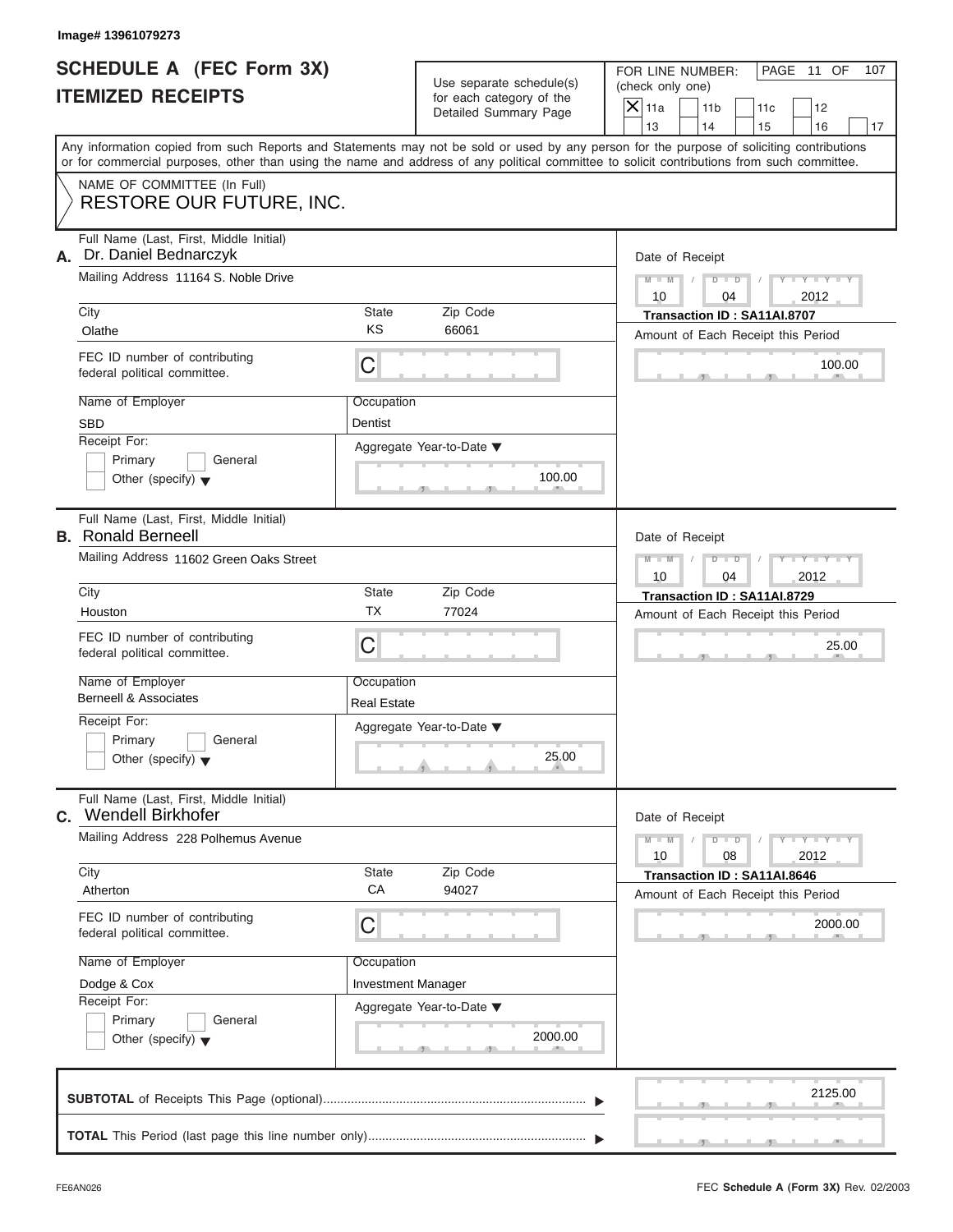|                          | <b>SCHEDULE A (FEC Form 3X)</b> |
|--------------------------|---------------------------------|
| <b>ITEMIZED RECEIPTS</b> |                                 |

|                                                             | Image# 13961079274                                                                                                                         |                                                      |                                       |                                                                                                                                           |
|-------------------------------------------------------------|--------------------------------------------------------------------------------------------------------------------------------------------|------------------------------------------------------|---------------------------------------|-------------------------------------------------------------------------------------------------------------------------------------------|
| <b>SCHEDULE A (FEC Form 3X)</b><br><b>ITEMIZED RECEIPTS</b> |                                                                                                                                            | Use separate schedule(s)<br>for each category of the |                                       | FOR LINE NUMBER:<br>PAGE 12 OF<br>107<br>(check only one)<br>$\mathsf{X}$ 11a<br>11 <sub>b</sub><br>11c<br>12                             |
|                                                             |                                                                                                                                            |                                                      | Detailed Summary Page                 | 13<br>14<br>15<br>16<br>17                                                                                                                |
|                                                             | or for commercial purposes, other than using the name and address of any political committee to solicit contributions from such committee. |                                                      |                                       | Any information copied from such Reports and Statements may not be sold or used by any person for the purpose of soliciting contributions |
|                                                             | NAME OF COMMITTEE (In Full)<br>RESTORE OUR FUTURE, INC.                                                                                    |                                                      |                                       |                                                                                                                                           |
| А.                                                          | Full Name (Last, First, Middle Initial)<br><b>Bradley Bloom</b>                                                                            |                                                      |                                       | Date of Receipt                                                                                                                           |
|                                                             | Mailing Address 11 Albion Road                                                                                                             |                                                      |                                       | $D$ $\Box$ $D$<br>$Y - Y - Y - Y - Y$<br>$M - M$<br>10<br>12<br>2012                                                                      |
|                                                             | City<br>Wellesley                                                                                                                          | State<br>MA                                          | Zip Code<br>02481                     | Transaction ID: SA11AI.8478<br>Amount of Each Receipt this Period                                                                         |
|                                                             | FEC ID number of contributing<br>federal political committee.                                                                              | С                                                    |                                       | 200000.00                                                                                                                                 |
|                                                             | Name of Employer<br><b>Berkshire Partners</b>                                                                                              | Occupation<br><b>Managing Director</b>               |                                       |                                                                                                                                           |
|                                                             | Receipt For:<br>Primary<br>General<br>Other (specify) $\blacktriangledown$                                                                 |                                                      | Aggregate Year-to-Date ▼<br>200000.00 |                                                                                                                                           |
|                                                             | Full Name (Last, First, Middle Initial)<br><b>B.</b> Robert Boehnlein                                                                      |                                                      |                                       | Date of Receipt                                                                                                                           |
|                                                             | Mailing Address 14182 Warbler Way North                                                                                                    |                                                      |                                       | $M - M$<br>$D$ $D$<br>Y I Y I Y I<br>10<br>05<br>2012                                                                                     |
|                                                             | City                                                                                                                                       | State                                                | Zip Code                              | Transaction ID: SA11AI.8666                                                                                                               |
|                                                             | Carmel                                                                                                                                     | IN                                                   | 46033                                 | Amount of Each Receipt this Period                                                                                                        |
|                                                             | FEC ID number of contributing<br>federal political committee.                                                                              | С                                                    |                                       | 100.00                                                                                                                                    |
|                                                             | Name of Employer<br>Aprimo                                                                                                                 | Occupation<br>Management                             |                                       |                                                                                                                                           |
|                                                             | Receipt For:                                                                                                                               |                                                      | Aggregate Year-to-Date ▼              |                                                                                                                                           |
|                                                             | Primary<br>General<br>Other (specify) $\blacktriangledown$                                                                                 |                                                      | 100.00                                |                                                                                                                                           |
|                                                             | Full Name (Last, First, Middle Initial)<br>C. Scott Bommer                                                                                 |                                                      |                                       | Date of Receipt                                                                                                                           |
|                                                             | Mailing Address 767 Fifth Avenue<br>44th Floor                                                                                             |                                                      |                                       | $Y - Y - I$<br>$M - M$<br>$D$ $D$<br>2012<br>10<br>11                                                                                     |
|                                                             | City<br>New York                                                                                                                           | State<br><b>NY</b>                                   | Zip Code<br>10153                     | Transaction ID: SA11AI.8495<br>Amount of Each Receipt this Period                                                                         |
|                                                             | FEC ID number of contributing<br>federal political committee.                                                                              | С                                                    |                                       | 50000.00                                                                                                                                  |
|                                                             | Name of Employer                                                                                                                           | Occupation                                           |                                       |                                                                                                                                           |
|                                                             | <b>SAB Capital Management</b><br>Receipt For:                                                                                              | Finance                                              |                                       |                                                                                                                                           |
|                                                             | Primary<br>General<br>Other (specify) $\blacktriangledown$                                                                                 |                                                      | Aggregate Year-to-Date ▼<br>50000.00  |                                                                                                                                           |
|                                                             |                                                                                                                                            |                                                      |                                       | 250100.00                                                                                                                                 |
|                                                             |                                                                                                                                            |                                                      |                                       |                                                                                                                                           |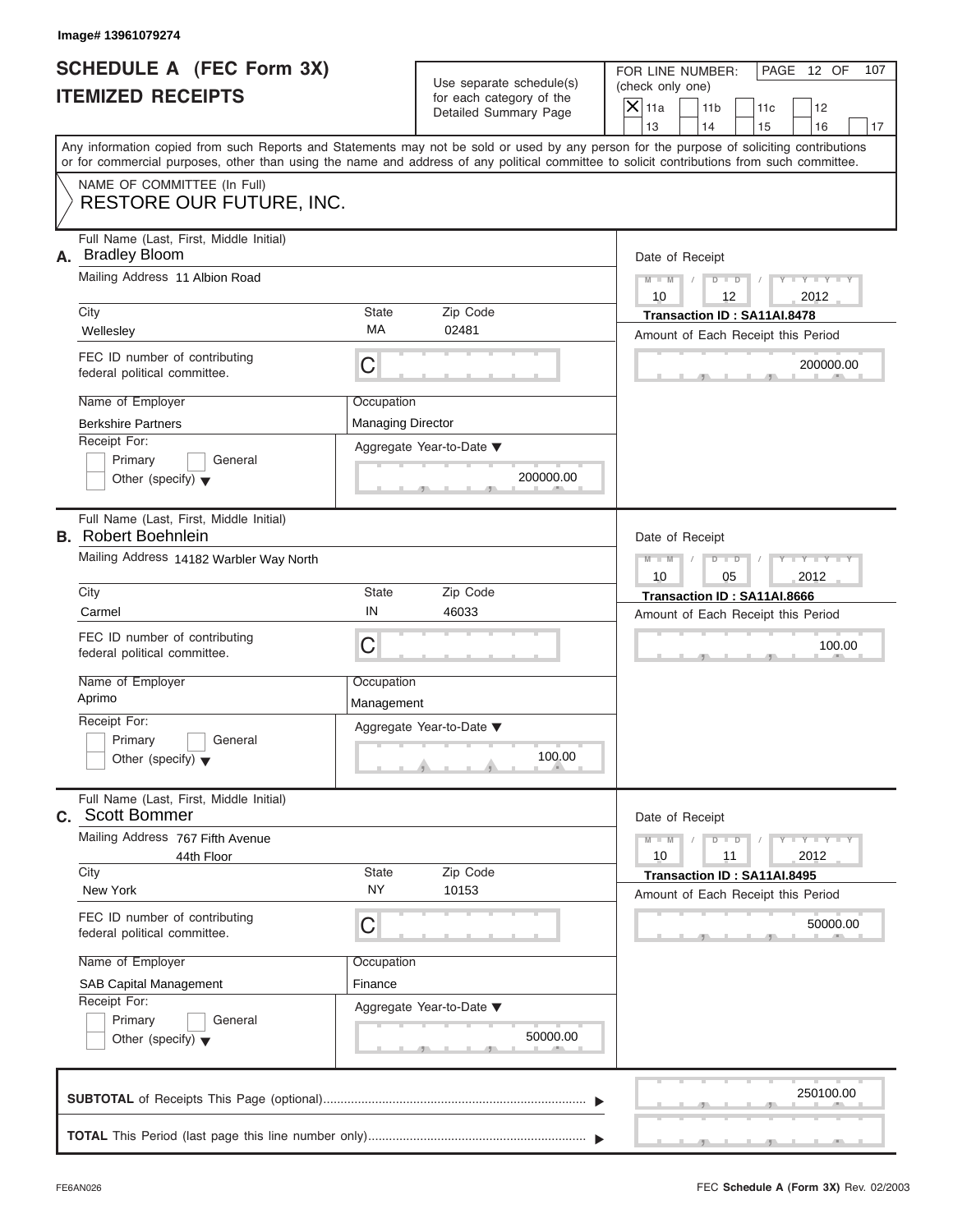|                          | <b>SCHEDULE A (FEC Form 3X)</b> |
|--------------------------|---------------------------------|
| <b>ITEMIZED RECEIPTS</b> |                                 |

| Image# 13961079275                                               |                         |                                                      |                                                                                                                                                                                                                                                                                         |
|------------------------------------------------------------------|-------------------------|------------------------------------------------------|-----------------------------------------------------------------------------------------------------------------------------------------------------------------------------------------------------------------------------------------------------------------------------------------|
| <b>SCHEDULE A (FEC Form 3X)</b><br><b>ITEMIZED RECEIPTS</b>      |                         | Use separate schedule(s)<br>for each category of the | FOR LINE NUMBER:<br>PAGE 13 OF<br>107<br>(check only one)<br>$\mathsf{X}$ 11a<br>11 <sub>b</sub><br>11c<br>12                                                                                                                                                                           |
|                                                                  |                         | Detailed Summary Page                                | 13<br>14<br>16<br>15<br>17                                                                                                                                                                                                                                                              |
|                                                                  |                         |                                                      | Any information copied from such Reports and Statements may not be sold or used by any person for the purpose of soliciting contributions<br>or for commercial purposes, other than using the name and address of any political committee to solicit contributions from such committee. |
| NAME OF COMMITTEE (In Full)<br>RESTORE OUR FUTURE, INC.          |                         |                                                      |                                                                                                                                                                                                                                                                                         |
| Full Name (Last, First, Middle Initial)<br>Robert Borrelli<br>А. |                         |                                                      | Date of Receipt                                                                                                                                                                                                                                                                         |
| Mailing Address 102 Fourth Avenue                                |                         |                                                      | $Y - Y - Y - Y - Y$<br>$M - M$<br>$D - D$                                                                                                                                                                                                                                               |
| Apt. E                                                           |                         |                                                      | 10<br>02<br>2012                                                                                                                                                                                                                                                                        |
| City<br>Mount Ephraim                                            | State<br><b>NJ</b>      | Zip Code<br>08059                                    | Transaction ID: SA11AI.8653                                                                                                                                                                                                                                                             |
| FEC ID number of contributing                                    |                         |                                                      | Amount of Each Receipt this Period<br>40.00                                                                                                                                                                                                                                             |
| federal political committee.                                     | С                       |                                                      |                                                                                                                                                                                                                                                                                         |
| Name of Employer                                                 | Occupation              |                                                      |                                                                                                                                                                                                                                                                                         |
| <b>US Security Services</b>                                      | <b>Security Officer</b> |                                                      |                                                                                                                                                                                                                                                                                         |
| Receipt For:                                                     |                         | Aggregate Year-to-Date ▼                             |                                                                                                                                                                                                                                                                                         |
| Primary<br>General<br>Other (specify) $\blacktriangledown$       |                         | 40.00                                                |                                                                                                                                                                                                                                                                                         |
|                                                                  |                         |                                                      |                                                                                                                                                                                                                                                                                         |
| Full Name (Last, First, Middle Initial)<br><b>B.</b> Jon Breimon |                         |                                                      | Date of Receipt                                                                                                                                                                                                                                                                         |
| Mailing Address PO Box 698                                       |                         |                                                      | $Y - Y - Y - Y - Y$<br>$M - M$<br>$D$ $D$                                                                                                                                                                                                                                               |
|                                                                  |                         |                                                      | 10<br>06<br>2012                                                                                                                                                                                                                                                                        |
| City                                                             | State                   | Zip Code                                             | Transaction ID: SA11AI.8760                                                                                                                                                                                                                                                             |
| Kailua                                                           | H <sub>l</sub>          | 96734                                                | Amount of Each Receipt this Period                                                                                                                                                                                                                                                      |
| FEC ID number of contributing<br>federal political committee.    | С                       |                                                      | 20.00                                                                                                                                                                                                                                                                                   |
| Name of Employer                                                 | Occupation              |                                                      |                                                                                                                                                                                                                                                                                         |
| n/a                                                              | Unemployed              |                                                      |                                                                                                                                                                                                                                                                                         |
| Receipt For:                                                     |                         | Aggregate Year-to-Date ▼                             |                                                                                                                                                                                                                                                                                         |
| Primary<br>General<br>Other (specify) $\blacktriangledown$       |                         | 45.00                                                |                                                                                                                                                                                                                                                                                         |
| Full Name (Last, First, Middle Initial)<br>Jon Breimon<br>С.     |                         |                                                      | Date of Receipt                                                                                                                                                                                                                                                                         |
| Mailing Address PO Box 698                                       |                         |                                                      | $Y = Y$<br>$M - M$<br>$D$ $D$<br>2012<br>10<br>07                                                                                                                                                                                                                                       |
| City                                                             | State                   | Zip Code                                             | Transaction ID: SA11AI.8750                                                                                                                                                                                                                                                             |
| Kailua                                                           | HI                      | 96734                                                | Amount of Each Receipt this Period                                                                                                                                                                                                                                                      |
| FEC ID number of contributing<br>federal political committee.    | С                       |                                                      | 10.00                                                                                                                                                                                                                                                                                   |
| Name of Employer                                                 | Occupation              |                                                      |                                                                                                                                                                                                                                                                                         |
| n/a                                                              | Unemployed              |                                                      |                                                                                                                                                                                                                                                                                         |
| Receipt For:                                                     |                         | Aggregate Year-to-Date ▼                             |                                                                                                                                                                                                                                                                                         |
| Primary<br>General                                               |                         |                                                      |                                                                                                                                                                                                                                                                                         |
| Other (specify) $\blacktriangledown$                             |                         | 55.00                                                |                                                                                                                                                                                                                                                                                         |
|                                                                  |                         |                                                      |                                                                                                                                                                                                                                                                                         |
|                                                                  |                         |                                                      | 70.00                                                                                                                                                                                                                                                                                   |
|                                                                  |                         |                                                      |                                                                                                                                                                                                                                                                                         |
|                                                                  |                         |                                                      |                                                                                                                                                                                                                                                                                         |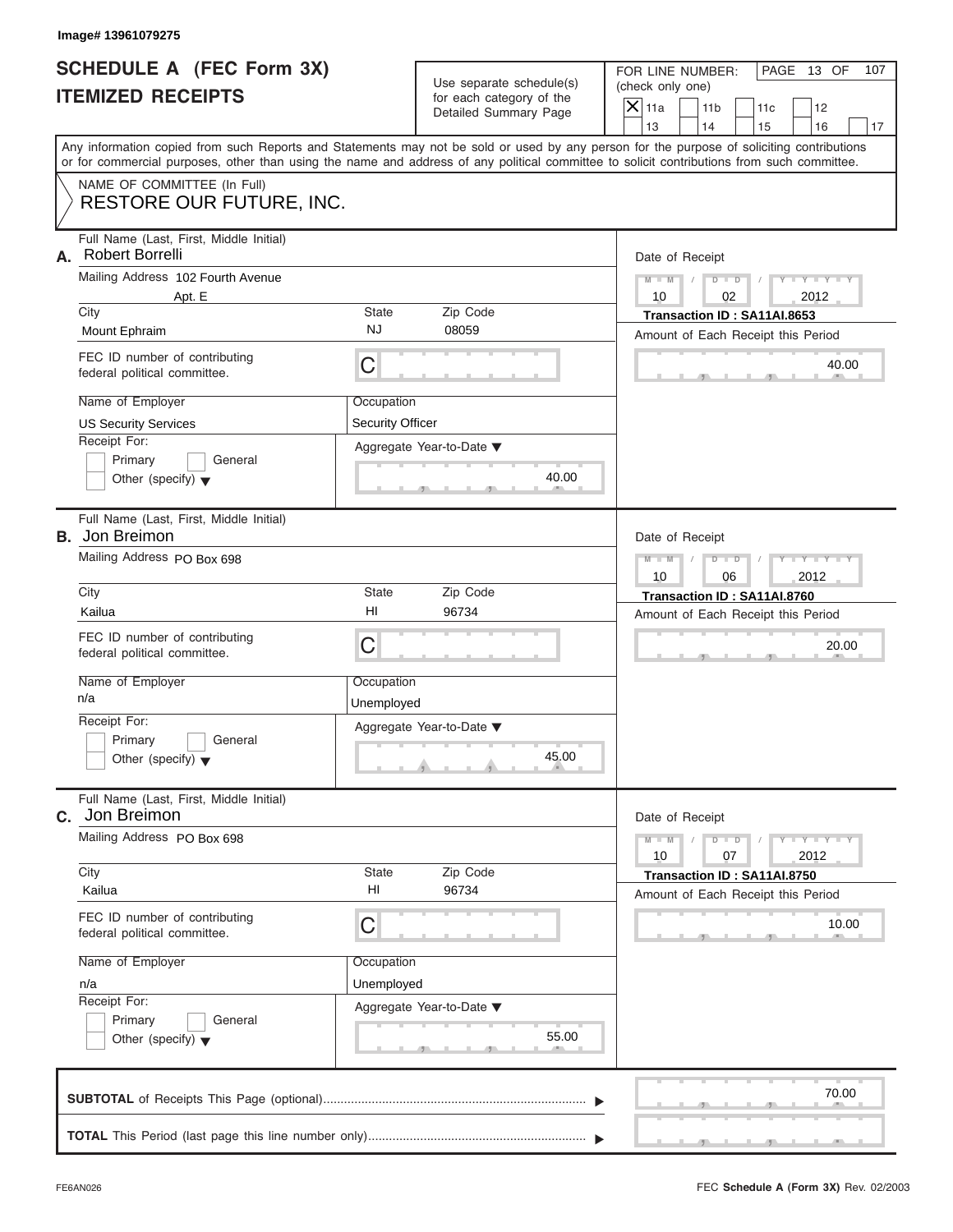| <b>SCHEDULE A (FEC Form 3X)</b> |  |  |
|---------------------------------|--|--|
| <b>ITEMIZED RECEIPTS</b>        |  |  |

|                                                      | Image# 13961079276                                                                                                                                                                                                                                                                      |                                                      |                                    |                                                 |                                                                   |           |                             |     |
|------------------------------------------------------|-----------------------------------------------------------------------------------------------------------------------------------------------------------------------------------------------------------------------------------------------------------------------------------------|------------------------------------------------------|------------------------------------|-------------------------------------------------|-------------------------------------------------------------------|-----------|-----------------------------|-----|
| SCHEDULE A (FEC Form 3X)<br><b>ITEMIZED RECEIPTS</b> |                                                                                                                                                                                                                                                                                         | Use separate schedule(s)<br>for each category of the |                                    | FOR LINE NUMBER:<br>(check only one)<br>$X$ 11a |                                                                   |           | PAGE 14 OF                  | 107 |
|                                                      |                                                                                                                                                                                                                                                                                         |                                                      | Detailed Summary Page              | 13                                              | 11 <sub>b</sub><br>14                                             | 11c<br>15 | 12<br>16                    | 17  |
|                                                      | Any information copied from such Reports and Statements may not be sold or used by any person for the purpose of soliciting contributions<br>or for commercial purposes, other than using the name and address of any political committee to solicit contributions from such committee. |                                                      |                                    |                                                 |                                                                   |           |                             |     |
|                                                      | NAME OF COMMITTEE (In Full)<br><b>RESTORE OUR FUTURE, INC.</b>                                                                                                                                                                                                                          |                                                      |                                    |                                                 |                                                                   |           |                             |     |
| А.                                                   | Full Name (Last, First, Middle Initial)<br>Seth Brennan                                                                                                                                                                                                                                 |                                                      |                                    |                                                 | Date of Receipt                                                   |           |                             |     |
|                                                      | Mailing Address 85 Essex Road                                                                                                                                                                                                                                                           |                                                      |                                    | $M - M$<br>10                                   | $D$ $D$<br>04                                                     |           | $Y - Y - Y - Y - Y$<br>2012 |     |
|                                                      | City                                                                                                                                                                                                                                                                                    | <b>State</b><br>MA                                   | Zip Code                           |                                                 | Transaction ID: SA11AI.8727                                       |           |                             |     |
|                                                      | <b>Chestnut Hill</b>                                                                                                                                                                                                                                                                    |                                                      | 02467                              |                                                 | Amount of Each Receipt this Period                                |           |                             |     |
|                                                      | FEC ID number of contributing<br>federal political committee.                                                                                                                                                                                                                           | C                                                    |                                    |                                                 |                                                                   |           | 2500.00                     |     |
|                                                      | Name of Employer                                                                                                                                                                                                                                                                        | Occupation                                           |                                    |                                                 |                                                                   |           |                             |     |
|                                                      | Lincoln Peak                                                                                                                                                                                                                                                                            | Investments                                          |                                    |                                                 |                                                                   |           |                             |     |
|                                                      | Receipt For:<br>Primary<br>General                                                                                                                                                                                                                                                      |                                                      | Aggregate Year-to-Date ▼           |                                                 |                                                                   |           |                             |     |
|                                                      | Other (specify) $\blacktriangledown$                                                                                                                                                                                                                                                    |                                                      | 17500.00                           |                                                 |                                                                   |           |                             |     |
|                                                      | Full Name (Last, First, Middle Initial)<br><b>B.</b> Thomas Brown                                                                                                                                                                                                                       |                                                      |                                    |                                                 | Date of Receipt                                                   |           |                             |     |
|                                                      | Mailing Address 2536 21st Street                                                                                                                                                                                                                                                        |                                                      |                                    | $M - M$<br>10                                   | $D$ $D$<br>05                                                     |           | $Y - Y - Y - Y - Y$<br>2012 |     |
|                                                      | City                                                                                                                                                                                                                                                                                    | State<br>Zip Code<br>67530                           |                                    |                                                 | Transaction ID: SA11AI.8673                                       |           |                             |     |
|                                                      | <b>Great Bend</b>                                                                                                                                                                                                                                                                       | KS                                                   | Amount of Each Receipt this Period |                                                 |                                                                   |           |                             |     |
|                                                      | FEC ID number of contributing<br>federal political committee.                                                                                                                                                                                                                           | C                                                    |                                    |                                                 |                                                                   |           | 50.00                       |     |
|                                                      | Name of Employer                                                                                                                                                                                                                                                                        | Occupation                                           |                                    |                                                 |                                                                   |           |                             |     |
|                                                      | Self-Employed                                                                                                                                                                                                                                                                           |                                                      | Oilfield Worker/Producer           |                                                 |                                                                   |           |                             |     |
|                                                      | Receipt For:<br>Primary<br>General                                                                                                                                                                                                                                                      |                                                      | Aggregate Year-to-Date ▼           |                                                 |                                                                   |           |                             |     |
|                                                      | Other (specify) $\blacktriangledown$                                                                                                                                                                                                                                                    |                                                      | 50.00                              |                                                 |                                                                   |           |                             |     |
| C.                                                   | Full Name (Last, First, Middle Initial)<br><b>Walter Bullock</b>                                                                                                                                                                                                                        |                                                      |                                    |                                                 | Date of Receipt                                                   |           |                             |     |
|                                                      | Mailing Address 13298C Leafcrest Lane<br>#101                                                                                                                                                                                                                                           |                                                      |                                    | $M - M$<br>10                                   | $D$ $D$<br>13                                                     |           | $Y - Y - Y - I$<br>2012     |     |
|                                                      | City<br>Fairfax                                                                                                                                                                                                                                                                         | State<br>VA                                          | Zip Code<br>22033                  |                                                 | Transaction ID: SA11AI.8875<br>Amount of Each Receipt this Period |           |                             |     |
|                                                      | FEC ID number of contributing<br>federal political committee.                                                                                                                                                                                                                           | C                                                    |                                    |                                                 |                                                                   |           | 25.00                       |     |
|                                                      | Name of Employer                                                                                                                                                                                                                                                                        | Occupation                                           |                                    |                                                 |                                                                   |           |                             |     |
|                                                      | PB Heery Americas                                                                                                                                                                                                                                                                       | Engineer                                             |                                    |                                                 |                                                                   |           |                             |     |
|                                                      | Receipt For:                                                                                                                                                                                                                                                                            |                                                      | Aggregate Year-to-Date ▼           |                                                 |                                                                   |           |                             |     |
|                                                      | Primary<br>General<br>Other (specify) $\blacktriangledown$                                                                                                                                                                                                                              |                                                      | 25.00                              |                                                 |                                                                   |           |                             |     |
|                                                      |                                                                                                                                                                                                                                                                                         |                                                      |                                    |                                                 |                                                                   |           | 2575.00                     |     |
|                                                      |                                                                                                                                                                                                                                                                                         |                                                      |                                    |                                                 |                                                                   |           |                             |     |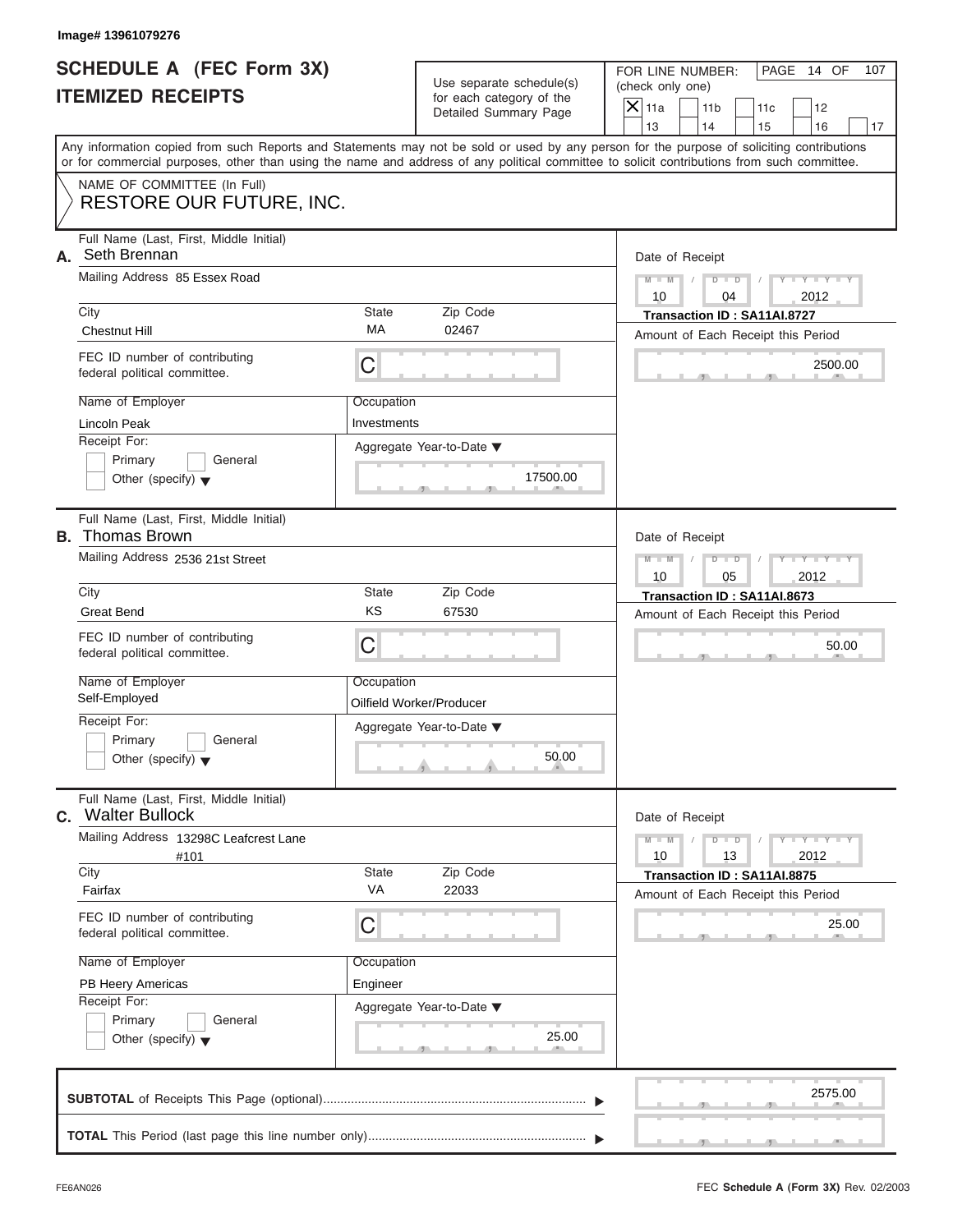| <b>SCHEDULE A (FEC Form 3X)</b> |  |  |
|---------------------------------|--|--|
| <b>ITEMIZED RECEIPTS</b>        |  |  |

| Image# 13961079277            |                                                                                                                                                                                                                                                                                         |                             |                                                                               |                                        |                                                                         |     |                         |     |
|-------------------------------|-----------------------------------------------------------------------------------------------------------------------------------------------------------------------------------------------------------------------------------------------------------------------------------------|-----------------------------|-------------------------------------------------------------------------------|----------------------------------------|-------------------------------------------------------------------------|-----|-------------------------|-----|
|                               | <b>SCHEDULE A (FEC Form 3X)</b><br><b>ITEMIZED RECEIPTS</b>                                                                                                                                                                                                                             |                             | Use separate schedule(s)<br>for each category of the<br>Detailed Summary Page | (check only one)<br>$\overline{X}$ 11a | FOR LINE NUMBER:<br>11 <sub>b</sub>                                     | 11c | PAGE 15 OF<br>12        | 107 |
|                               | Any information copied from such Reports and Statements may not be sold or used by any person for the purpose of soliciting contributions<br>or for commercial purposes, other than using the name and address of any political committee to solicit contributions from such committee. |                             |                                                                               | 13                                     | 14                                                                      | 15  | 16                      | 17  |
|                               | NAME OF COMMITTEE (In Full)<br><b>RESTORE OUR FUTURE, INC.</b>                                                                                                                                                                                                                          |                             |                                                                               |                                        |                                                                         |     |                         |     |
| Jeff Caldwell<br>А.<br>City   | Full Name (Last, First, Middle Initial)<br>Mailing Address 124 Pin Oak Court                                                                                                                                                                                                            | State                       | Zip Code                                                                      | $M - M$<br>10                          | Date of Receipt<br>$D$ $D$<br>05<br>Transaction ID: SA11AI.8676         |     | $Y - Y - Y$<br>2012     |     |
| Athens                        | FEC ID number of contributing<br>federal political committee.                                                                                                                                                                                                                           | GA<br>C                     | 30606                                                                         |                                        | Amount of Each Receipt this Period                                      |     | 2000.00                 |     |
| Self-Employed<br>Receipt For: | Name of Employer<br>Primary<br>General<br>Other (specify) $\blacktriangledown$                                                                                                                                                                                                          | Occupation<br>Entrepreneur  | Aggregate Year-to-Date ▼<br>2000.00                                           |                                        |                                                                         |     |                         |     |
| City                          | Full Name (Last, First, Middle Initial)<br><b>B.</b> Rachel Callanan<br>Mailing Address 9 S Gorham Lane                                                                                                                                                                                 | State                       | Zip Code                                                                      | $M - M$<br>10                          | Date of Receipt<br>$D - I$<br>16                                        |     | $Y - Y - Y - Y$<br>2012 |     |
| Middlebury                    | FEC ID number of contributing<br>federal political committee.                                                                                                                                                                                                                           | VT<br>C                     | 05753                                                                         |                                        | Transaction ID: SA11AI.8852<br>Amount of Each Receipt this Period       |     | 49.00                   |     |
| n/a<br>Receipt For:           | Name of Employer<br>Primary<br>General<br>Other (specify) $\blacktriangledown$                                                                                                                                                                                                          | Occupation<br>Retired       | Aggregate Year-to-Date ▼<br>49.00                                             |                                        |                                                                         |     |                         |     |
| C. Jan Carney                 | Full Name (Last, First, Middle Initial)<br>Mailing Address 6 Caribbean Court                                                                                                                                                                                                            |                             |                                                                               | $M - M$                                | Date of Receipt<br>$D - D$                                              |     | $Y = Y$                 |     |
| City<br>Mandeville            |                                                                                                                                                                                                                                                                                         | State<br>LA                 | Zip Code<br>70448                                                             | 10                                     | 04<br>Transaction ID: SA11AI.8705<br>Amount of Each Receipt this Period |     | 2012                    |     |
| Vision Source<br>Receipt For: | FEC ID number of contributing<br>federal political committee.<br>Name of Employer<br>Primary<br>General<br>Other (specify) $\blacktriangledown$                                                                                                                                         | С<br>Occupation<br>Optician | Aggregate Year-to-Date ▼<br>50.00                                             |                                        |                                                                         |     | 50.00                   |     |
|                               |                                                                                                                                                                                                                                                                                         |                             |                                                                               |                                        |                                                                         |     | 2099.00                 |     |
|                               |                                                                                                                                                                                                                                                                                         |                             |                                                                               |                                        |                                                                         |     |                         |     |

FEC **Schedule A (Form 3X)** Rev. 02/2003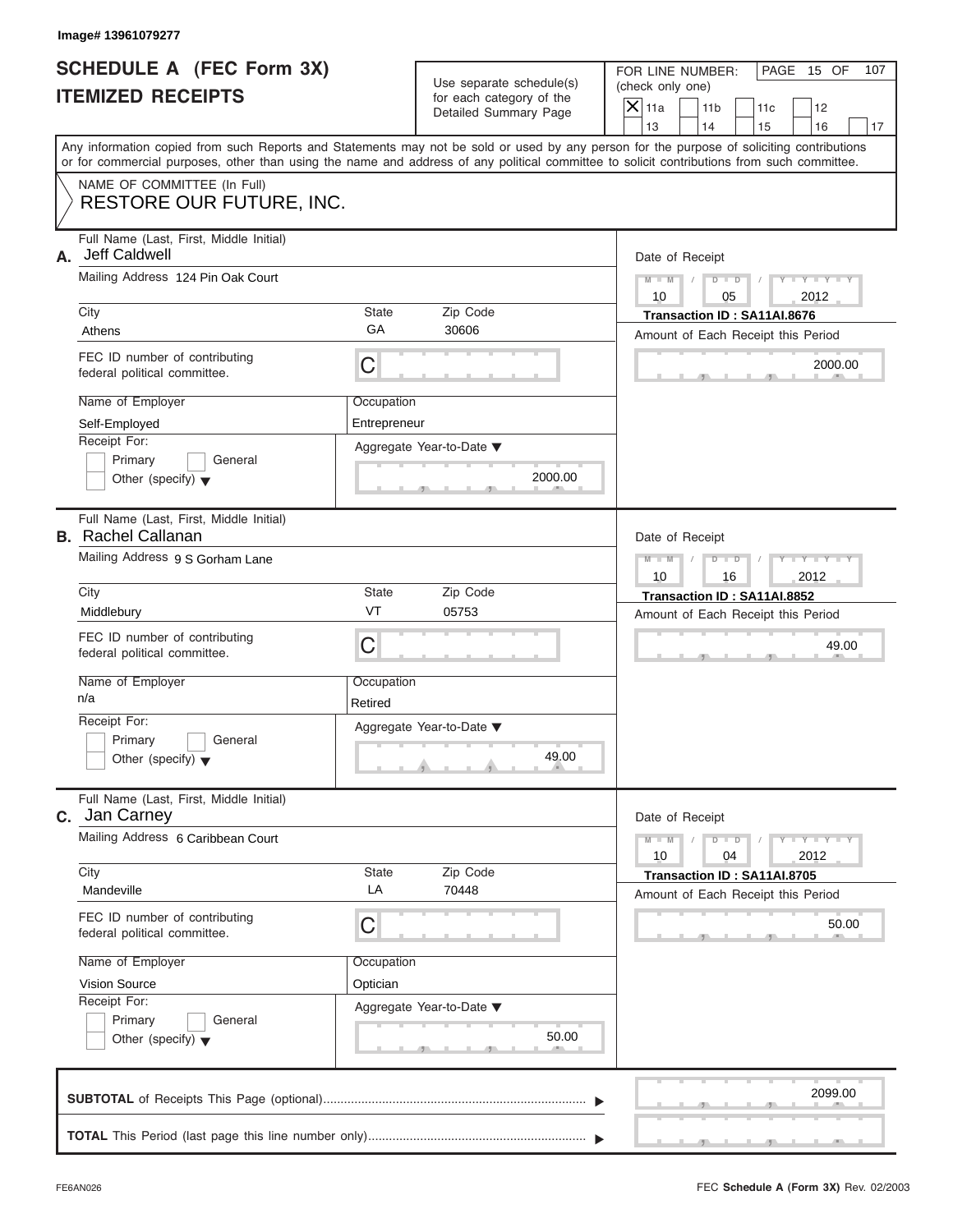| <b>SCHEDULE A (FEC Form 3X)</b> |  |  |
|---------------------------------|--|--|
| <b>ITEMIZED RECEIPTS</b>        |  |  |

| <b>SCHEDULE A (FEC Form 3X)</b><br><b>ITEMIZED RECEIPTS</b><br>Any information copied from such Reports and Statements may not be sold or used by any person for the purpose of soliciting contributions<br>or for commercial purposes, other than using the name and address of any political committee to solicit contributions from such committee.<br>NAME OF COMMITTEE (In Full)<br><b>RESTORE OUR FUTURE, INC.</b> | Use separate schedule(s)<br>for each category of the<br>Detailed Summary Page | FOR LINE NUMBER:<br>PAGE 16 OF<br>107<br>(check only one)<br>$\overline{X}$ 11a<br>11 <sub>b</sub><br>11c<br>12<br>13<br>14<br>15<br>16<br>17<br>Date of Receipt  |
|--------------------------------------------------------------------------------------------------------------------------------------------------------------------------------------------------------------------------------------------------------------------------------------------------------------------------------------------------------------------------------------------------------------------------|-------------------------------------------------------------------------------|-------------------------------------------------------------------------------------------------------------------------------------------------------------------|
|                                                                                                                                                                                                                                                                                                                                                                                                                          |                                                                               |                                                                                                                                                                   |
|                                                                                                                                                                                                                                                                                                                                                                                                                          |                                                                               |                                                                                                                                                                   |
|                                                                                                                                                                                                                                                                                                                                                                                                                          |                                                                               |                                                                                                                                                                   |
| Full Name (Last, First, Middle Initial)<br><b>Francis Carrington</b><br>А.<br>Mailing Address 3282 Vals Lane<br>State<br>City<br>CA<br>Lafayette<br>FEC ID number of contributing<br>C<br>federal political committee.<br>Name of Employer<br>Occupation<br>Retired<br>n/a<br>Receipt For:                                                                                                                               | Zip Code<br>94549<br>Aggregate Year-to-Date ▼                                 | $M - M$<br>$D$ $\Box$ $D$<br>Y TYT<br>10<br>09<br>2012<br>Transaction ID: SA11AI.8607<br>Amount of Each Receipt this Period<br>100.00                             |
| Primary<br>General<br>Other (specify) $\blacktriangledown$<br>Full Name (Last, First, Middle Initial)                                                                                                                                                                                                                                                                                                                    | 100.00                                                                        |                                                                                                                                                                   |
| <b>B.</b> Russell Carson<br>Mailing Address 930 Fifth Avenue<br>City<br>State<br><b>NY</b><br>New York<br>FEC ID number of contributing<br>C<br>federal political committee.<br>Name of Employer<br>Occupation<br>Welsh, Carson, Anderson, Stone<br><b>Private Equity</b><br>Receipt For:<br>Primary<br>General<br>Other (specify) $\blacktriangledown$<br>Full Name (Last, First, Middle Initial)                       | Zip Code<br>10021<br>Aggregate Year-to-Date ▼<br>500000.00                    | Date of Receipt<br>$M - M$<br>$D$ $\Box$ $D$<br>Y I Y I Y I<br>10<br>05<br>2012<br>Transaction ID: SA11AI.8514<br>Amount of Each Receipt this Period<br>250000.00 |
| C. Elizabeth Castellaw<br>Mailing Address 435 Ashton Woods Court<br>City<br>State<br><b>TN</b><br>Collierville<br>FEC ID number of contributing<br>С<br>federal political committee.<br>Name of Employer<br>Occupation<br>Orgwide Services<br>Manager<br>Receipt For:<br>Primary<br>General<br>Other (specify) $\blacktriangledown$                                                                                      | Zip Code<br>38017<br>Aggregate Year-to-Date ▼<br>100.00                       | Date of Receipt<br>$M - M$<br>$Y = Y$<br>$D - D$<br>2012<br>10<br>03<br>Transaction ID: SA11AI.8716<br>Amount of Each Receipt this Period<br>100.00               |
|                                                                                                                                                                                                                                                                                                                                                                                                                          |                                                                               | 250200.00                                                                                                                                                         |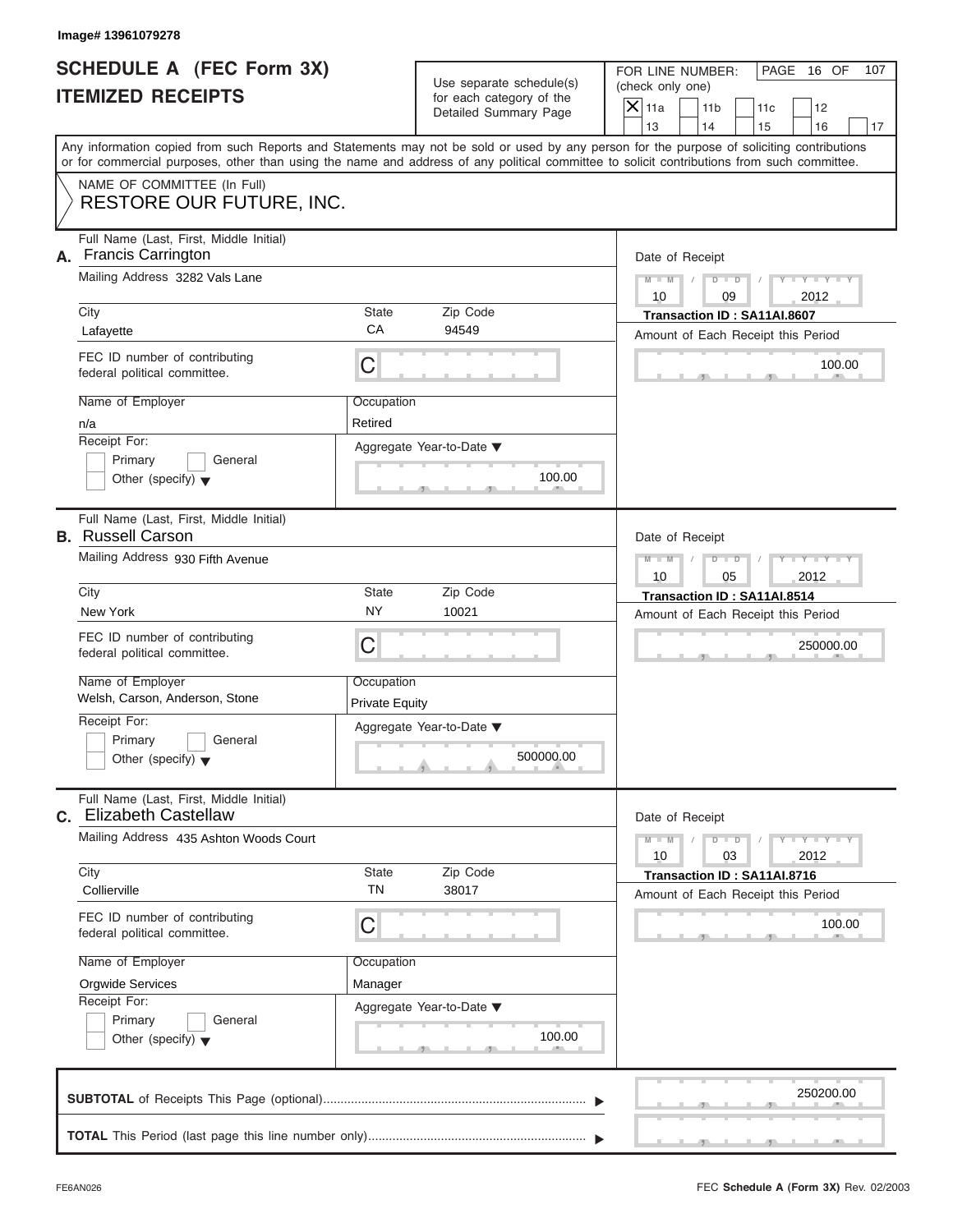|                          | <b>SCHEDULE A (FEC Form 3X)</b> |
|--------------------------|---------------------------------|
| <b>ITEMIZED RECEIPTS</b> |                                 |

| Image# 13961079279                                                                                                                                                                                                                                                                                                                 |                                                                 |                                                                                     |                                                                                                                                                               |
|------------------------------------------------------------------------------------------------------------------------------------------------------------------------------------------------------------------------------------------------------------------------------------------------------------------------------------|-----------------------------------------------------------------|-------------------------------------------------------------------------------------|---------------------------------------------------------------------------------------------------------------------------------------------------------------|
| <b>SCHEDULE A (FEC Form 3X)</b><br><b>ITEMIZED RECEIPTS</b>                                                                                                                                                                                                                                                                        |                                                                 | Use separate schedule(s)<br>for each category of the<br>Detailed Summary Page       | FOR LINE NUMBER:<br>PAGE 17 OF<br>107<br>(check only one)<br>$\overline{X}$ 11a<br>11 <sub>b</sub><br>11c<br>12<br>13<br>14                                   |
| Any information copied from such Reports and Statements may not be sold or used by any person for the purpose of soliciting contributions<br>or for commercial purposes, other than using the name and address of any political committee to solicit contributions from such committee.                                            |                                                                 |                                                                                     | 15<br>16<br>17                                                                                                                                                |
| NAME OF COMMITTEE (In Full)<br><b>RESTORE OUR FUTURE, INC.</b>                                                                                                                                                                                                                                                                     |                                                                 |                                                                                     |                                                                                                                                                               |
| Full Name (Last, First, Middle Initial)<br><b>Richard Chow</b><br>А.<br>Mailing Address 106A W. Columbia Street<br>City<br>South Whitley<br>FEC ID number of contributing                                                                                                                                                          | State<br>IN                                                     | Zip Code<br>46787                                                                   | Date of Receipt<br>$M - M$<br>$D$ $D$<br>$Y - Y - Y$<br>10<br>2012<br>07<br>Transaction ID: SA11AI.8746<br>Amount of Each Receipt this Period                 |
| federal political committee.<br>Name of Employer<br>G-Tech<br>Receipt For:<br>Primary<br>General<br>Other (specify) $\blacktriangledown$                                                                                                                                                                                           | C<br>Occupation<br>Engineer                                     | Aggregate Year-to-Date ▼<br>100.00                                                  | 100.00                                                                                                                                                        |
| Full Name (Last, First, Middle Initial)<br><b>B.</b> Dorothea B. Cist<br>Mailing Address 28 Monarch Bay Plaza<br>Suite Q<br>City<br>Dana Point<br>FEC ID number of contributing<br>federal political committee.<br>Name of Employer<br>Self-Employed<br>Receipt For:<br>Primary<br>General<br>Other (specify) $\blacktriangledown$ | <b>State</b><br>CA<br>C<br>Occupation<br>Naturopathic Physician | Zip Code<br>92629<br>Aggregate Year-to-Date ▼<br>15000.00                           | Date of Receipt<br>$M - M$<br>$D$ $D$<br>$Y = Y + Y + Y$<br>10<br>12<br>2012<br>Transaction ID: SA11AI.8869<br>Amount of Each Receipt this Period<br>15000.00 |
| Full Name (Last, First, Middle Initial)<br>C. Dorothea B. Cist<br>Mailing Address 28 Monarch Bay Plaza<br>Suite Q<br>City<br>Dana Point<br>FEC ID number of contributing<br>federal political committee.<br>Name of Employer<br>Self-Employed<br>Receipt For:<br>Primary<br>General<br>Other (specify) $\blacktriangledown$        | State<br>CA<br>С<br>Occupation                                  | Zip Code<br>92629<br>Naturopathic Physician<br>Aggregate Year-to-Date ▼<br>25000.00 | Date of Receipt<br>$M - M$<br>$Y = Y$<br>$D$ $D$<br>2012<br>10<br>17<br>Transaction ID: SA11AI.8892<br>Amount of Each Receipt this Period<br>10000.00         |
|                                                                                                                                                                                                                                                                                                                                    |                                                                 |                                                                                     | 25100.00                                                                                                                                                      |

FEC **Schedule A (Form 3X)** Rev. 02/2003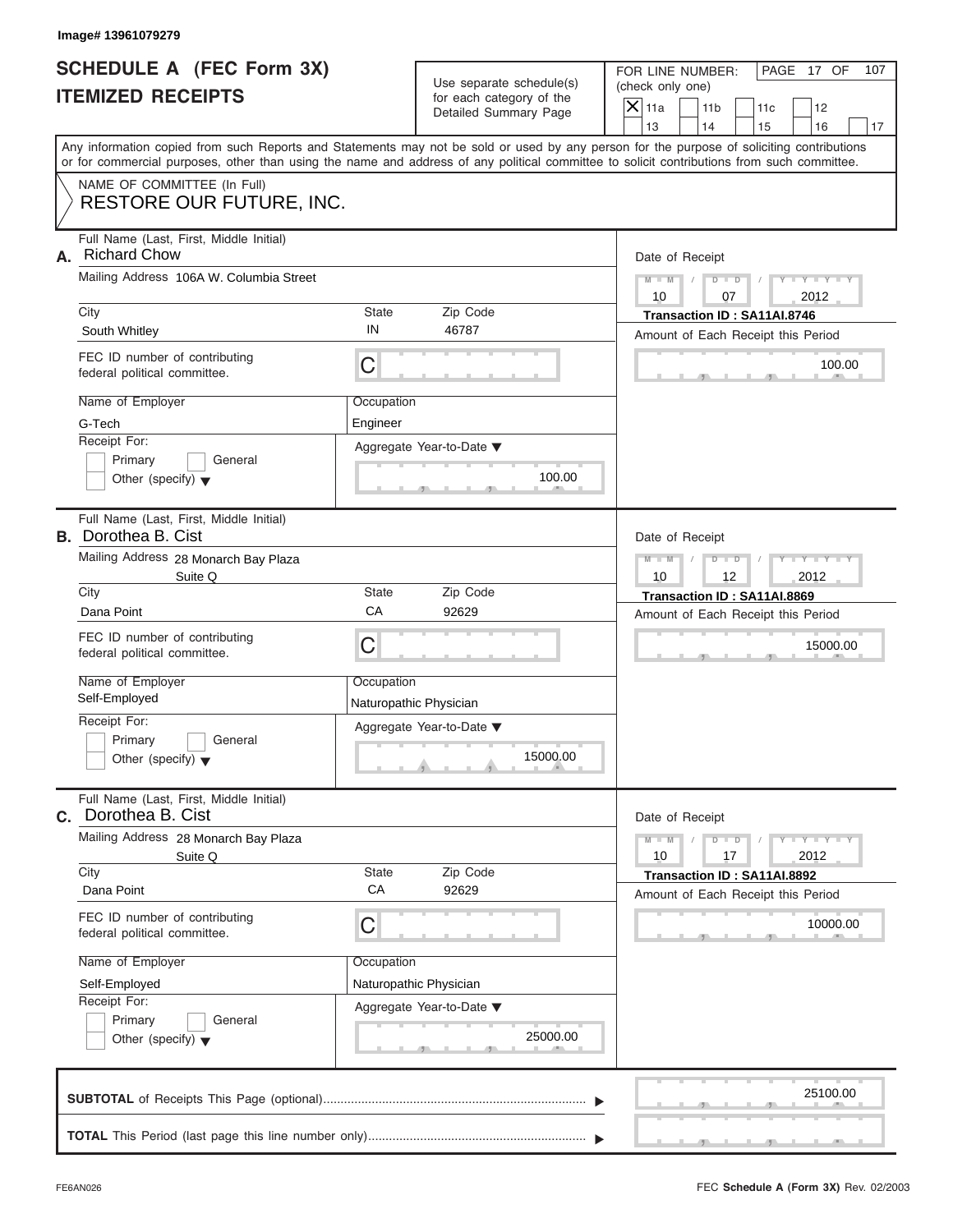| SCHEDULE A (FEC Form 3X) |  |  |
|--------------------------|--|--|
| <b>ITEMIZED RECEIPTS</b> |  |  |

|    | Image# 13961079280                                                                                                                         |                                                                                              |                                                                               |                                                                                                                                                                         |
|----|--------------------------------------------------------------------------------------------------------------------------------------------|----------------------------------------------------------------------------------------------|-------------------------------------------------------------------------------|-------------------------------------------------------------------------------------------------------------------------------------------------------------------------|
|    | <b>SCHEDULE A (FEC Form 3X)</b><br><b>ITEMIZED RECEIPTS</b>                                                                                |                                                                                              | Use separate schedule(s)<br>for each category of the<br>Detailed Summary Page | FOR LINE NUMBER:<br>PAGE 18 OF<br>107<br>(check only one)<br>$\overline{X}$ 11a<br>11 <sub>b</sub><br>11c<br>12                                                         |
|    | or for commercial purposes, other than using the name and address of any political committee to solicit contributions from such committee. |                                                                                              |                                                                               | 13<br>14<br>15<br>16<br>17<br>Any information copied from such Reports and Statements may not be sold or used by any person for the purpose of soliciting contributions |
|    | NAME OF COMMITTEE (In Full)<br><b>RESTORE OUR FUTURE, INC.</b>                                                                             |                                                                                              |                                                                               |                                                                                                                                                                         |
| А. | Full Name (Last, First, Middle Initial)<br><b>Heath Clarke</b><br>Mailing Address 3334 East Coast Highway<br>#315                          |                                                                                              |                                                                               | Date of Receipt<br>$M - M$<br>$D$ $D$<br>$Y - Y - Y$<br>10<br>2012<br>10                                                                                                |
|    | City<br>Corona Del Mar                                                                                                                     | State<br>CA                                                                                  | Zip Code<br>92625                                                             | Transaction ID: SA11AI.8806                                                                                                                                             |
|    | FEC ID number of contributing<br>federal political committee.                                                                              | C                                                                                            |                                                                               | Amount of Each Receipt this Period<br>5000.00                                                                                                                           |
|    | Name of Employer<br><b>Local Corporation</b><br>Receipt For:<br>Primary<br>General                                                         | Occupation                                                                                   | Founder, Chairman & CEO<br>Aggregate Year-to-Date ▼                           |                                                                                                                                                                         |
|    | Other (specify) $\blacktriangledown$<br>Full Name (Last, First, Middle Initial)<br><b>B.</b> Frank Clemente                                |                                                                                              | 5000.00                                                                       | Date of Receipt                                                                                                                                                         |
|    | Mailing Address 143 Bay Shore Loop<br>City                                                                                                 | $M - M$<br>$D$ $D$<br>$Y - Y - Y - Y - T$<br>10<br>14<br>2012<br>Transaction ID: SA11AI.8885 |                                                                               |                                                                                                                                                                         |
|    | Mooresville                                                                                                                                | <b>NC</b>                                                                                    | 28117                                                                         | Amount of Each Receipt this Period                                                                                                                                      |
|    | FEC ID number of contributing<br>federal political committee.                                                                              | C                                                                                            |                                                                               | 100.00                                                                                                                                                                  |
|    | Name of Employer<br>Self-Employed                                                                                                          | Occupation<br>Consultant                                                                     |                                                                               |                                                                                                                                                                         |
|    | Receipt For:<br>Primary<br>General<br>Other (specify) $\blacktriangledown$                                                                 |                                                                                              | Aggregate Year-to-Date ▼<br>100.00                                            |                                                                                                                                                                         |
|    | Full Name (Last, First, Middle Initial)<br>C. Coastal Cargo Co. Inc.                                                                       |                                                                                              |                                                                               | Date of Receipt                                                                                                                                                         |
|    | Mailing Address 1555 Poydras Street<br>City                                                                                                | Zip Code                                                                                     | $M - M$<br>$Y = Y$<br>$D - D$<br>2012<br>10<br>16                             |                                                                                                                                                                         |
|    | <b>New Orleans</b>                                                                                                                         | State<br>LA                                                                                  | 70112                                                                         | Transaction ID: SA11AI.8636<br>Amount of Each Receipt this Period                                                                                                       |
|    | FEC ID number of contributing<br>federal political committee.                                                                              | С                                                                                            |                                                                               | 5000.00                                                                                                                                                                 |
|    | Name of Employer                                                                                                                           | Occupation                                                                                   |                                                                               |                                                                                                                                                                         |
|    | Receipt For:<br>Primary<br>General<br>Other (specify) $\blacktriangledown$                                                                 |                                                                                              | Aggregate Year-to-Date ▼<br>17500.00                                          |                                                                                                                                                                         |
|    |                                                                                                                                            |                                                                                              |                                                                               | 10100.00                                                                                                                                                                |
|    |                                                                                                                                            |                                                                                              |                                                                               |                                                                                                                                                                         |

S S S , , .

a.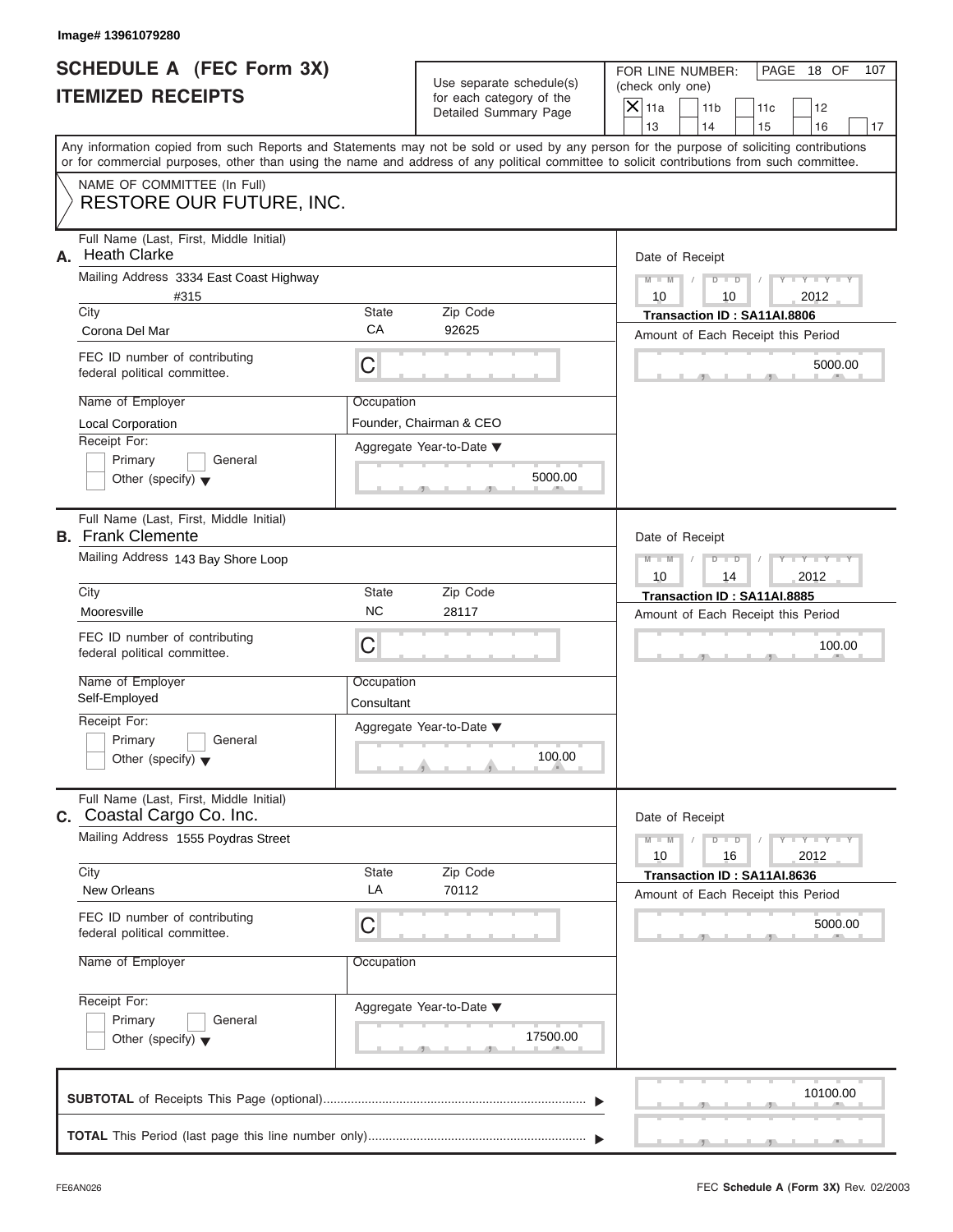| <b>SCHEDULE A (FEC Form 3X)</b> |  |  |
|---------------------------------|--|--|
| <b>ITEMIZED RECEIPTS</b>        |  |  |

|                                                      | Image# 13961079281                                                         |                                                               |                                                                               |                                                                                                                                                                                                                                                                                         |
|------------------------------------------------------|----------------------------------------------------------------------------|---------------------------------------------------------------|-------------------------------------------------------------------------------|-----------------------------------------------------------------------------------------------------------------------------------------------------------------------------------------------------------------------------------------------------------------------------------------|
| SCHEDULE A (FEC Form 3X)<br><b>ITEMIZED RECEIPTS</b> |                                                                            |                                                               | Use separate schedule(s)<br>for each category of the<br>Detailed Summary Page | FOR LINE NUMBER:<br>PAGE 19 OF<br>107<br>(check only one)<br>$\overline{X}$ 11a<br>11 <sub>b</sub><br>11c<br>12                                                                                                                                                                         |
|                                                      |                                                                            |                                                               |                                                                               | 13<br>14<br>15<br>16<br>17                                                                                                                                                                                                                                                              |
|                                                      |                                                                            |                                                               |                                                                               | Any information copied from such Reports and Statements may not be sold or used by any person for the purpose of soliciting contributions<br>or for commercial purposes, other than using the name and address of any political committee to solicit contributions from such committee. |
|                                                      | NAME OF COMMITTEE (In Full)                                                |                                                               |                                                                               |                                                                                                                                                                                                                                                                                         |
|                                                      | <b>RESTORE OUR FUTURE, INC.</b>                                            |                                                               |                                                                               |                                                                                                                                                                                                                                                                                         |
| А.                                                   | Full Name (Last, First, Middle Initial)<br>Coastal Cargo Texas, Inc.       |                                                               |                                                                               | Date of Receipt                                                                                                                                                                                                                                                                         |
|                                                      | Mailing Address 16800 Penninsula Blvd.                                     |                                                               |                                                                               | $Y - Y - Y - Y - Y$<br>$M - M$<br>$D$ $D$                                                                                                                                                                                                                                               |
|                                                      | City                                                                       | State                                                         | Zip Code                                                                      | 10<br>2012<br>16<br>Transaction ID: SA11AI.8633                                                                                                                                                                                                                                         |
|                                                      | Houston                                                                    | <b>TX</b>                                                     | 77015                                                                         | Amount of Each Receipt this Period                                                                                                                                                                                                                                                      |
|                                                      | FEC ID number of contributing<br>federal political committee.              | C                                                             |                                                                               | 5000.00                                                                                                                                                                                                                                                                                 |
|                                                      | Name of Employer                                                           | Occupation                                                    |                                                                               |                                                                                                                                                                                                                                                                                         |
|                                                      | Receipt For:<br>Primary<br>General<br>Other (specify) $\blacktriangledown$ |                                                               | Aggregate Year-to-Date ▼<br>12500.00                                          |                                                                                                                                                                                                                                                                                         |
|                                                      | Full Name (Last, First, Middle Initial)<br><b>B.</b> Bruce Comer           |                                                               |                                                                               | Date of Receipt                                                                                                                                                                                                                                                                         |
|                                                      | Mailing Address 3791 Southern Blvd SE<br>Suite 260                         | Y TY TY<br>$M - M$<br>$D$ $D$<br>10<br>16<br>2012             |                                                                               |                                                                                                                                                                                                                                                                                         |
|                                                      | City                                                                       | State                                                         | Zip Code                                                                      | Transaction ID: SA11AI.8479                                                                                                                                                                                                                                                             |
|                                                      | Rio Rancho                                                                 | <b>NM</b>                                                     | 87124                                                                         | Amount of Each Receipt this Period                                                                                                                                                                                                                                                      |
|                                                      | FEC ID number of contributing<br>federal political committee.              | C                                                             |                                                                               | 2000.00                                                                                                                                                                                                                                                                                 |
|                                                      | Name of Employer<br><b>Best Efforts Attempted</b>                          | Occupation                                                    |                                                                               |                                                                                                                                                                                                                                                                                         |
|                                                      | Receipt For:                                                               |                                                               | Aggregate Year-to-Date ▼                                                      |                                                                                                                                                                                                                                                                                         |
|                                                      | Primary<br>General<br>Other (specify) $\blacktriangledown$                 |                                                               | 2000.00                                                                       |                                                                                                                                                                                                                                                                                         |
| C.                                                   | Full Name (Last, First, Middle Initial)<br>Paul Conn                       |                                                               |                                                                               | Date of Receipt                                                                                                                                                                                                                                                                         |
|                                                      | Mailing Address 1870 Woodlawn Avenue                                       | $Y - Y - Y - Y - I$<br>$M - M$<br>$D$ $D$<br>2012<br>10<br>08 |                                                                               |                                                                                                                                                                                                                                                                                         |
|                                                      | City<br>Poland                                                             | <b>State</b><br>OH                                            | Zip Code<br>44514                                                             | Transaction ID: SA11AI.8774<br>Amount of Each Receipt this Period                                                                                                                                                                                                                       |
|                                                      | FEC ID number of contributing<br>federal political committee.              | C                                                             |                                                                               | 100.00                                                                                                                                                                                                                                                                                  |
|                                                      | Name of Employer                                                           | Occupation                                                    |                                                                               |                                                                                                                                                                                                                                                                                         |
|                                                      | Paul C. Conn Attorney at Law                                               | Attorney                                                      |                                                                               |                                                                                                                                                                                                                                                                                         |
|                                                      | Receipt For:<br>Primary<br>General                                         |                                                               | Aggregate Year-to-Date ▼                                                      |                                                                                                                                                                                                                                                                                         |
|                                                      | Other (specify) $\blacktriangledown$                                       |                                                               | 100.00                                                                        |                                                                                                                                                                                                                                                                                         |
|                                                      |                                                                            |                                                               |                                                                               | 7100.00                                                                                                                                                                                                                                                                                 |
|                                                      |                                                                            |                                                               |                                                                               |                                                                                                                                                                                                                                                                                         |
|                                                      |                                                                            |                                                               |                                                                               |                                                                                                                                                                                                                                                                                         |

S S S , , .

a.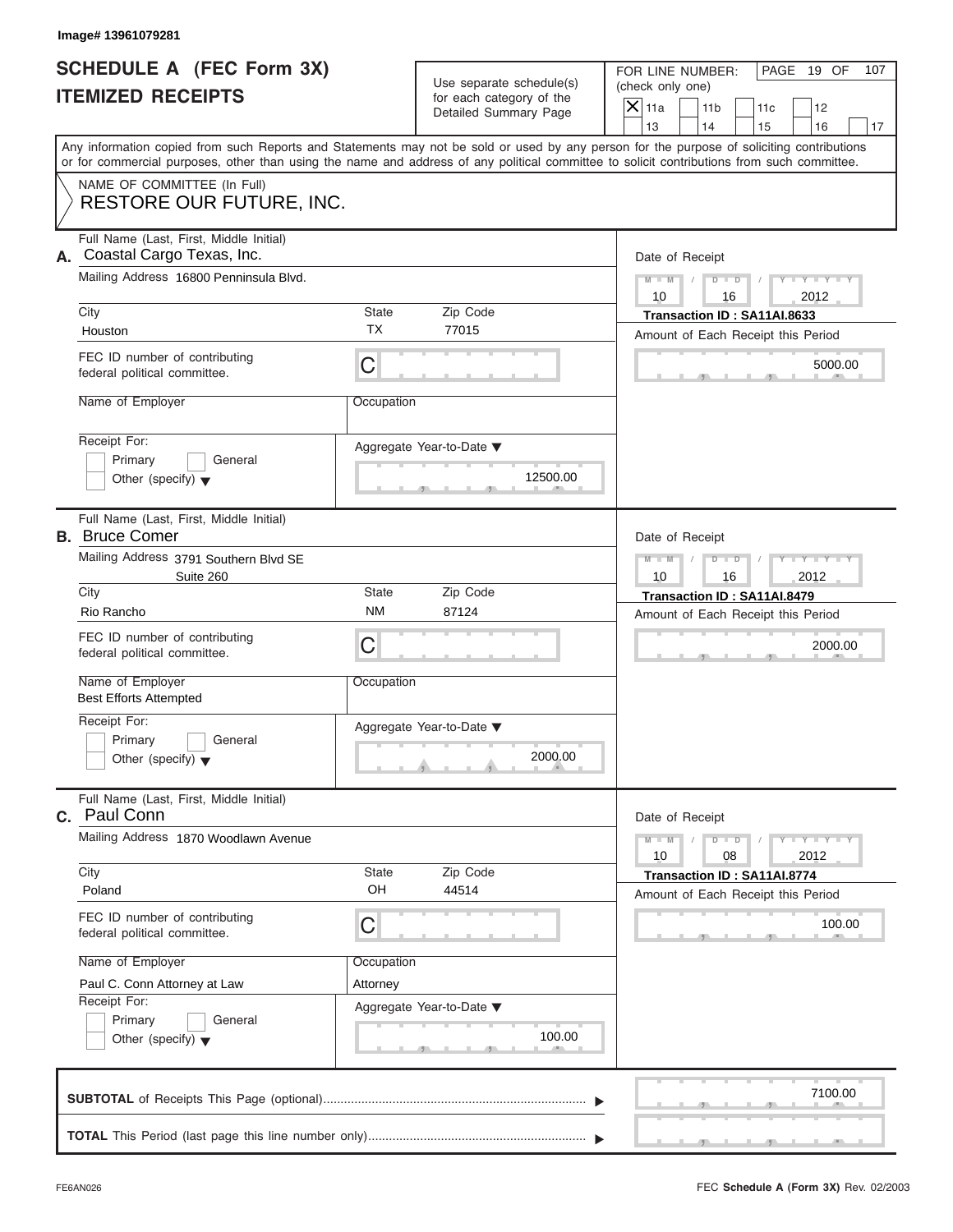| <b>SCHEDULE A (FEC Form 3X)</b> |  |  |
|---------------------------------|--|--|
| <b>ITEMIZED RECEIPTS</b>        |  |  |

|    | Image# 13961079282                                                                                                                         |                                                                    |                                                                               |                                                                                                                                           |     |  |
|----|--------------------------------------------------------------------------------------------------------------------------------------------|--------------------------------------------------------------------|-------------------------------------------------------------------------------|-------------------------------------------------------------------------------------------------------------------------------------------|-----|--|
|    | SCHEDULE A (FEC Form 3X)<br><b>ITEMIZED RECEIPTS</b>                                                                                       |                                                                    | Use separate schedule(s)<br>for each category of the<br>Detailed Summary Page | FOR LINE NUMBER:<br>PAGE 20 OF<br>(check only one)<br>$\mathsf{X} _{\mathsf{11a}}$<br>11 <sub>b</sub><br>11c<br>12                        | 107 |  |
|    |                                                                                                                                            |                                                                    |                                                                               | 13<br>14<br>15<br>16                                                                                                                      | 17  |  |
|    | or for commercial purposes, other than using the name and address of any political committee to solicit contributions from such committee. |                                                                    |                                                                               | Any information copied from such Reports and Statements may not be sold or used by any person for the purpose of soliciting contributions |     |  |
|    | NAME OF COMMITTEE (In Full)                                                                                                                |                                                                    |                                                                               |                                                                                                                                           |     |  |
|    | RESTORE OUR FUTURE, INC.                                                                                                                   |                                                                    |                                                                               |                                                                                                                                           |     |  |
|    | Full Name (Last, First, Middle Initial)                                                                                                    |                                                                    |                                                                               |                                                                                                                                           |     |  |
| А. | Paul Conn<br>Mailing Address 1870 Woodlawn Avenue                                                                                          |                                                                    |                                                                               | Date of Receipt                                                                                                                           |     |  |
|    |                                                                                                                                            |                                                                    |                                                                               | $D$ $D$<br>$Y - Y - Y - Y - Y$<br>$M - M$<br>10<br>2012<br>08                                                                             |     |  |
|    | City                                                                                                                                       | State                                                              | Zip Code                                                                      | Transaction ID: SA11AI.8776                                                                                                               |     |  |
|    | Poland                                                                                                                                     | OH                                                                 | 44514                                                                         | Amount of Each Receipt this Period                                                                                                        |     |  |
|    | FEC ID number of contributing<br>federal political committee.                                                                              | C                                                                  |                                                                               | 100.00                                                                                                                                    |     |  |
|    | Name of Employer                                                                                                                           | Occupation                                                         |                                                                               |                                                                                                                                           |     |  |
|    | Paul C. Conn Attorney at Law                                                                                                               | Attorney                                                           |                                                                               |                                                                                                                                           |     |  |
|    | Receipt For:                                                                                                                               |                                                                    | Aggregate Year-to-Date ▼                                                      |                                                                                                                                           |     |  |
|    | Primary<br>General<br>Other (specify) $\blacktriangledown$                                                                                 |                                                                    | 200.00                                                                        |                                                                                                                                           |     |  |
|    |                                                                                                                                            |                                                                    |                                                                               |                                                                                                                                           |     |  |
|    | Full Name (Last, First, Middle Initial)<br><b>B.</b> Martha Conte                                                                          |                                                                    |                                                                               | Date of Receipt                                                                                                                           |     |  |
|    | Mailing Address 3501 Clay Street                                                                                                           |                                                                    |                                                                               | $Y - Y - Y - Y - Y$<br>$M - M$<br>$D$ $\Box$ $D$                                                                                          |     |  |
|    |                                                                                                                                            |                                                                    |                                                                               | 2012<br>10<br>17                                                                                                                          |     |  |
|    | City<br>San Francisco                                                                                                                      | State<br>CA                                                        | Zip Code<br>94118                                                             | Transaction ID: SA11AI.8483                                                                                                               |     |  |
|    |                                                                                                                                            |                                                                    |                                                                               | Amount of Each Receipt this Period                                                                                                        |     |  |
|    | FEC ID number of contributing<br>federal political committee.                                                                              | C                                                                  |                                                                               | 10000.00                                                                                                                                  |     |  |
|    | Name of Employer                                                                                                                           | Occupation                                                         |                                                                               |                                                                                                                                           |     |  |
|    | n/a                                                                                                                                        |                                                                    | Homemaker/ Volunteer Civic Leader                                             |                                                                                                                                           |     |  |
|    | Receipt For:<br>Primary<br>General                                                                                                         |                                                                    | Aggregate Year-to-Date ▼                                                      |                                                                                                                                           |     |  |
|    | Other (specify) $\blacktriangledown$                                                                                                       |                                                                    | 22500.00                                                                      |                                                                                                                                           |     |  |
|    | Full Name (Last, First, Middle Initial)<br>C. Cowboys Concert Hall-Arlington, Inc.                                                         |                                                                    |                                                                               | Date of Receipt                                                                                                                           |     |  |
|    | Mailing Address 2540 East Abram Street                                                                                                     | $Y = Y$<br>$M - M$<br>$\overline{D}$<br>$\Box$<br>2012<br>10<br>01 |                                                                               |                                                                                                                                           |     |  |
|    | City                                                                                                                                       | State                                                              | Zip Code                                                                      | Transaction ID: SA11AI.8549                                                                                                               |     |  |
|    | Arlington                                                                                                                                  | <b>TX</b>                                                          | 76010                                                                         | Amount of Each Receipt this Period                                                                                                        |     |  |
|    | FEC ID number of contributing<br>federal political committee.                                                                              | С                                                                  |                                                                               | 500.00                                                                                                                                    |     |  |
|    | Name of Employer                                                                                                                           | Occupation                                                         |                                                                               |                                                                                                                                           |     |  |
|    | Receipt For:                                                                                                                               |                                                                    | Aggregate Year-to-Date ▼                                                      |                                                                                                                                           |     |  |
|    | Primary<br>General                                                                                                                         |                                                                    |                                                                               |                                                                                                                                           |     |  |
|    | Other (specify) $\blacktriangledown$                                                                                                       |                                                                    | 500.00                                                                        |                                                                                                                                           |     |  |
|    |                                                                                                                                            |                                                                    |                                                                               |                                                                                                                                           |     |  |
|    |                                                                                                                                            |                                                                    |                                                                               | 10600.00                                                                                                                                  |     |  |
|    |                                                                                                                                            |                                                                    |                                                                               |                                                                                                                                           |     |  |
|    |                                                                                                                                            |                                                                    |                                                                               |                                                                                                                                           |     |  |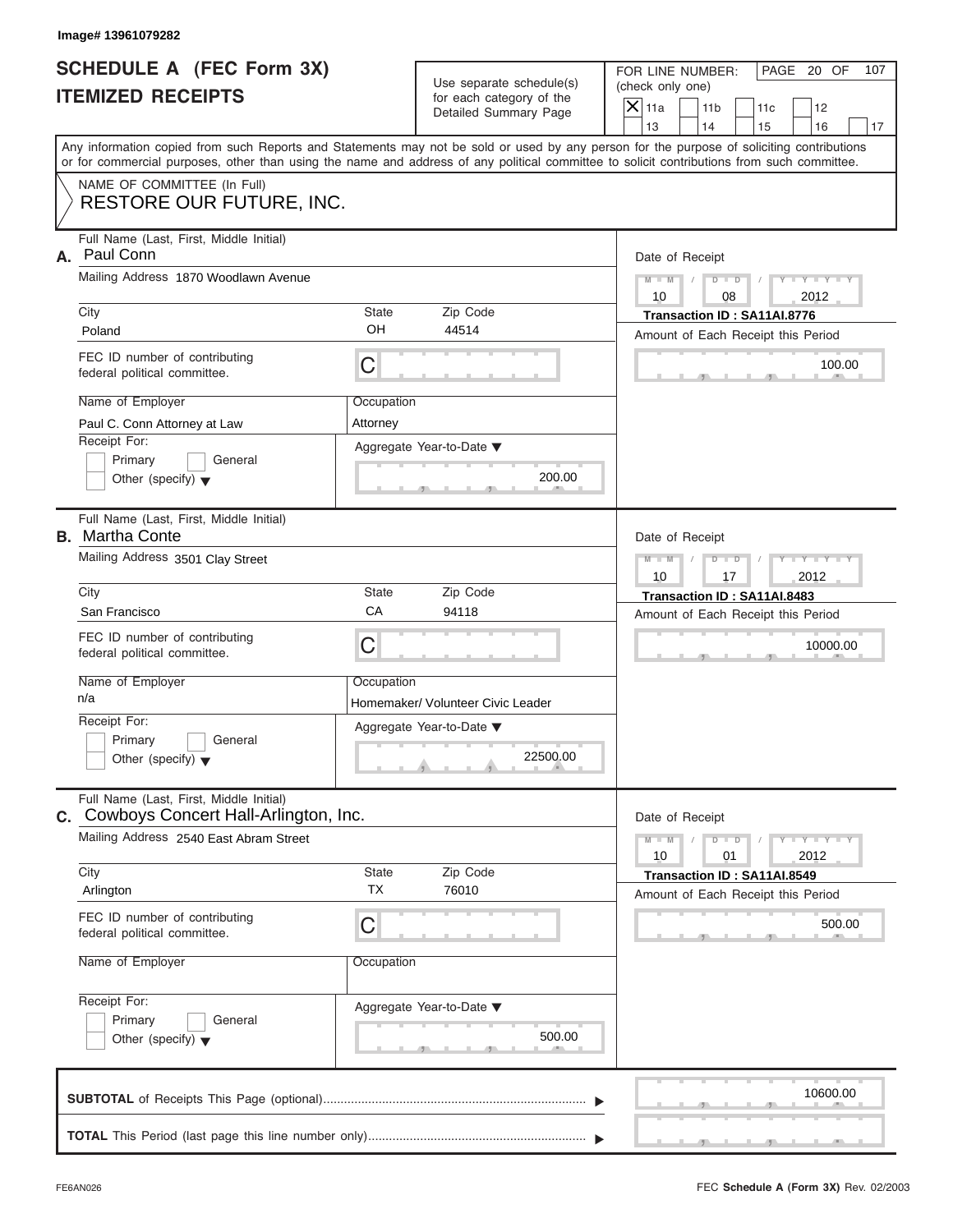|                          | <b>SCHEDULE A (FEC Form 3X)</b> |
|--------------------------|---------------------------------|
| <b>ITEMIZED RECEIPTS</b> |                                 |

| Image# 13961079283                                                                                                 |                   |                                                                               |                                                                                                                                                                                                                                                                                         |
|--------------------------------------------------------------------------------------------------------------------|-------------------|-------------------------------------------------------------------------------|-----------------------------------------------------------------------------------------------------------------------------------------------------------------------------------------------------------------------------------------------------------------------------------------|
| <b>SCHEDULE A (FEC Form 3X)</b><br><b>ITEMIZED RECEIPTS</b>                                                        |                   | Use separate schedule(s)<br>for each category of the<br>Detailed Summary Page | FOR LINE NUMBER:<br>PAGE 21 OF<br>107<br>(check only one)<br>$\mathsf{X} _{\mathsf{11a}}$<br>11 <sub>b</sub><br>11c<br>12<br>13<br>14<br>15<br>16<br>17                                                                                                                                 |
|                                                                                                                    |                   |                                                                               | Any information copied from such Reports and Statements may not be sold or used by any person for the purpose of soliciting contributions<br>or for commercial purposes, other than using the name and address of any political committee to solicit contributions from such committee. |
| NAME OF COMMITTEE (In Full)<br><b>RESTORE OUR FUTURE, INC.</b>                                                     |                   |                                                                               |                                                                                                                                                                                                                                                                                         |
| Full Name (Last, First, Middle Initial)<br><b>Christopher Crews</b><br>А.<br>Mailing Address 17728 Grey Eagle Road |                   |                                                                               | Date of Receipt                                                                                                                                                                                                                                                                         |
|                                                                                                                    |                   |                                                                               | $D$ $D$<br>$Y - Y - Y - Y - Y$<br>$M - M$<br>10<br>2012<br>06                                                                                                                                                                                                                           |
| City                                                                                                               | State             | Zip Code                                                                      | Transaction ID: SA11AI.8759                                                                                                                                                                                                                                                             |
| Tampa                                                                                                              | <b>FL</b>         | 33647                                                                         | Amount of Each Receipt this Period                                                                                                                                                                                                                                                      |
| FEC ID number of contributing<br>federal political committee.                                                      | C                 |                                                                               | 25.00                                                                                                                                                                                                                                                                                   |
| Name of Employer                                                                                                   | Occupation        |                                                                               |                                                                                                                                                                                                                                                                                         |
| Fit4Life                                                                                                           | Trainer           |                                                                               |                                                                                                                                                                                                                                                                                         |
| Receipt For:<br>Primary<br>General<br>Other (specify) $\blacktriangledown$                                         |                   | Aggregate Year-to-Date ▼<br>65.00                                             |                                                                                                                                                                                                                                                                                         |
| Full Name (Last, First, Middle Initial)<br><b>B.</b> Terry Douglas Crews                                           |                   |                                                                               | Date of Receipt                                                                                                                                                                                                                                                                         |
| Mailing Address 3303 Greenglen Circle                                                                              |                   | $M - M$<br>$D$ $\Box$ $D$<br>$Y - Y - Y - Y - Y$<br>2012<br>10<br>08          |                                                                                                                                                                                                                                                                                         |
| City                                                                                                               | State             | Zip Code                                                                      | Transaction ID: SA11AI.8789                                                                                                                                                                                                                                                             |
| Carrollton                                                                                                         | <b>TX</b>         | 75007                                                                         | Amount of Each Receipt this Period                                                                                                                                                                                                                                                      |
| FEC ID number of contributing<br>federal political committee.                                                      | C                 |                                                                               | 200.00                                                                                                                                                                                                                                                                                  |
| Name of Employer<br>AAA                                                                                            | Occupation<br>AAA |                                                                               |                                                                                                                                                                                                                                                                                         |
| Receipt For:                                                                                                       |                   | Aggregate Year-to-Date ▼                                                      |                                                                                                                                                                                                                                                                                         |
| Primary<br>General<br>Other (specify) $\blacktriangledown$                                                         |                   | 200.00                                                                        |                                                                                                                                                                                                                                                                                         |
| Full Name (Last, First, Middle Initial)<br>C. Brian Croitori                                                       |                   |                                                                               | Date of Receipt                                                                                                                                                                                                                                                                         |
| Mailing Address 5475 Cambourne Place                                                                               |                   |                                                                               | $Y = Y$<br>$M - M$<br>$D$ $D$<br>2012<br>10<br>15                                                                                                                                                                                                                                       |
| City<br>West Bloomfield                                                                                            | State<br>MI       | Zip Code<br>48322                                                             | Transaction ID: SA11AI.8865<br>Amount of Each Receipt this Period                                                                                                                                                                                                                       |
| FEC ID number of contributing<br>federal political committee.                                                      | C                 |                                                                               | 25.00                                                                                                                                                                                                                                                                                   |
| Name of Employer                                                                                                   | Occupation        |                                                                               |                                                                                                                                                                                                                                                                                         |
| Self-Employed                                                                                                      | Video Producer    |                                                                               |                                                                                                                                                                                                                                                                                         |
| Receipt For:<br>Primary                                                                                            |                   | Aggregate Year-to-Date ▼                                                      |                                                                                                                                                                                                                                                                                         |
| General<br>Other (specify) $\blacktriangledown$                                                                    |                   | 25.00                                                                         |                                                                                                                                                                                                                                                                                         |
|                                                                                                                    |                   |                                                                               | 250.00                                                                                                                                                                                                                                                                                  |
|                                                                                                                    |                   |                                                                               |                                                                                                                                                                                                                                                                                         |

J.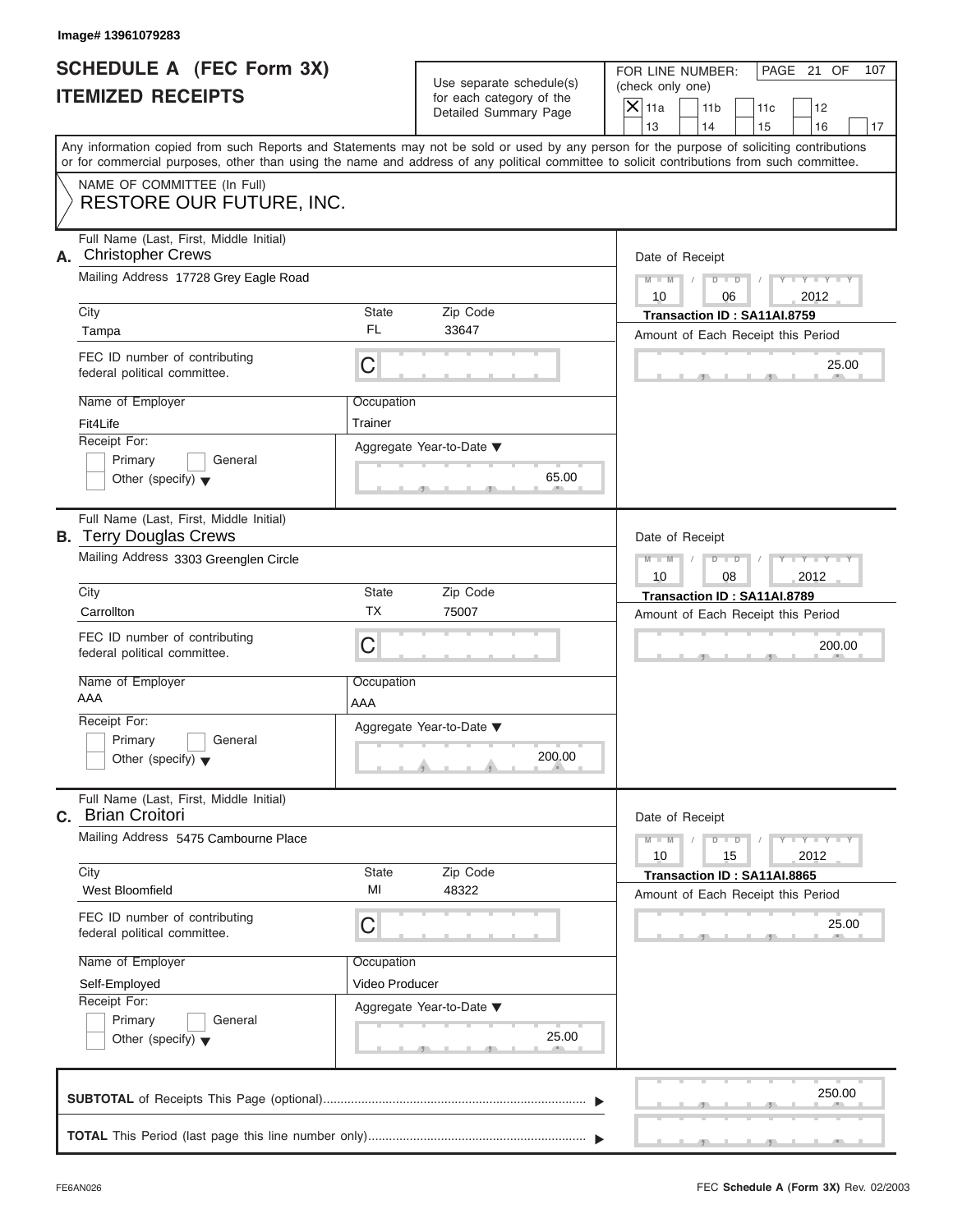| <b>SCHEDULE A (FEC Form 3X)</b> |  |  |
|---------------------------------|--|--|
| <b>ITEMIZED RECEIPTS</b>        |  |  |

| <b>SCHEDULE A (FEC Form 3X)</b><br>PAGE 22 OF<br>FOR LINE NUMBER:<br>107<br>Use separate schedule(s)<br>(check only one)<br><b>ITEMIZED RECEIPTS</b><br>for each category of the<br>$\overline{X}$ 11a<br>11 <sub>b</sub><br>11c<br>12<br>Detailed Summary Page<br>13<br>14<br>15<br>16<br>17<br>Any information copied from such Reports and Statements may not be sold or used by any person for the purpose of soliciting contributions<br>or for commercial purposes, other than using the name and address of any political committee to solicit contributions from such committee.<br>NAME OF COMMITTEE (In Full)<br><b>RESTORE OUR FUTURE, INC.</b><br>Full Name (Last, First, Middle Initial)<br>Douglas Cronk<br>Date of Receipt<br>Mailing Address 623 Mint Hill Lane<br>$M - M$<br>$D$ $D$<br>$Y - Y - Y$<br>10<br>13<br>2012<br>State<br>Zip Code<br>City<br>Transaction ID: SA11AI.8877<br>KY<br>40509<br>Lexington<br>Amount of Each Receipt this Period<br>FEC ID number of contributing<br>С<br>250.00<br>federal political committee.<br>Name of Employer<br>Occupation<br>Sales<br>St. Jude Medical<br>Receipt For:<br>Aggregate Year-to-Date ▼<br>Primary<br>General<br>250.00<br>Other (specify) $\blacktriangledown$<br>Full Name (Last, First, Middle Initial)<br>Date of Receipt<br>Mailing Address 4024 Nazarene Drive<br>$M - M$<br>$D - I$<br>$Y - Y - Y - T$<br>10<br>16<br>2012<br>City<br>State<br>Zip Code<br>Transaction ID: SA11AI.8593<br><b>TX</b><br>Carrollton<br>75010<br>Amount of Each Receipt this Period<br>FEC ID number of contributing<br>C<br>25000.00<br>federal political committee.<br>Name of Employer<br>Occupation<br>Receipt For:<br>Aggregate Year-to-Date ▼<br>Primary<br>General<br>25000.00<br>Other (specify) $\blacktriangledown$<br>Full Name (Last, First, Middle Initial)<br>Date of Receipt<br>Mailing Address PO Box 26225<br>$M - M$<br>$Y = Y$<br>$D - D$<br>2012<br>10<br>01<br>Zip Code<br>City<br>State<br>Transaction ID: SA11AI.8522<br>VA<br>00824<br>Christiansted<br>Amount of Each Receipt this Period<br>FEC ID number of contributing<br>С<br>50000.00<br>federal political committee.<br>Name of Employer<br>Occupation<br>Receipt For:<br>Aggregate Year-to-Date ▼<br>Primary<br>General<br>50000.00<br>Other (specify) $\blacktriangledown$<br>75250.00 | Image# 13961079284 |  |  |
|----------------------------------------------------------------------------------------------------------------------------------------------------------------------------------------------------------------------------------------------------------------------------------------------------------------------------------------------------------------------------------------------------------------------------------------------------------------------------------------------------------------------------------------------------------------------------------------------------------------------------------------------------------------------------------------------------------------------------------------------------------------------------------------------------------------------------------------------------------------------------------------------------------------------------------------------------------------------------------------------------------------------------------------------------------------------------------------------------------------------------------------------------------------------------------------------------------------------------------------------------------------------------------------------------------------------------------------------------------------------------------------------------------------------------------------------------------------------------------------------------------------------------------------------------------------------------------------------------------------------------------------------------------------------------------------------------------------------------------------------------------------------------------------------------------------------------------------------------------------------------------------------------------------------------------------------------------------------------------------------------------------------------------------------------------------------------------------------------------------------------------------------------------------------------------------------------------------------------------------------------------------------------------------------------------------------------------------|--------------------|--|--|
| А.<br><b>B.</b> Crown Exploration II, Ltd.                                                                                                                                                                                                                                                                                                                                                                                                                                                                                                                                                                                                                                                                                                                                                                                                                                                                                                                                                                                                                                                                                                                                                                                                                                                                                                                                                                                                                                                                                                                                                                                                                                                                                                                                                                                                                                                                                                                                                                                                                                                                                                                                                                                                                                                                                             |                    |  |  |
|                                                                                                                                                                                                                                                                                                                                                                                                                                                                                                                                                                                                                                                                                                                                                                                                                                                                                                                                                                                                                                                                                                                                                                                                                                                                                                                                                                                                                                                                                                                                                                                                                                                                                                                                                                                                                                                                                                                                                                                                                                                                                                                                                                                                                                                                                                                                        |                    |  |  |
|                                                                                                                                                                                                                                                                                                                                                                                                                                                                                                                                                                                                                                                                                                                                                                                                                                                                                                                                                                                                                                                                                                                                                                                                                                                                                                                                                                                                                                                                                                                                                                                                                                                                                                                                                                                                                                                                                                                                                                                                                                                                                                                                                                                                                                                                                                                                        |                    |  |  |
|                                                                                                                                                                                                                                                                                                                                                                                                                                                                                                                                                                                                                                                                                                                                                                                                                                                                                                                                                                                                                                                                                                                                                                                                                                                                                                                                                                                                                                                                                                                                                                                                                                                                                                                                                                                                                                                                                                                                                                                                                                                                                                                                                                                                                                                                                                                                        |                    |  |  |
| C. Crucian Marine Services, LLC                                                                                                                                                                                                                                                                                                                                                                                                                                                                                                                                                                                                                                                                                                                                                                                                                                                                                                                                                                                                                                                                                                                                                                                                                                                                                                                                                                                                                                                                                                                                                                                                                                                                                                                                                                                                                                                                                                                                                                                                                                                                                                                                                                                                                                                                                                        |                    |  |  |
|                                                                                                                                                                                                                                                                                                                                                                                                                                                                                                                                                                                                                                                                                                                                                                                                                                                                                                                                                                                                                                                                                                                                                                                                                                                                                                                                                                                                                                                                                                                                                                                                                                                                                                                                                                                                                                                                                                                                                                                                                                                                                                                                                                                                                                                                                                                                        |                    |  |  |
|                                                                                                                                                                                                                                                                                                                                                                                                                                                                                                                                                                                                                                                                                                                                                                                                                                                                                                                                                                                                                                                                                                                                                                                                                                                                                                                                                                                                                                                                                                                                                                                                                                                                                                                                                                                                                                                                                                                                                                                                                                                                                                                                                                                                                                                                                                                                        |                    |  |  |
|                                                                                                                                                                                                                                                                                                                                                                                                                                                                                                                                                                                                                                                                                                                                                                                                                                                                                                                                                                                                                                                                                                                                                                                                                                                                                                                                                                                                                                                                                                                                                                                                                                                                                                                                                                                                                                                                                                                                                                                                                                                                                                                                                                                                                                                                                                                                        |                    |  |  |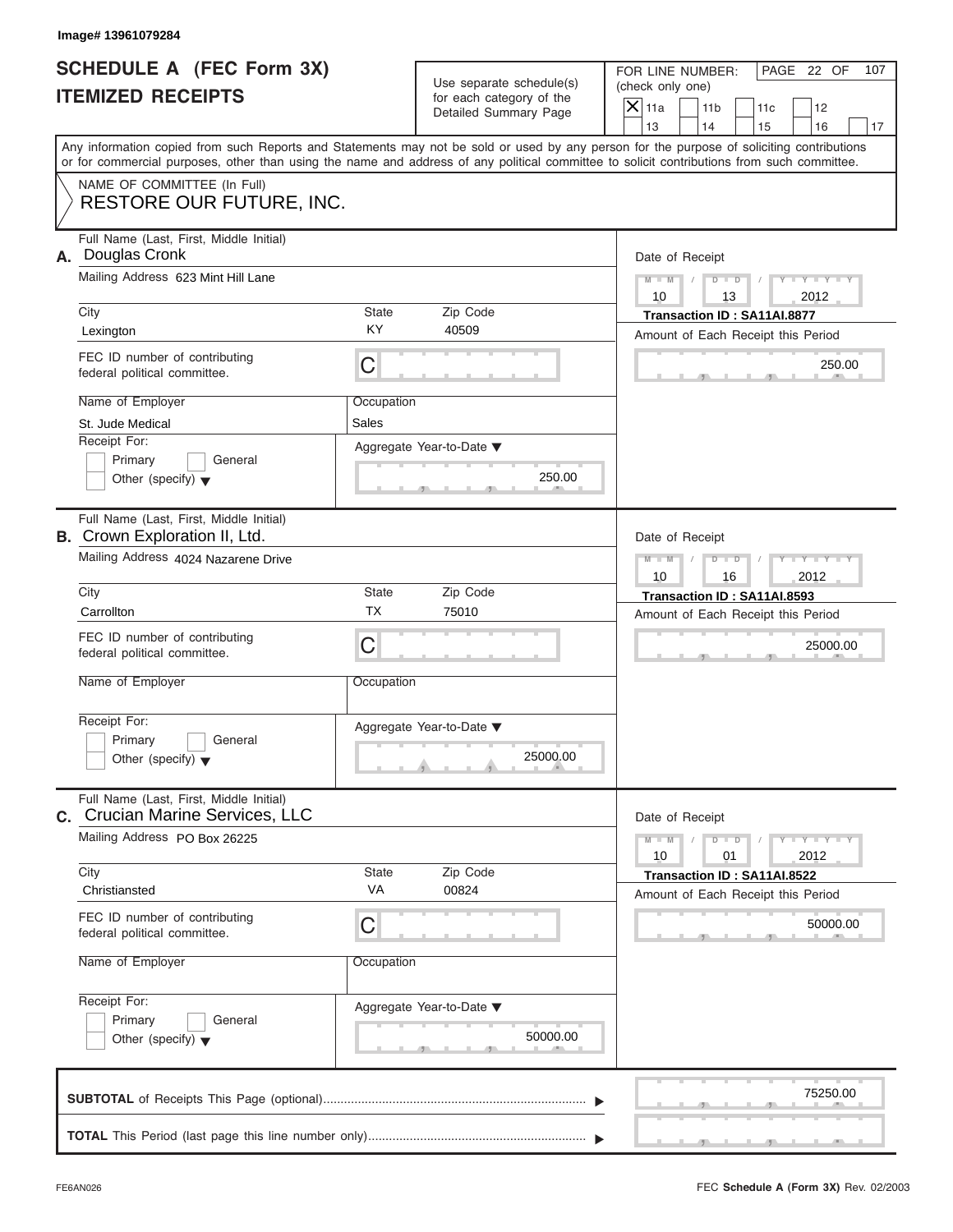| <b>SCHEDULE A (FEC Form 3X)</b> |  |  |
|---------------------------------|--|--|
| <b>ITEMIZED RECEIPTS</b>        |  |  |

|                                                             | Image# 13961079285                                                                                                                                                                                                                                                                      |                              |                                                      |                        |                                                         |     |                             |     |
|-------------------------------------------------------------|-----------------------------------------------------------------------------------------------------------------------------------------------------------------------------------------------------------------------------------------------------------------------------------------|------------------------------|------------------------------------------------------|------------------------|---------------------------------------------------------|-----|-----------------------------|-----|
| <b>SCHEDULE A (FEC Form 3X)</b><br><b>ITEMIZED RECEIPTS</b> |                                                                                                                                                                                                                                                                                         |                              | Use separate schedule(s)<br>for each category of the |                        | FOR LINE NUMBER:<br>(check only one)<br>11 <sub>b</sub> | 11c | PAGE 23 OF<br>12            | 107 |
|                                                             |                                                                                                                                                                                                                                                                                         |                              | Detailed Summary Page                                | $\mathsf{X}$ 11a<br>13 | 14                                                      | 15  | 16                          | 17  |
|                                                             | Any information copied from such Reports and Statements may not be sold or used by any person for the purpose of soliciting contributions<br>or for commercial purposes, other than using the name and address of any political committee to solicit contributions from such committee. |                              |                                                      |                        |                                                         |     |                             |     |
|                                                             | NAME OF COMMITTEE (In Full)<br><b>RESTORE OUR FUTURE, INC.</b>                                                                                                                                                                                                                          |                              |                                                      |                        |                                                         |     |                             |     |
| А.                                                          | Full Name (Last, First, Middle Initial)<br>Jonathan Dann                                                                                                                                                                                                                                |                              |                                                      |                        | Date of Receipt                                         |     |                             |     |
|                                                             | Mailing Address 1364 Gregg Drive                                                                                                                                                                                                                                                        |                              |                                                      | $M - M$<br>10          | $D$ $D$<br>05                                           |     | $Y - Y - Y - Y - Y$<br>2012 |     |
|                                                             | City                                                                                                                                                                                                                                                                                    | State                        | Zip Code                                             |                        | Transaction ID: SA11AI.8675                             |     |                             |     |
|                                                             | Lusby                                                                                                                                                                                                                                                                                   | <b>MD</b>                    | 20657                                                |                        | Amount of Each Receipt this Period                      |     |                             |     |
|                                                             | FEC ID number of contributing<br>federal political committee.                                                                                                                                                                                                                           | С                            |                                                      |                        |                                                         |     | 100.00                      |     |
|                                                             | Name of Employer                                                                                                                                                                                                                                                                        | Occupation                   |                                                      |                        |                                                         |     |                             |     |
|                                                             | <b>Best Efforts Attempted</b>                                                                                                                                                                                                                                                           |                              |                                                      |                        |                                                         |     |                             |     |
|                                                             | Receipt For:                                                                                                                                                                                                                                                                            |                              | Aggregate Year-to-Date ▼                             |                        |                                                         |     |                             |     |
|                                                             | Primary<br>General<br>Other (specify) $\blacktriangledown$                                                                                                                                                                                                                              |                              | 200.00                                               |                        |                                                         |     |                             |     |
|                                                             |                                                                                                                                                                                                                                                                                         |                              |                                                      |                        |                                                         |     |                             |     |
|                                                             | Full Name (Last, First, Middle Initial)<br><b>B.</b> Ken Davidson                                                                                                                                                                                                                       |                              |                                                      |                        | Date of Receipt                                         |     |                             |     |
|                                                             | Mailing Address 5749 NW 132nd                                                                                                                                                                                                                                                           |                              |                                                      | $M - M$                | $D - I - D$                                             |     | Y TY TY                     |     |
|                                                             |                                                                                                                                                                                                                                                                                         |                              |                                                      | 10                     | 15                                                      |     | 2012                        |     |
|                                                             | City                                                                                                                                                                                                                                                                                    | State                        | Zip Code                                             |                        | Transaction ID: SA11AI.8518                             |     |                             |     |
|                                                             | OK<br>Oklahoma City<br>73142                                                                                                                                                                                                                                                            |                              |                                                      |                        | Amount of Each Receipt this Period                      |     |                             |     |
|                                                             | FEC ID number of contributing<br>federal political committee.                                                                                                                                                                                                                           | С                            |                                                      |                        |                                                         |     | 50000.00                    |     |
|                                                             | Name of Employer<br><b>Crescent Consulting LLC</b>                                                                                                                                                                                                                                      | Occupation<br>Owner          |                                                      |                        |                                                         |     |                             |     |
|                                                             | Receipt For:                                                                                                                                                                                                                                                                            |                              | Aggregate Year-to-Date ▼                             |                        |                                                         |     |                             |     |
|                                                             | Primary<br>General<br>Other (specify) $\blacktriangledown$                                                                                                                                                                                                                              |                              | 175000.00                                            |                        |                                                         |     |                             |     |
|                                                             | Full Name (Last, First, Middle Initial)<br>C. Lisa DeBlasio                                                                                                                                                                                                                             |                              |                                                      |                        | Date of Receipt                                         |     |                             |     |
|                                                             | Mailing Address P.O. Box 1365                                                                                                                                                                                                                                                           |                              |                                                      |                        | $D$ $D$<br>08                                           |     | $T - Y = T - Y$<br>2012     |     |
|                                                             | City                                                                                                                                                                                                                                                                                    | State                        | Zip Code                                             |                        | Transaction ID: SA11AI.8739                             |     |                             |     |
|                                                             | Woodland                                                                                                                                                                                                                                                                                | CA                           | 95776                                                |                        | Amount of Each Receipt this Period                      |     |                             |     |
|                                                             | FEC ID number of contributing<br>federal political committee.                                                                                                                                                                                                                           | С                            |                                                      |                        |                                                         |     | 70000.00                    |     |
|                                                             | Name of Employer                                                                                                                                                                                                                                                                        | Occupation                   |                                                      |                        |                                                         |     |                             |     |
|                                                             | Gayle Manufacturing Co., Inc.                                                                                                                                                                                                                                                           | <b>Corporation Secretary</b> |                                                      |                        |                                                         |     |                             |     |
|                                                             | Receipt For:                                                                                                                                                                                                                                                                            |                              | Aggregate Year-to-Date ▼                             |                        |                                                         |     |                             |     |
|                                                             | Primary<br>General                                                                                                                                                                                                                                                                      |                              | 70000.00                                             |                        |                                                         |     |                             |     |
|                                                             | Other (specify) $\blacktriangledown$                                                                                                                                                                                                                                                    |                              |                                                      |                        |                                                         |     |                             |     |
|                                                             |                                                                                                                                                                                                                                                                                         |                              |                                                      |                        |                                                         |     | 120100.00                   |     |
|                                                             |                                                                                                                                                                                                                                                                                         |                              |                                                      |                        |                                                         |     |                             |     |
|                                                             |                                                                                                                                                                                                                                                                                         |                              |                                                      |                        |                                                         |     |                             |     |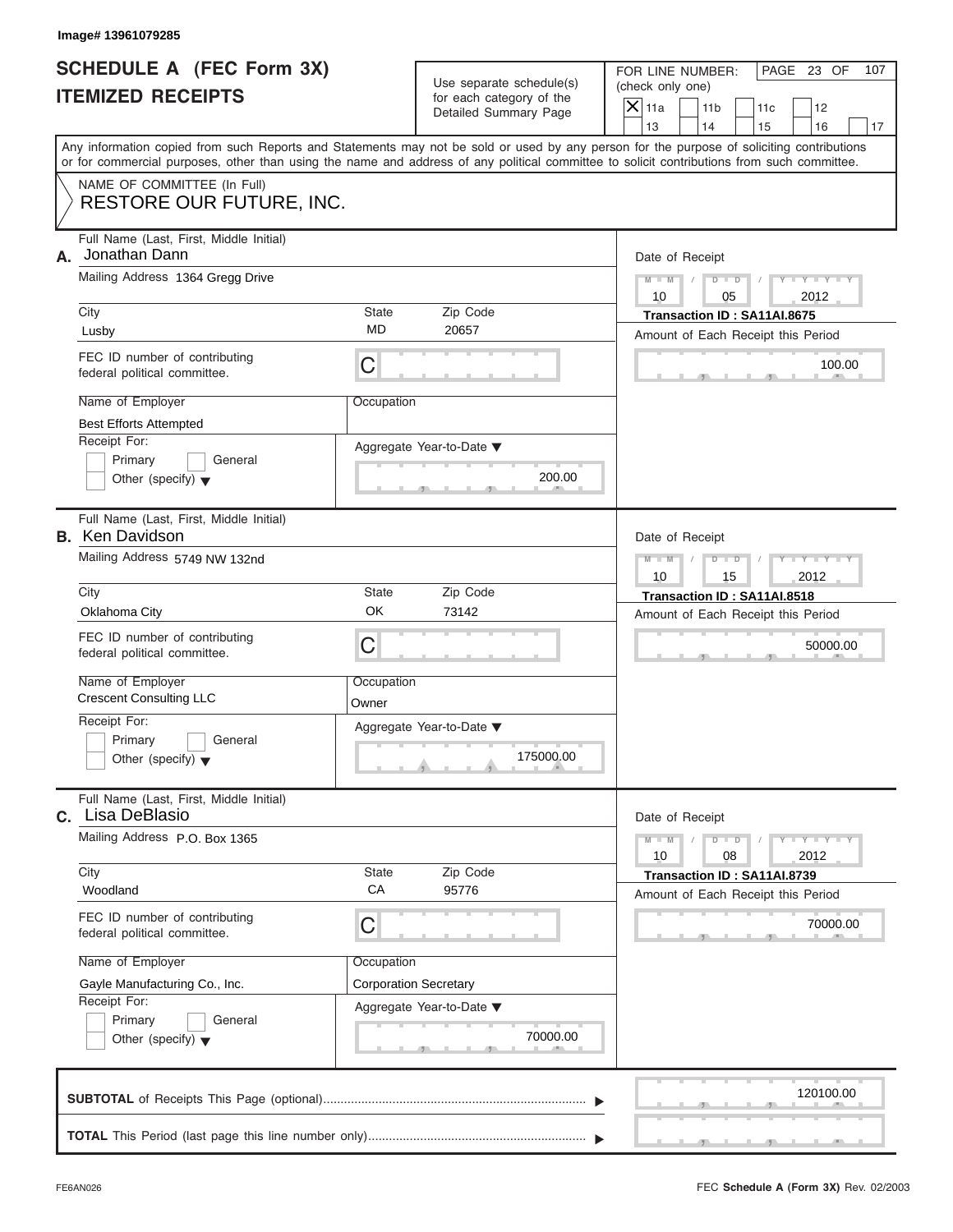| SCHEDULE A (FEC Form 3X) |  |  |
|--------------------------|--|--|
| <b>ITEMIZED RECEIPTS</b> |  |  |

| Image# 13961079286                                                         |                                                      |                                     |                                                                                                                                                                                                                                                                                         |  |
|----------------------------------------------------------------------------|------------------------------------------------------|-------------------------------------|-----------------------------------------------------------------------------------------------------------------------------------------------------------------------------------------------------------------------------------------------------------------------------------------|--|
| SCHEDULE A (FEC Form 3X)<br><b>ITEMIZED RECEIPTS</b>                       | Use separate schedule(s)<br>for each category of the |                                     | FOR LINE NUMBER:<br>PAGE 24 OF<br>107<br>(check only one)<br>$\mathsf{X}$ 11a                                                                                                                                                                                                           |  |
|                                                                            |                                                      | Detailed Summary Page               | 11 <sub>b</sub><br>11c<br>12<br>13<br>14<br>15<br>16<br>17                                                                                                                                                                                                                              |  |
|                                                                            |                                                      |                                     | Any information copied from such Reports and Statements may not be sold or used by any person for the purpose of soliciting contributions<br>or for commercial purposes, other than using the name and address of any political committee to solicit contributions from such committee. |  |
| NAME OF COMMITTEE (In Full)<br><b>RESTORE OUR FUTURE, INC.</b>             |                                                      |                                     |                                                                                                                                                                                                                                                                                         |  |
| Full Name (Last, First, Middle Initial)<br><b>Daniel Decker</b><br>А.      |                                                      |                                     | Date of Receipt                                                                                                                                                                                                                                                                         |  |
| Mailing Address 113 Manor Road                                             |                                                      |                                     |                                                                                                                                                                                                                                                                                         |  |
| City<br><b>Centre Hall</b>                                                 | State<br><b>PA</b>                                   | Zip Code<br>16828                   | Transaction ID: SA11AI.8736<br>Amount of Each Receipt this Period                                                                                                                                                                                                                       |  |
| FEC ID number of contributing<br>federal political committee.              | C                                                    |                                     | 10.00                                                                                                                                                                                                                                                                                   |  |
| Name of Employer<br>Sigma-Aldrich                                          | Occupation<br><b>Systems Analyst</b>                 |                                     |                                                                                                                                                                                                                                                                                         |  |
| Receipt For:<br>Primary<br>General<br>Other (specify) $\blacktriangledown$ |                                                      | Aggregate Year-to-Date ▼<br>10.00   |                                                                                                                                                                                                                                                                                         |  |
| Full Name (Last, First, Middle Initial)<br><b>B.</b> John Delavega         |                                                      |                                     | Date of Receipt                                                                                                                                                                                                                                                                         |  |
| Mailing Address 1425 46th Street                                           | Y FY FY FY<br>$M - M$<br>$D - D$<br>2012<br>10<br>03 |                                     |                                                                                                                                                                                                                                                                                         |  |
| City                                                                       | State                                                | Zip Code                            | Transaction ID: SA11AI.8733                                                                                                                                                                                                                                                             |  |
| Sacramento                                                                 | CA                                                   | 95819                               | Amount of Each Receipt this Period                                                                                                                                                                                                                                                      |  |
| FEC ID number of contributing<br>federal political committee.              | C                                                    |                                     | 5000.00                                                                                                                                                                                                                                                                                 |  |
| Name of Employer<br><b>RAS</b>                                             | Occupation<br>Physician                              |                                     |                                                                                                                                                                                                                                                                                         |  |
| Receipt For:<br>Primary<br>General<br>Other (specify) $\blacktriangledown$ |                                                      | Aggregate Year-to-Date ▼<br>5000.00 |                                                                                                                                                                                                                                                                                         |  |
| Full Name (Last, First, Middle Initial)<br>Dennis Deleo<br>C.              |                                                      |                                     | Date of Receipt                                                                                                                                                                                                                                                                         |  |
| Mailing Address 10438 Yorktown Lane                                        |                                                      |                                     |                                                                                                                                                                                                                                                                                         |  |
| City<br>Maple Grove                                                        | State<br>MN                                          | Zip Code<br>55369                   | Transaction ID: SA11AI.8858<br>Amount of Each Receipt this Period                                                                                                                                                                                                                       |  |
| FEC ID number of contributing<br>federal political committee.              | С                                                    |                                     | 25.00                                                                                                                                                                                                                                                                                   |  |
| Name of Employer                                                           | Occupation                                           |                                     |                                                                                                                                                                                                                                                                                         |  |
| n/a                                                                        | Retired                                              |                                     |                                                                                                                                                                                                                                                                                         |  |
| Receipt For:<br>Primary<br>General                                         |                                                      | Aggregate Year-to-Date ▼            |                                                                                                                                                                                                                                                                                         |  |
| Other (specify) $\blacktriangledown$                                       |                                                      | 25.00                               |                                                                                                                                                                                                                                                                                         |  |
|                                                                            |                                                      |                                     | 5035.00                                                                                                                                                                                                                                                                                 |  |
|                                                                            |                                                      |                                     |                                                                                                                                                                                                                                                                                         |  |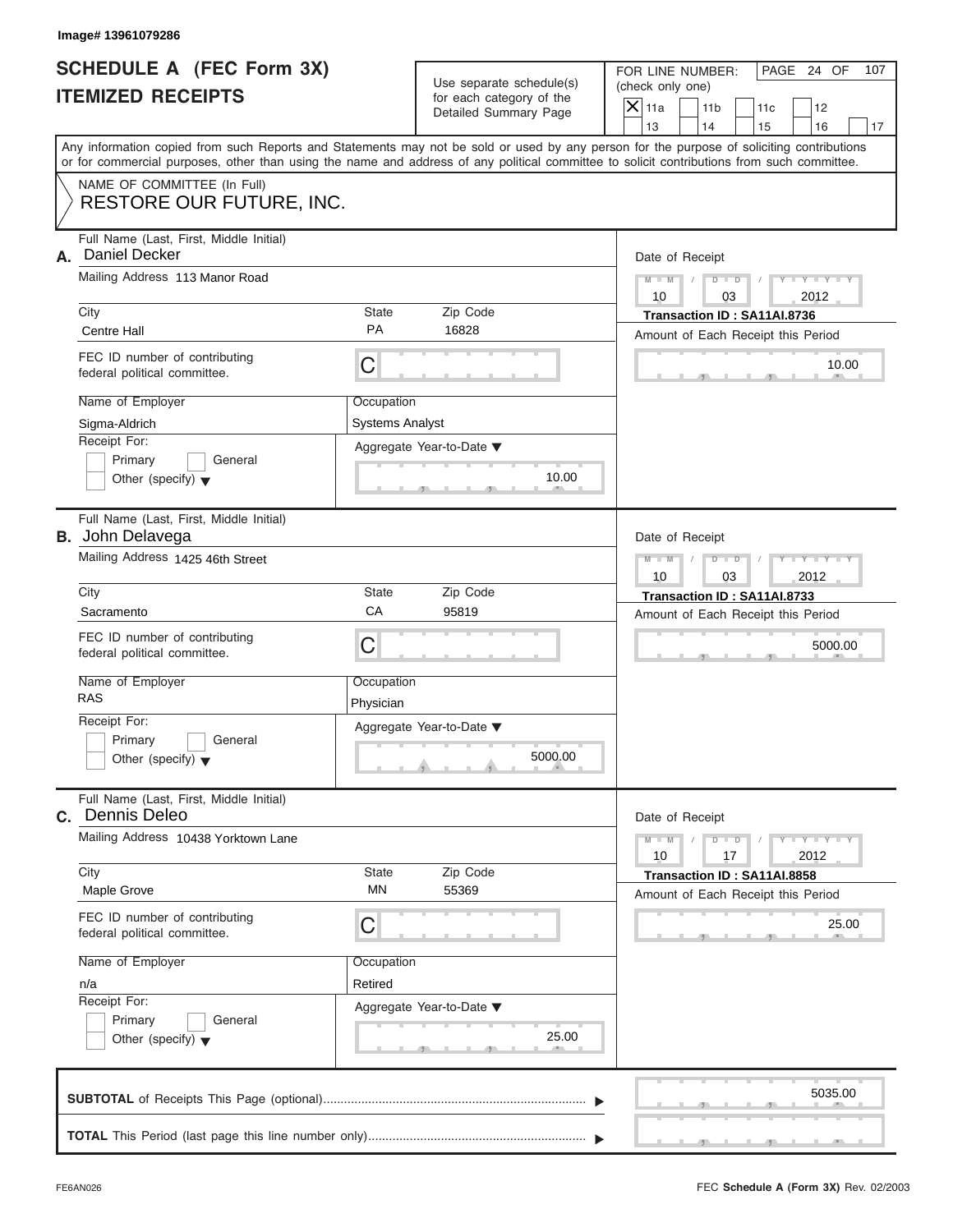|                          | SCHEDULE A (FEC Form 3X) |
|--------------------------|--------------------------|
| <b>ITEMIZED RECEIPTS</b> |                          |

|    | Image# 13961079287                                                                                                         |                                                               |                                                                               |                                                                                                                                                                                                                                                                                                                       |
|----|----------------------------------------------------------------------------------------------------------------------------|---------------------------------------------------------------|-------------------------------------------------------------------------------|-----------------------------------------------------------------------------------------------------------------------------------------------------------------------------------------------------------------------------------------------------------------------------------------------------------------------|
|    | SCHEDULE A (FEC Form 3X)<br><b>ITEMIZED RECEIPTS</b>                                                                       |                                                               | Use separate schedule(s)<br>for each category of the<br>Detailed Summary Page | FOR LINE NUMBER:<br>PAGE 25 OF<br>107<br>(check only one)<br>$\mathsf{X} _{\mathsf{11a}}$<br>11 <sub>b</sub><br>11c<br>12                                                                                                                                                                                             |
|    |                                                                                                                            |                                                               |                                                                               | 13<br>14<br>15<br>16<br>17<br>Any information copied from such Reports and Statements may not be sold or used by any person for the purpose of soliciting contributions<br>or for commercial purposes, other than using the name and address of any political committee to solicit contributions from such committee. |
|    | NAME OF COMMITTEE (In Full)<br><b>RESTORE OUR FUTURE, INC.</b>                                                             |                                                               |                                                                               |                                                                                                                                                                                                                                                                                                                       |
| А. | Full Name (Last, First, Middle Initial)<br><b>William Dierker</b><br>Mailing Address 2437 Lane Road                        |                                                               |                                                                               | Date of Receipt<br>$D$ $D$<br>$Y - Y - Y - Y - Y$<br>$M - M$                                                                                                                                                                                                                                                          |
|    | City<br>Columbus                                                                                                           | <b>State</b><br>OH                                            | Zip Code<br>43220                                                             | 10<br>12<br>2012<br>Transaction ID: SA11AI.8837                                                                                                                                                                                                                                                                       |
|    | FEC ID number of contributing<br>federal political committee.                                                              | C                                                             |                                                                               | Amount of Each Receipt this Period<br>5000.00                                                                                                                                                                                                                                                                         |
|    | Name of Employer<br>Diamond Hill Investments<br>Receipt For:<br>Primary<br>General<br>Other (specify) $\blacktriangledown$ | Occupation<br>Finance                                         | Aggregate Year-to-Date ▼<br>30000.00                                          |                                                                                                                                                                                                                                                                                                                       |
|    | Full Name (Last, First, Middle Initial)<br><b>B.</b> Martha Doornink                                                       |                                                               |                                                                               | Date of Receipt                                                                                                                                                                                                                                                                                                       |
|    | Mailing Address 872 6th Street                                                                                             | Y TYTTYTTY<br>$M - M$<br>$D$ $\Box$ $D$<br>10<br>16<br>2012   |                                                                               |                                                                                                                                                                                                                                                                                                                       |
|    | City<br><b>Manhattan Beach</b>                                                                                             | <b>State</b><br>CA                                            | Zip Code<br>90266                                                             | Transaction ID: SA11AI.8905<br>Amount of Each Receipt this Period                                                                                                                                                                                                                                                     |
|    | FEC ID number of contributing<br>federal political committee.                                                              | C                                                             |                                                                               | 25000.00                                                                                                                                                                                                                                                                                                              |
|    | Name of Employer<br>n/a                                                                                                    | Occupation<br>Homemaker                                       |                                                                               |                                                                                                                                                                                                                                                                                                                       |
|    | Receipt For:<br>Primary<br>General<br>Other (specify) $\blacktriangledown$                                                 |                                                               | Aggregate Year-to-Date ▼<br>75000.00                                          |                                                                                                                                                                                                                                                                                                                       |
| C. | Full Name (Last, First, Middle Initial)<br>Martha Doornink                                                                 |                                                               |                                                                               | Date of Receipt                                                                                                                                                                                                                                                                                                       |
|    | Mailing Address 872 6th Street                                                                                             | $Y - Y - Y - Y - I$<br>$M - M$<br>$D$ $D$<br>2012<br>10<br>17 |                                                                               |                                                                                                                                                                                                                                                                                                                       |
|    | City<br>Manhattan Beach                                                                                                    | State<br>CA                                                   | Zip Code<br>90266                                                             | Transaction ID: SA11AI.8907<br>Amount of Each Receipt this Period                                                                                                                                                                                                                                                     |
|    | FEC ID number of contributing<br>federal political committee.                                                              | C                                                             |                                                                               | 100000.00                                                                                                                                                                                                                                                                                                             |
|    | Name of Employer<br>n/a<br>Receipt For:                                                                                    | Occupation<br>Homemaker                                       | Aggregate Year-to-Date ▼                                                      |                                                                                                                                                                                                                                                                                                                       |
|    | Primary<br>General<br>Other (specify) $\blacktriangledown$                                                                 |                                                               | 175000.00                                                                     |                                                                                                                                                                                                                                                                                                                       |
|    |                                                                                                                            |                                                               |                                                                               | 130000.00                                                                                                                                                                                                                                                                                                             |
|    |                                                                                                                            |                                                               |                                                                               |                                                                                                                                                                                                                                                                                                                       |

 $\overline{y}$  , . . . . . . . . . . .  $\overline{y}$  , .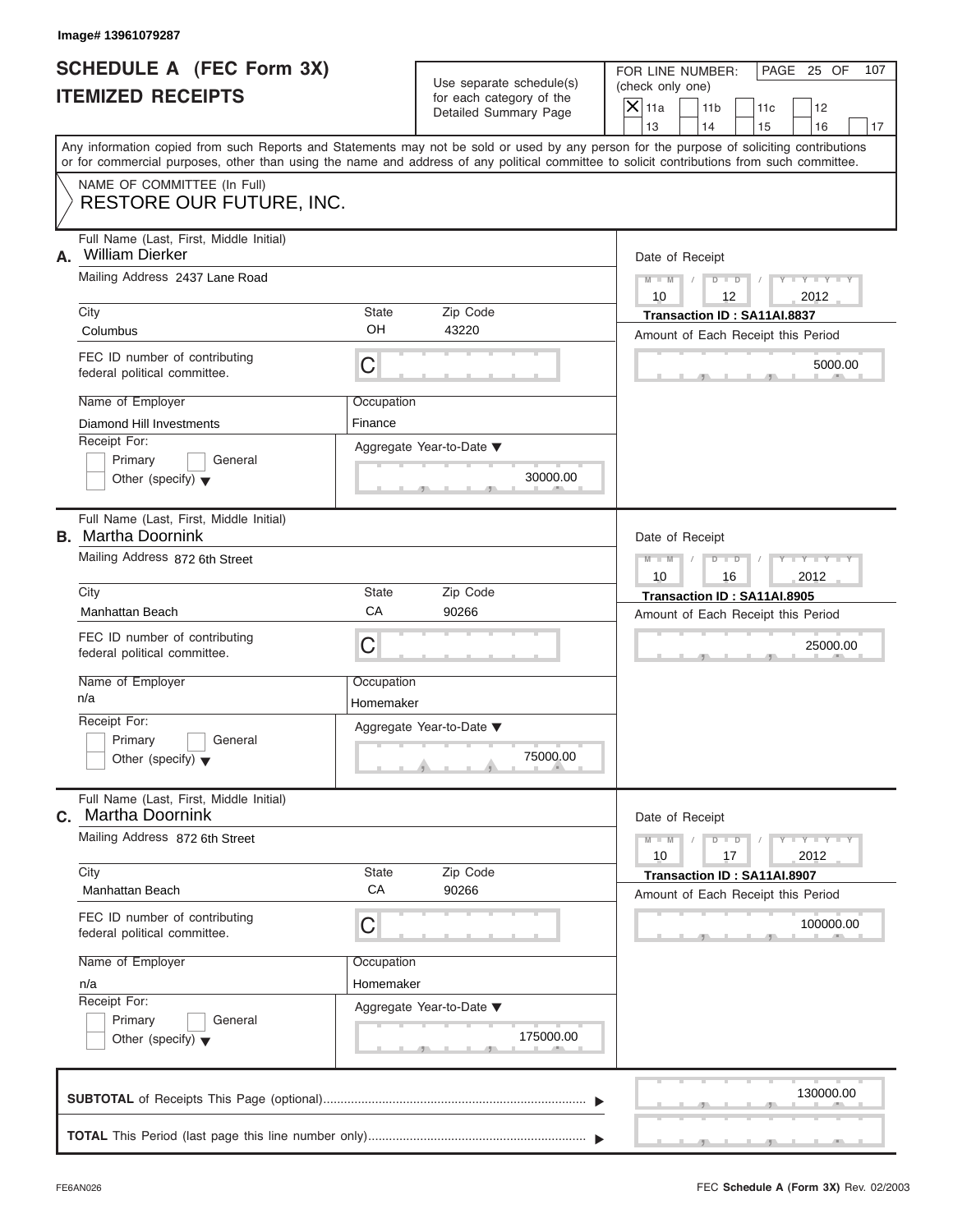| <b>SCHEDULE A (FEC Form 3X)</b> |  |  |
|---------------------------------|--|--|
| <b>ITEMIZED RECEIPTS</b>        |  |  |

|    | Image# 13961079288                                                                                                                                                                                                                                                                                                         |                                                                   |                                                                               |                                                                                                                                                                   |
|----|----------------------------------------------------------------------------------------------------------------------------------------------------------------------------------------------------------------------------------------------------------------------------------------------------------------------------|-------------------------------------------------------------------|-------------------------------------------------------------------------------|-------------------------------------------------------------------------------------------------------------------------------------------------------------------|
|    | <b>SCHEDULE A (FEC Form 3X)</b><br><b>ITEMIZED RECEIPTS</b>                                                                                                                                                                                                                                                                |                                                                   | Use separate schedule(s)<br>for each category of the<br>Detailed Summary Page | FOR LINE NUMBER:<br>PAGE 26 OF<br>107<br>(check only one)<br>$\mathsf{X}$ 11a<br>11 <sub>b</sub><br>11c<br>12<br>14                                               |
|    | or for commercial purposes, other than using the name and address of any political committee to solicit contributions from such committee.                                                                                                                                                                                 |                                                                   |                                                                               | 13<br>15<br>16<br>17<br>Any information copied from such Reports and Statements may not be sold or used by any person for the purpose of soliciting contributions |
|    | NAME OF COMMITTEE (In Full)<br><b>RESTORE OUR FUTURE, INC.</b>                                                                                                                                                                                                                                                             |                                                                   |                                                                               |                                                                                                                                                                   |
| А. | Full Name (Last, First, Middle Initial)<br><b>Ron Doornink</b><br>Mailing Address 872 6th Street<br>City<br>Manhattan Beach<br>FEC ID number of contributing<br>federal political committee.<br>Name of Employer<br>Self<br>Receipt For:<br>Primary<br>General                                                             | State<br>CA<br>C<br>Occupation<br>Investor                        | Zip Code<br>90266<br>Aggregate Year-to-Date ▼<br>75000.00                     | Date of Receipt<br>$M - M$<br>$D$ $D$<br>$Y - Y - Y$<br>10<br>2012<br>16<br>Transaction ID: SA11AI.8489<br>Amount of Each Receipt this Period<br>25000.00         |
|    | Other (specify) $\blacktriangledown$<br>Full Name (Last, First, Middle Initial)<br><b>B.</b> Ron Doornink<br>Mailing Address 872 6th Street<br>City                                                                                                                                                                        | State                                                             | Zip Code                                                                      | Date of Receipt<br>$D - I$<br>$M - M$<br>$Y - Y - Y - Y - T$<br>10<br>17<br>2012                                                                                  |
|    | Manhattan Beach<br>FEC ID number of contributing<br>federal political committee.<br>Name of Employer<br>Self<br>Receipt For:<br>Primary<br>General<br>Other (specify) $\blacktriangledown$                                                                                                                                 | CA<br>C<br>Occupation<br>Investor                                 | 90266<br>Aggregate Year-to-Date ▼<br>175000.00                                | Transaction ID: SA11AI.8485<br>Amount of Each Receipt this Period<br>100000.00                                                                                    |
|    | Full Name (Last, First, Middle Initial)<br>C. Kevin Dorsey<br>Mailing Address 2721 Brianholly Drive<br>City<br>Valrico<br>FEC ID number of contributing<br>federal political committee.<br>Name of Employer<br>Marathon Petroleum Company LP<br>Receipt For:<br>Primary<br>General<br>Other (specify) $\blacktriangledown$ | State<br><b>FL</b><br>С<br>Occupation<br><b>Territory Manager</b> | Zip Code<br>33596<br>Aggregate Year-to-Date ▼<br>100.00                       | Date of Receipt<br>$M - M$<br>$Y = Y$<br>$D - D$<br>2012<br>10<br>03<br>Transaction ID: SA11AI.8714<br>Amount of Each Receipt this Period<br>100.00               |
|    |                                                                                                                                                                                                                                                                                                                            |                                                                   |                                                                               | 125100.00                                                                                                                                                         |
|    |                                                                                                                                                                                                                                                                                                                            |                                                                   |                                                                               |                                                                                                                                                                   |

S S S , , .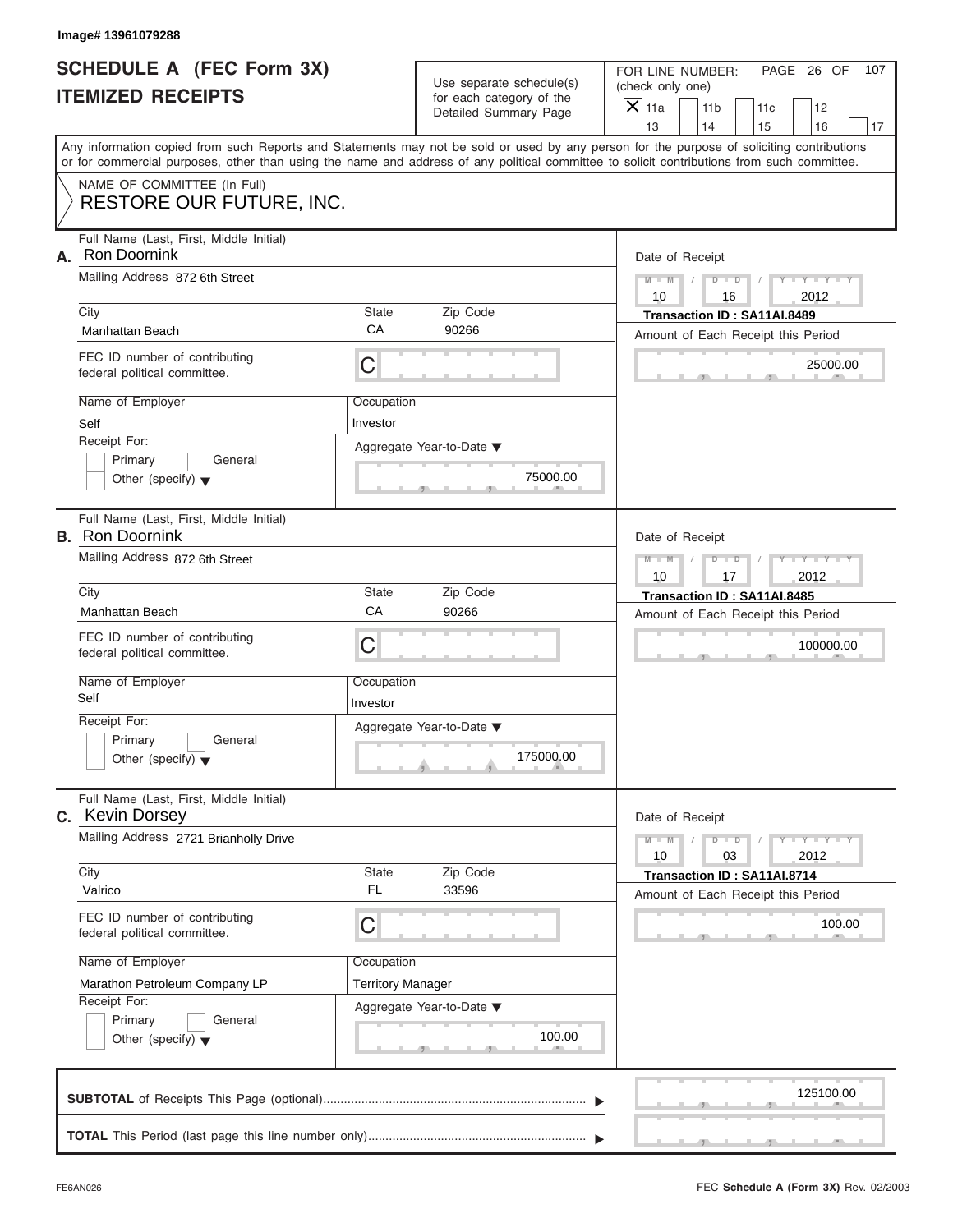|                          | <b>SCHEDULE A (FEC Form 3X)</b> |
|--------------------------|---------------------------------|
| <b>ITEMIZED RECEIPTS</b> |                                 |

|    | Image# 13961079289                                                                                                                                                                                                                                                                                          |                                                  |                                                                               |                                                                                                                                                               |
|----|-------------------------------------------------------------------------------------------------------------------------------------------------------------------------------------------------------------------------------------------------------------------------------------------------------------|--------------------------------------------------|-------------------------------------------------------------------------------|---------------------------------------------------------------------------------------------------------------------------------------------------------------|
|    | <b>SCHEDULE A (FEC Form 3X)</b><br><b>ITEMIZED RECEIPTS</b>                                                                                                                                                                                                                                                 |                                                  | Use separate schedule(s)<br>for each category of the<br>Detailed Summary Page | FOR LINE NUMBER:<br>PAGE 27 OF<br>107<br>(check only one)<br>$\mathsf{X}$ 11a<br>11 <sub>b</sub><br>11c<br>12<br>13<br>14<br>15<br>16<br>17                   |
|    | Any information copied from such Reports and Statements may not be sold or used by any person for the purpose of soliciting contributions<br>or for commercial purposes, other than using the name and address of any political committee to solicit contributions from such committee.                     |                                                  |                                                                               |                                                                                                                                                               |
|    | NAME OF COMMITTEE (In Full)<br><b>RESTORE OUR FUTURE, INC.</b>                                                                                                                                                                                                                                              |                                                  |                                                                               |                                                                                                                                                               |
| А. | Full Name (Last, First, Middle Initial)<br>Dot Foods, Inc.<br>Mailing Address 1 Dot Way<br>P.O. Box 192<br>City<br><b>Mount Sterling</b><br>FEC ID number of contributing<br>federal political committee.<br>Name of Employer<br>Receipt For:<br>Primary<br>General<br>Other (specify) $\blacktriangledown$ | State<br>IL<br>C<br>Occupation                   | Zip Code<br>62353<br>Aggregate Year-to-Date ▼<br>40000.00                     | Date of Receipt<br>$M - M$<br>$D$ $D$<br>$Y - Y - Y$<br>10<br>12<br>2012<br>Transaction ID: SA11AI.8605<br>Amount of Each Receipt this Period<br>40000.00     |
|    | Full Name (Last, First, Middle Initial)<br>B. E. Llwyd Ecclestone Jr. Revocable Trust<br>Mailing Address PO Box 3267<br>City<br>West Palm Beach                                                                                                                                                             | State<br>FL.                                     | Zip Code<br>33402                                                             | Date of Receipt<br>$M - M$<br>$D$ $D$<br>$Y = Y + Y + Y$<br>10<br>04<br>2012<br>Transaction ID: SA11AI.8465<br>Amount of Each Receipt this Period             |
|    | FEC ID number of contributing<br>federal political committee.<br>Name of Employer<br>Receipt For:<br>Primary<br>General<br>Other (specify) $\blacktriangledown$                                                                                                                                             | C<br>Occupation                                  | Aggregate Year-to-Date ▼<br>50000.00                                          | 50000.00                                                                                                                                                      |
|    | Full Name (Last, First, Middle Initial)<br>C. Robert Eddy<br>Mailing Address P.O. Box 510<br>City<br><b>Big Lake</b><br>FEC ID number of contributing<br>federal political committee.<br>Name of Employer<br>n/a<br>Receipt For:<br>Primary<br>General<br>Other (specify) $\blacktriangledown$              | State<br><b>MN</b><br>С<br>Occupation<br>Retired | Zip Code<br>55309<br>Aggregate Year-to-Date ▼<br>10000.00                     | Date of Receipt<br>$M - M$<br>$T - Y = T - Y$<br>$D$ $D$<br>2012<br>10<br>02<br>Transaction ID: SA11AI.8616<br>Amount of Each Receipt this Period<br>10000.00 |
|    |                                                                                                                                                                                                                                                                                                             |                                                  |                                                                               | 100000.00                                                                                                                                                     |
|    |                                                                                                                                                                                                                                                                                                             |                                                  |                                                                               |                                                                                                                                                               |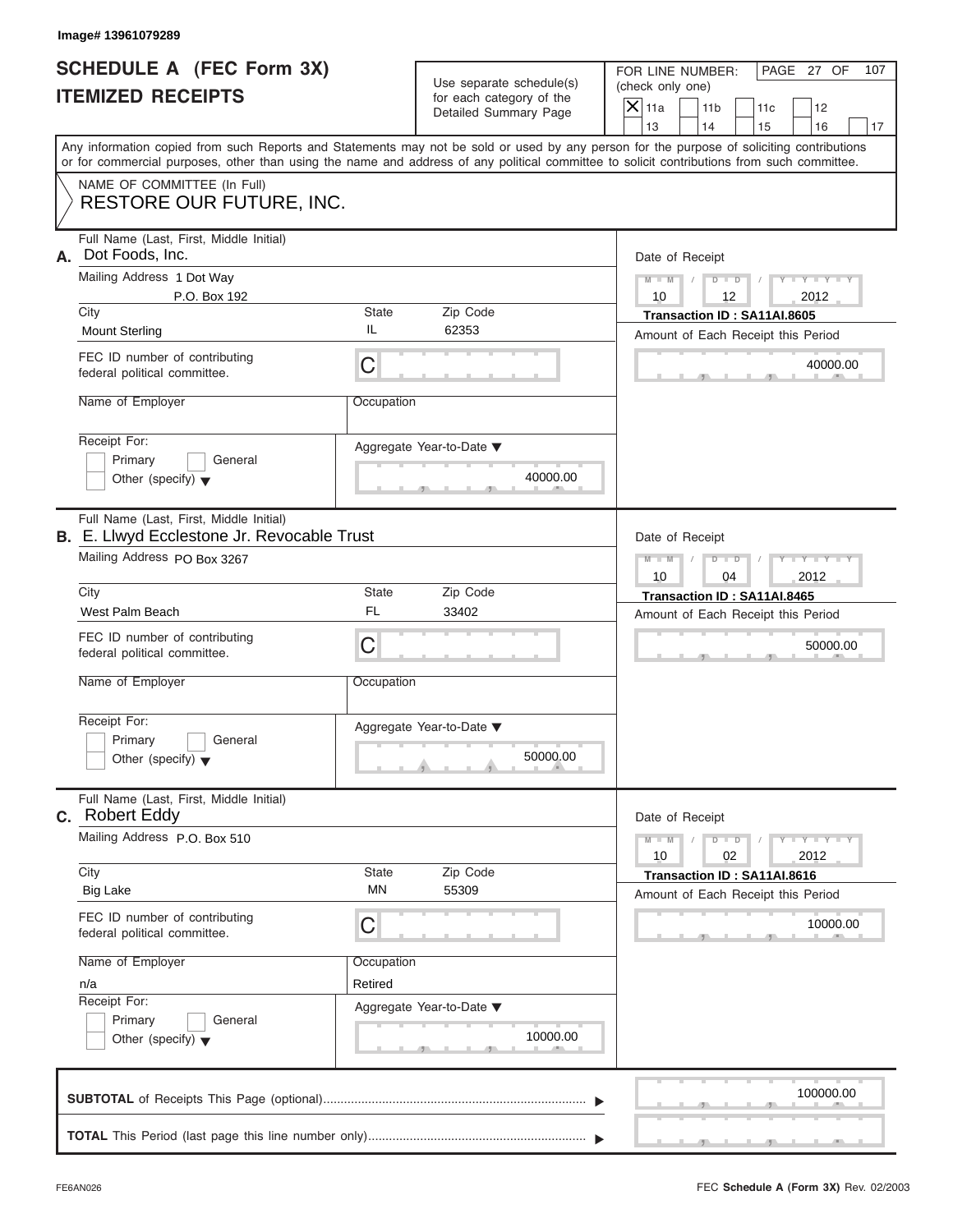| <b>SCHEDULE A (FEC Form 3X)</b> |  |  |
|---------------------------------|--|--|
| <b>ITEMIZED RECEIPTS</b>        |  |  |

|    | Image# 13961079290                                                                                                                                                                                                                                                                                                      |                                                                    |                                                                               |                                                                                                                                                                 |
|----|-------------------------------------------------------------------------------------------------------------------------------------------------------------------------------------------------------------------------------------------------------------------------------------------------------------------------|--------------------------------------------------------------------|-------------------------------------------------------------------------------|-----------------------------------------------------------------------------------------------------------------------------------------------------------------|
|    | <b>SCHEDULE A (FEC Form 3X)</b><br><b>ITEMIZED RECEIPTS</b>                                                                                                                                                                                                                                                             |                                                                    | Use separate schedule(s)<br>for each category of the<br>Detailed Summary Page | FOR LINE NUMBER:<br>PAGE 28 OF<br>107<br>(check only one)<br>$\mathsf{X}$ 11a<br>11 <sub>b</sub><br>11c<br>12<br>13<br>14<br>17                                 |
|    | Any information copied from such Reports and Statements may not be sold or used by any person for the purpose of soliciting contributions<br>or for commercial purposes, other than using the name and address of any political committee to solicit contributions from such committee.                                 |                                                                    |                                                                               | 15<br>16                                                                                                                                                        |
|    | NAME OF COMMITTEE (In Full)<br><b>RESTORE OUR FUTURE, INC.</b>                                                                                                                                                                                                                                                          |                                                                    |                                                                               |                                                                                                                                                                 |
| А. | Full Name (Last, First, Middle Initial)<br><b>Rick Eldridge</b><br>Mailing Address 7041 Winter Ridge Place<br>City<br>Castle Rock<br>FEC ID number of contributing<br>federal political committee.<br>Name of Employer<br>Intuitive Insurance Corp.<br>Receipt For:<br>Primary<br>General                               | State<br><b>CO</b><br>С<br>Occupation<br><b>Financial Services</b> | Zip Code<br>80108<br>Aggregate Year-to-Date ▼<br>1500.00                      | Date of Receipt<br>$M - M$<br>$D$ $\Box$ $D$<br>$Y - Y - Y$<br>10<br>08<br>2012<br>Transaction ID: SA11AI.8781<br>Amount of Each Receipt this Period<br>1500.00 |
|    | Other (specify) $\blacktriangledown$<br>Full Name (Last, First, Middle Initial)<br><b>B.</b> Everwatch Financial, Inc.<br>Mailing Address 321 Main Street<br>Suite 550<br>City<br>Providence<br>FEC ID number of contributing<br>federal political committee.<br>Name of Employer                                       | State<br>RI<br>C<br>Occupation                                     | Zip Code<br>02903                                                             | Date of Receipt<br>$M - M$<br>$D - I$<br>Y TY TY<br>10<br>17<br>2012<br>Transaction ID: SA11AI.8486<br>Amount of Each Receipt this Period<br>250000.00          |
|    | Receipt For:<br>Primary<br>General<br>Other (specify) $\blacktriangledown$                                                                                                                                                                                                                                              |                                                                    | Aggregate Year-to-Date ▼<br>250000.00                                         |                                                                                                                                                                 |
|    | Full Name (Last, First, Middle Initial)<br>C. Fasken Management, LLC<br>Mailing Address 303 West Wall Avenue<br><b>Suite 1800</b><br>City<br>Midland<br>FEC ID number of contributing<br>federal political committee.<br>Name of Employer<br>Receipt For:<br>Primary<br>General<br>Other (specify) $\blacktriangledown$ | State<br><b>TX</b><br>С<br>Occupation                              | Zip Code<br>79701<br>Aggregate Year-to-Date ▼<br>25000.00                     | Date of Receipt<br>$M - M$<br>$Y = Y$<br>$D - D$<br>2012<br>10<br>15<br>Transaction ID: SA11AI.8640<br>Amount of Each Receipt this Period<br>25000.00           |
|    |                                                                                                                                                                                                                                                                                                                         |                                                                    |                                                                               | 276500.00                                                                                                                                                       |
|    |                                                                                                                                                                                                                                                                                                                         |                                                                    |                                                                               |                                                                                                                                                                 |

FEC **Schedule A (Form 3X)** Rev. 02/2003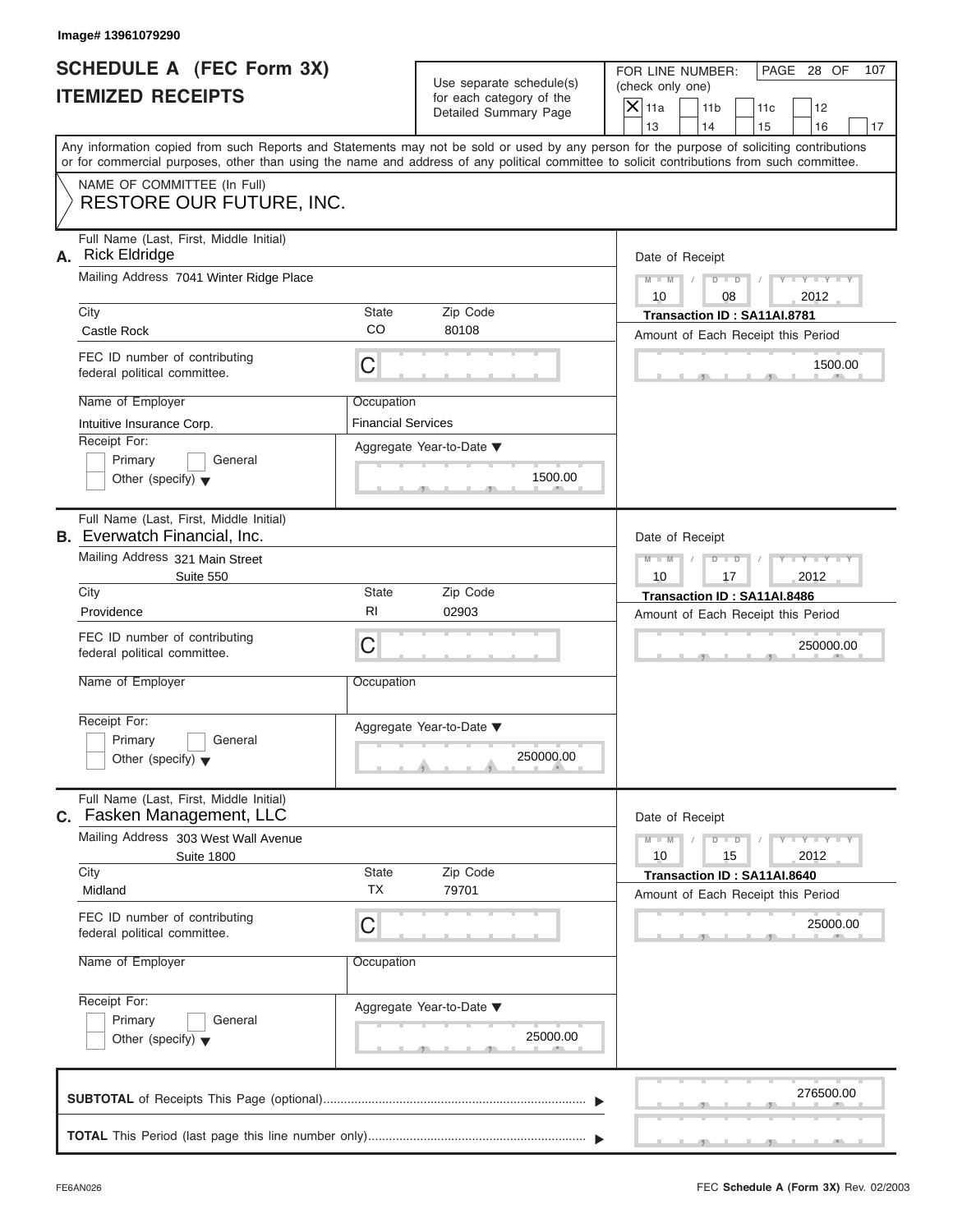|                          | <b>SCHEDULE A (FEC Form 3X)</b> |
|--------------------------|---------------------------------|
| <b>ITEMIZED RECEIPTS</b> |                                 |

|                                                             | Image# 13961079291                                                                                                                         |                                                      |                          |                                                                                                                                           |
|-------------------------------------------------------------|--------------------------------------------------------------------------------------------------------------------------------------------|------------------------------------------------------|--------------------------|-------------------------------------------------------------------------------------------------------------------------------------------|
| <b>SCHEDULE A (FEC Form 3X)</b><br><b>ITEMIZED RECEIPTS</b> |                                                                                                                                            | Use separate schedule(s)<br>for each category of the |                          | FOR LINE NUMBER:<br>PAGE 29 OF<br>107<br>(check only one)<br>$\mathsf{X}$ 11a<br>11 <sub>b</sub><br>11c<br>12                             |
|                                                             |                                                                                                                                            |                                                      | Detailed Summary Page    | 13<br>14<br>15<br>16<br>17                                                                                                                |
|                                                             | or for commercial purposes, other than using the name and address of any political committee to solicit contributions from such committee. |                                                      |                          | Any information copied from such Reports and Statements may not be sold or used by any person for the purpose of soliciting contributions |
|                                                             | NAME OF COMMITTEE (In Full)<br>RESTORE OUR FUTURE, INC.                                                                                    |                                                      |                          |                                                                                                                                           |
| А.                                                          | Full Name (Last, First, Middle Initial)<br><b>Barry Feirstein</b>                                                                          |                                                      |                          | Date of Receipt                                                                                                                           |
|                                                             | Mailing Address 35 East 76th Street                                                                                                        |                                                      |                          | $D$ $\Box$ $D$<br>$Y - Y - Y - Y - Y$<br>$M - M$<br>10<br>2012<br>04                                                                      |
|                                                             | City                                                                                                                                       | State                                                | Zip Code                 | Transaction ID: SA11AI.8700                                                                                                               |
|                                                             | New York                                                                                                                                   | <b>NY</b>                                            | 10021                    | Amount of Each Receipt this Period                                                                                                        |
|                                                             | FEC ID number of contributing<br>federal political committee.                                                                              | С                                                    |                          | 5000.00                                                                                                                                   |
|                                                             | Name of Employer<br>n/a                                                                                                                    | Occupation<br>Retired                                |                          |                                                                                                                                           |
|                                                             | Receipt For:                                                                                                                               |                                                      | Aggregate Year-to-Date ▼ |                                                                                                                                           |
|                                                             | Primary<br>General                                                                                                                         |                                                      |                          |                                                                                                                                           |
|                                                             | Other (specify) $\blacktriangledown$                                                                                                       |                                                      | 5000.00                  |                                                                                                                                           |
|                                                             | Full Name (Last, First, Middle Initial)<br><b>B.</b> Judith Filangeri                                                                      |                                                      |                          | Date of Receipt                                                                                                                           |
|                                                             | Mailing Address 10029 Arbuckle Drive                                                                                                       |                                                      |                          | $M - M$<br>$D$ $D$<br>Y I Y I Y I                                                                                                         |
|                                                             | City                                                                                                                                       | State                                                | Zip Code                 | 10<br>03<br>2012<br>Transaction ID: SA11AI.8713                                                                                           |
|                                                             | Las Vegas                                                                                                                                  | <b>NV</b>                                            | 89134                    | Amount of Each Receipt this Period                                                                                                        |
|                                                             | FEC ID number of contributing<br>federal political committee.                                                                              | С                                                    |                          | 100.00                                                                                                                                    |
|                                                             | Name of Employer                                                                                                                           | Occupation                                           |                          |                                                                                                                                           |
|                                                             | Self                                                                                                                                       | <b>Business Consultant</b>                           |                          |                                                                                                                                           |
|                                                             | Receipt For:                                                                                                                               |                                                      | Aggregate Year-to-Date ▼ |                                                                                                                                           |
|                                                             | Primary<br>General<br>Other (specify) $\blacktriangledown$                                                                                 |                                                      | 200.00                   |                                                                                                                                           |
|                                                             | Full Name (Last, First, Middle Initial)<br>C. Marjorie Fisher                                                                              |                                                      |                          | Date of Receipt                                                                                                                           |
|                                                             | Mailing Address 920 N. Lake Way                                                                                                            |                                                      |                          | $Y = Y = Y + Y$<br>$M - M$<br>$D$ $D$<br>2012<br>10<br>05                                                                                 |
|                                                             | City                                                                                                                                       | State                                                | Zip Code                 | Transaction ID: SA11AI.8559                                                                                                               |
|                                                             | Palm Beach                                                                                                                                 | FL                                                   | 33480                    | Amount of Each Receipt this Period                                                                                                        |
|                                                             | FEC ID number of contributing<br>federal political committee.                                                                              | С                                                    |                          | 100000.00                                                                                                                                 |
|                                                             | Name of Employer                                                                                                                           | Occupation                                           |                          |                                                                                                                                           |
|                                                             | n/a                                                                                                                                        | Retired                                              |                          |                                                                                                                                           |
|                                                             | Receipt For:                                                                                                                               |                                                      | Aggregate Year-to-Date ▼ |                                                                                                                                           |
|                                                             | Primary<br>General<br>Other (specify) $\blacktriangledown$                                                                                 |                                                      | 200000.00                |                                                                                                                                           |
|                                                             |                                                                                                                                            |                                                      |                          | 105100.00                                                                                                                                 |
|                                                             |                                                                                                                                            |                                                      |                          |                                                                                                                                           |
|                                                             |                                                                                                                                            |                                                      |                          |                                                                                                                                           |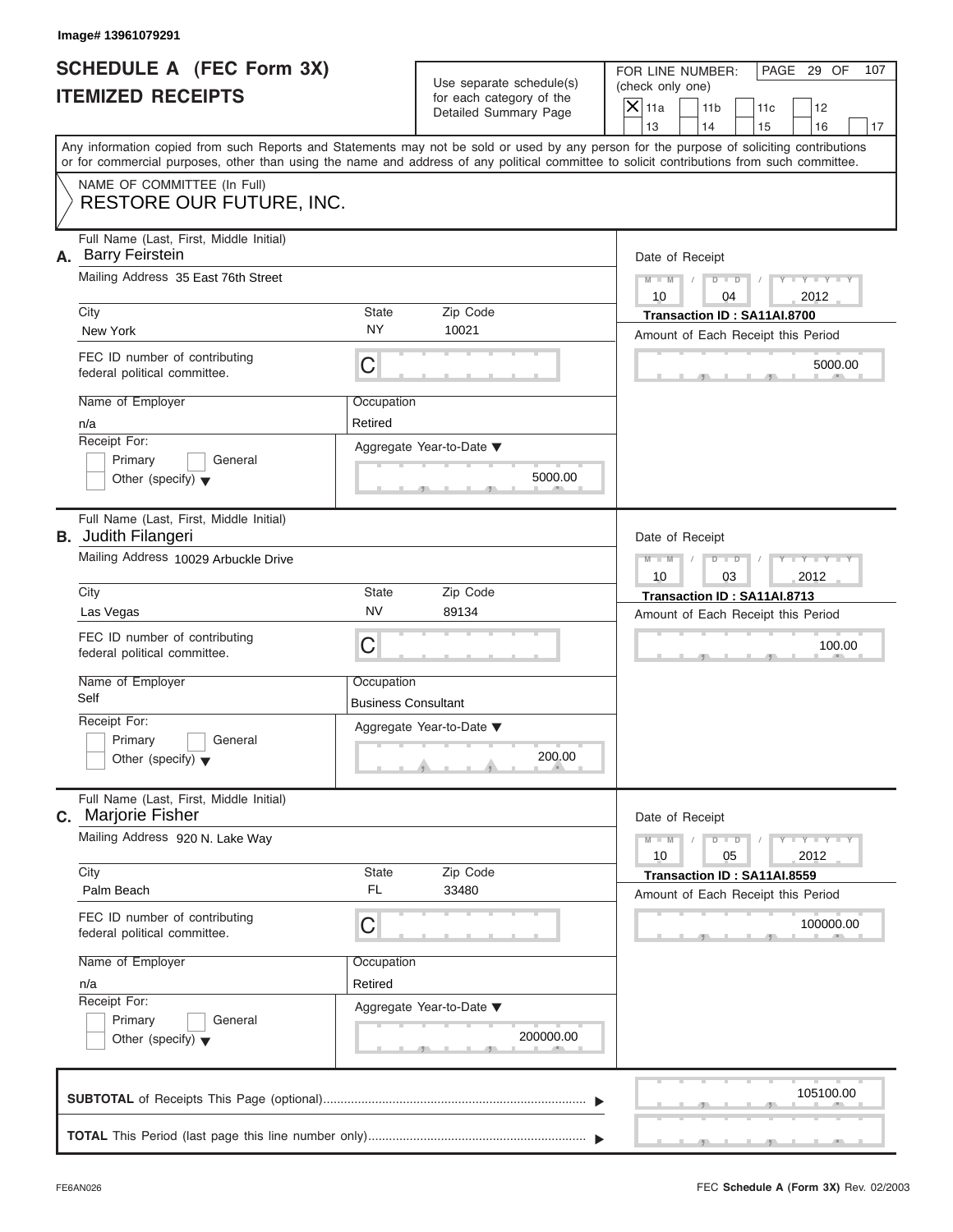|                          | SCHEDULE A (FEC Form 3X) |
|--------------------------|--------------------------|
| <b>ITEMIZED RECEIPTS</b> |                          |

| Image# 13961079292                                                                                                                                                                                                                                                                                                                               |                                                                                                                    |                                                                                                                                                          |
|--------------------------------------------------------------------------------------------------------------------------------------------------------------------------------------------------------------------------------------------------------------------------------------------------------------------------------------------------|--------------------------------------------------------------------------------------------------------------------|----------------------------------------------------------------------------------------------------------------------------------------------------------|
| <b>SCHEDULE A (FEC Form 3X)</b><br><b>ITEMIZED RECEIPTS</b>                                                                                                                                                                                                                                                                                      | Use separate schedule(s)<br>for each category of the<br>Detailed Summary Page                                      | FOR LINE NUMBER:<br>PAGE 30 OF<br>107<br>(check only one)<br>$\mathsf{X}$ 11a<br>11 <sub>b</sub><br>11c<br>12<br>13<br>14<br>15<br>16<br>17              |
| Any information copied from such Reports and Statements may not be sold or used by any person for the purpose of soliciting contributions<br>or for commercial purposes, other than using the name and address of any political committee to solicit contributions from such committee.                                                          |                                                                                                                    |                                                                                                                                                          |
| NAME OF COMMITTEE (In Full)<br><b>RESTORE OUR FUTURE, INC.</b>                                                                                                                                                                                                                                                                                   |                                                                                                                    |                                                                                                                                                          |
| Full Name (Last, First, Middle Initial)<br>Alan Flaumenhaft<br>А.<br>Mailing Address 893 Rainbow Trail<br>City<br>Orange<br>FEC ID number of contributing<br>federal political committee.                                                                                                                                                        | State<br>Zip Code<br><b>CT</b><br>06477<br>C                                                                       | Date of Receipt<br>$M - M$<br>$D$ $D$<br>$Y - Y - Y$<br>10<br>2012<br>11<br>Transaction ID: SA11AI.8829<br>Amount of Each Receipt this Period<br>2500.00 |
| Name of Employer<br><b>SSC Disabilty Services</b><br>Receipt For:<br>Primary<br>General<br>Other (specify) $\blacktriangledown$                                                                                                                                                                                                                  | Occupation<br>CEO<br>Aggregate Year-to-Date ▼<br>2500.00                                                           |                                                                                                                                                          |
| Full Name (Last, First, Middle Initial)<br><b>B.</b> Lee Merritt Folger<br>Mailing Address 725 15th Street NW<br>Suite 300<br>City<br>Washington<br>FEC ID number of contributing<br>federal political committee.<br>Name of Employer<br><b>Cumberland Company</b><br>Receipt For:<br>Primary<br>General<br>Other (specify) $\blacktriangledown$ | State<br>Zip Code<br>DC<br>20005<br>C<br>Occupation<br>President<br>Aggregate Year-to-Date ▼<br>10000.00           | Date of Receipt<br>$M - M$<br>$D$ $D$<br>Y TYT<br>10<br>09<br>2012<br>Transaction ID: SA11AI.8795<br>Amount of Each Receipt this Period<br>10000.00      |
| Full Name (Last, First, Middle Initial)<br>C. Lawrence Fossi<br>Mailing Address 60 Riverside Blvd.<br>#31035<br>City<br>New York<br>FEC ID number of contributing<br>federal political committee.<br>Name of Employer<br>Rahr Enterprises LLC<br>Receipt For:<br>Primary<br>General<br>Other (specify) $\blacktriangledown$                      | Zip Code<br>State<br><b>NY</b><br>10069<br>С<br>Occupation<br>Administrator<br>Aggregate Year-to-Date ▼<br>5000.00 | Date of Receipt<br>$M - M$<br>$Y = Y$<br>$D$ $D$<br>2012<br>10<br>01<br>Transaction ID: SA11AI.8660<br>Amount of Each Receipt this Period<br>5000.00     |
|                                                                                                                                                                                                                                                                                                                                                  |                                                                                                                    | 17500.00                                                                                                                                                 |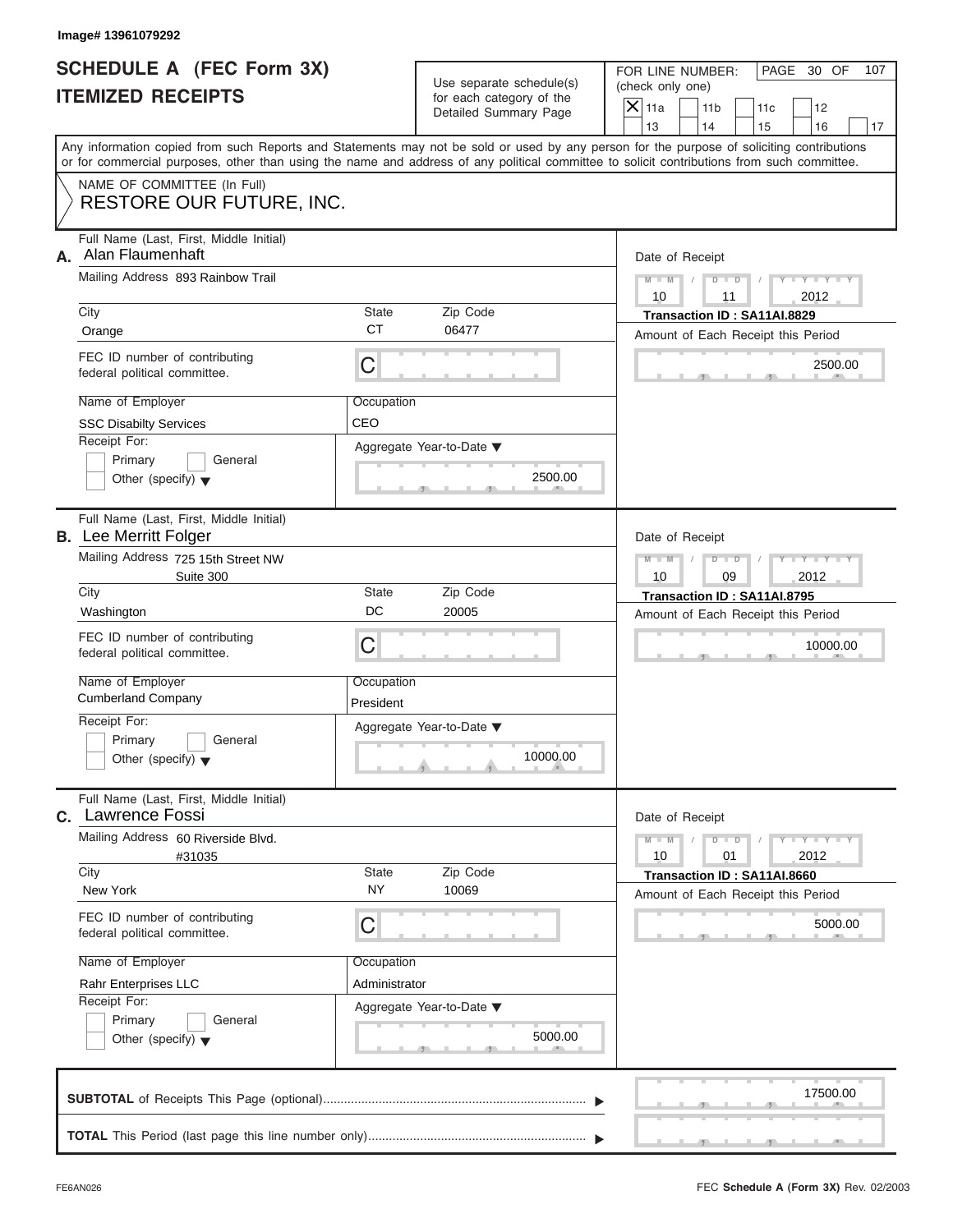| <b>SCHEDULE A (FEC Form 3X)</b> |  |  |
|---------------------------------|--|--|
| <b>ITEMIZED RECEIPTS</b>        |  |  |

|    | Image# 13961079293                                                                                |                                 |                                                                               |                                                                                                                                                                                                                                                                                                                       |
|----|---------------------------------------------------------------------------------------------------|---------------------------------|-------------------------------------------------------------------------------|-----------------------------------------------------------------------------------------------------------------------------------------------------------------------------------------------------------------------------------------------------------------------------------------------------------------------|
|    | SCHEDULE A (FEC Form 3X)<br><b>ITEMIZED RECEIPTS</b>                                              |                                 | Use separate schedule(s)<br>for each category of the<br>Detailed Summary Page | FOR LINE NUMBER:<br>PAGE 31 OF<br>107<br>(check only one)<br>$\mathsf{X}$ 11a<br>11 <sub>b</sub><br>11c<br>12                                                                                                                                                                                                         |
|    |                                                                                                   |                                 |                                                                               | 13<br>14<br>15<br>16<br>17<br>Any information copied from such Reports and Statements may not be sold or used by any person for the purpose of soliciting contributions<br>or for commercial purposes, other than using the name and address of any political committee to solicit contributions from such committee. |
|    | NAME OF COMMITTEE (In Full)<br><b>RESTORE OUR FUTURE, INC.</b>                                    |                                 |                                                                               |                                                                                                                                                                                                                                                                                                                       |
| А. | Full Name (Last, First, Middle Initial)<br>Alan Fournier<br>Mailing Address 11 Spring Hollow Road |                                 |                                                                               | Date of Receipt                                                                                                                                                                                                                                                                                                       |
|    |                                                                                                   |                                 |                                                                               | $D$ $D$<br>$Y - Y - Y - Y - I$<br>$M - M$<br>10<br>02<br>2012                                                                                                                                                                                                                                                         |
|    | City<br>Far Hills                                                                                 | State<br>NJ                     | Zip Code<br>07931                                                             | Transaction ID: SA11AI.8507<br>Amount of Each Receipt this Period                                                                                                                                                                                                                                                     |
|    | FEC ID number of contributing<br>federal political committee.                                     | C                               |                                                                               | 150000.00                                                                                                                                                                                                                                                                                                             |
|    | Name of Employer<br>Pennant Capital Management                                                    | Occupation<br>Portfolio Manager |                                                                               |                                                                                                                                                                                                                                                                                                                       |
|    | Receipt For:<br>Primary<br>General<br>Other (specify) $\blacktriangledown$                        |                                 | Aggregate Year-to-Date ▼<br>250000.00                                         |                                                                                                                                                                                                                                                                                                                       |
|    | Full Name (Last, First, Middle Initial)<br><b>B.</b> Alan Fournier                                |                                 |                                                                               | Date of Receipt                                                                                                                                                                                                                                                                                                       |
|    | Mailing Address 11 Spring Hollow Road                                                             |                                 |                                                                               | $M - M$<br>$D$ $\Box$ $D$<br>$Y - Y - Y - Y - Y$<br>2012<br>10<br>17                                                                                                                                                                                                                                                  |
|    | City                                                                                              | State                           | Zip Code                                                                      | Transaction ID: SA11AI.8484                                                                                                                                                                                                                                                                                           |
|    | Far Hills                                                                                         | <b>NJ</b>                       | 07931                                                                         | Amount of Each Receipt this Period                                                                                                                                                                                                                                                                                    |
|    | FEC ID number of contributing<br>federal political committee.                                     | C                               |                                                                               | 250000.00                                                                                                                                                                                                                                                                                                             |
|    | Name of Employer<br>Pennant Capital Management                                                    | Occupation<br>Portfolio Manager |                                                                               |                                                                                                                                                                                                                                                                                                                       |
|    | Receipt For:<br>Primary<br>General<br>Other (specify) $\blacktriangledown$                        |                                 | Aggregate Year-to-Date ▼<br>500000.00                                         |                                                                                                                                                                                                                                                                                                                       |
|    | Full Name (Last, First, Middle Initial)<br><b>C.</b> Marilyn Fox                                  |                                 |                                                                               | Date of Receipt                                                                                                                                                                                                                                                                                                       |
|    | Mailing Address 7701 Forsyth Blvd.<br>Suite 600                                                   |                                 |                                                                               | $Y - Y - Y - Y - I$<br>$M - M$<br>$D$ $D$<br>2012<br>10<br>02                                                                                                                                                                                                                                                         |
|    | City<br>St. Louis                                                                                 | State<br><b>MO</b>              | Zip Code<br>63105                                                             | Transaction ID: SA11AI.8537<br>Amount of Each Receipt this Period                                                                                                                                                                                                                                                     |
|    | FEC ID number of contributing<br>federal political committee.                                     | С                               |                                                                               | 50000.00                                                                                                                                                                                                                                                                                                              |
|    | Name of Employer                                                                                  | Occupation                      |                                                                               |                                                                                                                                                                                                                                                                                                                       |
|    | n/a<br>Receipt For:                                                                               | Homemaker                       |                                                                               |                                                                                                                                                                                                                                                                                                                       |
|    | Primary<br>General<br>Other (specify) $\blacktriangledown$                                        |                                 | Aggregate Year-to-Date ▼<br>150000.00                                         |                                                                                                                                                                                                                                                                                                                       |
|    |                                                                                                   |                                 |                                                                               | 450000.00                                                                                                                                                                                                                                                                                                             |
|    |                                                                                                   |                                 |                                                                               |                                                                                                                                                                                                                                                                                                                       |

FEC **Schedule A (Form 3X)** Rev. 02/2003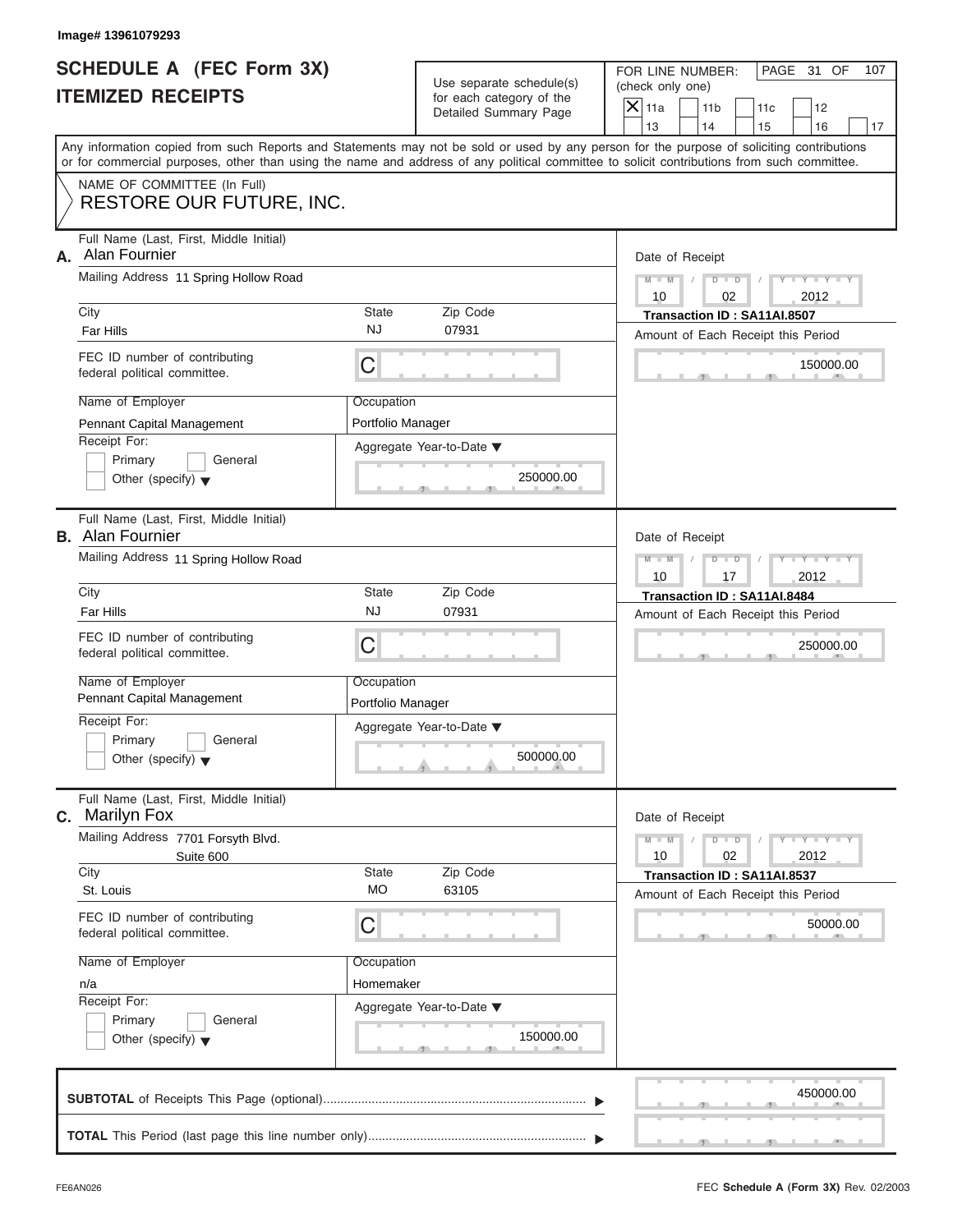| <b>SCHEDULE A (FEC Form 3X)</b> |  |  |
|---------------------------------|--|--|
| <b>ITEMIZED RECEIPTS</b>        |  |  |

|    | Image# 13961079294                                                                                                                         |               |                                                      |                                                                                                                                           |     |
|----|--------------------------------------------------------------------------------------------------------------------------------------------|---------------|------------------------------------------------------|-------------------------------------------------------------------------------------------------------------------------------------------|-----|
|    | <b>SCHEDULE A (FEC Form 3X)</b><br><b>ITEMIZED RECEIPTS</b>                                                                                |               | Use separate schedule(s)<br>for each category of the | FOR LINE NUMBER:<br>PAGE 32 OF<br>(check only one)<br>$X$ 11a<br>11 <sub>b</sub><br>11c<br>12                                             | 107 |
|    |                                                                                                                                            |               | Detailed Summary Page                                | 13<br>14<br>15<br>16                                                                                                                      | 17  |
|    | or for commercial purposes, other than using the name and address of any political committee to solicit contributions from such committee. |               |                                                      | Any information copied from such Reports and Statements may not be sold or used by any person for the purpose of soliciting contributions |     |
|    | NAME OF COMMITTEE (In Full)<br>RESTORE OUR FUTURE, INC.                                                                                    |               |                                                      |                                                                                                                                           |     |
|    | Full Name (Last, First, Middle Initial)                                                                                                    |               |                                                      |                                                                                                                                           |     |
| А. | <b>Mark Fremarek</b>                                                                                                                       |               |                                                      | Date of Receipt                                                                                                                           |     |
|    | Mailing Address 2161 Ponderosa Drive SW                                                                                                    |               |                                                      | $Y - Y - Y - Y - Y$<br>$D$ $D$<br>$M - M$<br>10<br>2012<br>09                                                                             |     |
|    | City                                                                                                                                       | State         | Zip Code                                             | Transaction ID: SA11AI.8814                                                                                                               |     |
|    | Rochester                                                                                                                                  | MN            | 55902                                                | Amount of Each Receipt this Period                                                                                                        |     |
|    | FEC ID number of contributing<br>federal political committee.                                                                              | С             |                                                      | 10.00                                                                                                                                     |     |
|    | Name of Employer                                                                                                                           | Occupation    |                                                      |                                                                                                                                           |     |
|    | Mayo Clinic                                                                                                                                |               | Cytogenetic Technologist                             |                                                                                                                                           |     |
|    | Receipt For:                                                                                                                               |               | Aggregate Year-to-Date ▼                             |                                                                                                                                           |     |
|    | Primary<br>General<br>Other (specify) $\blacktriangledown$                                                                                 |               | 10.00                                                |                                                                                                                                           |     |
|    |                                                                                                                                            |               |                                                      |                                                                                                                                           |     |
|    | Full Name (Last, First, Middle Initial)<br><b>B.</b> Richard Gable                                                                         |               |                                                      | Date of Receipt                                                                                                                           |     |
|    | Mailing Address 16732 W. Loma Verde TI                                                                                                     |               |                                                      | Y T Y T Y T<br>$M - M$<br>$D$ $D$                                                                                                         |     |
|    |                                                                                                                                            |               |                                                      | 10<br>04<br>2012                                                                                                                          |     |
|    | City                                                                                                                                       | State<br>AZ   | Zip Code                                             | Transaction ID: SA11AI.8723                                                                                                               |     |
|    | Surprise                                                                                                                                   |               | 85387                                                | Amount of Each Receipt this Period                                                                                                        |     |
|    | FEC ID number of contributing<br>federal political committee.                                                                              | C             |                                                      | 100.00                                                                                                                                    |     |
|    | Name of Employer                                                                                                                           | Occupation    |                                                      |                                                                                                                                           |     |
|    | n/a                                                                                                                                        | Retired       |                                                      |                                                                                                                                           |     |
|    | Receipt For:                                                                                                                               |               | Aggregate Year-to-Date ▼                             |                                                                                                                                           |     |
|    | Primary<br>General<br>Other (specify) $\blacktriangledown$                                                                                 |               | 300.00                                               |                                                                                                                                           |     |
|    | Full Name (Last, First, Middle Initial)<br>c. Barbara Gaby                                                                                 |               |                                                      | Date of Receipt                                                                                                                           |     |
|    | Mailing Address 445 Old Homestead Trail                                                                                                    |               |                                                      | $Y - Y - Y - Y - I$<br>$M - M$<br>$D$ $D$<br>2012<br>10<br>01                                                                             |     |
|    | City                                                                                                                                       | State         | Zip Code                                             | Transaction ID: SA11AI.8576                                                                                                               |     |
|    | Johns Creek                                                                                                                                | GA            | 30097                                                | Amount of Each Receipt this Period                                                                                                        |     |
|    | FEC ID number of contributing<br>federal political committee.                                                                              | С             |                                                      | 12500.00                                                                                                                                  |     |
|    | Name of Employer                                                                                                                           | Occupation    |                                                      |                                                                                                                                           |     |
|    | Self-employed                                                                                                                              | Self-employed |                                                      |                                                                                                                                           |     |
|    | Receipt For:                                                                                                                               |               | Aggregate Year-to-Date ▼                             |                                                                                                                                           |     |
|    | Primary<br>General                                                                                                                         |               | 137500.00                                            |                                                                                                                                           |     |
|    | Other (specify) $\blacktriangledown$                                                                                                       |               |                                                      |                                                                                                                                           |     |
|    |                                                                                                                                            |               |                                                      |                                                                                                                                           |     |
|    |                                                                                                                                            |               |                                                      | 12610.00                                                                                                                                  |     |
|    |                                                                                                                                            |               |                                                      |                                                                                                                                           |     |
|    |                                                                                                                                            |               |                                                      |                                                                                                                                           |     |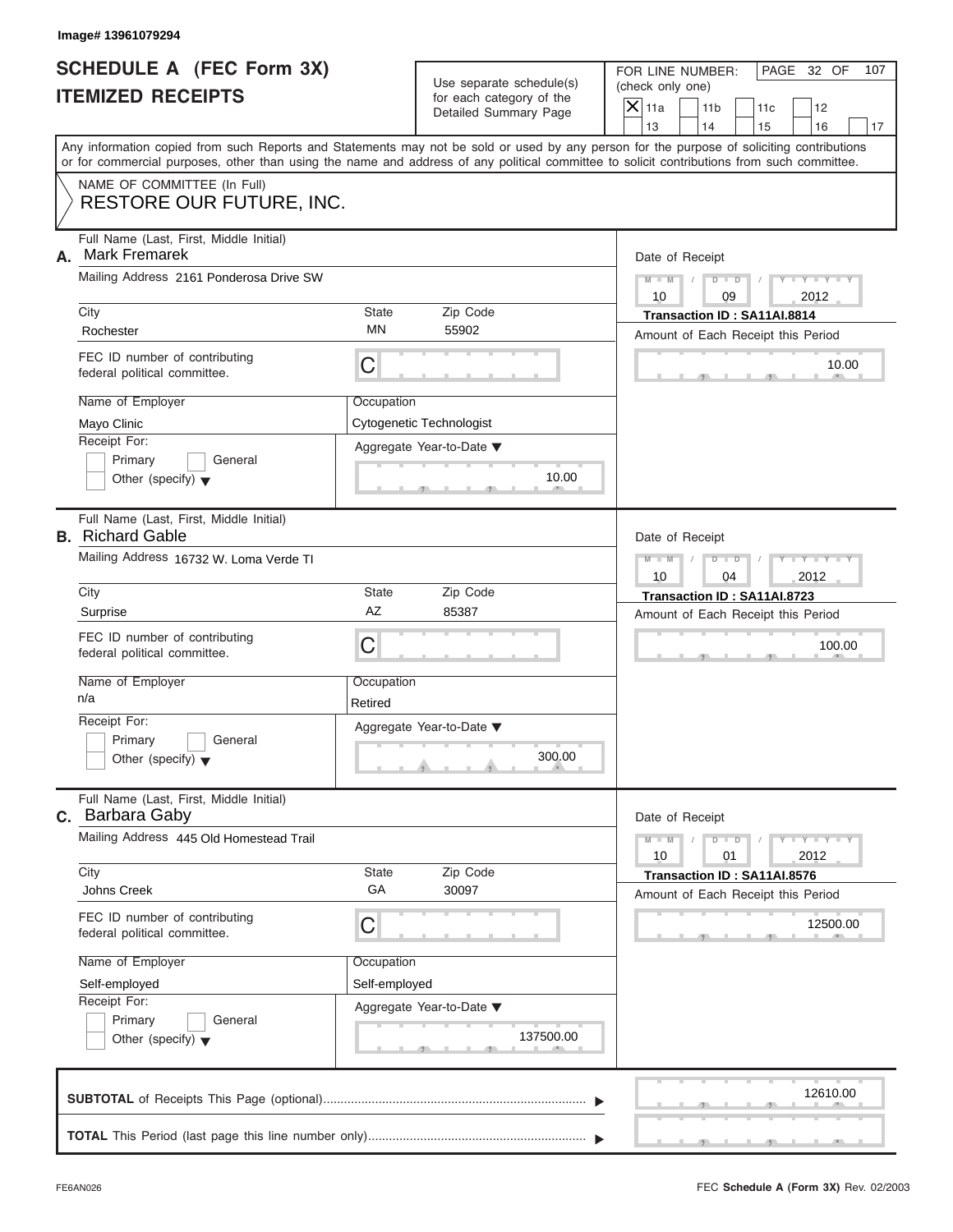| SCHEDULE A (FEC Form 3X) |  |  |
|--------------------------|--|--|
| <b>ITEMIZED RECEIPTS</b> |  |  |

|    | Image# 13961079295                                                                                                                         |                       |                                                                               |                                                                      |                                                                   |     |                             |     |
|----|--------------------------------------------------------------------------------------------------------------------------------------------|-----------------------|-------------------------------------------------------------------------------|----------------------------------------------------------------------|-------------------------------------------------------------------|-----|-----------------------------|-----|
|    | SCHEDULE A (FEC Form 3X)<br><b>ITEMIZED RECEIPTS</b>                                                                                       |                       | Use separate schedule(s)<br>for each category of the<br>Detailed Summary Page | FOR LINE NUMBER:<br>(check only one)<br>$\mathsf{X} _{\mathsf{11a}}$ | 11 <sub>b</sub>                                                   | 11c | PAGE 33 OF<br>12            | 107 |
|    | Any information copied from such Reports and Statements may not be sold or used by any person for the purpose of soliciting contributions  |                       |                                                                               | 13                                                                   | 14                                                                | 15  | 16                          | 17  |
|    | or for commercial purposes, other than using the name and address of any political committee to solicit contributions from such committee. |                       |                                                                               |                                                                      |                                                                   |     |                             |     |
|    | NAME OF COMMITTEE (In Full)<br>RESTORE OUR FUTURE, INC.                                                                                    |                       |                                                                               |                                                                      |                                                                   |     |                             |     |
| А. | Full Name (Last, First, Middle Initial)<br><b>Richard Gaby</b>                                                                             |                       |                                                                               | Date of Receipt                                                      |                                                                   |     |                             |     |
|    | Mailing Address 445 Old Homestead Trail                                                                                                    |                       |                                                                               | $M - M$<br>10                                                        | $D$ $D$<br>01                                                     |     | $Y - Y - Y - Y - Y$<br>2012 |     |
|    | City                                                                                                                                       | State                 | Zip Code                                                                      |                                                                      | Transaction ID: SA11AI.8577                                       |     |                             |     |
|    | Johns Creek                                                                                                                                | GA                    | 30097                                                                         |                                                                      | Amount of Each Receipt this Period                                |     |                             |     |
|    | FEC ID number of contributing<br>federal political committee.                                                                              | C                     |                                                                               |                                                                      |                                                                   |     | 12500.00                    |     |
|    | Name of Employer                                                                                                                           | Occupation            |                                                                               |                                                                      |                                                                   |     |                             |     |
|    | Self-employed                                                                                                                              | Self-employed         |                                                                               |                                                                      |                                                                   |     |                             |     |
|    | Receipt For:<br>Primary<br>General<br>Other (specify) $\blacktriangledown$                                                                 |                       | Aggregate Year-to-Date ▼<br>137500.00                                         |                                                                      |                                                                   |     |                             |     |
|    | Full Name (Last, First, Middle Initial)<br><b>B.</b> Gay Gaines                                                                            |                       |                                                                               | Date of Receipt                                                      |                                                                   |     |                             |     |
|    | Mailing Address Two North Breakers Row                                                                                                     |                       |                                                                               | $M - M$                                                              | $D$ $\Box$ $D$                                                    |     | $Y - Y - Y - Y - Y$         |     |
|    | Apt. N-35<br>City                                                                                                                          | State                 | Zip Code                                                                      | 10                                                                   | 01<br>Transaction ID: SA11AI.8568                                 |     | 2012                        |     |
|    | Palm Beach                                                                                                                                 | <b>FL</b>             | 33480                                                                         |                                                                      | Amount of Each Receipt this Period                                |     |                             |     |
|    | FEC ID number of contributing<br>federal political committee.                                                                              | C                     |                                                                               |                                                                      |                                                                   |     | 12500.00                    |     |
|    | Name of Employer<br>n/a                                                                                                                    | Occupation<br>Retired |                                                                               |                                                                      |                                                                   |     |                             |     |
|    | Receipt For:<br>Primary<br>General<br>Other (specify) $\blacktriangledown$                                                                 |                       | Aggregate Year-to-Date ▼<br>12500.00                                          |                                                                      |                                                                   |     |                             |     |
|    | Full Name (Last, First, Middle Initial)<br>c. Stanley Gaines                                                                               |                       |                                                                               | Date of Receipt                                                      |                                                                   |     |                             |     |
|    | Mailing Address Two North Breakers Row<br>Apt. N-35                                                                                        |                       |                                                                               | $M - M$<br>10                                                        | $D$ $D$<br>01                                                     |     | $Y - Y - Y - Y - I$<br>2012 |     |
|    | City<br>Palm Beach                                                                                                                         | State<br><b>FL</b>    | Zip Code<br>33480                                                             |                                                                      | Transaction ID: SA11AI.8570<br>Amount of Each Receipt this Period |     |                             |     |
|    | FEC ID number of contributing<br>federal political committee.                                                                              | С                     |                                                                               |                                                                      |                                                                   |     | 12500.00                    |     |
|    | Name of Employer                                                                                                                           | Occupation            |                                                                               |                                                                      |                                                                   |     |                             |     |
|    | n/a                                                                                                                                        | Retired               |                                                                               |                                                                      |                                                                   |     |                             |     |
|    | Receipt For:<br>Primary<br>General                                                                                                         |                       | Aggregate Year-to-Date ▼                                                      |                                                                      |                                                                   |     |                             |     |
|    | Other (specify) $\blacktriangledown$                                                                                                       |                       | 12500.00                                                                      |                                                                      |                                                                   |     |                             |     |
|    |                                                                                                                                            |                       |                                                                               |                                                                      |                                                                   |     | 37500.00                    |     |
|    |                                                                                                                                            |                       |                                                                               |                                                                      |                                                                   |     |                             |     |

J.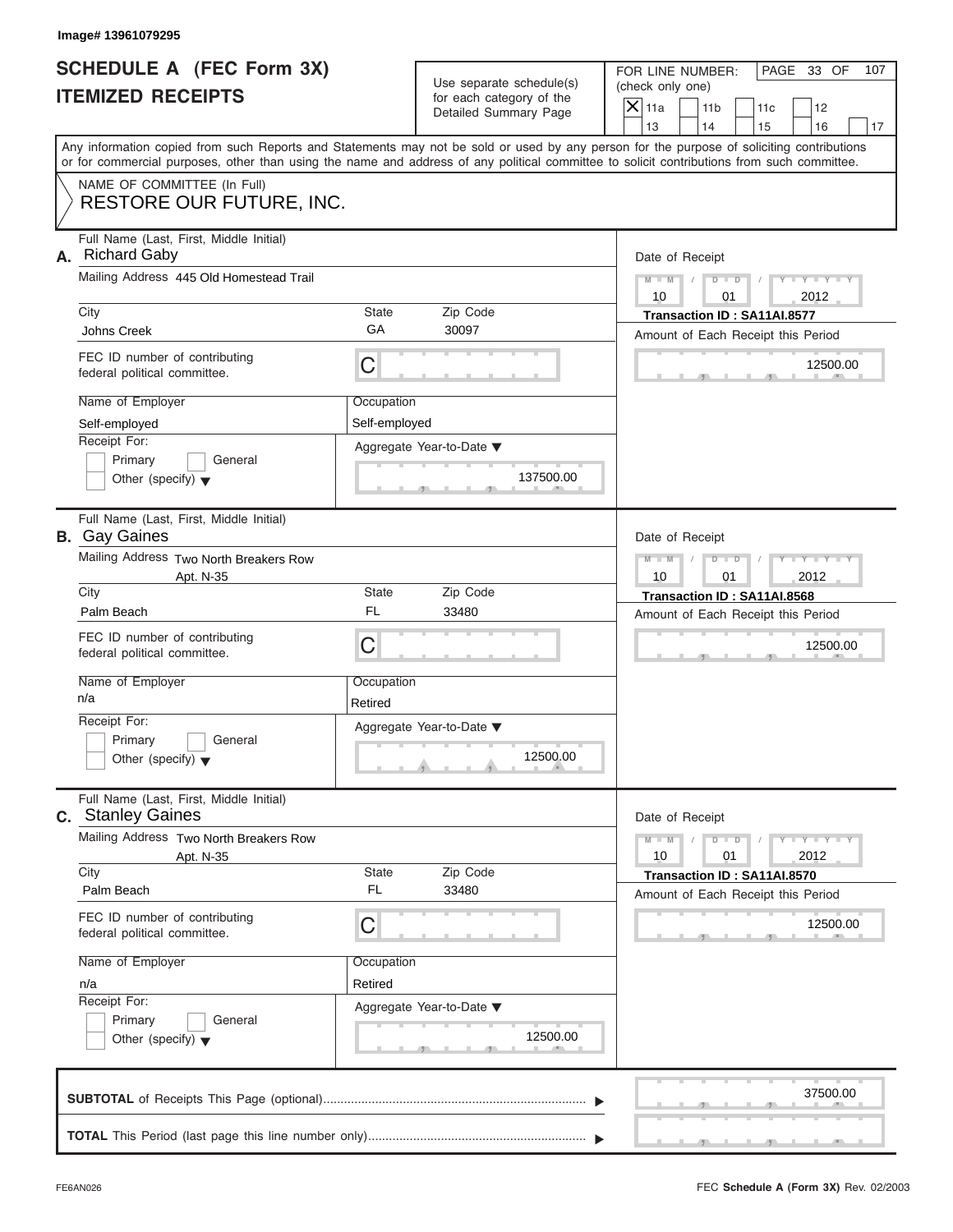| SCHEDULE A (FEC Form 3X) |  |  |
|--------------------------|--|--|
| <b>ITEMIZED RECEIPTS</b> |  |  |

|    | Image# 13961079296                                                      |                    |                                                                               |                                                                                                                                                                                                                                                                                         |
|----|-------------------------------------------------------------------------|--------------------|-------------------------------------------------------------------------------|-----------------------------------------------------------------------------------------------------------------------------------------------------------------------------------------------------------------------------------------------------------------------------------------|
|    | SCHEDULE A (FEC Form 3X)<br><b>ITEMIZED RECEIPTS</b>                    |                    | Use separate schedule(s)<br>for each category of the<br>Detailed Summary Page | FOR LINE NUMBER:<br>PAGE 34 OF<br>107<br>(check only one)<br>$\mathsf{X}$ 11a<br>11 <sub>b</sub><br>11c<br>12                                                                                                                                                                           |
|    |                                                                         |                    |                                                                               | 13<br>14<br>15<br>16<br>17                                                                                                                                                                                                                                                              |
|    |                                                                         |                    |                                                                               | Any information copied from such Reports and Statements may not be sold or used by any person for the purpose of soliciting contributions<br>or for commercial purposes, other than using the name and address of any political committee to solicit contributions from such committee. |
|    | NAME OF COMMITTEE (In Full)                                             |                    |                                                                               |                                                                                                                                                                                                                                                                                         |
|    | <b>RESTORE OUR FUTURE, INC.</b>                                         |                    |                                                                               |                                                                                                                                                                                                                                                                                         |
| А. | Full Name (Last, First, Middle Initial)<br><b>Frank Galler</b>          |                    |                                                                               | Date of Receipt                                                                                                                                                                                                                                                                         |
|    | Mailing Address 1 Everett Street<br>Zip Code                            |                    |                                                                               | $D$ $D$<br>$Y - Y - Y - Y - Y$<br>$M - M$<br>10<br>09<br>2012                                                                                                                                                                                                                           |
|    | City                                                                    | State<br>МA        | Transaction ID: SA11AI.8791                                                   |                                                                                                                                                                                                                                                                                         |
|    | Norfolk                                                                 |                    | 02056                                                                         | Amount of Each Receipt this Period                                                                                                                                                                                                                                                      |
|    | FEC ID number of contributing<br>federal political committee.           | C                  |                                                                               | 50.00                                                                                                                                                                                                                                                                                   |
|    | Name of Employer                                                        | Occupation         |                                                                               |                                                                                                                                                                                                                                                                                         |
|    | Dynisco                                                                 | Engineer           |                                                                               |                                                                                                                                                                                                                                                                                         |
|    | Receipt For:<br>Primary<br>General                                      |                    | Aggregate Year-to-Date ▼                                                      |                                                                                                                                                                                                                                                                                         |
|    | Other (specify) $\blacktriangledown$                                    |                    | 50.00                                                                         |                                                                                                                                                                                                                                                                                         |
|    | Full Name (Last, First, Middle Initial)<br><b>B.</b> General Excavating |                    | Date of Receipt                                                               |                                                                                                                                                                                                                                                                                         |
|    | Mailing Address 6701 Cornhusker Hwy.                                    |                    | $M - M$<br>$D$ $D$<br>$Y = Y + Y + Y$                                         |                                                                                                                                                                                                                                                                                         |
|    |                                                                         |                    |                                                                               | 2012<br>10<br>04                                                                                                                                                                                                                                                                        |
|    | City<br>Lincoln                                                         | State<br><b>NE</b> | Zip Code<br>68507                                                             | Transaction ID: SA11AI.8709<br>Amount of Each Receipt this Period                                                                                                                                                                                                                       |
|    | FEC ID number of contributing                                           |                    |                                                                               |                                                                                                                                                                                                                                                                                         |
|    | federal political committee.                                            | C                  |                                                                               | 500.00                                                                                                                                                                                                                                                                                  |
|    | Name of Employer                                                        | Occupation         |                                                                               |                                                                                                                                                                                                                                                                                         |
|    | Receipt For:                                                            |                    | Aggregate Year-to-Date ▼                                                      |                                                                                                                                                                                                                                                                                         |
|    | Primary<br>General<br>Other (specify) $\blacktriangledown$              |                    | 500.00                                                                        |                                                                                                                                                                                                                                                                                         |
| C. | Full Name (Last, First, Middle Initial)<br><b>Kevin Giblin</b>          |                    | Date of Receipt                                                               |                                                                                                                                                                                                                                                                                         |
|    | Mailing Address 7 Deerfoot Road                                         |                    |                                                                               | $Y - Y - Y - Y - I$<br>$M - M$<br>$D$ $D$<br>2012<br>10<br>01                                                                                                                                                                                                                           |
|    | City<br>Southboro                                                       | State<br>МA        | Zip Code<br>01772                                                             | Transaction ID: SA11AI.8504<br>Amount of Each Receipt this Period                                                                                                                                                                                                                       |
|    | FEC ID number of contributing<br>federal political committee.           | C                  |                                                                               | 5000.00                                                                                                                                                                                                                                                                                 |
|    | Name of Employer                                                        | Occupation         |                                                                               |                                                                                                                                                                                                                                                                                         |
|    | <b>Brendon Homes</b>                                                    | Developer          |                                                                               |                                                                                                                                                                                                                                                                                         |
|    | Receipt For:<br>Primary<br>General                                      |                    | Aggregate Year-to-Date ▼                                                      |                                                                                                                                                                                                                                                                                         |
|    | Other (specify) $\blacktriangledown$                                    |                    | 10000.00                                                                      |                                                                                                                                                                                                                                                                                         |
|    |                                                                         |                    |                                                                               | 5550.00                                                                                                                                                                                                                                                                                 |
|    |                                                                         |                    |                                                                               |                                                                                                                                                                                                                                                                                         |
|    |                                                                         |                    |                                                                               |                                                                                                                                                                                                                                                                                         |

 $S = 1 - 1 - 2$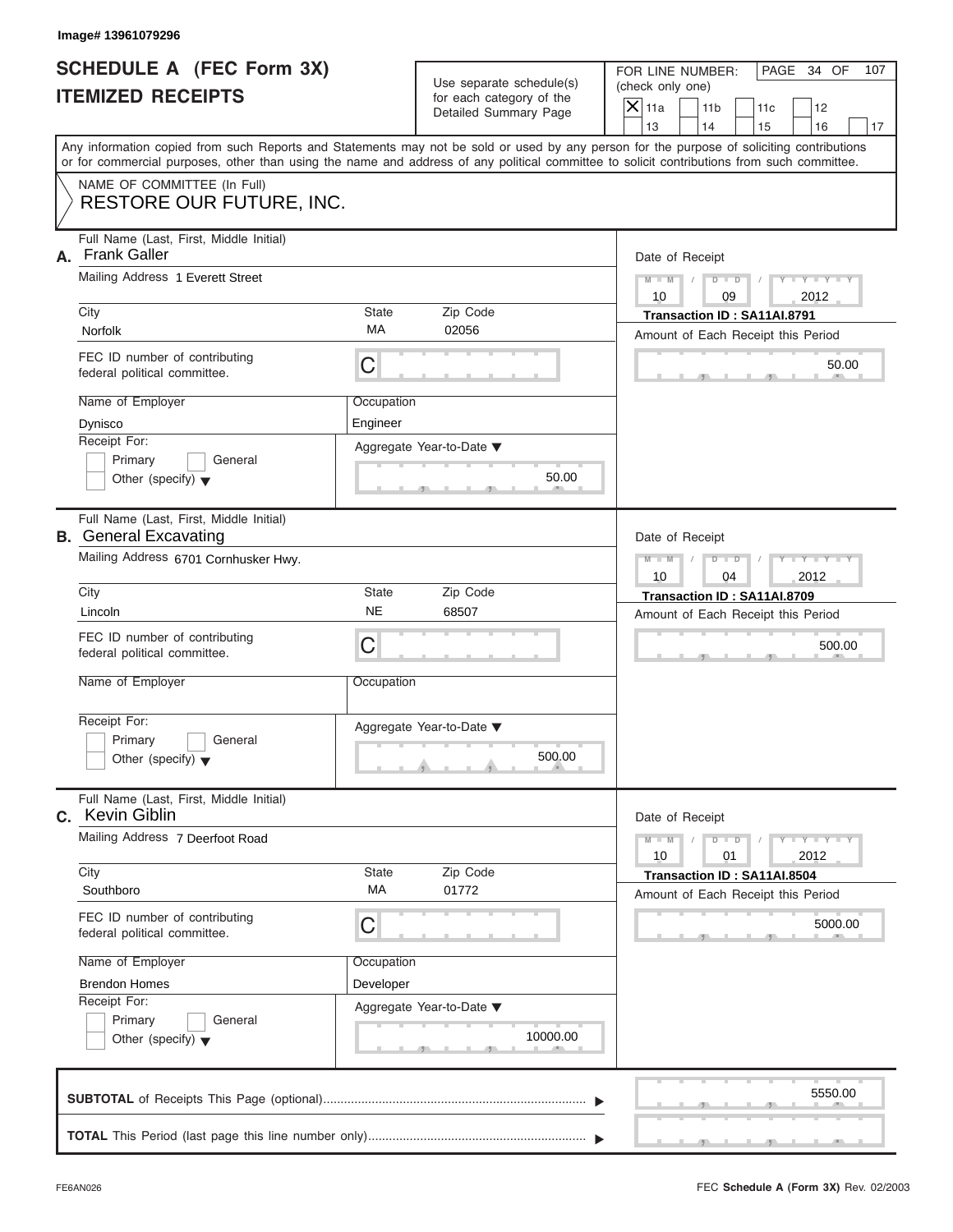# **SCHEDULE A (FEC Form 3X) ITEMIZED RECEIPTS**

|    | Image# 13961079297                                                                                                                                                                                                                                                                                                                                |                                                                                                     |                                                                               |                                                                                                                                                               |
|----|---------------------------------------------------------------------------------------------------------------------------------------------------------------------------------------------------------------------------------------------------------------------------------------------------------------------------------------------------|-----------------------------------------------------------------------------------------------------|-------------------------------------------------------------------------------|---------------------------------------------------------------------------------------------------------------------------------------------------------------|
|    | <b>SCHEDULE A (FEC Form 3X)</b><br><b>ITEMIZED RECEIPTS</b>                                                                                                                                                                                                                                                                                       |                                                                                                     | Use separate schedule(s)<br>for each category of the<br>Detailed Summary Page | FOR LINE NUMBER:<br>PAGE 35 OF<br>107<br>(check only one)<br>$\mathsf{X}$ 11a<br>11 <sub>b</sub><br>11c<br>12<br>13<br>14<br>15<br>16<br>17                   |
|    | Any information copied from such Reports and Statements may not be sold or used by any person for the purpose of soliciting contributions<br>or for commercial purposes, other than using the name and address of any political committee to solicit contributions from such committee.                                                           |                                                                                                     |                                                                               |                                                                                                                                                               |
|    | NAME OF COMMITTEE (In Full)<br><b>RESTORE OUR FUTURE, INC.</b>                                                                                                                                                                                                                                                                                    |                                                                                                     |                                                                               |                                                                                                                                                               |
| А. | Full Name (Last, First, Middle Initial)<br>Reed Gossman<br>Mailing Address 3402 Girard Court<br>Apt. C<br>City<br>Killeen<br>FEC ID number of contributing<br>federal political committee.<br>Name of Employer<br><b>ESP</b><br>Receipt For:<br>Primary<br>General                                                                                | State<br><b>TX</b><br>C<br>Occupation<br><b>FSR</b>                                                 | Zip Code<br>76542<br>Aggregate Year-to-Date ▼<br>60.00                        | Date of Receipt<br>$M - M$<br>$D$ $D$<br>$Y - Y - Y$<br>Y L<br>10<br>2012<br>10<br>Transaction ID: SA11AI.8824<br>Amount of Each Receipt this Period<br>15.00 |
|    | Other (specify) $\blacktriangledown$<br>Full Name (Last, First, Middle Initial)<br><b>B.</b> Reed Gossman<br>Mailing Address 3402 Girard Court<br>Apt. C<br>City                                                                                                                                                                                  | Date of Receipt<br>$M - M$<br>Y TY TY<br>$D$ $D$<br>10<br>14<br>2012<br>Transaction ID: SA11AI.8884 |                                                                               |                                                                                                                                                               |
|    | Killeen<br>FEC ID number of contributing<br>federal political committee.<br>Name of Employer<br><b>ESP</b><br>Receipt For:<br>Primary<br>General                                                                                                                                                                                                  | <b>TX</b><br>C<br>Occupation<br><b>FSR</b>                                                          | 76542<br>Aggregate Year-to-Date ▼                                             | Amount of Each Receipt this Period<br>15.00                                                                                                                   |
|    | Other (specify) $\blacktriangledown$<br>Full Name (Last, First, Middle Initial)<br>C. Ronald T. Greene<br>Mailing Address 50 Davis Hill Road<br>City<br>Paxton<br>FEC ID number of contributing<br>federal political committee.<br>Name of Employer<br><b>UMMHC</b><br>Receipt For:<br>Primary<br>General<br>Other (specify) $\blacktriangledown$ | State<br>MA<br>С<br>Occupation<br>Physician                                                         | 75.00<br>Zip Code<br>01612<br>Aggregate Year-to-Date ▼<br>100.00              | Date of Receipt<br>$M - M$<br>$Y = Y$<br>$D$ $D$<br>2012<br>10<br>17<br>Transaction ID: SA11AI.8893<br>Amount of Each Receipt this Period<br>100.00           |
|    |                                                                                                                                                                                                                                                                                                                                                   |                                                                                                     |                                                                               | 130.00                                                                                                                                                        |
|    |                                                                                                                                                                                                                                                                                                                                                   |                                                                                                     |                                                                               |                                                                                                                                                               |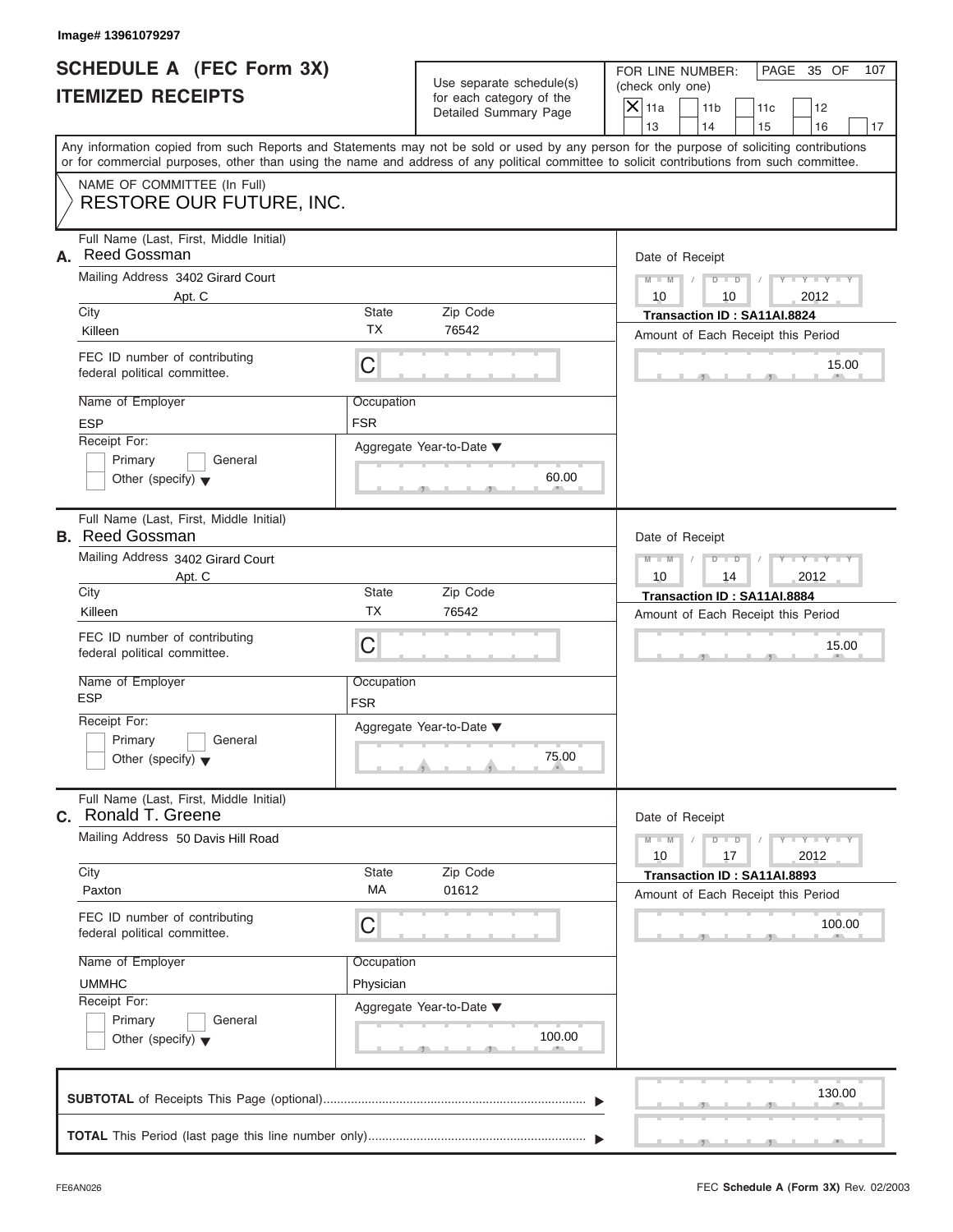| <b>SCHEDULE A (FEC Form 3X)</b> |  |  |
|---------------------------------|--|--|
| <b>ITEMIZED RECEIPTS</b>        |  |  |

|                                                      | Image# 13961079298                                                                                                                         |                        |                                                               |                                                                                                                                           |
|------------------------------------------------------|--------------------------------------------------------------------------------------------------------------------------------------------|------------------------|---------------------------------------------------------------|-------------------------------------------------------------------------------------------------------------------------------------------|
| SCHEDULE A (FEC Form 3X)<br><b>ITEMIZED RECEIPTS</b> |                                                                                                                                            |                        | Use separate schedule(s)<br>for each category of the          | FOR LINE NUMBER:<br>PAGE 36 OF<br>107<br>(check only one)                                                                                 |
|                                                      |                                                                                                                                            |                        | Detailed Summary Page                                         | $X$ 11a<br>11 <sub>b</sub><br>11c<br>12<br>13<br>14<br>15<br>16<br>17                                                                     |
|                                                      | or for commercial purposes, other than using the name and address of any political committee to solicit contributions from such committee. |                        |                                                               | Any information copied from such Reports and Statements may not be sold or used by any person for the purpose of soliciting contributions |
|                                                      | NAME OF COMMITTEE (In Full)<br>RESTORE OUR FUTURE, INC.                                                                                    |                        |                                                               |                                                                                                                                           |
| А.                                                   | Full Name (Last, First, Middle Initial)<br><b>Greenpoint Technologies</b>                                                                  |                        |                                                               | Date of Receipt                                                                                                                           |
|                                                      | Mailing Address 4600 Carillon Point                                                                                                        |                        |                                                               | $D$ $D$<br>$Y - Y - Y - Y - Y$<br>$M - M$<br>10<br>09<br>2012                                                                             |
|                                                      | City<br>Kirkland                                                                                                                           | <b>State</b><br>WA     | Zip Code<br>98033                                             | Transaction ID: SA11AI.8562<br>Amount of Each Receipt this Period                                                                         |
|                                                      | FEC ID number of contributing<br>federal political committee.                                                                              | C                      |                                                               | 25000.00                                                                                                                                  |
|                                                      | Name of Employer                                                                                                                           | Occupation             |                                                               |                                                                                                                                           |
|                                                      | Receipt For:<br>Primary<br>General<br>Other (specify) $\blacktriangledown$                                                                 |                        | Aggregate Year-to-Date ▼<br>25000.00                          |                                                                                                                                           |
|                                                      | Full Name (Last, First, Middle Initial)<br><b>B.</b> Benjamin Griffin                                                                      |                        | Date of Receipt                                               |                                                                                                                                           |
|                                                      | Mailing Address 3591 Carmel                                                                                                                |                        | $Y - Y - Y - Y - Y$<br>$M - M$<br>$D$ $D$<br>10<br>08<br>2012 |                                                                                                                                           |
|                                                      | City                                                                                                                                       | <b>State</b>           | Zip Code                                                      | Transaction ID: SA11AI.8779                                                                                                               |
|                                                      | Irvine                                                                                                                                     | CA                     | 92606                                                         | Amount of Each Receipt this Period                                                                                                        |
|                                                      | FEC ID number of contributing<br>federal political committee.                                                                              | C                      |                                                               | 15.00                                                                                                                                     |
|                                                      | Name of Employer<br>Prenovost, Normandin                                                                                                   | Occupation<br>Attorney |                                                               |                                                                                                                                           |
|                                                      | Receipt For:<br>Primary<br>General<br>Other (specify) $\blacktriangledown$                                                                 |                        | Aggregate Year-to-Date ▼<br>15.00                             |                                                                                                                                           |
| C.                                                   | Full Name (Last, First, Middle Initial)<br><b>Kenneth Griffin</b>                                                                          |                        | Date of Receipt                                               |                                                                                                                                           |
|                                                      | Mailing Address 131 S. Dearborn Street                                                                                                     |                        |                                                               | $Y = Y$<br>$M - M$<br>$D$ $D$<br>2012<br>10<br>09                                                                                         |
|                                                      | City<br>Chicago                                                                                                                            | <b>State</b><br>IL     | Zip Code<br>60603                                             | Transaction ID: SA11AI.8497<br>Amount of Each Receipt this Period                                                                         |
|                                                      | FEC ID number of contributing<br>federal political committee.                                                                              | C                      |                                                               | 500000.00                                                                                                                                 |
|                                                      | Name of Employer                                                                                                                           | Occupation             |                                                               |                                                                                                                                           |
|                                                      | Citadel LLC<br>Receipt For:                                                                                                                | Founder and CEO        |                                                               |                                                                                                                                           |
|                                                      | Primary<br>General<br>Other (specify) $\blacktriangledown$                                                                                 |                        | Aggregate Year-to-Date ▼<br>1450000.00                        |                                                                                                                                           |
|                                                      |                                                                                                                                            |                        |                                                               | 525015.00                                                                                                                                 |
|                                                      |                                                                                                                                            |                        |                                                               |                                                                                                                                           |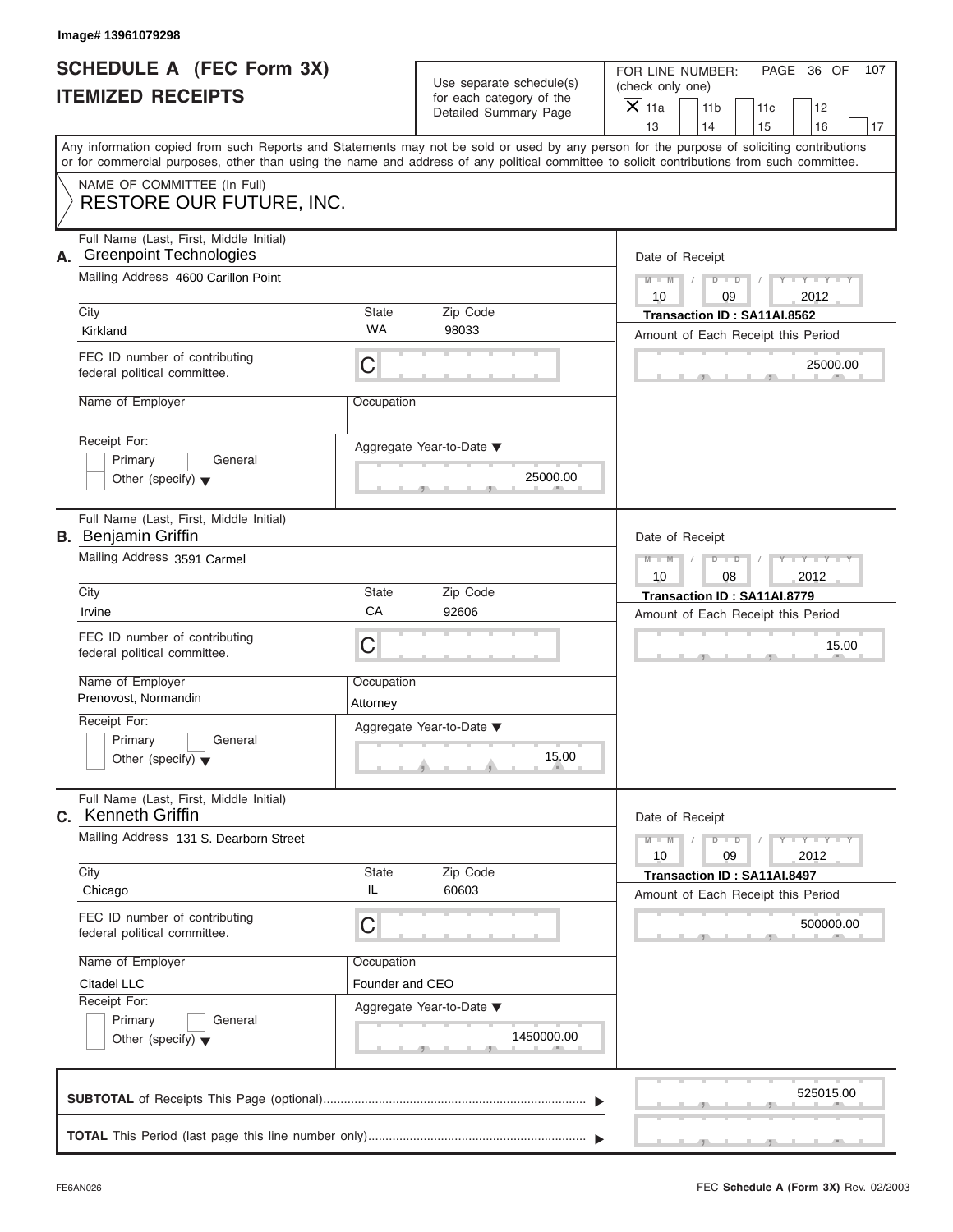|                          | <b>SCHEDULE A (FEC Form 3X)</b> |
|--------------------------|---------------------------------|
| <b>ITEMIZED RECEIPTS</b> |                                 |

| Image# 13961079299                                                          |                                                               |                                                                               |                                                                                                                                                                                                                                                                                                                       |  |  |
|-----------------------------------------------------------------------------|---------------------------------------------------------------|-------------------------------------------------------------------------------|-----------------------------------------------------------------------------------------------------------------------------------------------------------------------------------------------------------------------------------------------------------------------------------------------------------------------|--|--|
| SCHEDULE A (FEC Form 3X)<br><b>ITEMIZED RECEIPTS</b>                        |                                                               | Use separate schedule(s)<br>for each category of the<br>Detailed Summary Page | FOR LINE NUMBER:<br>PAGE 37 OF<br>107<br>(check only one)<br>$\mathsf{X} _{\mathsf{11a}}$<br>11 <sub>b</sub><br>11c<br>12                                                                                                                                                                                             |  |  |
|                                                                             |                                                               |                                                                               | 13<br>14<br>15<br>16<br>17<br>Any information copied from such Reports and Statements may not be sold or used by any person for the purpose of soliciting contributions<br>or for commercial purposes, other than using the name and address of any political committee to solicit contributions from such committee. |  |  |
| NAME OF COMMITTEE (In Full)<br>RESTORE OUR FUTURE, INC.                     |                                                               |                                                                               |                                                                                                                                                                                                                                                                                                                       |  |  |
| Full Name (Last, First, Middle Initial)<br>Jerry Grundhofer<br>А.           |                                                               |                                                                               | Date of Receipt                                                                                                                                                                                                                                                                                                       |  |  |
| Mailing Address 9811 West Charleston Blvd.<br>Suite 2-163                   |                                                               |                                                                               | $D$ $D$<br>$Y - Y - Y - Y - Y$<br>$M - M$<br>10<br>04<br>2012                                                                                                                                                                                                                                                         |  |  |
| City<br>Las Vegas                                                           | <b>State</b><br><b>NV</b>                                     | Zip Code<br>89117                                                             | Transaction ID: SA11AI.8712<br>Amount of Each Receipt this Period                                                                                                                                                                                                                                                     |  |  |
| FEC ID number of contributing<br>federal political committee.               | C                                                             |                                                                               | 5000.00                                                                                                                                                                                                                                                                                                               |  |  |
| Name of Employer<br>Self                                                    | Occupation<br>Director                                        |                                                                               |                                                                                                                                                                                                                                                                                                                       |  |  |
| Receipt For:<br>Primary<br>General<br>Other (specify) $\blacktriangledown$  |                                                               | Aggregate Year-to-Date ▼<br>45020.00                                          |                                                                                                                                                                                                                                                                                                                       |  |  |
| Full Name (Last, First, Middle Initial)<br>B. Gulf Coast Cold Storage, Inc. |                                                               |                                                                               | Date of Receipt                                                                                                                                                                                                                                                                                                       |  |  |
| Mailing Address 100 Port Road                                               | $Y - Y - Y - Y - Y$<br>$M - M$<br>$D$ $D$<br>10<br>16<br>2012 |                                                                               |                                                                                                                                                                                                                                                                                                                       |  |  |
| City<br>Pascagoula                                                          | <b>State</b><br><b>MS</b>                                     | Zip Code<br>30567                                                             | Transaction ID: SA11AI.8635                                                                                                                                                                                                                                                                                           |  |  |
| FEC ID number of contributing<br>federal political committee.               | C                                                             |                                                                               | Amount of Each Receipt this Period<br>5000.00                                                                                                                                                                                                                                                                         |  |  |
| Name of Employer                                                            | Occupation                                                    |                                                                               |                                                                                                                                                                                                                                                                                                                       |  |  |
| Receipt For:<br>Primary<br>General<br>Other (specify) $\blacktriangledown$  | Aggregate Year-to-Date ▼<br>12500.00                          |                                                                               |                                                                                                                                                                                                                                                                                                                       |  |  |
| Full Name (Last, First, Middle Initial)<br>Haeuser Land, LLC<br>C.          |                                                               |                                                                               | Date of Receipt                                                                                                                                                                                                                                                                                                       |  |  |
| Mailing Address 4923 Jefferson Highway                                      |                                                               |                                                                               | $Y = Y$<br>$M - M$<br>$D$ $D$<br>2012<br>10<br>16                                                                                                                                                                                                                                                                     |  |  |
| City<br>Jefferson                                                           | State<br>LA                                                   | Zip Code<br>70121                                                             | Transaction ID: SA11AI.8598<br>Amount of Each Receipt this Period                                                                                                                                                                                                                                                     |  |  |
| FEC ID number of contributing<br>federal political committee.               | C                                                             |                                                                               | 5000.00                                                                                                                                                                                                                                                                                                               |  |  |
| Name of Employer                                                            | Occupation                                                    |                                                                               |                                                                                                                                                                                                                                                                                                                       |  |  |
| Receipt For:<br>Primary<br>General<br>Other (specify) $\blacktriangledown$  |                                                               | Aggregate Year-to-Date ▼<br>12500.00                                          |                                                                                                                                                                                                                                                                                                                       |  |  |
|                                                                             |                                                               |                                                                               | 15000.00                                                                                                                                                                                                                                                                                                              |  |  |
|                                                                             |                                                               |                                                                               |                                                                                                                                                                                                                                                                                                                       |  |  |

FEC **Schedule A (Form 3X)** Rev. 02/2003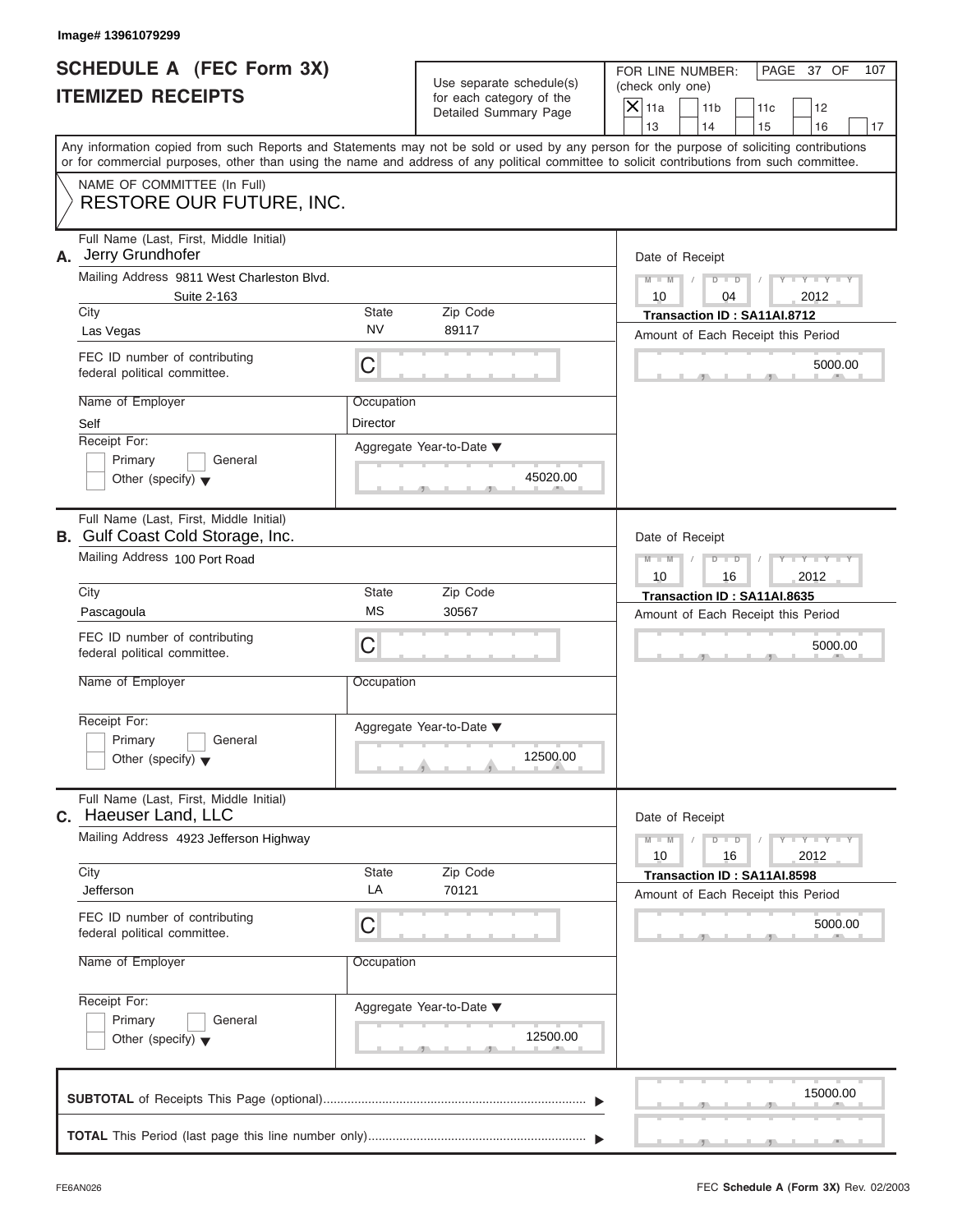| <b>SCHEDULE A (FEC Form 3X)</b> |  |  |
|---------------------------------|--|--|
| <b>ITEMIZED RECEIPTS</b>        |  |  |

|    | Image# 13961079300                                                                                                                                                                                                                                                                                                                                       |                                                  |                                                                               |                                                                                                                                                          |
|----|----------------------------------------------------------------------------------------------------------------------------------------------------------------------------------------------------------------------------------------------------------------------------------------------------------------------------------------------------------|--------------------------------------------------|-------------------------------------------------------------------------------|----------------------------------------------------------------------------------------------------------------------------------------------------------|
|    | <b>SCHEDULE A (FEC Form 3X)</b><br><b>ITEMIZED RECEIPTS</b>                                                                                                                                                                                                                                                                                              |                                                  | Use separate schedule(s)<br>for each category of the<br>Detailed Summary Page | FOR LINE NUMBER:<br>PAGE 38 OF<br>107<br>(check only one)<br>$\overline{X}$ 11a<br>11 <sub>b</sub><br>11c<br>12<br>13<br>14<br>15<br>16<br>17            |
|    | or for commercial purposes, other than using the name and address of any political committee to solicit contributions from such committee.                                                                                                                                                                                                               |                                                  |                                                                               | Any information copied from such Reports and Statements may not be sold or used by any person for the purpose of soliciting contributions                |
|    | NAME OF COMMITTEE (In Full)<br><b>RESTORE OUR FUTURE, INC.</b>                                                                                                                                                                                                                                                                                           |                                                  |                                                                               |                                                                                                                                                          |
| А. | Full Name (Last, First, Middle Initial)<br><b>Haeuser Realty</b><br>Mailing Address 1504 L&A Road<br>City<br>Metairie<br>FEC ID number of contributing<br>federal political committee.<br>Name of Employer<br>Receipt For:<br>Primary<br>General                                                                                                         | State<br>LA<br>C<br>Occupation                   | Zip Code<br>70001<br>Aggregate Year-to-Date ▼                                 | Date of Receipt<br>$M - M$<br>$D$ $D$<br>$Y - Y - Y$<br>10<br>2012<br>16<br>Transaction ID: SA11AI.8599<br>Amount of Each Receipt this Period<br>5000.00 |
|    | Other (specify) $\blacktriangledown$<br>Full Name (Last, First, Middle Initial)<br><b>B.</b> Helene Hanoyan<br>Mailing Address 568 Wellesley Street                                                                                                                                                                                                      |                                                  | 12500.00                                                                      | Date of Receipt<br>$M - M$<br>$D$ $D$<br>$Y - Y - Y - Y - T$<br>10<br>04<br>2012                                                                         |
|    | City<br>Weston<br>FEC ID number of contributing<br>federal political committee.<br>Name of Employer<br>n/a<br>Receipt For:<br>Primary<br>General<br>Other (specify) $\blacktriangledown$                                                                                                                                                                 | State<br>MA<br>C<br>Occupation<br>Homemaker      | Zip Code<br>02493<br>Aggregate Year-to-Date ▼<br>100.00                       | Transaction ID: SA11AI.8687<br>Amount of Each Receipt this Period<br>100.00                                                                              |
|    | Full Name (Last, First, Middle Initial)<br>C. Christopher Earl Hansen<br>Mailing Address 8309 Constitution Blvd.<br>Apt. 201<br>City<br><b>Sterling Heights</b><br>FEC ID number of contributing<br>federal political committee.<br>Name of Employer<br>Hansen Engineering<br>Receipt For:<br>Primary<br>General<br>Other (specify) $\blacktriangledown$ | State<br>MI<br>С<br>Occupation<br>Owner/Engineer | Zip Code<br>48313<br>Aggregate Year-to-Date ▼<br>50.00                        | Date of Receipt<br>$M - M$<br>$Y = Y$<br>$D - D$<br>2012<br>10<br>15<br>Transaction ID: SA11AI.8849<br>Amount of Each Receipt this Period<br>25.00       |
|    |                                                                                                                                                                                                                                                                                                                                                          |                                                  |                                                                               | 5125.00                                                                                                                                                  |
|    |                                                                                                                                                                                                                                                                                                                                                          |                                                  |                                                                               |                                                                                                                                                          |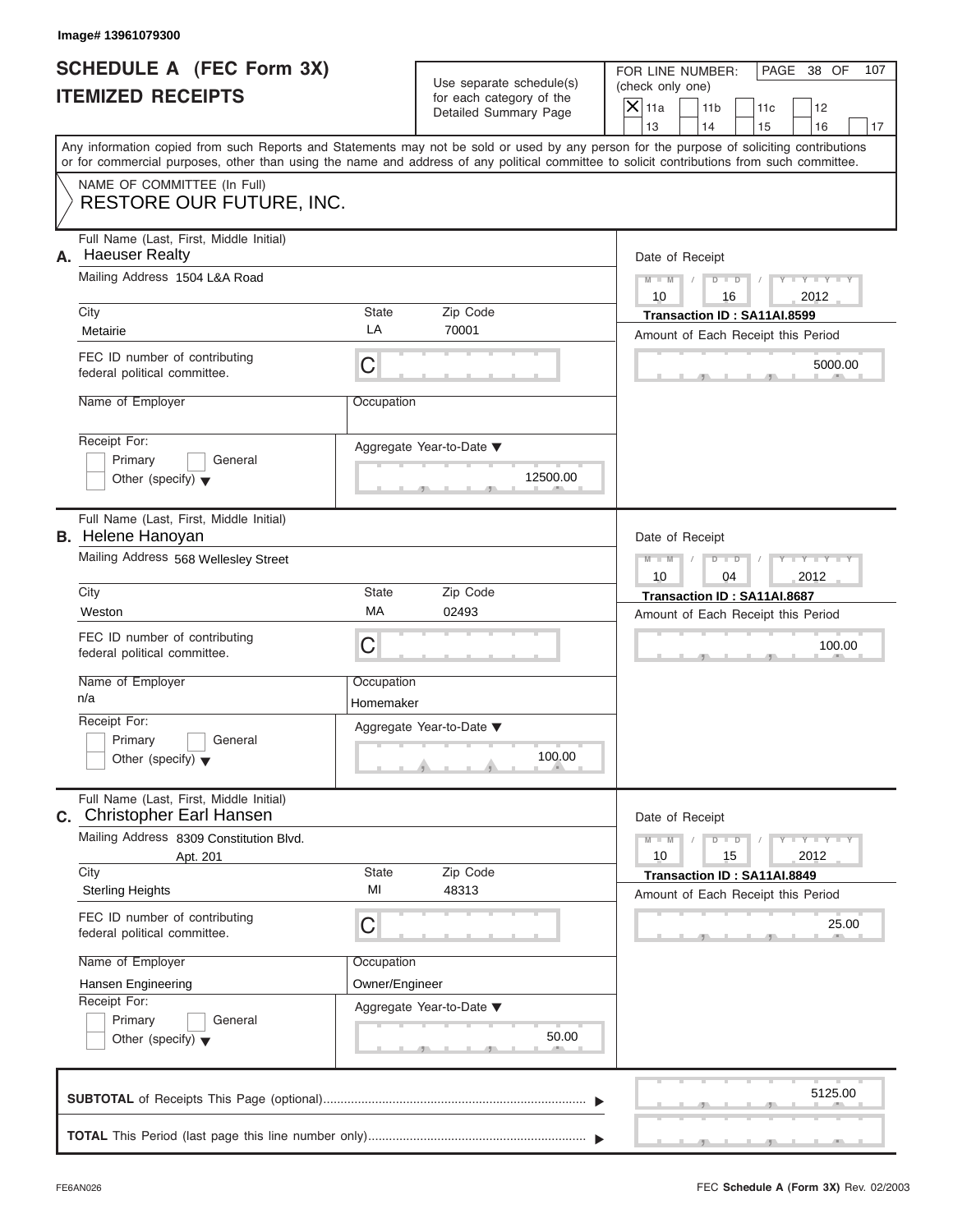|                          | SCHEDULE A (FEC Form 3X) |
|--------------------------|--------------------------|
| <b>ITEMIZED RECEIPTS</b> |                          |

|                                                             | Image# 13961079301                                                                                                                         |                                                               |                                                      |                                                                                                                                           |  |  |
|-------------------------------------------------------------|--------------------------------------------------------------------------------------------------------------------------------------------|---------------------------------------------------------------|------------------------------------------------------|-------------------------------------------------------------------------------------------------------------------------------------------|--|--|
| <b>SCHEDULE A (FEC Form 3X)</b><br><b>ITEMIZED RECEIPTS</b> |                                                                                                                                            |                                                               | Use separate schedule(s)<br>for each category of the | FOR LINE NUMBER:<br>PAGE 39 OF<br>107<br>(check only one)<br>$\mathsf{X}$ 11a                                                             |  |  |
|                                                             |                                                                                                                                            |                                                               | Detailed Summary Page                                | 11 <sub>b</sub><br>11c<br>12<br>13<br>14<br>15<br>16<br>17                                                                                |  |  |
|                                                             | or for commercial purposes, other than using the name and address of any political committee to solicit contributions from such committee. |                                                               |                                                      | Any information copied from such Reports and Statements may not be sold or used by any person for the purpose of soliciting contributions |  |  |
|                                                             | NAME OF COMMITTEE (In Full)<br>RESTORE OUR FUTURE, INC.                                                                                    |                                                               |                                                      |                                                                                                                                           |  |  |
| А.                                                          | Full Name (Last, First, Middle Initial)<br><b>Gerald Harris</b>                                                                            |                                                               |                                                      | Date of Receipt                                                                                                                           |  |  |
|                                                             | Mailing Address 15427 Surrey Lane                                                                                                          |                                                               |                                                      | $Y - Y - Y - Y - Y$<br>$D$ $D$<br>$M - M$<br>10<br>02<br>2012                                                                             |  |  |
|                                                             | City<br>La Mirada                                                                                                                          | State<br>CA                                                   | Zip Code<br>90638                                    | Transaction ID: SA11AI.8560<br>Amount of Each Receipt this Period                                                                         |  |  |
|                                                             | FEC ID number of contributing<br>federal political committee.                                                                              | C                                                             |                                                      | 100.00                                                                                                                                    |  |  |
|                                                             | Name of Employer<br>n/a                                                                                                                    | Occupation<br>Retired                                         |                                                      |                                                                                                                                           |  |  |
|                                                             | Receipt For:<br>Primary<br>General<br>Other (specify) $\blacktriangledown$                                                                 |                                                               | Aggregate Year-to-Date ▼<br>100.00                   |                                                                                                                                           |  |  |
|                                                             | Full Name (Last, First, Middle Initial)<br><b>B.</b> J.L. Hayden                                                                           | Date of Receipt                                               |                                                      |                                                                                                                                           |  |  |
|                                                             | Mailing Address 352 Deep Wood Road                                                                                                         | Y T Y T Y T<br>$M - M$<br>$D$ $D$<br>2012<br>10<br>16         |                                                      |                                                                                                                                           |  |  |
|                                                             | City                                                                                                                                       | State                                                         | Zip Code                                             | Transaction ID: SA11AI.8467                                                                                                               |  |  |
|                                                             | Barrington                                                                                                                                 | IL                                                            | 60010                                                | Amount of Each Receipt this Period                                                                                                        |  |  |
|                                                             | FEC ID number of contributing<br>federal political committee.                                                                              | C                                                             |                                                      | 100000.00                                                                                                                                 |  |  |
|                                                             | Name of Employer<br>n/a                                                                                                                    | Occupation<br>Retired                                         |                                                      |                                                                                                                                           |  |  |
|                                                             | Receipt For:<br>Primary<br>General<br>Other (specify) $\blacktriangledown$                                                                 |                                                               | Aggregate Year-to-Date ▼<br>100000.00                |                                                                                                                                           |  |  |
|                                                             | Full Name (Last, First, Middle Initial)<br><b>C.</b> Clemens Hedeen                                                                        |                                                               |                                                      | Date of Receipt                                                                                                                           |  |  |
|                                                             | Mailing Address 218 N. 14th Street                                                                                                         | $Y - Y - Y - Y - I$<br>$M - M$<br>$D$ $D$<br>2012<br>10<br>16 |                                                      |                                                                                                                                           |  |  |
|                                                             | City<br>Sturgeon Bay                                                                                                                       | State<br>WI                                                   | Zip Code<br>54235                                    | Transaction ID: SA11AI.8840<br>Amount of Each Receipt this Period                                                                         |  |  |
|                                                             | FEC ID number of contributing<br>federal political committee.                                                                              | С                                                             |                                                      | 1000.00                                                                                                                                   |  |  |
|                                                             |                                                                                                                                            | Name of Employer<br>Occupation                                |                                                      |                                                                                                                                           |  |  |
|                                                             | Hedeen International<br>Receipt For:                                                                                                       |                                                               |                                                      |                                                                                                                                           |  |  |
|                                                             | Primary<br>General                                                                                                                         |                                                               | Aggregate Year-to-Date ▼                             |                                                                                                                                           |  |  |
|                                                             | Other (specify) $\blacktriangledown$                                                                                                       |                                                               | 2000.00                                              |                                                                                                                                           |  |  |
|                                                             |                                                                                                                                            |                                                               |                                                      | 101100.00                                                                                                                                 |  |  |
|                                                             |                                                                                                                                            |                                                               |                                                      |                                                                                                                                           |  |  |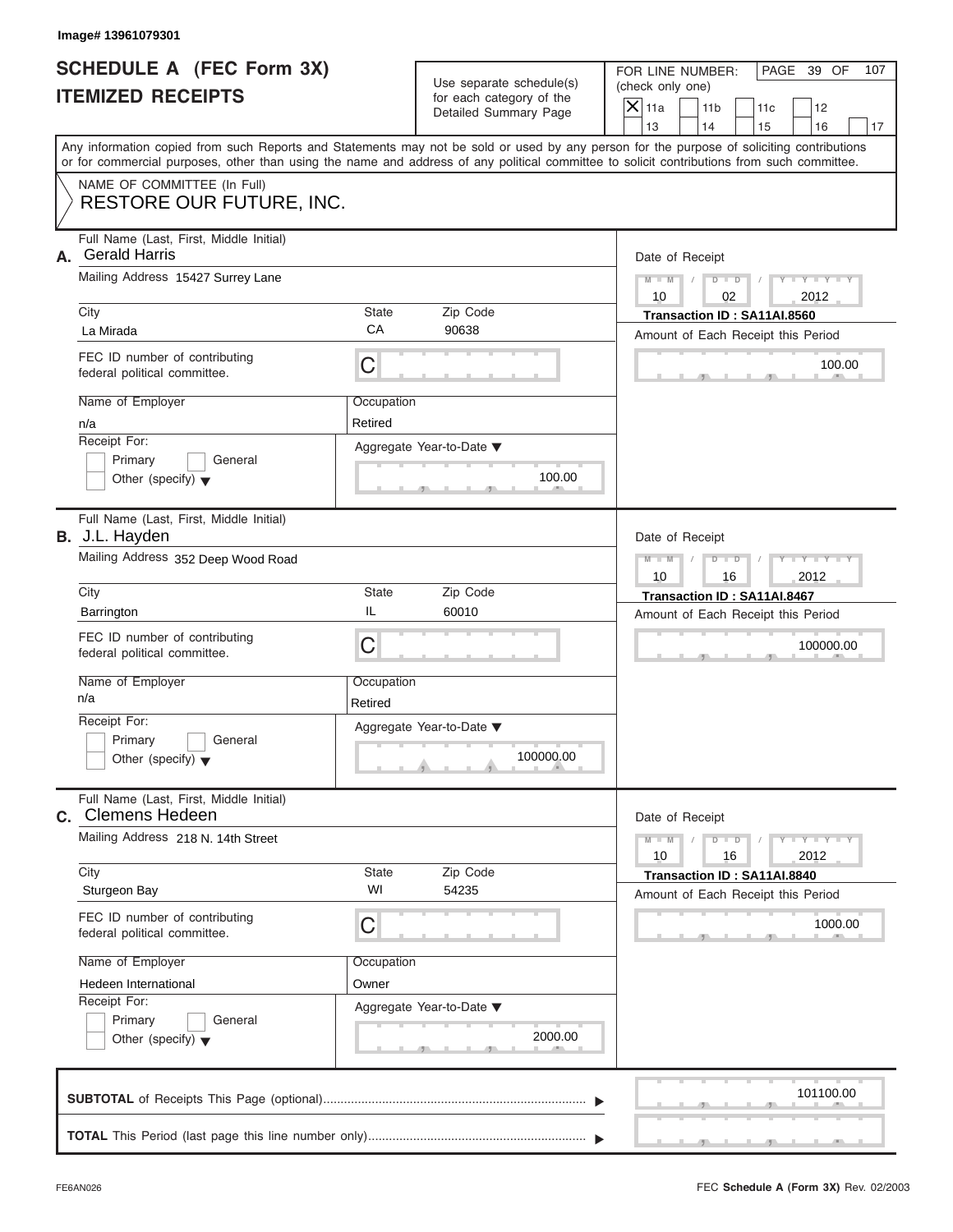|                          | SCHEDULE A (FEC Form 3X) |
|--------------------------|--------------------------|
| <b>ITEMIZED RECEIPTS</b> |                          |

|    | Image# 13961079302                                                                                                                         |                                                           |                                                                                               |                                                                                                                                           |  |  |
|----|--------------------------------------------------------------------------------------------------------------------------------------------|-----------------------------------------------------------|-----------------------------------------------------------------------------------------------|-------------------------------------------------------------------------------------------------------------------------------------------|--|--|
|    | <b>SCHEDULE A (FEC Form 3X)</b><br><b>ITEMIZED RECEIPTS</b>                                                                                |                                                           | Use separate schedule(s)<br>for each category of the<br>Detailed Summary Page                 | FOR LINE NUMBER:<br>PAGE 40 OF<br>107<br>(check only one)<br>$\mathsf{X}$ 11a<br>11 <sub>b</sub><br>11c<br>12                             |  |  |
|    |                                                                                                                                            |                                                           |                                                                                               | 13<br>14<br>16<br>15<br>17                                                                                                                |  |  |
|    | or for commercial purposes, other than using the name and address of any political committee to solicit contributions from such committee. |                                                           |                                                                                               | Any information copied from such Reports and Statements may not be sold or used by any person for the purpose of soliciting contributions |  |  |
|    | NAME OF COMMITTEE (In Full)<br><b>RESTORE OUR FUTURE, INC.</b>                                                                             |                                                           |                                                                                               |                                                                                                                                           |  |  |
| А. | Full Name (Last, First, Middle Initial)<br>Danette Henderson                                                                               |                                                           |                                                                                               | Date of Receipt                                                                                                                           |  |  |
|    | Mailing Address 58 Deerwood Drive                                                                                                          | $M - M$<br>$D$ $D$<br>$Y - Y - Y - Y$<br>10<br>12<br>2012 |                                                                                               |                                                                                                                                           |  |  |
|    | City<br>Littleton                                                                                                                          | State<br>CO                                               | Zip Code<br>80127                                                                             | Transaction ID: SA11AI.8873<br>Amount of Each Receipt this Period                                                                         |  |  |
|    | FEC ID number of contributing<br>federal political committee.                                                                              | С                                                         |                                                                                               | 250.00                                                                                                                                    |  |  |
|    | Name of Employer<br>n/a                                                                                                                    | Occupation<br>Homemaker                                   |                                                                                               |                                                                                                                                           |  |  |
|    | Receipt For:<br>Primary<br>General<br>Other (specify) $\blacktriangledown$                                                                 |                                                           | Aggregate Year-to-Date ▼<br>250.00                                                            |                                                                                                                                           |  |  |
|    | Full Name (Last, First, Middle Initial)<br><b>B.</b> Brett Hendrickson                                                                     |                                                           |                                                                                               | Date of Receipt                                                                                                                           |  |  |
|    | Mailing Address 1300 Golden Gate Drive                                                                                                     | $M - M$<br>$D$ $\Box$ $D$<br>10<br>08<br>2012             |                                                                                               |                                                                                                                                           |  |  |
|    | City                                                                                                                                       | State                                                     | Zip Code                                                                                      | Transaction ID: SA11AI.8742                                                                                                               |  |  |
|    | Southlake                                                                                                                                  | <b>TX</b>                                                 | 76092                                                                                         | Amount of Each Receipt this Period                                                                                                        |  |  |
|    | FEC ID number of contributing<br>federal political committee.                                                                              | C                                                         |                                                                                               | 5000.00                                                                                                                                   |  |  |
|    | Name of Employer<br>Nokomis Capital                                                                                                        | Occupation<br>Portfolio Manager                           |                                                                                               |                                                                                                                                           |  |  |
|    | Receipt For:                                                                                                                               |                                                           | Aggregate Year-to-Date ▼                                                                      |                                                                                                                                           |  |  |
|    | Primary<br>General<br>Other (specify) $\blacktriangledown$                                                                                 |                                                           | 25000.00                                                                                      |                                                                                                                                           |  |  |
|    | Full Name (Last, First, Middle Initial)<br><b>c.</b> Stuart Hendrix                                                                        |                                                           |                                                                                               | Date of Receipt                                                                                                                           |  |  |
|    | Mailing Address 14318 Kellywood Lane                                                                                                       |                                                           | $M - M$<br>$\mathbf{Y}$ $\mathbf{Y}$ $\mathbf{Y}$ $\mathbf{Y}$<br>$D$ $D$<br>2012<br>10<br>04 |                                                                                                                                           |  |  |
|    | City<br>Houston                                                                                                                            | State<br><b>TX</b>                                        | Zip Code<br>77079                                                                             | Transaction ID: SA11AI.8682<br>Amount of Each Receipt this Period                                                                         |  |  |
|    | FEC ID number of contributing<br>federal political committee.                                                                              | С                                                         |                                                                                               | 20.00                                                                                                                                     |  |  |
|    | Name of Employer                                                                                                                           | Occupation                                                |                                                                                               |                                                                                                                                           |  |  |
|    | <b>Crest Energy Partners</b><br>Receipt For:                                                                                               | Accountant                                                |                                                                                               |                                                                                                                                           |  |  |
|    | Primary<br>General<br>Other (specify) $\blacktriangledown$                                                                                 |                                                           | Aggregate Year-to-Date ▼<br>45.00                                                             |                                                                                                                                           |  |  |
|    |                                                                                                                                            |                                                           |                                                                                               | 5270.00                                                                                                                                   |  |  |
|    |                                                                                                                                            |                                                           |                                                                                               |                                                                                                                                           |  |  |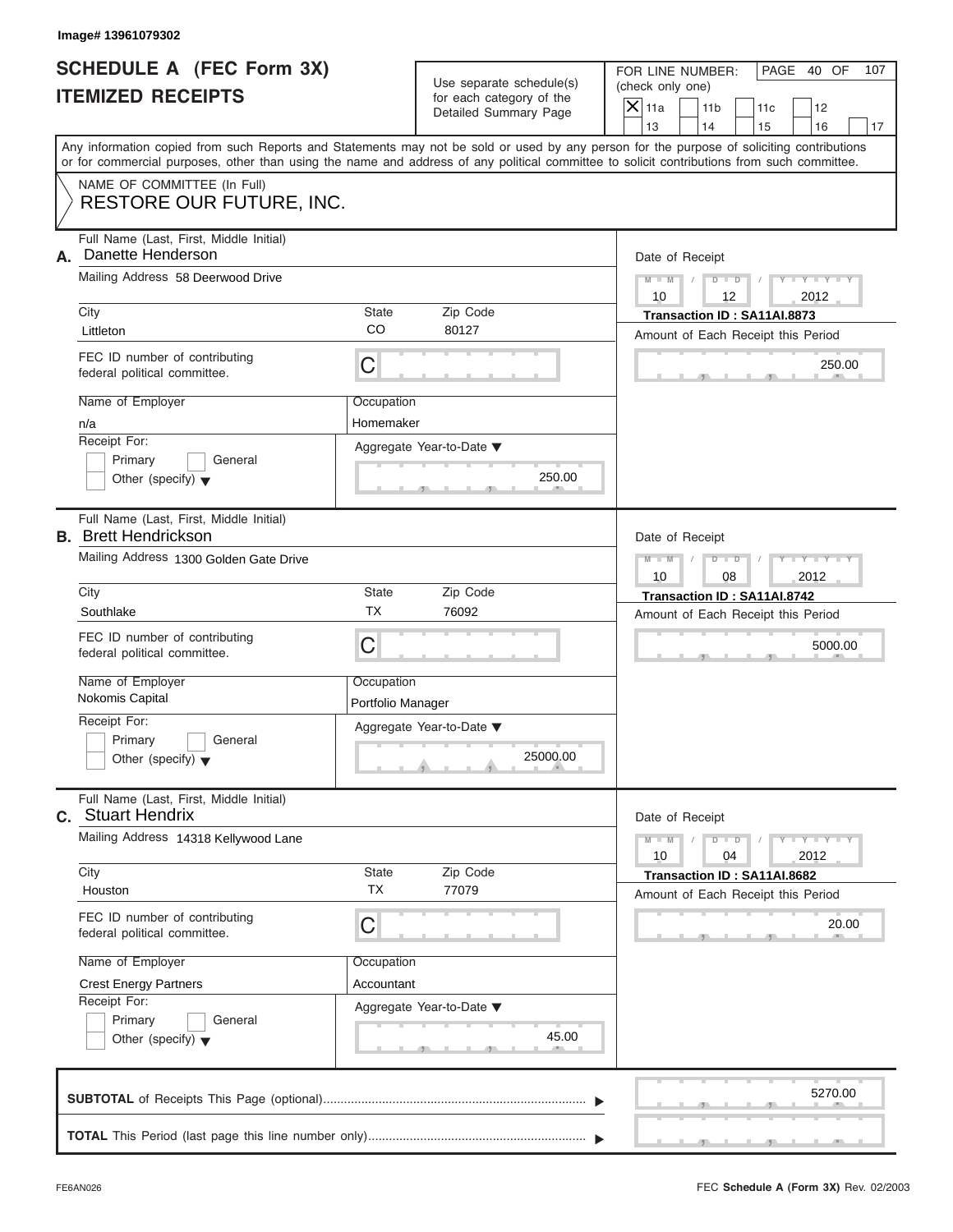| <b>SCHEDULE A (FEC Form 3X)</b> |  |  |
|---------------------------------|--|--|
| <b>ITEMIZED RECEIPTS</b>        |  |  |

|                                                             | Image# 13961079303                                                                                                                         |                                                               |                                                                               |                                                                                                                                                             |
|-------------------------------------------------------------|--------------------------------------------------------------------------------------------------------------------------------------------|---------------------------------------------------------------|-------------------------------------------------------------------------------|-------------------------------------------------------------------------------------------------------------------------------------------------------------|
| <b>SCHEDULE A (FEC Form 3X)</b><br><b>ITEMIZED RECEIPTS</b> |                                                                                                                                            |                                                               | Use separate schedule(s)<br>for each category of the<br>Detailed Summary Page | FOR LINE NUMBER:<br>PAGE 41 OF<br>107<br>(check only one)<br>$\mathsf{X} _{\mathsf{11a}}$<br>11 <sub>b</sub><br>11c<br>12<br>13<br>14                       |
|                                                             | or for commercial purposes, other than using the name and address of any political committee to solicit contributions from such committee. |                                                               |                                                                               | 15<br>16<br>17<br>Any information copied from such Reports and Statements may not be sold or used by any person for the purpose of soliciting contributions |
|                                                             | NAME OF COMMITTEE (In Full)<br>RESTORE OUR FUTURE, INC.                                                                                    |                                                               |                                                                               |                                                                                                                                                             |
| А.                                                          | Full Name (Last, First, Middle Initial)<br>Daniela Herman<br>Mailing Address 2527 Salceda Drive                                            |                                                               |                                                                               | Date of Receipt<br>$D - D$<br>$Y - Y - Y - Y - Y$<br>$M - M$<br>10<br>02<br>2012                                                                            |
|                                                             | City                                                                                                                                       | State                                                         | Zip Code                                                                      | Transaction ID: SA11AI.8509                                                                                                                                 |
|                                                             | Northbrook                                                                                                                                 | IL                                                            | 60062                                                                         | Amount of Each Receipt this Period                                                                                                                          |
|                                                             | FEC ID number of contributing<br>federal political committee.                                                                              | C                                                             |                                                                               | 15.00                                                                                                                                                       |
|                                                             | Name of Employer                                                                                                                           | Occupation                                                    |                                                                               |                                                                                                                                                             |
|                                                             | <b>Best Efforts Attempted</b>                                                                                                              |                                                               |                                                                               |                                                                                                                                                             |
|                                                             | Receipt For:<br>Primary<br>General<br>Other (specify) $\blacktriangledown$                                                                 |                                                               | Aggregate Year-to-Date ▼<br>30.00                                             |                                                                                                                                                             |
|                                                             | Full Name (Last, First, Middle Initial)<br><b>B.</b> David Herro                                                                           | Date of Receipt                                               |                                                                               |                                                                                                                                                             |
|                                                             | Mailing Address 65 E. Goethe                                                                                                               | $Y - Y - Y - Y - Y$<br>$M - M$<br>$D$ $D$<br>10<br>07<br>2012 |                                                                               |                                                                                                                                                             |
|                                                             | City                                                                                                                                       | <b>State</b>                                                  | Zip Code                                                                      | Transaction ID: SA11AI.8743                                                                                                                                 |
|                                                             | Chicago                                                                                                                                    | IL                                                            | 60610                                                                         | Amount of Each Receipt this Period                                                                                                                          |
|                                                             | FEC ID number of contributing<br>federal political committee.                                                                              | $\mathsf C$                                                   |                                                                               | 75000.00                                                                                                                                                    |
|                                                             | Name of Employer                                                                                                                           | Occupation                                                    |                                                                               |                                                                                                                                                             |
|                                                             | Harris Association                                                                                                                         |                                                               | <b>Investment Management</b>                                                  |                                                                                                                                                             |
|                                                             | Receipt For:<br>Primary<br>General                                                                                                         |                                                               | Aggregate Year-to-Date ▼                                                      |                                                                                                                                                             |
|                                                             | Other (specify) $\blacktriangledown$                                                                                                       |                                                               | 175000.00                                                                     |                                                                                                                                                             |
|                                                             | Full Name (Last, First, Middle Initial)<br><b>C.</b> Douglas Hertz                                                                         |                                                               |                                                                               | Date of Receipt                                                                                                                                             |
|                                                             | Mailing Address 3741 Paces Valley Road NW                                                                                                  | $Y = Y$<br>$M - M$<br>$D$ $D$<br>2012<br>10<br>08             |                                                                               |                                                                                                                                                             |
|                                                             | City<br>Atlanta                                                                                                                            | State<br>GA                                                   | Zip Code<br>30327                                                             | Transaction ID: SA11AI.8474<br>Amount of Each Receipt this Period                                                                                           |
|                                                             | FEC ID number of contributing<br>federal political committee.                                                                              | C                                                             |                                                                               | 25000.00                                                                                                                                                    |
|                                                             | Name of Employer                                                                                                                           | Occupation                                                    |                                                                               |                                                                                                                                                             |
|                                                             | United Distributors, Inc.                                                                                                                  | President & CEO                                               |                                                                               |                                                                                                                                                             |
|                                                             | Receipt For:<br>Primary<br>General                                                                                                         |                                                               | Aggregate Year-to-Date ▼                                                      |                                                                                                                                                             |
|                                                             | Other (specify) $\blacktriangledown$                                                                                                       |                                                               | 25000.00                                                                      |                                                                                                                                                             |
|                                                             |                                                                                                                                            |                                                               |                                                                               | 100015.00                                                                                                                                                   |
|                                                             |                                                                                                                                            |                                                               |                                                                               |                                                                                                                                                             |

 $5 - 1 - 1 - 5$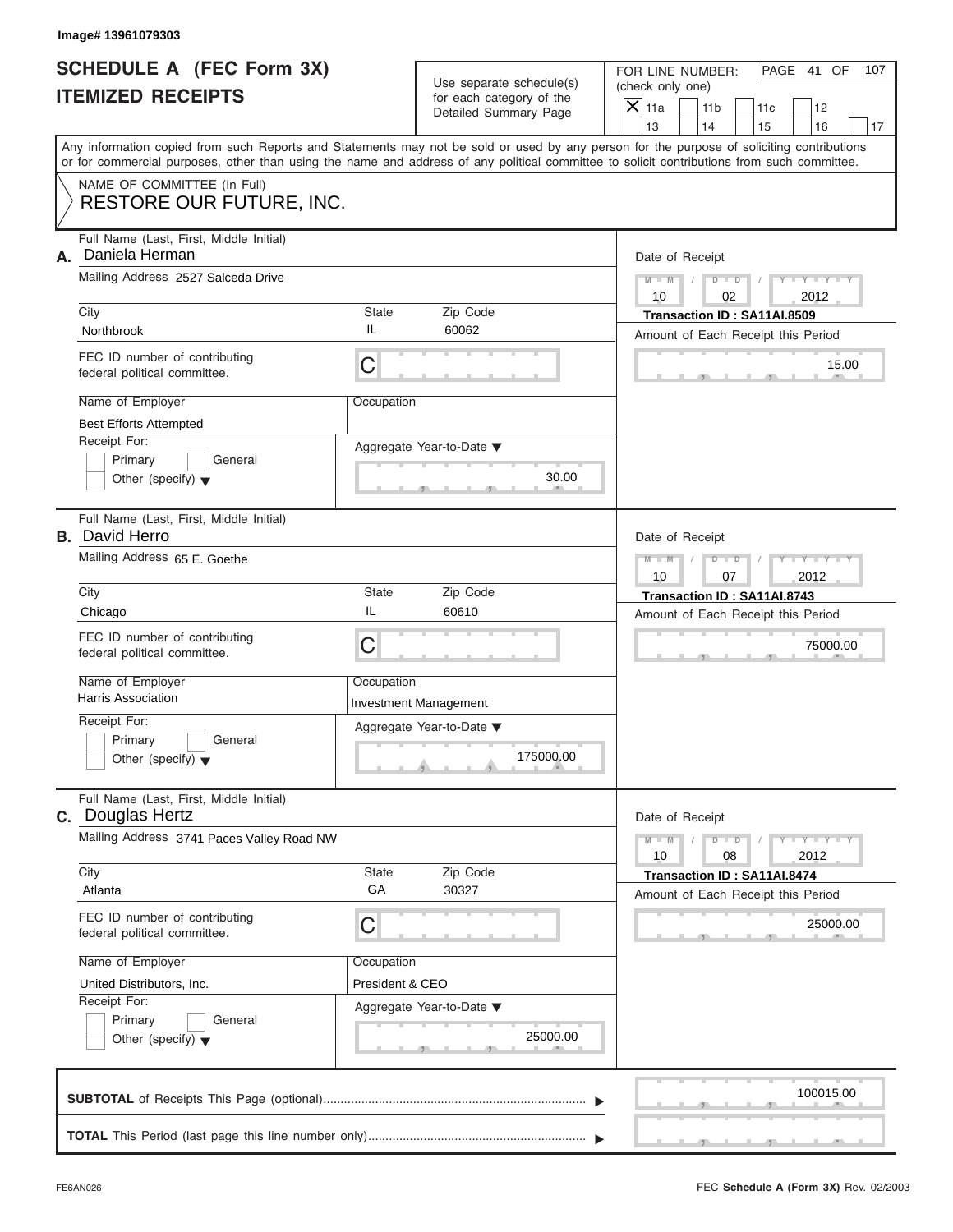| SCHEDULE A (FEC Form 3X) |  |  |
|--------------------------|--|--|
| <b>ITEMIZED RECEIPTS</b> |  |  |

|                                                             | Image# 13961079304                                                                                                                                                                                                                                                                      |                              |                                                      |               |                                                                   |           |                         |     |
|-------------------------------------------------------------|-----------------------------------------------------------------------------------------------------------------------------------------------------------------------------------------------------------------------------------------------------------------------------------------|------------------------------|------------------------------------------------------|---------------|-------------------------------------------------------------------|-----------|-------------------------|-----|
| <b>SCHEDULE A (FEC Form 3X)</b><br><b>ITEMIZED RECEIPTS</b> |                                                                                                                                                                                                                                                                                         |                              | Use separate schedule(s)<br>for each category of the |               | FOR LINE NUMBER:<br>(check only one)                              |           | PAGE 42 OF              | 107 |
|                                                             |                                                                                                                                                                                                                                                                                         |                              | Detailed Summary Page                                | $X$ 11a<br>13 | 11 <sub>b</sub><br>14                                             | 11c<br>15 | 12<br>16                | 17  |
|                                                             | Any information copied from such Reports and Statements may not be sold or used by any person for the purpose of soliciting contributions<br>or for commercial purposes, other than using the name and address of any political committee to solicit contributions from such committee. |                              |                                                      |               |                                                                   |           |                         |     |
|                                                             | NAME OF COMMITTEE (In Full)<br><b>RESTORE OUR FUTURE, INC.</b>                                                                                                                                                                                                                          |                              |                                                      |               |                                                                   |           |                         |     |
|                                                             | Full Name (Last, First, Middle Initial)<br>A. Stanley Herzog                                                                                                                                                                                                                            |                              |                                                      |               | Date of Receipt                                                   |           |                         |     |
|                                                             | Mailing Address 600 S. Riverside Road                                                                                                                                                                                                                                                   |                              |                                                      | $M - M$<br>10 | $D$ $D$<br>10                                                     |           | $Y - Y - Y - Y$<br>2012 |     |
|                                                             | City<br>St. Joseph                                                                                                                                                                                                                                                                      | <b>State</b><br><b>MO</b>    | Zip Code<br>64507                                    |               | Transaction ID: SA11AI.8493                                       |           |                         |     |
|                                                             | FEC ID number of contributing<br>federal political committee.                                                                                                                                                                                                                           | C                            |                                                      |               | Amount of Each Receipt this Period                                |           | 250000.00               |     |
|                                                             | Name of Employer<br>Herzog Contracting Corp.                                                                                                                                                                                                                                            | Occupation<br>Chairman & CEO |                                                      |               |                                                                   |           |                         |     |
|                                                             | Receipt For:<br>Primary<br>General<br>Other (specify) $\blacktriangledown$                                                                                                                                                                                                              |                              | Aggregate Year-to-Date ▼<br>1250000.00               |               |                                                                   |           |                         |     |
|                                                             | Full Name (Last, First, Middle Initial)<br><b>B.</b> Melissa Hetzel                                                                                                                                                                                                                     |                              |                                                      |               | Date of Receipt                                                   |           |                         |     |
|                                                             | Mailing Address 23520 Cummings Valley Road                                                                                                                                                                                                                                              |                              |                                                      |               | $M - M$<br>$D$ $D$<br>02                                          |           | Y - Y - Y - Y<br>2012   |     |
|                                                             | City<br>Tehachapi                                                                                                                                                                                                                                                                       | <b>State</b><br>CA           | Zip Code<br>93561                                    |               | Transaction ID: SA11AI.8652                                       |           |                         |     |
|                                                             | FEC ID number of contributing<br>federal political committee.                                                                                                                                                                                                                           | C                            |                                                      |               | Amount of Each Receipt this Period                                |           | 100.00                  |     |
|                                                             | Name of Employer<br>CA Dept. of Corrections                                                                                                                                                                                                                                             | Occupation                   | Correctional Lieutenant                              |               |                                                                   |           |                         |     |
|                                                             | Receipt For:<br>Primary<br>General<br>Other (specify) $\blacktriangledown$                                                                                                                                                                                                              |                              | Aggregate Year-to-Date ▼<br>500.00                   |               |                                                                   |           |                         |     |
| C.                                                          | Full Name (Last, First, Middle Initial)<br><b>Marilyn Hildreth</b>                                                                                                                                                                                                                      |                              |                                                      |               | Date of Receipt                                                   |           |                         |     |
|                                                             | Mailing Address 349 Paint Brush NE                                                                                                                                                                                                                                                      |                              |                                                      |               | $M - M$<br>$D$ $D$<br>11                                          |           | $Y - Y - Y - I$<br>2012 |     |
|                                                             | City<br>Albuquerque                                                                                                                                                                                                                                                                     | <b>State</b><br><b>NM</b>    | Zip Code<br>87122                                    |               | Transaction ID: SA11AI.8827<br>Amount of Each Receipt this Period |           |                         |     |
|                                                             | FEC ID number of contributing<br>federal political committee.                                                                                                                                                                                                                           | C                            |                                                      |               |                                                                   |           | 100.00                  |     |
|                                                             | Name of Employer                                                                                                                                                                                                                                                                        | Occupation<br>Owner          |                                                      |               |                                                                   |           |                         |     |
|                                                             | <b>Desert Greens Equipment</b><br>Receipt For:<br>Primary<br>General<br>Other (specify) $\blacktriangledown$                                                                                                                                                                            |                              | Aggregate Year-to-Date ▼<br>100.00                   |               |                                                                   |           |                         |     |
|                                                             |                                                                                                                                                                                                                                                                                         |                              |                                                      |               |                                                                   |           | 250200.00               |     |
|                                                             |                                                                                                                                                                                                                                                                                         |                              |                                                      |               |                                                                   |           |                         |     |

S S S , , .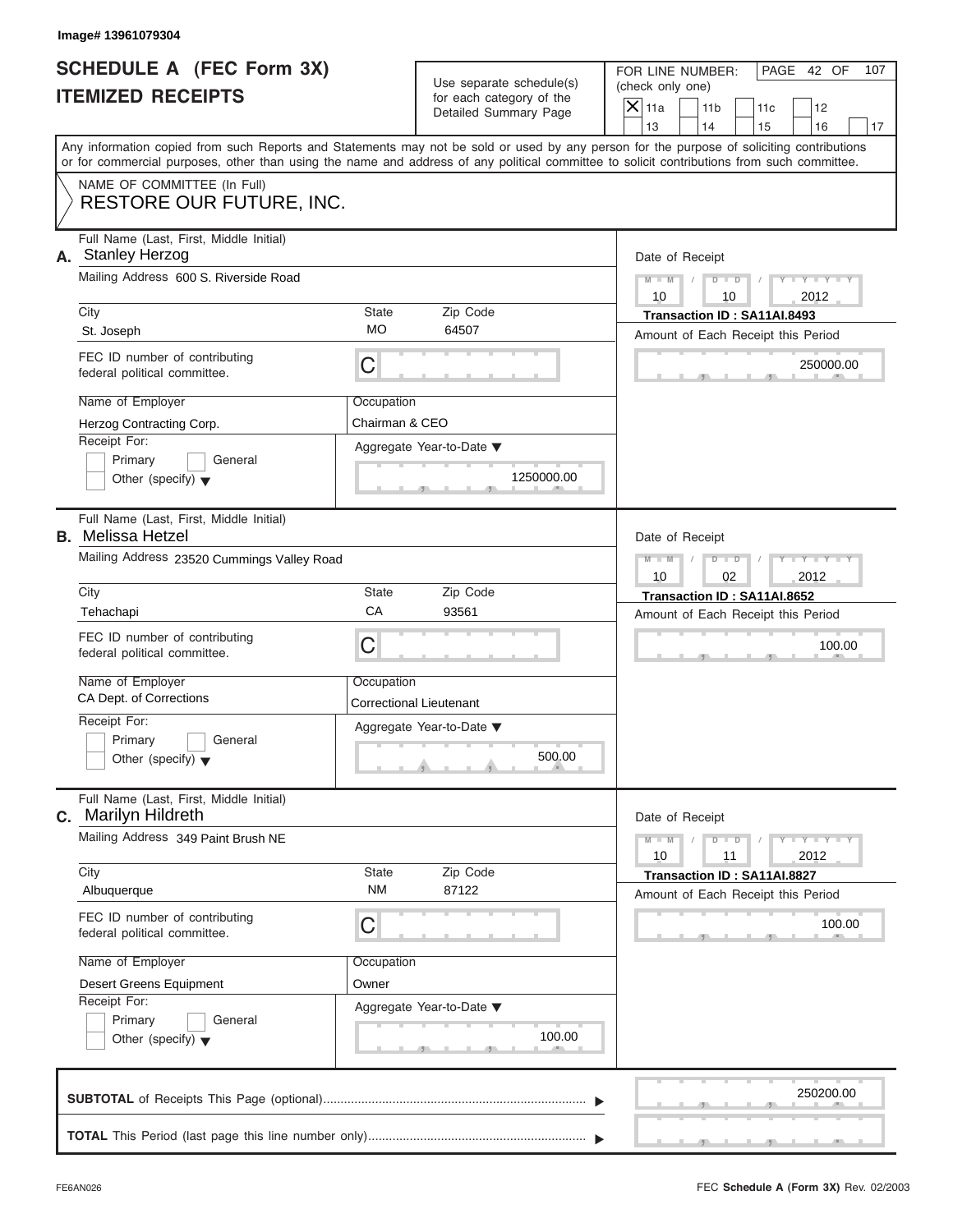|                          | <b>SCHEDULE A (FEC Form 3X)</b> |
|--------------------------|---------------------------------|
| <b>ITEMIZED RECEIPTS</b> |                                 |

|                                                             | Image# 13961079305                                                            |                                                                               |                                     |                                                                                                                                                                                                                                                                                         |
|-------------------------------------------------------------|-------------------------------------------------------------------------------|-------------------------------------------------------------------------------|-------------------------------------|-----------------------------------------------------------------------------------------------------------------------------------------------------------------------------------------------------------------------------------------------------------------------------------------|
| <b>SCHEDULE A (FEC Form 3X)</b><br><b>ITEMIZED RECEIPTS</b> |                                                                               | Use separate schedule(s)<br>for each category of the<br>Detailed Summary Page |                                     | FOR LINE NUMBER:<br>PAGE 43 OF<br>107<br>(check only one)<br>$\overline{X}$ 11a<br>11 <sub>b</sub><br>11c<br>12                                                                                                                                                                         |
|                                                             |                                                                               |                                                                               |                                     | 13<br>14<br>15<br>16<br>17                                                                                                                                                                                                                                                              |
|                                                             |                                                                               |                                                                               |                                     | Any information copied from such Reports and Statements may not be sold or used by any person for the purpose of soliciting contributions<br>or for commercial purposes, other than using the name and address of any political committee to solicit contributions from such committee. |
|                                                             | NAME OF COMMITTEE (In Full)<br><b>RESTORE OUR FUTURE, INC.</b>                |                                                                               |                                     |                                                                                                                                                                                                                                                                                         |
| А.                                                          | Full Name (Last, First, Middle Initial)<br>Hinesburg Sand & Gravel, Co., Inc. |                                                                               |                                     | Date of Receipt                                                                                                                                                                                                                                                                         |
|                                                             | Mailing Address 14818 Route 116                                               |                                                                               |                                     | $D$ $D$<br>$Y - Y - Y - Y - Y$<br>$M - M$<br>10<br>2012<br>01                                                                                                                                                                                                                           |
|                                                             | City                                                                          | State                                                                         | Zip Code                            | Transaction ID: SA11AI.8524                                                                                                                                                                                                                                                             |
|                                                             | Hinesburg                                                                     | VT                                                                            | 05461                               | Amount of Each Receipt this Period                                                                                                                                                                                                                                                      |
|                                                             | FEC ID number of contributing<br>federal political committee.                 | C                                                                             |                                     | 1000.00                                                                                                                                                                                                                                                                                 |
|                                                             | Name of Employer                                                              | Occupation                                                                    |                                     |                                                                                                                                                                                                                                                                                         |
|                                                             | Receipt For:<br>Primary<br>General<br>Other (specify) $\blacktriangledown$    |                                                                               | Aggregate Year-to-Date ▼<br>1000.00 |                                                                                                                                                                                                                                                                                         |
|                                                             | Full Name (Last, First, Middle Initial)<br><b>B.</b> Douglas Hoeksema         |                                                                               |                                     | Date of Receipt                                                                                                                                                                                                                                                                         |
|                                                             | Mailing Address 761 Pine Tree Road                                            |                                                                               |                                     | $M - M$<br>$D$ $D$<br>$Y = Y + Y + Y$                                                                                                                                                                                                                                                   |
|                                                             | City                                                                          | State                                                                         | Zip Code                            | 10<br>11<br>2012                                                                                                                                                                                                                                                                        |
|                                                             | <b>Winter Park</b>                                                            | <b>FL</b>                                                                     | 32789                               | Transaction ID: SA11AI.8835                                                                                                                                                                                                                                                             |
|                                                             |                                                                               |                                                                               |                                     | Amount of Each Receipt this Period                                                                                                                                                                                                                                                      |
|                                                             | FEC ID number of contributing<br>federal political committee.                 | C                                                                             |                                     | 100.00                                                                                                                                                                                                                                                                                  |
|                                                             | Name of Employer                                                              | Occupation                                                                    |                                     |                                                                                                                                                                                                                                                                                         |
|                                                             | Douglas Partners LLC                                                          |                                                                               | <b>Real Estate Developer</b>        |                                                                                                                                                                                                                                                                                         |
|                                                             | Receipt For:                                                                  |                                                                               | Aggregate Year-to-Date ▼            |                                                                                                                                                                                                                                                                                         |
|                                                             | Primary<br>General<br>Other (specify) $\blacktriangledown$                    |                                                                               | 350.00                              |                                                                                                                                                                                                                                                                                         |
|                                                             | Full Name (Last, First, Middle Initial)<br>C. Douglas Hoeksema                |                                                                               |                                     | Date of Receipt                                                                                                                                                                                                                                                                         |
|                                                             | Mailing Address 761 Pine Tree Road                                            |                                                                               |                                     | $Y = Y$<br>$M - M$<br>$D$ $D$<br>2012<br>10<br>17                                                                                                                                                                                                                                       |
|                                                             | City<br><b>Winter Park</b>                                                    | <b>State</b><br><b>FL</b>                                                     | Zip Code<br>32789                   | Transaction ID: SA11AI.8860<br>Amount of Each Receipt this Period                                                                                                                                                                                                                       |
|                                                             | FEC ID number of contributing<br>federal political committee.                 | C                                                                             |                                     | 150.00                                                                                                                                                                                                                                                                                  |
|                                                             | Name of Employer                                                              | Occupation                                                                    |                                     |                                                                                                                                                                                                                                                                                         |
|                                                             | Douglas Partners LLC                                                          |                                                                               | Real Estate Developer               |                                                                                                                                                                                                                                                                                         |
|                                                             | Receipt For:                                                                  |                                                                               | Aggregate Year-to-Date ▼            |                                                                                                                                                                                                                                                                                         |
|                                                             | Primary<br>General<br>Other (specify) $\blacktriangledown$                    |                                                                               | 500.00                              |                                                                                                                                                                                                                                                                                         |
|                                                             |                                                                               |                                                                               |                                     | 1250.00                                                                                                                                                                                                                                                                                 |
|                                                             |                                                                               |                                                                               |                                     |                                                                                                                                                                                                                                                                                         |
|                                                             |                                                                               |                                                                               |                                     |                                                                                                                                                                                                                                                                                         |

FEC **Schedule A (Form 3X)** Rev. 02/2003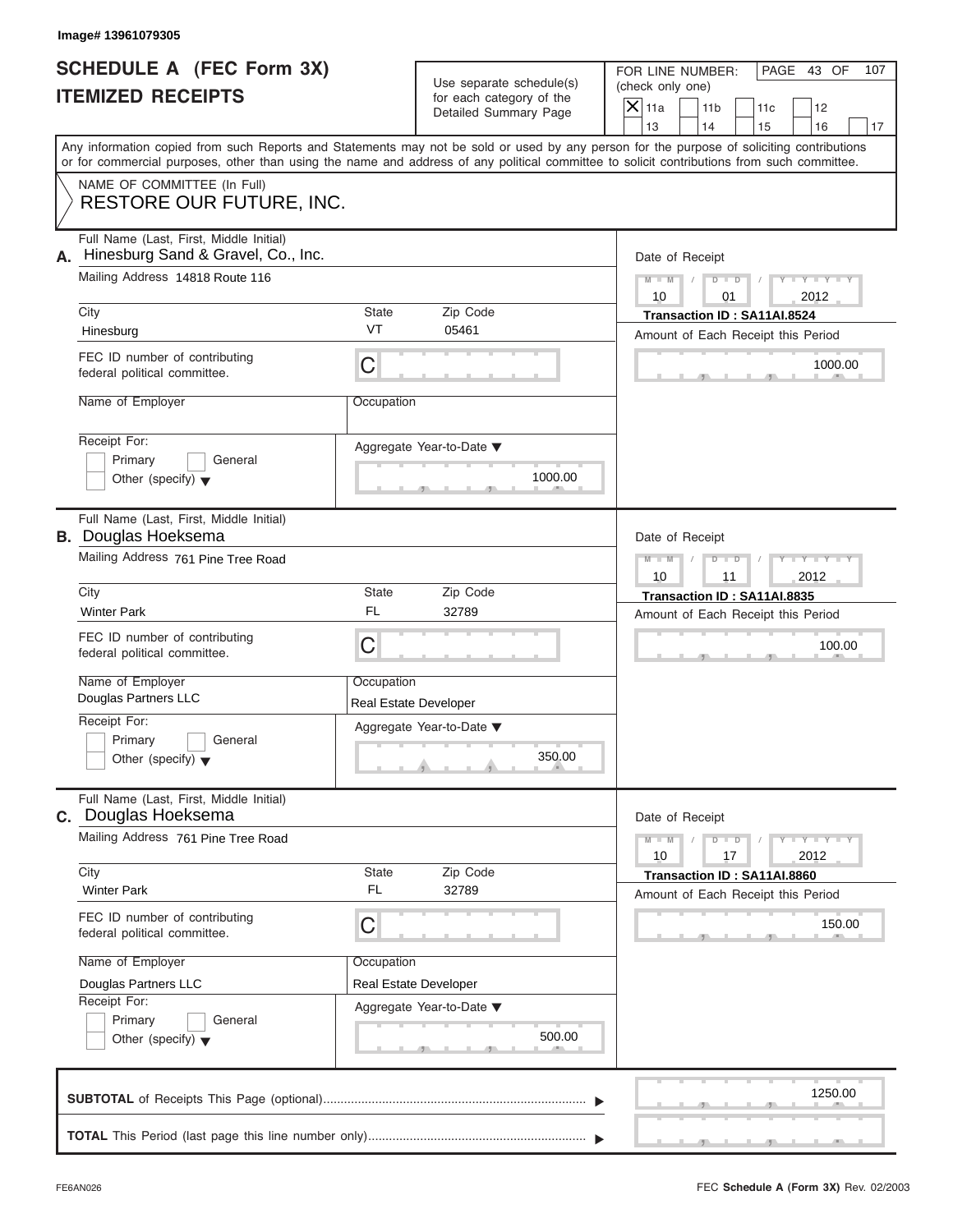| SCHEDULE A (FEC Form 3X) |  |  |
|--------------------------|--|--|
| <b>ITEMIZED RECEIPTS</b> |  |  |

|                                                             | Image# 13961079306                                                                                                                         |                       |                                                      |                                                                                                                                           |     |
|-------------------------------------------------------------|--------------------------------------------------------------------------------------------------------------------------------------------|-----------------------|------------------------------------------------------|-------------------------------------------------------------------------------------------------------------------------------------------|-----|
| <b>SCHEDULE A (FEC Form 3X)</b><br><b>ITEMIZED RECEIPTS</b> |                                                                                                                                            |                       | Use separate schedule(s)<br>for each category of the | FOR LINE NUMBER:<br>PAGE 44 OF<br>(check only one)<br>$\mathsf{X}$ 11a<br>11 <sub>b</sub><br>11c<br>12                                    | 107 |
|                                                             |                                                                                                                                            | Detailed Summary Page | 13<br>14<br>16<br>15                                 | 17                                                                                                                                        |     |
|                                                             | or for commercial purposes, other than using the name and address of any political committee to solicit contributions from such committee. |                       |                                                      | Any information copied from such Reports and Statements may not be sold or used by any person for the purpose of soliciting contributions |     |
|                                                             | NAME OF COMMITTEE (In Full)<br>RESTORE OUR FUTURE, INC.                                                                                    |                       |                                                      |                                                                                                                                           |     |
|                                                             |                                                                                                                                            |                       |                                                      |                                                                                                                                           |     |
| А.                                                          | Full Name (Last, First, Middle Initial)<br>Archer Honea                                                                                    |                       |                                                      | Date of Receipt                                                                                                                           |     |
|                                                             | Mailing Address 319 W. Washington Street                                                                                                   |                       |                                                      | $Y - Y - Y - Y - Y$<br>$D$ $D$<br>$M - M$<br>10<br>2012<br>13                                                                             |     |
|                                                             | City                                                                                                                                       | State                 | Zip Code                                             | Transaction ID: SA11AI.8879                                                                                                               |     |
|                                                             | <b>Broken Arrow</b>                                                                                                                        | OK.                   | 74012                                                | Amount of Each Receipt this Period                                                                                                        |     |
|                                                             | FEC ID number of contributing<br>federal political committee.                                                                              | С                     |                                                      | 75.00                                                                                                                                     |     |
|                                                             | Name of Employer                                                                                                                           | Occupation            |                                                      |                                                                                                                                           |     |
|                                                             | Honea & Associates, PC                                                                                                                     | Accountant            |                                                      |                                                                                                                                           |     |
|                                                             | Receipt For:                                                                                                                               |                       | Aggregate Year-to-Date ▼                             |                                                                                                                                           |     |
|                                                             | Primary<br>General                                                                                                                         |                       | 100.00                                               |                                                                                                                                           |     |
|                                                             | Other (specify) $\blacktriangledown$                                                                                                       |                       |                                                      |                                                                                                                                           |     |
|                                                             | Full Name (Last, First, Middle Initial)<br><b>B.</b> Donald Howard                                                                         |                       |                                                      | Date of Receipt                                                                                                                           |     |
|                                                             | Mailing Address 10314 SW 23 Court                                                                                                          |                       |                                                      | Y T Y T Y T<br>$M - M$<br>$D$ $D$                                                                                                         |     |
|                                                             |                                                                                                                                            |                       |                                                      | 2012<br>10<br>06                                                                                                                          |     |
|                                                             | City                                                                                                                                       | State                 | Zip Code                                             | Transaction ID: SA11AI.8769                                                                                                               |     |
|                                                             | Davie                                                                                                                                      | <b>FL</b>             | 33324                                                | Amount of Each Receipt this Period                                                                                                        |     |
|                                                             | FEC ID number of contributing<br>federal political committee.                                                                              | C                     |                                                      | 2500.00                                                                                                                                   |     |
|                                                             | Name of Employer                                                                                                                           | Occupation            |                                                      |                                                                                                                                           |     |
|                                                             | Self                                                                                                                                       | Physician             |                                                      |                                                                                                                                           |     |
|                                                             | Receipt For:                                                                                                                               |                       | Aggregate Year-to-Date ▼                             |                                                                                                                                           |     |
|                                                             | Primary<br>General                                                                                                                         |                       |                                                      |                                                                                                                                           |     |
|                                                             | Other (specify) $\blacktriangledown$                                                                                                       |                       | 6000.00                                              |                                                                                                                                           |     |
| C.                                                          | Full Name (Last, First, Middle Initial)<br><b>Tim Hunsinger</b>                                                                            |                       |                                                      | Date of Receipt                                                                                                                           |     |
|                                                             | Mailing Address 1440 North 3rd Street                                                                                                      |                       |                                                      | $Y - Y - Y - Y - T$<br>$M - M$<br>$D$ $D$<br>2012<br>10<br>03                                                                             |     |
|                                                             | City                                                                                                                                       | State                 | Zip Code                                             | Transaction ID: SA11AI.8731                                                                                                               |     |
|                                                             | Lawrence                                                                                                                                   | KS                    | 66044                                                | Amount of Each Receipt this Period                                                                                                        |     |
|                                                             | FEC ID number of contributing<br>federal political committee.                                                                              | С                     |                                                      | 500.00                                                                                                                                    |     |
|                                                             | Name of Employer                                                                                                                           | Occupation            |                                                      |                                                                                                                                           |     |
|                                                             | Scanning America, Inc.                                                                                                                     | President             |                                                      |                                                                                                                                           |     |
|                                                             | Receipt For:                                                                                                                               |                       | Aggregate Year-to-Date ▼                             |                                                                                                                                           |     |
|                                                             | Primary<br>General                                                                                                                         |                       |                                                      |                                                                                                                                           |     |
|                                                             | Other (specify) $\blacktriangledown$                                                                                                       |                       | 500.00                                               |                                                                                                                                           |     |
|                                                             |                                                                                                                                            |                       |                                                      |                                                                                                                                           |     |
|                                                             |                                                                                                                                            |                       |                                                      | 3075.00                                                                                                                                   |     |
|                                                             |                                                                                                                                            |                       |                                                      |                                                                                                                                           |     |
|                                                             |                                                                                                                                            |                       |                                                      |                                                                                                                                           |     |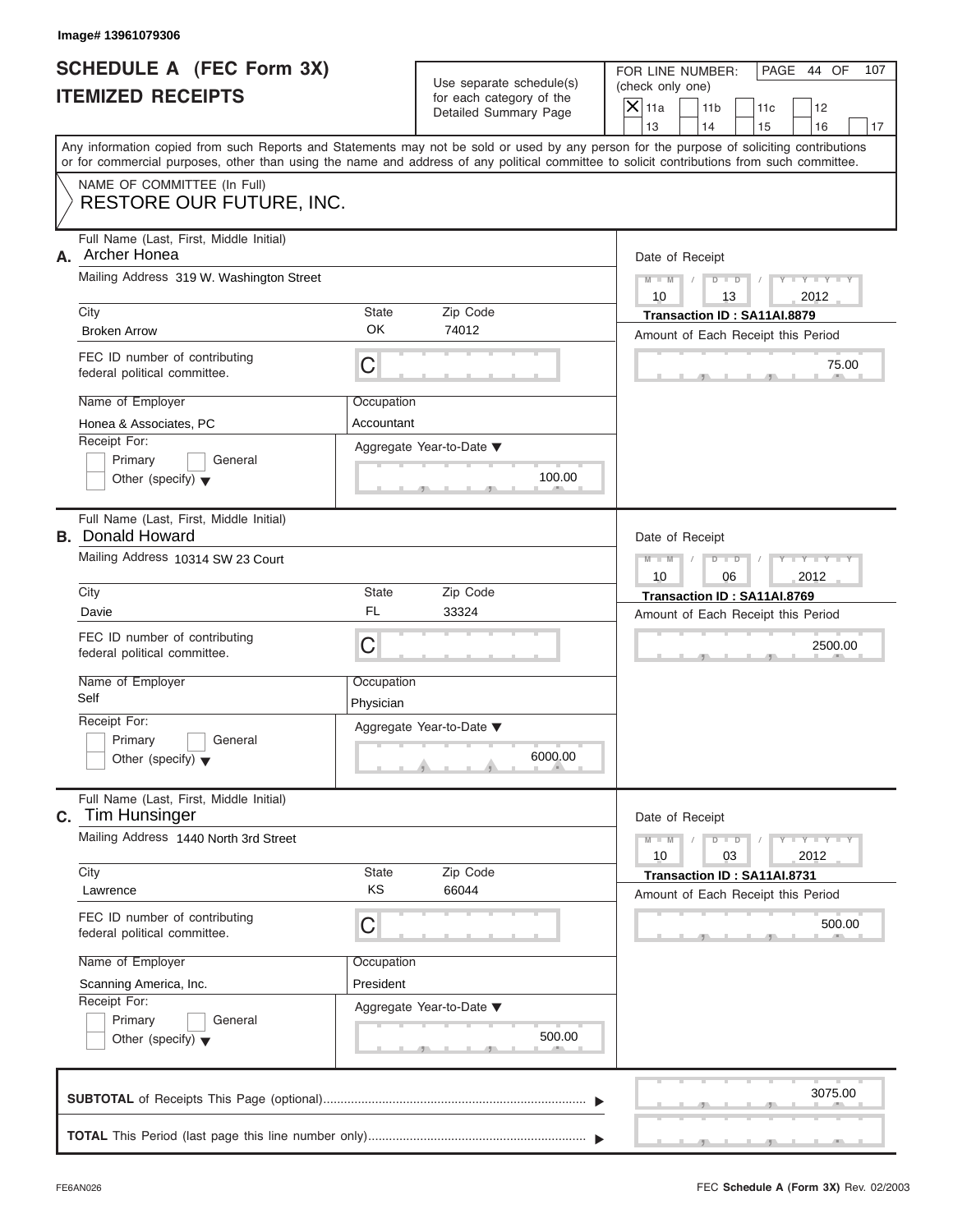| SCHEDULE A (FEC Form 3X) |  |  |
|--------------------------|--|--|
| <b>ITEMIZED RECEIPTS</b> |  |  |

|    | Image# 13961079307                                                                                                                                                                                                                                                                                                                                            |                                             |                                                                               |                                                                                                                                                         |
|----|---------------------------------------------------------------------------------------------------------------------------------------------------------------------------------------------------------------------------------------------------------------------------------------------------------------------------------------------------------------|---------------------------------------------|-------------------------------------------------------------------------------|---------------------------------------------------------------------------------------------------------------------------------------------------------|
|    | <b>SCHEDULE A (FEC Form 3X)</b><br><b>ITEMIZED RECEIPTS</b>                                                                                                                                                                                                                                                                                                   |                                             | Use separate schedule(s)<br>for each category of the<br>Detailed Summary Page | FOR LINE NUMBER:<br>PAGE 45 OF<br>107<br>(check only one)<br>$\overline{X}$ 11a<br>11 <sub>b</sub><br>11c<br>12<br>13<br>14<br>17                       |
|    | or for commercial purposes, other than using the name and address of any political committee to solicit contributions from such committee.                                                                                                                                                                                                                    |                                             |                                                                               | 15<br>16<br>Any information copied from such Reports and Statements may not be sold or used by any person for the purpose of soliciting contributions   |
|    | NAME OF COMMITTEE (In Full)<br><b>RESTORE OUR FUTURE, INC.</b>                                                                                                                                                                                                                                                                                                |                                             |                                                                               |                                                                                                                                                         |
| А. | Full Name (Last, First, Middle Initial)<br>Douglas Huston<br>Mailing Address 2743 Saddleback Drive<br>City<br>Cincinnati<br>FEC ID number of contributing<br>federal political committee.<br>Name of Employer<br>n/a<br>Receipt For:<br>Primary<br>General                                                                                                    | State<br>OH<br>С<br>Occupation<br>Retired   | Zip Code<br>45244<br>Aggregate Year-to-Date ▼                                 | Date of Receipt<br>$M - M$<br>$D$ $D$<br>$Y - Y - Y$<br>10<br>2012<br>04<br>Transaction ID: SA11AI.8689<br>Amount of Each Receipt this Period<br>100.00 |
|    | Other (specify) $\blacktriangledown$<br>Full Name (Last, First, Middle Initial)<br><b>B.</b> IDC Energy Corporation<br>Mailing Address 1801 Patterson Street<br>City<br>Houston                                                                                                                                                                               | State<br><b>TX</b>                          | 100.00<br>Zip Code<br>77007                                                   | Date of Receipt<br>$M - M$<br>$D$ $D$<br>$Y = Y + Y + Y$<br>10<br>08<br>2012<br>Transaction ID: SA11AI.8600<br>Amount of Each Receipt this Period       |
|    | FEC ID number of contributing<br>federal political committee.<br>Name of Employer<br>Receipt For:<br>Primary<br>General                                                                                                                                                                                                                                       | C<br>Occupation                             | Aggregate Year-to-Date ▼<br>20000.00                                          | 20000.00                                                                                                                                                |
|    | Other (specify) $\blacktriangledown$<br>Full Name (Last, First, Middle Initial)<br>C. Mark Jacobs<br>Mailing Address 150 Timber Lake Drive<br>City<br>Media<br>FEC ID number of contributing<br>federal political committee.<br>Name of Employer<br>Suburban Gastro Association<br>Receipt For:<br>Primary<br>General<br>Other (specify) $\blacktriangledown$ | State<br>PA<br>С<br>Occupation<br>Physician | Zip Code<br>19063<br>Aggregate Year-to-Date ▼<br>1036.00                      | Date of Receipt<br>$M - M$<br>$Y = Y$<br>$D - D$<br>2012<br>10<br>04<br>Transaction ID: SA11AI.8704<br>Amount of Each Receipt this Period<br>36.00      |
|    |                                                                                                                                                                                                                                                                                                                                                               |                                             |                                                                               | 20136.00                                                                                                                                                |
|    |                                                                                                                                                                                                                                                                                                                                                               |                                             |                                                                               |                                                                                                                                                         |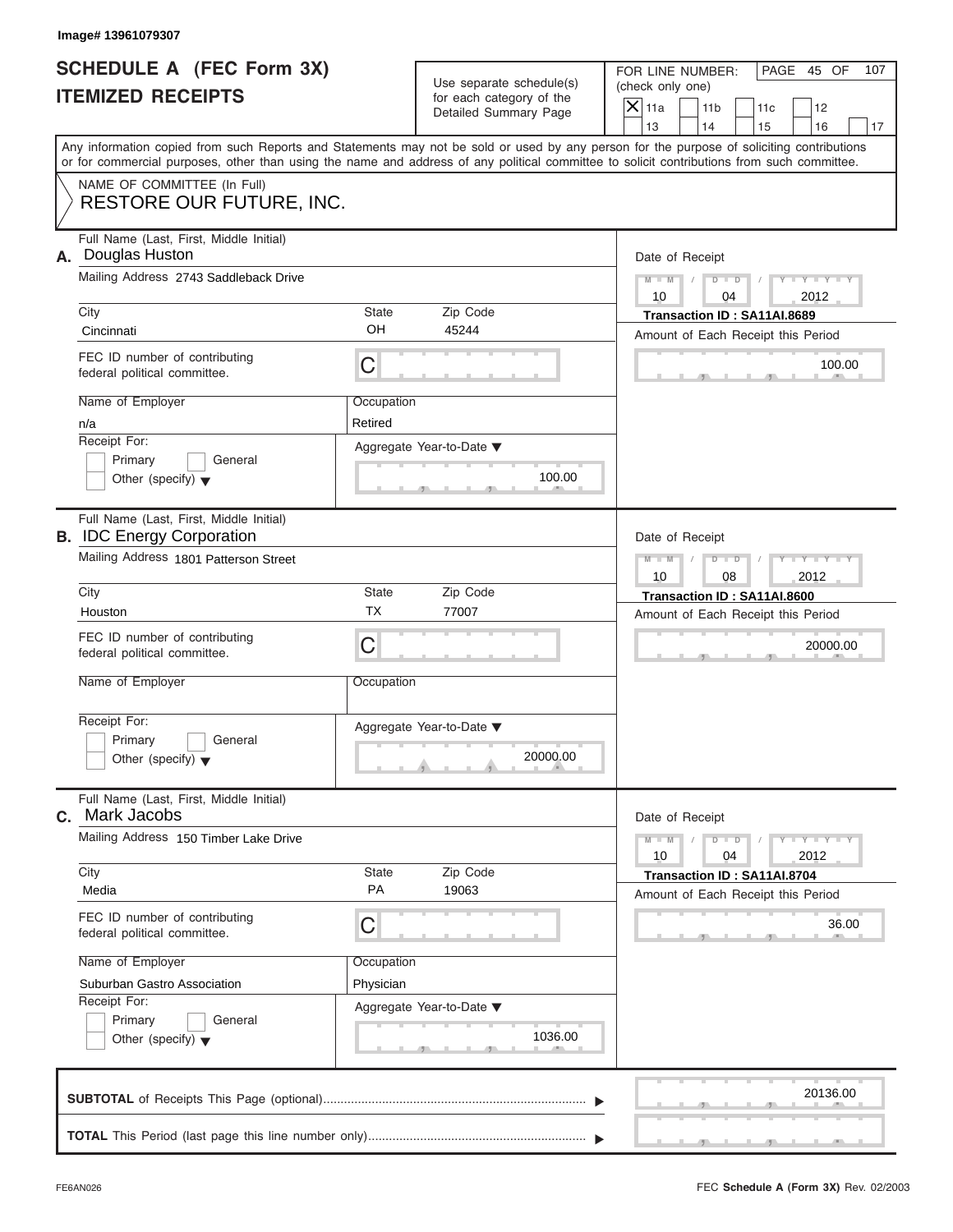| <b>SCHEDULE A (FEC Form 3X)</b> |  |  |
|---------------------------------|--|--|
| <b>ITEMIZED RECEIPTS</b>        |  |  |

| Image# 13961079308                                                         |                             |                                                      |                                                                                                                                                                                                                                                                                         |
|----------------------------------------------------------------------------|-----------------------------|------------------------------------------------------|-----------------------------------------------------------------------------------------------------------------------------------------------------------------------------------------------------------------------------------------------------------------------------------------|
| <b>SCHEDULE A (FEC Form 3X)</b><br><b>ITEMIZED RECEIPTS</b>                |                             | Use separate schedule(s)<br>for each category of the | FOR LINE NUMBER:<br>PAGE 46 OF<br>107<br>(check only one)                                                                                                                                                                                                                               |
|                                                                            |                             | Detailed Summary Page                                | $\mathsf{X}$ 11a<br>11 <sub>b</sub><br>11c<br>12<br>13<br>14<br>15<br>16<br>17                                                                                                                                                                                                          |
|                                                                            |                             |                                                      | Any information copied from such Reports and Statements may not be sold or used by any person for the purpose of soliciting contributions<br>or for commercial purposes, other than using the name and address of any political committee to solicit contributions from such committee. |
| NAME OF COMMITTEE (In Full)<br><b>RESTORE OUR FUTURE, INC.</b>             |                             |                                                      |                                                                                                                                                                                                                                                                                         |
| Full Name (Last, First, Middle Initial)<br><b>Charles Johnson</b><br>Α.    |                             |                                                      | Date of Receipt                                                                                                                                                                                                                                                                         |
| Mailing Address 565 Remillard Drive                                        |                             |                                                      | $Y - Y - Y - Y - Y$<br>$M - M$<br>$D$ $D$<br>$\sqrt{2}$<br>$\sqrt{ }$<br>10<br>2012<br>10                                                                                                                                                                                               |
| City<br>Hillsborough                                                       | State<br>CA                 | Zip Code<br>94010                                    | Transaction ID: SA11AI.8553<br>Amount of Each Receipt this Period                                                                                                                                                                                                                       |
| FEC ID number of contributing<br>federal political committee.              | C                           |                                                      | 50000.00                                                                                                                                                                                                                                                                                |
| Name of Employer<br>Franklin Resources, Inc.                               | Occupation<br>Chairman      |                                                      |                                                                                                                                                                                                                                                                                         |
| Receipt For:<br>Primary<br>General<br>Other (specify) $\blacktriangledown$ |                             | Aggregate Year-to-Date ▼<br>50000.00                 |                                                                                                                                                                                                                                                                                         |
| Full Name (Last, First, Middle Initial)<br><b>B.</b> David Jones           |                             |                                                      | Date of Receipt                                                                                                                                                                                                                                                                         |
| Mailing Address 11012 Clayton Road                                         |                             |                                                      | Y T Y T Y T<br>$M - M$<br>$D$ $D$<br>2012<br>10<br>05                                                                                                                                                                                                                                   |
| City                                                                       | State                       | Zip Code                                             | Transaction ID: SA11AI.8668                                                                                                                                                                                                                                                             |
| <b>Creve Coeur</b>                                                         | <b>MO</b>                   | 63131                                                | Amount of Each Receipt this Period                                                                                                                                                                                                                                                      |
| FEC ID number of contributing<br>federal political committee.              | C                           |                                                      | 5000.00                                                                                                                                                                                                                                                                                 |
| Name of Employer<br>A Sure Wing, LLC                                       | Occupation<br>Self-Employed |                                                      |                                                                                                                                                                                                                                                                                         |
| Receipt For:<br>Primary<br>General<br>Other (specify) $\blacktriangledown$ |                             | Aggregate Year-to-Date ▼<br>5000.00                  |                                                                                                                                                                                                                                                                                         |
| Full Name (Last, First, Middle Initial)<br>Victor R. Jury Jr.<br>C.        |                             |                                                      | Date of Receipt                                                                                                                                                                                                                                                                         |
| Mailing Address PO Box 640                                                 |                             |                                                      | $Y = Y + Y +$<br>$M - M$<br>$D$ $D$<br>2012<br>10<br>03                                                                                                                                                                                                                                 |
| City<br>Albuquerque                                                        | State<br><b>NM</b>          | Zip Code<br>87197                                    | Transaction ID: SA11AI.8738<br>Amount of Each Receipt this Period                                                                                                                                                                                                                       |
| FEC ID number of contributing<br>federal political committee.              | С                           |                                                      | 50000.00                                                                                                                                                                                                                                                                                |
| Name of Employer                                                           | Occupation                  |                                                      |                                                                                                                                                                                                                                                                                         |
| Summit Electric Supply<br>Receipt For:                                     | Executive                   |                                                      |                                                                                                                                                                                                                                                                                         |
| Primary<br>General                                                         |                             | Aggregate Year-to-Date ▼                             |                                                                                                                                                                                                                                                                                         |
| Other (specify) $\blacktriangledown$                                       |                             | 110000.00                                            |                                                                                                                                                                                                                                                                                         |
|                                                                            |                             |                                                      | 105000.00                                                                                                                                                                                                                                                                               |
|                                                                            |                             |                                                      |                                                                                                                                                                                                                                                                                         |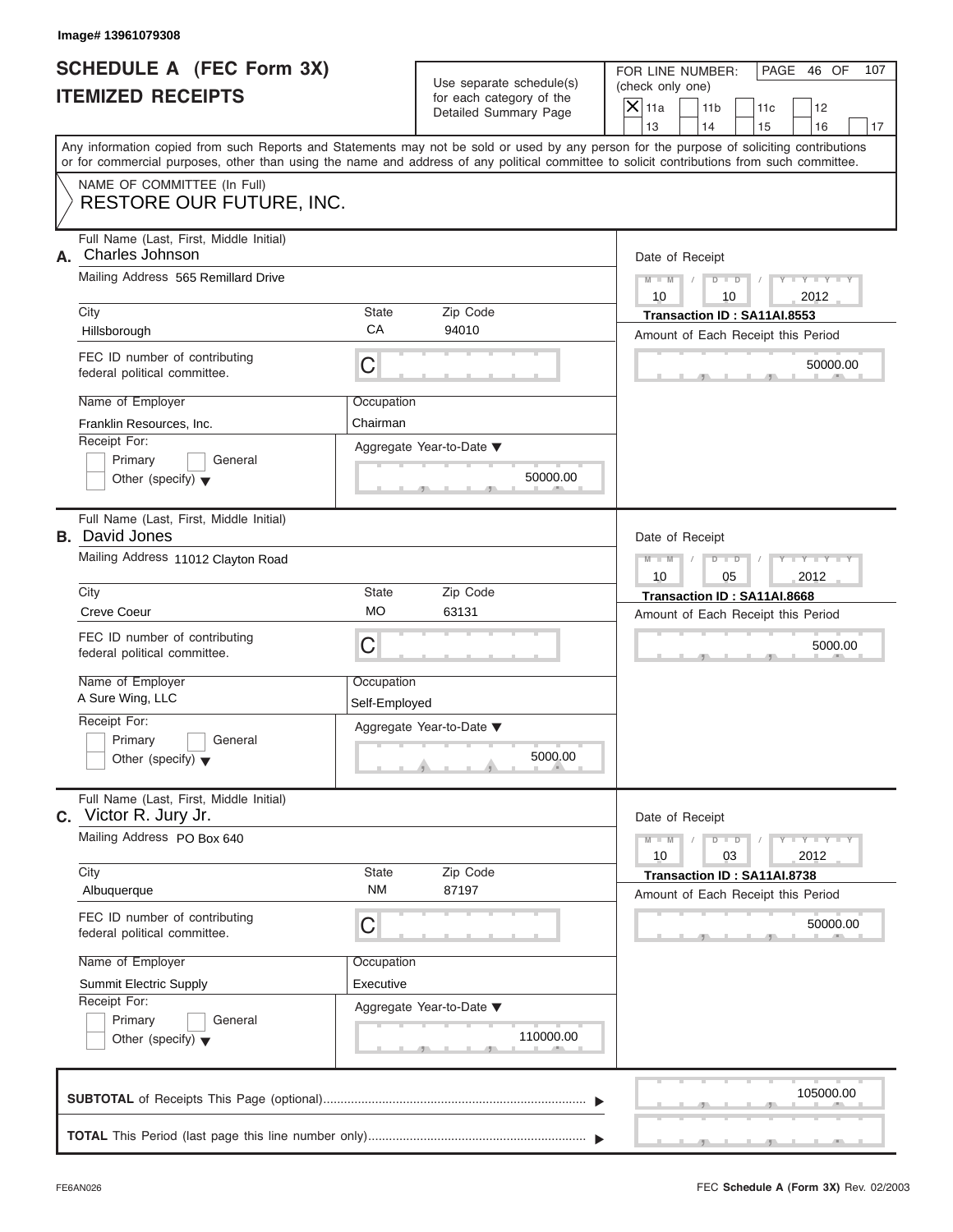| SCHEDULE A (FEC Form 3X) |  |  |
|--------------------------|--|--|
| <b>ITEMIZED RECEIPTS</b> |  |  |

|     | Image# 13961079309                                                                                                                                                                                                                                                                      |                       |                                                                               |                                                          |                                                                   |     |                             |     |
|-----|-----------------------------------------------------------------------------------------------------------------------------------------------------------------------------------------------------------------------------------------------------------------------------------------|-----------------------|-------------------------------------------------------------------------------|----------------------------------------------------------|-------------------------------------------------------------------|-----|-----------------------------|-----|
|     | <b>SCHEDULE A (FEC Form 3X)</b><br><b>ITEMIZED RECEIPTS</b>                                                                                                                                                                                                                             |                       | Use separate schedule(s)<br>for each category of the<br>Detailed Summary Page | FOR LINE NUMBER:<br>(check only one)<br>$\mathsf{X}$ 11a | 11 <sub>b</sub>                                                   | 11c | PAGE 47 OF<br>12            | 107 |
|     | Any information copied from such Reports and Statements may not be sold or used by any person for the purpose of soliciting contributions<br>or for commercial purposes, other than using the name and address of any political committee to solicit contributions from such committee. |                       |                                                                               | 13                                                       | 14                                                                | 15  | 16                          | 17  |
|     | NAME OF COMMITTEE (In Full)<br>RESTORE OUR FUTURE, INC.                                                                                                                                                                                                                                 |                       |                                                                               |                                                          |                                                                   |     |                             |     |
| А.  | Full Name (Last, First, Middle Initial)<br>Noah Katz<br>Mailing Address 1503 S. Durango<br>City                                                                                                                                                                                         | State                 | Zip Code                                                                      | Date of Receipt<br>$M - M$<br>10                         | $D$ $D$<br>10<br>Transaction ID: SA11AI.8810                      |     | $Y - Y - Y - Y - Y$<br>2012 |     |
|     | Los Angeles                                                                                                                                                                                                                                                                             | CA                    | 90035                                                                         |                                                          | Amount of Each Receipt this Period                                |     |                             |     |
|     | FEC ID number of contributing<br>federal political committee.                                                                                                                                                                                                                           | С                     |                                                                               |                                                          |                                                                   |     | 50.00                       |     |
| n/a | Name of Employer<br>Receipt For:<br>Primary<br>General<br>Other (specify) $\blacktriangledown$                                                                                                                                                                                          | Occupation<br>Retired | Aggregate Year-to-Date ▼<br>50.00                                             |                                                          |                                                                   |     |                             |     |
|     | Full Name (Last, First, Middle Initial)<br><b>B.</b> John Keeley Jr.<br>Mailing Address 111 W. Jackson Blvd.<br>Suite 810                                                                                                                                                               |                       |                                                                               | Date of Receipt<br>$M - M$<br>10                         | $D$ $D$<br>12                                                     |     | $Y - Y - Y - Y - Y$<br>2012 |     |
|     | City                                                                                                                                                                                                                                                                                    | State<br>IL           | Zip Code                                                                      |                                                          | Transaction ID: SA11AI.8629                                       |     |                             |     |
|     | Chicago<br>FEC ID number of contributing<br>federal political committee.                                                                                                                                                                                                                | С                     | 60604                                                                         |                                                          | Amount of Each Receipt this Period                                |     | 2500.00                     |     |
| n/a | Name of Employer                                                                                                                                                                                                                                                                        | Occupation<br>Retired |                                                                               |                                                          |                                                                   |     |                             |     |
|     | Receipt For:<br>Primary<br>General<br>Other (specify) $\blacktriangledown$                                                                                                                                                                                                              |                       | Aggregate Year-to-Date ▼<br>2500.00                                           |                                                          |                                                                   |     |                             |     |
|     | Full Name (Last, First, Middle Initial)<br><b>C.</b> Steve Keglovitz                                                                                                                                                                                                                    |                       |                                                                               | Date of Receipt                                          |                                                                   |     |                             |     |
|     | Mailing Address 3355 Orchard Lake Road<br>City                                                                                                                                                                                                                                          | State                 | Zip Code                                                                      | $M - M$<br>10                                            | $D$ $D$<br>08                                                     |     | $Y = Y$<br>2012             |     |
|     | Keego Harbor                                                                                                                                                                                                                                                                            | MI                    | 48320                                                                         |                                                          | Transaction ID: SA11AI.8785<br>Amount of Each Receipt this Period |     |                             |     |
|     | FEC ID number of contributing<br>federal political committee.                                                                                                                                                                                                                           | С                     |                                                                               |                                                          |                                                                   |     | 15.00                       |     |
|     | Name of Employer                                                                                                                                                                                                                                                                        | Occupation            |                                                                               |                                                          |                                                                   |     |                             |     |
|     | <b>Clearview Electronics</b><br>Receipt For:                                                                                                                                                                                                                                            | President             |                                                                               |                                                          |                                                                   |     |                             |     |
|     | Primary<br>General<br>Other (specify) $\blacktriangledown$                                                                                                                                                                                                                              |                       | Aggregate Year-to-Date ▼<br>15.00                                             |                                                          |                                                                   |     |                             |     |
|     |                                                                                                                                                                                                                                                                                         |                       |                                                                               |                                                          |                                                                   |     | 2565.00                     |     |
|     |                                                                                                                                                                                                                                                                                         |                       |                                                                               |                                                          |                                                                   |     |                             |     |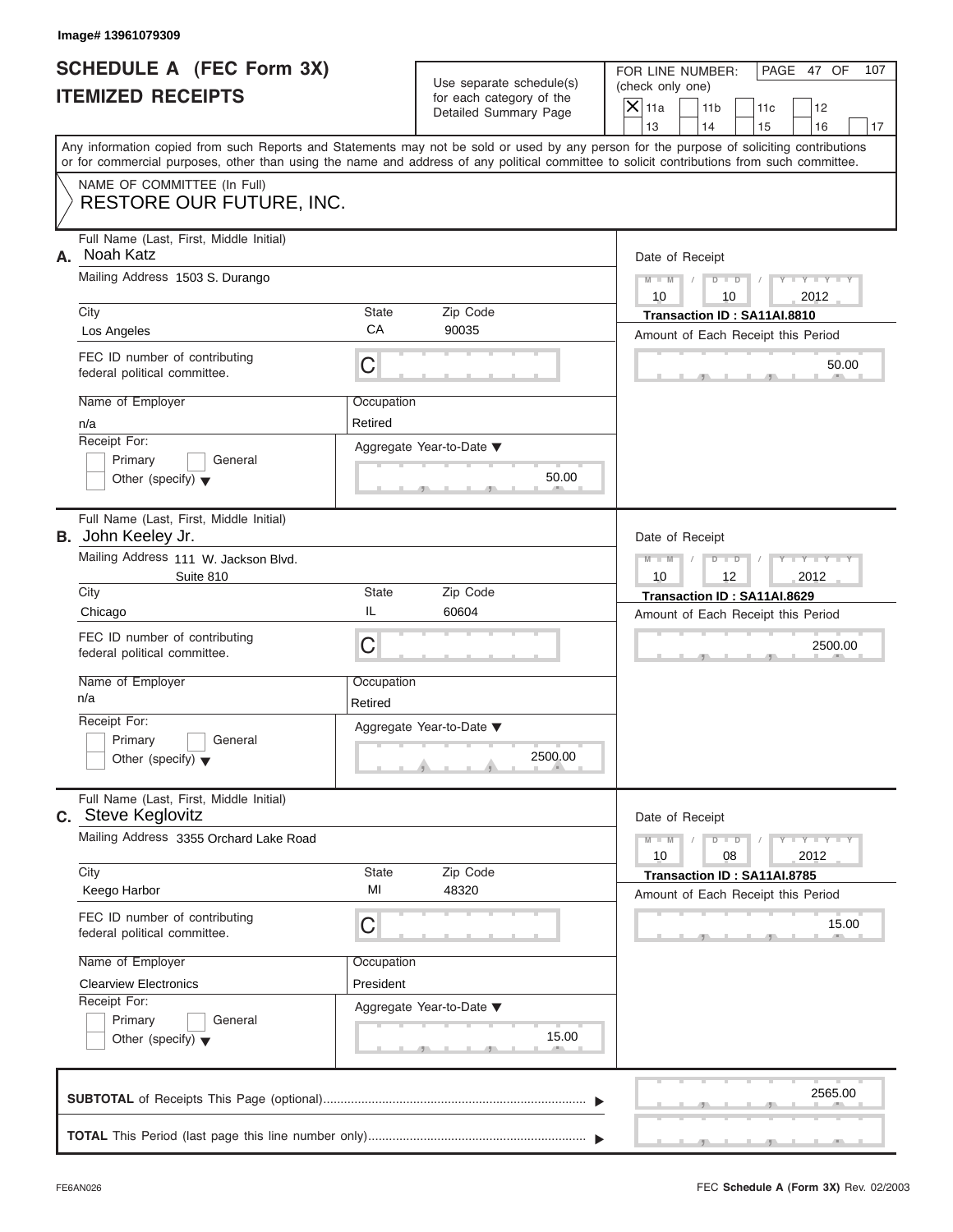| <b>SCHEDULE A (FEC Form 3X)</b> |  |  |
|---------------------------------|--|--|
| <b>ITEMIZED RECEIPTS</b>        |  |  |

| Image# 13961079310                                                                                                                                                                                                                                                                      |                           |                                                                               |                                            |                                                                   |           |                                                                          |           |
|-----------------------------------------------------------------------------------------------------------------------------------------------------------------------------------------------------------------------------------------------------------------------------------------|---------------------------|-------------------------------------------------------------------------------|--------------------------------------------|-------------------------------------------------------------------|-----------|--------------------------------------------------------------------------|-----------|
| <b>SCHEDULE A (FEC Form 3X)</b><br><b>ITEMIZED RECEIPTS</b>                                                                                                                                                                                                                             |                           | Use separate schedule(s)<br>for each category of the<br>Detailed Summary Page | (check only one)<br>$\mathsf{X}$ 11a<br>13 | FOR LINE NUMBER:<br>11 <sub>b</sub><br>14                         | 11c<br>15 | PAGE 48 OF<br>12<br>16                                                   | 107<br>17 |
| Any information copied from such Reports and Statements may not be sold or used by any person for the purpose of soliciting contributions<br>or for commercial purposes, other than using the name and address of any political committee to solicit contributions from such committee. |                           |                                                                               |                                            |                                                                   |           |                                                                          |           |
| NAME OF COMMITTEE (In Full)<br><b>RESTORE OUR FUTURE, INC.</b>                                                                                                                                                                                                                          |                           |                                                                               |                                            |                                                                   |           |                                                                          |           |
| Full Name (Last, First, Middle Initial)<br>A. Kemper Holdings LLC<br>Mailing Address 575 Bellevue Square                                                                                                                                                                                |                           |                                                                               | $M - M$<br>10                              | Date of Receipt<br>$D$ $D$<br>10                                  |           | $Y - Y - Y - Y - Y$<br>2012                                              |           |
| City                                                                                                                                                                                                                                                                                    | <b>State</b>              | Zip Code                                                                      |                                            | Transaction ID: SA11AI.8595                                       |           |                                                                          |           |
| <b>Bellevue</b>                                                                                                                                                                                                                                                                         | <b>WA</b>                 | 98004                                                                         |                                            | Amount of Each Receipt this Period                                |           |                                                                          |           |
| FEC ID number of contributing<br>federal political committee.                                                                                                                                                                                                                           | C                         |                                                                               |                                            |                                                                   |           | 50000.00                                                                 |           |
| Name of Employer                                                                                                                                                                                                                                                                        | Occupation                |                                                                               |                                            |                                                                   |           |                                                                          |           |
| Receipt For:<br>Primary<br>General<br>Other (specify) $\blacktriangledown$                                                                                                                                                                                                              |                           | Aggregate Year-to-Date ▼<br>50000.00                                          |                                            |                                                                   |           |                                                                          |           |
| Full Name (Last, First, Middle Initial)<br><b>B.</b> Craig Kennedy                                                                                                                                                                                                                      |                           |                                                                               |                                            | Date of Receipt                                                   |           |                                                                          |           |
| Mailing Address 3213 W. Wheeler Street<br>#216                                                                                                                                                                                                                                          |                           |                                                                               | $M - M$<br>10                              | $D - I - D$<br>15                                                 |           | $Y - Y - Y - Y - Y$<br>2012                                              |           |
| City                                                                                                                                                                                                                                                                                    | State<br><b>WA</b>        | Zip Code                                                                      |                                            | Transaction ID: SA11AI.8845                                       |           |                                                                          |           |
| Seattle<br>FEC ID number of contributing<br>federal political committee.                                                                                                                                                                                                                | C                         | 98199                                                                         |                                            | Amount of Each Receipt this Period                                |           | 100.00                                                                   |           |
| Name of Employer<br>Rex Land Co.                                                                                                                                                                                                                                                        | Occupation<br>CEO         |                                                                               |                                            |                                                                   |           |                                                                          |           |
| Receipt For:<br>Primary<br>General<br>Other (specify) $\blacktriangledown$                                                                                                                                                                                                              |                           | Aggregate Year-to-Date ▼<br>250.00                                            |                                            |                                                                   |           |                                                                          |           |
| Full Name (Last, First, Middle Initial)<br>C. John Kenney                                                                                                                                                                                                                               |                           |                                                                               |                                            | Date of Receipt                                                   |           |                                                                          |           |
| Mailing Address 20 Fernwood Road                                                                                                                                                                                                                                                        |                           |                                                                               | $M - M$<br>10                              | $D$ $D$<br>04                                                     |           | $\mathbf{I}$ $\mathbf{Y}$ $\mathbf{I}$ $\mathbf{Y}$ $\mathbf{I}$<br>2012 |           |
| City<br>Summit                                                                                                                                                                                                                                                                          | <b>State</b><br><b>NJ</b> | Zip Code<br>07901                                                             |                                            | Transaction ID: SA11AI.8535<br>Amount of Each Receipt this Period |           |                                                                          |           |
| FEC ID number of contributing<br>federal political committee.                                                                                                                                                                                                                           | С                         |                                                                               |                                            |                                                                   |           | 10000.00                                                                 |           |
| Name of Employer                                                                                                                                                                                                                                                                        | Occupation                |                                                                               |                                            |                                                                   |           |                                                                          |           |
| <b>TSG Consumer Partners</b><br>Receipt For:                                                                                                                                                                                                                                            |                           | <b>Growth Capital Investors</b>                                               |                                            |                                                                   |           |                                                                          |           |
| Primary<br>General<br>Other (specify) $\blacktriangledown$                                                                                                                                                                                                                              |                           | Aggregate Year-to-Date ▼<br>10000.00                                          |                                            |                                                                   |           |                                                                          |           |
|                                                                                                                                                                                                                                                                                         |                           |                                                                               |                                            |                                                                   |           | 60100.00                                                                 |           |
|                                                                                                                                                                                                                                                                                         |                           |                                                                               |                                            |                                                                   |           |                                                                          |           |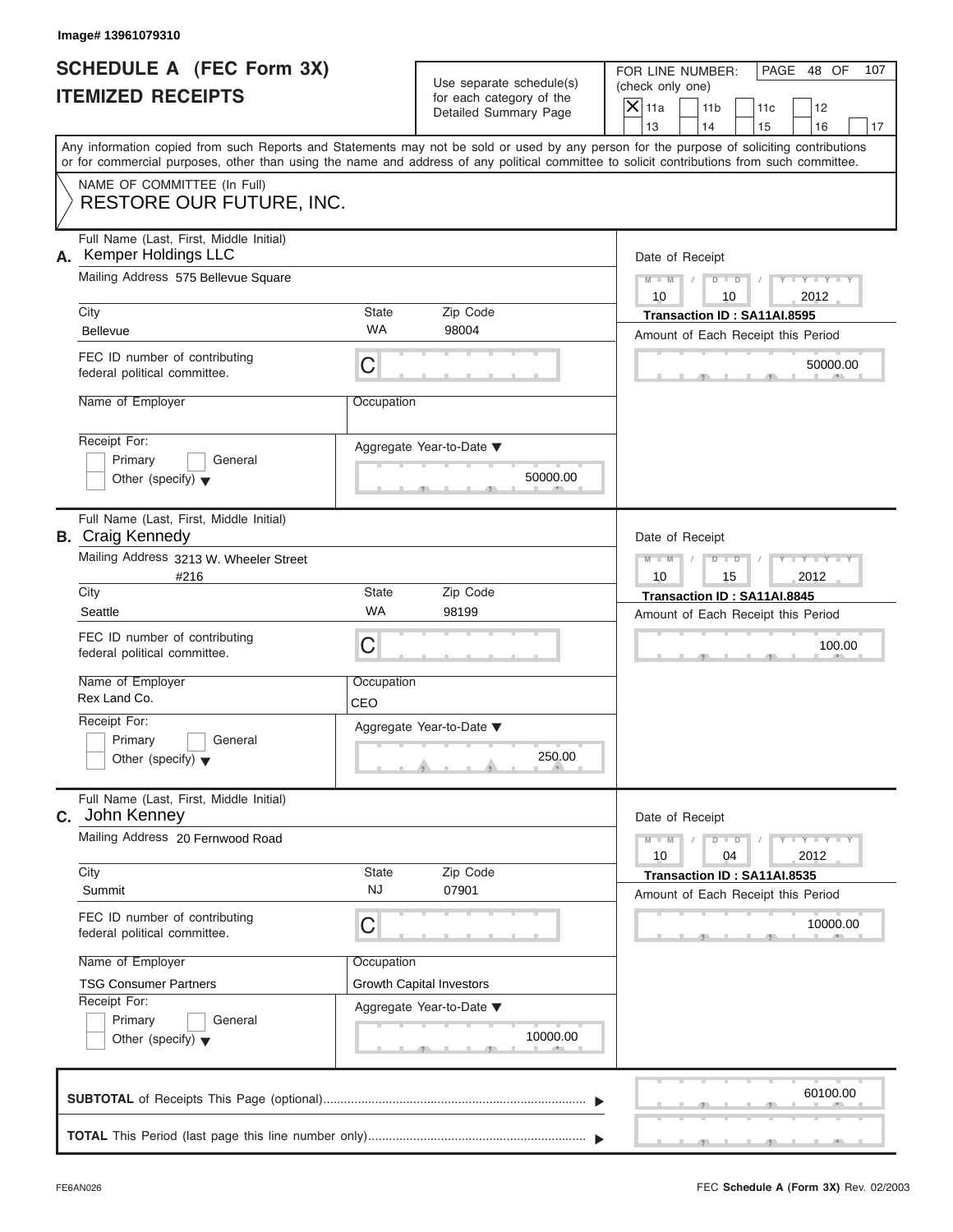|                                                             | Image# 13961079311                                                                                                                                                                                                                                                                      |                             |                                                                               |                                                          |                                                                   |     |                             |     |
|-------------------------------------------------------------|-----------------------------------------------------------------------------------------------------------------------------------------------------------------------------------------------------------------------------------------------------------------------------------------|-----------------------------|-------------------------------------------------------------------------------|----------------------------------------------------------|-------------------------------------------------------------------|-----|-----------------------------|-----|
| <b>SCHEDULE A (FEC Form 3X)</b><br><b>ITEMIZED RECEIPTS</b> |                                                                                                                                                                                                                                                                                         |                             | Use separate schedule(s)<br>for each category of the<br>Detailed Summary Page | FOR LINE NUMBER:<br>(check only one)<br>$\mathsf{X}$ 11a | 11 <sub>b</sub>                                                   | 11c | PAGE 49 OF<br>12            | 107 |
|                                                             |                                                                                                                                                                                                                                                                                         |                             |                                                                               | 13                                                       | 14                                                                | 15  | 16                          | 17  |
|                                                             | Any information copied from such Reports and Statements may not be sold or used by any person for the purpose of soliciting contributions<br>or for commercial purposes, other than using the name and address of any political committee to solicit contributions from such committee. |                             |                                                                               |                                                          |                                                                   |     |                             |     |
|                                                             | NAME OF COMMITTEE (In Full)<br>RESTORE OUR FUTURE, INC.                                                                                                                                                                                                                                 |                             |                                                                               |                                                          |                                                                   |     |                             |     |
| Full Name (Last, First, Middle Initial)<br>Jorie Kent<br>А. |                                                                                                                                                                                                                                                                                         |                             |                                                                               | Date of Receipt                                          |                                                                   |     |                             |     |
|                                                             | Mailing Address 349 Chilean Avenue                                                                                                                                                                                                                                                      |                             |                                                                               | $M - M$<br>10                                            | $D$ $D$<br>05                                                     |     | $Y - Y - Y - Y - Y$<br>2012 |     |
|                                                             | City<br>Palm Beach                                                                                                                                                                                                                                                                      | State<br>FL                 | Zip Code<br>33480                                                             |                                                          | Transaction ID: SA11AI.8572<br>Amount of Each Receipt this Period |     |                             |     |
|                                                             | FEC ID number of contributing<br>federal political committee.                                                                                                                                                                                                                           | C                           |                                                                               |                                                          |                                                                   |     | 25000.00                    |     |
|                                                             | Name of Employer<br>Abercrombie and Kent                                                                                                                                                                                                                                                | Occupation<br>Vice Chairman |                                                                               |                                                          |                                                                   |     |                             |     |
|                                                             | Receipt For:<br>Primary<br>General<br>Other (specify) $\blacktriangledown$                                                                                                                                                                                                              |                             | Aggregate Year-to-Date ▼<br>25000.00                                          |                                                          |                                                                   |     |                             |     |
|                                                             | Full Name (Last, First, Middle Initial)<br><b>B.</b> Kenneth Keown                                                                                                                                                                                                                      |                             |                                                                               | Date of Receipt                                          |                                                                   |     |                             |     |
|                                                             | Mailing Address 11230 S 600                                                                                                                                                                                                                                                             |                             |                                                                               |                                                          | $D$ $D$<br>11                                                     |     | $Y - Y - Y - Y - Y$<br>2012 |     |
|                                                             | City                                                                                                                                                                                                                                                                                    | State                       | Zip Code                                                                      |                                                          | Transaction ID: SA11AI.8833                                       |     |                             |     |
|                                                             | South Jordan                                                                                                                                                                                                                                                                            | UT                          | 84095                                                                         |                                                          | Amount of Each Receipt this Period                                |     |                             |     |
|                                                             | FEC ID number of contributing<br>federal political committee.                                                                                                                                                                                                                           | C                           |                                                                               |                                                          |                                                                   |     | 25.00                       |     |
|                                                             | Name of Employer<br>Self-Employed                                                                                                                                                                                                                                                       | Occupation<br>Sales         |                                                                               |                                                          |                                                                   |     |                             |     |
|                                                             | Receipt For:<br>Primary<br>General<br>Other (specify) $\blacktriangledown$                                                                                                                                                                                                              |                             | Aggregate Year-to-Date ▼<br>25.00                                             |                                                          |                                                                   |     |                             |     |
| С.                                                          | Full Name (Last, First, Middle Initial)<br>James C. King III                                                                                                                                                                                                                            |                             | Date of Receipt                                                               |                                                          |                                                                   |     |                             |     |
|                                                             | Mailing Address 4004 Iroquois Avenue                                                                                                                                                                                                                                                    |                             |                                                                               | $M - M$<br>10                                            | $D$ $D$<br>04                                                     |     | $Y + Y + Y + Y$<br>2012     |     |
|                                                             | City<br>Nashville                                                                                                                                                                                                                                                                       | State<br><b>TN</b>          | Zip Code<br>37205                                                             |                                                          | Transaction ID: SA11AI.8692<br>Amount of Each Receipt this Period |     |                             |     |
|                                                             | FEC ID number of contributing<br>federal political committee.                                                                                                                                                                                                                           | C                           |                                                                               |                                                          |                                                                   |     | 100.00                      |     |
|                                                             | Name of Employer                                                                                                                                                                                                                                                                        | Occupation                  |                                                                               |                                                          |                                                                   |     |                             |     |
|                                                             | ADI                                                                                                                                                                                                                                                                                     | <b>Health Care Worker</b>   |                                                                               |                                                          |                                                                   |     |                             |     |
|                                                             | Receipt For:<br>Primary<br>General                                                                                                                                                                                                                                                      |                             | Aggregate Year-to-Date ▼                                                      |                                                          |                                                                   |     |                             |     |
|                                                             | Other (specify) $\blacktriangledown$                                                                                                                                                                                                                                                    |                             | 100.00                                                                        |                                                          |                                                                   |     |                             |     |
|                                                             |                                                                                                                                                                                                                                                                                         |                             |                                                                               |                                                          |                                                                   |     | 25125.00                    |     |
|                                                             |                                                                                                                                                                                                                                                                                         |                             |                                                                               |                                                          |                                                                   |     |                             |     |

S S S , , .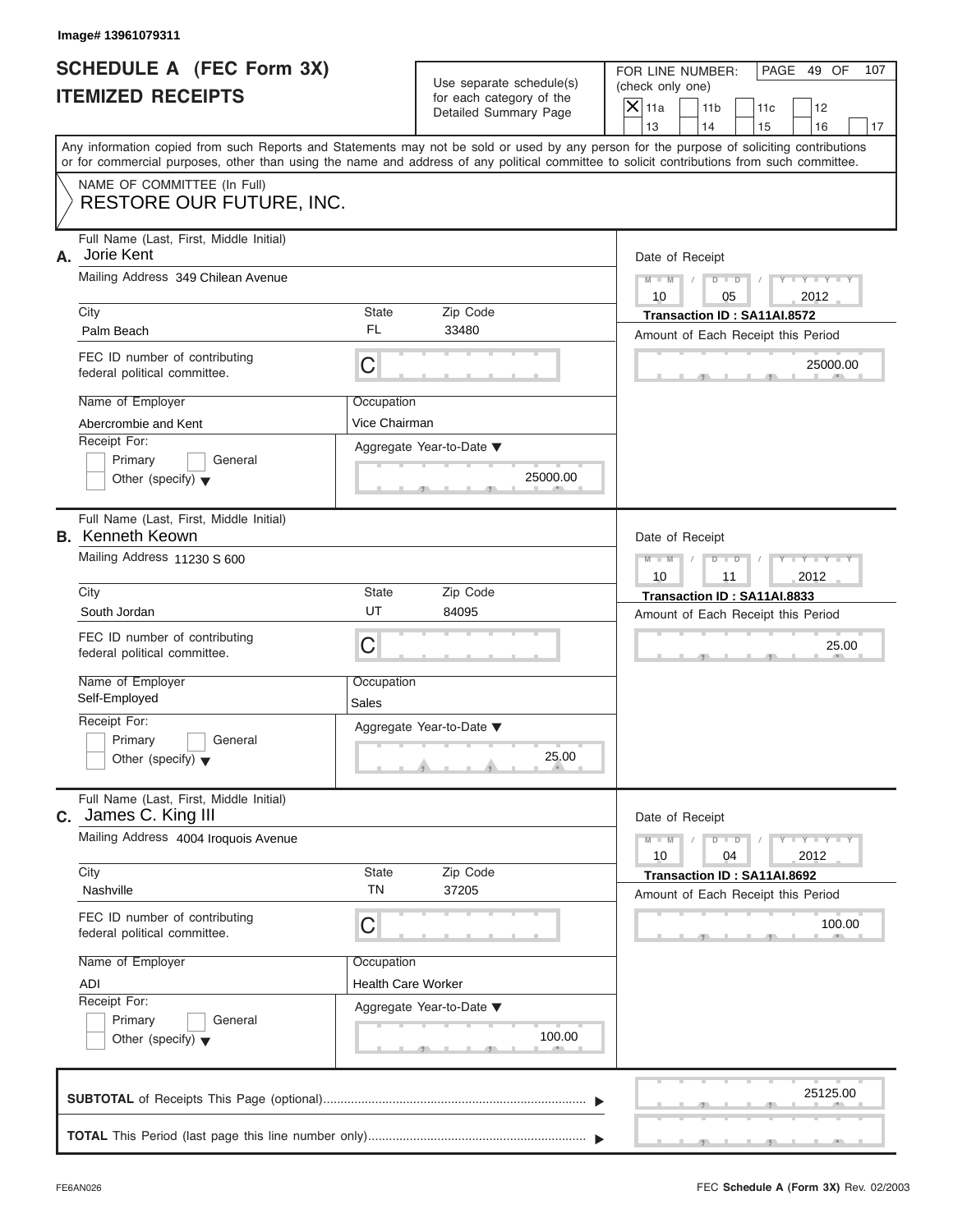| <b>SCHEDULE A (FEC Form 3X)</b> |  |  |
|---------------------------------|--|--|
| <b>ITEMIZED RECEIPTS</b>        |  |  |

|                                                             | Image# 13961079312                                                                                                                                                                                                                                                                                                                                                 |                                                  |                                                                               |                                                                                                                                                                |
|-------------------------------------------------------------|--------------------------------------------------------------------------------------------------------------------------------------------------------------------------------------------------------------------------------------------------------------------------------------------------------------------------------------------------------------------|--------------------------------------------------|-------------------------------------------------------------------------------|----------------------------------------------------------------------------------------------------------------------------------------------------------------|
| <b>SCHEDULE A (FEC Form 3X)</b><br><b>ITEMIZED RECEIPTS</b> |                                                                                                                                                                                                                                                                                                                                                                    |                                                  | Use separate schedule(s)<br>for each category of the<br>Detailed Summary Page | FOR LINE NUMBER:<br>PAGE 50 OF<br>107<br>(check only one)<br>$\overline{X}$ 11a<br>11 <sub>b</sub><br>11c<br>12<br>13<br>14<br>15<br>16<br>17                  |
|                                                             | or for commercial purposes, other than using the name and address of any political committee to solicit contributions from such committee.                                                                                                                                                                                                                         |                                                  |                                                                               | Any information copied from such Reports and Statements may not be sold or used by any person for the purpose of soliciting contributions                      |
|                                                             | NAME OF COMMITTEE (In Full)<br><b>RESTORE OUR FUTURE, INC.</b>                                                                                                                                                                                                                                                                                                     |                                                  |                                                                               |                                                                                                                                                                |
|                                                             | Full Name (Last, First, Middle Initial)<br>A. Steven King<br>Mailing Address 39 William Penn Road<br>City<br>Warren<br>FEC ID number of contributing<br>federal political committee.<br>Name of Employer<br>Self                                                                                                                                                   | State<br><b>NJ</b><br>C<br>Occupation<br>Manager | Zip Code<br>07059                                                             | Date of Receipt<br>$M - M$<br>$D$ $\Box$ $D$<br>$Y - Y - Y$<br>10<br>05<br>2012<br>Transaction ID: SA11AI.8770<br>Amount of Each Receipt this Period<br>100.00 |
|                                                             | Receipt For:<br>Primary<br>General<br>Other (specify) $\blacktriangledown$                                                                                                                                                                                                                                                                                         |                                                  | Aggregate Year-to-Date ▼<br>550.00                                            |                                                                                                                                                                |
|                                                             | Full Name (Last, First, Middle Initial)<br><b>B.</b> Henry T Kirk<br>Mailing Address 2 Sandburg Court<br>City<br>Mahwah<br>FEC ID number of contributing<br>federal political committee.<br>Name of Employer<br>H.T. Kirk & Sons Co., LLC<br>Receipt For:<br>Primary<br>General<br>Other (specify) $\blacktriangledown$<br>Full Name (Last, First, Middle Initial) | State<br>NJ<br>C<br>Occupation<br>Owner          | Zip Code<br>07430<br>Aggregate Year-to-Date ▼<br>20.00                        | Date of Receipt<br>$M - M$<br>$D$ $D$<br>$Y = Y + Y + Y$<br>10<br>04<br>2012<br>Transaction ID: SA11AI.8721<br>Amount of Each Receipt this Period<br>5.00      |
| С.                                                          | James Kleiser<br>Mailing Address 1855 Center Road<br>City<br>Novato<br>FEC ID number of contributing<br>federal political committee.<br>Name of Employer<br>n/a<br>Receipt For:<br>Primary<br>General<br>Other (specify) $\blacktriangledown$                                                                                                                      | State<br>CA<br>С<br>Occupation<br>Retired        | Zip Code<br>94947<br>Aggregate Year-to-Date ▼<br>100.00                       | Date of Receipt<br>$M - M$<br>$Y = Y$<br>$D$ $D$<br>12<br>2012<br>10<br>Transaction ID: SA11AI.8890<br>Amount of Each Receipt this Period<br>100.00            |
|                                                             |                                                                                                                                                                                                                                                                                                                                                                    |                                                  |                                                                               | 205.00                                                                                                                                                         |
|                                                             |                                                                                                                                                                                                                                                                                                                                                                    |                                                  |                                                                               |                                                                                                                                                                |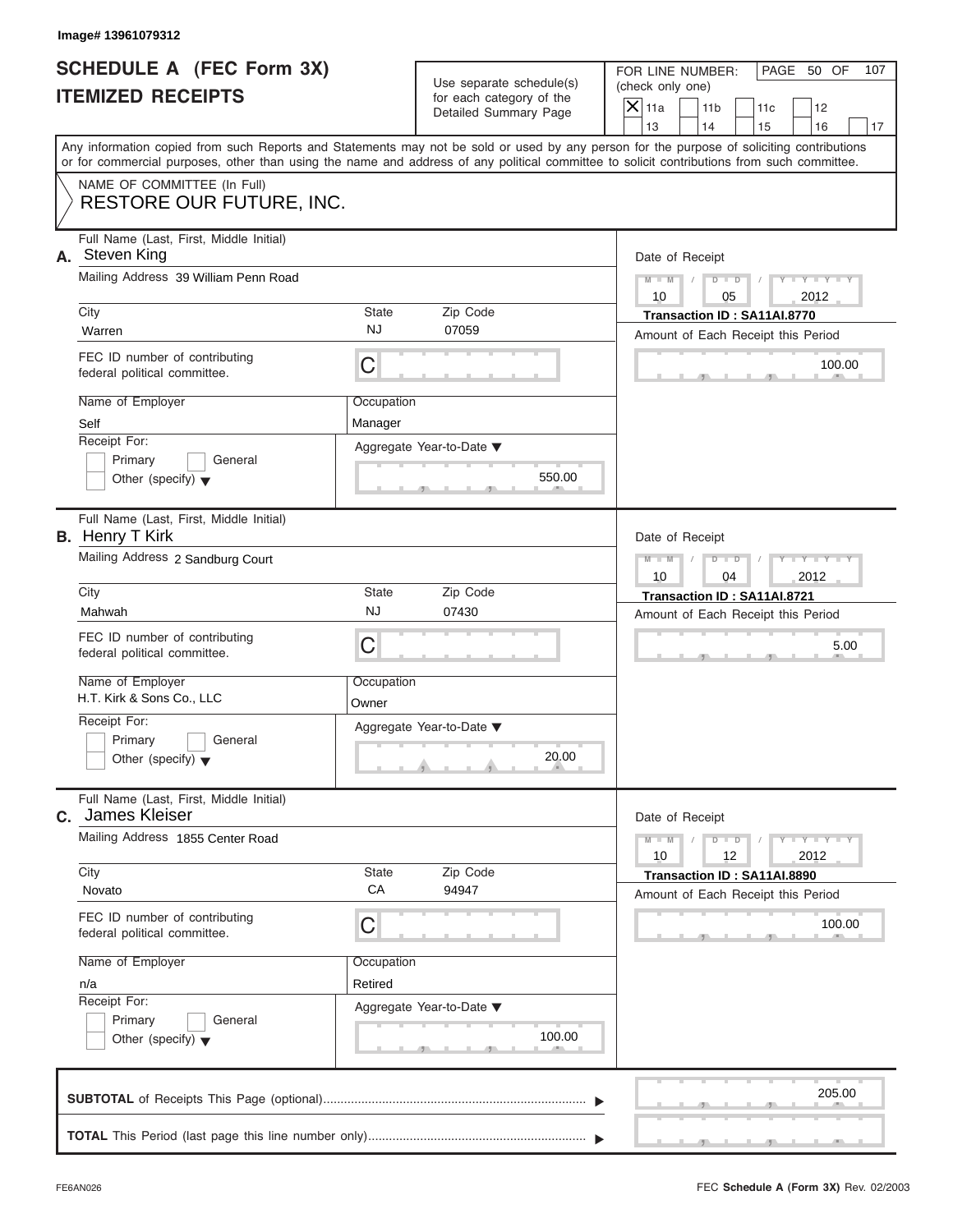| SCHEDULE A (FEC Form 3X) |  |  |
|--------------------------|--|--|
| <b>ITEMIZED RECEIPTS</b> |  |  |

|                                                             | Image# 13961079313                                                                                                                         |                                                           |                                                                               |                                                                                                                                                                         |
|-------------------------------------------------------------|--------------------------------------------------------------------------------------------------------------------------------------------|-----------------------------------------------------------|-------------------------------------------------------------------------------|-------------------------------------------------------------------------------------------------------------------------------------------------------------------------|
| <b>SCHEDULE A (FEC Form 3X)</b><br><b>ITEMIZED RECEIPTS</b> |                                                                                                                                            |                                                           | Use separate schedule(s)<br>for each category of the<br>Detailed Summary Page | FOR LINE NUMBER:<br>PAGE 51 OF<br>107<br>(check only one)<br>$\mathsf{X}$ 11a<br>11 <sub>b</sub><br>11c<br>12                                                           |
|                                                             | or for commercial purposes, other than using the name and address of any political committee to solicit contributions from such committee. |                                                           |                                                                               | 13<br>14<br>15<br>16<br>17<br>Any information copied from such Reports and Statements may not be sold or used by any person for the purpose of soliciting contributions |
|                                                             | NAME OF COMMITTEE (In Full)<br><b>RESTORE OUR FUTURE, INC.</b>                                                                             |                                                           |                                                                               |                                                                                                                                                                         |
| А.                                                          | Full Name (Last, First, Middle Initial)<br><b>Charles Knoll</b><br>Mailing Address 4060 Peachtree Road<br>City                             | State                                                     | Zip Code                                                                      | Date of Receipt<br>$M - M$<br>$D$ $D$<br>$Y - Y - Y - Y$<br>10<br>2012<br>09<br>Transaction ID: SA11AI.8816                                                             |
|                                                             | Atlanta                                                                                                                                    | GA                                                        | 30319                                                                         | Amount of Each Receipt this Period                                                                                                                                      |
|                                                             | FEC ID number of contributing<br>federal political committee.                                                                              | С                                                         |                                                                               | 1000.00                                                                                                                                                                 |
|                                                             | Name of Employer<br>Newmark Grubb<br>Receipt For:                                                                                          | Occupation<br><b>Real Estate</b>                          |                                                                               |                                                                                                                                                                         |
|                                                             | Primary<br>General<br>Other (specify) $\blacktriangledown$                                                                                 |                                                           | Aggregate Year-to-Date ▼<br>1000.00                                           |                                                                                                                                                                         |
|                                                             | Full Name (Last, First, Middle Initial)<br><b>B.</b> Richard Kowalsky                                                                      |                                                           |                                                                               | Date of Receipt                                                                                                                                                         |
|                                                             | Mailing Address 5740 Christmas Lake Point                                                                                                  | $M - M$<br>$D$ $D$<br>$Y = Y + Y + T$<br>10<br>05<br>2012 |                                                                               |                                                                                                                                                                         |
|                                                             | City                                                                                                                                       | State                                                     | Zip Code                                                                      | Transaction ID: SA11AI.8664                                                                                                                                             |
|                                                             | Shore Wood                                                                                                                                 | <b>MN</b>                                                 | 55331                                                                         | Amount of Each Receipt this Period                                                                                                                                      |
|                                                             | FEC ID number of contributing<br>federal political committee.                                                                              | С                                                         |                                                                               | 199.00                                                                                                                                                                  |
|                                                             | Name of Employer<br><b>Best Efforts Attempted</b>                                                                                          | Occupation<br><b>Medical Doctor</b>                       |                                                                               |                                                                                                                                                                         |
|                                                             | Receipt For:<br>Primary<br>General<br>Other (specify) $\blacktriangledown$                                                                 |                                                           | Aggregate Year-to-Date ▼<br>199.00                                            |                                                                                                                                                                         |
|                                                             | Full Name (Last, First, Middle Initial)<br>C. Rodger Krouse                                                                                |                                                           |                                                                               | Date of Receipt                                                                                                                                                         |
|                                                             | Mailing Address 1000 South Ocean Blvd.<br>#506                                                                                             |                                                           |                                                                               | $M - M$<br>$-1 - Y - 1 - Y - 1$<br>$D$ $D$<br>2012<br>10<br>11                                                                                                          |
|                                                             | City<br>Boca Raton                                                                                                                         | State<br><b>FL</b>                                        | Zip Code<br>33432                                                             | Transaction ID: SA11AI.8611<br>Amount of Each Receipt this Period                                                                                                       |
|                                                             | FEC ID number of contributing<br>federal political committee.                                                                              | С                                                         |                                                                               | 250000.00                                                                                                                                                               |
|                                                             | Name of Employer                                                                                                                           | Occupation                                                |                                                                               |                                                                                                                                                                         |
|                                                             | Sun Capital Advisors, Inc.<br>Receipt For:                                                                                                 | Co-CEO                                                    |                                                                               |                                                                                                                                                                         |
|                                                             | Primary<br>General<br>Other (specify) $\blacktriangledown$                                                                                 |                                                           | Aggregate Year-to-Date ▼<br>350000.00                                         |                                                                                                                                                                         |
|                                                             |                                                                                                                                            |                                                           |                                                                               | 251199.00                                                                                                                                                               |
|                                                             |                                                                                                                                            |                                                           |                                                                               |                                                                                                                                                                         |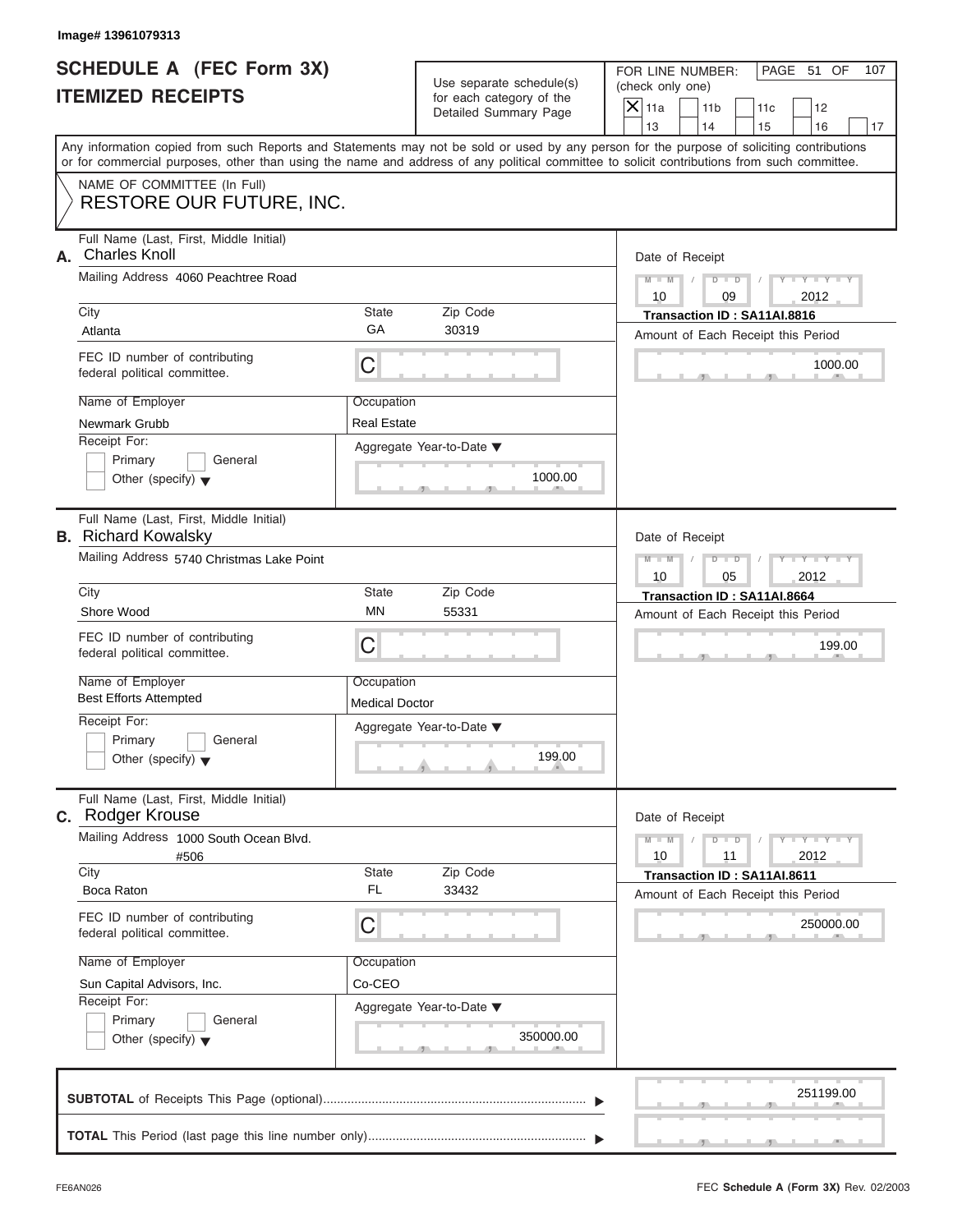|                          | <b>SCHEDULE A (FEC Form 3X)</b> |
|--------------------------|---------------------------------|
| <b>ITEMIZED RECEIPTS</b> |                                 |

|                                                             | Image# 13961079314                                                                                                                                                                                                                                                                                                                                |                                                     |                                                                                               |                                                                                                                                                                         |
|-------------------------------------------------------------|---------------------------------------------------------------------------------------------------------------------------------------------------------------------------------------------------------------------------------------------------------------------------------------------------------------------------------------------------|-----------------------------------------------------|-----------------------------------------------------------------------------------------------|-------------------------------------------------------------------------------------------------------------------------------------------------------------------------|
| <b>SCHEDULE A (FEC Form 3X)</b><br><b>ITEMIZED RECEIPTS</b> |                                                                                                                                                                                                                                                                                                                                                   |                                                     | Use separate schedule(s)<br>for each category of the<br>Detailed Summary Page                 | PAGE 52 OF<br>FOR LINE NUMBER:<br>107<br>(check only one)<br>$\mathsf{X}$ 11a<br>11 <sub>b</sub><br>11c<br>12                                                           |
|                                                             | or for commercial purposes, other than using the name and address of any political committee to solicit contributions from such committee.                                                                                                                                                                                                        |                                                     |                                                                                               | 13<br>14<br>15<br>16<br>17<br>Any information copied from such Reports and Statements may not be sold or used by any person for the purpose of soliciting contributions |
|                                                             | NAME OF COMMITTEE (In Full)<br>RESTORE OUR FUTURE, INC.                                                                                                                                                                                                                                                                                           |                                                     |                                                                                               |                                                                                                                                                                         |
| А.                                                          | Full Name (Last, First, Middle Initial)<br><b>Barbara Kruttschnitt</b><br>Mailing Address 533 Borrie Avenue<br>City<br><b>Brielle</b><br>FEC ID number of contributing<br>federal political committee.<br>Name of Employer<br>n/a<br>Receipt For:                                                                                                 | State<br><b>NJ</b><br>С<br>Occupation<br>Unemployed | Zip Code<br>08730                                                                             | Date of Receipt<br>$Y - Y - Y - Y - Y$<br>$D$ $\Box$ $D$<br>$M - M$<br>10<br>15<br>2012<br>Transaction ID: SA11AI.8846<br>Amount of Each Receipt this Period<br>50.00   |
|                                                             | Primary<br>General<br>Other (specify) $\blacktriangledown$                                                                                                                                                                                                                                                                                        |                                                     | Aggregate Year-to-Date ▼<br>50.00                                                             |                                                                                                                                                                         |
|                                                             | Full Name (Last, First, Middle Initial)<br><b>B.</b> KSMK Ventures II, LLC<br>Mailing Address 140 Summitt Street<br>City<br>Peabody<br>FEC ID number of contributing<br>federal political committee.<br>Name of Employer<br>Receipt For:<br>Primary<br>General<br>Other (specify) $\blacktriangledown$<br>Full Name (Last, First, Middle Initial) | State<br>MA<br>С<br>Occupation                      | Zip Code<br>01960<br>Aggregate Year-to-Date ▼<br>350000.00                                    | Date of Receipt<br>$Y = Y = Y + Y$<br>$M - M$<br>$D$ $D$<br>10<br>17<br>2012<br>Transaction ID: SA11AI.8488<br>Amount of Each Receipt this Period<br>100000.00          |
|                                                             | C. William Kunkler<br>Mailing Address 222 N. Lasalle Street<br><b>Suite 1000</b><br>City<br>Chicago<br>FEC ID number of contributing<br>federal political committee.<br>Name of Employer<br>CC Industries, Inc.<br>Receipt For:<br>Primary<br>General<br>Other (specify) $\blacktriangledown$                                                     | State<br>IL<br>С<br>Occupation                      | Zip Code<br>60601<br><b>Executive Vice President</b><br>Aggregate Year-to-Date ▼<br>350000.00 | Date of Receipt<br>$Y - Y - I$<br>$M - M$<br>$D$ $D$<br>2012<br>10<br>10<br>Transaction ID: SA11AI.8622<br>Amount of Each Receipt this Period<br>100000.00              |
|                                                             |                                                                                                                                                                                                                                                                                                                                                   |                                                     |                                                                                               | 200050.00                                                                                                                                                               |
|                                                             |                                                                                                                                                                                                                                                                                                                                                   |                                                     |                                                                                               |                                                                                                                                                                         |

FEC **Schedule A (Form 3X)** Rev. 02/2003

J.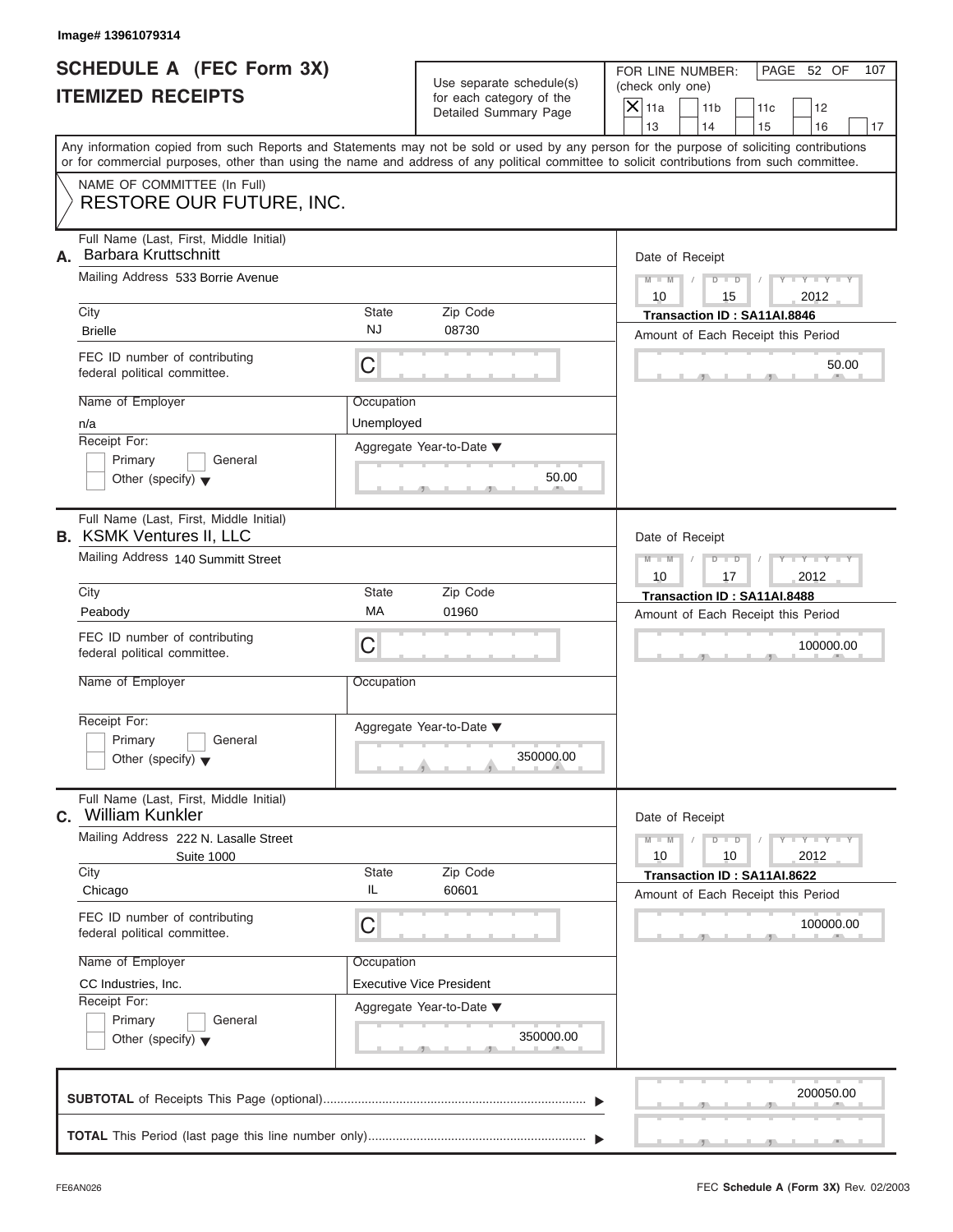|                          | <b>SCHEDULE A (FEC Form 3X)</b> |
|--------------------------|---------------------------------|
| <b>ITEMIZED RECEIPTS</b> |                                 |

|                                                             | Image# 13961079315                                                  |                                   |                                                      |                                                                                                                                                                                                                                                                                         |  |  |
|-------------------------------------------------------------|---------------------------------------------------------------------|-----------------------------------|------------------------------------------------------|-----------------------------------------------------------------------------------------------------------------------------------------------------------------------------------------------------------------------------------------------------------------------------------------|--|--|
| <b>SCHEDULE A (FEC Form 3X)</b><br><b>ITEMIZED RECEIPTS</b> |                                                                     |                                   | Use separate schedule(s)<br>for each category of the | FOR LINE NUMBER:<br>PAGE 53 OF<br>107<br>(check only one)<br>$\mathsf{X}$ 11a<br>11 <sub>b</sub><br>11c<br>12                                                                                                                                                                           |  |  |
|                                                             |                                                                     |                                   | Detailed Summary Page                                | 13<br>14<br>15<br>16<br>17                                                                                                                                                                                                                                                              |  |  |
|                                                             |                                                                     |                                   |                                                      | Any information copied from such Reports and Statements may not be sold or used by any person for the purpose of soliciting contributions<br>or for commercial purposes, other than using the name and address of any political committee to solicit contributions from such committee. |  |  |
|                                                             | NAME OF COMMITTEE (In Full)                                         |                                   |                                                      |                                                                                                                                                                                                                                                                                         |  |  |
|                                                             | RESTORE OUR FUTURE, INC.                                            |                                   |                                                      |                                                                                                                                                                                                                                                                                         |  |  |
| А.                                                          | Full Name (Last, First, Middle Initial)<br>Sandra Lampe             |                                   |                                                      |                                                                                                                                                                                                                                                                                         |  |  |
|                                                             | Mailing Address 3101 Clappington Road                               |                                   |                                                      | Date of Receipt<br>$Y - Y - Y - Y - Y$<br>$D$ $D$<br>$M - M$                                                                                                                                                                                                                            |  |  |
|                                                             |                                                                     |                                   |                                                      | 10<br>2012<br>16                                                                                                                                                                                                                                                                        |  |  |
|                                                             | City                                                                | State                             | Zip Code                                             | Transaction ID: SA11AI.8838                                                                                                                                                                                                                                                             |  |  |
|                                                             | <b>Bakersfield</b>                                                  | CA                                | 93311                                                | Amount of Each Receipt this Period                                                                                                                                                                                                                                                      |  |  |
|                                                             | FEC ID number of contributing<br>federal political committee.       | C                                 |                                                      | 500.00                                                                                                                                                                                                                                                                                  |  |  |
|                                                             | Name of Employer                                                    | Occupation                        |                                                      |                                                                                                                                                                                                                                                                                         |  |  |
|                                                             | Self-Employed                                                       | <b>Medical Illustrator</b>        |                                                      |                                                                                                                                                                                                                                                                                         |  |  |
|                                                             | Receipt For:<br>Primary<br>General                                  |                                   | Aggregate Year-to-Date ▼                             |                                                                                                                                                                                                                                                                                         |  |  |
|                                                             | Other (specify) $\blacktriangledown$                                |                                   | 500.00                                               |                                                                                                                                                                                                                                                                                         |  |  |
|                                                             |                                                                     |                                   |                                                      |                                                                                                                                                                                                                                                                                         |  |  |
|                                                             | Full Name (Last, First, Middle Initial)<br><b>B.</b> Richard Lander |                                   |                                                      | Date of Receipt                                                                                                                                                                                                                                                                         |  |  |
|                                                             | Mailing Address 37 Brookrace Drive                                  | Y T Y T Y T<br>$M - M$<br>$D$ $D$ |                                                      |                                                                                                                                                                                                                                                                                         |  |  |
|                                                             | City                                                                | 2012<br>10<br>07                  |                                                      |                                                                                                                                                                                                                                                                                         |  |  |
|                                                             | Mendham                                                             | State<br><b>NJ</b>                | Zip Code<br>07945                                    | Transaction ID: SA11AI.8748<br>Amount of Each Receipt this Period                                                                                                                                                                                                                       |  |  |
|                                                             | FEC ID number of contributing                                       |                                   |                                                      |                                                                                                                                                                                                                                                                                         |  |  |
|                                                             | federal political committee.                                        | C                                 |                                                      | 500.00                                                                                                                                                                                                                                                                                  |  |  |
|                                                             | Name of Employer                                                    | Occupation                        |                                                      |                                                                                                                                                                                                                                                                                         |  |  |
|                                                             | HP                                                                  | <b>Business</b>                   |                                                      |                                                                                                                                                                                                                                                                                         |  |  |
|                                                             | Receipt For:                                                        |                                   | Aggregate Year-to-Date ▼                             |                                                                                                                                                                                                                                                                                         |  |  |
|                                                             | Primary<br>General<br>Other (specify) $\blacktriangledown$          |                                   | 500.00                                               |                                                                                                                                                                                                                                                                                         |  |  |
| C.                                                          | Full Name (Last, First, Middle Initial)<br>Dr. David J. Lange       |                                   |                                                      | Date of Receipt                                                                                                                                                                                                                                                                         |  |  |
|                                                             | Mailing Address 124 Columbia Turnpike                               |                                   |                                                      | $Y - Y - Y - Y - I$<br>$M - M$<br>$D$ $D$                                                                                                                                                                                                                                               |  |  |
|                                                             | City                                                                | State                             | Zip Code                                             | 2012<br>10<br>07<br>Transaction ID: SA11AI.8753                                                                                                                                                                                                                                         |  |  |
|                                                             | Florham Park                                                        | <b>NJ</b>                         | 07932                                                | Amount of Each Receipt this Period                                                                                                                                                                                                                                                      |  |  |
|                                                             | FEC ID number of contributing<br>federal political committee.       | С                                 |                                                      | 500.00                                                                                                                                                                                                                                                                                  |  |  |
|                                                             | Name of Employer                                                    | Occupation                        |                                                      |                                                                                                                                                                                                                                                                                         |  |  |
|                                                             | Self                                                                | <b>MD</b>                         |                                                      |                                                                                                                                                                                                                                                                                         |  |  |
|                                                             | Receipt For:                                                        |                                   | Aggregate Year-to-Date ▼                             |                                                                                                                                                                                                                                                                                         |  |  |
|                                                             | Primary<br>General                                                  |                                   |                                                      |                                                                                                                                                                                                                                                                                         |  |  |
|                                                             | Other (specify) $\blacktriangledown$                                |                                   | 1500.00                                              |                                                                                                                                                                                                                                                                                         |  |  |
|                                                             |                                                                     |                                   |                                                      |                                                                                                                                                                                                                                                                                         |  |  |
|                                                             |                                                                     |                                   |                                                      | 1500.00                                                                                                                                                                                                                                                                                 |  |  |
|                                                             |                                                                     |                                   |                                                      |                                                                                                                                                                                                                                                                                         |  |  |
|                                                             |                                                                     |                                   |                                                      |                                                                                                                                                                                                                                                                                         |  |  |

S S S , , .

سي ال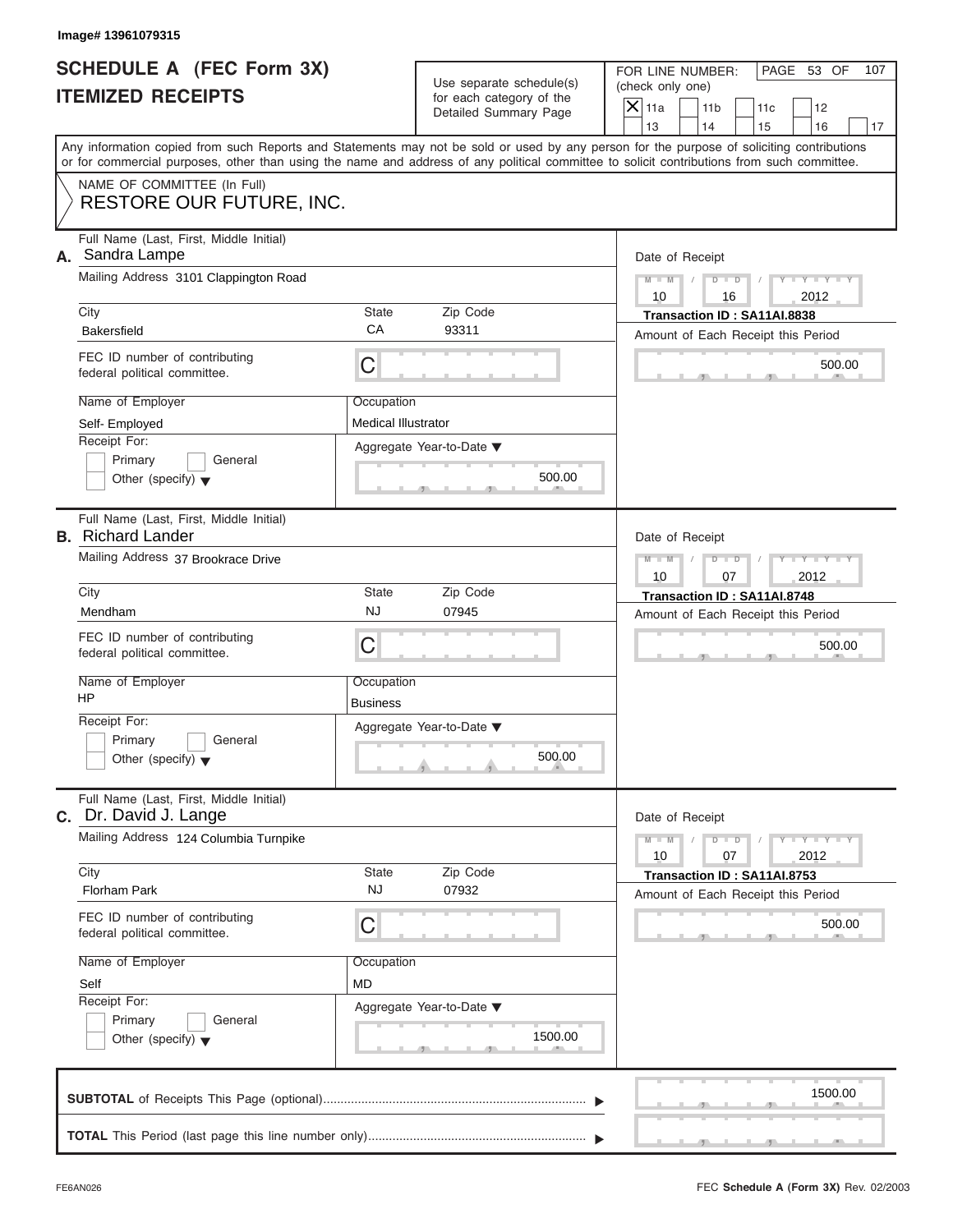|                          | <b>SCHEDULE A (FEC Form 3X)</b> |
|--------------------------|---------------------------------|
| <b>ITEMIZED RECEIPTS</b> |                                 |

| Image# 13961079316                                                                                                                                                                                                                                                                      |                                |                                                                               |                                                                             |                                |
|-----------------------------------------------------------------------------------------------------------------------------------------------------------------------------------------------------------------------------------------------------------------------------------------|--------------------------------|-------------------------------------------------------------------------------|-----------------------------------------------------------------------------|--------------------------------|
| <b>SCHEDULE A (FEC Form 3X)</b><br><b>ITEMIZED RECEIPTS</b>                                                                                                                                                                                                                             |                                | Use separate schedule(s)<br>for each category of the<br>Detailed Summary Page | FOR LINE NUMBER:<br>(check only one)<br>$\mathsf{X}$ 11a<br>11 <sub>b</sub> | PAGE 54 OF<br>107<br>11c<br>12 |
|                                                                                                                                                                                                                                                                                         |                                |                                                                               | 13<br>14                                                                    | 15<br>16<br>17                 |
| Any information copied from such Reports and Statements may not be sold or used by any person for the purpose of soliciting contributions<br>or for commercial purposes, other than using the name and address of any political committee to solicit contributions from such committee. |                                |                                                                               |                                                                             |                                |
| NAME OF COMMITTEE (In Full)<br>RESTORE OUR FUTURE, INC.                                                                                                                                                                                                                                 |                                |                                                                               |                                                                             |                                |
| Full Name (Last, First, Middle Initial)<br>James Lapeyre Jr.<br>А.<br>Mailing Address 383 Walnut Street                                                                                                                                                                                 |                                |                                                                               | Date of Receipt<br>$D$ $\Box$ $D$<br>$M - M$                                | $Y - Y - Y - Y - Y$            |
|                                                                                                                                                                                                                                                                                         |                                |                                                                               |                                                                             |                                |
| City<br><b>New Orleans</b>                                                                                                                                                                                                                                                              | State<br>LA                    | Zip Code<br>70118                                                             | Transaction ID: SA11AI.8578                                                 |                                |
| FEC ID number of contributing<br>federal political committee.                                                                                                                                                                                                                           | С                              |                                                                               | Amount of Each Receipt this Period                                          | 10000.00                       |
| Name of Employer<br>Laitram LLC                                                                                                                                                                                                                                                         | Occupation<br>President        |                                                                               |                                                                             |                                |
| Receipt For:<br>Primary<br>General<br>Other (specify) $\blacktriangledown$                                                                                                                                                                                                              |                                | Aggregate Year-to-Date ▼<br>10000.00                                          |                                                                             |                                |
| Full Name (Last, First, Middle Initial)<br><b>B.</b> Laurie Laspina                                                                                                                                                                                                                     |                                |                                                                               | Date of Receipt                                                             |                                |
| Mailing Address 4089 Liberty Canyon Road                                                                                                                                                                                                                                                | $M - M$<br>$D$ $D$<br>10<br>04 | Y I Y I Y I<br>2012                                                           |                                                                             |                                |
| City                                                                                                                                                                                                                                                                                    | State                          | Zip Code                                                                      | Transaction ID: SA11AI.8683                                                 |                                |
| Agoura Hills                                                                                                                                                                                                                                                                            | CA                             | 91301                                                                         | Amount of Each Receipt this Period                                          |                                |
| FEC ID number of contributing<br>federal political committee.                                                                                                                                                                                                                           | С                              |                                                                               |                                                                             | 100.00                         |
| Name of Employer<br>Highmark                                                                                                                                                                                                                                                            | Occupation<br>Sales Management |                                                                               |                                                                             |                                |
| Receipt For:<br>Primary<br>General                                                                                                                                                                                                                                                      |                                | Aggregate Year-to-Date ▼<br>100.00                                            |                                                                             |                                |
| Other (specify) $\blacktriangledown$                                                                                                                                                                                                                                                    |                                |                                                                               |                                                                             |                                |
| Full Name (Last, First, Middle Initial)<br>V. Price LeBlanc Jr.<br>С.                                                                                                                                                                                                                   |                                |                                                                               | Date of Receipt                                                             |                                |
| Mailing Address 109 Sena Drive                                                                                                                                                                                                                                                          |                                | $M - M$<br>$D$ $D$<br>10<br>15                                                | $Y = Y$<br>2012                                                             |                                |
| City<br>Metairie                                                                                                                                                                                                                                                                        | State<br>LA                    | Zip Code<br>70005                                                             | Transaction ID: SA11AI.8627<br>Amount of Each Receipt this Period           |                                |
| FEC ID number of contributing<br>federal political committee.                                                                                                                                                                                                                           | С                              |                                                                               |                                                                             | 10000.00                       |
| Name of Employer                                                                                                                                                                                                                                                                        | Occupation                     |                                                                               |                                                                             |                                |
| Lexus of New Orleans<br>Receipt For:                                                                                                                                                                                                                                                    | New Car Dealer                 |                                                                               |                                                                             |                                |
| Primary<br>General<br>Other (specify) $\blacktriangledown$                                                                                                                                                                                                                              |                                | Aggregate Year-to-Date ▼<br>10000.00                                          |                                                                             |                                |
|                                                                                                                                                                                                                                                                                         |                                |                                                                               |                                                                             | 20100.00                       |
|                                                                                                                                                                                                                                                                                         |                                |                                                                               |                                                                             |                                |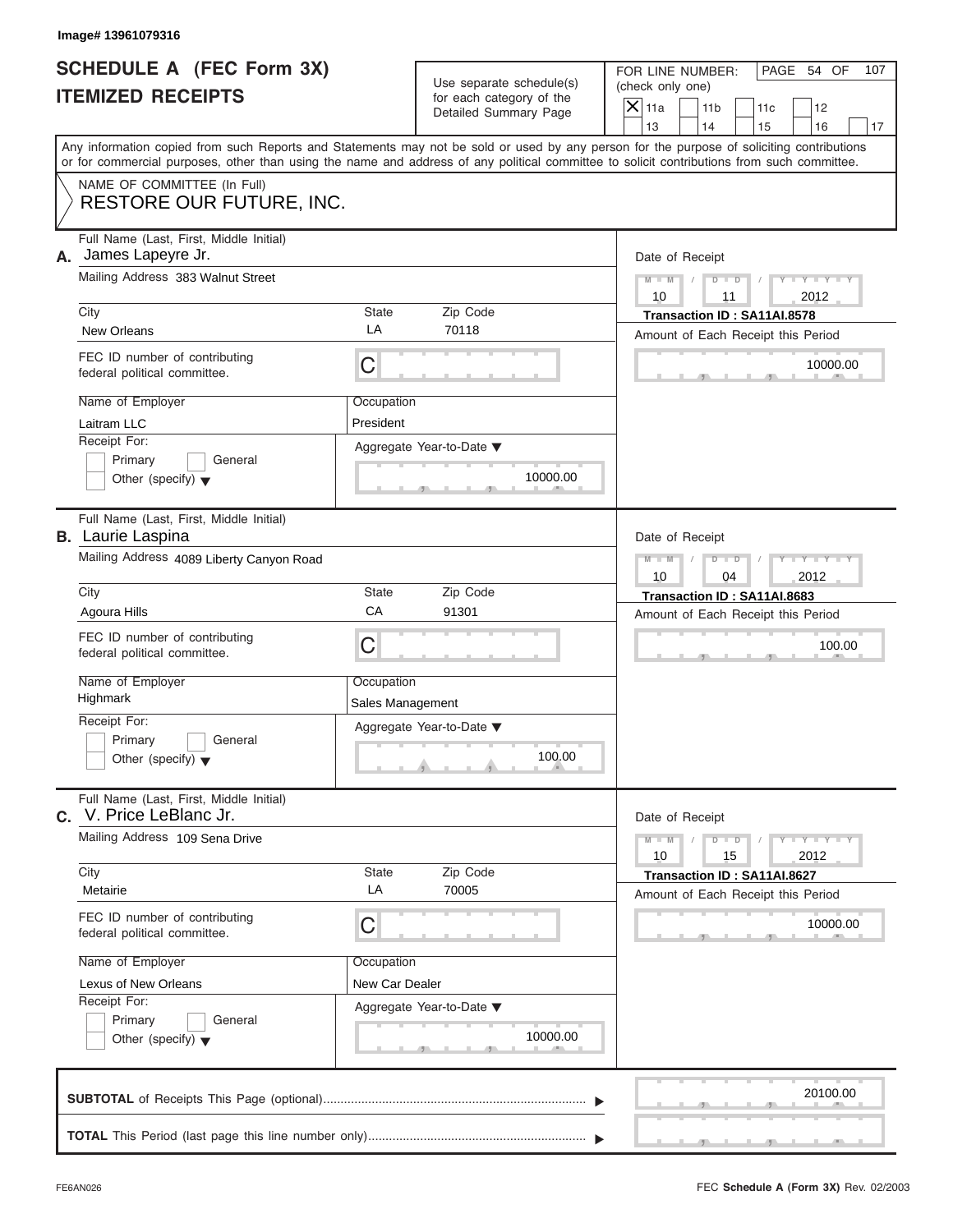|                          | SCHEDULE A (FEC Form 3X) |
|--------------------------|--------------------------|
| <b>ITEMIZED RECEIPTS</b> |                          |

|                                                             | Image# 13961079317                                                                                                                                                                                                                                                                                                                        |                                           |                                                                               |                                  |                                                                                                                                  |  |                                   |     |
|-------------------------------------------------------------|-------------------------------------------------------------------------------------------------------------------------------------------------------------------------------------------------------------------------------------------------------------------------------------------------------------------------------------------|-------------------------------------------|-------------------------------------------------------------------------------|----------------------------------|----------------------------------------------------------------------------------------------------------------------------------|--|-----------------------------------|-----|
| <b>SCHEDULE A (FEC Form 3X)</b><br><b>ITEMIZED RECEIPTS</b> |                                                                                                                                                                                                                                                                                                                                           |                                           | Use separate schedule(s)<br>for each category of the<br>Detailed Summary Page |                                  | FOR LINE NUMBER:<br>PAGE 55 OF<br>(check only one)<br>$\overline{X}$ 11a<br>11 <sub>b</sub><br>11c<br>12<br>13<br>14<br>15<br>16 |  |                                   | 107 |
|                                                             | Any information copied from such Reports and Statements may not be sold or used by any person for the purpose of soliciting contributions<br>or for commercial purposes, other than using the name and address of any political committee to solicit contributions from such committee.                                                   |                                           |                                                                               |                                  |                                                                                                                                  |  |                                   | 17  |
|                                                             | NAME OF COMMITTEE (In Full)<br><b>RESTORE OUR FUTURE, INC.</b>                                                                                                                                                                                                                                                                            |                                           |                                                                               |                                  |                                                                                                                                  |  |                                   |     |
| А.<br>City                                                  | Full Name (Last, First, Middle Initial)<br>William Lee<br>Mailing Address 3883 Cottage Grove<br>Saginaw<br>FEC ID number of contributing<br>federal political committee.                                                                                                                                                                  | State<br>MI<br>C                          | Zip Code<br>48604                                                             | Date of Receipt<br>$M - M$<br>10 | $D$ $\Box$ $D$<br>04<br>Transaction ID: SA11AI.8694<br>Amount of Each Receipt this Period                                        |  | $Y = Y =$<br>2012<br>250.00       |     |
| HP                                                          | Name of Employer<br>Receipt For:<br>Primary<br>General<br>Other (specify) $\blacktriangledown$                                                                                                                                                                                                                                            | Occupation<br>IT                          | Aggregate Year-to-Date ▼<br>250.00                                            |                                  |                                                                                                                                  |  |                                   |     |
| City<br>n/a                                                 | Full Name (Last, First, Middle Initial)<br><b>B.</b> Steven Leonard<br>Mailing Address 220 Newport Center Drive<br>Newport Beach<br>FEC ID number of contributing<br>federal political committee.<br>Name of Employer<br>Receipt For:<br>Primary<br>General<br>Other (specify) $\blacktriangledown$                                       | State<br>CA<br>C<br>Occupation<br>Retired | Zip Code<br>92660<br>Aggregate Year-to-Date ▼<br>250.00                       | Date of Receipt<br>$M - M$<br>10 | $D$ $D$<br>09<br>Transaction ID: SA11AI.8812<br>Amount of Each Receipt this Period                                               |  | $Y = Y + Y + Y$<br>2012<br>250.00 |     |
| City                                                        | Full Name (Last, First, Middle Initial)<br>C. Frank Levy<br>Mailing Address 1615 Poydras Street<br><b>Suite 1280</b><br><b>New Orleans</b><br>FEC ID number of contributing<br>federal political committee.<br>Name of Employer<br><b>Llynk Enterprises</b><br>Receipt For:<br>Primary<br>General<br>Other (specify) $\blacktriangledown$ | State<br>LA<br>С<br>Occupation<br>Owner   | Zip Code<br>70112<br>Aggregate Year-to-Date ▼<br>10000.00                     | Date of Receipt<br>$M - M$<br>10 | $D$ $D$<br>11<br>Transaction ID: SA11AI.8591<br>Amount of Each Receipt this Period                                               |  | $Y = Y$<br>2012<br>10000.00       |     |
|                                                             |                                                                                                                                                                                                                                                                                                                                           |                                           |                                                                               |                                  |                                                                                                                                  |  | 10500.00                          |     |
|                                                             |                                                                                                                                                                                                                                                                                                                                           |                                           |                                                                               |                                  |                                                                                                                                  |  |                                   |     |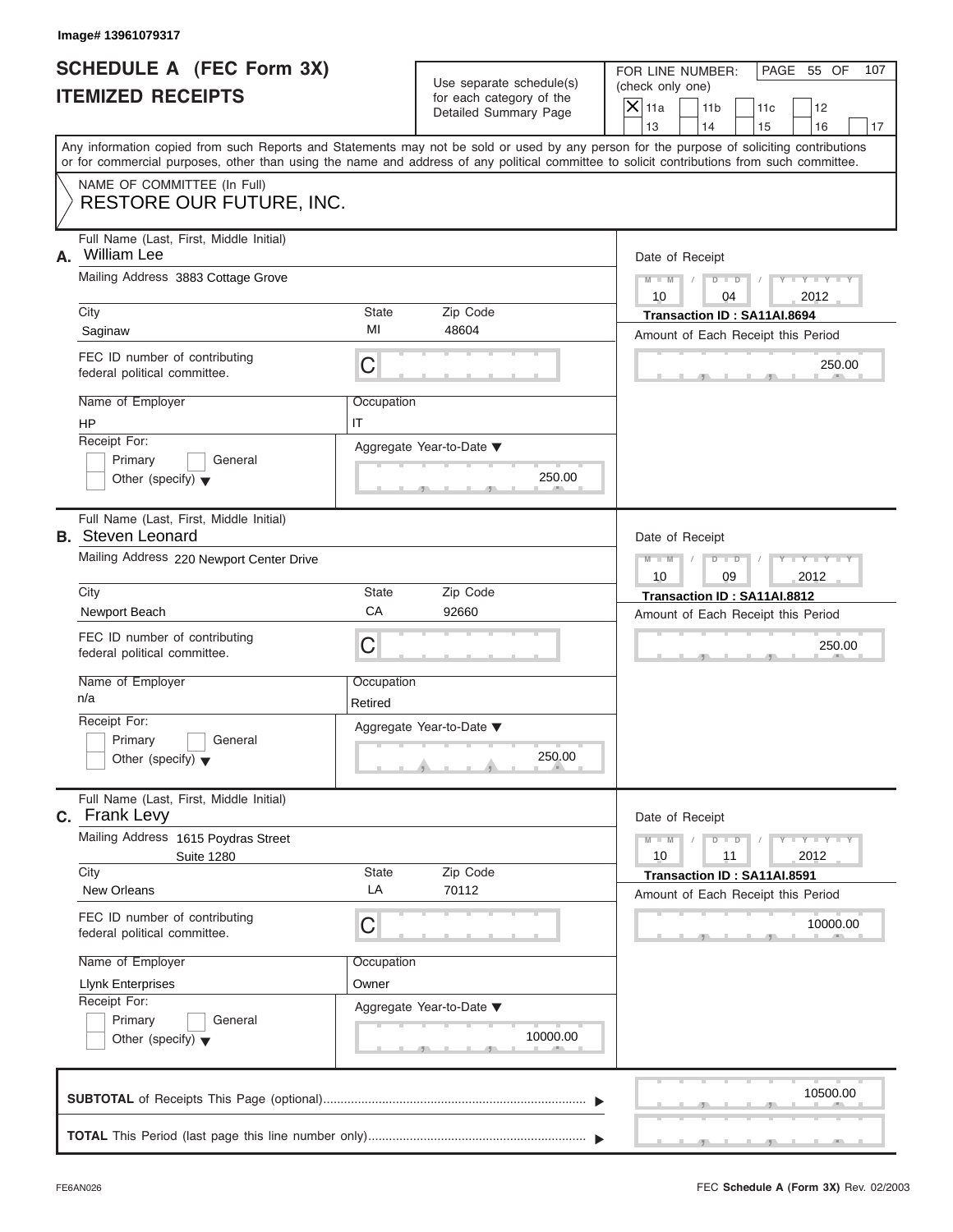|                          | <b>SCHEDULE A (FEC Form 3X)</b> |
|--------------------------|---------------------------------|
| <b>ITEMIZED RECEIPTS</b> |                                 |

|         | Image# 13961079318                                                                                                                                                                                                                                                                      |                                |                                                                               |                                      |                                                                   |     |                                                                          |     |
|---------|-----------------------------------------------------------------------------------------------------------------------------------------------------------------------------------------------------------------------------------------------------------------------------------------|--------------------------------|-------------------------------------------------------------------------------|--------------------------------------|-------------------------------------------------------------------|-----|--------------------------------------------------------------------------|-----|
|         | <b>SCHEDULE A (FEC Form 3X)</b><br><b>ITEMIZED RECEIPTS</b>                                                                                                                                                                                                                             |                                | Use separate schedule(s)<br>for each category of the<br>Detailed Summary Page | (check only one)<br>$\mathsf{X}$ 11a | FOR LINE NUMBER:<br>11 <sub>b</sub>                               | 11c | PAGE 56 OF<br>12                                                         | 107 |
|         | Any information copied from such Reports and Statements may not be sold or used by any person for the purpose of soliciting contributions<br>or for commercial purposes, other than using the name and address of any political committee to solicit contributions from such committee. |                                |                                                                               | 13                                   | 14                                                                | 15  | 16                                                                       | 17  |
|         | NAME OF COMMITTEE (In Full)<br><b>RESTORE OUR FUTURE, INC.</b>                                                                                                                                                                                                                          |                                |                                                                               |                                      |                                                                   |     |                                                                          |     |
| А.      | Full Name (Last, First, Middle Initial)<br><b>Liberty Parts Team</b><br>Mailing Address 3517 W. Beltline Hwy N                                                                                                                                                                          |                                |                                                                               | $M - M$<br>10                        | Date of Receipt<br>$D - D$<br>15                                  |     | $Y - Y - Y - Y - Y$<br>2012                                              |     |
| City    |                                                                                                                                                                                                                                                                                         | State                          | Zip Code                                                                      |                                      | Transaction ID: SA11AI.8631                                       |     |                                                                          |     |
| Madison |                                                                                                                                                                                                                                                                                         | WI                             | 53713                                                                         |                                      | Amount of Each Receipt this Period                                |     |                                                                          |     |
|         | FEC ID number of contributing<br>federal political committee.                                                                                                                                                                                                                           | C                              |                                                                               |                                      |                                                                   |     | 30000.00                                                                 |     |
|         | Name of Employer                                                                                                                                                                                                                                                                        | Occupation                     |                                                                               |                                      |                                                                   |     |                                                                          |     |
|         | Receipt For:<br>Primary<br>General<br>Other (specify) $\blacktriangledown$                                                                                                                                                                                                              |                                | Aggregate Year-to-Date ▼<br>30000.00                                          |                                      |                                                                   |     |                                                                          |     |
|         | Full Name (Last, First, Middle Initial)<br><b>B.</b> Ronald Lockard                                                                                                                                                                                                                     |                                |                                                                               |                                      | Date of Receipt                                                   |     |                                                                          |     |
|         | Mailing Address 7406 Waterfall Drive                                                                                                                                                                                                                                                    |                                |                                                                               |                                      | $M - M$<br>$D - I - D$<br>11                                      |     | Y T Y T Y T<br>2012                                                      |     |
| City    |                                                                                                                                                                                                                                                                                         | State<br>Zip Code<br><b>TX</b> |                                                                               |                                      | Transaction ID: SA11AI.8638                                       |     |                                                                          |     |
|         | McKinney                                                                                                                                                                                                                                                                                |                                | 75070                                                                         | Amount of Each Receipt this Period   |                                                                   |     |                                                                          |     |
|         | FEC ID number of contributing<br>federal political committee.                                                                                                                                                                                                                           | C                              |                                                                               |                                      |                                                                   |     | 100000.00                                                                |     |
| n/a     | Name of Employer                                                                                                                                                                                                                                                                        | Occupation<br>Retired          |                                                                               |                                      |                                                                   |     |                                                                          |     |
|         | Receipt For:<br>Primary<br>General<br>Other (specify) $\blacktriangledown$                                                                                                                                                                                                              |                                | Aggregate Year-to-Date ▼<br>100000.00                                         |                                      |                                                                   |     |                                                                          |     |
|         | Full Name (Last, First, Middle Initial)                                                                                                                                                                                                                                                 |                                |                                                                               |                                      |                                                                   |     |                                                                          |     |
| С.      | Madco Investments, Inc.                                                                                                                                                                                                                                                                 |                                |                                                                               |                                      | Date of Receipt                                                   |     |                                                                          |     |
|         | Mailing Address 2600 Douglas Road<br><b>Suite 1104</b>                                                                                                                                                                                                                                  |                                |                                                                               | $M - M$<br>10                        | $D$ $D$<br>08                                                     |     | $\mathbf{I} = \mathbf{Y} - \mathbf{I} - \mathbf{Y} - \mathbf{I}$<br>2012 |     |
| City    | <b>Coral Gables</b>                                                                                                                                                                                                                                                                     | State<br><b>FL</b>             | Zip Code<br>33134                                                             |                                      | Transaction ID: SA11AI.8583<br>Amount of Each Receipt this Period |     |                                                                          |     |
|         | FEC ID number of contributing<br>federal political committee.                                                                                                                                                                                                                           | С                              |                                                                               |                                      |                                                                   |     | 100000.00                                                                |     |
|         | Name of Employer                                                                                                                                                                                                                                                                        | Occupation                     |                                                                               |                                      |                                                                   |     |                                                                          |     |
|         | Receipt For:<br>Primary<br>General                                                                                                                                                                                                                                                      |                                | Aggregate Year-to-Date ▼                                                      |                                      |                                                                   |     |                                                                          |     |
|         | Other (specify) $\blacktriangledown$                                                                                                                                                                                                                                                    |                                | 100000.00                                                                     |                                      |                                                                   |     |                                                                          |     |
|         |                                                                                                                                                                                                                                                                                         |                                |                                                                               |                                      |                                                                   |     | 230000.00                                                                |     |
|         |                                                                                                                                                                                                                                                                                         |                                |                                                                               |                                      |                                                                   |     |                                                                          |     |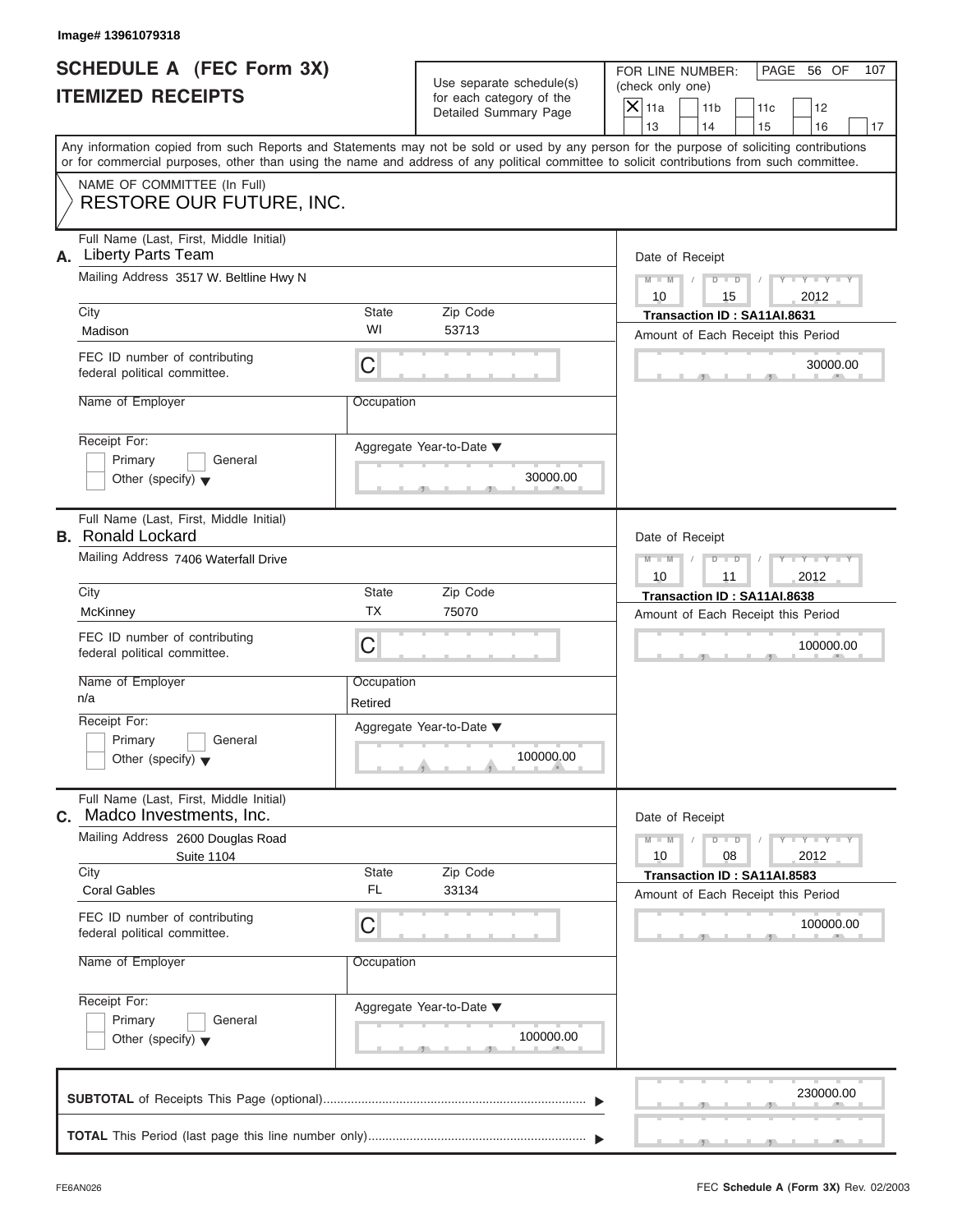| <b>SCHEDULE A (FEC Form 3X)</b> |  |  |
|---------------------------------|--|--|
| <b>ITEMIZED RECEIPTS</b>        |  |  |

|                                                             | Image# 13961079319                                                                                                                         |                                                   |                                                      |                                                                                                                                           |  |  |  |  |
|-------------------------------------------------------------|--------------------------------------------------------------------------------------------------------------------------------------------|---------------------------------------------------|------------------------------------------------------|-------------------------------------------------------------------------------------------------------------------------------------------|--|--|--|--|
| <b>SCHEDULE A (FEC Form 3X)</b><br><b>ITEMIZED RECEIPTS</b> |                                                                                                                                            |                                                   | Use separate schedule(s)<br>for each category of the | FOR LINE NUMBER:<br>PAGE 57 OF<br>107<br>(check only one)                                                                                 |  |  |  |  |
|                                                             |                                                                                                                                            |                                                   | Detailed Summary Page                                | $\mathsf{X}$ 11a<br>11 <sub>b</sub><br>11c<br>12<br>13<br>14<br>15<br>16<br>17                                                            |  |  |  |  |
|                                                             | or for commercial purposes, other than using the name and address of any political committee to solicit contributions from such committee. |                                                   |                                                      | Any information copied from such Reports and Statements may not be sold or used by any person for the purpose of soliciting contributions |  |  |  |  |
|                                                             | NAME OF COMMITTEE (In Full)<br>RESTORE OUR FUTURE, INC.                                                                                    |                                                   |                                                      |                                                                                                                                           |  |  |  |  |
| А.                                                          | Full Name (Last, First, Middle Initial)<br>Joel Mattox                                                                                     |                                                   |                                                      | Date of Receipt                                                                                                                           |  |  |  |  |
|                                                             | Mailing Address 7217 Crescent Ridge Drive                                                                                                  |                                                   |                                                      | $Y - Y - Y - Y - Y$<br>$D$ $D$<br>$M - M$<br>10<br>2012<br>06                                                                             |  |  |  |  |
|                                                             | City<br>Chapel Hill                                                                                                                        | State<br><b>NC</b>                                | Zip Code<br>27516                                    | Transaction ID: SA11AI.8757<br>Amount of Each Receipt this Period                                                                         |  |  |  |  |
|                                                             | FEC ID number of contributing<br>federal political committee.                                                                              | C                                                 |                                                      | 195.00                                                                                                                                    |  |  |  |  |
|                                                             | Name of Employer<br>Self                                                                                                                   | Occupation<br>Investor                            |                                                      |                                                                                                                                           |  |  |  |  |
|                                                             | Receipt For:<br>Primary<br>General<br>Other (specify) $\blacktriangledown$                                                                 |                                                   | Aggregate Year-to-Date ▼<br>195.00                   |                                                                                                                                           |  |  |  |  |
|                                                             | Full Name (Last, First, Middle Initial)<br><b>B.</b> Howard C. Mayberry Jr.                                                                |                                                   |                                                      | Date of Receipt                                                                                                                           |  |  |  |  |
|                                                             | Mailing Address 1376 S. Brook Street                                                                                                       |                                                   |                                                      | Y T Y T Y T<br>$M - M$<br>$D$ $\Box$ $D$<br>2012<br>10<br>08                                                                              |  |  |  |  |
|                                                             | City                                                                                                                                       | State                                             | Zip Code                                             | Transaction ID: SA11AI.8644                                                                                                               |  |  |  |  |
|                                                             | Louisville                                                                                                                                 | KY                                                | 40208                                                | Amount of Each Receipt this Period                                                                                                        |  |  |  |  |
|                                                             | FEC ID number of contributing<br>federal political committee.                                                                              | C                                                 |                                                      | 40.00                                                                                                                                     |  |  |  |  |
|                                                             | Name of Employer<br>n/a                                                                                                                    | Occupation<br>Retired                             |                                                      |                                                                                                                                           |  |  |  |  |
|                                                             | Receipt For:<br>Primary<br>General<br>Other (specify) $\blacktriangledown$                                                                 |                                                   | Aggregate Year-to-Date ▼<br>40.00                    |                                                                                                                                           |  |  |  |  |
|                                                             | Full Name (Last, First, Middle Initial)<br>C. Louise McAlpin                                                                               |                                                   |                                                      | Date of Receipt                                                                                                                           |  |  |  |  |
|                                                             | Mailing Address 275 Catob Road                                                                                                             | $Y = Y$<br>$M - M$<br>$D$ $D$<br>2012<br>10<br>01 |                                                      |                                                                                                                                           |  |  |  |  |
|                                                             | City<br><b>Harbor Springs</b>                                                                                                              | State<br>MI                                       | Zip Code<br>49740                                    | Transaction ID: SA11AI.8526<br>Amount of Each Receipt this Period                                                                         |  |  |  |  |
|                                                             | FEC ID number of contributing<br>federal political committee.                                                                              | C                                                 |                                                      | 3000.00                                                                                                                                   |  |  |  |  |
|                                                             | Name of Employer                                                                                                                           | Occupation                                        |                                                      |                                                                                                                                           |  |  |  |  |
|                                                             | Self                                                                                                                                       |                                                   | Student, Freelance Writer, Artist                    |                                                                                                                                           |  |  |  |  |
|                                                             | Receipt For:<br>Primary<br>General                                                                                                         |                                                   | Aggregate Year-to-Date ▼                             |                                                                                                                                           |  |  |  |  |
|                                                             | Other (specify) $\blacktriangledown$                                                                                                       |                                                   | 9000.00                                              |                                                                                                                                           |  |  |  |  |
|                                                             |                                                                                                                                            |                                                   |                                                      | 3235.00                                                                                                                                   |  |  |  |  |
|                                                             |                                                                                                                                            |                                                   |                                                      |                                                                                                                                           |  |  |  |  |

 $S = \{x_1, x_2, \ldots, x_{n-1}, x_{n-1}, \ldots, x_{n-1}, x_{n-1}, \ldots, x_{n-1}, x_{n-1}, \ldots, x_{n-1}, x_{n-1}, \ldots, x_{n-1}, x_{n-1}, \ldots, x_{n-1}, x_{n-1}, \ldots, x_{n-1}, \ldots, x_{n-1}, \ldots, x_{n-1}, \ldots, x_{n-1}, \ldots, x_{n-1}, \ldots, x_{n-1}, \ldots, x_{n-1}, \ldots, x_{n-1}, \ldots, x_{n-1}, \ldots, x_{n-1}, \ldots, x_{n-1}, \ld$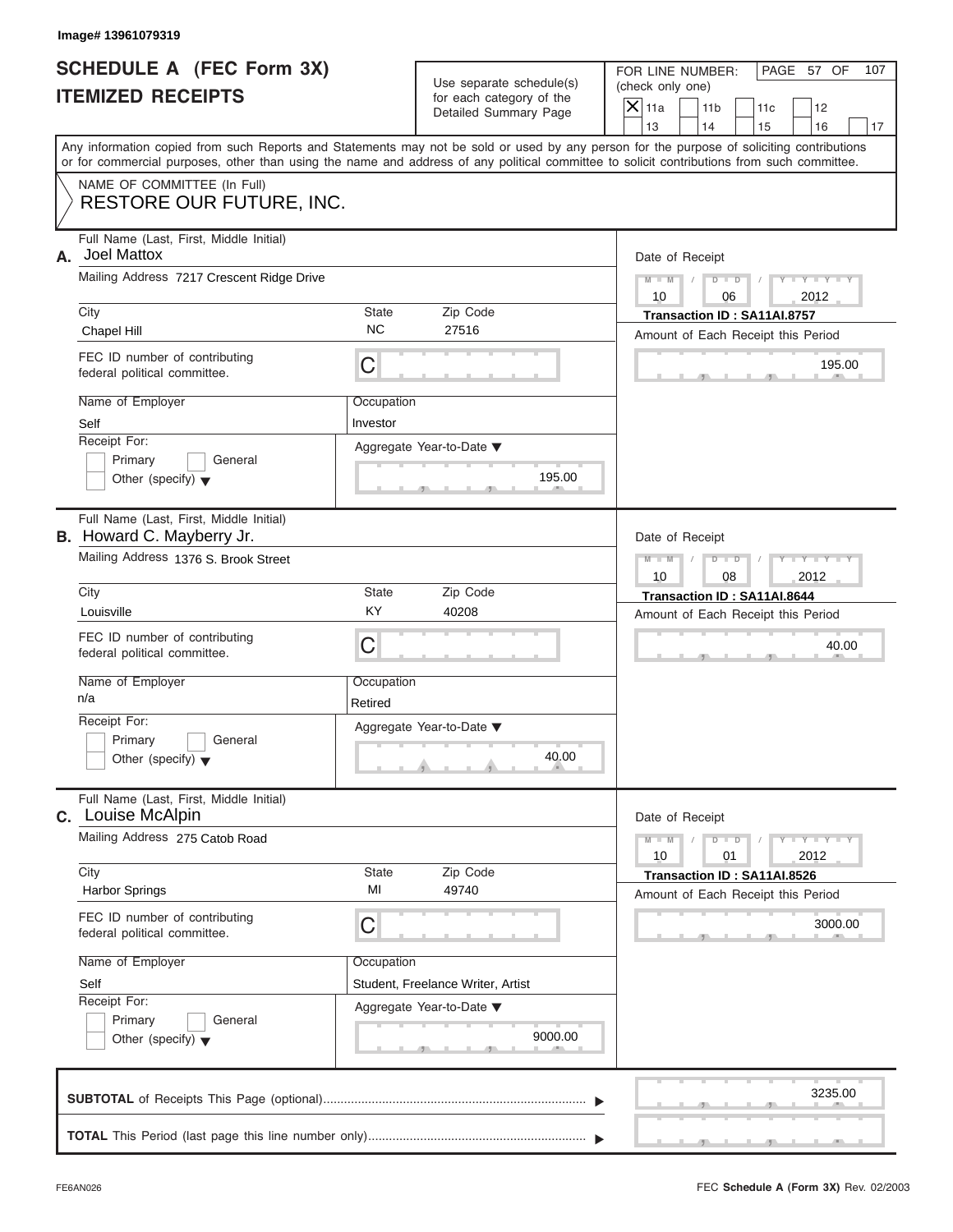|                          | <b>SCHEDULE A (FEC Form 3X)</b> |
|--------------------------|---------------------------------|
| <b>ITEMIZED RECEIPTS</b> |                                 |

| Image# 13961079320                                                                                                                         |                       |                                                      |                                                                                                                                           |  |  |  |  |
|--------------------------------------------------------------------------------------------------------------------------------------------|-----------------------|------------------------------------------------------|-------------------------------------------------------------------------------------------------------------------------------------------|--|--|--|--|
| <b>SCHEDULE A (FEC Form 3X)</b><br><b>ITEMIZED RECEIPTS</b>                                                                                |                       | Use separate schedule(s)<br>for each category of the | FOR LINE NUMBER:<br>PAGE 58 OF<br>107<br>(check only one)<br>$\mathsf{X}$ 11a<br>11 <sub>b</sub><br>11c<br>12                             |  |  |  |  |
|                                                                                                                                            |                       | Detailed Summary Page                                | 13<br>14<br>15<br>16<br>17                                                                                                                |  |  |  |  |
| or for commercial purposes, other than using the name and address of any political committee to solicit contributions from such committee. |                       |                                                      | Any information copied from such Reports and Statements may not be sold or used by any person for the purpose of soliciting contributions |  |  |  |  |
| NAME OF COMMITTEE (In Full)<br>RESTORE OUR FUTURE, INC.                                                                                    |                       |                                                      |                                                                                                                                           |  |  |  |  |
| Full Name (Last, First, Middle Initial)<br>Louise McAlpin<br>А.                                                                            |                       |                                                      | Date of Receipt                                                                                                                           |  |  |  |  |
| Mailing Address 275 Catob Road                                                                                                             |                       |                                                      | $D$ $\Box$ $D$<br>$Y - Y - Y - Y - Y$<br>$M - M$<br>10<br>03<br>2012                                                                      |  |  |  |  |
| City<br><b>Harbor Springs</b>                                                                                                              | State<br>MI           | Zip Code<br>49740                                    | Transaction ID: SA11AI.8546<br>Amount of Each Receipt this Period                                                                         |  |  |  |  |
| FEC ID number of contributing<br>federal political committee.                                                                              | С                     |                                                      | 5000.00                                                                                                                                   |  |  |  |  |
| Name of Employer<br>Self                                                                                                                   | Occupation            | Student, Freelance Writer, Artist                    |                                                                                                                                           |  |  |  |  |
| Receipt For:<br>Primary<br>General<br>Other (specify) $\blacktriangledown$                                                                 |                       | Aggregate Year-to-Date ▼<br>14000.00                 |                                                                                                                                           |  |  |  |  |
| Full Name (Last, First, Middle Initial)<br><b>B.</b> Ellen McCall                                                                          |                       |                                                      | Date of Receipt                                                                                                                           |  |  |  |  |
| Mailing Address 19015 11th Avenue NW                                                                                                       |                       |                                                      | $M - M$<br>$D$ $D$<br>Y I Y I Y I<br>10<br>02<br>2012                                                                                     |  |  |  |  |
| City                                                                                                                                       | State                 | Zip Code                                             | Transaction ID: SA11AI.8540                                                                                                               |  |  |  |  |
| Shoreline                                                                                                                                  | <b>WA</b>             | 98177                                                | Amount of Each Receipt this Period                                                                                                        |  |  |  |  |
| FEC ID number of contributing<br>federal political committee.                                                                              | С                     |                                                      | 30.00                                                                                                                                     |  |  |  |  |
| Name of Employer<br>n/a                                                                                                                    | Occupation<br>Retired |                                                      |                                                                                                                                           |  |  |  |  |
| Receipt For:                                                                                                                               |                       | Aggregate Year-to-Date ▼                             |                                                                                                                                           |  |  |  |  |
| Primary<br>General<br>Other (specify) $\blacktriangledown$                                                                                 |                       | 30.00                                                |                                                                                                                                           |  |  |  |  |
| Full Name (Last, First, Middle Initial)<br>Michael McClurg<br>С.                                                                           |                       |                                                      | Date of Receipt                                                                                                                           |  |  |  |  |
| Mailing Address 2516 Tournament Drive                                                                                                      |                       |                                                      | $Y - Y - I$<br>$M - M$<br>$D$ $D$<br>2012<br>10<br>07                                                                                     |  |  |  |  |
| City<br>Castle Rock                                                                                                                        | State<br>CO           | Zip Code<br>80108                                    | Transaction ID: SA11AI.8755<br>Amount of Each Receipt this Period                                                                         |  |  |  |  |
| FEC ID number of contributing<br>federal political committee.                                                                              | С                     |                                                      | 250.00                                                                                                                                    |  |  |  |  |
| Name of Employer                                                                                                                           | Occupation            |                                                      |                                                                                                                                           |  |  |  |  |
| n/a<br>Receipt For:                                                                                                                        | Retired               |                                                      |                                                                                                                                           |  |  |  |  |
| Primary<br>General<br>Other (specify) $\blacktriangledown$                                                                                 |                       | Aggregate Year-to-Date ▼<br>250.00                   |                                                                                                                                           |  |  |  |  |
|                                                                                                                                            |                       |                                                      | 5280.00                                                                                                                                   |  |  |  |  |
|                                                                                                                                            |                       |                                                      |                                                                                                                                           |  |  |  |  |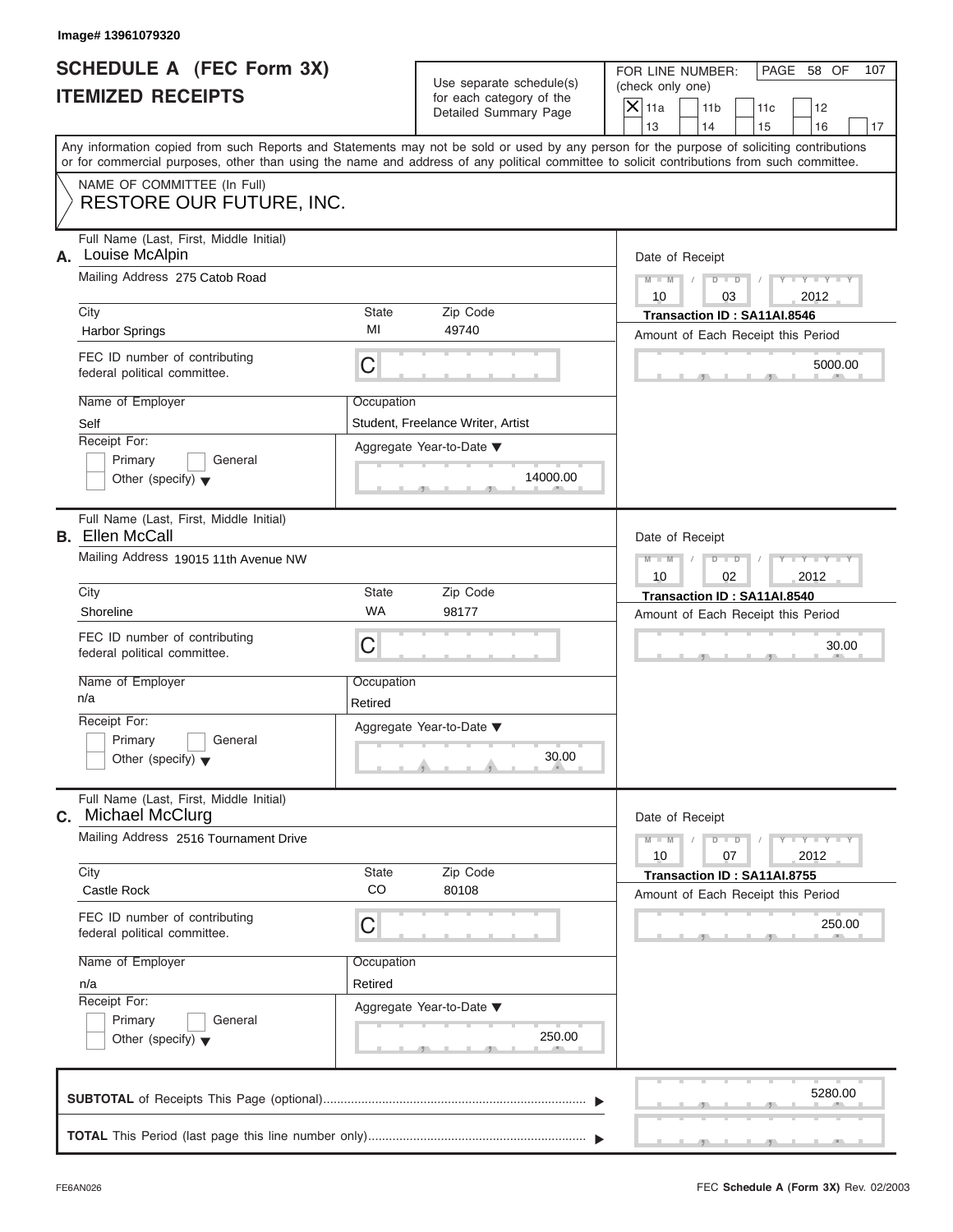| <b>SCHEDULE A (FEC Form 3X)</b> |  |
|---------------------------------|--|
| <b>ITEMIZED RECEIPTS</b>        |  |

| <b>SCHEDULE A (FEC Form 3X)</b><br>FOR LINE NUMBER:<br>PAGE 59 OF<br>Use separate schedule(s)<br>(check only one)<br><b>ITEMIZED RECEIPTS</b><br>for each category of the<br>$\overline{X}$ 11a<br>11 <sub>b</sub><br>11c<br>12<br>Detailed Summary Page<br>13<br>14<br>15<br>16<br>17<br>Any information copied from such Reports and Statements may not be sold or used by any person for the purpose of soliciting contributions<br>or for commercial purposes, other than using the name and address of any political committee to solicit contributions from such committee.<br>NAME OF COMMITTEE (In Full)<br><b>RESTORE OUR FUTURE, INC.</b><br>Full Name (Last, First, Middle Initial)<br><b>Frederick McCord</b><br>Date of Receipt<br>Mailing Address 1021 Main Street<br>$M - M$<br>$D$ $D$<br>$Y - Y - Y$<br>$\sqrt{ }$<br><b>Suite 1400</b><br>10<br>15<br>2012<br>City<br>State<br>Zip Code<br>Transaction ID: SA11AI.8863<br><b>TX</b><br>77002<br>Houston<br>Amount of Each Receipt this Period<br>FEC ID number of contributing<br>C<br>250.00<br>federal political committee.<br>Name of Employer<br>Occupation<br>Chairman<br>McCord Development, Inc.<br>Receipt For:<br>Aggregate Year-to-Date ▼<br>Primary<br>General<br>250.00<br>Other (specify) $\blacktriangledown$<br>Full Name (Last, First, Middle Initial)<br>Date of Receipt<br>Mailing Address 505 N. Lake Shore Drive<br>$M - M$<br>$D$ $D$<br>Y - Y - Y - Y<br>#5202<br>10<br>12<br>2012<br>City<br>State<br>Zip Code<br>Transaction ID: SA11AI.8648<br>IL<br>60611<br>Chicago<br>Amount of Each Receipt this Period<br>FEC ID number of contributing<br>C<br>200.00<br>federal political committee.<br>Name of Employer<br>Occupation<br>Wells Fargo Bank<br>Banking<br>Receipt For:<br>Aggregate Year-to-Date ▼<br>Primary<br>General<br>200.00<br>Other (specify) $\blacktriangledown$<br>Full Name (Last, First, Middle Initial)<br>Date of Receipt<br>Mailing Address 228 South Beach Road<br>$M - M$<br>$Y = Y$<br>$D - D$<br>2012<br>10<br>04<br>Zip Code<br>City<br>State<br>Transaction ID: SA11AI.8531<br><b>FL</b><br>33455<br><b>Hobe Sound</b><br>Amount of Each Receipt this Period<br>FEC ID number of contributing<br>С<br>25000.00<br>federal political committee.<br>Name of Employer<br>Occupation<br>Retired<br>n/a<br>Receipt For:<br>Aggregate Year-to-Date ▼<br>Primary<br>General<br>100000.00<br>Other (specify) $\blacktriangledown$<br>25450.00 | Image# 13961079321 |  |     |
|--------------------------------------------------------------------------------------------------------------------------------------------------------------------------------------------------------------------------------------------------------------------------------------------------------------------------------------------------------------------------------------------------------------------------------------------------------------------------------------------------------------------------------------------------------------------------------------------------------------------------------------------------------------------------------------------------------------------------------------------------------------------------------------------------------------------------------------------------------------------------------------------------------------------------------------------------------------------------------------------------------------------------------------------------------------------------------------------------------------------------------------------------------------------------------------------------------------------------------------------------------------------------------------------------------------------------------------------------------------------------------------------------------------------------------------------------------------------------------------------------------------------------------------------------------------------------------------------------------------------------------------------------------------------------------------------------------------------------------------------------------------------------------------------------------------------------------------------------------------------------------------------------------------------------------------------------------------------------------------------------------------------------------------------------------------------------------------------------------------------------------------------------------------------------------------------------------------------------------------------------------------------------------------------------------------------------------------------------------------------------------------------------------------------------------------------------------------|--------------------|--|-----|
| А.<br><b>B.</b> Kenneth McCorkle<br>C. Robert McCormack                                                                                                                                                                                                                                                                                                                                                                                                                                                                                                                                                                                                                                                                                                                                                                                                                                                                                                                                                                                                                                                                                                                                                                                                                                                                                                                                                                                                                                                                                                                                                                                                                                                                                                                                                                                                                                                                                                                                                                                                                                                                                                                                                                                                                                                                                                                                                                                                      |                    |  | 107 |
|                                                                                                                                                                                                                                                                                                                                                                                                                                                                                                                                                                                                                                                                                                                                                                                                                                                                                                                                                                                                                                                                                                                                                                                                                                                                                                                                                                                                                                                                                                                                                                                                                                                                                                                                                                                                                                                                                                                                                                                                                                                                                                                                                                                                                                                                                                                                                                                                                                                              |                    |  |     |
|                                                                                                                                                                                                                                                                                                                                                                                                                                                                                                                                                                                                                                                                                                                                                                                                                                                                                                                                                                                                                                                                                                                                                                                                                                                                                                                                                                                                                                                                                                                                                                                                                                                                                                                                                                                                                                                                                                                                                                                                                                                                                                                                                                                                                                                                                                                                                                                                                                                              |                    |  |     |
|                                                                                                                                                                                                                                                                                                                                                                                                                                                                                                                                                                                                                                                                                                                                                                                                                                                                                                                                                                                                                                                                                                                                                                                                                                                                                                                                                                                                                                                                                                                                                                                                                                                                                                                                                                                                                                                                                                                                                                                                                                                                                                                                                                                                                                                                                                                                                                                                                                                              |                    |  |     |
|                                                                                                                                                                                                                                                                                                                                                                                                                                                                                                                                                                                                                                                                                                                                                                                                                                                                                                                                                                                                                                                                                                                                                                                                                                                                                                                                                                                                                                                                                                                                                                                                                                                                                                                                                                                                                                                                                                                                                                                                                                                                                                                                                                                                                                                                                                                                                                                                                                                              |                    |  |     |
|                                                                                                                                                                                                                                                                                                                                                                                                                                                                                                                                                                                                                                                                                                                                                                                                                                                                                                                                                                                                                                                                                                                                                                                                                                                                                                                                                                                                                                                                                                                                                                                                                                                                                                                                                                                                                                                                                                                                                                                                                                                                                                                                                                                                                                                                                                                                                                                                                                                              |                    |  |     |
|                                                                                                                                                                                                                                                                                                                                                                                                                                                                                                                                                                                                                                                                                                                                                                                                                                                                                                                                                                                                                                                                                                                                                                                                                                                                                                                                                                                                                                                                                                                                                                                                                                                                                                                                                                                                                                                                                                                                                                                                                                                                                                                                                                                                                                                                                                                                                                                                                                                              |                    |  |     |
|                                                                                                                                                                                                                                                                                                                                                                                                                                                                                                                                                                                                                                                                                                                                                                                                                                                                                                                                                                                                                                                                                                                                                                                                                                                                                                                                                                                                                                                                                                                                                                                                                                                                                                                                                                                                                                                                                                                                                                                                                                                                                                                                                                                                                                                                                                                                                                                                                                                              |                    |  |     |

FEC **Schedule A (Form 3X)** Rev. 02/2003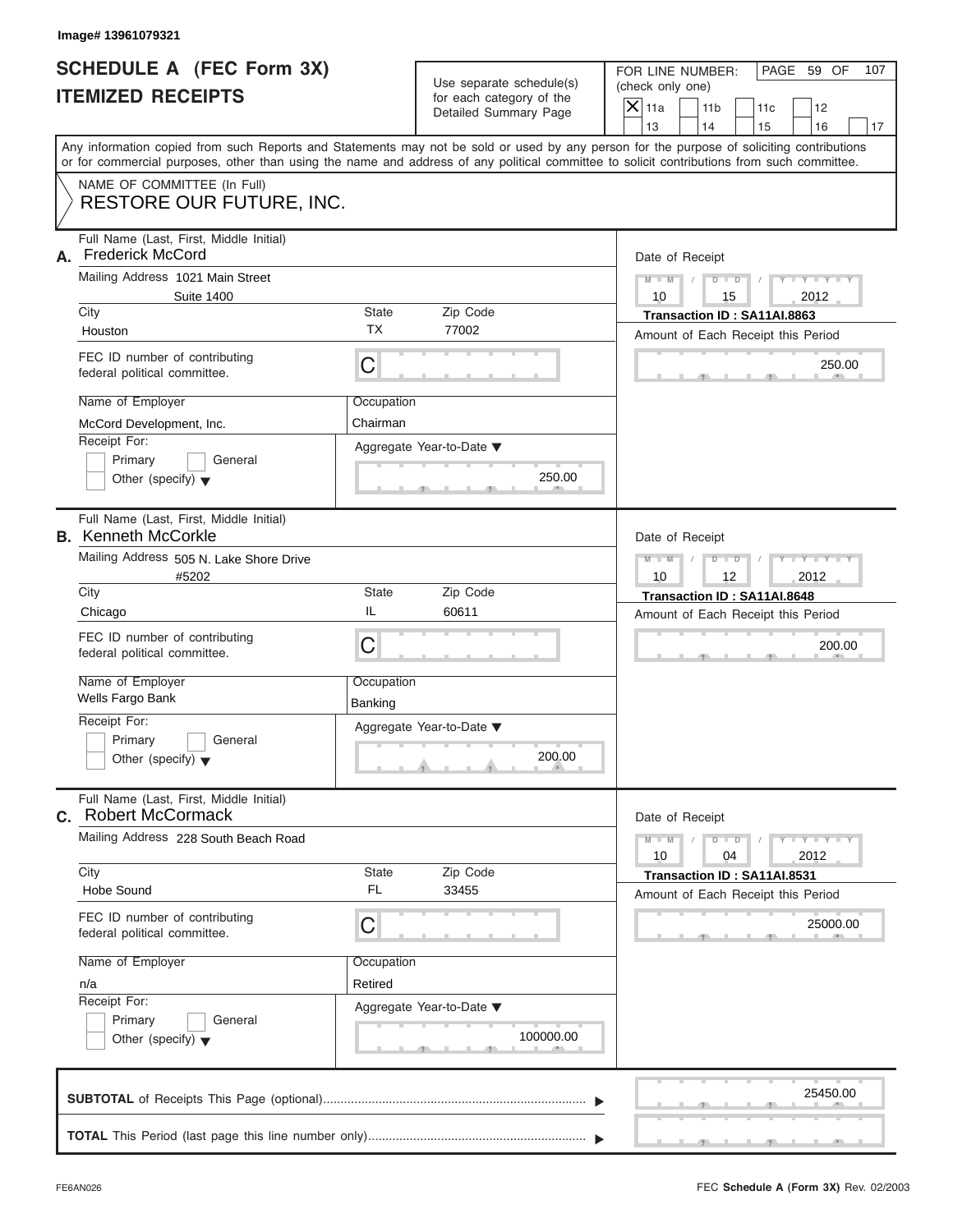|                          | SCHEDULE A (FEC Form 3X) |
|--------------------------|--------------------------|
| <b>ITEMIZED RECEIPTS</b> |                          |

| Image# 13961079322                                                                                                                                                                                                                                                                      |                               |                                                      |                                    |                                                    |           |                                                             |     |
|-----------------------------------------------------------------------------------------------------------------------------------------------------------------------------------------------------------------------------------------------------------------------------------------|-------------------------------|------------------------------------------------------|------------------------------------|----------------------------------------------------|-----------|-------------------------------------------------------------|-----|
| <b>SCHEDULE A (FEC Form 3X)</b><br><b>ITEMIZED RECEIPTS</b>                                                                                                                                                                                                                             |                               | Use separate schedule(s)<br>for each category of the |                                    | PAGE 60 OF<br>FOR LINE NUMBER:<br>(check only one) |           |                                                             | 107 |
|                                                                                                                                                                                                                                                                                         |                               | Detailed Summary Page                                | $\mathsf{X}$ 11a<br>13             | 11 <sub>b</sub><br>14                              | 11c<br>15 | 12<br>16                                                    | 17  |
| Any information copied from such Reports and Statements may not be sold or used by any person for the purpose of soliciting contributions<br>or for commercial purposes, other than using the name and address of any political committee to solicit contributions from such committee. |                               |                                                      |                                    |                                                    |           |                                                             |     |
| NAME OF COMMITTEE (In Full)<br><b>RESTORE OUR FUTURE, INC.</b>                                                                                                                                                                                                                          |                               |                                                      |                                    |                                                    |           |                                                             |     |
| Full Name (Last, First, Middle Initial)<br>John McDonnell<br>А.                                                                                                                                                                                                                         |                               |                                                      | Date of Receipt                    |                                                    |           |                                                             |     |
| Mailing Address 63 Atlantic Avenue<br>#7E                                                                                                                                                                                                                                               |                               |                                                      | $M - M$<br>10                      | $D - D$<br>17                                      |           | $Y - Y - Y - Y - Y$<br>2012                                 |     |
| City                                                                                                                                                                                                                                                                                    | State                         | Zip Code                                             |                                    | Transaction ID: SA11AI.8521                        |           |                                                             |     |
| <b>Boston</b>                                                                                                                                                                                                                                                                           | MA                            | 02110                                                |                                    | Amount of Each Receipt this Period                 |           |                                                             |     |
| FEC ID number of contributing<br>federal political committee.                                                                                                                                                                                                                           | С                             |                                                      |                                    |                                                    |           | 1000.00                                                     |     |
| Name of Employer                                                                                                                                                                                                                                                                        | Occupation                    |                                                      |                                    |                                                    |           |                                                             |     |
| Patron Spirits Company                                                                                                                                                                                                                                                                  | COO                           |                                                      |                                    |                                                    |           |                                                             |     |
| Receipt For:                                                                                                                                                                                                                                                                            |                               | Aggregate Year-to-Date ▼                             |                                    |                                                    |           |                                                             |     |
| Primary<br>General                                                                                                                                                                                                                                                                      |                               |                                                      |                                    |                                                    |           |                                                             |     |
| Other (specify) $\blacktriangledown$                                                                                                                                                                                                                                                    |                               | 21100.00                                             |                                    |                                                    |           |                                                             |     |
| Full Name (Last, First, Middle Initial)<br><b>B.</b> Jeffrey McDougall                                                                                                                                                                                                                  |                               |                                                      | Date of Receipt                    |                                                    |           |                                                             |     |
| Mailing Address 1021 N.W. Grand Blvd.                                                                                                                                                                                                                                                   |                               |                                                      | $M - M$                            | $D - I - D$                                        |           | Y T Y T Y T                                                 |     |
|                                                                                                                                                                                                                                                                                         |                               |                                                      | 10                                 | 09                                                 |           | 2012                                                        |     |
| City                                                                                                                                                                                                                                                                                    | State                         | Zip Code                                             |                                    | Transaction ID: SA11AI.8642                        |           |                                                             |     |
| Oklahoma City                                                                                                                                                                                                                                                                           | OK                            | 73118                                                | Amount of Each Receipt this Period |                                                    |           |                                                             |     |
| FEC ID number of contributing<br>federal political committee.                                                                                                                                                                                                                           | C                             |                                                      |                                    |                                                    |           | 50000.00                                                    |     |
| Name of Employer<br><b>JMA Energy Company</b>                                                                                                                                                                                                                                           | Occupation<br>Owner/President |                                                      |                                    |                                                    |           |                                                             |     |
| Receipt For:                                                                                                                                                                                                                                                                            |                               | Aggregate Year-to-Date ▼                             |                                    |                                                    |           |                                                             |     |
| Primary<br>General<br>Other (specify) $\blacktriangledown$                                                                                                                                                                                                                              |                               | 50000.00                                             |                                    |                                                    |           |                                                             |     |
| Full Name (Last, First, Middle Initial)<br>C. Frank McGuyer                                                                                                                                                                                                                             |                               |                                                      |                                    |                                                    |           |                                                             |     |
| Mailing Address 11007 Wickwood Drive                                                                                                                                                                                                                                                    |                               |                                                      | Date of Receipt<br>$M - M$<br>10   | $D$ $D$<br>10                                      |           | $\mathbf{I} = \mathbf{Y} + \mathbf{I} - \mathbf{Y}$<br>2012 |     |
| City                                                                                                                                                                                                                                                                                    | State                         | Zip Code                                             |                                    | Transaction ID: SA11AI.8804                        |           |                                                             |     |
| Houston                                                                                                                                                                                                                                                                                 | <b>TX</b>                     | 77024                                                |                                    | Amount of Each Receipt this Period                 |           |                                                             |     |
| FEC ID number of contributing<br>federal political committee.                                                                                                                                                                                                                           | С                             |                                                      |                                    |                                                    |           | 5000.00                                                     |     |
| Name of Employer                                                                                                                                                                                                                                                                        | Occupation                    |                                                      |                                    |                                                    |           |                                                             |     |
| McGuyer Homebuilders Inc.                                                                                                                                                                                                                                                               | Homebuilding                  |                                                      |                                    |                                                    |           |                                                             |     |
| Receipt For:                                                                                                                                                                                                                                                                            |                               | Aggregate Year-to-Date ▼                             |                                    |                                                    |           |                                                             |     |
| Primary<br>General                                                                                                                                                                                                                                                                      |                               |                                                      |                                    |                                                    |           |                                                             |     |
| Other (specify) $\blacktriangledown$                                                                                                                                                                                                                                                    |                               | 5000.00                                              |                                    |                                                    |           |                                                             |     |
|                                                                                                                                                                                                                                                                                         |                               |                                                      |                                    |                                                    |           | 56000.00                                                    |     |
|                                                                                                                                                                                                                                                                                         |                               |                                                      |                                    |                                                    |           |                                                             |     |
|                                                                                                                                                                                                                                                                                         |                               |                                                      |                                    |                                                    |           |                                                             |     |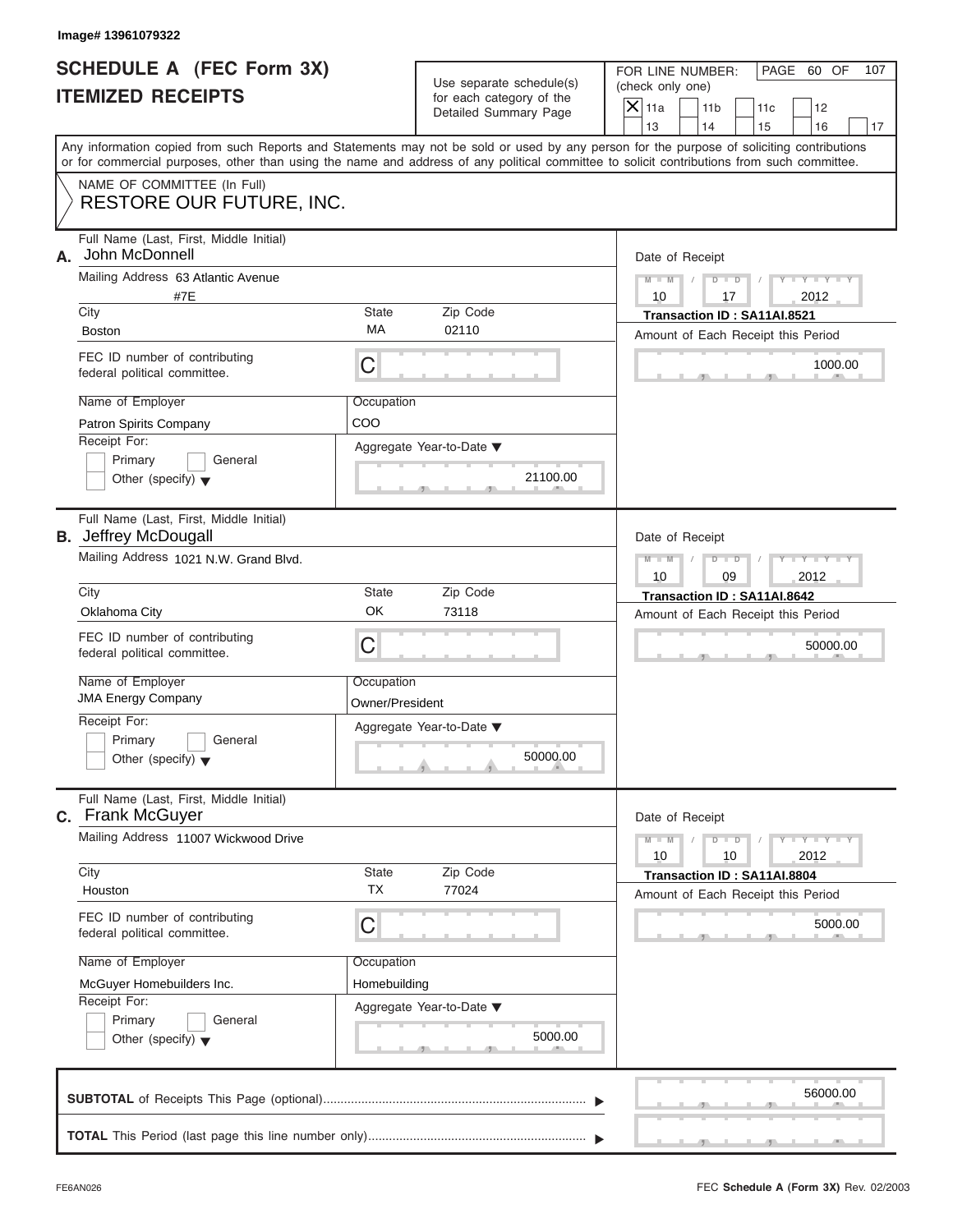| <b>SCHEDULE A (FEC Form 3X)</b> |  |  |
|---------------------------------|--|--|
| <b>ITEMIZED RECEIPTS</b>        |  |  |

|                                                             | Image# 13961079323                                                                                                                                                                                                                                                                                                                                                  |                                 |                                                                                       |                                                                                                                                                            |
|-------------------------------------------------------------|---------------------------------------------------------------------------------------------------------------------------------------------------------------------------------------------------------------------------------------------------------------------------------------------------------------------------------------------------------------------|---------------------------------|---------------------------------------------------------------------------------------|------------------------------------------------------------------------------------------------------------------------------------------------------------|
| <b>SCHEDULE A (FEC Form 3X)</b><br><b>ITEMIZED RECEIPTS</b> |                                                                                                                                                                                                                                                                                                                                                                     |                                 | Use separate schedule(s)<br>for each category of the<br>Detailed Summary Page         | FOR LINE NUMBER:<br>PAGE 61 OF<br>107<br>(check only one)<br>$\overline{X}$ 11a<br>11 <sub>b</sub><br>11c<br>12<br>13<br>14<br>15<br>16<br>17              |
|                                                             | or for commercial purposes, other than using the name and address of any political committee to solicit contributions from such committee.                                                                                                                                                                                                                          |                                 |                                                                                       | Any information copied from such Reports and Statements may not be sold or used by any person for the purpose of soliciting contributions                  |
|                                                             | NAME OF COMMITTEE (In Full)<br><b>RESTORE OUR FUTURE, INC.</b>                                                                                                                                                                                                                                                                                                      |                                 |                                                                                       |                                                                                                                                                            |
| А.                                                          | Full Name (Last, First, Middle Initial)<br>John McNamara<br>Mailing Address 3625 Quarry Mountain Road                                                                                                                                                                                                                                                               |                                 |                                                                                       | Date of Receipt<br>$D$ $\Box$ $D$<br>Y TYT<br>$M - M$<br>10<br>09<br>2012                                                                                  |
|                                                             | City<br>Park City                                                                                                                                                                                                                                                                                                                                                   | State<br>UT                     | Zip Code<br>84098                                                                     | Transaction ID: SA11AI.8620                                                                                                                                |
|                                                             | FEC ID number of contributing<br>federal political committee.                                                                                                                                                                                                                                                                                                       | C                               |                                                                                       | Amount of Each Receipt this Period<br>10000.00                                                                                                             |
|                                                             | Name of Employer<br>Lonque Vue Capital, LLC<br>Receipt For:<br>Primary<br>General<br>Other (specify) $\blacktriangledown$                                                                                                                                                                                                                                           | Occupation                      | Co-Founder & Managing Partner<br>Aggregate Year-to-Date ▼<br>10000.00                 |                                                                                                                                                            |
|                                                             | Full Name (Last, First, Middle Initial)<br><b>B.</b> Meuchadim of New Mexico, LP<br>Mailing Address 6100 Hollywood Blvd.<br>#407<br>City<br>Hollywood<br>FEC ID number of contributing<br>federal political committee.<br>Name of Employer<br>Receipt For:<br>Primary<br>General<br>Other (specify) $\blacktriangledown$<br>Full Name (Last, First, Middle Initial) | State<br>FL.<br>C<br>Occupation | Zip Code<br>33024<br>Aggregate Year-to-Date ▼<br>200000.00                            | Date of Receipt<br>$M - M$<br>$D$ $D$<br>Y I Y I Y I<br>10<br>15<br>2012<br>Transaction ID: SA11AI.8516<br>Amount of Each Receipt this Period<br>200000.00 |
|                                                             | C. Stuart Miller<br>Mailing Address 124 N. Elm Drive                                                                                                                                                                                                                                                                                                                |                                 |                                                                                       | Date of Receipt<br>$M - M$<br>$Y = Y$<br>$D - D$                                                                                                           |
|                                                             | City<br><b>Beverly Hills</b><br>FEC ID number of contributing<br>federal political committee.<br>Name of Employer<br>S&R Metals, Inc.<br>Receipt For:<br>Primary<br>General<br>Other (specify) $\blacktriangledown$                                                                                                                                                 | State<br>CA<br>С<br>Occupation  | Zip Code<br>90210<br>Owner, Sales & Purchasing<br>Aggregate Year-to-Date ▼<br>1500.00 | 2012<br>10<br>05<br>Transaction ID: SA11AI.8672<br>Amount of Each Receipt this Period<br>500.00                                                            |
|                                                             |                                                                                                                                                                                                                                                                                                                                                                     |                                 |                                                                                       | 210500.00                                                                                                                                                  |
|                                                             |                                                                                                                                                                                                                                                                                                                                                                     |                                 |                                                                                       |                                                                                                                                                            |

S S S , , .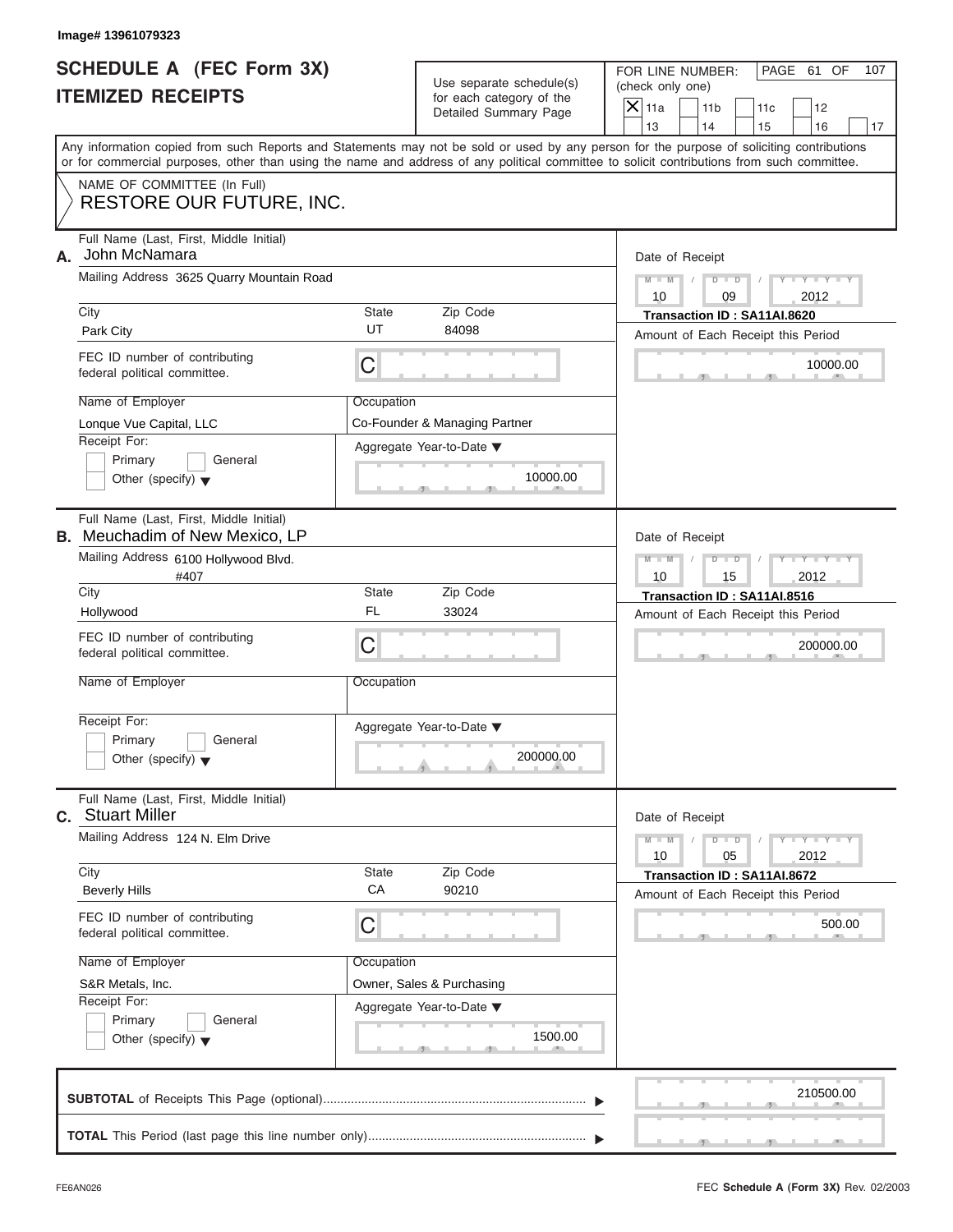| <b>SCHEDULE A (FEC Form 3X)</b> |  |  |
|---------------------------------|--|--|
| <b>ITEMIZED RECEIPTS</b>        |  |  |

|                                                             | Image# 13961079324                                                                                                                         |                                                                      |                                                                               |                                                                                                               |
|-------------------------------------------------------------|--------------------------------------------------------------------------------------------------------------------------------------------|----------------------------------------------------------------------|-------------------------------------------------------------------------------|---------------------------------------------------------------------------------------------------------------|
| <b>SCHEDULE A (FEC Form 3X)</b><br><b>ITEMIZED RECEIPTS</b> |                                                                                                                                            |                                                                      | Use separate schedule(s)<br>for each category of the<br>Detailed Summary Page | FOR LINE NUMBER:<br>PAGE 62 OF<br>107<br>(check only one)<br>$\mathsf{X}$ 11a<br>11 <sub>b</sub><br>11c<br>12 |
|                                                             | Any information copied from such Reports and Statements may not be sold or used by any person for the purpose of soliciting contributions  |                                                                      |                                                                               | 13<br>14<br>15<br>16<br>17                                                                                    |
|                                                             | or for commercial purposes, other than using the name and address of any political committee to solicit contributions from such committee. |                                                                      |                                                                               |                                                                                                               |
|                                                             | NAME OF COMMITTEE (In Full)<br>RESTORE OUR FUTURE, INC.                                                                                    |                                                                      |                                                                               |                                                                                                               |
| А.                                                          | Full Name (Last, First, Middle Initial)<br>Glenn Mize                                                                                      |                                                                      |                                                                               | Date of Receipt                                                                                               |
|                                                             | Mailing Address 13855 Cowart Road                                                                                                          | $Y - Y - Y - Y - Y$<br>$D$ $\Box$ $D$<br>$M - M$<br>10<br>2012<br>14 |                                                                               |                                                                                                               |
|                                                             | City<br>Milton                                                                                                                             | State<br>GA                                                          | Zip Code<br>30004                                                             | Transaction ID: SA11AI.8887<br>Amount of Each Receipt this Period                                             |
|                                                             | FEC ID number of contributing<br>federal political committee.                                                                              | С                                                                    |                                                                               | 75.00                                                                                                         |
|                                                             | Name of Employer<br><b>Fulton County</b>                                                                                                   | Occupation<br>Teacher                                                |                                                                               |                                                                                                               |
|                                                             | Receipt For:<br>Primary<br>General<br>Other (specify) $\blacktriangledown$                                                                 |                                                                      | Aggregate Year-to-Date ▼<br>75.00                                             |                                                                                                               |
|                                                             | Full Name (Last, First, Middle Initial)<br><b>B.</b> Carolyn Moshier                                                                       |                                                                      |                                                                               | Date of Receipt                                                                                               |
|                                                             | Mailing Address 1022 N. Cypress Court                                                                                                      | $M - M$<br>$D$ $D$<br>Y I Y I Y I<br>10<br>01<br>2012                |                                                                               |                                                                                                               |
|                                                             | City                                                                                                                                       | State<br>KS                                                          | Zip Code                                                                      | Transaction ID: SA11AI.8614                                                                                   |
|                                                             | Wichita<br>FEC ID number of contributing<br>federal political committee.                                                                   | С                                                                    | 67206                                                                         | Amount of Each Receipt this Period<br>2500.00                                                                 |
|                                                             | Name of Employer<br>Self                                                                                                                   | Occupation<br><b>Business Owner</b>                                  |                                                                               |                                                                                                               |
|                                                             | Receipt For:<br>Primary<br>General<br>Other (specify) $\blacktriangledown$                                                                 |                                                                      | Aggregate Year-to-Date ▼<br>2500.00                                           |                                                                                                               |
|                                                             | Full Name (Last, First, Middle Initial)<br>C. Doug Moshier                                                                                 |                                                                      |                                                                               | Date of Receipt                                                                                               |
|                                                             | Mailing Address 1022 N. Cypress Court                                                                                                      | $Y - Y - I$<br>$M - M$<br>$D$ $D$<br>2012<br>10<br>01                |                                                                               |                                                                                                               |
|                                                             | City<br>Wichita                                                                                                                            | State<br>KS                                                          | Zip Code<br>67206                                                             | Transaction ID: SA11AI.8612<br>Amount of Each Receipt this Period                                             |
|                                                             | FEC ID number of contributing<br>federal political committee.                                                                              | С                                                                    |                                                                               | 2500.00                                                                                                       |
|                                                             | Name of Employer                                                                                                                           | Occupation                                                           |                                                                               |                                                                                                               |
|                                                             | Self<br>Receipt For:                                                                                                                       | Attorney                                                             | Aggregate Year-to-Date ▼                                                      |                                                                                                               |
|                                                             | Primary<br>General<br>Other (specify) $\blacktriangledown$                                                                                 |                                                                      | 2500.00                                                                       |                                                                                                               |
|                                                             |                                                                                                                                            |                                                                      |                                                                               | 5075.00                                                                                                       |
|                                                             |                                                                                                                                            |                                                                      |                                                                               |                                                                                                               |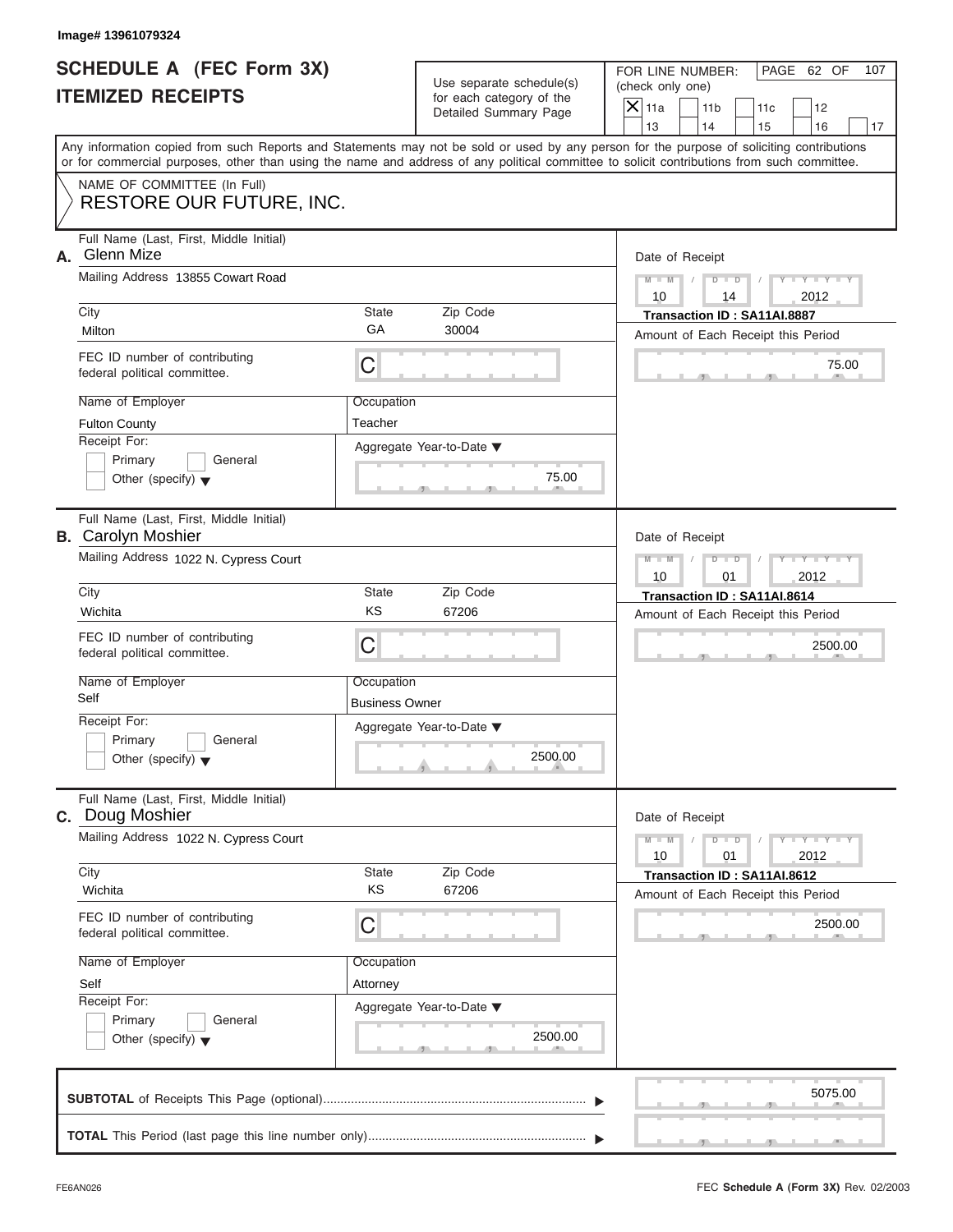|                          | <b>SCHEDULE A (FEC Form 3X)</b> |
|--------------------------|---------------------------------|
| <b>ITEMIZED RECEIPTS</b> |                                 |

|                                                      | Image# 13961079325                                                                                                                         |                                                               |                                                                               |                                                                                                                                           |
|------------------------------------------------------|--------------------------------------------------------------------------------------------------------------------------------------------|---------------------------------------------------------------|-------------------------------------------------------------------------------|-------------------------------------------------------------------------------------------------------------------------------------------|
| SCHEDULE A (FEC Form 3X)<br><b>ITEMIZED RECEIPTS</b> |                                                                                                                                            |                                                               | Use separate schedule(s)<br>for each category of the<br>Detailed Summary Page | FOR LINE NUMBER:<br>PAGE 63 OF<br>107<br>(check only one)<br>$X$ 11a<br>11 <sub>b</sub><br>11c<br>12                                      |
|                                                      |                                                                                                                                            |                                                               |                                                                               | 13<br>14<br>15<br>16<br>17                                                                                                                |
|                                                      | or for commercial purposes, other than using the name and address of any political committee to solicit contributions from such committee. |                                                               |                                                                               | Any information copied from such Reports and Statements may not be sold or used by any person for the purpose of soliciting contributions |
|                                                      | NAME OF COMMITTEE (In Full)<br>RESTORE OUR FUTURE, INC.                                                                                    |                                                               |                                                                               |                                                                                                                                           |
| А.                                                   | Full Name (Last, First, Middle Initial)<br>Neeb Kearney & Co., Inc.                                                                        |                                                               |                                                                               | Date of Receipt                                                                                                                           |
|                                                      | Mailing Address 1555 Poydras Street<br><b>Suite 1600</b>                                                                                   |                                                               |                                                                               | $Y - Y - Y - Y - Y$<br>$D$ $D$<br>$M - M$<br>10<br>2012<br>16                                                                             |
|                                                      | City                                                                                                                                       | State                                                         | Zip Code                                                                      | Transaction ID: SA11AI.8634                                                                                                               |
|                                                      | <b>New Orleans</b>                                                                                                                         | LA                                                            | 70112                                                                         | Amount of Each Receipt this Period                                                                                                        |
|                                                      | FEC ID number of contributing<br>federal political committee.                                                                              | C                                                             |                                                                               | 5000.00                                                                                                                                   |
|                                                      | Name of Employer                                                                                                                           | Occupation                                                    |                                                                               |                                                                                                                                           |
|                                                      | Receipt For:<br>Primary<br>General<br>Other (specify) $\blacktriangledown$                                                                 |                                                               | Aggregate Year-to-Date ▼<br>12500.00                                          |                                                                                                                                           |
|                                                      | Full Name (Last, First, Middle Initial)<br><b>B.</b> Stephen Neff                                                                          |                                                               |                                                                               | Date of Receipt                                                                                                                           |
|                                                      | Mailing Address 3115 Av Del Conquistador                                                                                                   | Y T Y T Y T<br>$M - M$<br>$D$ $D$                             |                                                                               |                                                                                                                                           |
|                                                      | City                                                                                                                                       | 10<br>06<br>2012<br>Transaction ID: SA11AI.8763               |                                                                               |                                                                                                                                           |
|                                                      | Tucson                                                                                                                                     | AZ                                                            | Zip Code<br>85749                                                             | Amount of Each Receipt this Period                                                                                                        |
|                                                      | FEC ID number of contributing<br>federal political committee.                                                                              | C                                                             |                                                                               | 500.00                                                                                                                                    |
|                                                      | Name of Employer<br>Merrill Lynch                                                                                                          | Occupation<br>Portfolio Manager                               |                                                                               |                                                                                                                                           |
|                                                      | Receipt For:                                                                                                                               |                                                               | Aggregate Year-to-Date ▼                                                      |                                                                                                                                           |
|                                                      | Primary<br>General<br>Other (specify) $\blacktriangledown$                                                                                 |                                                               | 500.00                                                                        |                                                                                                                                           |
|                                                      | Full Name (Last, First, Middle Initial)<br><b>c.</b> Steven Nenzel                                                                         |                                                               |                                                                               | Date of Receipt                                                                                                                           |
|                                                      | Mailing Address 947 Rancheros Drive                                                                                                        | $Y - Y - Y - Y - I$<br>$M - M$<br>$D$ $D$<br>2012<br>10<br>05 |                                                                               |                                                                                                                                           |
|                                                      | City<br>San Marcos                                                                                                                         | State<br>CA                                                   | Zip Code<br>92069                                                             | Transaction ID: SA11AI.8679<br>Amount of Each Receipt this Period                                                                         |
|                                                      | FEC ID number of contributing<br>federal political committee.                                                                              | С                                                             |                                                                               | 500.00                                                                                                                                    |
|                                                      | Name of Employer                                                                                                                           | Occupation                                                    |                                                                               |                                                                                                                                           |
|                                                      | Rock-It Surfaces Inc.                                                                                                                      | President                                                     |                                                                               |                                                                                                                                           |
|                                                      | Receipt For:                                                                                                                               |                                                               | Aggregate Year-to-Date ▼                                                      |                                                                                                                                           |
|                                                      | Primary<br>General<br>Other (specify) $\blacktriangledown$                                                                                 |                                                               | 500.00                                                                        |                                                                                                                                           |
|                                                      |                                                                                                                                            |                                                               |                                                                               | 6000.00                                                                                                                                   |
|                                                      |                                                                                                                                            |                                                               |                                                                               |                                                                                                                                           |

S S S , , .

سي ال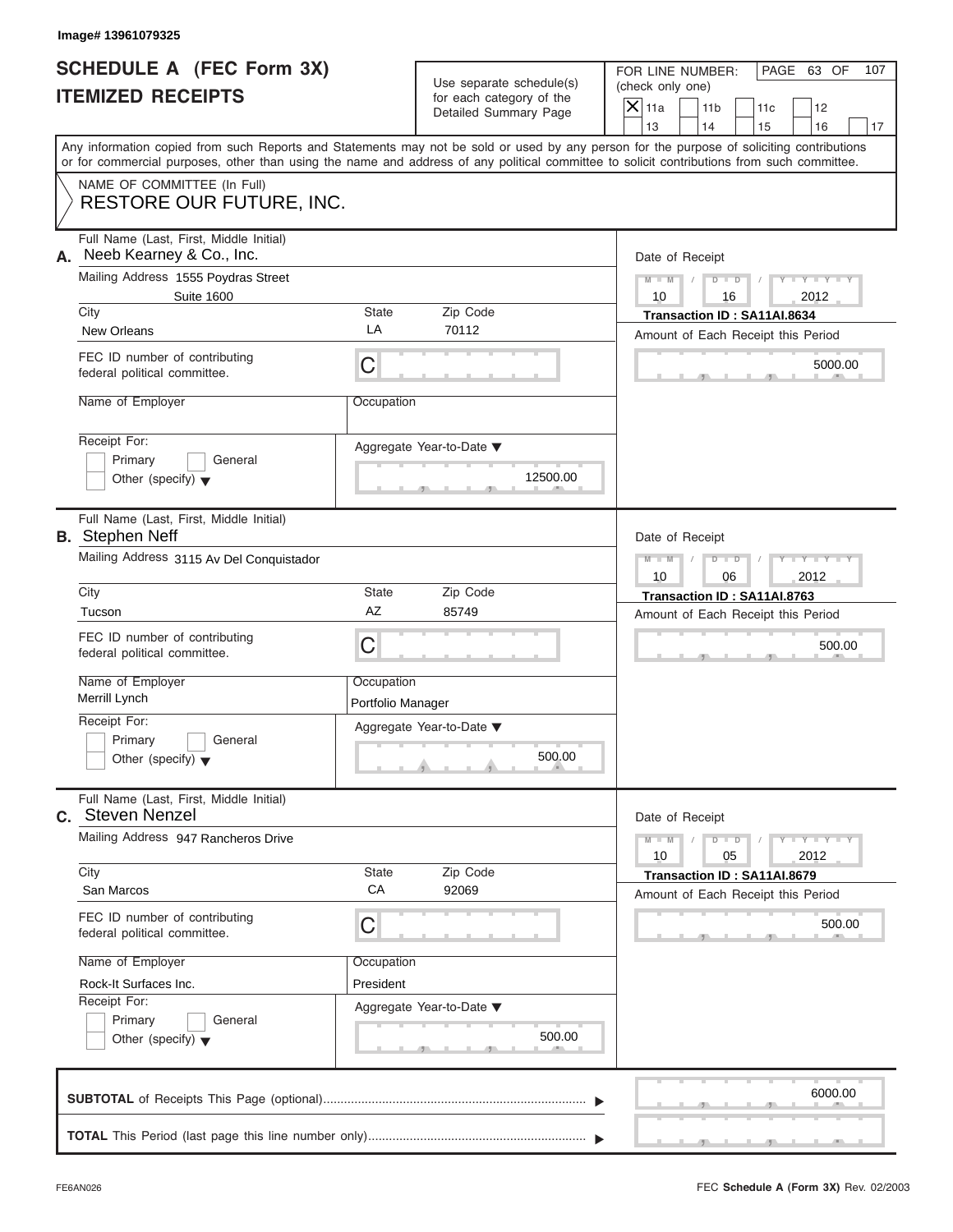| <b>SCHEDULE A (FEC Form 3X)</b> |  |  |
|---------------------------------|--|--|
| <b>ITEMIZED RECEIPTS</b>        |  |  |

|                                                                                                                                                                                                          | Image# 13961079326                                                                                                                                                        |                                                               |                                                                               |                                                                                                               |
|----------------------------------------------------------------------------------------------------------------------------------------------------------------------------------------------------------|---------------------------------------------------------------------------------------------------------------------------------------------------------------------------|---------------------------------------------------------------|-------------------------------------------------------------------------------|---------------------------------------------------------------------------------------------------------------|
| <b>SCHEDULE A (FEC Form 3X)</b><br><b>ITEMIZED RECEIPTS</b><br>Any information copied from such Reports and Statements may not be sold or used by any person for the purpose of soliciting contributions |                                                                                                                                                                           |                                                               | Use separate schedule(s)<br>for each category of the<br>Detailed Summary Page | PAGE 64 OF<br>FOR LINE NUMBER:<br>107<br>(check only one)<br>$\mathsf{X}$ 11a<br>11 <sub>b</sub><br>11c<br>12 |
|                                                                                                                                                                                                          |                                                                                                                                                                           |                                                               |                                                                               | 13<br>14<br>15<br>16<br>17                                                                                    |
|                                                                                                                                                                                                          | or for commercial purposes, other than using the name and address of any political committee to solicit contributions from such committee.<br>NAME OF COMMITTEE (In Full) |                                                               |                                                                               |                                                                                                               |
|                                                                                                                                                                                                          | RESTORE OUR FUTURE, INC.                                                                                                                                                  |                                                               |                                                                               |                                                                                                               |
| А.                                                                                                                                                                                                       | Full Name (Last, First, Middle Initial)<br><b>Neurovision Medical Products</b>                                                                                            |                                                               |                                                                               | Date of Receipt                                                                                               |
|                                                                                                                                                                                                          | Mailing Address 275 Burnett Avenue                                                                                                                                        | $Y - Y - Y - Y - Y$<br>$D$ $D$<br>$M - M$<br>10<br>2012<br>04 |                                                                               |                                                                                                               |
|                                                                                                                                                                                                          | City<br>Ventura                                                                                                                                                           | State<br>CA                                                   | Zip Code<br>93003                                                             | Transaction ID: SA11AI.8529                                                                                   |
|                                                                                                                                                                                                          | FEC ID number of contributing                                                                                                                                             | С                                                             |                                                                               | Amount of Each Receipt this Period<br>2500.00                                                                 |
|                                                                                                                                                                                                          | federal political committee.<br>Name of Employer                                                                                                                          | Occupation                                                    |                                                                               |                                                                                                               |
|                                                                                                                                                                                                          |                                                                                                                                                                           |                                                               |                                                                               |                                                                                                               |
|                                                                                                                                                                                                          | Receipt For:<br>Primary<br>General<br>Other (specify) $\blacktriangledown$                                                                                                |                                                               | Aggregate Year-to-Date ▼<br>2500.00                                           |                                                                                                               |
|                                                                                                                                                                                                          | Full Name (Last, First, Middle Initial)<br><b>B.</b> Larry Newberry                                                                                                       |                                                               |                                                                               | Date of Receipt                                                                                               |
|                                                                                                                                                                                                          | Mailing Address 370 Dubsdread Circle                                                                                                                                      | $Y - Y - Y - Y - Y$<br>$M - M$<br>$D$ $D$<br>10<br>2012<br>11 |                                                                               |                                                                                                               |
|                                                                                                                                                                                                          | City                                                                                                                                                                      | State                                                         | Zip Code                                                                      | Transaction ID: SA11AI.8822                                                                                   |
|                                                                                                                                                                                                          | Orlando                                                                                                                                                                   | <b>FL</b>                                                     | 32804                                                                         | Amount of Each Receipt this Period                                                                            |
|                                                                                                                                                                                                          | FEC ID number of contributing<br>federal political committee.                                                                                                             | С                                                             |                                                                               | 250.00                                                                                                        |
|                                                                                                                                                                                                          | Name of Employer<br>Exit 10 Inc.                                                                                                                                          | Occupation<br><b>Business Owner</b>                           |                                                                               |                                                                                                               |
|                                                                                                                                                                                                          | Receipt For:                                                                                                                                                              |                                                               | Aggregate Year-to-Date ▼                                                      |                                                                                                               |
|                                                                                                                                                                                                          | Primary<br>General<br>Other (specify) $\blacktriangledown$                                                                                                                |                                                               | 250.00                                                                        |                                                                                                               |
|                                                                                                                                                                                                          | Full Name (Last, First, Middle Initial)<br>C. Chris Oliver                                                                                                                |                                                               |                                                                               | Date of Receipt                                                                                               |
|                                                                                                                                                                                                          | Mailing Address 323 Longwoods Lane                                                                                                                                        |                                                               |                                                                               | $Y = Y$<br>$M - M$<br>$\overline{D}$<br>$\Box$<br>2012<br>10<br>04                                            |
|                                                                                                                                                                                                          | City<br>Houston                                                                                                                                                           | State<br><b>TX</b>                                            | Zip Code<br>77024                                                             | Transaction ID: SA11AI.8724<br>Amount of Each Receipt this Period                                             |
|                                                                                                                                                                                                          | FEC ID number of contributing<br>federal political committee.                                                                                                             | С                                                             |                                                                               | 50.00                                                                                                         |
|                                                                                                                                                                                                          | Name of Employer                                                                                                                                                          | Occupation                                                    |                                                                               |                                                                                                               |
|                                                                                                                                                                                                          | Cushman & Wakefield of TX, Inc<br>Receipt For:                                                                                                                            | Broker                                                        |                                                                               |                                                                                                               |
|                                                                                                                                                                                                          | Primary<br>General                                                                                                                                                        |                                                               | Aggregate Year-to-Date ▼                                                      |                                                                                                               |
|                                                                                                                                                                                                          | Other (specify) $\blacktriangledown$                                                                                                                                      |                                                               | 50.00                                                                         |                                                                                                               |
|                                                                                                                                                                                                          |                                                                                                                                                                           |                                                               |                                                                               | 2800.00                                                                                                       |
|                                                                                                                                                                                                          |                                                                                                                                                                           |                                                               |                                                                               |                                                                                                               |
|                                                                                                                                                                                                          |                                                                                                                                                                           |                                                               |                                                                               |                                                                                                               |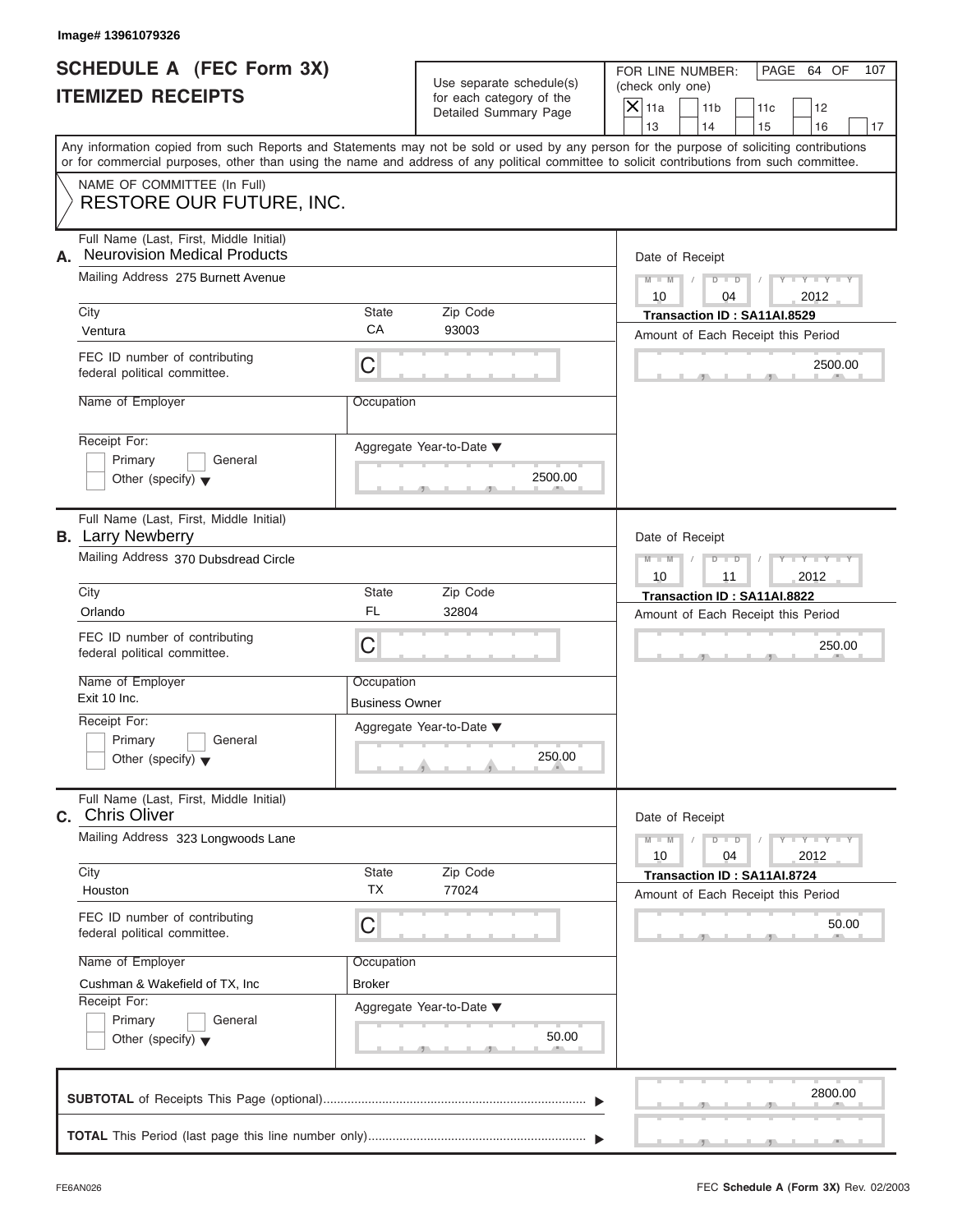| Image# 13961079327                                                                                                                                                                                                                                                                      |                                       |                                                      |                        |                                                                          |                                    |                             |     |
|-----------------------------------------------------------------------------------------------------------------------------------------------------------------------------------------------------------------------------------------------------------------------------------------|---------------------------------------|------------------------------------------------------|------------------------|--------------------------------------------------------------------------|------------------------------------|-----------------------------|-----|
| SCHEDULE A (FEC Form 3X)<br><b>ITEMIZED RECEIPTS</b>                                                                                                                                                                                                                                    |                                       | Use separate schedule(s)<br>for each category of the | (check only one)       | FOR LINE NUMBER:                                                         |                                    | PAGE 65 OF                  | 107 |
|                                                                                                                                                                                                                                                                                         |                                       | Detailed Summary Page                                | $\mathsf{X}$ 11a<br>13 | 11 <sub>b</sub><br>14                                                    | 11c                                | 12                          |     |
| Any information copied from such Reports and Statements may not be sold or used by any person for the purpose of soliciting contributions<br>or for commercial purposes, other than using the name and address of any political committee to solicit contributions from such committee. |                                       |                                                      |                        |                                                                          | 15                                 | 16                          | 17  |
| NAME OF COMMITTEE (In Full)<br>RESTORE OUR FUTURE, INC.                                                                                                                                                                                                                                 |                                       |                                                      |                        |                                                                          |                                    |                             |     |
| Full Name (Last, First, Middle Initial)<br>Overly Hautz Motor Base Company<br>А.                                                                                                                                                                                                        |                                       |                                                      |                        | Date of Receipt                                                          |                                    |                             |     |
| Mailing Address PO Box 837                                                                                                                                                                                                                                                              |                                       |                                                      | $M - M$<br>10          | $D$ $D$<br>04                                                            |                                    | $Y - Y - Y - Y - I$<br>2012 |     |
| City<br>Lebanon                                                                                                                                                                                                                                                                         | State<br>OH                           | Zip Code<br>45036                                    |                        | Transaction ID: SA11AI.8494                                              |                                    |                             |     |
| FEC ID number of contributing<br>federal political committee.                                                                                                                                                                                                                           | C                                     |                                                      |                        | Amount of Each Receipt this Period                                       |                                    | 1000.00                     |     |
| Name of Employer                                                                                                                                                                                                                                                                        | Occupation                            |                                                      |                        |                                                                          |                                    |                             |     |
| Receipt For:<br>Primary<br>General<br>Other (specify) $\blacktriangledown$                                                                                                                                                                                                              |                                       | Aggregate Year-to-Date ▼<br>3000.00                  |                        |                                                                          |                                    |                             |     |
| Full Name (Last, First, Middle Initial)<br><b>B.</b> David Paskin                                                                                                                                                                                                                       |                                       |                                                      |                        | Date of Receipt                                                          |                                    |                             |     |
| Mailing Address 269 E. 10th Street<br>#7                                                                                                                                                                                                                                                |                                       |                                                      | $M - M$<br>10          | $D$ $D$<br>09                                                            |                                    | Y T Y T Y T<br>2012         |     |
| City                                                                                                                                                                                                                                                                                    | State                                 | Zip Code                                             |                        | Transaction ID: SA11AI.8797                                              |                                    |                             |     |
| New York                                                                                                                                                                                                                                                                                |                                       | <b>NY</b><br>10009                                   |                        |                                                                          | Amount of Each Receipt this Period |                             |     |
| FEC ID number of contributing<br>federal political committee.                                                                                                                                                                                                                           | C                                     |                                                      |                        |                                                                          |                                    | 250.00                      |     |
| Name of Employer<br>Self-Employed                                                                                                                                                                                                                                                       | Occupation<br>Consultant              |                                                      |                        |                                                                          |                                    |                             |     |
| Receipt For:<br>Primary<br>General<br>Other (specify) $\blacktriangledown$                                                                                                                                                                                                              |                                       | Aggregate Year-to-Date ▼<br>250.00                   |                        |                                                                          |                                    |                             |     |
| Full Name (Last, First, Middle Initial)<br>Cole Peck<br>C.                                                                                                                                                                                                                              |                                       |                                                      |                        | Date of Receipt                                                          |                                    |                             |     |
|                                                                                                                                                                                                                                                                                         | Mailing Address 1001 Country Road 759 |                                                      |                        |                                                                          |                                    | $Y - Y - Y - Y - I$<br>2012 |     |
| City<br>Jonesboro                                                                                                                                                                                                                                                                       | State<br>AR                           | Zip Code<br>72401                                    |                        | <b>Transaction ID: SA11AI.8871</b><br>Amount of Each Receipt this Period |                                    |                             |     |
| FEC ID number of contributing<br>federal political committee.                                                                                                                                                                                                                           | С                                     |                                                      |                        |                                                                          |                                    | 250.00                      |     |
| Name of Employer<br><b>Best Efforts Attempted</b>                                                                                                                                                                                                                                       | Occupation                            |                                                      |                        |                                                                          |                                    |                             |     |
| Receipt For:<br>Primary<br>General<br>Other (specify) $\blacktriangledown$                                                                                                                                                                                                              |                                       | Aggregate Year-to-Date ▼<br>500.00                   |                        |                                                                          |                                    |                             |     |
|                                                                                                                                                                                                                                                                                         |                                       |                                                      |                        |                                                                          |                                    | 1500.00                     |     |
|                                                                                                                                                                                                                                                                                         |                                       |                                                      |                        |                                                                          |                                    |                             |     |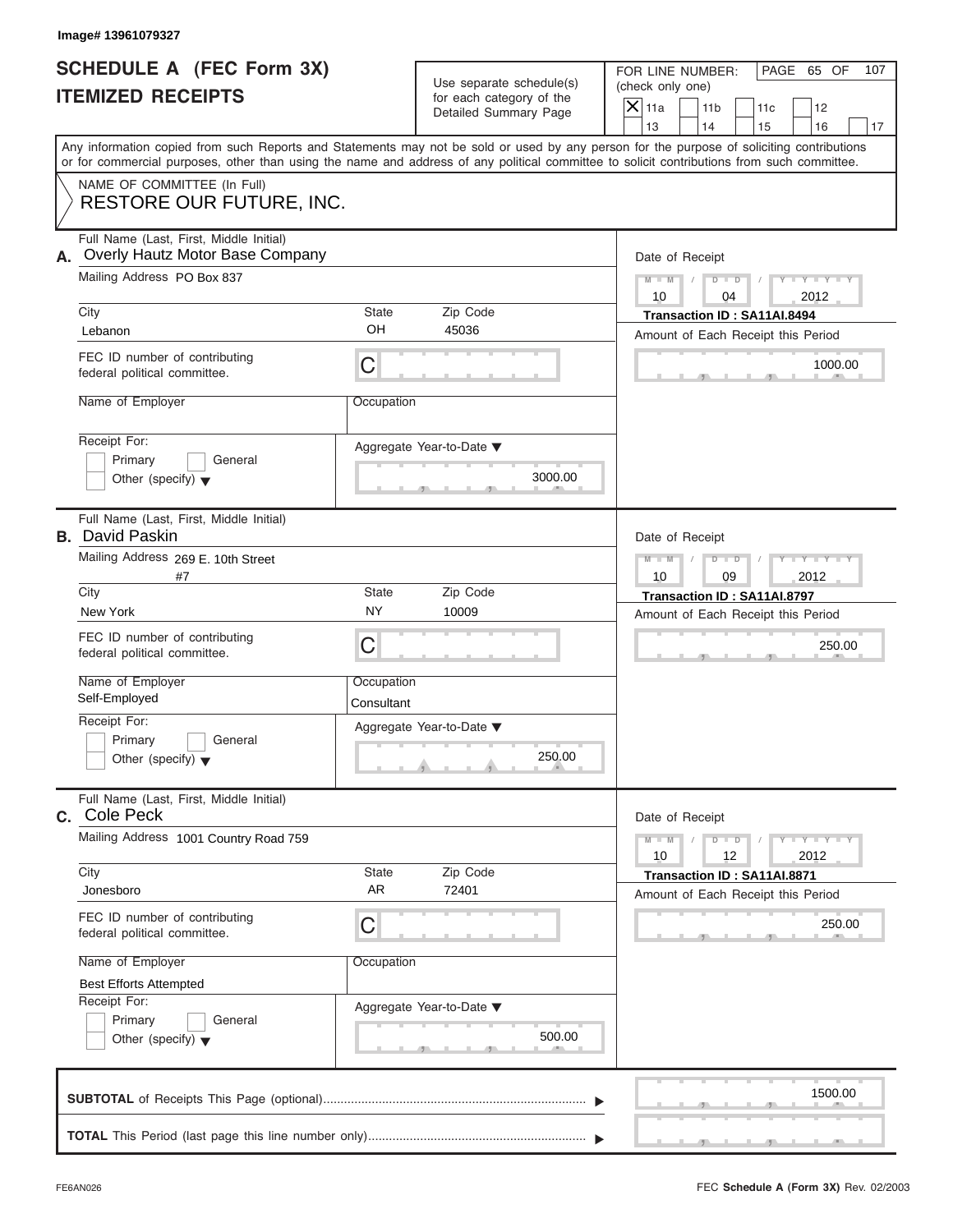| <b>SCHEDULE A (FEC Form 3X)</b> |  |  |
|---------------------------------|--|--|
| <b>ITEMIZED RECEIPTS</b>        |  |  |

|                                                             | Image# 13961079328                                                                                                                                                        |                                                                    |                                                                               |                                                                                                                                                                         |
|-------------------------------------------------------------|---------------------------------------------------------------------------------------------------------------------------------------------------------------------------|--------------------------------------------------------------------|-------------------------------------------------------------------------------|-------------------------------------------------------------------------------------------------------------------------------------------------------------------------|
| <b>SCHEDULE A (FEC Form 3X)</b><br><b>ITEMIZED RECEIPTS</b> |                                                                                                                                                                           |                                                                    | Use separate schedule(s)<br>for each category of the<br>Detailed Summary Page | FOR LINE NUMBER:<br>PAGE 66 OF<br>107<br>(check only one)<br>$\mathsf{X} _{\mathsf{11a}}$<br>11 <sub>b</sub><br>11c<br>12                                               |
|                                                             |                                                                                                                                                                           |                                                                    |                                                                               | 13<br>14<br>15<br>16<br>17<br>Any information copied from such Reports and Statements may not be sold or used by any person for the purpose of soliciting contributions |
|                                                             | or for commercial purposes, other than using the name and address of any political committee to solicit contributions from such committee.<br>NAME OF COMMITTEE (In Full) |                                                                    |                                                                               |                                                                                                                                                                         |
|                                                             | <b>RESTORE OUR FUTURE, INC.</b>                                                                                                                                           |                                                                    |                                                                               |                                                                                                                                                                         |
| А.                                                          | Full Name (Last, First, Middle Initial)<br><b>Todd Pedersen</b>                                                                                                           |                                                                    |                                                                               | Date of Receipt                                                                                                                                                         |
|                                                             | Mailing Address 1142 North 1360 East                                                                                                                                      |                                                                    |                                                                               | $D - D$<br>$Y - Y - Y - Y - Y$<br>$M - M$<br>10<br>2012<br>10                                                                                                           |
|                                                             | City<br>Orem                                                                                                                                                              | <b>State</b><br>UT                                                 | Zip Code<br>84097                                                             | Transaction ID: SA11AI.8637                                                                                                                                             |
|                                                             | FEC ID number of contributing<br>federal political committee.                                                                                                             | C                                                                  |                                                                               | Amount of Each Receipt this Period<br>100000.00                                                                                                                         |
|                                                             | Name of Employer<br>Vivint, Inc.                                                                                                                                          | Occupation<br>Executive                                            |                                                                               |                                                                                                                                                                         |
|                                                             | Receipt For:<br>Primary<br>General<br>Other (specify) $\blacktriangledown$                                                                                                |                                                                    | Aggregate Year-to-Date ▼<br>125000.00                                         |                                                                                                                                                                         |
|                                                             | Full Name (Last, First, Middle Initial)<br><b>B.</b> Amber Peebles                                                                                                        |                                                                    |                                                                               | Date of Receipt                                                                                                                                                         |
|                                                             | Mailing Address 3201 Riverview Drive                                                                                                                                      | $Y - Y - Y - Y - Y$<br>$M - M$<br>$D$ $D$<br>10<br>03<br>2012      |                                                                               |                                                                                                                                                                         |
|                                                             | City                                                                                                                                                                      | <b>State</b><br>VA                                                 | Zip Code<br>22172                                                             | Transaction ID: SA11AI.8623                                                                                                                                             |
|                                                             | Triangle<br>FEC ID number of contributing<br>federal political committee.                                                                                                 | C                                                                  |                                                                               | Amount of Each Receipt this Period<br>2500.00                                                                                                                           |
|                                                             | Name of Employer<br><b>Athena Construction</b>                                                                                                                            | Occupation<br>President                                            |                                                                               |                                                                                                                                                                         |
|                                                             | Receipt For:<br>Primary<br>General<br>Other (specify) $\blacktriangledown$                                                                                                |                                                                    | Aggregate Year-to-Date ▼<br>2500.00                                           |                                                                                                                                                                         |
| C.                                                          | Full Name (Last, First, Middle Initial)<br><b>Robert Pence</b>                                                                                                            |                                                                    |                                                                               | Date of Receipt                                                                                                                                                         |
|                                                             | Mailing Address 3030 K Street NW, PH 109                                                                                                                                  | $Y = Y$<br>$M - M$<br>$\overline{D}$<br>$\Box$<br>2012<br>10<br>10 |                                                                               |                                                                                                                                                                         |
|                                                             | City<br>Washington                                                                                                                                                        | State<br>DC                                                        | Zip Code<br>20007                                                             | Transaction ID: SA11AI.8492<br>Amount of Each Receipt this Period                                                                                                       |
|                                                             | FEC ID number of contributing<br>federal political committee.                                                                                                             | C                                                                  |                                                                               | 100000.00                                                                                                                                                               |
|                                                             | Name of Employer                                                                                                                                                          | Occupation                                                         |                                                                               |                                                                                                                                                                         |
|                                                             | The Pence Group, Inc.<br>Receipt For:                                                                                                                                     |                                                                    | Real Estate Developer                                                         |                                                                                                                                                                         |
|                                                             | Primary<br>General<br>Other (specify) $\blacktriangledown$                                                                                                                |                                                                    | Aggregate Year-to-Date ▼<br>200000.00                                         |                                                                                                                                                                         |
|                                                             |                                                                                                                                                                           |                                                                    |                                                                               | 202500.00                                                                                                                                                               |
|                                                             |                                                                                                                                                                           |                                                                    |                                                                               |                                                                                                                                                                         |

 $\overline{y}$  , . . . . . . . . . . .  $\overline{y}$  , .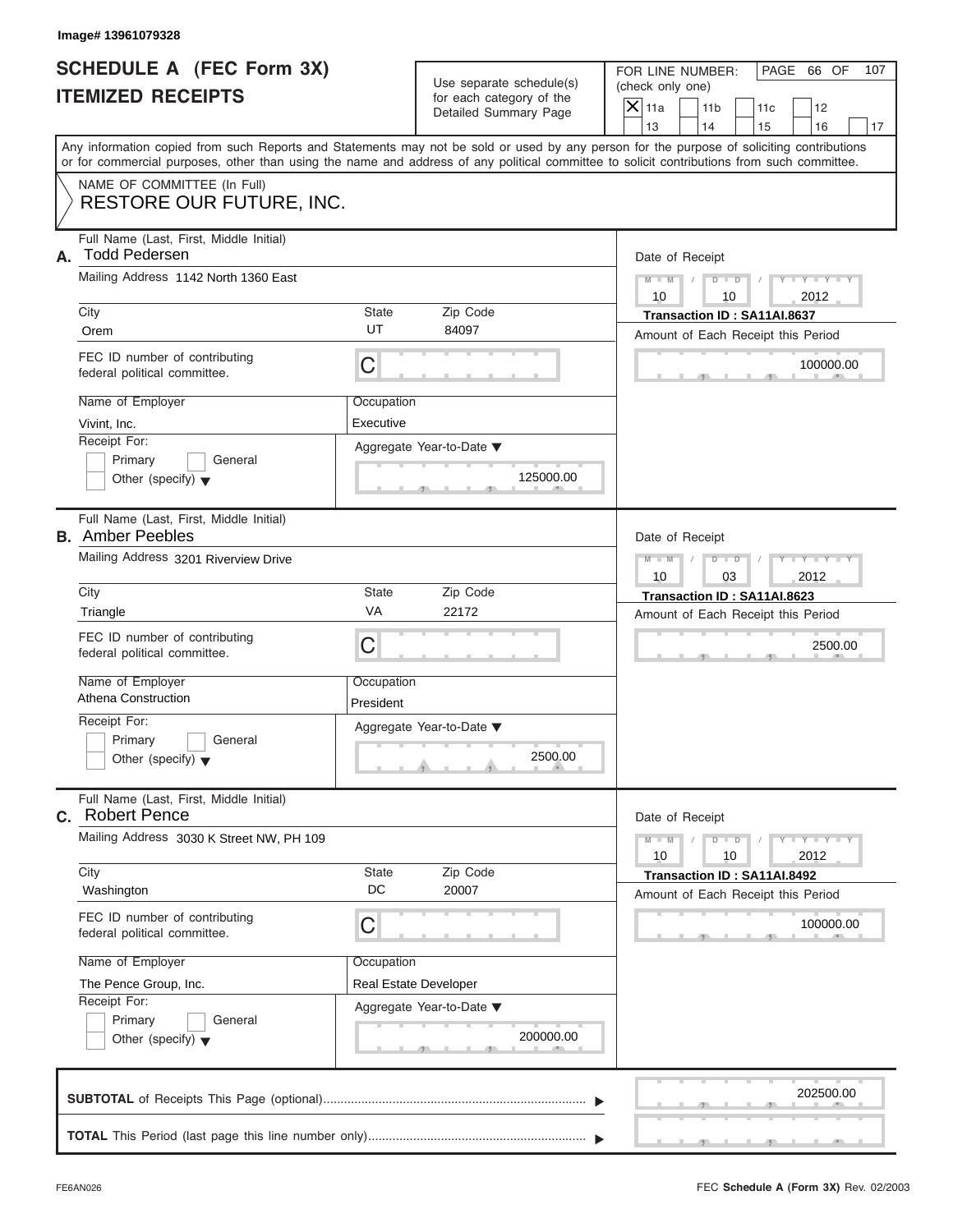|                          | <b>SCHEDULE A (FEC Form 3X)</b> |
|--------------------------|---------------------------------|
| <b>ITEMIZED RECEIPTS</b> |                                 |

|                                                             | Image# 13961079329                                                                                                                         |                                                               |                                                                               |                                                                                                                                                                         |
|-------------------------------------------------------------|--------------------------------------------------------------------------------------------------------------------------------------------|---------------------------------------------------------------|-------------------------------------------------------------------------------|-------------------------------------------------------------------------------------------------------------------------------------------------------------------------|
| <b>SCHEDULE A (FEC Form 3X)</b><br><b>ITEMIZED RECEIPTS</b> |                                                                                                                                            |                                                               | Use separate schedule(s)<br>for each category of the<br>Detailed Summary Page | FOR LINE NUMBER:<br>PAGE 67 OF<br>107<br>(check only one)<br>$\mathsf{X} _{\mathsf{11a}}$<br>11 <sub>b</sub><br>11c<br>12                                               |
|                                                             | or for commercial purposes, other than using the name and address of any political committee to solicit contributions from such committee. |                                                               |                                                                               | 13<br>14<br>15<br>16<br>17<br>Any information copied from such Reports and Statements may not be sold or used by any person for the purpose of soliciting contributions |
|                                                             | NAME OF COMMITTEE (In Full)<br><b>RESTORE OUR FUTURE, INC.</b>                                                                             |                                                               |                                                                               |                                                                                                                                                                         |
| А.                                                          | Full Name (Last, First, Middle Initial)<br>Jerry Perenchio                                                                                 |                                                               |                                                                               | Date of Receipt                                                                                                                                                         |
|                                                             | Mailing Address 1999 Avenue of the Stars                                                                                                   |                                                               |                                                                               | $D - D$<br>$Y - Y - Y - Y - Y$<br>$M - M$<br>10                                                                                                                         |
|                                                             | #3050<br>City                                                                                                                              | <b>State</b>                                                  | Zip Code                                                                      | 15<br>2012<br>Transaction ID: SA11AI.8602                                                                                                                               |
|                                                             | Los Angeles                                                                                                                                | CA                                                            | 90067                                                                         | Amount of Each Receipt this Period                                                                                                                                      |
|                                                             | FEC ID number of contributing<br>federal political committee.                                                                              | C                                                             |                                                                               | 1000000.00                                                                                                                                                              |
|                                                             | Name of Employer                                                                                                                           | Occupation                                                    |                                                                               |                                                                                                                                                                         |
|                                                             | <b>Chartwell Partners LLC</b>                                                                                                              | Businessman                                                   |                                                                               |                                                                                                                                                                         |
|                                                             | Receipt For:<br>Primary<br>General<br>Other (specify) $\blacktriangledown$                                                                 |                                                               | Aggregate Year-to-Date ▼<br>1500000.00                                        |                                                                                                                                                                         |
|                                                             | Full Name (Last, First, Middle Initial)<br><b>B.</b> Stephen Perrin                                                                        |                                                               |                                                                               | Date of Receipt                                                                                                                                                         |
|                                                             | Mailing Address 4555 Lake Forest Drive<br>Suite 560                                                                                        | $Y - Y - Y - Y - Y$<br>$M - M$<br>$D$ $D$<br>10<br>07<br>2012 |                                                                               |                                                                                                                                                                         |
|                                                             | City                                                                                                                                       | <b>State</b>                                                  | Zip Code                                                                      | Transaction ID: SA11AI.8744                                                                                                                                             |
|                                                             | Cincinnati                                                                                                                                 | OH                                                            | 45242                                                                         | Amount of Each Receipt this Period                                                                                                                                      |
|                                                             | FEC ID number of contributing<br>federal political committee.                                                                              | C                                                             |                                                                               | 100.00                                                                                                                                                                  |
|                                                             | Name of Employer<br><b>CFP</b>                                                                                                             | Occupation<br><b>Investment Advisor</b>                       |                                                                               |                                                                                                                                                                         |
|                                                             | Receipt For:                                                                                                                               |                                                               | Aggregate Year-to-Date ▼                                                      |                                                                                                                                                                         |
|                                                             | Primary<br>General<br>Other (specify) $\blacktriangledown$                                                                                 |                                                               | 100.00                                                                        |                                                                                                                                                                         |
|                                                             | Full Name (Last, First, Middle Initial)<br>C. Wayne Perry                                                                                  |                                                               |                                                                               | Date of Receipt                                                                                                                                                         |
|                                                             | Mailing Address P.O. Box 645                                                                                                               | $Y = Y$<br>$M - M$<br>$D$ $D$<br>2012<br>10<br>04             |                                                                               |                                                                                                                                                                         |
|                                                             | City<br>Medina                                                                                                                             | <b>State</b><br><b>WA</b>                                     | Zip Code<br>98039                                                             | Transaction ID: SA11AI.8728<br>Amount of Each Receipt this Period                                                                                                       |
|                                                             | FEC ID number of contributing<br>federal political committee.                                                                              | C                                                             |                                                                               | 20000.00                                                                                                                                                                |
|                                                             | Name of Employer                                                                                                                           | Occupation                                                    |                                                                               |                                                                                                                                                                         |
|                                                             | Shotgun Creek Investments LLC                                                                                                              | CEO                                                           |                                                                               |                                                                                                                                                                         |
|                                                             | Receipt For:<br>Primary<br>General                                                                                                         |                                                               | Aggregate Year-to-Date ▼                                                      |                                                                                                                                                                         |
|                                                             | Other (specify) $\blacktriangledown$                                                                                                       |                                                               | 70000.00                                                                      |                                                                                                                                                                         |
|                                                             |                                                                                                                                            |                                                               |                                                                               | 1020100.00                                                                                                                                                              |
|                                                             |                                                                                                                                            |                                                               |                                                                               |                                                                                                                                                                         |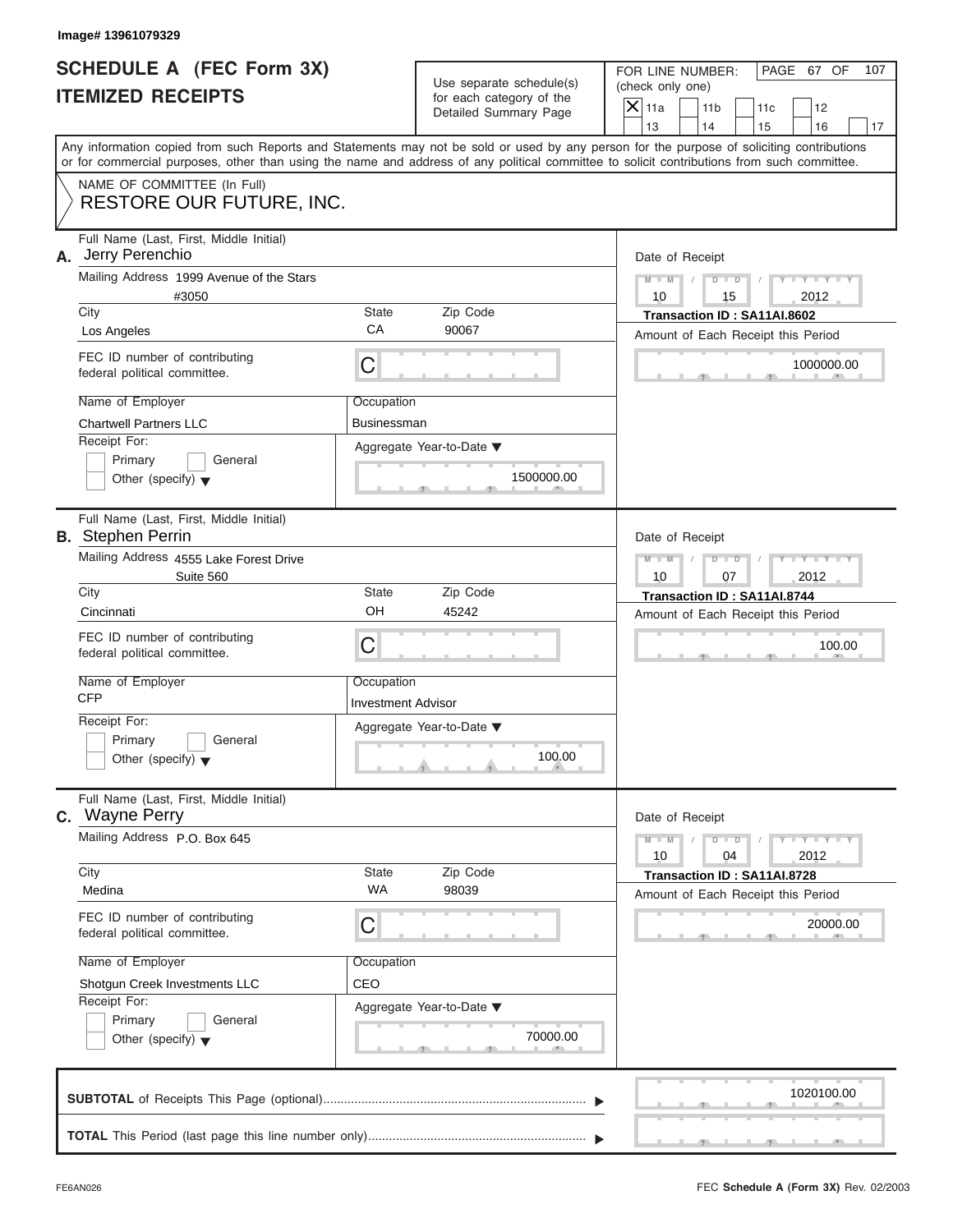|                          | <b>SCHEDULE A (FEC Form 3X)</b> |
|--------------------------|---------------------------------|
| <b>ITEMIZED RECEIPTS</b> |                                 |

|    | Image# 13961079330                                                         |                                           |                                                                               |                                                                                                                                                                                                                                                                                                                       |
|----|----------------------------------------------------------------------------|-------------------------------------------|-------------------------------------------------------------------------------|-----------------------------------------------------------------------------------------------------------------------------------------------------------------------------------------------------------------------------------------------------------------------------------------------------------------------|
|    | <b>SCHEDULE A (FEC Form 3X)</b><br><b>ITEMIZED RECEIPTS</b>                |                                           | Use separate schedule(s)<br>for each category of the<br>Detailed Summary Page | FOR LINE NUMBER:<br>PAGE 68 OF<br>107<br>(check only one)<br>$\mathsf{X} _{\mathsf{11a}}$<br>11 <sub>b</sub><br>11c<br>12                                                                                                                                                                                             |
|    |                                                                            |                                           |                                                                               | 13<br>14<br>15<br>16<br>17<br>Any information copied from such Reports and Statements may not be sold or used by any person for the purpose of soliciting contributions<br>or for commercial purposes, other than using the name and address of any political committee to solicit contributions from such committee. |
|    | NAME OF COMMITTEE (In Full)<br><b>RESTORE OUR FUTURE, INC.</b>             |                                           |                                                                               |                                                                                                                                                                                                                                                                                                                       |
| А. | Full Name (Last, First, Middle Initial)<br>Joel Peterson                   |                                           |                                                                               | Date of Receipt                                                                                                                                                                                                                                                                                                       |
|    | Mailing Address 2825 E. Cottonwood Parkway                                 | $D$ $D$<br>$Y - Y - Y - Y - Y$<br>$M - M$ |                                                                               |                                                                                                                                                                                                                                                                                                                       |
|    | #400<br>City<br><b>State</b>                                               |                                           |                                                                               | 10<br>2012<br>11                                                                                                                                                                                                                                                                                                      |
|    | Salt Lake City                                                             | UT                                        | Zip Code<br>84121                                                             | Transaction ID: SA11AI.8582<br>Amount of Each Receipt this Period                                                                                                                                                                                                                                                     |
|    | FEC ID number of contributing<br>federal political committee.              | C                                         |                                                                               | 100000.00                                                                                                                                                                                                                                                                                                             |
|    | Name of Employer                                                           | Occupation                                |                                                                               |                                                                                                                                                                                                                                                                                                                       |
|    | Peterson Partners, Inc.                                                    | Investments                               |                                                                               |                                                                                                                                                                                                                                                                                                                       |
|    | Receipt For:<br>Primary<br>General<br>Other (specify) $\blacktriangledown$ |                                           | Aggregate Year-to-Date ▼<br>250000.00                                         |                                                                                                                                                                                                                                                                                                                       |
|    | Full Name (Last, First, Middle Initial)<br><b>B.</b> Michael Phares        |                                           |                                                                               | Date of Receipt                                                                                                                                                                                                                                                                                                       |
|    | Mailing Address 1817 Annmarie Court                                        |                                           |                                                                               | $Y - Y - Y - Y - Y$<br>$M - M$<br>$D$ $D$<br>10<br>10<br>2012                                                                                                                                                                                                                                                         |
|    | City                                                                       | <b>State</b>                              | Zip Code                                                                      | Transaction ID: SA11AI.8808                                                                                                                                                                                                                                                                                           |
|    | Garland                                                                    | <b>TX</b>                                 | 75040                                                                         | Amount of Each Receipt this Period                                                                                                                                                                                                                                                                                    |
|    | FEC ID number of contributing<br>federal political committee.              | C                                         |                                                                               | 25.00                                                                                                                                                                                                                                                                                                                 |
|    | Name of Employer<br><b>Baker Metal Products</b>                            | Occupation<br>Project Manager             |                                                                               |                                                                                                                                                                                                                                                                                                                       |
|    | Receipt For:                                                               |                                           | Aggregate Year-to-Date ▼                                                      |                                                                                                                                                                                                                                                                                                                       |
|    | Primary<br>General<br>Other (specify) $\blacktriangledown$                 |                                           | 25.00                                                                         |                                                                                                                                                                                                                                                                                                                       |
| C. | Full Name (Last, First, Middle Initial)<br><b>Kevin Pitts</b>              |                                           |                                                                               | Date of Receipt                                                                                                                                                                                                                                                                                                       |
|    | Mailing Address 690 Ferry Street                                           |                                           |                                                                               | $Y = Y$<br>$M - M$<br>$\overline{D}$<br>$\Box$<br>2012<br>10<br>04                                                                                                                                                                                                                                                    |
|    | City<br>Marshfield                                                         | <b>State</b><br>МA                        | Zip Code<br>02050                                                             | Transaction ID: SA11AI.8681<br>Amount of Each Receipt this Period                                                                                                                                                                                                                                                     |
|    | FEC ID number of contributing<br>federal political committee.              | C                                         |                                                                               | 10.00                                                                                                                                                                                                                                                                                                                 |
|    | Name of Employer                                                           | Occupation                                |                                                                               |                                                                                                                                                                                                                                                                                                                       |
|    | Competitive Power Ventures, Inc                                            | Finance Manager                           |                                                                               |                                                                                                                                                                                                                                                                                                                       |
|    | Receipt For:<br>Primary<br>General                                         |                                           | Aggregate Year-to-Date ▼                                                      |                                                                                                                                                                                                                                                                                                                       |
|    | Other (specify) $\blacktriangledown$                                       |                                           | 110.00                                                                        |                                                                                                                                                                                                                                                                                                                       |
|    |                                                                            |                                           |                                                                               | 100035.00                                                                                                                                                                                                                                                                                                             |
|    |                                                                            |                                           |                                                                               |                                                                                                                                                                                                                                                                                                                       |

FEC **Schedule A (Form 3X)** Rev. 02/2003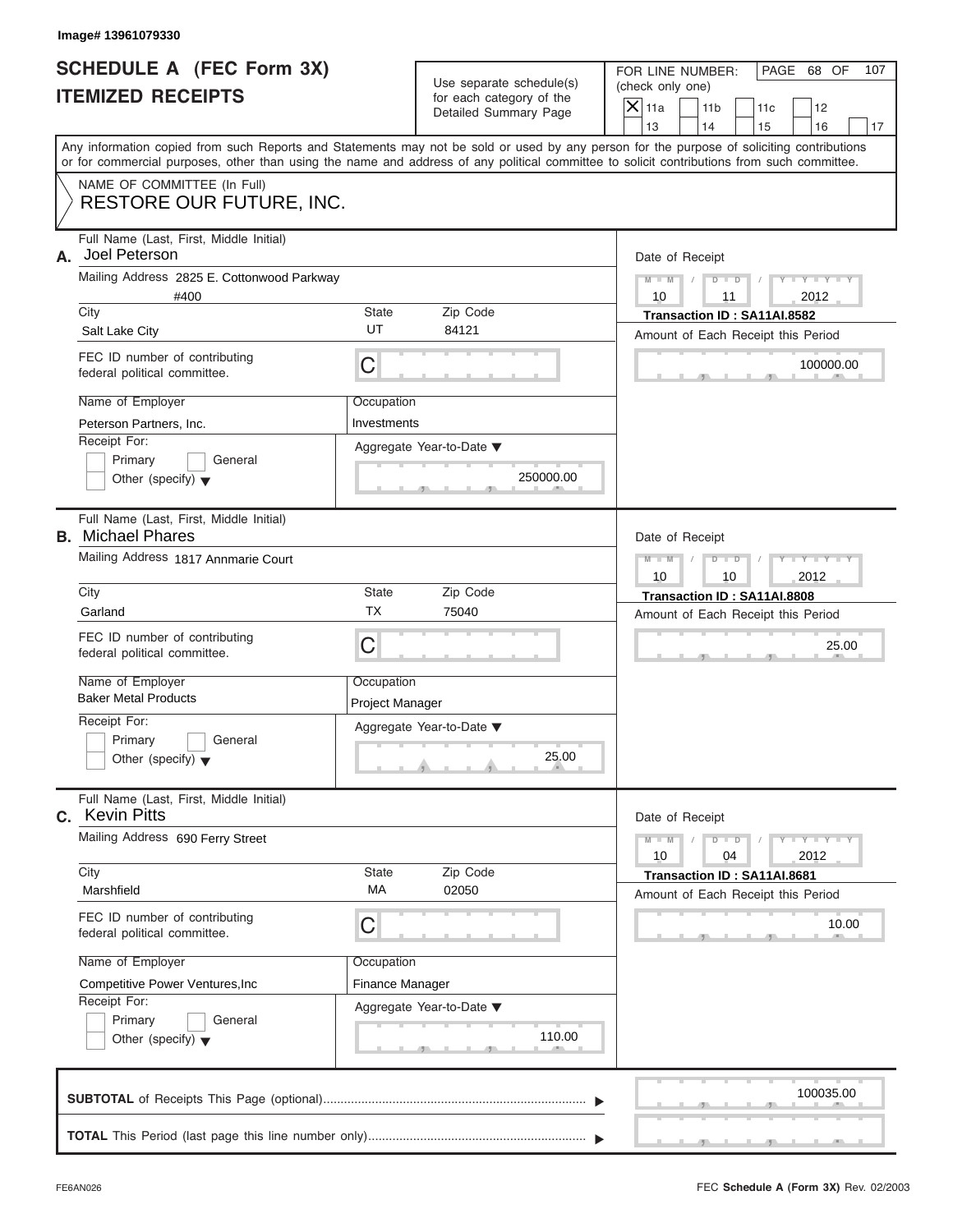| SCHEDULE A (FEC Form 3X) |  |  |
|--------------------------|--|--|
| <b>ITEMIZED RECEIPTS</b> |  |  |

| Image# 13961079331                                                         |                                                                     |                                                                               |                                                                                                                                                                                                                                                                                         |
|----------------------------------------------------------------------------|---------------------------------------------------------------------|-------------------------------------------------------------------------------|-----------------------------------------------------------------------------------------------------------------------------------------------------------------------------------------------------------------------------------------------------------------------------------------|
| <b>SCHEDULE A (FEC Form 3X)</b><br><b>ITEMIZED RECEIPTS</b>                |                                                                     | Use separate schedule(s)<br>for each category of the<br>Detailed Summary Page | FOR LINE NUMBER:<br>PAGE 69 OF<br>107<br>(check only one)<br>$\overline{X}$ 11a<br>11 <sub>b</sub><br>11c<br>12<br>13<br>14<br>15<br>16<br>17                                                                                                                                           |
|                                                                            |                                                                     |                                                                               | Any information copied from such Reports and Statements may not be sold or used by any person for the purpose of soliciting contributions<br>or for commercial purposes, other than using the name and address of any political committee to solicit contributions from such committee. |
| NAME OF COMMITTEE (In Full)<br><b>RESTORE OUR FUTURE, INC.</b>             |                                                                     |                                                                               |                                                                                                                                                                                                                                                                                         |
| Full Name (Last, First, Middle Initial)<br><b>Thomas Poirier</b><br>А.     |                                                                     |                                                                               | Date of Receipt                                                                                                                                                                                                                                                                         |
| Mailing Address 23 Plum Road                                               | $M - M$<br>$D$ $D$<br>$Y - Y - Y$<br>$\sqrt{ }$<br>10<br>2012<br>04 |                                                                               |                                                                                                                                                                                                                                                                                         |
| City<br>Riverside                                                          | State<br>RI                                                         | Zip Code<br>02915                                                             | Transaction ID: SA11AI.8696<br>Amount of Each Receipt this Period                                                                                                                                                                                                                       |
| FEC ID number of contributing<br>federal political committee.              | C                                                                   |                                                                               | 25.00                                                                                                                                                                                                                                                                                   |
| Name of Employer<br>n/a                                                    | Occupation<br>Retired                                               |                                                                               |                                                                                                                                                                                                                                                                                         |
| Receipt For:<br>Primary<br>General<br>Other (specify) $\blacktriangledown$ |                                                                     | Aggregate Year-to-Date ▼<br>25.00                                             |                                                                                                                                                                                                                                                                                         |
| Full Name (Last, First, Middle Initial)<br><b>B.</b> Barbara Pope          |                                                                     |                                                                               |                                                                                                                                                                                                                                                                                         |
| Mailing Address 4001 Lake Forrest Drive                                    |                                                                     |                                                                               | $M - M$<br>$D$ $D$<br>$Y - Y - Y - Y - T$<br>10<br>04<br>2012                                                                                                                                                                                                                           |
| City<br>Atlanta                                                            | State<br>GA                                                         | Zip Code<br>30342                                                             | Transaction ID: SA11AI.8691<br>Amount of Each Receipt this Period                                                                                                                                                                                                                       |
| FEC ID number of contributing<br>federal political committee.              | C                                                                   |                                                                               | 100.00                                                                                                                                                                                                                                                                                  |
| Name of Employer<br>Self                                                   | Occupation<br>Realtor                                               |                                                                               |                                                                                                                                                                                                                                                                                         |
| Receipt For:<br>Primary<br>General<br>Other (specify) $\blacktriangledown$ |                                                                     | Aggregate Year-to-Date ▼<br>375.00                                            |                                                                                                                                                                                                                                                                                         |
| Full Name (Last, First, Middle Initial)<br><b>Michael Post</b><br>С.       |                                                                     |                                                                               | Date of Receipt                                                                                                                                                                                                                                                                         |
| Mailing Address 6091 Barbados Avenue                                       | $M - M$<br>$Y = Y$<br>$D - D$<br>2012<br>10<br>09                   |                                                                               |                                                                                                                                                                                                                                                                                         |
| City<br>Cypress                                                            | State<br>CA                                                         | Zip Code<br>90630                                                             | Transaction ID: SA11AI.8793<br>Amount of Each Receipt this Period                                                                                                                                                                                                                       |
| FEC ID number of contributing<br>federal political committee.              | С                                                                   |                                                                               | 50.00                                                                                                                                                                                                                                                                                   |
| Name of Employer<br>n/a                                                    | Occupation<br>Retired                                               |                                                                               |                                                                                                                                                                                                                                                                                         |
| Receipt For:<br>Primary<br>General<br>Other (specify) $\blacktriangledown$ |                                                                     | Aggregate Year-to-Date ▼<br>50.00                                             |                                                                                                                                                                                                                                                                                         |
|                                                                            |                                                                     |                                                                               | 175.00                                                                                                                                                                                                                                                                                  |
|                                                                            |                                                                     |                                                                               |                                                                                                                                                                                                                                                                                         |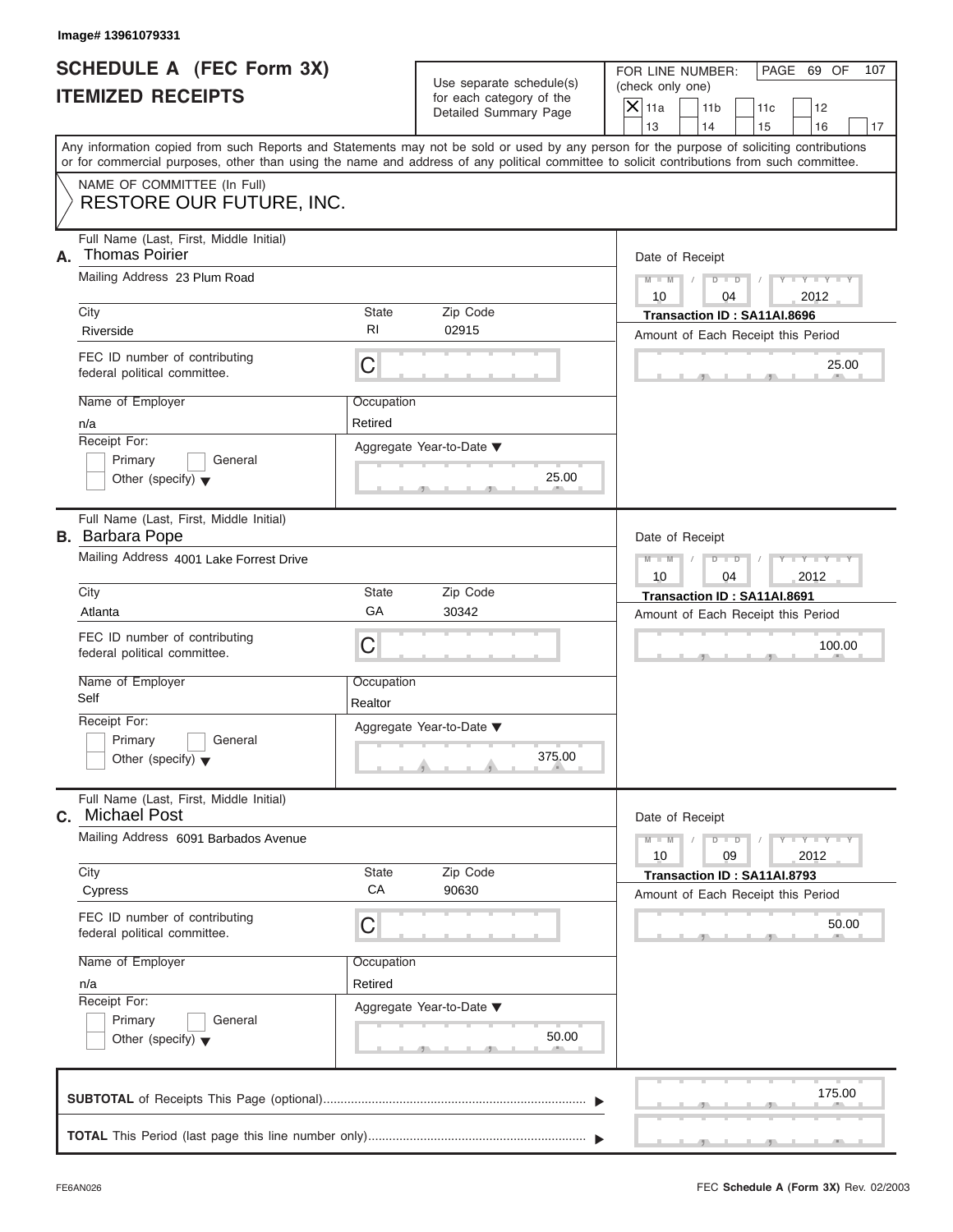| <b>SCHEDULE A (FEC Form 3X)</b> |  |  |
|---------------------------------|--|--|
| <b>ITEMIZED RECEIPTS</b>        |  |  |

|                                                             | Image# 13961079332                                                                                                                         |                                                                      |                                                                               |                                                                                                                                           |  |
|-------------------------------------------------------------|--------------------------------------------------------------------------------------------------------------------------------------------|----------------------------------------------------------------------|-------------------------------------------------------------------------------|-------------------------------------------------------------------------------------------------------------------------------------------|--|
| <b>SCHEDULE A (FEC Form 3X)</b><br><b>ITEMIZED RECEIPTS</b> |                                                                                                                                            |                                                                      | Use separate schedule(s)<br>for each category of the<br>Detailed Summary Page | FOR LINE NUMBER:<br>PAGE 70 OF<br>107<br>(check only one)<br>$\mathsf{X}$ 11a<br>11 <sub>b</sub><br>11c<br>12                             |  |
|                                                             |                                                                                                                                            |                                                                      |                                                                               | 13<br>14<br>15<br>16<br>17                                                                                                                |  |
|                                                             | or for commercial purposes, other than using the name and address of any political committee to solicit contributions from such committee. |                                                                      |                                                                               | Any information copied from such Reports and Statements may not be sold or used by any person for the purpose of soliciting contributions |  |
|                                                             | NAME OF COMMITTEE (In Full)<br>RESTORE OUR FUTURE, INC.                                                                                    |                                                                      |                                                                               |                                                                                                                                           |  |
| А.                                                          | Full Name (Last, First, Middle Initial)<br><b>Mark Potts</b>                                                                               |                                                                      |                                                                               | Date of Receipt                                                                                                                           |  |
|                                                             | Mailing Address 330 Guernsey Avenue                                                                                                        | $D$ $\Box$ $D$<br>$Y - Y - Y - Y - Y$<br>$M - M$<br>10<br>08<br>2012 |                                                                               |                                                                                                                                           |  |
|                                                             | City<br>Columbus                                                                                                                           | State<br>OH                                                          | Zip Code<br>43204                                                             | Transaction ID: SA11AI.8787<br>Amount of Each Receipt this Period                                                                         |  |
|                                                             | FEC ID number of contributing<br>federal political committee.                                                                              | С                                                                    |                                                                               | 10.00                                                                                                                                     |  |
|                                                             | Name of Employer<br><b>Franklin County</b>                                                                                                 | Occupation<br>Deputy Auditor                                         |                                                                               |                                                                                                                                           |  |
|                                                             | Receipt For:<br>Primary<br>General<br>Other (specify) $\blacktriangledown$                                                                 |                                                                      | Aggregate Year-to-Date ▼<br>10.00                                             |                                                                                                                                           |  |
|                                                             | Full Name (Last, First, Middle Initial)<br><b>B.</b> Christine Prince                                                                      |                                                                      |                                                                               | Date of Receipt                                                                                                                           |  |
|                                                             | Mailing Address 1004 N. Parkview Street                                                                                                    |                                                                      |                                                                               | $M - M$<br>$D$ $D$<br>Y I Y I Y I<br>10<br>05<br>2012                                                                                     |  |
|                                                             | City                                                                                                                                       | State                                                                | Zip Code                                                                      | Transaction ID: SA11AI.8771                                                                                                               |  |
|                                                             | Effingham<br>FEC ID number of contributing<br>federal political committee.                                                                 | IL<br>С                                                              | 62401                                                                         | Amount of Each Receipt this Period<br>250.00                                                                                              |  |
|                                                             | Name of Employer<br>Hospital                                                                                                               | Occupation<br><b>RN</b>                                              |                                                                               |                                                                                                                                           |  |
|                                                             | Receipt For:<br>Primary<br>General<br>Other (specify) $\blacktriangledown$                                                                 |                                                                      | Aggregate Year-to-Date ▼<br>250.00                                            |                                                                                                                                           |  |
|                                                             | Full Name (Last, First, Middle Initial)<br>C. Rick Rees                                                                                    |                                                                      |                                                                               | Date of Receipt                                                                                                                           |  |
|                                                             | Mailing Address 80 Tern Street                                                                                                             |                                                                      |                                                                               | $Y - Y - I$<br>$M - M$<br>$D$ $D$<br>2012<br>10<br>08                                                                                     |  |
|                                                             | City<br><b>New Orleans</b>                                                                                                                 | State<br>LA                                                          | Zip Code<br>70124                                                             | Transaction ID: SA11AI.8618<br>Amount of Each Receipt this Period                                                                         |  |
|                                                             | FEC ID number of contributing<br>federal political committee.                                                                              | С                                                                    |                                                                               | 20000.00                                                                                                                                  |  |
|                                                             | Name of Employer                                                                                                                           | Occupation                                                           |                                                                               |                                                                                                                                           |  |
|                                                             | Lonque Vue Capital LLC<br>Receipt For:                                                                                                     | <b>Business Executive</b>                                            |                                                                               |                                                                                                                                           |  |
|                                                             | Primary<br>General<br>Other (specify) $\blacktriangledown$                                                                                 |                                                                      | Aggregate Year-to-Date ▼<br>20000.00                                          |                                                                                                                                           |  |
|                                                             |                                                                                                                                            |                                                                      |                                                                               | 20260.00                                                                                                                                  |  |
|                                                             |                                                                                                                                            |                                                                      |                                                                               |                                                                                                                                           |  |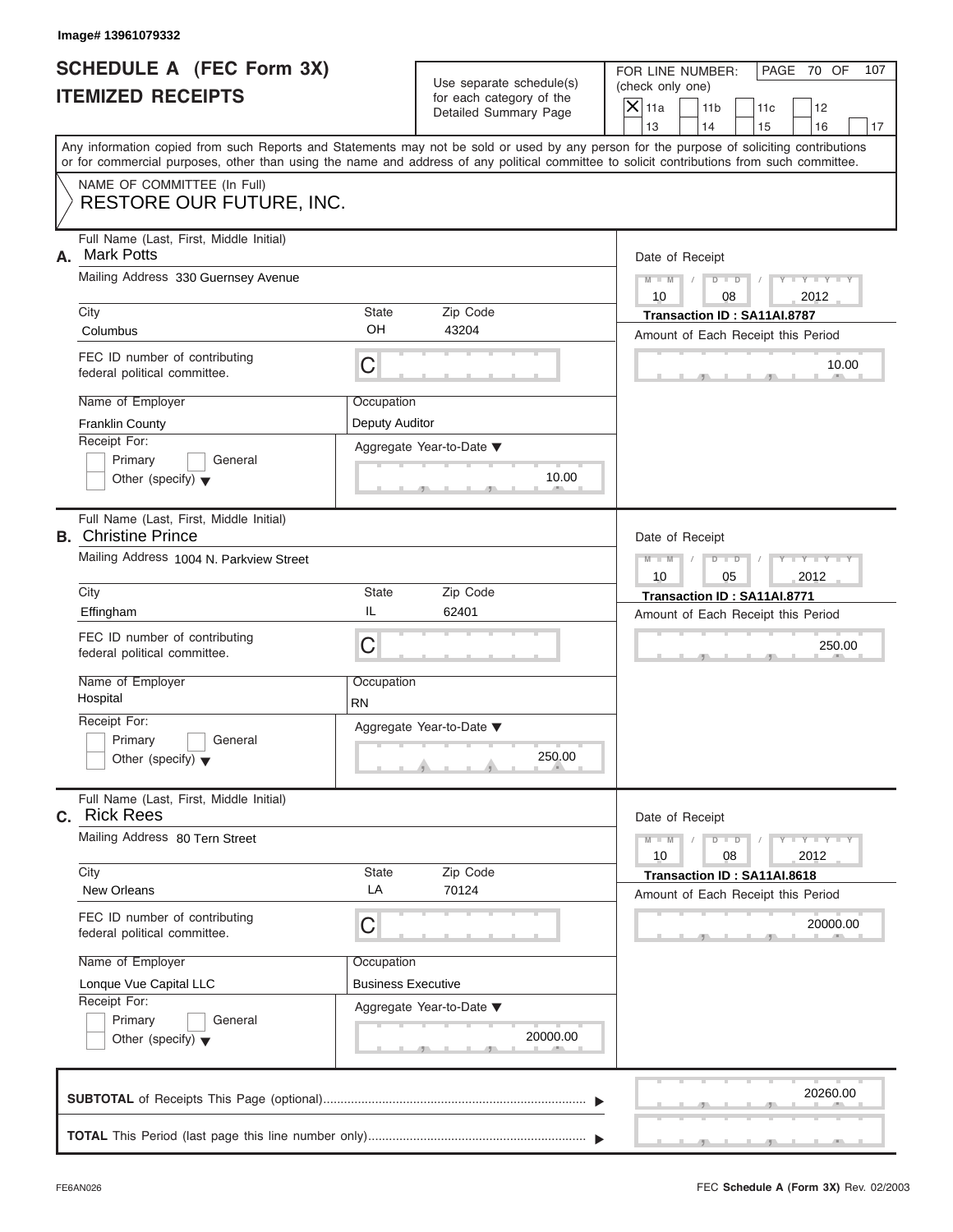| <b>SCHEDULE A (FEC Form 3X)</b> |  |  |
|---------------------------------|--|--|
| <b>ITEMIZED RECEIPTS</b>        |  |  |

| Image# 13961079333                                                         |                         |                                                      |                                                                                                                                                                                                                                                                                         |  |
|----------------------------------------------------------------------------|-------------------------|------------------------------------------------------|-----------------------------------------------------------------------------------------------------------------------------------------------------------------------------------------------------------------------------------------------------------------------------------------|--|
| SCHEDULE A (FEC Form 3X)<br><b>ITEMIZED RECEIPTS</b>                       |                         | Use separate schedule(s)<br>for each category of the | FOR LINE NUMBER:<br>PAGE 71 OF<br>107<br>(check only one)                                                                                                                                                                                                                               |  |
|                                                                            |                         | Detailed Summary Page                                | $\mathsf{X}$ 11a<br>11 <sub>b</sub><br>11c<br>12<br>13<br>14<br>15<br>16<br>17                                                                                                                                                                                                          |  |
|                                                                            |                         |                                                      | Any information copied from such Reports and Statements may not be sold or used by any person for the purpose of soliciting contributions<br>or for commercial purposes, other than using the name and address of any political committee to solicit contributions from such committee. |  |
| NAME OF COMMITTEE (In Full)<br><b>RESTORE OUR FUTURE, INC.</b>             |                         |                                                      |                                                                                                                                                                                                                                                                                         |  |
| Full Name (Last, First, Middle Initial)<br><b>Grady Reese</b><br>А.        |                         |                                                      | Date of Receipt                                                                                                                                                                                                                                                                         |  |
| Mailing Address 5929 Oak Grove Street                                      |                         |                                                      |                                                                                                                                                                                                                                                                                         |  |
| City<br>Lorton                                                             | State<br>VA             | Zip Code<br>22079                                    | Transaction ID: SA11AI.8861<br>Amount of Each Receipt this Period                                                                                                                                                                                                                       |  |
| FEC ID number of contributing<br>federal political committee.              | С                       |                                                      | 1000.00                                                                                                                                                                                                                                                                                 |  |
| Name of Employer<br>n/a                                                    | Occupation<br>Retired   |                                                      |                                                                                                                                                                                                                                                                                         |  |
| Receipt For:<br>Primary<br>General<br>Other (specify) $\blacktriangledown$ |                         | Aggregate Year-to-Date ▼<br>1000.00                  |                                                                                                                                                                                                                                                                                         |  |
| Full Name (Last, First, Middle Initial)<br><b>B.</b> William Reid          |                         |                                                      | Date of Receipt                                                                                                                                                                                                                                                                         |  |
| Mailing Address 445 Madison Street                                         |                         |                                                      | Y I Y I Y I Y<br>$M - M$<br>$D$ $D$<br>2012<br>10<br>04                                                                                                                                                                                                                                 |  |
| City                                                                       | State                   | Zip Code                                             | Transaction ID: SA11AI.8711                                                                                                                                                                                                                                                             |  |
| Denver                                                                     | CO                      | 80206                                                | Amount of Each Receipt this Period                                                                                                                                                                                                                                                      |  |
| FEC ID number of contributing<br>federal political committee.              | C                       |                                                      | 5000.00                                                                                                                                                                                                                                                                                 |  |
| Name of Employer<br><b>Gold Resource Corporation</b>                       | Occupation<br>Executive |                                                      |                                                                                                                                                                                                                                                                                         |  |
| Receipt For:                                                               |                         | Aggregate Year-to-Date ▼                             |                                                                                                                                                                                                                                                                                         |  |
| Primary<br>General<br>Other (specify) $\blacktriangledown$                 |                         | 30000.00                                             |                                                                                                                                                                                                                                                                                         |  |
| Full Name (Last, First, Middle Initial)<br>Aaron Rennaker<br>C.            |                         |                                                      | Date of Receipt                                                                                                                                                                                                                                                                         |  |
| Mailing Address 629 Canterbury Lane                                        |                         |                                                      | $\mathbf{I} = \mathbf{Y}$ $\mathbf{I} = \mathbf{Y}$ $\mathbf{I}$<br>$M - M$<br>$\overline{D}$<br>$\blacksquare$<br>2012<br>04<br>10                                                                                                                                                     |  |
| City<br>North Salt Lake                                                    | State<br>UT             | Zip Code<br>84054                                    | Transaction ID: SA11AI.8719<br>Amount of Each Receipt this Period                                                                                                                                                                                                                       |  |
| FEC ID number of contributing<br>federal political committee.              | С                       |                                                      | 25.00                                                                                                                                                                                                                                                                                   |  |
| Name of Employer                                                           | Occupation              |                                                      |                                                                                                                                                                                                                                                                                         |  |
| The Garden Day Spa & Salon<br>Receipt For:                                 | Hair Stylist            |                                                      |                                                                                                                                                                                                                                                                                         |  |
| Primary<br>General                                                         |                         | Aggregate Year-to-Date ▼                             |                                                                                                                                                                                                                                                                                         |  |
| Other (specify) $\blacktriangledown$                                       |                         | 25.00                                                |                                                                                                                                                                                                                                                                                         |  |
|                                                                            |                         |                                                      | 6025.00                                                                                                                                                                                                                                                                                 |  |
|                                                                            |                         |                                                      |                                                                                                                                                                                                                                                                                         |  |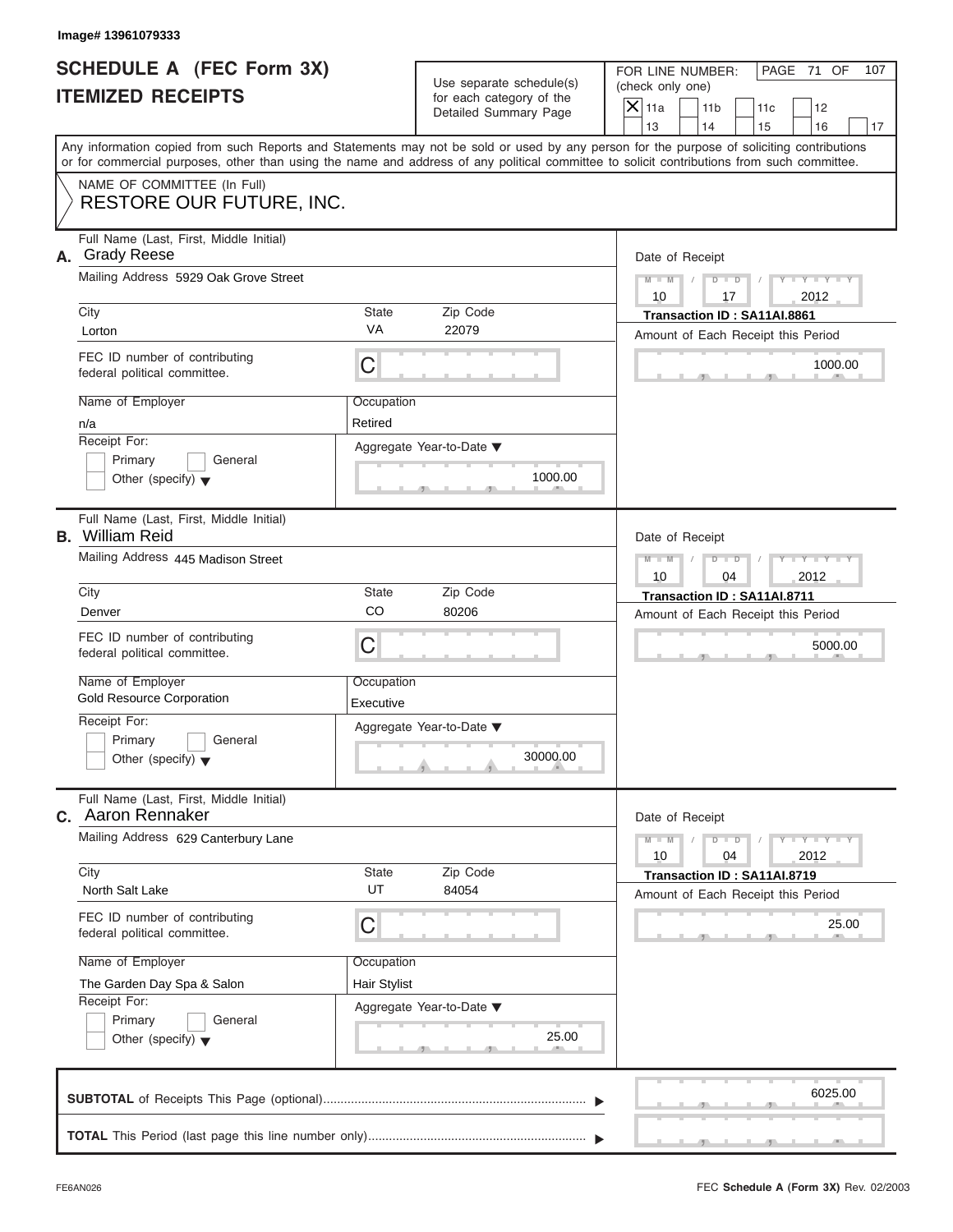|                          | <b>SCHEDULE A (FEC Form 3X)</b> |
|--------------------------|---------------------------------|
| <b>ITEMIZED RECEIPTS</b> |                                 |

|                                                             | Image# 13961079334                                                                                                                         |                                                                      |                                                      |                                                                                                                                           |  |
|-------------------------------------------------------------|--------------------------------------------------------------------------------------------------------------------------------------------|----------------------------------------------------------------------|------------------------------------------------------|-------------------------------------------------------------------------------------------------------------------------------------------|--|
| <b>SCHEDULE A (FEC Form 3X)</b><br><b>ITEMIZED RECEIPTS</b> |                                                                                                                                            |                                                                      | Use separate schedule(s)<br>for each category of the | FOR LINE NUMBER:<br>PAGE 72 OF<br>107<br>(check only one)<br>$\mathsf{X}$ 11a<br>11 <sub>b</sub><br>11c<br>12                             |  |
|                                                             |                                                                                                                                            |                                                                      | Detailed Summary Page                                | 13<br>14<br>15<br>16<br>17                                                                                                                |  |
|                                                             | or for commercial purposes, other than using the name and address of any political committee to solicit contributions from such committee. |                                                                      |                                                      | Any information copied from such Reports and Statements may not be sold or used by any person for the purpose of soliciting contributions |  |
|                                                             | NAME OF COMMITTEE (In Full)<br>RESTORE OUR FUTURE, INC.                                                                                    |                                                                      |                                                      |                                                                                                                                           |  |
| А.                                                          | Full Name (Last, First, Middle Initial)<br><b>Michael Reynolds</b>                                                                         |                                                                      |                                                      | Date of Receipt                                                                                                                           |  |
|                                                             | Mailing Address 3826 S. 92 East Place                                                                                                      | $D$ $\Box$ $D$<br>$Y - Y - Y - Y - Y$<br>$M - M$<br>10<br>2012<br>11 |                                                      |                                                                                                                                           |  |
|                                                             | City<br>Tulsa                                                                                                                              | State<br>OK                                                          | Zip Code<br>74145                                    | Transaction ID: SA11AI.8820<br>Amount of Each Receipt this Period                                                                         |  |
|                                                             | FEC ID number of contributing<br>federal political committee.                                                                              | С                                                                    |                                                      | 100.00                                                                                                                                    |  |
|                                                             | Name of Employer<br>n/a                                                                                                                    | Occupation<br>Retired                                                |                                                      |                                                                                                                                           |  |
|                                                             | Receipt For:<br>Primary<br>General<br>Other (specify) $\blacktriangledown$                                                                 |                                                                      | Aggregate Year-to-Date ▼<br>100.00                   |                                                                                                                                           |  |
|                                                             | Full Name (Last, First, Middle Initial)<br><b>B.</b> Jeffrey Rice                                                                          |                                                                      |                                                      | Date of Receipt                                                                                                                           |  |
|                                                             | Mailing Address 1247 N. Church Street<br>Suite 7                                                                                           |                                                                      |                                                      | $M - M$<br>$D$ $D$<br>Y I Y I Y I<br>10<br>04<br>2012                                                                                     |  |
|                                                             | City                                                                                                                                       | State                                                                | Zip Code                                             | Transaction ID: SA11AI.8726                                                                                                               |  |
|                                                             | Moorestown                                                                                                                                 | <b>NJ</b>                                                            | 08057                                                | Amount of Each Receipt this Period                                                                                                        |  |
|                                                             | FEC ID number of contributing<br>federal political committee.                                                                              | С                                                                    |                                                      | 250.00                                                                                                                                    |  |
|                                                             | Name of Employer<br>Contrex Systems Corp.                                                                                                  | Occupation<br>President/CEO                                          |                                                      |                                                                                                                                           |  |
|                                                             | Receipt For:                                                                                                                               |                                                                      | Aggregate Year-to-Date ▼                             |                                                                                                                                           |  |
|                                                             | Primary<br>General<br>Other (specify) $\blacktriangledown$                                                                                 |                                                                      | 1450.00                                              |                                                                                                                                           |  |
|                                                             | Full Name (Last, First, Middle Initial)<br>C. Bill Riffle                                                                                  |                                                                      |                                                      | Date of Receipt                                                                                                                           |  |
|                                                             | Mailing Address 28525 Matadero Creek Lane                                                                                                  |                                                                      |                                                      | $Y - Y - I$<br>$M - M$<br>$D$ $D$<br>2012<br>10<br>09                                                                                     |  |
|                                                             | City<br>Los Altos Hills                                                                                                                    | State<br>CA                                                          | Zip Code<br>94022                                    | Transaction ID: SA11AI.8818<br>Amount of Each Receipt this Period                                                                         |  |
|                                                             | FEC ID number of contributing<br>federal political committee.                                                                              | С                                                                    |                                                      | 2000.00                                                                                                                                   |  |
|                                                             | Name of Employer                                                                                                                           | Occupation                                                           |                                                      |                                                                                                                                           |  |
|                                                             | n/a<br>Receipt For:                                                                                                                        | Retired                                                              |                                                      |                                                                                                                                           |  |
|                                                             | Primary<br>General<br>Other (specify) $\blacktriangledown$                                                                                 |                                                                      | Aggregate Year-to-Date ▼<br>2000.00                  |                                                                                                                                           |  |
|                                                             |                                                                                                                                            |                                                                      |                                                      | 2350.00                                                                                                                                   |  |
|                                                             |                                                                                                                                            |                                                                      |                                                      |                                                                                                                                           |  |

FEC **Schedule A (Form 3X)** Rev. 02/2003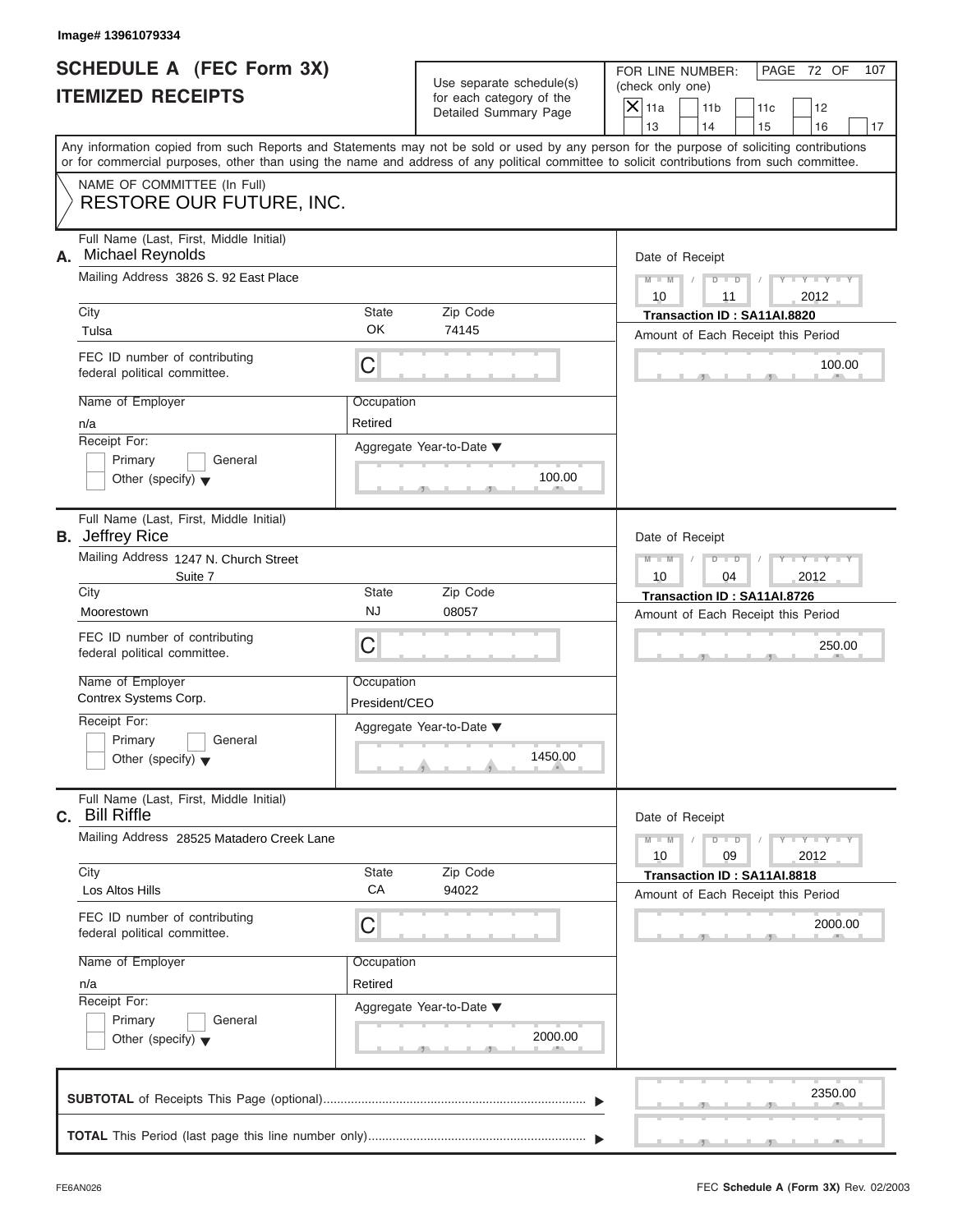|                          | <b>SCHEDULE A (FEC Form 3X)</b> |
|--------------------------|---------------------------------|
| <b>ITEMIZED RECEIPTS</b> |                                 |

|    | Image# 13961079335                                                                                                                                                                                                                                                                      |                           |                                                                               |                                                                      |                                                                   |     |                             |     |  |  |
|----|-----------------------------------------------------------------------------------------------------------------------------------------------------------------------------------------------------------------------------------------------------------------------------------------|---------------------------|-------------------------------------------------------------------------------|----------------------------------------------------------------------|-------------------------------------------------------------------|-----|-----------------------------|-----|--|--|
|    | SCHEDULE A (FEC Form 3X)<br><b>ITEMIZED RECEIPTS</b>                                                                                                                                                                                                                                    |                           | Use separate schedule(s)<br>for each category of the<br>Detailed Summary Page | FOR LINE NUMBER:<br>(check only one)<br>$\mathsf{X} _{\mathsf{11a}}$ | 11 <sub>b</sub>                                                   | 11c | PAGE 73 OF<br>12            | 107 |  |  |
|    |                                                                                                                                                                                                                                                                                         |                           |                                                                               | 13                                                                   | 14                                                                | 15  | 16                          | 17  |  |  |
|    | Any information copied from such Reports and Statements may not be sold or used by any person for the purpose of soliciting contributions<br>or for commercial purposes, other than using the name and address of any political committee to solicit contributions from such committee. |                           |                                                                               |                                                                      |                                                                   |     |                             |     |  |  |
|    | NAME OF COMMITTEE (In Full)<br>RESTORE OUR FUTURE, INC.                                                                                                                                                                                                                                 |                           |                                                                               |                                                                      |                                                                   |     |                             |     |  |  |
| А. | Full Name (Last, First, Middle Initial)<br>Joseph Rini                                                                                                                                                                                                                                  |                           |                                                                               | Date of Receipt                                                      |                                                                   |     |                             |     |  |  |
|    | Mailing Address 1254 Riegels Landing Drive                                                                                                                                                                                                                                              |                           |                                                                               | $M - M$<br>10                                                        | $D$ $D$<br>02                                                     |     | $Y - Y - Y - Y - Y$<br>2012 |     |  |  |
|    | City<br>Sarasota                                                                                                                                                                                                                                                                        | State<br><b>FL</b>        | Zip Code<br>34242                                                             |                                                                      | Transaction ID: SA11AI.8551<br>Amount of Each Receipt this Period |     |                             |     |  |  |
|    | FEC ID number of contributing<br>federal political committee.                                                                                                                                                                                                                           | C                         |                                                                               |                                                                      |                                                                   |     | 100.00                      |     |  |  |
|    | Name of Employer<br>n/a                                                                                                                                                                                                                                                                 | Occupation<br>Retired     |                                                                               |                                                                      |                                                                   |     |                             |     |  |  |
|    | Receipt For:<br>Primary<br>General<br>Other (specify) $\blacktriangledown$                                                                                                                                                                                                              |                           | Aggregate Year-to-Date ▼<br>100.00                                            |                                                                      |                                                                   |     |                             |     |  |  |
|    | Full Name (Last, First, Middle Initial)<br>B. Robert Jones, MD, Inc.                                                                                                                                                                                                                    |                           |                                                                               | Date of Receipt                                                      |                                                                   |     |                             |     |  |  |
|    | Mailing Address 1401 Avocado Avenue<br>Suite 505                                                                                                                                                                                                                                        |                           |                                                                               |                                                                      | Y TYTTYTTY<br>$M - M$<br>$D$ $\Box$ $D$<br>10<br>2012<br>02       |     |                             |     |  |  |
|    | City                                                                                                                                                                                                                                                                                    | State                     | Zip Code                                                                      |                                                                      | Transaction ID: SA11AI.8547                                       |     |                             |     |  |  |
|    | Newport Beach                                                                                                                                                                                                                                                                           | CA                        | 92660                                                                         | Amount of Each Receipt this Period                                   |                                                                   |     |                             |     |  |  |
|    | FEC ID number of contributing<br>federal political committee.                                                                                                                                                                                                                           | C                         |                                                                               |                                                                      |                                                                   |     | 1000.00                     |     |  |  |
|    | Name of Employer                                                                                                                                                                                                                                                                        | Occupation                |                                                                               |                                                                      |                                                                   |     |                             |     |  |  |
|    | Receipt For:                                                                                                                                                                                                                                                                            |                           | Aggregate Year-to-Date ▼                                                      |                                                                      |                                                                   |     |                             |     |  |  |
|    | Primary<br>General<br>Other (specify) $\blacktriangledown$                                                                                                                                                                                                                              |                           | 1000.00                                                                       |                                                                      |                                                                   |     |                             |     |  |  |
| C. | Full Name (Last, First, Middle Initial)<br>Julian Robertson                                                                                                                                                                                                                             |                           |                                                                               | Date of Receipt                                                      |                                                                   |     |                             |     |  |  |
|    | Mailing Address 101 Park Avenue<br>48th Floor                                                                                                                                                                                                                                           |                           |                                                                               | $M - M$<br>10                                                        | $D$ $D$<br>08                                                     |     | $Y - Y - I$<br>2012         |     |  |  |
|    | City<br>New York                                                                                                                                                                                                                                                                        | State<br><b>NY</b>        | Zip Code<br>10178                                                             |                                                                      | Transaction ID: SA11AI.8544<br>Amount of Each Receipt this Period |     |                             |     |  |  |
|    | FEC ID number of contributing<br>federal political committee.                                                                                                                                                                                                                           | С                         |                                                                               |                                                                      | 1000000.00                                                        |     |                             |     |  |  |
|    | Name of Employer                                                                                                                                                                                                                                                                        | Occupation                |                                                                               |                                                                      |                                                                   |     |                             |     |  |  |
|    | Tiger Management, LLC                                                                                                                                                                                                                                                                   | <b>Investment Manager</b> |                                                                               |                                                                      |                                                                   |     |                             |     |  |  |
|    | Receipt For:<br>Primary<br>General                                                                                                                                                                                                                                                      |                           | Aggregate Year-to-Date ▼                                                      |                                                                      |                                                                   |     |                             |     |  |  |
|    | Other (specify) $\blacktriangledown$                                                                                                                                                                                                                                                    |                           | 1250000.00                                                                    |                                                                      |                                                                   |     |                             |     |  |  |
|    |                                                                                                                                                                                                                                                                                         |                           |                                                                               |                                                                      |                                                                   |     | 1001100.00                  |     |  |  |
|    |                                                                                                                                                                                                                                                                                         |                           |                                                                               |                                                                      |                                                                   |     |                             |     |  |  |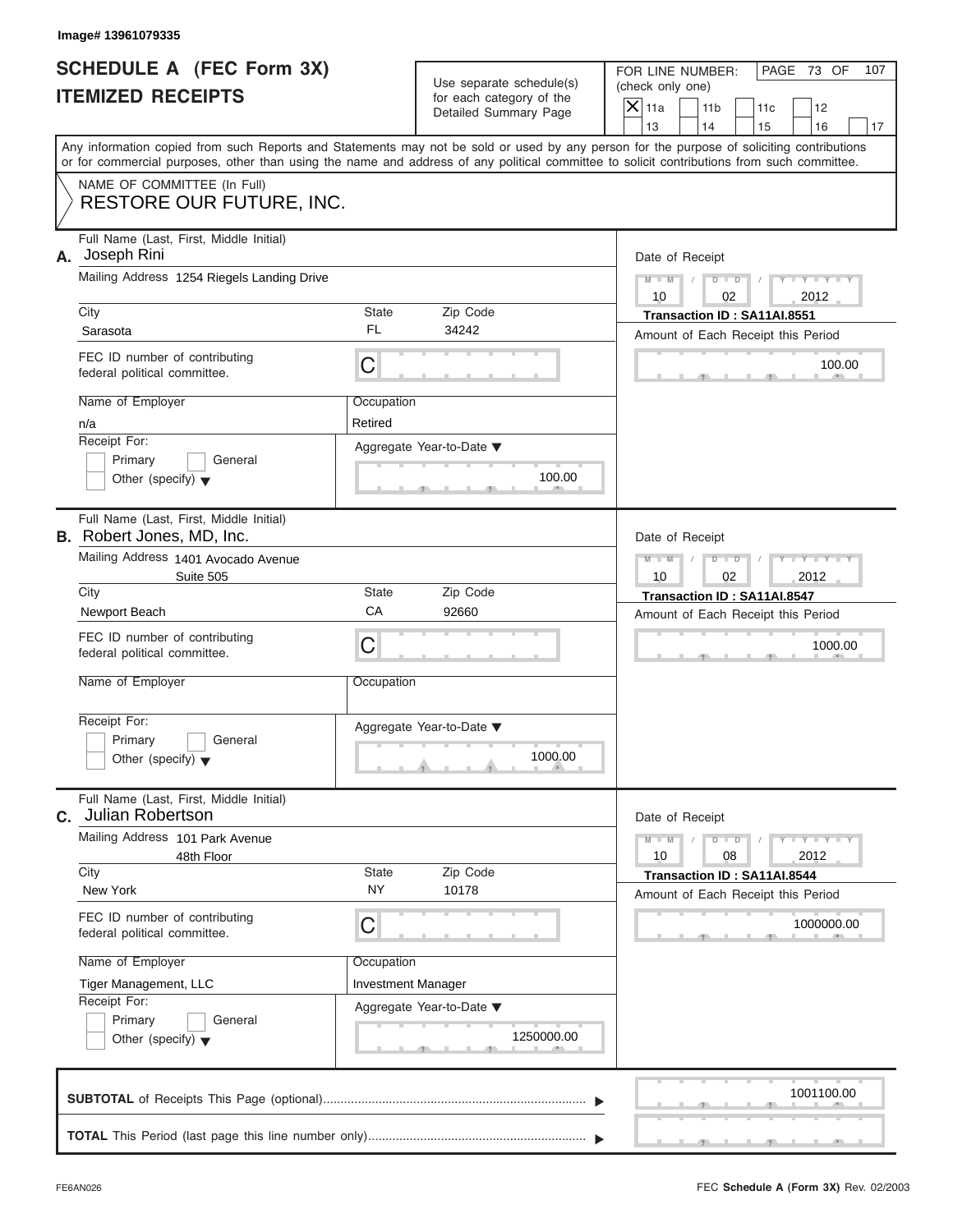| <b>SCHEDULE A (FEC Form 3X)</b> |  |  |
|---------------------------------|--|--|
| <b>ITEMIZED RECEIPTS</b>        |  |  |

|                                                             | Image# 13961079336                                                         |                                                       |                                                      |                                                                                                                                                                                                                                                                                         |  |  |  |  |
|-------------------------------------------------------------|----------------------------------------------------------------------------|-------------------------------------------------------|------------------------------------------------------|-----------------------------------------------------------------------------------------------------------------------------------------------------------------------------------------------------------------------------------------------------------------------------------------|--|--|--|--|
| <b>SCHEDULE A (FEC Form 3X)</b><br><b>ITEMIZED RECEIPTS</b> |                                                                            |                                                       | Use separate schedule(s)<br>for each category of the | FOR LINE NUMBER:<br>PAGE 74 OF<br>107<br>(check only one)<br>$\mathsf{X}$ 11a<br>11 <sub>b</sub><br>11c<br>12                                                                                                                                                                           |  |  |  |  |
|                                                             |                                                                            |                                                       | Detailed Summary Page                                | 13<br>14<br>15<br>16<br>17                                                                                                                                                                                                                                                              |  |  |  |  |
|                                                             |                                                                            |                                                       |                                                      | Any information copied from such Reports and Statements may not be sold or used by any person for the purpose of soliciting contributions<br>or for commercial purposes, other than using the name and address of any political committee to solicit contributions from such committee. |  |  |  |  |
|                                                             | NAME OF COMMITTEE (In Full)<br>RESTORE OUR FUTURE, INC.                    |                                                       |                                                      |                                                                                                                                                                                                                                                                                         |  |  |  |  |
| А.                                                          | Full Name (Last, First, Middle Initial)<br>Andrew Roesch                   |                                                       |                                                      | Date of Receipt                                                                                                                                                                                                                                                                         |  |  |  |  |
|                                                             | Mailing Address 3844 Medicine Bow Circle                                   |                                                       |                                                      | $Y - Y - Y - Y - Y$<br>$D$ $D$<br>$M - M$<br>10<br>2012<br>17                                                                                                                                                                                                                           |  |  |  |  |
|                                                             | City<br><b>Bullhead City</b>                                               | State<br><b>AZ</b>                                    | Zip Code<br>86442                                    | Transaction ID: SA11AI.8856<br>Amount of Each Receipt this Period                                                                                                                                                                                                                       |  |  |  |  |
|                                                             | FEC ID number of contributing<br>federal political committee.              | C                                                     |                                                      | 150.00                                                                                                                                                                                                                                                                                  |  |  |  |  |
|                                                             | Name of Employer<br><b>L&amp;M Food Service</b>                            | Occupation<br>General Manager                         |                                                      |                                                                                                                                                                                                                                                                                         |  |  |  |  |
|                                                             | Receipt For:<br>Primary<br>General<br>Other (specify) $\blacktriangledown$ |                                                       | Aggregate Year-to-Date ▼<br>150.00                   |                                                                                                                                                                                                                                                                                         |  |  |  |  |
|                                                             | Full Name (Last, First, Middle Initial)<br><b>B.</b> Kathryn Rolfe         |                                                       |                                                      | Date of Receipt                                                                                                                                                                                                                                                                         |  |  |  |  |
|                                                             | Mailing Address 1275 S. Grape Street                                       | Y T Y T Y T<br>$M - M$<br>$D$ $D$<br>2012<br>10<br>04 |                                                      |                                                                                                                                                                                                                                                                                         |  |  |  |  |
|                                                             | City                                                                       | State                                                 | Zip Code                                             | Transaction ID: SA11AI.8686                                                                                                                                                                                                                                                             |  |  |  |  |
|                                                             | Denver                                                                     | CO                                                    | 89406                                                | Amount of Each Receipt this Period                                                                                                                                                                                                                                                      |  |  |  |  |
|                                                             | FEC ID number of contributing<br>federal political committee.              | C                                                     |                                                      | 15.00                                                                                                                                                                                                                                                                                   |  |  |  |  |
|                                                             | Name of Employer<br>n/a                                                    | Occupation<br>Retired                                 |                                                      |                                                                                                                                                                                                                                                                                         |  |  |  |  |
|                                                             | Receipt For:<br>Primary<br>General<br>Other (specify) $\blacktriangledown$ |                                                       | Aggregate Year-to-Date ▼<br>30.00                    |                                                                                                                                                                                                                                                                                         |  |  |  |  |
|                                                             | Full Name (Last, First, Middle Initial)<br><b>c.</b> Raquel Romero         |                                                       |                                                      | Date of Receipt                                                                                                                                                                                                                                                                         |  |  |  |  |
|                                                             | Mailing Address 8767 Haskell Street                                        |                                                       |                                                      | $Y - Y - Y - Y - I$<br>$M - M$<br>$D$ $D$<br>2012<br>10<br>05                                                                                                                                                                                                                           |  |  |  |  |
|                                                             | City<br>Riverside                                                          | State<br>CA                                           | Zip Code<br>92503                                    | Transaction ID: SA11AI.8557<br>Amount of Each Receipt this Period                                                                                                                                                                                                                       |  |  |  |  |
|                                                             | FEC ID number of contributing<br>federal political committee.              | С                                                     |                                                      | 20.00                                                                                                                                                                                                                                                                                   |  |  |  |  |
|                                                             | Name of Employer                                                           | Occupation                                            |                                                      |                                                                                                                                                                                                                                                                                         |  |  |  |  |
|                                                             | n/a                                                                        | Retired                                               |                                                      |                                                                                                                                                                                                                                                                                         |  |  |  |  |
|                                                             | Receipt For:<br>Primary<br>General                                         |                                                       | Aggregate Year-to-Date ▼                             |                                                                                                                                                                                                                                                                                         |  |  |  |  |
|                                                             | Other (specify) $\blacktriangledown$                                       |                                                       | 20.00                                                |                                                                                                                                                                                                                                                                                         |  |  |  |  |
|                                                             |                                                                            |                                                       |                                                      | 185.00                                                                                                                                                                                                                                                                                  |  |  |  |  |
|                                                             |                                                                            |                                                       |                                                      |                                                                                                                                                                                                                                                                                         |  |  |  |  |

S S S , , .

л.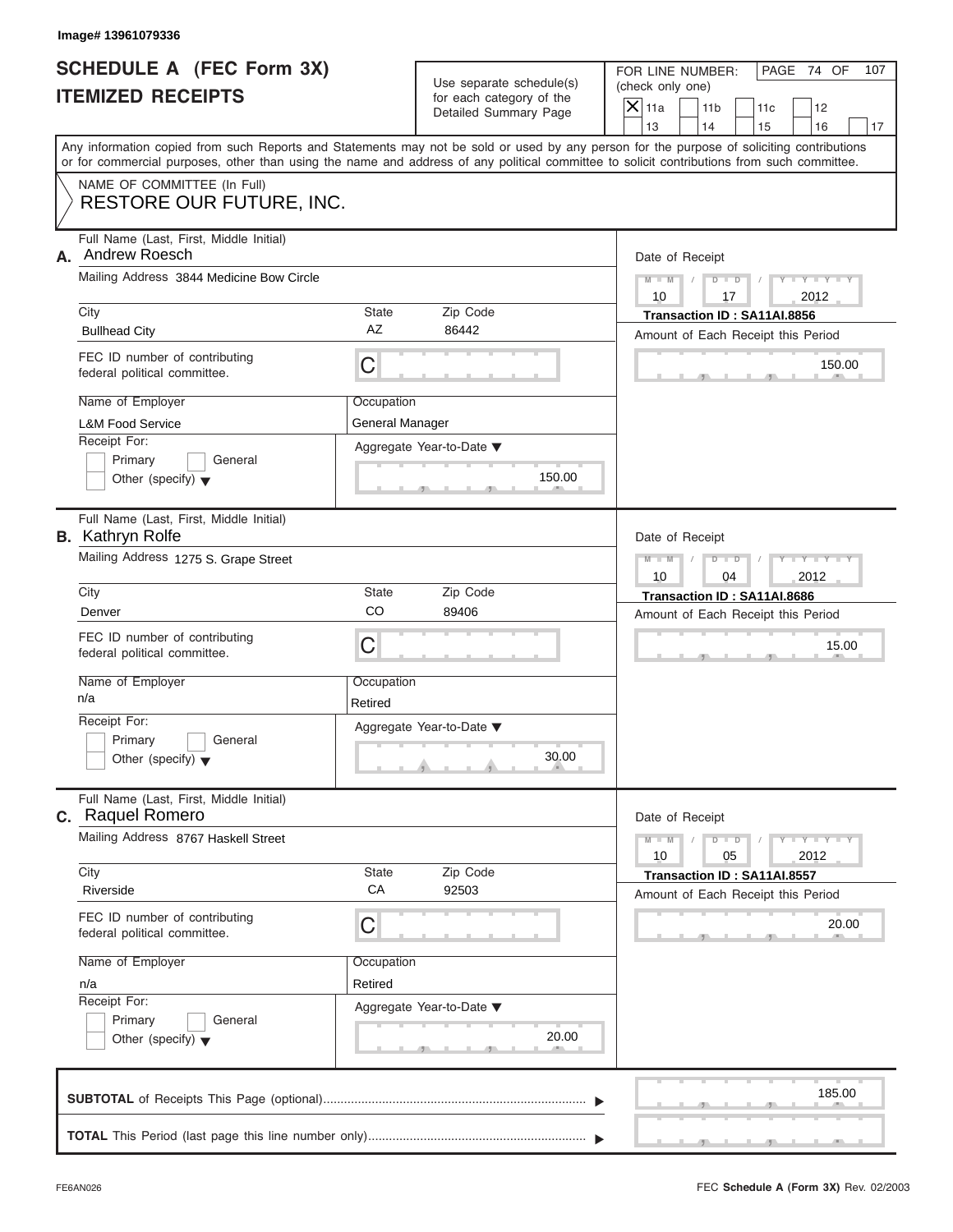|                          | <b>SCHEDULE A (FEC Form 3X)</b> |
|--------------------------|---------------------------------|
| <b>ITEMIZED RECEIPTS</b> |                                 |

|                                                             | Image# 13961079337                                                                                                                                            |                                          |                                                                               |                                                                                                                                                                         |
|-------------------------------------------------------------|---------------------------------------------------------------------------------------------------------------------------------------------------------------|------------------------------------------|-------------------------------------------------------------------------------|-------------------------------------------------------------------------------------------------------------------------------------------------------------------------|
| <b>SCHEDULE A (FEC Form 3X)</b><br><b>ITEMIZED RECEIPTS</b> |                                                                                                                                                               |                                          | Use separate schedule(s)<br>for each category of the<br>Detailed Summary Page | FOR LINE NUMBER:<br>PAGE 75 OF<br>107<br>(check only one)<br>$\overline{X}$ 11a<br>11 <sub>b</sub><br>11c<br>12                                                         |
|                                                             | or for commercial purposes, other than using the name and address of any political committee to solicit contributions from such committee.                    |                                          |                                                                               | 13<br>14<br>15<br>16<br>17<br>Any information copied from such Reports and Statements may not be sold or used by any person for the purpose of soliciting contributions |
|                                                             | NAME OF COMMITTEE (In Full)<br><b>RESTORE OUR FUTURE, INC.</b>                                                                                                |                                          |                                                                               |                                                                                                                                                                         |
| А.                                                          | Full Name (Last, First, Middle Initial)<br>Andrew Rosenberg<br>Mailing Address 47 Pelham Drive<br>City<br>Metairie                                            | State<br>LA                              | Zip Code<br>70005                                                             | Date of Receipt<br>$M - M$<br>$D$ $D$<br>$Y - Y - Y$<br>10<br>2012<br>11<br>Transaction ID: SA11AI.8564                                                                 |
|                                                             | FEC ID number of contributing<br>federal political committee.                                                                                                 | С                                        |                                                                               | Amount of Each Receipt this Period<br>2500.00                                                                                                                           |
|                                                             | Name of Employer<br><b>Howard Weil</b><br>Receipt For:<br>Primary<br>General<br>Other (specify) $\blacktriangledown$                                          | Occupation<br><b>Institutional Sales</b> | Aggregate Year-to-Date ▼<br>2500.00                                           |                                                                                                                                                                         |
|                                                             | Full Name (Last, First, Middle Initial)<br><b>B.</b> Ryan Enterprises Group<br>Mailing Address 150 N. Michigan Avenue<br><b>Suite 2100</b><br>City<br>Chicago | State<br>IL                              | Zip Code<br>60601                                                             | Date of Receipt<br>$M - M$<br>$D$ $D$<br>$Y = Y + Y + Y$<br>10<br>05<br>2012<br>Transaction ID: SA11AI.8538<br>Amount of Each Receipt this Period                       |
|                                                             | FEC ID number of contributing<br>federal political committee.<br>Name of Employer                                                                             | C<br>Occupation                          |                                                                               | 10000.00                                                                                                                                                                |
|                                                             | Receipt For:<br>Primary<br>General<br>Other (specify) $\blacktriangledown$                                                                                    |                                          | Aggregate Year-to-Date ▼<br>35000.00                                          |                                                                                                                                                                         |
|                                                             | Full Name (Last, First, Middle Initial)<br>C. Jacqueline Sackler                                                                                              |                                          |                                                                               | Date of Receipt                                                                                                                                                         |
|                                                             | Mailing Address 15 E. 62nd Sreet<br>City                                                                                                                      | State                                    | Zip Code                                                                      | $M - M$<br>$Y = Y$<br>$D$ $D$<br>2012<br>10<br>02<br>Transaction ID: SA11AI.8904                                                                                        |
|                                                             | New York<br>FEC ID number of contributing<br>federal political committee.                                                                                     | <b>NY</b><br>С                           | 10065                                                                         | Amount of Each Receipt this Period<br>50000.00                                                                                                                          |
|                                                             | Name of Employer<br>n/a<br>Receipt For:<br>Primary<br>General<br>Other (specify) $\blacktriangledown$                                                         | Occupation<br>Homemaker                  | Aggregate Year-to-Date ▼<br>50000.00                                          |                                                                                                                                                                         |
|                                                             |                                                                                                                                                               |                                          |                                                                               | 62500.00                                                                                                                                                                |
|                                                             |                                                                                                                                                               |                                          |                                                                               |                                                                                                                                                                         |

 $5 - 1 - 1 - 5$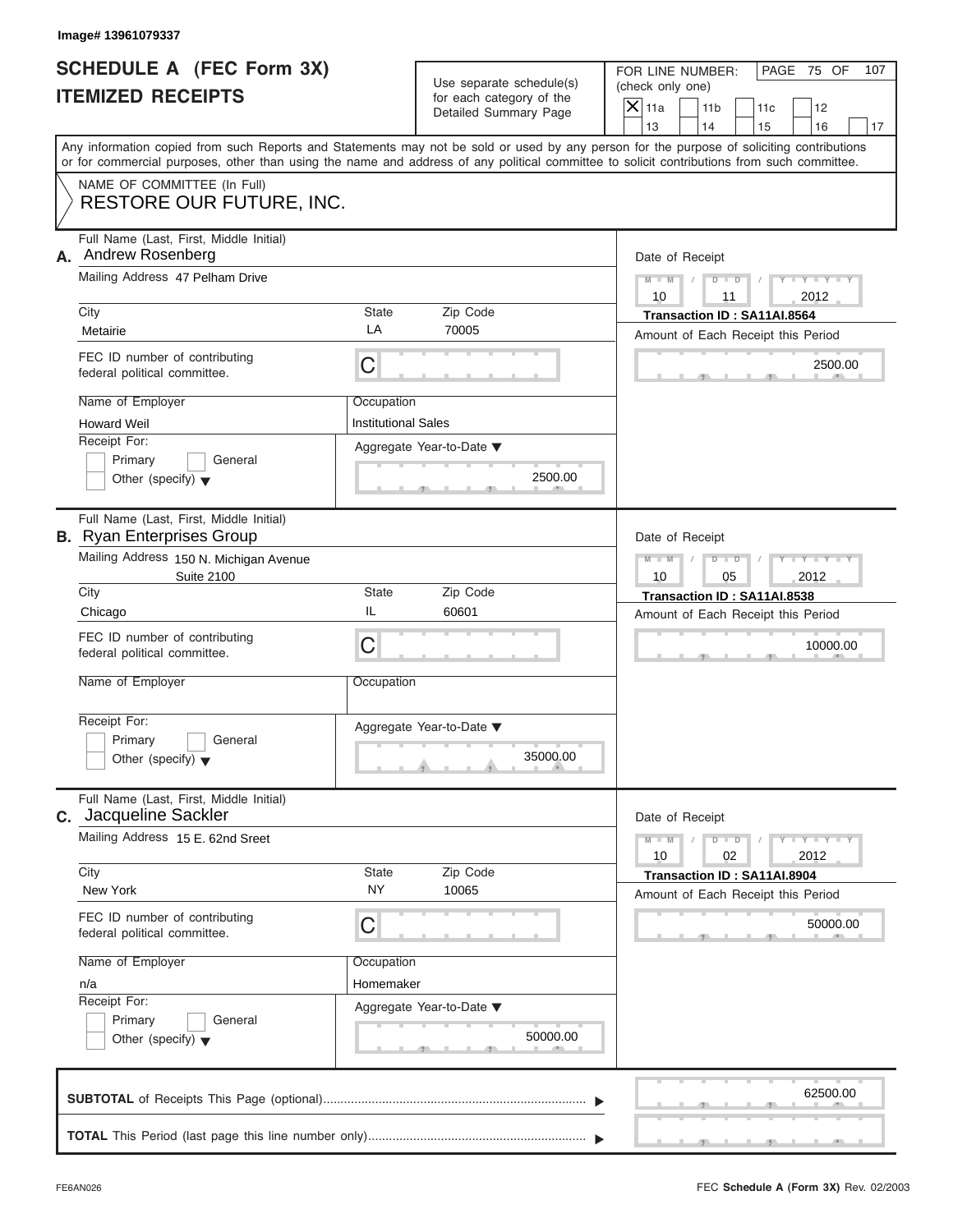| <b>SCHEDULE A (FEC Form 3X)</b> |  |  |
|---------------------------------|--|--|
| <b>ITEMIZED RECEIPTS</b>        |  |  |

|                                                             | Image# 13961079338                                                                                                                                                                                                                                                                                                                               |                                                        |                                                                               |                                                                                                                                                                         |
|-------------------------------------------------------------|--------------------------------------------------------------------------------------------------------------------------------------------------------------------------------------------------------------------------------------------------------------------------------------------------------------------------------------------------|--------------------------------------------------------|-------------------------------------------------------------------------------|-------------------------------------------------------------------------------------------------------------------------------------------------------------------------|
| <b>SCHEDULE A (FEC Form 3X)</b><br><b>ITEMIZED RECEIPTS</b> |                                                                                                                                                                                                                                                                                                                                                  |                                                        | Use separate schedule(s)<br>for each category of the<br>Detailed Summary Page | FOR LINE NUMBER:<br>PAGE 76 OF<br>107<br>(check only one)<br>$\overline{X}$ 11a<br>11 <sub>b</sub><br>11c<br>12                                                         |
|                                                             | or for commercial purposes, other than using the name and address of any political committee to solicit contributions from such committee.                                                                                                                                                                                                       |                                                        |                                                                               | 13<br>14<br>15<br>16<br>17<br>Any information copied from such Reports and Statements may not be sold or used by any person for the purpose of soliciting contributions |
|                                                             | NAME OF COMMITTEE (In Full)<br><b>RESTORE OUR FUTURE, INC.</b>                                                                                                                                                                                                                                                                                   |                                                        |                                                                               |                                                                                                                                                                         |
| А.                                                          | Full Name (Last, First, Middle Initial)<br><b>Mortimer Sackler</b><br>Mailing Address 15 E. 62 Street<br>City<br>New York<br>FEC ID number of contributing<br>federal political committee.<br>Name of Employer<br>Perdue Pharma<br>Receipt For:                                                                                                  | State<br><b>NY</b><br>C<br>Occupation<br>Executive     | Zip Code<br>10065<br>Aggregate Year-to-Date ▼                                 | Date of Receipt<br>$M - M$<br>$D$ $D$<br>$Y - Y - Y$<br>10<br>03<br>2012<br>Transaction ID: SA11AI.8502<br>Amount of Each Receipt this Period<br>50000.00               |
|                                                             | Primary<br>General<br>Other (specify) $\blacktriangledown$                                                                                                                                                                                                                                                                                       |                                                        | 50000.00                                                                      |                                                                                                                                                                         |
|                                                             | Full Name (Last, First, Middle Initial)<br><b>B.</b> Darrell Sanderlin<br>Mailing Address 117 Gary Court<br>City<br>Garner<br>FEC ID number of contributing<br>federal political committee.<br>Name of Employer<br>Self<br>Receipt For:<br>Primary<br>General<br>Other (specify) $\blacktriangledown$<br>Full Name (Last, First, Middle Initial) | State<br><b>NC</b><br>C<br>Occupation<br>Consultant    | Zip Code<br>27529<br>Aggregate Year-to-Date ▼<br>100.00                       | Date of Receipt<br>$M - M$<br>$D$ $D$<br>$Y = Y + Y + Y$<br>10<br>03<br>2012<br>Transaction ID: SA11AI.8735<br>Amount of Each Receipt this Period<br>50.00              |
|                                                             | C. Lucas Scalzo<br>Mailing Address 13754 Evening Terrace Drive<br>City<br>Chino Hills<br>FEC ID number of contributing<br>federal political committee.<br>Name of Employer<br><b>Scalzo Orthopedics</b><br>Receipt For:<br>Primary<br>General<br>Other (specify) $\blacktriangledown$                                                            | State<br>CA<br>С<br>Occupation<br><b>Medical Sales</b> | Zip Code<br>91709<br>Aggregate Year-to-Date ▼<br>25.00                        | Date of Receipt<br>$M - M$<br>$Y = Y$<br>$D$ $D$<br>2012<br>10<br>17<br>Transaction ID: SA11AI.8854<br>Amount of Each Receipt this Period<br>25.00                      |
|                                                             |                                                                                                                                                                                                                                                                                                                                                  |                                                        |                                                                               | 50075.00                                                                                                                                                                |
|                                                             |                                                                                                                                                                                                                                                                                                                                                  |                                                        |                                                                               |                                                                                                                                                                         |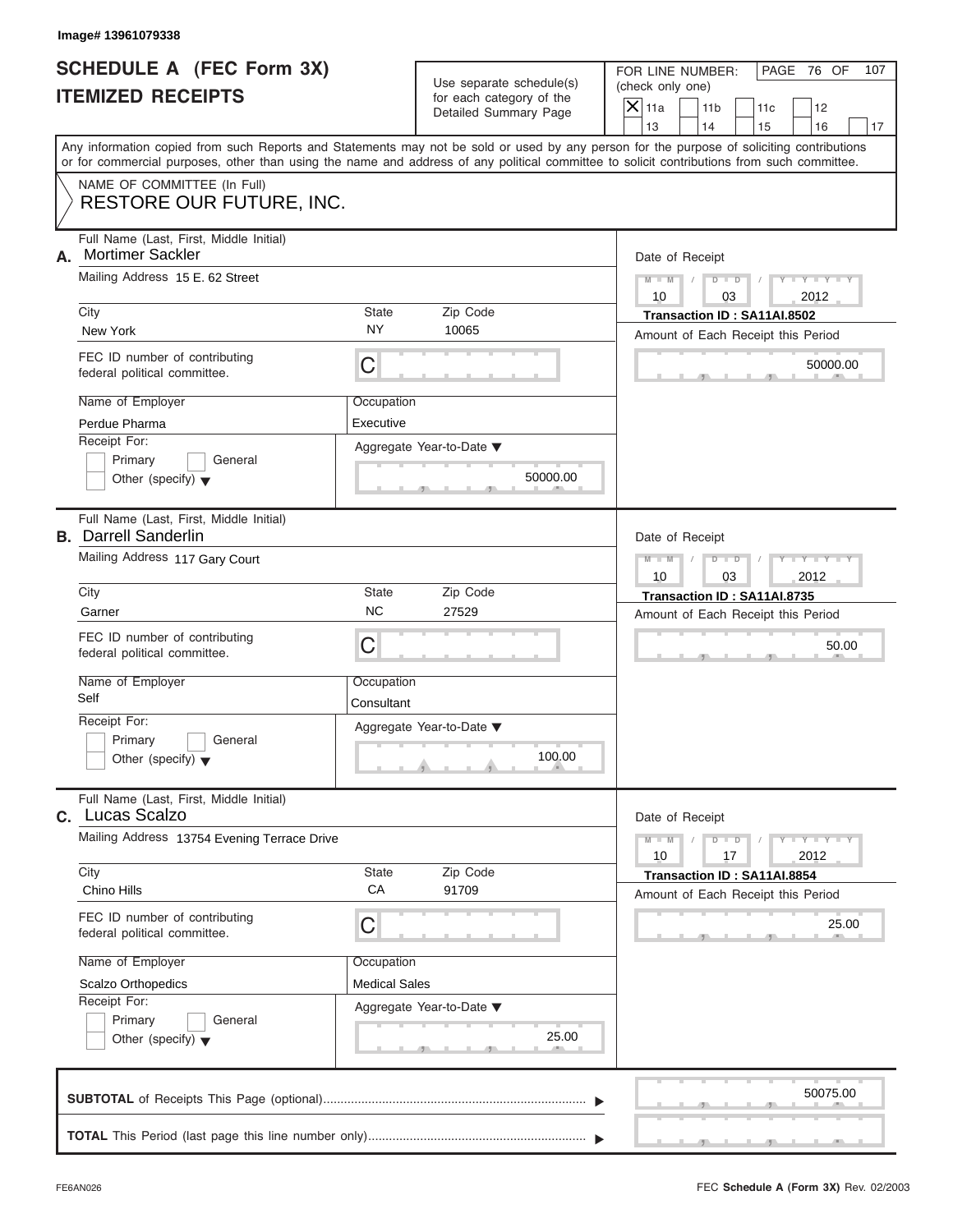|                          | <b>SCHEDULE A (FEC Form 3X)</b> |
|--------------------------|---------------------------------|
| <b>ITEMIZED RECEIPTS</b> |                                 |

|                                                      | Image# 13961079339                                               |                                                   |                                                                               |                                                                                                                                                                                                                                                                                         |
|------------------------------------------------------|------------------------------------------------------------------|---------------------------------------------------|-------------------------------------------------------------------------------|-----------------------------------------------------------------------------------------------------------------------------------------------------------------------------------------------------------------------------------------------------------------------------------------|
| SCHEDULE A (FEC Form 3X)<br><b>ITEMIZED RECEIPTS</b> |                                                                  |                                                   | Use separate schedule(s)<br>for each category of the<br>Detailed Summary Page | FOR LINE NUMBER:<br>PAGE 77 OF<br>107<br>(check only one)<br>$\overline{X}$ 11a<br>11 <sub>b</sub><br>11c<br>12                                                                                                                                                                         |
|                                                      |                                                                  |                                                   |                                                                               | 13<br>14<br>15<br>16<br>17                                                                                                                                                                                                                                                              |
|                                                      |                                                                  |                                                   |                                                                               | Any information copied from such Reports and Statements may not be sold or used by any person for the purpose of soliciting contributions<br>or for commercial purposes, other than using the name and address of any political committee to solicit contributions from such committee. |
|                                                      | NAME OF COMMITTEE (In Full)<br><b>RESTORE OUR FUTURE, INC.</b>   |                                                   |                                                                               |                                                                                                                                                                                                                                                                                         |
|                                                      |                                                                  |                                                   |                                                                               |                                                                                                                                                                                                                                                                                         |
| А.                                                   | Full Name (Last, First, Middle Initial)<br>Melissa Schneider     |                                                   |                                                                               | Date of Receipt                                                                                                                                                                                                                                                                         |
|                                                      | Mailing Address 3201 Riverview Drive                             |                                                   |                                                                               | $D$ $D$<br>$Y - Y - Y - Y - Y$<br>$M - M$                                                                                                                                                                                                                                               |
|                                                      |                                                                  |                                                   |                                                                               | 10<br>2012<br>03                                                                                                                                                                                                                                                                        |
|                                                      | City<br>Triangle                                                 | State<br>VA                                       | Zip Code<br>22172                                                             | Transaction ID: SA11AI.8625                                                                                                                                                                                                                                                             |
|                                                      |                                                                  |                                                   |                                                                               | Amount of Each Receipt this Period                                                                                                                                                                                                                                                      |
|                                                      | FEC ID number of contributing<br>federal political committee.    | C                                                 |                                                                               | 2500.00                                                                                                                                                                                                                                                                                 |
|                                                      | Name of Employer                                                 | Occupation                                        |                                                                               |                                                                                                                                                                                                                                                                                         |
|                                                      | Athena Construction                                              | <b>Executive VP</b>                               |                                                                               |                                                                                                                                                                                                                                                                                         |
|                                                      | Receipt For:                                                     |                                                   | Aggregate Year-to-Date ▼                                                      |                                                                                                                                                                                                                                                                                         |
|                                                      | Primary<br>General                                               |                                                   |                                                                               |                                                                                                                                                                                                                                                                                         |
|                                                      | Other (specify) $\blacktriangledown$                             |                                                   | 2500.00                                                                       |                                                                                                                                                                                                                                                                                         |
|                                                      | Full Name (Last, First, Middle Initial)<br><b>B.</b> Eric Scirch |                                                   |                                                                               | Date of Receipt                                                                                                                                                                                                                                                                         |
|                                                      | Mailing Address 7810 Riverview Road                              |                                                   |                                                                               | $Y - Y - Y - Y - I$<br>$M - M$<br>$D$ $D$                                                                                                                                                                                                                                               |
|                                                      |                                                                  | 2012<br>10<br>06                                  |                                                                               |                                                                                                                                                                                                                                                                                         |
|                                                      | City                                                             | State                                             | Zip Code                                                                      | Transaction ID: SA11AI.8761                                                                                                                                                                                                                                                             |
|                                                      | <b>Brecksville</b>                                               | OH                                                | 44141                                                                         | Amount of Each Receipt this Period                                                                                                                                                                                                                                                      |
|                                                      | FEC ID number of contributing<br>federal political committee.    | C                                                 |                                                                               | 100.00                                                                                                                                                                                                                                                                                  |
|                                                      | Name of Employer<br>Janssen Pharmaceuticals                      | Occupation<br>Sales                               |                                                                               |                                                                                                                                                                                                                                                                                         |
|                                                      | Receipt For:                                                     |                                                   | Aggregate Year-to-Date ▼                                                      |                                                                                                                                                                                                                                                                                         |
|                                                      | Primary<br>General                                               |                                                   |                                                                               |                                                                                                                                                                                                                                                                                         |
|                                                      | Other (specify) $\blacktriangledown$                             |                                                   | 100.00                                                                        |                                                                                                                                                                                                                                                                                         |
| C.                                                   | Full Name (Last, First, Middle Initial)<br>Jim Silva             |                                                   |                                                                               | Date of Receipt                                                                                                                                                                                                                                                                         |
|                                                      | Mailing Address 16541 Peale Lane                                 | $Y = Y$<br>$M - M$<br>$D$ $D$<br>2012<br>10<br>09 |                                                                               |                                                                                                                                                                                                                                                                                         |
|                                                      | City                                                             | State                                             | Zip Code                                                                      | Transaction ID: SA11AI.8585                                                                                                                                                                                                                                                             |
|                                                      | Huntington Beach                                                 | CA                                                | 92649                                                                         | Amount of Each Receipt this Period                                                                                                                                                                                                                                                      |
|                                                      | FEC ID number of contributing<br>federal political committee.    | C                                                 |                                                                               | 100000.00                                                                                                                                                                                                                                                                               |
|                                                      | Name of Employer                                                 | Occupation                                        |                                                                               |                                                                                                                                                                                                                                                                                         |
|                                                      | State of California                                              | Assembly Member                                   |                                                                               |                                                                                                                                                                                                                                                                                         |
|                                                      | Receipt For:                                                     |                                                   | Aggregate Year-to-Date ▼                                                      |                                                                                                                                                                                                                                                                                         |
|                                                      | Primary<br>General                                               |                                                   |                                                                               |                                                                                                                                                                                                                                                                                         |
|                                                      | Other (specify) $\blacktriangledown$                             |                                                   | 100000.00                                                                     |                                                                                                                                                                                                                                                                                         |
|                                                      |                                                                  |                                                   |                                                                               |                                                                                                                                                                                                                                                                                         |
|                                                      |                                                                  |                                                   |                                                                               | 102600.00                                                                                                                                                                                                                                                                               |
|                                                      |                                                                  |                                                   |                                                                               |                                                                                                                                                                                                                                                                                         |
|                                                      |                                                                  |                                                   |                                                                               |                                                                                                                                                                                                                                                                                         |

 $S = \{x_1, x_2, \ldots, x_{n-1}, x_{n-1}, \ldots, x_{n-1}, x_{n-1}, \ldots, x_{n-1}, x_{n-1}, \ldots, x_{n-1}, x_{n-1}, \ldots, x_{n-1}, x_{n-1}, \ldots, x_{n-1}, x_{n-1}, \ldots, x_{n-1}, \ldots, x_{n-1}, \ldots, x_{n-1}, \ldots, x_{n-1}, \ldots, x_{n-1}, \ldots, x_{n-1}, \ldots, x_{n-1}, \ldots, x_{n-1}, \ldots, x_{n-1}, \ldots, x_{n-1}, \ldots, x_{n-1}, \ld$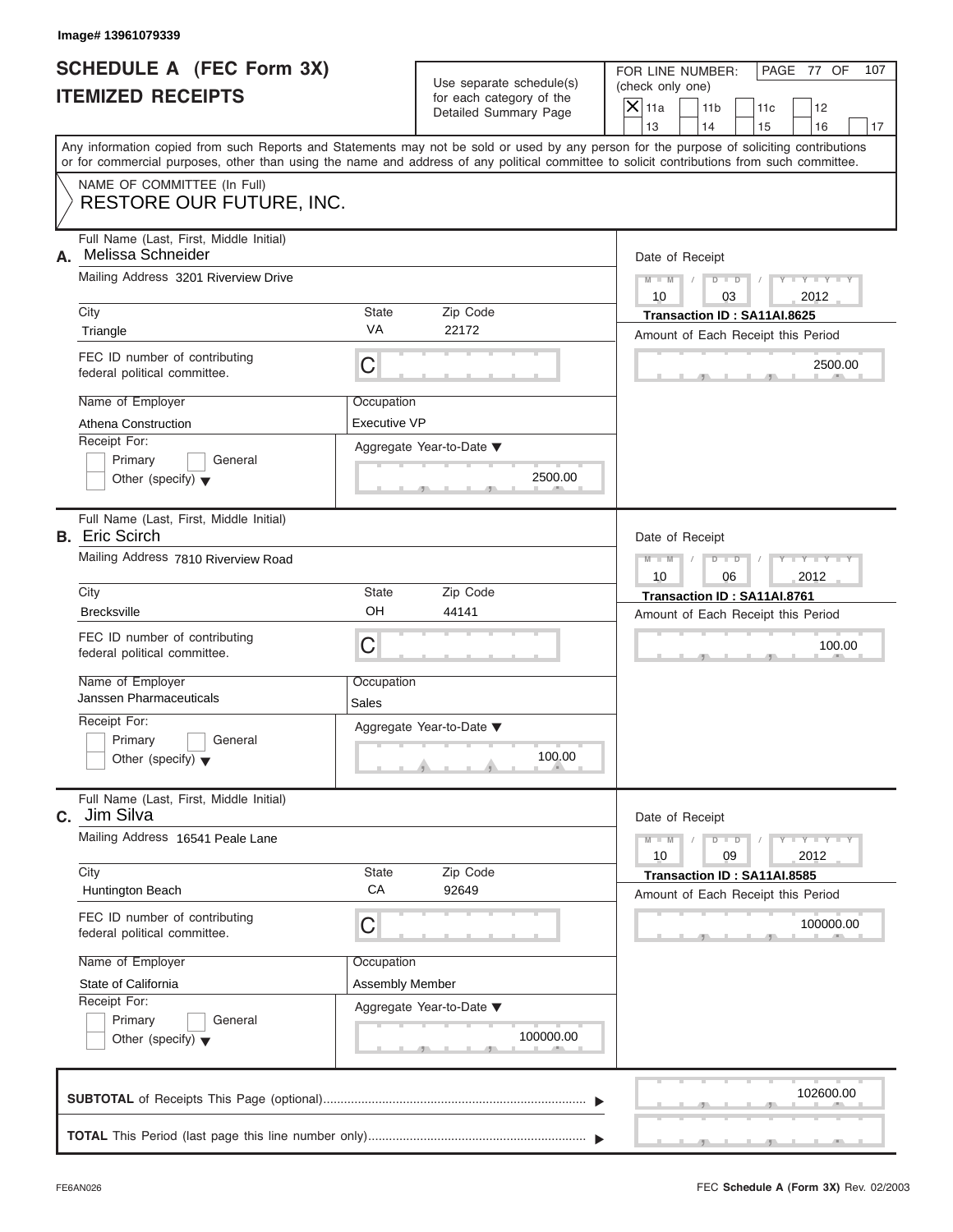|                          | <b>SCHEDULE A (FEC Form 3X)</b> |
|--------------------------|---------------------------------|
| <b>ITEMIZED RECEIPTS</b> |                                 |

|                                                             | Image# 13961079340                                                                                                                                                                                                                                                                      |                           |                                                      |                 |                                                                                               |    |                             |    |  |  |
|-------------------------------------------------------------|-----------------------------------------------------------------------------------------------------------------------------------------------------------------------------------------------------------------------------------------------------------------------------------------|---------------------------|------------------------------------------------------|-----------------|-----------------------------------------------------------------------------------------------|----|-----------------------------|----|--|--|
| <b>SCHEDULE A (FEC Form 3X)</b><br><b>ITEMIZED RECEIPTS</b> |                                                                                                                                                                                                                                                                                         |                           | Use separate schedule(s)<br>for each category of the |                 | FOR LINE NUMBER:<br>PAGE 78 OF<br>(check only one)<br>$X$ 11a<br>11 <sub>b</sub><br>11c<br>12 |    |                             |    |  |  |
|                                                             |                                                                                                                                                                                                                                                                                         |                           | Detailed Summary Page                                | 13              | 14                                                                                            | 15 | 16                          | 17 |  |  |
|                                                             | Any information copied from such Reports and Statements may not be sold or used by any person for the purpose of soliciting contributions<br>or for commercial purposes, other than using the name and address of any political committee to solicit contributions from such committee. |                           |                                                      |                 |                                                                                               |    |                             |    |  |  |
|                                                             | NAME OF COMMITTEE (In Full)<br><b>RESTORE OUR FUTURE, INC.</b>                                                                                                                                                                                                                          |                           |                                                      |                 |                                                                                               |    |                             |    |  |  |
| А.                                                          | Full Name (Last, First, Middle Initial)<br>Harold C. Simmons                                                                                                                                                                                                                            |                           |                                                      | Date of Receipt |                                                                                               |    |                             |    |  |  |
|                                                             | Mailing Address 5430 LBJ FWY<br><b>Suite 1700</b>                                                                                                                                                                                                                                       |                           |                                                      | $M - M$<br>10   | $D$ $D$<br>05                                                                                 |    | $Y - Y - Y - Y - Y$<br>2012 |    |  |  |
|                                                             | City                                                                                                                                                                                                                                                                                    | <b>State</b><br><b>TX</b> | Zip Code                                             |                 | Transaction ID: SA11AI.8534                                                                   |    |                             |    |  |  |
|                                                             | Dallas                                                                                                                                                                                                                                                                                  |                           | 75240                                                |                 | Amount of Each Receipt this Period                                                            |    |                             |    |  |  |
|                                                             | FEC ID number of contributing<br>federal political committee.                                                                                                                                                                                                                           | C                         |                                                      |                 |                                                                                               |    | 1000000.00                  |    |  |  |
|                                                             | Name of Employer                                                                                                                                                                                                                                                                        | Occupation                |                                                      |                 |                                                                                               |    |                             |    |  |  |
|                                                             | Contran Corp.                                                                                                                                                                                                                                                                           | Entrepreneur              |                                                      |                 |                                                                                               |    |                             |    |  |  |
|                                                             | Receipt For:                                                                                                                                                                                                                                                                            |                           | Aggregate Year-to-Date ▼                             |                 |                                                                                               |    |                             |    |  |  |
|                                                             | Primary<br>General<br>Other (specify) $\blacktriangledown$                                                                                                                                                                                                                              |                           | 2300000.00                                           |                 |                                                                                               |    |                             |    |  |  |
|                                                             | Full Name (Last, First, Middle Initial)<br><b>B.</b> William Sloan                                                                                                                                                                                                                      |                           |                                                      | Date of Receipt |                                                                                               |    |                             |    |  |  |
|                                                             | Mailing Address 87 Todd Lane                                                                                                                                                                                                                                                            |                           |                                                      |                 | $M - M$<br>$D$ $D$<br>Y - Y - Y - Y<br>10<br>01<br>2012                                       |    |                             |    |  |  |
|                                                             | City                                                                                                                                                                                                                                                                                    | <b>State</b><br>Zip Code  |                                                      |                 | Transaction ID: SA11AI.8658                                                                   |    |                             |    |  |  |
|                                                             | <b>Briar Cliff Manor</b>                                                                                                                                                                                                                                                                | <b>NY</b>                 | 10510                                                |                 | Amount of Each Receipt this Period                                                            |    |                             |    |  |  |
|                                                             | FEC ID number of contributing<br>federal political committee.                                                                                                                                                                                                                           | C                         |                                                      |                 |                                                                                               |    | 100.00                      |    |  |  |
|                                                             | Name of Employer<br>RBG Management Corp.                                                                                                                                                                                                                                                | Occupation<br>Executive   |                                                      |                 |                                                                                               |    |                             |    |  |  |
|                                                             | Receipt For:                                                                                                                                                                                                                                                                            |                           | Aggregate Year-to-Date ▼                             |                 |                                                                                               |    |                             |    |  |  |
|                                                             | Primary<br>General<br>Other (specify) $\blacktriangledown$                                                                                                                                                                                                                              |                           | 100.00                                               |                 |                                                                                               |    |                             |    |  |  |
| C.                                                          | Full Name (Last, First, Middle Initial)<br>William Sloan                                                                                                                                                                                                                                |                           |                                                      | Date of Receipt |                                                                                               |    |                             |    |  |  |
|                                                             | Mailing Address 87 Todd Lane                                                                                                                                                                                                                                                            |                           |                                                      |                 | $D$ $D$<br>10                                                                                 |    | $T - Y = T - Y$<br>2012     |    |  |  |
|                                                             | City<br><b>Briar Cliff Manor</b>                                                                                                                                                                                                                                                        | State<br><b>NY</b>        | Zip Code<br>10510                                    |                 | Transaction ID: SA11AI.8799<br>Amount of Each Receipt this Period                             |    |                             |    |  |  |
|                                                             | FEC ID number of contributing<br>federal political committee.                                                                                                                                                                                                                           | C                         |                                                      |                 |                                                                                               |    | 100.00                      |    |  |  |
|                                                             | Name of Employer                                                                                                                                                                                                                                                                        | Occupation                |                                                      |                 |                                                                                               |    |                             |    |  |  |
|                                                             | RBG Management Corp.                                                                                                                                                                                                                                                                    | Executive                 |                                                      |                 |                                                                                               |    |                             |    |  |  |
|                                                             | Receipt For:                                                                                                                                                                                                                                                                            |                           | Aggregate Year-to-Date ▼                             |                 |                                                                                               |    |                             |    |  |  |
|                                                             | Primary<br>General<br>Other (specify) $\blacktriangledown$                                                                                                                                                                                                                              |                           | 200.00                                               |                 |                                                                                               |    |                             |    |  |  |
|                                                             |                                                                                                                                                                                                                                                                                         |                           |                                                      |                 |                                                                                               |    | 1000200.00                  |    |  |  |
|                                                             |                                                                                                                                                                                                                                                                                         |                           |                                                      |                 |                                                                                               |    |                             |    |  |  |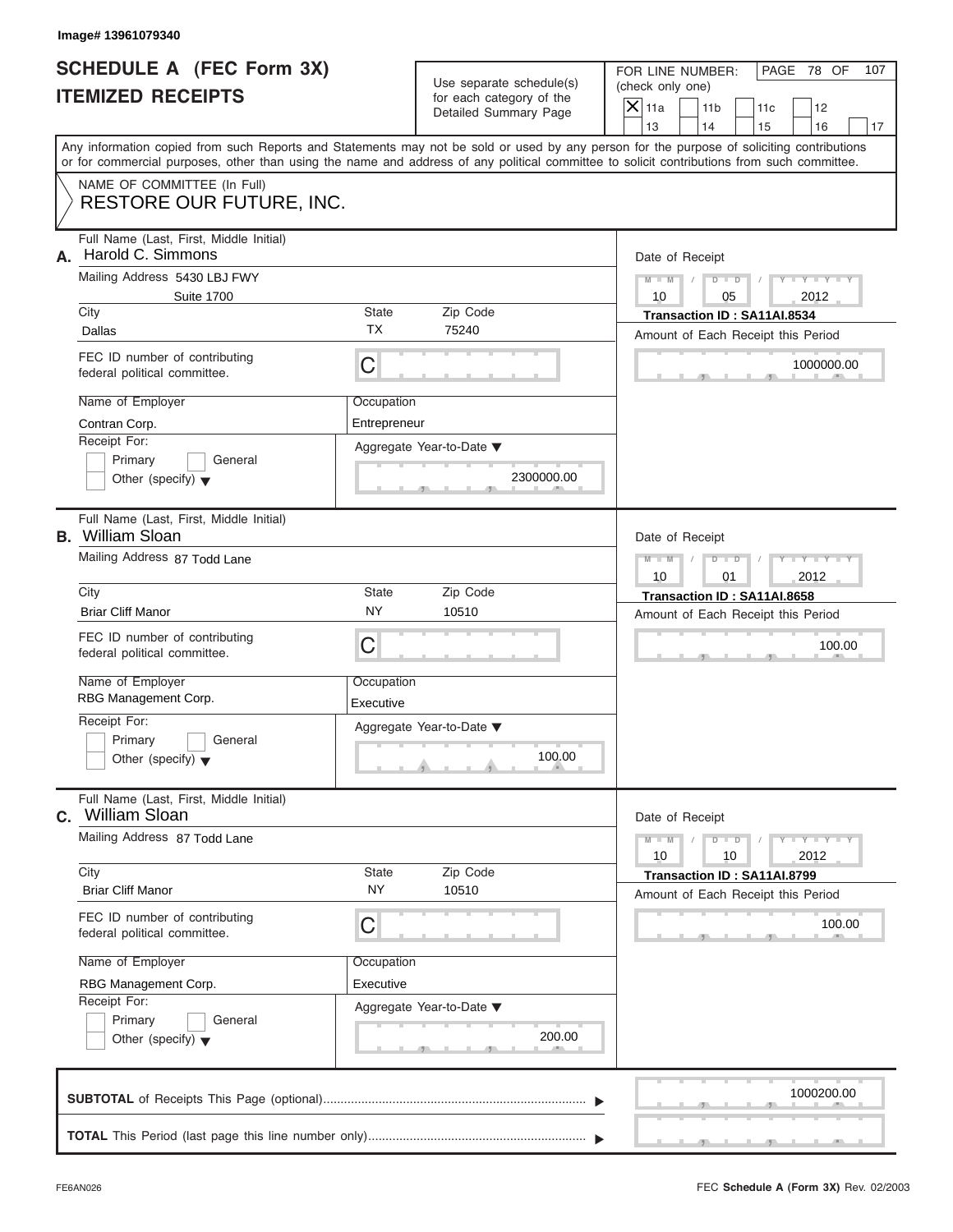|                          | <b>SCHEDULE A (FEC Form 3X)</b> |
|--------------------------|---------------------------------|
| <b>ITEMIZED RECEIPTS</b> |                                 |

| Image# 13961079341                                                                                              |                       |                                                                               |                                                                                                                                                                                                                                                                                                                       |  |  |
|-----------------------------------------------------------------------------------------------------------------|-----------------------|-------------------------------------------------------------------------------|-----------------------------------------------------------------------------------------------------------------------------------------------------------------------------------------------------------------------------------------------------------------------------------------------------------------------|--|--|
| <b>SCHEDULE A (FEC Form 3X)</b><br><b>ITEMIZED RECEIPTS</b>                                                     |                       | Use separate schedule(s)<br>for each category of the<br>Detailed Summary Page | PAGE 79 OF<br>FOR LINE NUMBER:<br>107<br>(check only one)<br>$\mathsf{X}$ 11a<br>11 <sub>b</sub><br>11c<br>12                                                                                                                                                                                                         |  |  |
|                                                                                                                 |                       |                                                                               | 13<br>14<br>15<br>16<br>17<br>Any information copied from such Reports and Statements may not be sold or used by any person for the purpose of soliciting contributions<br>or for commercial purposes, other than using the name and address of any political committee to solicit contributions from such committee. |  |  |
| NAME OF COMMITTEE (In Full)<br>RESTORE OUR FUTURE, INC.                                                         |                       |                                                                               |                                                                                                                                                                                                                                                                                                                       |  |  |
| Full Name (Last, First, Middle Initial)<br><b>Edwin Smith</b><br>А.<br>Mailing Address 2323 Augusta Townhouse 3 |                       |                                                                               | Date of Receipt<br>$Y - Y - Y - Y - Y$<br>$M - M$<br>$D$ $D$<br>10<br>2012<br>08                                                                                                                                                                                                                                      |  |  |
| City                                                                                                            | State                 | Zip Code                                                                      | Transaction ID: SA11AI.8603                                                                                                                                                                                                                                                                                           |  |  |
| Houston                                                                                                         | <b>TX</b>             | 77057                                                                         | Amount of Each Receipt this Period                                                                                                                                                                                                                                                                                    |  |  |
| FEC ID number of contributing<br>federal political committee.                                                   | С                     |                                                                               | 2500.00                                                                                                                                                                                                                                                                                                               |  |  |
| Name of Employer<br>n/a                                                                                         | Occupation<br>Retired |                                                                               |                                                                                                                                                                                                                                                                                                                       |  |  |
| Receipt For:<br>Primary<br>General<br>Other (specify) $\blacktriangledown$                                      |                       | Aggregate Year-to-Date ▼<br>2500.00                                           |                                                                                                                                                                                                                                                                                                                       |  |  |
| Full Name (Last, First, Middle Initial)<br><b>B.</b> Southern Wind Aviation                                     |                       |                                                                               | Date of Receipt                                                                                                                                                                                                                                                                                                       |  |  |
| Mailing Address 1201 Kathleen Avenue                                                                            |                       |                                                                               | $Y - Y - Y - Y - Y$<br>$M - M$<br>$D$ $D$<br>10<br>11<br>2012                                                                                                                                                                                                                                                         |  |  |
| City                                                                                                            | State<br>LA           | Zip Code                                                                      | Transaction ID: SA11AI.8580                                                                                                                                                                                                                                                                                           |  |  |
| Metairie<br>FEC ID number of contributing<br>federal political committee.                                       | С                     | 70003                                                                         | Amount of Each Receipt this Period<br>125000.00                                                                                                                                                                                                                                                                       |  |  |
| Name of Employer                                                                                                | Occupation            |                                                                               |                                                                                                                                                                                                                                                                                                                       |  |  |
| Receipt For:<br>Primary<br>General<br>Other (specify) $\blacktriangledown$                                      |                       | Aggregate Year-to-Date ▼<br>125000.00                                         |                                                                                                                                                                                                                                                                                                                       |  |  |
| Full Name (Last, First, Middle Initial)<br>C. Douglas Spencer                                                   |                       |                                                                               | Date of Receipt                                                                                                                                                                                                                                                                                                       |  |  |
| Mailing Address 627 26th Street                                                                                 |                       |                                                                               | $Y = Y$<br>$M - M$<br>$D$ $D$<br>2012<br>10<br>04                                                                                                                                                                                                                                                                     |  |  |
| City<br>Santa Monica                                                                                            | State<br>CA           | Zip Code<br>90402                                                             | Transaction ID: SA11AI.8685<br>Amount of Each Receipt this Period                                                                                                                                                                                                                                                     |  |  |
| FEC ID number of contributing<br>federal political committee.                                                   | С                     |                                                                               | 100.00                                                                                                                                                                                                                                                                                                                |  |  |
| Name of Employer                                                                                                | Occupation            |                                                                               |                                                                                                                                                                                                                                                                                                                       |  |  |
| Gilmore Bank<br>Receipt For:                                                                                    | President & CEO       |                                                                               |                                                                                                                                                                                                                                                                                                                       |  |  |
| Primary<br>General<br>Other (specify) $\blacktriangledown$                                                      |                       | Aggregate Year-to-Date ▼<br>350.00                                            |                                                                                                                                                                                                                                                                                                                       |  |  |
|                                                                                                                 |                       |                                                                               | 127600.00                                                                                                                                                                                                                                                                                                             |  |  |
|                                                                                                                 |                       |                                                                               |                                                                                                                                                                                                                                                                                                                       |  |  |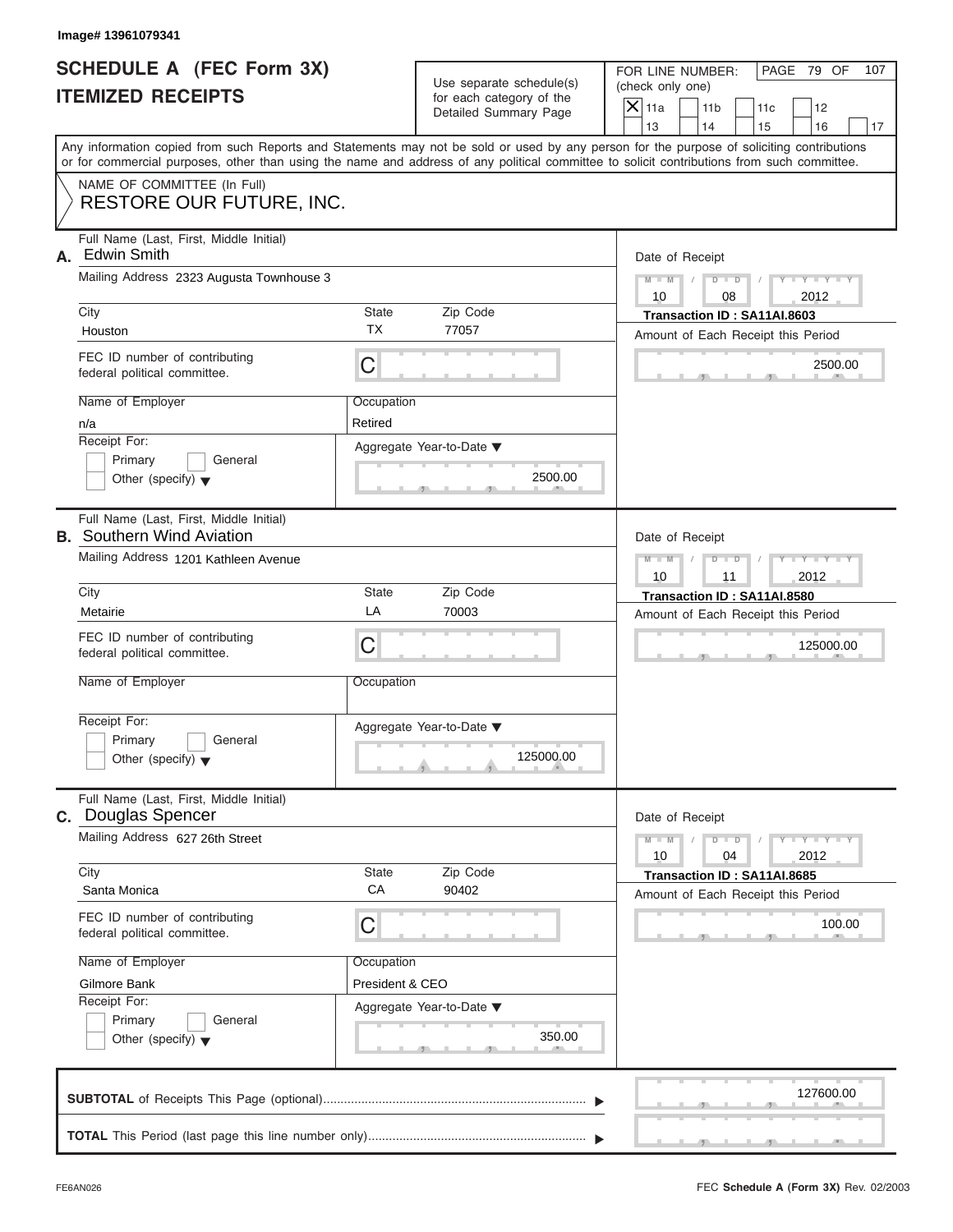|                          | SCHEDULE A (FEC Form 3X) |
|--------------------------|--------------------------|
| <b>ITEMIZED RECEIPTS</b> |                          |

| Image# 13961079342                                                         |                         |                                                      |                                                                                                                                                                                                                                                                                         |
|----------------------------------------------------------------------------|-------------------------|------------------------------------------------------|-----------------------------------------------------------------------------------------------------------------------------------------------------------------------------------------------------------------------------------------------------------------------------------------|
| <b>SCHEDULE A (FEC Form 3X)</b><br><b>ITEMIZED RECEIPTS</b>                |                         | Use separate schedule(s)<br>for each category of the | FOR LINE NUMBER:<br>PAGE 80 OF<br>107<br>(check only one)<br>$\overline{X}$ 11a<br>11 <sub>b</sub><br>11c<br>12                                                                                                                                                                         |
|                                                                            |                         | Detailed Summary Page                                | 13<br>14<br>15<br>16<br>17                                                                                                                                                                                                                                                              |
|                                                                            |                         |                                                      | Any information copied from such Reports and Statements may not be sold or used by any person for the purpose of soliciting contributions<br>or for commercial purposes, other than using the name and address of any political committee to solicit contributions from such committee. |
| NAME OF COMMITTEE (In Full)<br><b>RESTORE OUR FUTURE, INC.</b>             |                         |                                                      |                                                                                                                                                                                                                                                                                         |
| Full Name (Last, First, Middle Initial)<br>Edward St. John<br>А.           |                         |                                                      | Date of Receipt                                                                                                                                                                                                                                                                         |
| Mailing Address 656 Severn Road                                            |                         |                                                      | $D$ $D$<br>$Y - Y - Y - Y - Y$<br>$M - M$<br>10<br>2012<br>11                                                                                                                                                                                                                           |
| City<br>Severna Park                                                       | State<br>MD             | Zip Code<br>21146                                    | Transaction ID: SA11AI.8481<br>Amount of Each Receipt this Period                                                                                                                                                                                                                       |
| FEC ID number of contributing<br>federal political committee.              | C                       |                                                      | 1000000.00                                                                                                                                                                                                                                                                              |
| Name of Employer<br>Self-Employed                                          | Occupation              | <b>Commercial Real Estate</b>                        |                                                                                                                                                                                                                                                                                         |
| Receipt For:<br>Primary<br>General<br>Other (specify) $\blacktriangledown$ |                         | Aggregate Year-to-Date ▼<br>1000000.00               |                                                                                                                                                                                                                                                                                         |
| Full Name (Last, First, Middle Initial)<br><b>B.</b> Christine Stack       |                         |                                                      | Date of Receipt                                                                                                                                                                                                                                                                         |
| Mailing Address 4318 Sunny Lake Drive                                      |                         |                                                      | $Y - Y - Y - Y - I$<br>$M - M$<br>$D$ $D$<br>10<br>16<br>2012                                                                                                                                                                                                                           |
| City                                                                       | State                   | Zip Code                                             | Transaction ID: SA11AI.8843                                                                                                                                                                                                                                                             |
| Hartland                                                                   | MI                      | 48353                                                | Amount of Each Receipt this Period                                                                                                                                                                                                                                                      |
| FEC ID number of contributing<br>federal political committee.              | C                       |                                                      | 199.00                                                                                                                                                                                                                                                                                  |
| Name of Employer<br>Michigan Vision Institute                              | Occupation<br><b>RN</b> |                                                      |                                                                                                                                                                                                                                                                                         |
| Receipt For:                                                               |                         | Aggregate Year-to-Date ▼                             |                                                                                                                                                                                                                                                                                         |
| Primary<br>General<br>Other (specify) $\blacktriangledown$                 |                         | 199.00                                               |                                                                                                                                                                                                                                                                                         |
| Full Name (Last, First, Middle Initial)<br><b>Edward Stack</b><br>C.       |                         |                                                      | Date of Receipt                                                                                                                                                                                                                                                                         |
| Mailing Address 4318 Sunny Lake Drive                                      |                         |                                                      | $Y = Y$<br>$M - M$<br>$D$ $D$<br>2012<br>10<br>16                                                                                                                                                                                                                                       |
| City<br>Hartland                                                           | State<br>MI             | Zip Code<br>48353                                    | Transaction ID: SA11AI.8841<br>Amount of Each Receipt this Period                                                                                                                                                                                                                       |
| FEC ID number of contributing<br>federal political committee.              | C                       |                                                      | 199.00                                                                                                                                                                                                                                                                                  |
| Name of Employer                                                           | Occupation              |                                                      |                                                                                                                                                                                                                                                                                         |
| Self-Employed                                                              | MD                      |                                                      |                                                                                                                                                                                                                                                                                         |
| Receipt For:<br>Primary<br>General                                         |                         | Aggregate Year-to-Date ▼                             |                                                                                                                                                                                                                                                                                         |
| Other (specify) $\blacktriangledown$                                       |                         | 199.00                                               |                                                                                                                                                                                                                                                                                         |
|                                                                            |                         |                                                      | 1000398.00                                                                                                                                                                                                                                                                              |
|                                                                            |                         |                                                      |                                                                                                                                                                                                                                                                                         |

J.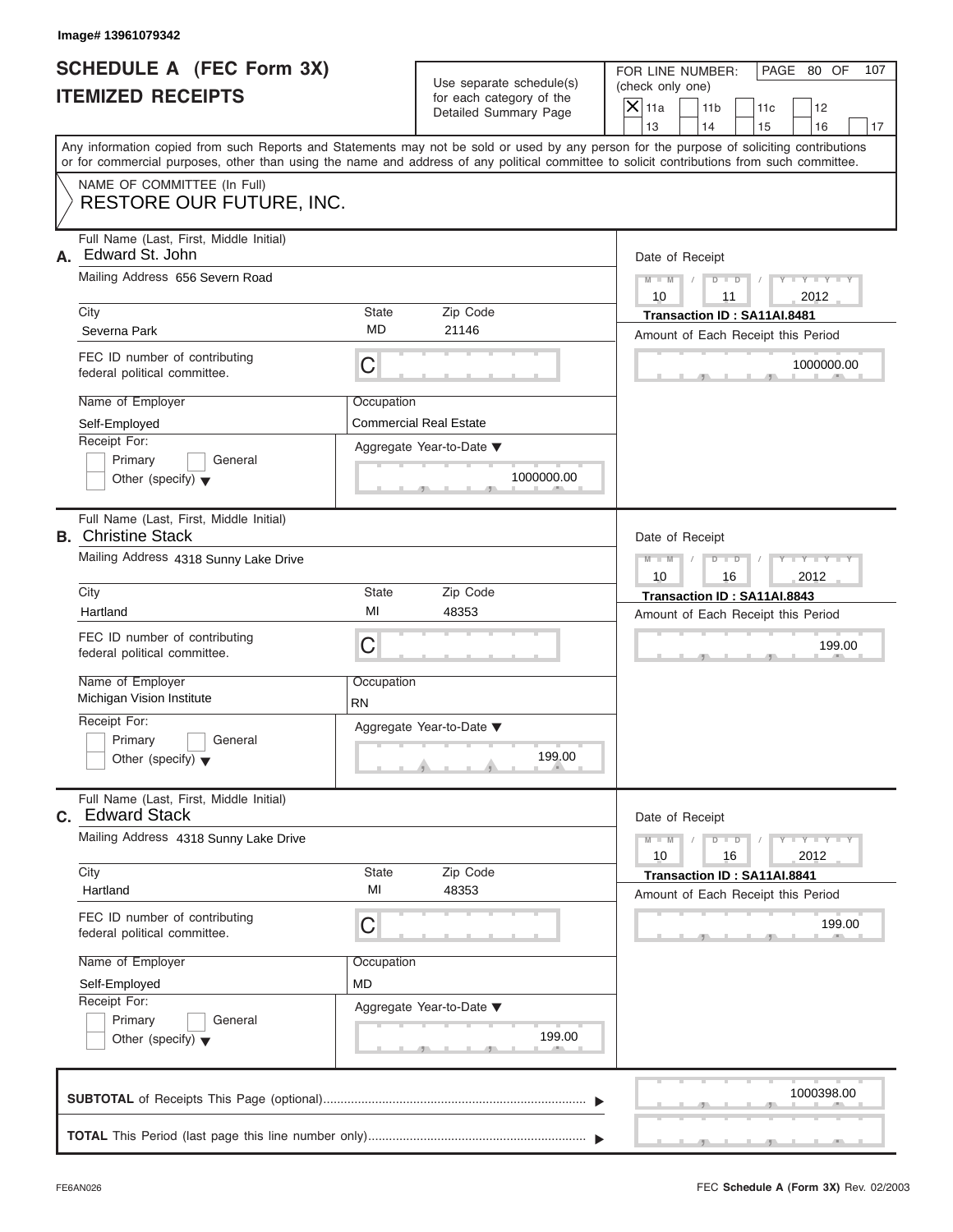|                          | <b>SCHEDULE A (FEC Form 3X)</b> |
|--------------------------|---------------------------------|
| <b>ITEMIZED RECEIPTS</b> |                                 |

| Image# 13961079343                                                                                                                         |             |                                                                               |                                                                                                                                           |
|--------------------------------------------------------------------------------------------------------------------------------------------|-------------|-------------------------------------------------------------------------------|-------------------------------------------------------------------------------------------------------------------------------------------|
| SCHEDULE A (FEC Form 3X)<br><b>ITEMIZED RECEIPTS</b>                                                                                       |             | Use separate schedule(s)<br>for each category of the<br>Detailed Summary Page | FOR LINE NUMBER:<br>PAGE 81 OF<br>107<br>(check only one)<br>$\overline{X}$ 11a<br>11 <sub>b</sub><br>11c<br>12                           |
|                                                                                                                                            |             |                                                                               | 13<br>14<br>15<br>16<br>17                                                                                                                |
| or for commercial purposes, other than using the name and address of any political committee to solicit contributions from such committee. |             |                                                                               | Any information copied from such Reports and Statements may not be sold or used by any person for the purpose of soliciting contributions |
| NAME OF COMMITTEE (In Full)<br><b>RESTORE OUR FUTURE, INC.</b>                                                                             |             |                                                                               |                                                                                                                                           |
| Full Name (Last, First, Middle Initial)<br>Jerry Steinborn<br>А.                                                                           |             |                                                                               | Date of Receipt                                                                                                                           |
| Mailing Address 32 S. Washington Circle                                                                                                    |             |                                                                               | $D$ $D$<br>$Y - Y - Y - Y - Y$<br>$M - M$<br>10<br>2012<br>05                                                                             |
| City                                                                                                                                       | State       | Zip Code                                                                      | Transaction ID: SA11AI.8678                                                                                                               |
| Hinsdale                                                                                                                                   | IL          | 60521                                                                         | Amount of Each Receipt this Period                                                                                                        |
| FEC ID number of contributing<br>federal political committee.                                                                              | C           |                                                                               | 5000.00                                                                                                                                   |
| Name of Employer                                                                                                                           | Occupation  |                                                                               |                                                                                                                                           |
| <b>SIG</b>                                                                                                                                 | Consultant  |                                                                               |                                                                                                                                           |
| Receipt For:                                                                                                                               |             | Aggregate Year-to-Date ▼                                                      |                                                                                                                                           |
| Primary<br>General<br>Other (specify) $\blacktriangledown$                                                                                 |             | 25010.00                                                                      |                                                                                                                                           |
| Full Name (Last, First, Middle Initial)<br><b>B.</b> Alexander Stuart                                                                      |             |                                                                               | Date of Receipt                                                                                                                           |
| Mailing Address 150 Field Drive<br>Suite 100                                                                                               |             |                                                                               | $M - M$<br>$D$ $D$<br>$Y = Y + Y + Y$<br>10<br>03<br>2012                                                                                 |
| City<br>State                                                                                                                              |             | Zip Code                                                                      | Transaction ID: SA11AI.8574                                                                                                               |
| <b>Lake Forest</b>                                                                                                                         | IL          | 60045                                                                         | Amount of Each Receipt this Period                                                                                                        |
| FEC ID number of contributing<br>federal political committee.                                                                              | C           |                                                                               | 25000.00                                                                                                                                  |
| Name of Employer                                                                                                                           | Occupation  |                                                                               |                                                                                                                                           |
| n/a                                                                                                                                        | Retired     |                                                                               |                                                                                                                                           |
| Receipt For:<br>Primary<br>General                                                                                                         |             | Aggregate Year-to-Date ▼                                                      |                                                                                                                                           |
| Other (specify) $\blacktriangledown$                                                                                                       |             | 25000.00                                                                      |                                                                                                                                           |
| Full Name (Last, First, Middle Initial)<br>Succession of Louis D. Haeuser<br>C.                                                            |             |                                                                               | Date of Receipt                                                                                                                           |
| Mailing Address 1504 L&A Road                                                                                                              |             |                                                                               | $Y - Y - Y - Y - I$<br>$M - M$<br>$D$ $D$<br>2012<br>10<br>16                                                                             |
| City<br>Metairie                                                                                                                           | State<br>LA | Zip Code<br>70001                                                             | Transaction ID: SA11AI.8597<br>Amount of Each Receipt this Period                                                                         |
| FEC ID number of contributing<br>federal political committee.                                                                              | C           |                                                                               | 5000.00                                                                                                                                   |
| Name of Employer                                                                                                                           | Occupation  |                                                                               |                                                                                                                                           |
| Receipt For:                                                                                                                               |             | Aggregate Year-to-Date ▼                                                      |                                                                                                                                           |
| Primary<br>General<br>Other (specify) $\blacktriangledown$                                                                                 |             | 12500.00                                                                      |                                                                                                                                           |
|                                                                                                                                            |             |                                                                               | 35000.00                                                                                                                                  |
|                                                                                                                                            |             |                                                                               |                                                                                                                                           |

 $S = \{x_1, x_2, \ldots, x_{n-1}, x_{n-1}, \ldots, x_{n-1}, x_{n-1}, \ldots, x_{n-1}, x_{n-1}, \ldots, x_{n-1}, x_{n-1}, \ldots, x_{n-1}, x_{n-1}, \ldots, x_{n-1}, x_{n-1}, \ldots, x_{n-1}, \ldots, x_{n-1}, \ldots, x_{n-1}, \ldots, x_{n-1}, \ldots, x_{n-1}, \ldots, x_{n-1}, \ldots, x_{n-1}, \ldots, x_{n-1}, \ldots, x_{n-1}, \ldots, x_{n-1}, \ldots, x_{n-1}, \ld$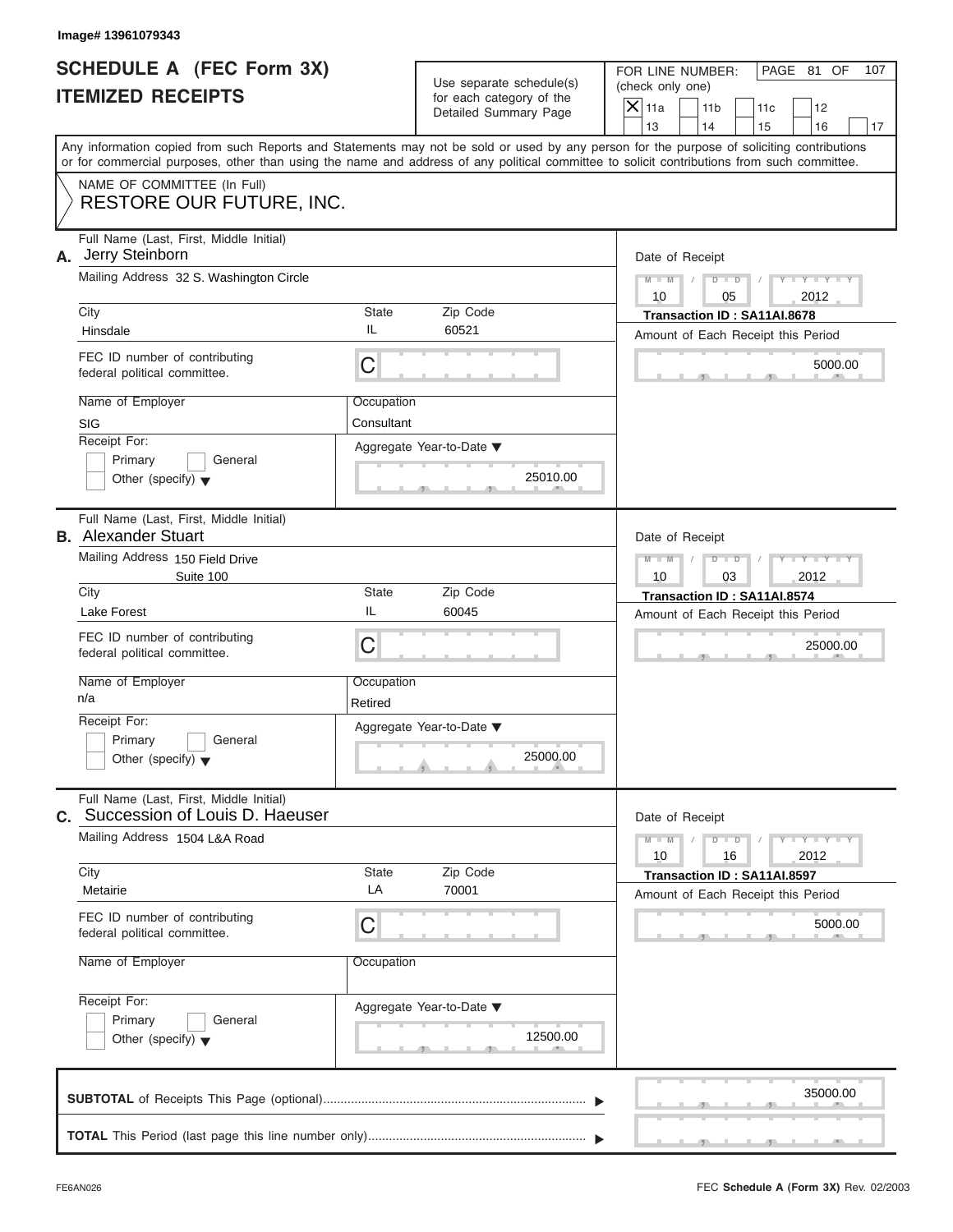### **ITEMIZED RECEIPTS**

|                                                             | Image# 13961079344                                                                                                                         |                    |                                                                               |                                                                                                                                           |
|-------------------------------------------------------------|--------------------------------------------------------------------------------------------------------------------------------------------|--------------------|-------------------------------------------------------------------------------|-------------------------------------------------------------------------------------------------------------------------------------------|
| <b>SCHEDULE A (FEC Form 3X)</b><br><b>ITEMIZED RECEIPTS</b> |                                                                                                                                            |                    | Use separate schedule(s)<br>for each category of the<br>Detailed Summary Page | PAGE 82 OF<br>FOR LINE NUMBER:<br>107<br>(check only one)<br>$\mathsf{X}$ 11a<br>11 <sub>b</sub><br>11c<br>12                             |
|                                                             |                                                                                                                                            |                    |                                                                               | 13<br>14<br>16<br>15<br>17                                                                                                                |
|                                                             | or for commercial purposes, other than using the name and address of any political committee to solicit contributions from such committee. |                    |                                                                               | Any information copied from such Reports and Statements may not be sold or used by any person for the purpose of soliciting contributions |
|                                                             | NAME OF COMMITTEE (In Full)<br><b>RESTORE OUR FUTURE, INC.</b>                                                                             |                    |                                                                               |                                                                                                                                           |
| А.                                                          | Full Name (Last, First, Middle Initial)<br>Suffolk Construction Company, Inc.                                                              |                    |                                                                               | Date of Receipt                                                                                                                           |
|                                                             | Mailing Address 65 Allerton Street                                                                                                         |                    |                                                                               | $M - M$<br>$D$ $D$<br>$Y - Y - Y$<br>10<br>10<br>2012                                                                                     |
|                                                             | City                                                                                                                                       | State              | Zip Code                                                                      | Transaction ID: SA11AI.8490                                                                                                               |
|                                                             | <b>Boston</b>                                                                                                                              | МA                 | 02119                                                                         | Amount of Each Receipt this Period                                                                                                        |
|                                                             | FEC ID number of contributing<br>federal political committee.                                                                              | С                  |                                                                               | 200000.00                                                                                                                                 |
|                                                             | Name of Employer                                                                                                                           | Occupation         |                                                                               |                                                                                                                                           |
|                                                             | Receipt For:<br>Primary<br>General                                                                                                         |                    | Aggregate Year-to-Date ▼                                                      |                                                                                                                                           |
|                                                             | Other (specify) $\blacktriangledown$                                                                                                       |                    | 475000.00                                                                     |                                                                                                                                           |
|                                                             | Full Name (Last, First, Middle Initial)<br><b>B.</b> John V. Swartz II                                                                     |                    |                                                                               | Date of Receipt                                                                                                                           |
|                                                             | Mailing Address 4325 NE 165th Ave                                                                                                          |                    |                                                                               | $M - M$<br>$D$ $\Box$ $D$<br>$+Y+Y+$<br>10<br>01<br>2012                                                                                  |
|                                                             | City                                                                                                                                       | State              | Zip Code                                                                      | Transaction ID: SA11AI.8741                                                                                                               |
|                                                             | Vancouver                                                                                                                                  | <b>WA</b>          | 98682                                                                         | Amount of Each Receipt this Period                                                                                                        |
|                                                             | FEC ID number of contributing<br>federal political committee.                                                                              | С                  |                                                                               | 250.00                                                                                                                                    |
|                                                             | Name of Employer                                                                                                                           | Occupation         |                                                                               |                                                                                                                                           |
|                                                             | <b>Corinthian Colleges</b><br>Receipt For:                                                                                                 |                    | Regional Director, Career Services                                            |                                                                                                                                           |
|                                                             | Primary<br>General                                                                                                                         |                    | Aggregate Year-to-Date ▼                                                      |                                                                                                                                           |
|                                                             | Other (specify) $\blacktriangledown$                                                                                                       |                    | 250.00                                                                        |                                                                                                                                           |
|                                                             | Full Name (Last, First, Middle Initial)<br>C. Charles Tate                                                                                 |                    |                                                                               | Date of Receipt                                                                                                                           |
|                                                             | Mailing Address 3640 Del Monte                                                                                                             |                    |                                                                               | $M - M$<br>$-1 - Y - 1 - Y - 1$<br>$D$ $D$<br>2012<br>10<br>11                                                                            |
|                                                             | City<br>Houston                                                                                                                            | State<br><b>TX</b> | Zip Code<br>77019                                                             | Transaction ID: SA11AI.8519<br>Amount of Each Receipt this Period                                                                         |
|                                                             | FEC ID number of contributing<br>federal political committee.                                                                              | С                  |                                                                               | 25000.00                                                                                                                                  |
|                                                             | Name of Employer                                                                                                                           | Occupation         |                                                                               |                                                                                                                                           |
|                                                             | Capital Royalty LP<br>Receipt For:                                                                                                         | Chairman           |                                                                               |                                                                                                                                           |
|                                                             | Primary<br>General                                                                                                                         |                    | Aggregate Year-to-Date ▼                                                      |                                                                                                                                           |
|                                                             | Other (specify) $\blacktriangledown$                                                                                                       |                    | 25000.00                                                                      |                                                                                                                                           |
|                                                             |                                                                                                                                            |                    |                                                                               | 225250.00                                                                                                                                 |
|                                                             |                                                                                                                                            |                    |                                                                               |                                                                                                                                           |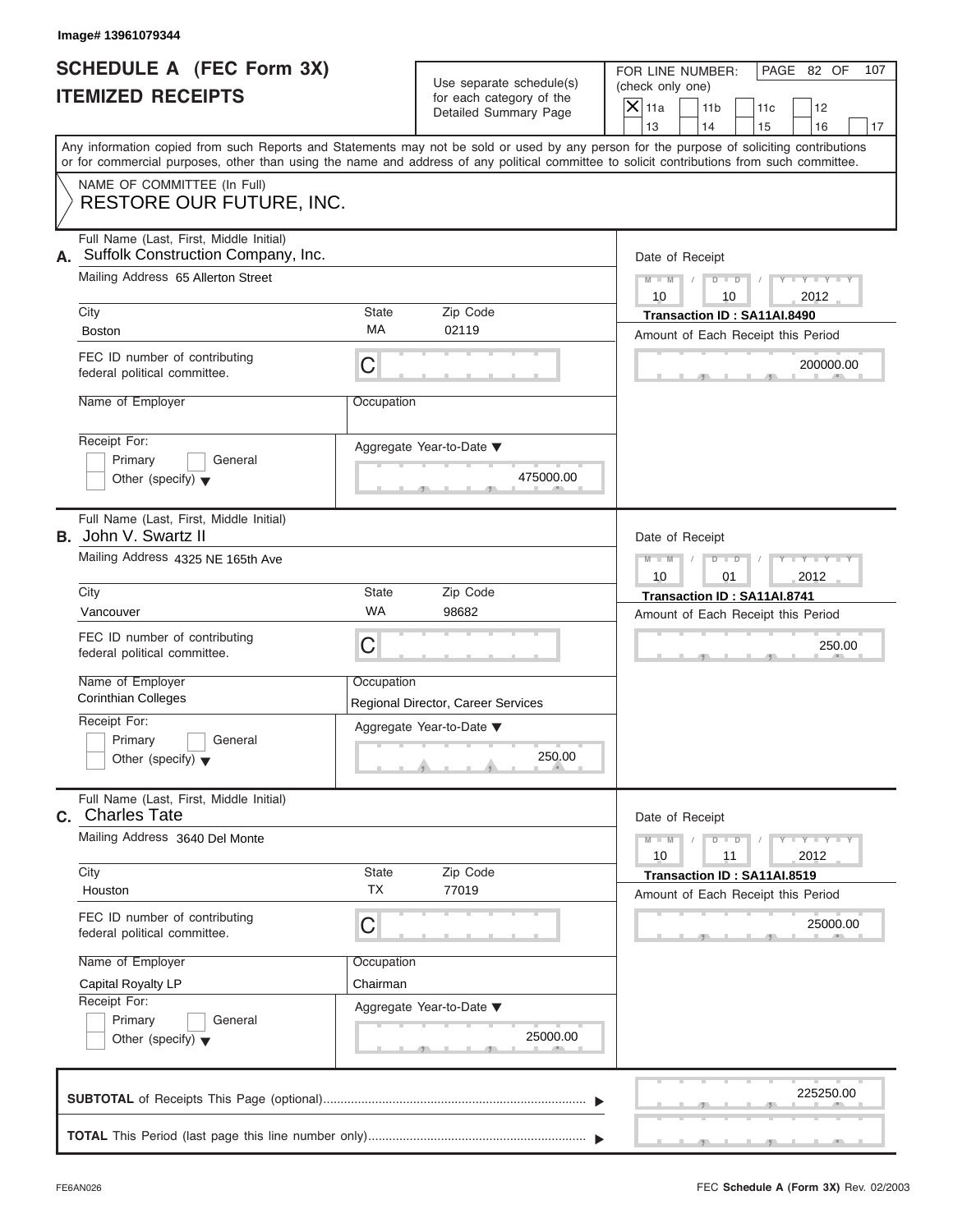| <b>SCHEDULE A (FEC Form 3X)</b> |  |  |
|---------------------------------|--|--|
| <b>ITEMIZED RECEIPTS</b>        |  |  |

|                                                      | Image# 13961079345                                                                                                                                                                                                                                                                      |                        |                                                                               |               |                                                                   |     |                             |     |
|------------------------------------------------------|-----------------------------------------------------------------------------------------------------------------------------------------------------------------------------------------------------------------------------------------------------------------------------------------|------------------------|-------------------------------------------------------------------------------|---------------|-------------------------------------------------------------------|-----|-----------------------------|-----|
| SCHEDULE A (FEC Form 3X)<br><b>ITEMIZED RECEIPTS</b> |                                                                                                                                                                                                                                                                                         |                        | Use separate schedule(s)<br>for each category of the<br>Detailed Summary Page |               | FOR LINE NUMBER:<br>(check only one)<br>11 <sub>b</sub>           | 11c | PAGE 83 OF<br>12            | 107 |
|                                                      | Any information copied from such Reports and Statements may not be sold or used by any person for the purpose of soliciting contributions<br>or for commercial purposes, other than using the name and address of any political committee to solicit contributions from such committee. |                        |                                                                               | 13            | 14                                                                | 15  | 16                          | 17  |
|                                                      | NAME OF COMMITTEE (In Full)<br><b>RESTORE OUR FUTURE, INC.</b>                                                                                                                                                                                                                          |                        |                                                                               |               |                                                                   |     |                             |     |
| А.                                                   | Full Name (Last, First, Middle Initial)<br><b>Gregory Tate</b><br>Mailing Address 3002 Harbor View Avenue                                                                                                                                                                               |                        |                                                                               | $M - M$       | Date of Receipt<br>$D$ $D$                                        |     | $Y - Y - Y - Y - Y$         |     |
| City                                                 |                                                                                                                                                                                                                                                                                         | State<br><b>FL</b>     | Zip Code<br>33611                                                             | 10            | 14<br>Transaction ID: SA11AI.8882                                 |     | 2012                        |     |
| Tampa                                                | FEC ID number of contributing<br>federal political committee.                                                                                                                                                                                                                           | C                      |                                                                               |               | Amount of Each Receipt this Period                                |     | 50.00                       |     |
| <b>MWH</b><br>Receipt For:                           | Name of Employer<br>Primary<br>General<br>Other (specify) $\blacktriangledown$                                                                                                                                                                                                          | Occupation<br>Engineer | Aggregate Year-to-Date ▼<br>50.00                                             |               |                                                                   |     |                             |     |
|                                                      | Full Name (Last, First, Middle Initial)<br><b>B.</b> The Reynolds & Reynolds Company<br>Mailing Address One Reynolds Way                                                                                                                                                                |                        |                                                                               | $M - M$<br>10 | Date of Receipt<br>$D$ $D$<br>15                                  |     | $Y - Y - Y - Y - Y$<br>2012 |     |
| City<br>Kettering                                    | FEC ID number of contributing                                                                                                                                                                                                                                                           | State<br>OH            | Zip Code<br>45430                                                             |               | Transaction ID: SA11AI.8650<br>Amount of Each Receipt this Period |     |                             |     |
|                                                      | federal political committee.<br>Name of Employer                                                                                                                                                                                                                                        | C<br>Occupation        |                                                                               |               |                                                                   |     | 500000.00                   |     |
| Receipt For:                                         | Primary<br>General<br>Other (specify) $\blacktriangledown$                                                                                                                                                                                                                              |                        | Aggregate Year-to-Date ▼<br>500000.00                                         |               |                                                                   |     |                             |     |
| C.                                                   | Full Name (Last, First, Middle Initial)<br>The Vrdolyak Law Group, LLC                                                                                                                                                                                                                  |                        |                                                                               |               | Date of Receipt                                                   |     |                             |     |
| City                                                 | Mailing Address 9618 S. Commercial Avenue                                                                                                                                                                                                                                               | State<br>IL            | Zip Code                                                                      | $M - M$<br>10 | $D$ $D$<br>09<br>Transaction ID: SA11AI.8609                      |     | $Y = Y$<br>2012             |     |
| Chicago                                              | FEC ID number of contributing<br>federal political committee.                                                                                                                                                                                                                           | C                      | 60617                                                                         |               | Amount of Each Receipt this Period                                |     | 1000.00                     |     |
|                                                      | Name of Employer                                                                                                                                                                                                                                                                        | Occupation             |                                                                               |               |                                                                   |     |                             |     |
| Receipt For:                                         | Primary<br>General<br>Other (specify) $\blacktriangledown$                                                                                                                                                                                                                              |                        | Aggregate Year-to-Date ▼<br>1000.00                                           |               |                                                                   |     |                             |     |
|                                                      |                                                                                                                                                                                                                                                                                         |                        |                                                                               |               |                                                                   |     | 501050.00                   |     |
|                                                      |                                                                                                                                                                                                                                                                                         |                        |                                                                               |               |                                                                   |     |                             |     |

S S S , , .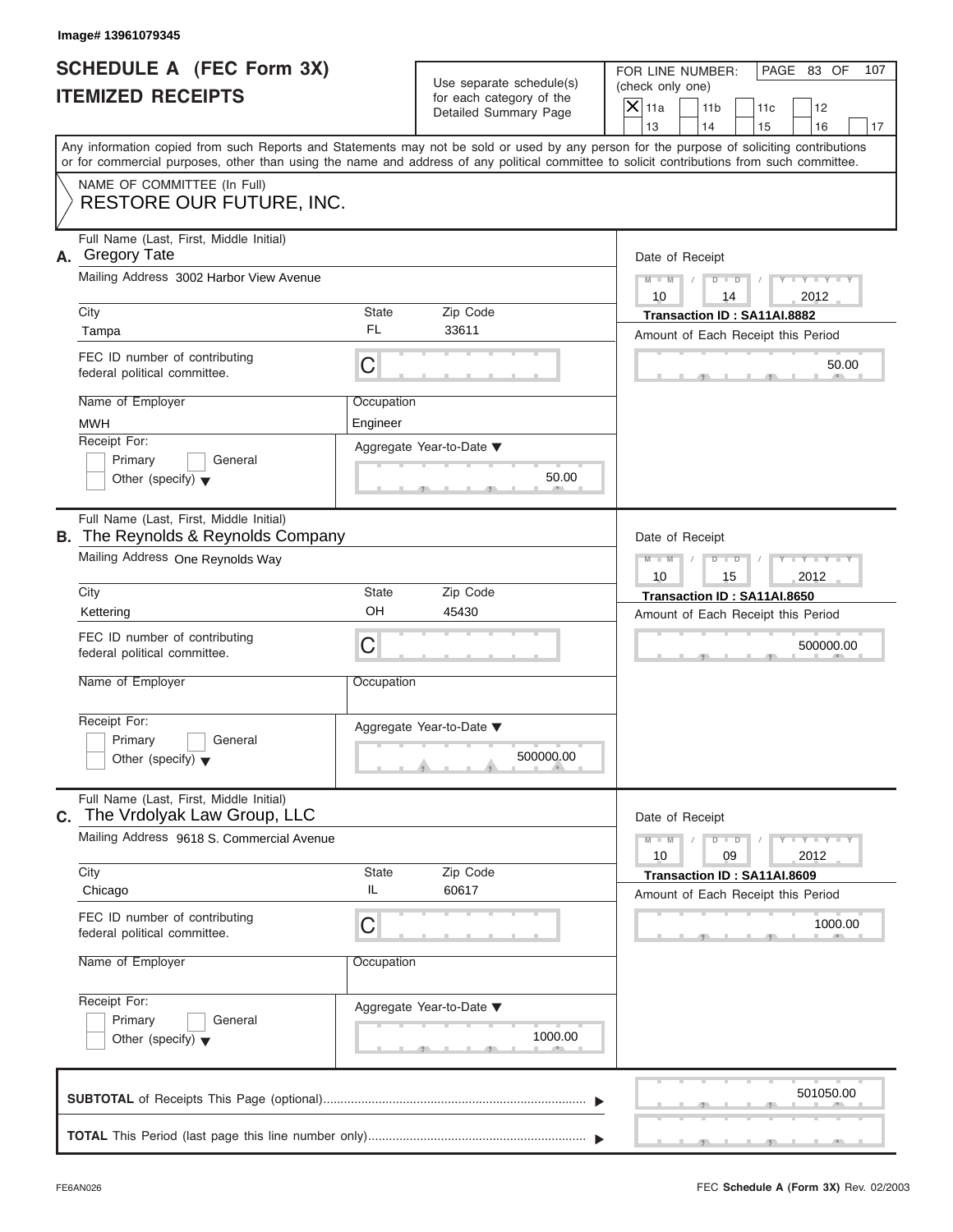| <b>SCHEDULE A (FEC Form 3X)</b> |  |  |
|---------------------------------|--|--|
| <b>ITEMIZED RECEIPTS</b>        |  |  |

| Image# 13961079346                                                            |            |                                                                               |                                                                                                                                                                                                                                                                                         |  |  |
|-------------------------------------------------------------------------------|------------|-------------------------------------------------------------------------------|-----------------------------------------------------------------------------------------------------------------------------------------------------------------------------------------------------------------------------------------------------------------------------------------|--|--|
| SCHEDULE A (FEC Form 3X)<br><b>ITEMIZED RECEIPTS</b>                          |            | Use separate schedule(s)<br>for each category of the<br>Detailed Summary Page | FOR LINE NUMBER:<br>PAGE 84 OF<br>107<br>(check only one)<br>$\overline{X}$ 11a<br>11 <sub>b</sub><br>11c<br>12                                                                                                                                                                         |  |  |
|                                                                               |            |                                                                               | 13<br>14<br>15<br>16<br>17                                                                                                                                                                                                                                                              |  |  |
|                                                                               |            |                                                                               | Any information copied from such Reports and Statements may not be sold or used by any person for the purpose of soliciting contributions<br>or for commercial purposes, other than using the name and address of any political committee to solicit contributions from such committee. |  |  |
| NAME OF COMMITTEE (In Full)<br><b>RESTORE OUR FUTURE, INC.</b>                |            |                                                                               |                                                                                                                                                                                                                                                                                         |  |  |
| Full Name (Last, First, Middle Initial)<br>Andrea Torczon<br>А.               |            |                                                                               | Date of Receipt                                                                                                                                                                                                                                                                         |  |  |
| Mailing Address 3218 N. Rochester Street                                      |            |                                                                               | $M - M$<br>$D$ $D$<br>$Y - Y - Y - Y - Y$<br>10<br>07<br>2012                                                                                                                                                                                                                           |  |  |
| City                                                                          | State      | Zip Code                                                                      | Transaction ID: SA11AI.8751                                                                                                                                                                                                                                                             |  |  |
| Arlington                                                                     | VA         | 22213                                                                         | Amount of Each Receipt this Period                                                                                                                                                                                                                                                      |  |  |
| FEC ID number of contributing<br>federal political committee.                 | C          |                                                                               | 25.00                                                                                                                                                                                                                                                                                   |  |  |
| Name of Employer                                                              | Occupation |                                                                               |                                                                                                                                                                                                                                                                                         |  |  |
| US Dept. of Commerce                                                          | Attorney   |                                                                               |                                                                                                                                                                                                                                                                                         |  |  |
| Receipt For:                                                                  |            | Aggregate Year-to-Date ▼                                                      |                                                                                                                                                                                                                                                                                         |  |  |
| Primary<br>General                                                            |            |                                                                               |                                                                                                                                                                                                                                                                                         |  |  |
| Other (specify) $\blacktriangledown$                                          |            | 25.00                                                                         |                                                                                                                                                                                                                                                                                         |  |  |
| Full Name (Last, First, Middle Initial)<br><b>B.</b> Tri-Fanucchi Farms, Inc. |            |                                                                               | Date of Receipt                                                                                                                                                                                                                                                                         |  |  |
| Mailing Address 8112 Copus Road                                               |            |                                                                               | $M - M$<br>$D$ $D$<br>$Y = Y + Y + Y$                                                                                                                                                                                                                                                   |  |  |
|                                                                               |            |                                                                               | 2012<br>10<br>01                                                                                                                                                                                                                                                                        |  |  |
| City                                                                          | State      | Zip Code                                                                      | Transaction ID: SA11AI.8589                                                                                                                                                                                                                                                             |  |  |
| <b>Bakersfield</b>                                                            | CA         | 93313                                                                         | Amount of Each Receipt this Period                                                                                                                                                                                                                                                      |  |  |
| FEC ID number of contributing<br>federal political committee.                 | C          |                                                                               | 2500.00                                                                                                                                                                                                                                                                                 |  |  |
| Name of Employer                                                              | Occupation |                                                                               |                                                                                                                                                                                                                                                                                         |  |  |
| Receipt For:                                                                  |            | Aggregate Year-to-Date ▼                                                      |                                                                                                                                                                                                                                                                                         |  |  |
| Primary<br>General                                                            |            |                                                                               |                                                                                                                                                                                                                                                                                         |  |  |
| Other (specify) $\blacktriangledown$                                          |            | 2500.00                                                                       |                                                                                                                                                                                                                                                                                         |  |  |
| Full Name (Last, First, Middle Initial)<br>John Tyson<br>C.                   |            |                                                                               | Date of Receipt                                                                                                                                                                                                                                                                         |  |  |
| Mailing Address PO Box 2020                                                   |            |                                                                               | $Y - I - Y - I - Y - I$<br>$M - M$<br>$D$ $D$<br>10<br>2012<br>01                                                                                                                                                                                                                       |  |  |
| City                                                                          | State      | Zip Code                                                                      | Transaction ID: SA11AI.8505                                                                                                                                                                                                                                                             |  |  |
| Springdale                                                                    | <b>AR</b>  | 72765                                                                         | Amount of Each Receipt this Period                                                                                                                                                                                                                                                      |  |  |
| FEC ID number of contributing<br>federal political committee.                 | C          |                                                                               | 60000.00                                                                                                                                                                                                                                                                                |  |  |
| Name of Employer                                                              | Occupation |                                                                               |                                                                                                                                                                                                                                                                                         |  |  |
| <b>Tyson Foods</b>                                                            | Chairman   |                                                                               |                                                                                                                                                                                                                                                                                         |  |  |
| Receipt For:                                                                  |            | Aggregate Year-to-Date ▼                                                      |                                                                                                                                                                                                                                                                                         |  |  |
| Primary<br>General                                                            |            |                                                                               |                                                                                                                                                                                                                                                                                         |  |  |
| Other (specify) $\blacktriangledown$                                          |            | 60000.00                                                                      |                                                                                                                                                                                                                                                                                         |  |  |
|                                                                               |            |                                                                               |                                                                                                                                                                                                                                                                                         |  |  |
|                                                                               |            |                                                                               | 62525.00                                                                                                                                                                                                                                                                                |  |  |
|                                                                               |            |                                                                               |                                                                                                                                                                                                                                                                                         |  |  |
|                                                                               |            |                                                                               |                                                                                                                                                                                                                                                                                         |  |  |

S S S , , .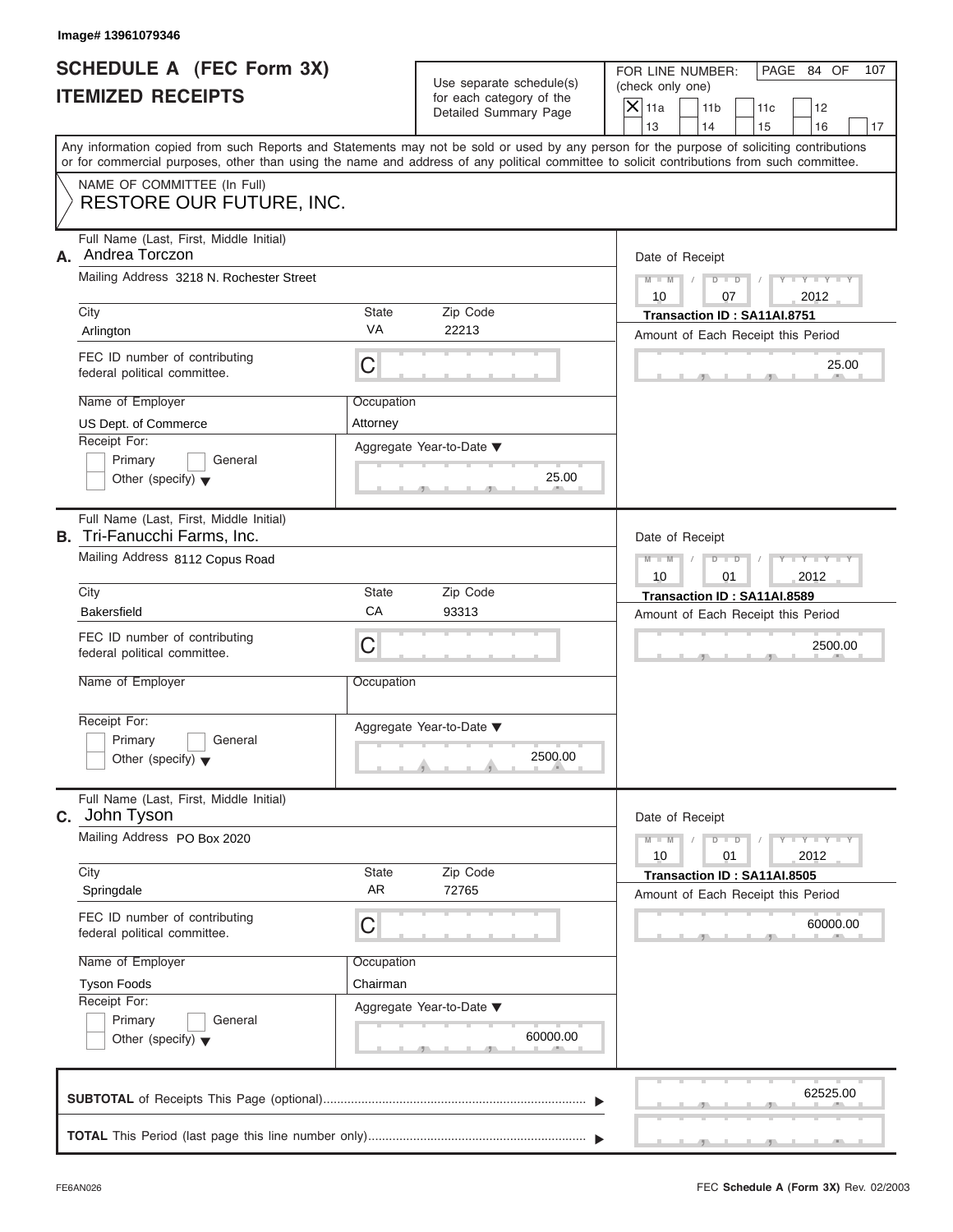| SCHEDULE A (FEC Form 3X) |  |  |
|--------------------------|--|--|
| <b>ITEMIZED RECEIPTS</b> |  |  |

| Image# 13961079347                                                             |                             |                                                                               |                                                                                                                                                                                                                                                                                         |
|--------------------------------------------------------------------------------|-----------------------------|-------------------------------------------------------------------------------|-----------------------------------------------------------------------------------------------------------------------------------------------------------------------------------------------------------------------------------------------------------------------------------------|
| <b>SCHEDULE A (FEC Form 3X)</b><br><b>ITEMIZED RECEIPTS</b>                    |                             | Use separate schedule(s)<br>for each category of the<br>Detailed Summary Page | FOR LINE NUMBER:<br>PAGE 85 OF<br>107<br>(check only one)<br>$\overline{X}$ 11a<br>11 <sub>b</sub><br>11c<br>12<br>13<br>14<br>15<br>16<br>17                                                                                                                                           |
|                                                                                |                             |                                                                               | Any information copied from such Reports and Statements may not be sold or used by any person for the purpose of soliciting contributions<br>or for commercial purposes, other than using the name and address of any political committee to solicit contributions from such committee. |
| NAME OF COMMITTEE (In Full)<br><b>RESTORE OUR FUTURE, INC.</b>                 |                             |                                                                               |                                                                                                                                                                                                                                                                                         |
| Full Name (Last, First, Middle Initial)<br>William Ulm<br>А.                   |                             |                                                                               | Date of Receipt                                                                                                                                                                                                                                                                         |
| Mailing Address 1240 Ramser Drive                                              |                             |                                                                               | $M - M$<br>$D$ $D$<br>$Y - Y - Y$<br>10<br>2012<br>16                                                                                                                                                                                                                                   |
| City<br>Bogart                                                                 | State<br>GA                 | Zip Code<br>30622                                                             | Transaction ID: SA11AI.8515<br>Amount of Each Receipt this Period                                                                                                                                                                                                                       |
| FEC ID number of contributing<br>federal political committee.                  | C                           |                                                                               | 50000.00                                                                                                                                                                                                                                                                                |
| Name of Employer<br>n/a                                                        | Occupation<br>Self-Employed |                                                                               |                                                                                                                                                                                                                                                                                         |
| Receipt For:<br>Primary<br>General<br>Other (specify) $\blacktriangledown$     |                             | Aggregate Year-to-Date ▼<br>100000.00                                         |                                                                                                                                                                                                                                                                                         |
| Full Name (Last, First, Middle Initial)<br><b>B.</b> United Distributors, Inc. |                             |                                                                               | Date of Receipt                                                                                                                                                                                                                                                                         |
| Mailing Address 5500 United Drive                                              |                             |                                                                               | $M - M$<br>$D - I$<br>Y TY TY<br>2012<br>10<br>11                                                                                                                                                                                                                                       |
| City<br>Smyrna                                                                 | State<br>GA                 | Zip Code<br>30082                                                             | Transaction ID: SA11AI.8472<br>Amount of Each Receipt this Period                                                                                                                                                                                                                       |
| FEC ID number of contributing<br>federal political committee.                  | C                           |                                                                               | 25000.00                                                                                                                                                                                                                                                                                |
| Name of Employer                                                               | Occupation                  |                                                                               |                                                                                                                                                                                                                                                                                         |
| Receipt For:<br>Primary<br>General<br>Other (specify) $\blacktriangledown$     |                             | Aggregate Year-to-Date ▼<br>25000.00                                          |                                                                                                                                                                                                                                                                                         |
| Full Name (Last, First, Middle Initial)<br>C. Joy Valenti                      |                             |                                                                               | Date of Receipt                                                                                                                                                                                                                                                                         |
| Mailing Address P.O. Box 87158                                                 |                             |                                                                               | $M - M$<br>$Y = Y$<br>$D$ $D$<br>2012<br>10<br>16                                                                                                                                                                                                                                       |
| City<br><b>Baton Rouge</b>                                                     | State<br>LA                 | Zip Code<br>70879                                                             | Transaction ID: SA11AI.8850<br>Amount of Each Receipt this Period                                                                                                                                                                                                                       |
| FEC ID number of contributing<br>federal political committee.                  | С                           |                                                                               | 500.00                                                                                                                                                                                                                                                                                  |
| Name of Employer<br>Flowcor Products, Inc.                                     | Occupation<br>President     |                                                                               |                                                                                                                                                                                                                                                                                         |
| Receipt For:<br>Primary<br>General<br>Other (specify) $\blacktriangledown$     |                             | Aggregate Year-to-Date ▼<br>500.00                                            |                                                                                                                                                                                                                                                                                         |
|                                                                                |                             |                                                                               | 75500.00                                                                                                                                                                                                                                                                                |
|                                                                                |                             |                                                                               |                                                                                                                                                                                                                                                                                         |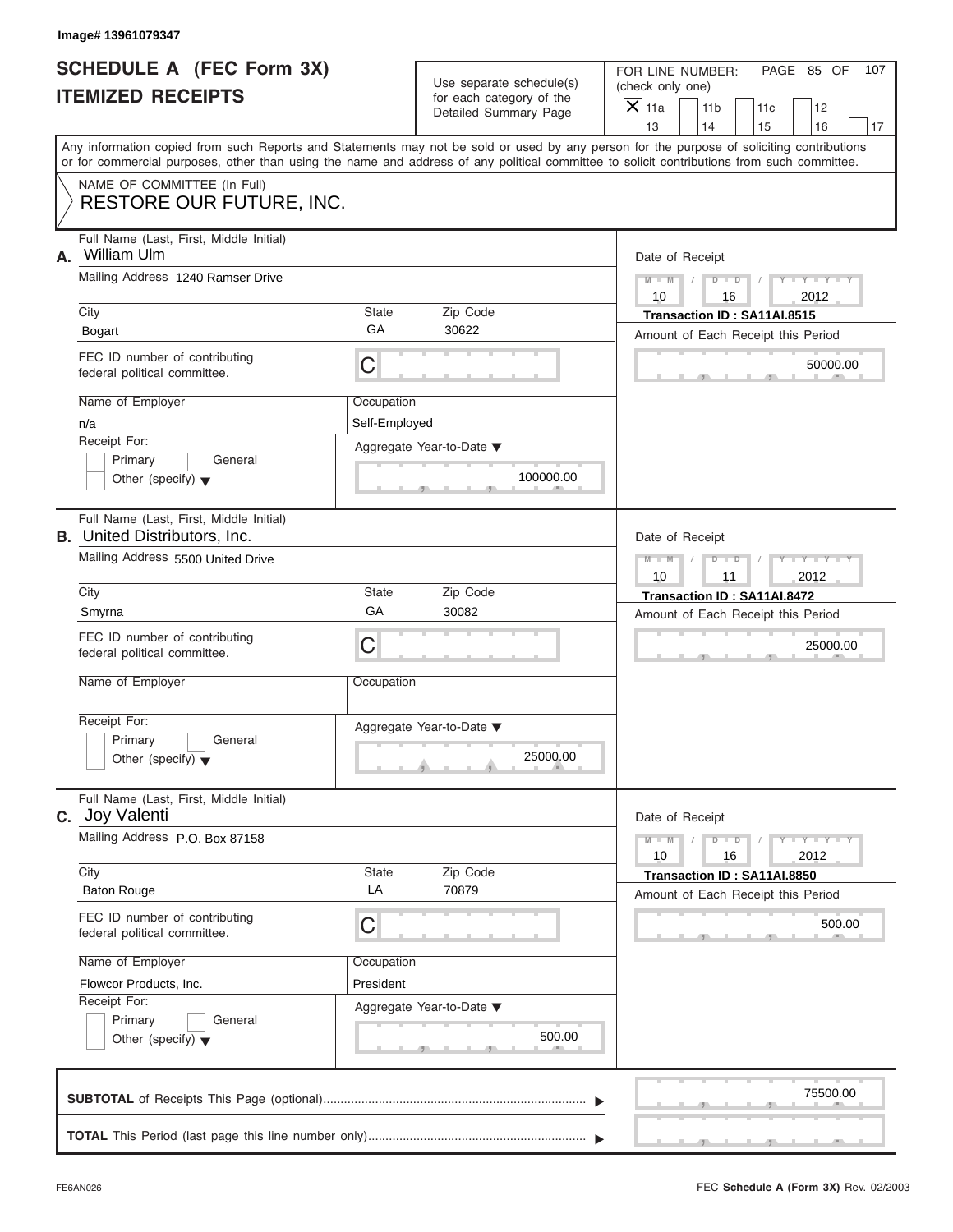|                          | <b>SCHEDULE A (FEC Form 3X)</b> |
|--------------------------|---------------------------------|
| <b>ITEMIZED RECEIPTS</b> |                                 |

|                                                             | Image# 13961079348                                                                                                                         |                         |                                                      |                                                                                                                                           |  |
|-------------------------------------------------------------|--------------------------------------------------------------------------------------------------------------------------------------------|-------------------------|------------------------------------------------------|-------------------------------------------------------------------------------------------------------------------------------------------|--|
| <b>SCHEDULE A (FEC Form 3X)</b><br><b>ITEMIZED RECEIPTS</b> |                                                                                                                                            |                         | Use separate schedule(s)<br>for each category of the | FOR LINE NUMBER:<br>PAGE 86 OF<br>107<br>(check only one)<br>$\overline{X}$ 11a<br>11 <sub>b</sub><br>11c<br>12                           |  |
|                                                             |                                                                                                                                            |                         | Detailed Summary Page                                | 13<br>14<br>15<br>16<br>17                                                                                                                |  |
|                                                             | or for commercial purposes, other than using the name and address of any political committee to solicit contributions from such committee. |                         |                                                      | Any information copied from such Reports and Statements may not be sold or used by any person for the purpose of soliciting contributions |  |
|                                                             | NAME OF COMMITTEE (In Full)<br><b>RESTORE OUR FUTURE, INC.</b>                                                                             |                         |                                                      |                                                                                                                                           |  |
| А.                                                          | Full Name (Last, First, Middle Initial)<br>Steven Van Ermen                                                                                |                         |                                                      | Date of Receipt                                                                                                                           |  |
|                                                             | Mailing Address 2000 Oak Industrial Drive NE                                                                                               |                         |                                                      | $D$ $D$<br>$Y - Y - Y - Y - Y$<br>$M - M$<br>10<br>2012<br>08                                                                             |  |
|                                                             | City<br><b>Grand Rapids</b>                                                                                                                | State<br>MI             | Zip Code<br>49505                                    | Transaction ID: SA11AI.8777<br>Amount of Each Receipt this Period                                                                         |  |
|                                                             | FEC ID number of contributing<br>federal political committee.                                                                              | C                       |                                                      | 2500.00                                                                                                                                   |  |
|                                                             | Name of Employer<br>Performance Fabrics, Inc.                                                                                              | Occupation<br>Owner     |                                                      |                                                                                                                                           |  |
|                                                             | Receipt For:<br>Primary<br>General<br>Other (specify) $\blacktriangledown$                                                                 |                         | Aggregate Year-to-Date ▼<br>2500.00                  |                                                                                                                                           |  |
|                                                             | Full Name (Last, First, Middle Initial)<br><b>B.</b> Joy Van Houten                                                                        |                         |                                                      | Date of Receipt                                                                                                                           |  |
|                                                             | Mailing Address 1021 Hol Hi Drive                                                                                                          |                         |                                                      | $Y - Y - Y - Y - I$<br>$M - M$<br>$D$ $D$<br>10<br>13<br>2012                                                                             |  |
|                                                             | City                                                                                                                                       | State                   | Zip Code                                             | Transaction ID: SA11AI.8881                                                                                                               |  |
|                                                             | Kalamazoo                                                                                                                                  | MI                      | 49008                                                | Amount of Each Receipt this Period                                                                                                        |  |
|                                                             | FEC ID number of contributing<br>federal political committee.                                                                              | C                       |                                                      | 200.00                                                                                                                                    |  |
|                                                             | Name of Employer<br>n/a                                                                                                                    | Occupation<br>Housewife |                                                      |                                                                                                                                           |  |
|                                                             | Receipt For:                                                                                                                               |                         | Aggregate Year-to-Date ▼                             |                                                                                                                                           |  |
|                                                             | Primary<br>General<br>Other (specify) $\blacktriangledown$                                                                                 |                         | 250.00                                               |                                                                                                                                           |  |
| C.                                                          | Full Name (Last, First, Middle Initial)<br>James Vaughn                                                                                    |                         |                                                      | Date of Receipt                                                                                                                           |  |
|                                                             | Mailing Address 94 Gardiners Avenue                                                                                                        |                         |                                                      | $Y - Y - Y - Y - I$<br>$M - M$<br>$D$ $D$<br>2012<br>10<br>05                                                                             |  |
|                                                             | City<br>Levittown                                                                                                                          | State<br><b>NY</b>      | Zip Code<br>11756                                    | Transaction ID: SA11AI.8702<br>Amount of Each Receipt this Period                                                                         |  |
|                                                             | FEC ID number of contributing<br>federal political committee.                                                                              | C                       |                                                      | 10.00                                                                                                                                     |  |
|                                                             | Name of Employer                                                                                                                           | Occupation              |                                                      |                                                                                                                                           |  |
|                                                             | Theralase                                                                                                                                  | <b>Healthcare Sales</b> |                                                      |                                                                                                                                           |  |
|                                                             | Receipt For:<br>Primary<br>General                                                                                                         |                         | Aggregate Year-to-Date ▼                             |                                                                                                                                           |  |
|                                                             | Other (specify) $\blacktriangledown$                                                                                                       |                         | 10.00                                                |                                                                                                                                           |  |
|                                                             |                                                                                                                                            |                         |                                                      | 2710.00                                                                                                                                   |  |
|                                                             |                                                                                                                                            |                         |                                                      |                                                                                                                                           |  |

 $S = \{x_1, x_2, \ldots, x_{n-1}, x_{n-1}, \ldots, x_{n-1}, x_{n-1}, \ldots, x_{n-1}, x_{n-1}, \ldots, x_{n-1}, x_{n-1}, \ldots, x_{n-1}, x_{n-1}, \ldots, x_{n-1}, x_{n-1}, \ldots, x_{n-1}, \ldots, x_{n-1}, \ldots, x_{n-1}, \ldots, x_{n-1}, \ldots, x_{n-1}, \ldots, x_{n-1}, \ldots, x_{n-1}, \ldots, x_{n-1}, \ldots, x_{n-1}, \ldots, x_{n-1}, \ldots, x_{n-1}, \ld$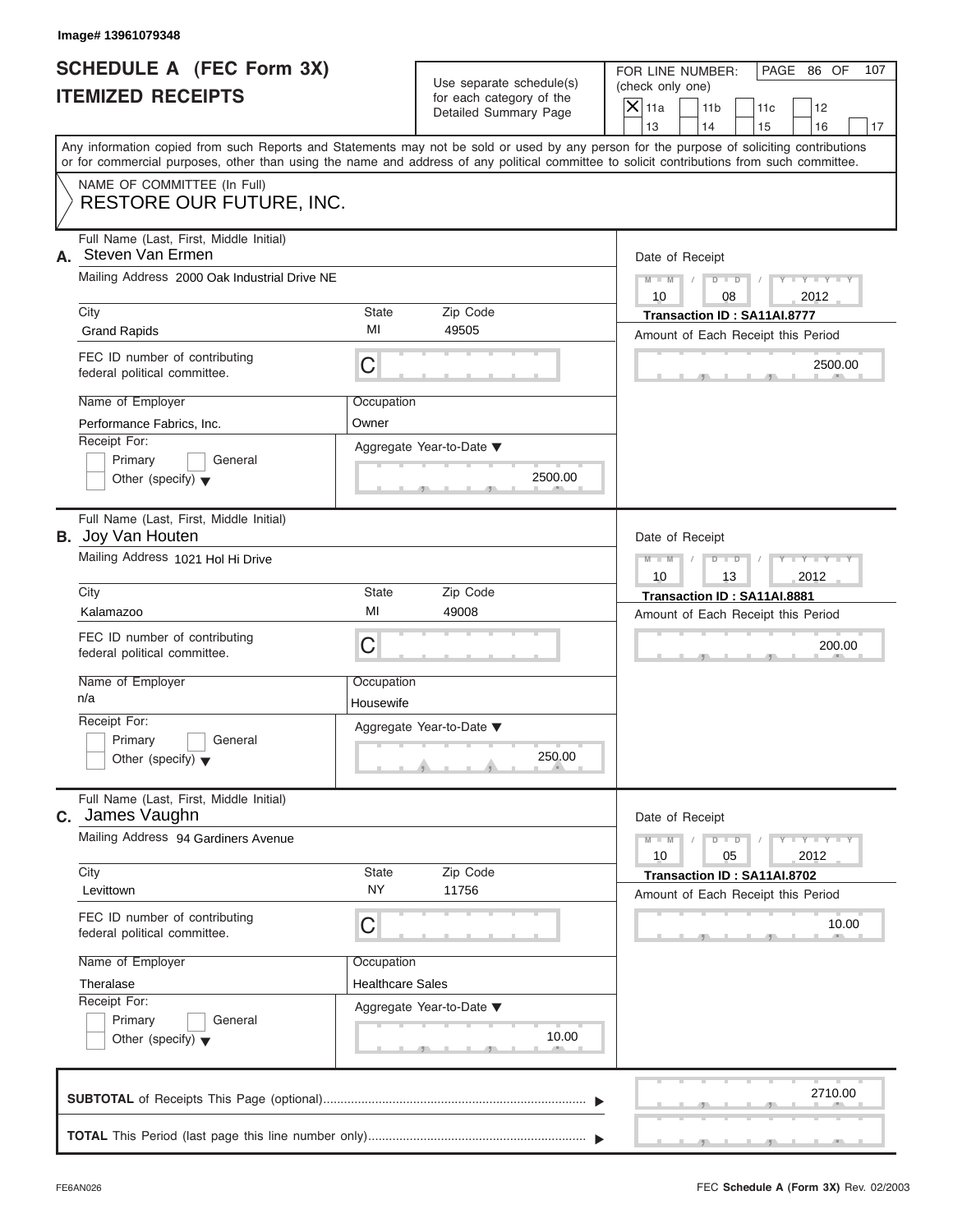| <b>SCHEDULE A (FEC Form 3X)</b> |  |  |
|---------------------------------|--|--|
| <b>ITEMIZED RECEIPTS</b>        |  |  |

|                                                      | Image# 13961079349                                                                                                                         |              |                                                      |                                                                                                                                           |  |
|------------------------------------------------------|--------------------------------------------------------------------------------------------------------------------------------------------|--------------|------------------------------------------------------|-------------------------------------------------------------------------------------------------------------------------------------------|--|
| SCHEDULE A (FEC Form 3X)<br><b>ITEMIZED RECEIPTS</b> |                                                                                                                                            |              | Use separate schedule(s)<br>for each category of the | FOR LINE NUMBER:<br>PAGE 87 OF<br>107<br>(check only one)<br>$\overline{X}$ 11a<br>11 <sub>b</sub><br>11c<br>12                           |  |
|                                                      |                                                                                                                                            |              | Detailed Summary Page                                | 13<br>14<br>15<br>16<br>17                                                                                                                |  |
|                                                      | or for commercial purposes, other than using the name and address of any political committee to solicit contributions from such committee. |              |                                                      | Any information copied from such Reports and Statements may not be sold or used by any person for the purpose of soliciting contributions |  |
|                                                      | NAME OF COMMITTEE (In Full)<br><b>RESTORE OUR FUTURE, INC.</b>                                                                             |              |                                                      |                                                                                                                                           |  |
|                                                      |                                                                                                                                            |              |                                                      |                                                                                                                                           |  |
| А.                                                   | Full Name (Last, First, Middle Initial)<br><b>Thomas Vescio</b>                                                                            |              |                                                      | Date of Receipt                                                                                                                           |  |
|                                                      | Mailing Address 765 Citadel Court                                                                                                          |              |                                                      | $Y - Y - Y - Y - Y$<br>$D$ $D$<br>$M - M$<br>10<br>2012<br>07                                                                             |  |
|                                                      | City                                                                                                                                       | State        | Zip Code                                             | Transaction ID: SA11AI.8754                                                                                                               |  |
|                                                      | <b>Des Plaines</b>                                                                                                                         | IL           | 60016                                                | Amount of Each Receipt this Period                                                                                                        |  |
|                                                      | FEC ID number of contributing<br>federal political committee.                                                                              | C            |                                                      | 100.00                                                                                                                                    |  |
|                                                      | Name of Employer                                                                                                                           | Occupation   |                                                      |                                                                                                                                           |  |
|                                                      | <b>Baxter Healthcare</b>                                                                                                                   | Physician    |                                                      |                                                                                                                                           |  |
|                                                      | Receipt For:                                                                                                                               |              | Aggregate Year-to-Date ▼                             |                                                                                                                                           |  |
|                                                      | Primary<br>General                                                                                                                         |              |                                                      |                                                                                                                                           |  |
|                                                      | Other (specify) $\blacktriangledown$                                                                                                       |              | 150.00                                               |                                                                                                                                           |  |
|                                                      | Full Name (Last, First, Middle Initial)<br>B. Huan N. Vu                                                                                   |              |                                                      | Date of Receipt                                                                                                                           |  |
|                                                      | Mailing Address 3207 Brook Road                                                                                                            |              |                                                      | $Y - Y - Y - Y - Y$<br>$M - M$<br>$D$ $D$                                                                                                 |  |
|                                                      |                                                                                                                                            |              |                                                      | 10<br>15<br>2012                                                                                                                          |  |
|                                                      | City                                                                                                                                       | State        | Zip Code                                             | Transaction ID: SA11AI.8867                                                                                                               |  |
|                                                      | Richmond                                                                                                                                   | VA           | 23227                                                | Amount of Each Receipt this Period                                                                                                        |  |
|                                                      | FEC ID number of contributing<br>federal political committee.                                                                              | C            |                                                      | 25.00                                                                                                                                     |  |
|                                                      | Name of Employer                                                                                                                           | Occupation   |                                                      |                                                                                                                                           |  |
|                                                      | <b>VCU</b>                                                                                                                                 | Surgeon      |                                                      |                                                                                                                                           |  |
|                                                      | Receipt For:                                                                                                                               |              | Aggregate Year-to-Date ▼                             |                                                                                                                                           |  |
|                                                      | Primary<br>General                                                                                                                         |              |                                                      |                                                                                                                                           |  |
|                                                      | Other (specify) $\blacktriangledown$                                                                                                       |              | 25.00                                                |                                                                                                                                           |  |
| C.                                                   | Full Name (Last, First, Middle Initial)<br><b>Robert Weiner</b>                                                                            |              |                                                      | Date of Receipt                                                                                                                           |  |
|                                                      | Mailing Address P.O. Box 637                                                                                                               |              |                                                      | $Y = Y$<br>$M - M$<br>$D$ $D$<br>2012<br>10<br>10                                                                                         |  |
|                                                      | City                                                                                                                                       | <b>State</b> | Zip Code                                             | Transaction ID: SA11AI.8802                                                                                                               |  |
|                                                      | Calhoun                                                                                                                                    | GA           | 30703                                                | Amount of Each Receipt this Period                                                                                                        |  |
|                                                      | FEC ID number of contributing<br>federal political committee.                                                                              | C            |                                                      | 1000.00                                                                                                                                   |  |
|                                                      | Name of Employer                                                                                                                           | Occupation   |                                                      |                                                                                                                                           |  |
|                                                      | Constantine, Milliken                                                                                                                      | Founder      |                                                      |                                                                                                                                           |  |
|                                                      | Receipt For:                                                                                                                               |              | Aggregate Year-to-Date ▼                             |                                                                                                                                           |  |
|                                                      | Primary<br>General                                                                                                                         |              |                                                      |                                                                                                                                           |  |
|                                                      | Other (specify) $\blacktriangledown$                                                                                                       |              | 1000.00                                              |                                                                                                                                           |  |
|                                                      |                                                                                                                                            |              |                                                      |                                                                                                                                           |  |
|                                                      |                                                                                                                                            |              |                                                      | 1125.00                                                                                                                                   |  |
|                                                      |                                                                                                                                            |              |                                                      |                                                                                                                                           |  |
|                                                      |                                                                                                                                            |              |                                                      |                                                                                                                                           |  |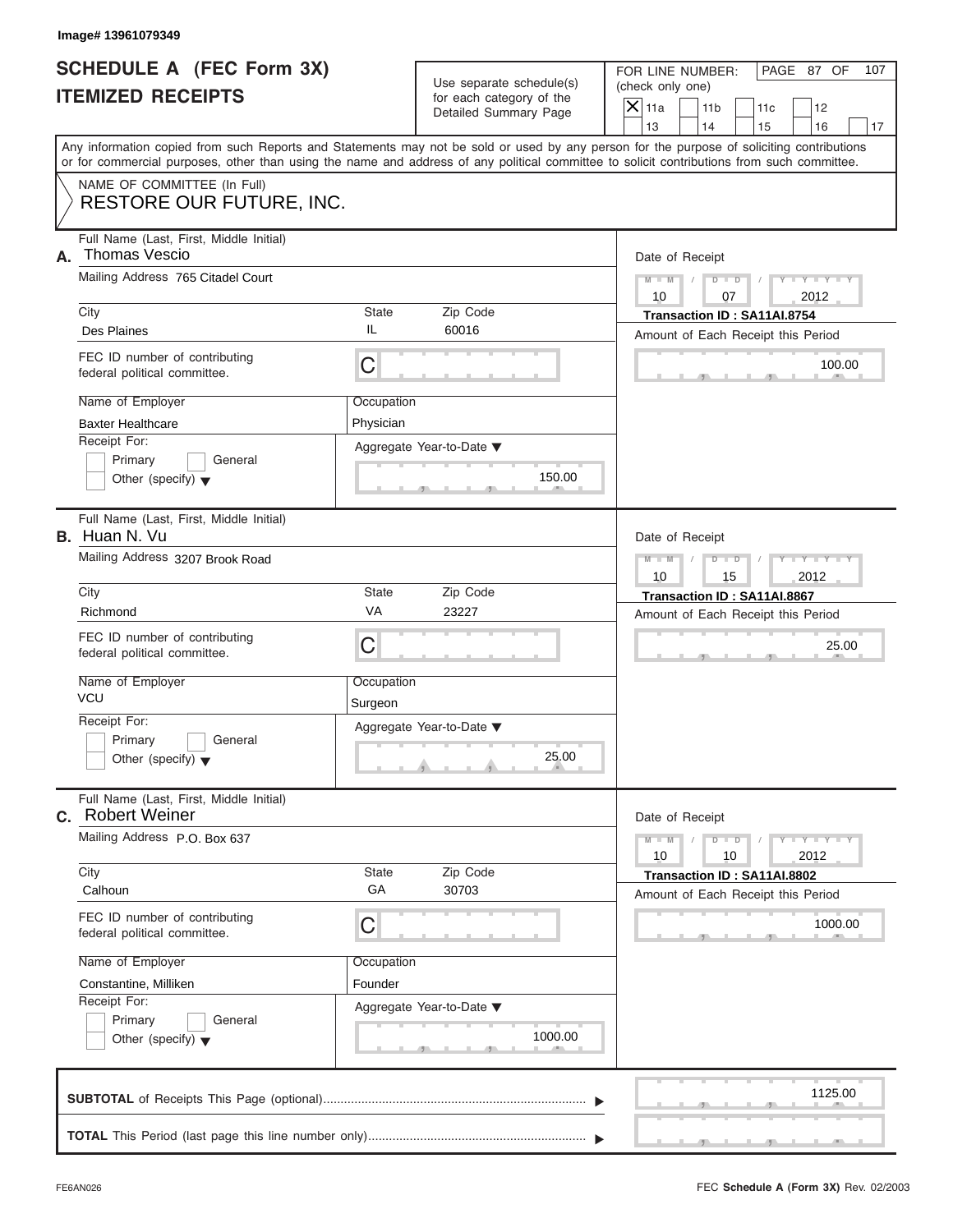|                          | <b>SCHEDULE A (FEC Form 3X)</b> |
|--------------------------|---------------------------------|
| <b>ITEMIZED RECEIPTS</b> |                                 |

| Image# 13961079350                                                     |                    |                                                                               |                                                                                                                                                                                                                                                                                         |
|------------------------------------------------------------------------|--------------------|-------------------------------------------------------------------------------|-----------------------------------------------------------------------------------------------------------------------------------------------------------------------------------------------------------------------------------------------------------------------------------------|
| <b>SCHEDULE A (FEC Form 3X)</b><br><b>ITEMIZED RECEIPTS</b>            |                    | Use separate schedule(s)<br>for each category of the<br>Detailed Summary Page | FOR LINE NUMBER:<br>PAGE 88 OF<br>107<br>(check only one)<br>$\overline{X}$ 11a<br>11 <sub>b</sub><br>11c<br>12                                                                                                                                                                         |
|                                                                        |                    |                                                                               | 13<br>14<br>15<br>16<br>17                                                                                                                                                                                                                                                              |
|                                                                        |                    |                                                                               | Any information copied from such Reports and Statements may not be sold or used by any person for the purpose of soliciting contributions<br>or for commercial purposes, other than using the name and address of any political committee to solicit contributions from such committee. |
| NAME OF COMMITTEE (In Full)<br><b>RESTORE OUR FUTURE, INC.</b>         |                    |                                                                               |                                                                                                                                                                                                                                                                                         |
| Full Name (Last, First, Middle Initial)<br>Warren Williamson<br>А.     |                    |                                                                               | Date of Receipt                                                                                                                                                                                                                                                                         |
| Mailing Address 760 Holladay Road                                      |                    |                                                                               | $D$ $D$<br>$Y - Y - Y - Y - Y$<br>$M - M$<br>10<br>2012<br>14                                                                                                                                                                                                                           |
| City                                                                   | State              | Zip Code                                                                      | Transaction ID: SA11AI.8532                                                                                                                                                                                                                                                             |
| Pasadena                                                               | СA                 | 91106                                                                         | Amount of Each Receipt this Period                                                                                                                                                                                                                                                      |
| FEC ID number of contributing<br>federal political committee.          | C                  |                                                                               | 50000.00                                                                                                                                                                                                                                                                                |
| Name of Employer                                                       | Occupation         |                                                                               |                                                                                                                                                                                                                                                                                         |
| n/a                                                                    | Retired            |                                                                               |                                                                                                                                                                                                                                                                                         |
| Receipt For:                                                           |                    | Aggregate Year-to-Date ▼                                                      |                                                                                                                                                                                                                                                                                         |
| Primary<br>General<br>Other (specify) $\blacktriangledown$             |                    | 50000.00                                                                      |                                                                                                                                                                                                                                                                                         |
| Full Name (Last, First, Middle Initial)<br><b>B.</b> David Wilson      |                    |                                                                               | Date of Receipt                                                                                                                                                                                                                                                                         |
| Mailing Address 100 Rockledge Road                                     |                    |                                                                               | $M - M$<br>$D$ $D$<br>$Y = Y + Y + Y$<br>2012<br>10<br>02                                                                                                                                                                                                                               |
| City                                                                   | State              | Zip Code                                                                      | Transaction ID: SA11AI.8527                                                                                                                                                                                                                                                             |
| Laguna Beach                                                           | CA                 | 92651                                                                         | Amount of Each Receipt this Period                                                                                                                                                                                                                                                      |
| FEC ID number of contributing<br>federal political committee.          | C                  |                                                                               | 50000.00                                                                                                                                                                                                                                                                                |
| Name of Employer                                                       | Occupation         |                                                                               |                                                                                                                                                                                                                                                                                         |
| Toyota of Orange                                                       | <b>Auto Dealer</b> |                                                                               |                                                                                                                                                                                                                                                                                         |
| Receipt For:                                                           |                    | Aggregate Year-to-Date ▼                                                      |                                                                                                                                                                                                                                                                                         |
| Primary<br>General<br>Other (specify) $\blacktriangledown$             |                    | 150000.00                                                                     |                                                                                                                                                                                                                                                                                         |
| Full Name (Last, First, Middle Initial)<br><b>William Wilson</b><br>C. |                    |                                                                               | Date of Receipt                                                                                                                                                                                                                                                                         |
| Mailing Address 12 Waters Cove Court                                   |                    |                                                                               | $Y - Y - Y - Y - I$<br>$M - M$<br>$D$ $D$<br>10<br>05<br>2012                                                                                                                                                                                                                           |
| City<br>Sacramento                                                     | <b>State</b><br>CA | Zip Code<br>95831                                                             | Transaction ID: SA11AI.8670<br>Amount of Each Receipt this Period                                                                                                                                                                                                                       |
| FEC ID number of contributing<br>federal political committee.          | C                  |                                                                               | 50.00                                                                                                                                                                                                                                                                                   |
| Name of Employer                                                       | Occupation         |                                                                               |                                                                                                                                                                                                                                                                                         |
| n/a                                                                    |                    | Lost business to economy                                                      |                                                                                                                                                                                                                                                                                         |
| Receipt For:                                                           |                    | Aggregate Year-to-Date ▼                                                      |                                                                                                                                                                                                                                                                                         |
| Primary<br>General<br>Other (specify) $\blacktriangledown$             |                    | 50.00                                                                         |                                                                                                                                                                                                                                                                                         |
|                                                                        |                    |                                                                               | 100050.00                                                                                                                                                                                                                                                                               |
|                                                                        |                    |                                                                               |                                                                                                                                                                                                                                                                                         |

FEC **Schedule A (Form 3X)** Rev. 02/2003

J.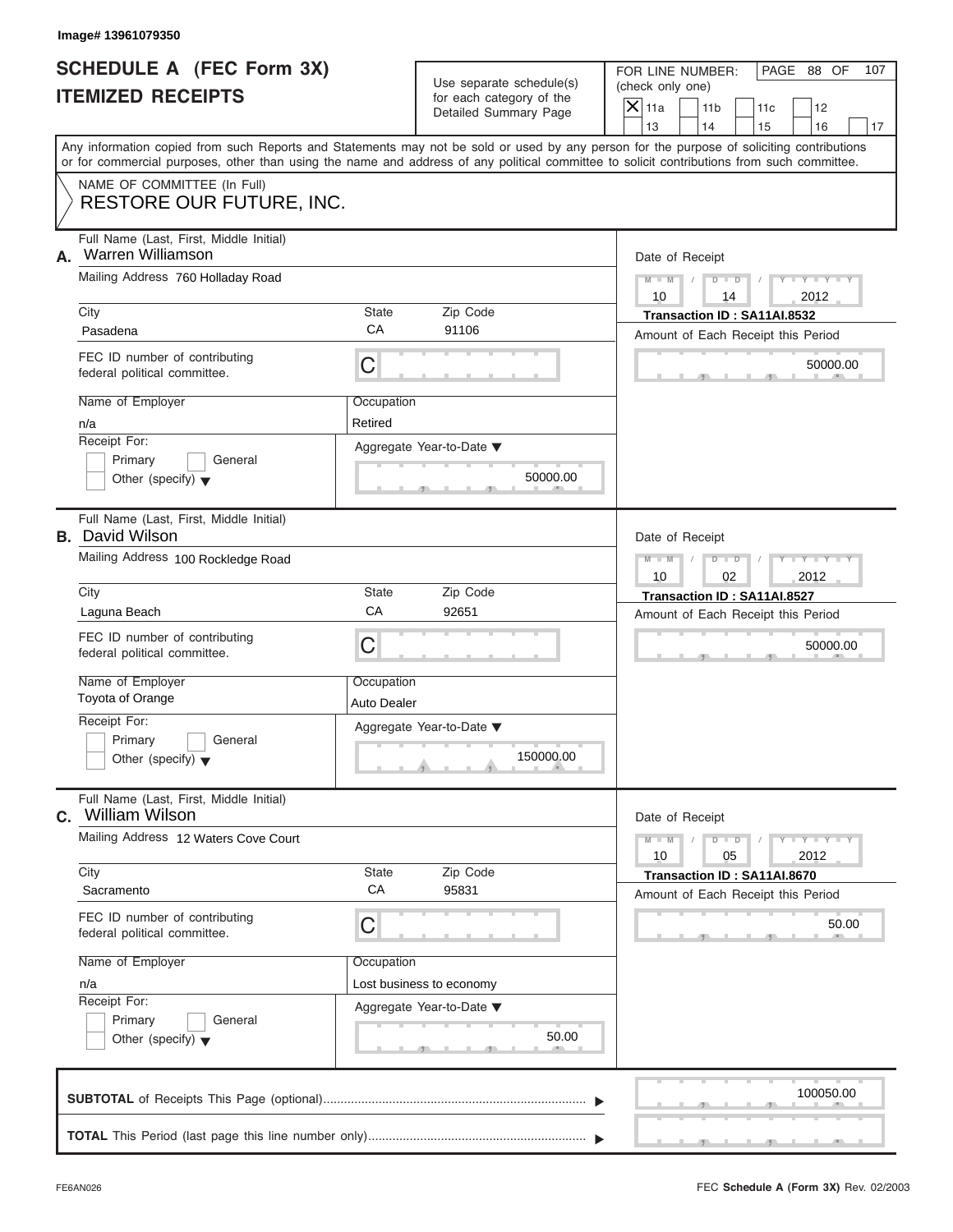|                          | SCHEDULE A (FEC Form 3X) |
|--------------------------|--------------------------|
| <b>ITEMIZED RECEIPTS</b> |                          |

| Image# 13961079351                                                                                        |                                       |                                                                               |                                                                                                                                                                                                                                                                                         |
|-----------------------------------------------------------------------------------------------------------|---------------------------------------|-------------------------------------------------------------------------------|-----------------------------------------------------------------------------------------------------------------------------------------------------------------------------------------------------------------------------------------------------------------------------------------|
| <b>SCHEDULE A (FEC Form 3X)</b><br><b>ITEMIZED RECEIPTS</b>                                               |                                       | Use separate schedule(s)<br>for each category of the<br>Detailed Summary Page | FOR LINE NUMBER:<br>PAGE 89 OF<br>107<br>(check only one)<br>$\overline{X}$ 11a<br>11 <sub>b</sub><br>11c<br>12<br>13<br>14<br>15<br>16<br>17                                                                                                                                           |
|                                                                                                           |                                       |                                                                               | Any information copied from such Reports and Statements may not be sold or used by any person for the purpose of soliciting contributions<br>or for commercial purposes, other than using the name and address of any political committee to solicit contributions from such committee. |
| NAME OF COMMITTEE (In Full)<br><b>RESTORE OUR FUTURE, INC.</b>                                            |                                       |                                                                               |                                                                                                                                                                                                                                                                                         |
| Full Name (Last, First, Middle Initial)<br>Diana Wister<br>А.                                             |                                       |                                                                               | Date of Receipt                                                                                                                                                                                                                                                                         |
| Mailing Address 335 El Vedado Road                                                                        |                                       |                                                                               | $M - M$<br>$D$ $\Box$ $D$<br>$Y - Y - Y$<br>10<br>05<br>2012                                                                                                                                                                                                                            |
| City<br>Palm Beach                                                                                        | State<br><b>FL</b>                    | Zip Code<br>33480                                                             | Transaction ID: SA11AI.8566<br>Amount of Each Receipt this Period                                                                                                                                                                                                                       |
| FEC ID number of contributing<br>federal political committee.                                             | C                                     |                                                                               | 50000.00                                                                                                                                                                                                                                                                                |
| Name of Employer<br>n/a<br>Receipt For:<br>Primary<br>General<br>Other (specify) $\blacktriangledown$     | Occupation<br>Retired                 | Aggregate Year-to-Date ▼<br>50000.00                                          |                                                                                                                                                                                                                                                                                         |
| Full Name (Last, First, Middle Initial)<br><b>B.</b> Wade Woodward<br>Mailing Address 1855 E. Main Street |                                       |                                                                               | Date of Receipt<br>$M - M$<br>$D$ $D$<br>$Y = Y + Y + Y$                                                                                                                                                                                                                                |
| Suite 14, PMB 341                                                                                         |                                       |                                                                               | 10<br>10<br>2012                                                                                                                                                                                                                                                                        |
| City<br>Spartanburg                                                                                       | State<br>SC                           | Zip Code<br>29307                                                             | Transaction ID: SA11AI.8825<br>Amount of Each Receipt this Period                                                                                                                                                                                                                       |
| FEC ID number of contributing<br>federal political committee.                                             | C                                     |                                                                               | 25.00                                                                                                                                                                                                                                                                                   |
| Name of Employer<br><b>Converse College</b>                                                               | Occupation<br><b>Library Director</b> |                                                                               |                                                                                                                                                                                                                                                                                         |
| Receipt For:<br>Primary<br>General<br>Other (specify) $\blacktriangledown$                                |                                       | Aggregate Year-to-Date ▼<br>25.00                                             |                                                                                                                                                                                                                                                                                         |
| Full Name (Last, First, Middle Initial)<br><b>C.</b> George Wyhinny                                       |                                       |                                                                               | Date of Receipt                                                                                                                                                                                                                                                                         |
| Mailing Address 8 Corey Drive                                                                             |                                       |                                                                               | $M - M$<br>$Y = Y$<br>$D - D$<br>2012<br>10<br>08                                                                                                                                                                                                                                       |
| City<br>South Barrington                                                                                  | State<br>IL                           | Zip Code<br>60010                                                             | Transaction ID: SA11AI.8471<br>Amount of Each Receipt this Period                                                                                                                                                                                                                       |
| FEC ID number of contributing<br>federal political committee.                                             | С                                     |                                                                               | 250.00                                                                                                                                                                                                                                                                                  |
| Name of Employer<br><b>Best Efforts Attempted</b>                                                         | Occupation                            |                                                                               |                                                                                                                                                                                                                                                                                         |
| Receipt For:<br>Primary<br>General<br>Other (specify) $\blacktriangledown$                                |                                       | Aggregate Year-to-Date ▼<br>250.00                                            |                                                                                                                                                                                                                                                                                         |
|                                                                                                           |                                       |                                                                               | 50275.00                                                                                                                                                                                                                                                                                |
|                                                                                                           |                                       |                                                                               |                                                                                                                                                                                                                                                                                         |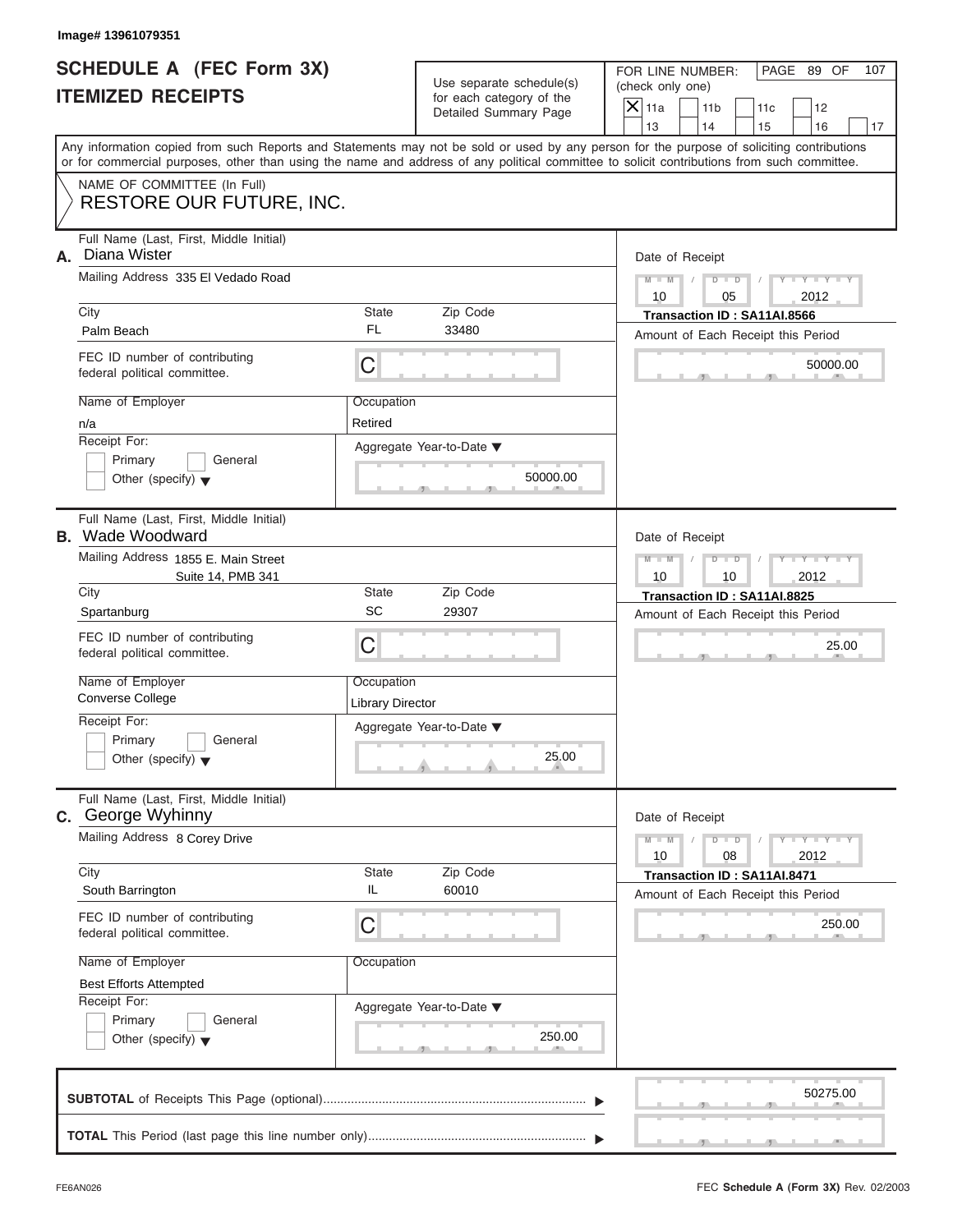| <b>SCHEDULE A (FEC Form 3X)</b> |  |  |
|---------------------------------|--|--|
| <b>ITEMIZED RECEIPTS</b>        |  |  |

| FOR LINE NUMBER:<br>PAGE 90 OF<br>107<br>Use separate schedule(s)<br>(check only one)<br>for each category of the<br>$\overline{X}$ 11a<br>11 <sub>b</sub><br>11c<br>12<br>Detailed Summary Page<br>13<br>14<br>15<br>16<br>17<br>Any information copied from such Reports and Statements may not be sold or used by any person for the purpose of soliciting contributions<br>or for commercial purposes, other than using the name and address of any political committee to solicit contributions from such committee.<br>NAME OF COMMITTEE (In Full)<br>RESTORE OUR FUTURE, INC.<br>Full Name (Last, First, Middle Initial)<br>Michelle Yeager<br>Date of Receipt<br>Mailing Address 6188 Willow Springs Drive<br>$D$ $D$<br>$Y - Y - Y - Y - Y$<br>$M - M$<br>10<br>2012<br>01<br>City<br><b>State</b><br>Zip Code<br>Transaction ID: SA11AI.8656<br>CO<br>80465<br>Morrison<br>Amount of Each Receipt this Period<br>FEC ID number of contributing<br>C<br>200.00<br>federal political committee.<br>Name of Employer<br>Occupation<br>Unemployed<br>n/a<br>Receipt For:<br>Aggregate Year-to-Date ▼<br>Primary<br>General<br>200.00<br>Other (specify) $\blacktriangledown$<br>Full Name (Last, First, Middle Initial)<br><b>B.</b> Selig Zises<br>Date of Receipt<br>Mailing Address 10911 Fox Sparrow Court<br>Y TYTTYTTY<br>$M - M$<br>$D$ $\Box$ $D$<br>2012<br>10<br>09<br>City<br><b>State</b><br>Zip Code<br>Transaction ID: SA11AI.8498<br>VA<br>22032<br>Fairfax<br>Amount of Each Receipt this Period<br>FEC ID number of contributing<br>C<br>15000.00<br>federal political committee.<br>Name of Employer<br>Occupation<br><b>Associated Capital</b><br>Executive<br>Receipt For:<br>Aggregate Year-to-Date ▼<br>Primary<br>General<br>15000.00<br>Other (specify) $\blacktriangledown$<br>Full Name (Last, First, Middle Initial)<br>Date of Receipt<br><b>Mailing Address</b><br>$Y - Y - Y - Y - Y$<br>$M - M$<br>$D$ $D$<br>Zip Code<br>City<br>State<br>Amount of Each Receipt this Period<br>FEC ID number of contributing<br>C<br>federal political committee.<br>Name of Employer<br>Occupation<br>Receipt For:<br>Aggregate Year-to-Date ▼<br>Primary<br>General<br>Other (specify) $\blacktriangledown$<br>g.<br>15200.00<br>20142702.00 |                                                             | Image# 13961079352 |  |  |  |
|-----------------------------------------------------------------------------------------------------------------------------------------------------------------------------------------------------------------------------------------------------------------------------------------------------------------------------------------------------------------------------------------------------------------------------------------------------------------------------------------------------------------------------------------------------------------------------------------------------------------------------------------------------------------------------------------------------------------------------------------------------------------------------------------------------------------------------------------------------------------------------------------------------------------------------------------------------------------------------------------------------------------------------------------------------------------------------------------------------------------------------------------------------------------------------------------------------------------------------------------------------------------------------------------------------------------------------------------------------------------------------------------------------------------------------------------------------------------------------------------------------------------------------------------------------------------------------------------------------------------------------------------------------------------------------------------------------------------------------------------------------------------------------------------------------------------------------------------------------------------------------------------------------------------------------------------------------------------------------------------------------------------------------------------------------------------------------------------------------------------------------------------------------------------------------------------------------------------------------------------------------------------------|-------------------------------------------------------------|--------------------|--|--|--|
|                                                                                                                                                                                                                                                                                                                                                                                                                                                                                                                                                                                                                                                                                                                                                                                                                                                                                                                                                                                                                                                                                                                                                                                                                                                                                                                                                                                                                                                                                                                                                                                                                                                                                                                                                                                                                                                                                                                                                                                                                                                                                                                                                                                                                                                                       | <b>SCHEDULE A (FEC Form 3X)</b><br><b>ITEMIZED RECEIPTS</b> |                    |  |  |  |
|                                                                                                                                                                                                                                                                                                                                                                                                                                                                                                                                                                                                                                                                                                                                                                                                                                                                                                                                                                                                                                                                                                                                                                                                                                                                                                                                                                                                                                                                                                                                                                                                                                                                                                                                                                                                                                                                                                                                                                                                                                                                                                                                                                                                                                                                       |                                                             |                    |  |  |  |
|                                                                                                                                                                                                                                                                                                                                                                                                                                                                                                                                                                                                                                                                                                                                                                                                                                                                                                                                                                                                                                                                                                                                                                                                                                                                                                                                                                                                                                                                                                                                                                                                                                                                                                                                                                                                                                                                                                                                                                                                                                                                                                                                                                                                                                                                       |                                                             |                    |  |  |  |
|                                                                                                                                                                                                                                                                                                                                                                                                                                                                                                                                                                                                                                                                                                                                                                                                                                                                                                                                                                                                                                                                                                                                                                                                                                                                                                                                                                                                                                                                                                                                                                                                                                                                                                                                                                                                                                                                                                                                                                                                                                                                                                                                                                                                                                                                       |                                                             |                    |  |  |  |
|                                                                                                                                                                                                                                                                                                                                                                                                                                                                                                                                                                                                                                                                                                                                                                                                                                                                                                                                                                                                                                                                                                                                                                                                                                                                                                                                                                                                                                                                                                                                                                                                                                                                                                                                                                                                                                                                                                                                                                                                                                                                                                                                                                                                                                                                       | А.                                                          |                    |  |  |  |
|                                                                                                                                                                                                                                                                                                                                                                                                                                                                                                                                                                                                                                                                                                                                                                                                                                                                                                                                                                                                                                                                                                                                                                                                                                                                                                                                                                                                                                                                                                                                                                                                                                                                                                                                                                                                                                                                                                                                                                                                                                                                                                                                                                                                                                                                       |                                                             |                    |  |  |  |
|                                                                                                                                                                                                                                                                                                                                                                                                                                                                                                                                                                                                                                                                                                                                                                                                                                                                                                                                                                                                                                                                                                                                                                                                                                                                                                                                                                                                                                                                                                                                                                                                                                                                                                                                                                                                                                                                                                                                                                                                                                                                                                                                                                                                                                                                       |                                                             |                    |  |  |  |
|                                                                                                                                                                                                                                                                                                                                                                                                                                                                                                                                                                                                                                                                                                                                                                                                                                                                                                                                                                                                                                                                                                                                                                                                                                                                                                                                                                                                                                                                                                                                                                                                                                                                                                                                                                                                                                                                                                                                                                                                                                                                                                                                                                                                                                                                       |                                                             |                    |  |  |  |
|                                                                                                                                                                                                                                                                                                                                                                                                                                                                                                                                                                                                                                                                                                                                                                                                                                                                                                                                                                                                                                                                                                                                                                                                                                                                                                                                                                                                                                                                                                                                                                                                                                                                                                                                                                                                                                                                                                                                                                                                                                                                                                                                                                                                                                                                       |                                                             |                    |  |  |  |
|                                                                                                                                                                                                                                                                                                                                                                                                                                                                                                                                                                                                                                                                                                                                                                                                                                                                                                                                                                                                                                                                                                                                                                                                                                                                                                                                                                                                                                                                                                                                                                                                                                                                                                                                                                                                                                                                                                                                                                                                                                                                                                                                                                                                                                                                       |                                                             |                    |  |  |  |
|                                                                                                                                                                                                                                                                                                                                                                                                                                                                                                                                                                                                                                                                                                                                                                                                                                                                                                                                                                                                                                                                                                                                                                                                                                                                                                                                                                                                                                                                                                                                                                                                                                                                                                                                                                                                                                                                                                                                                                                                                                                                                                                                                                                                                                                                       |                                                             |                    |  |  |  |
|                                                                                                                                                                                                                                                                                                                                                                                                                                                                                                                                                                                                                                                                                                                                                                                                                                                                                                                                                                                                                                                                                                                                                                                                                                                                                                                                                                                                                                                                                                                                                                                                                                                                                                                                                                                                                                                                                                                                                                                                                                                                                                                                                                                                                                                                       |                                                             |                    |  |  |  |
|                                                                                                                                                                                                                                                                                                                                                                                                                                                                                                                                                                                                                                                                                                                                                                                                                                                                                                                                                                                                                                                                                                                                                                                                                                                                                                                                                                                                                                                                                                                                                                                                                                                                                                                                                                                                                                                                                                                                                                                                                                                                                                                                                                                                                                                                       |                                                             |                    |  |  |  |
|                                                                                                                                                                                                                                                                                                                                                                                                                                                                                                                                                                                                                                                                                                                                                                                                                                                                                                                                                                                                                                                                                                                                                                                                                                                                                                                                                                                                                                                                                                                                                                                                                                                                                                                                                                                                                                                                                                                                                                                                                                                                                                                                                                                                                                                                       |                                                             |                    |  |  |  |
|                                                                                                                                                                                                                                                                                                                                                                                                                                                                                                                                                                                                                                                                                                                                                                                                                                                                                                                                                                                                                                                                                                                                                                                                                                                                                                                                                                                                                                                                                                                                                                                                                                                                                                                                                                                                                                                                                                                                                                                                                                                                                                                                                                                                                                                                       |                                                             |                    |  |  |  |
|                                                                                                                                                                                                                                                                                                                                                                                                                                                                                                                                                                                                                                                                                                                                                                                                                                                                                                                                                                                                                                                                                                                                                                                                                                                                                                                                                                                                                                                                                                                                                                                                                                                                                                                                                                                                                                                                                                                                                                                                                                                                                                                                                                                                                                                                       |                                                             |                    |  |  |  |
|                                                                                                                                                                                                                                                                                                                                                                                                                                                                                                                                                                                                                                                                                                                                                                                                                                                                                                                                                                                                                                                                                                                                                                                                                                                                                                                                                                                                                                                                                                                                                                                                                                                                                                                                                                                                                                                                                                                                                                                                                                                                                                                                                                                                                                                                       |                                                             |                    |  |  |  |
|                                                                                                                                                                                                                                                                                                                                                                                                                                                                                                                                                                                                                                                                                                                                                                                                                                                                                                                                                                                                                                                                                                                                                                                                                                                                                                                                                                                                                                                                                                                                                                                                                                                                                                                                                                                                                                                                                                                                                                                                                                                                                                                                                                                                                                                                       |                                                             |                    |  |  |  |
|                                                                                                                                                                                                                                                                                                                                                                                                                                                                                                                                                                                                                                                                                                                                                                                                                                                                                                                                                                                                                                                                                                                                                                                                                                                                                                                                                                                                                                                                                                                                                                                                                                                                                                                                                                                                                                                                                                                                                                                                                                                                                                                                                                                                                                                                       |                                                             |                    |  |  |  |
|                                                                                                                                                                                                                                                                                                                                                                                                                                                                                                                                                                                                                                                                                                                                                                                                                                                                                                                                                                                                                                                                                                                                                                                                                                                                                                                                                                                                                                                                                                                                                                                                                                                                                                                                                                                                                                                                                                                                                                                                                                                                                                                                                                                                                                                                       |                                                             |                    |  |  |  |
|                                                                                                                                                                                                                                                                                                                                                                                                                                                                                                                                                                                                                                                                                                                                                                                                                                                                                                                                                                                                                                                                                                                                                                                                                                                                                                                                                                                                                                                                                                                                                                                                                                                                                                                                                                                                                                                                                                                                                                                                                                                                                                                                                                                                                                                                       | C.                                                          |                    |  |  |  |
|                                                                                                                                                                                                                                                                                                                                                                                                                                                                                                                                                                                                                                                                                                                                                                                                                                                                                                                                                                                                                                                                                                                                                                                                                                                                                                                                                                                                                                                                                                                                                                                                                                                                                                                                                                                                                                                                                                                                                                                                                                                                                                                                                                                                                                                                       |                                                             |                    |  |  |  |
|                                                                                                                                                                                                                                                                                                                                                                                                                                                                                                                                                                                                                                                                                                                                                                                                                                                                                                                                                                                                                                                                                                                                                                                                                                                                                                                                                                                                                                                                                                                                                                                                                                                                                                                                                                                                                                                                                                                                                                                                                                                                                                                                                                                                                                                                       |                                                             |                    |  |  |  |
|                                                                                                                                                                                                                                                                                                                                                                                                                                                                                                                                                                                                                                                                                                                                                                                                                                                                                                                                                                                                                                                                                                                                                                                                                                                                                                                                                                                                                                                                                                                                                                                                                                                                                                                                                                                                                                                                                                                                                                                                                                                                                                                                                                                                                                                                       |                                                             |                    |  |  |  |
|                                                                                                                                                                                                                                                                                                                                                                                                                                                                                                                                                                                                                                                                                                                                                                                                                                                                                                                                                                                                                                                                                                                                                                                                                                                                                                                                                                                                                                                                                                                                                                                                                                                                                                                                                                                                                                                                                                                                                                                                                                                                                                                                                                                                                                                                       |                                                             |                    |  |  |  |
|                                                                                                                                                                                                                                                                                                                                                                                                                                                                                                                                                                                                                                                                                                                                                                                                                                                                                                                                                                                                                                                                                                                                                                                                                                                                                                                                                                                                                                                                                                                                                                                                                                                                                                                                                                                                                                                                                                                                                                                                                                                                                                                                                                                                                                                                       |                                                             |                    |  |  |  |
|                                                                                                                                                                                                                                                                                                                                                                                                                                                                                                                                                                                                                                                                                                                                                                                                                                                                                                                                                                                                                                                                                                                                                                                                                                                                                                                                                                                                                                                                                                                                                                                                                                                                                                                                                                                                                                                                                                                                                                                                                                                                                                                                                                                                                                                                       |                                                             |                    |  |  |  |
|                                                                                                                                                                                                                                                                                                                                                                                                                                                                                                                                                                                                                                                                                                                                                                                                                                                                                                                                                                                                                                                                                                                                                                                                                                                                                                                                                                                                                                                                                                                                                                                                                                                                                                                                                                                                                                                                                                                                                                                                                                                                                                                                                                                                                                                                       |                                                             |                    |  |  |  |
|                                                                                                                                                                                                                                                                                                                                                                                                                                                                                                                                                                                                                                                                                                                                                                                                                                                                                                                                                                                                                                                                                                                                                                                                                                                                                                                                                                                                                                                                                                                                                                                                                                                                                                                                                                                                                                                                                                                                                                                                                                                                                                                                                                                                                                                                       |                                                             |                    |  |  |  |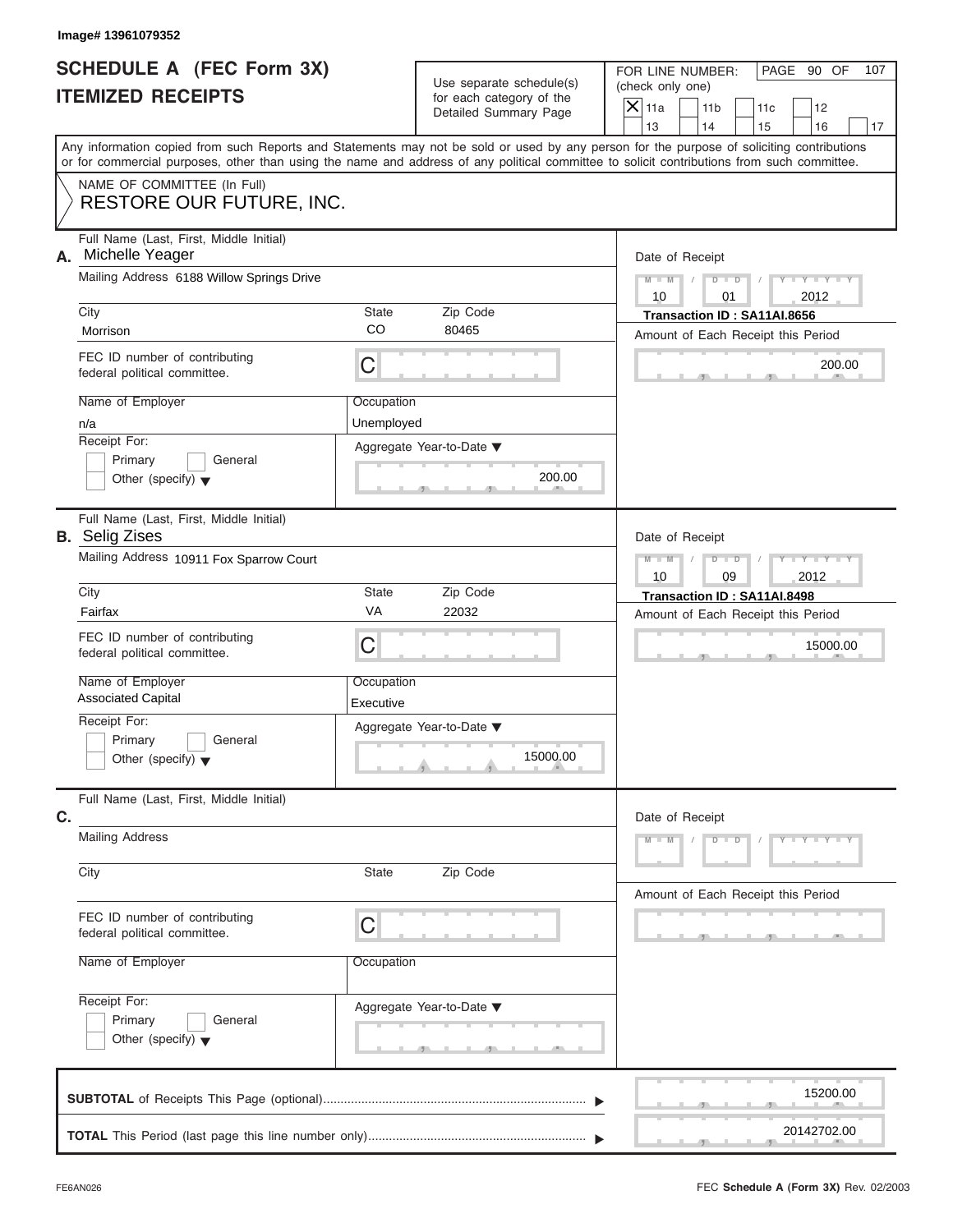| SCHEDULE A (FEC Form 3X) |  |  |
|--------------------------|--|--|
| <b>ITEMIZED RECEIPTS</b> |  |  |

|                                                             | Image# 13961079353                                                                                                                         |             |                                                      |                                                                                                                                           |
|-------------------------------------------------------------|--------------------------------------------------------------------------------------------------------------------------------------------|-------------|------------------------------------------------------|-------------------------------------------------------------------------------------------------------------------------------------------|
| <b>SCHEDULE A (FEC Form 3X)</b><br><b>ITEMIZED RECEIPTS</b> |                                                                                                                                            |             | Use separate schedule(s)<br>for each category of the | FOR LINE NUMBER:<br>PAGE 91 OF<br>107<br>(check only one)<br>11 <sub>b</sub><br>11a<br>11c<br>12                                          |
|                                                             |                                                                                                                                            |             | Detailed Summary Page                                | $\mathsf{X}$ 15<br>13<br>14<br>16<br>17                                                                                                   |
|                                                             | or for commercial purposes, other than using the name and address of any political committee to solicit contributions from such committee. |             |                                                      | Any information copied from such Reports and Statements may not be sold or used by any person for the purpose of soliciting contributions |
|                                                             | NAME OF COMMITTEE (In Full)<br><b>RESTORE OUR FUTURE, INC.</b>                                                                             |             |                                                      |                                                                                                                                           |
|                                                             | Full Name (Last, First, Middle Initial)<br>A. Scottrade                                                                                    |             |                                                      | Date of Receipt                                                                                                                           |
|                                                             | Mailing Address 1776 I Street NW                                                                                                           |             |                                                      | $Y - Y - Y - Y - Y$<br>$M - M$<br>$D$ $D$                                                                                                 |
|                                                             | #4<br>City                                                                                                                                 | State       | Zip Code                                             | 10<br>16<br>2012<br>Transaction ID: SA15.8900                                                                                             |
|                                                             | Washington                                                                                                                                 | DC          | 20006                                                | Amount of Each Receipt this Period                                                                                                        |
|                                                             | FEC ID number of contributing<br>federal political committee.                                                                              | $\mathsf C$ |                                                      | 67119.42<br>生                                                                                                                             |
|                                                             | Name of Employer                                                                                                                           | Occupation  |                                                      | Stock sold through broker. Purchaser unknown                                                                                              |
|                                                             | Receipt For:<br>Primary<br>General<br>Other (specify) $\blacktriangledown$                                                                 |             | Aggregate Year-to-Date ▼<br>67119.42                 |                                                                                                                                           |
| В.                                                          | Full Name (Last, First, Middle Initial)                                                                                                    |             |                                                      | Date of Receipt                                                                                                                           |
|                                                             | <b>Mailing Address</b>                                                                                                                     |             | $Y = Y = Y' + Y' + Y$<br>$D$ $D$<br>$M - M$          |                                                                                                                                           |
|                                                             | City                                                                                                                                       | State       | Zip Code                                             | Amount of Each Receipt this Period                                                                                                        |
|                                                             | FEC ID number of contributing<br>federal political committee.                                                                              | C           |                                                      | $-1$                                                                                                                                      |
|                                                             | Name of Employer                                                                                                                           | Occupation  |                                                      |                                                                                                                                           |
|                                                             | Receipt For:<br>Primary<br>General<br>Other (specify) $\blacktriangledown$                                                                 |             | Aggregate Year-to-Date ▼                             |                                                                                                                                           |
| C.                                                          | Full Name (Last, First, Middle Initial)                                                                                                    |             |                                                      | Date of Receipt                                                                                                                           |
|                                                             | <b>Mailing Address</b>                                                                                                                     |             | $Y - Y - Y - Y - Y$<br>$M - M$<br>$D - D$            |                                                                                                                                           |
|                                                             | City                                                                                                                                       | State       | Zip Code                                             | Amount of Each Receipt this Period                                                                                                        |
|                                                             | FEC ID number of contributing<br>federal political committee.                                                                              | C           |                                                      |                                                                                                                                           |
|                                                             | Name of Employer                                                                                                                           | Occupation  |                                                      |                                                                                                                                           |
|                                                             | Receipt For:<br>Primary<br>General<br>Other (specify) $\blacktriangledown$                                                                 |             | Aggregate Year-to-Date ▼<br>$-7$                     |                                                                                                                                           |
|                                                             |                                                                                                                                            |             |                                                      | 67119.42                                                                                                                                  |
|                                                             |                                                                                                                                            |             |                                                      | 67119.42                                                                                                                                  |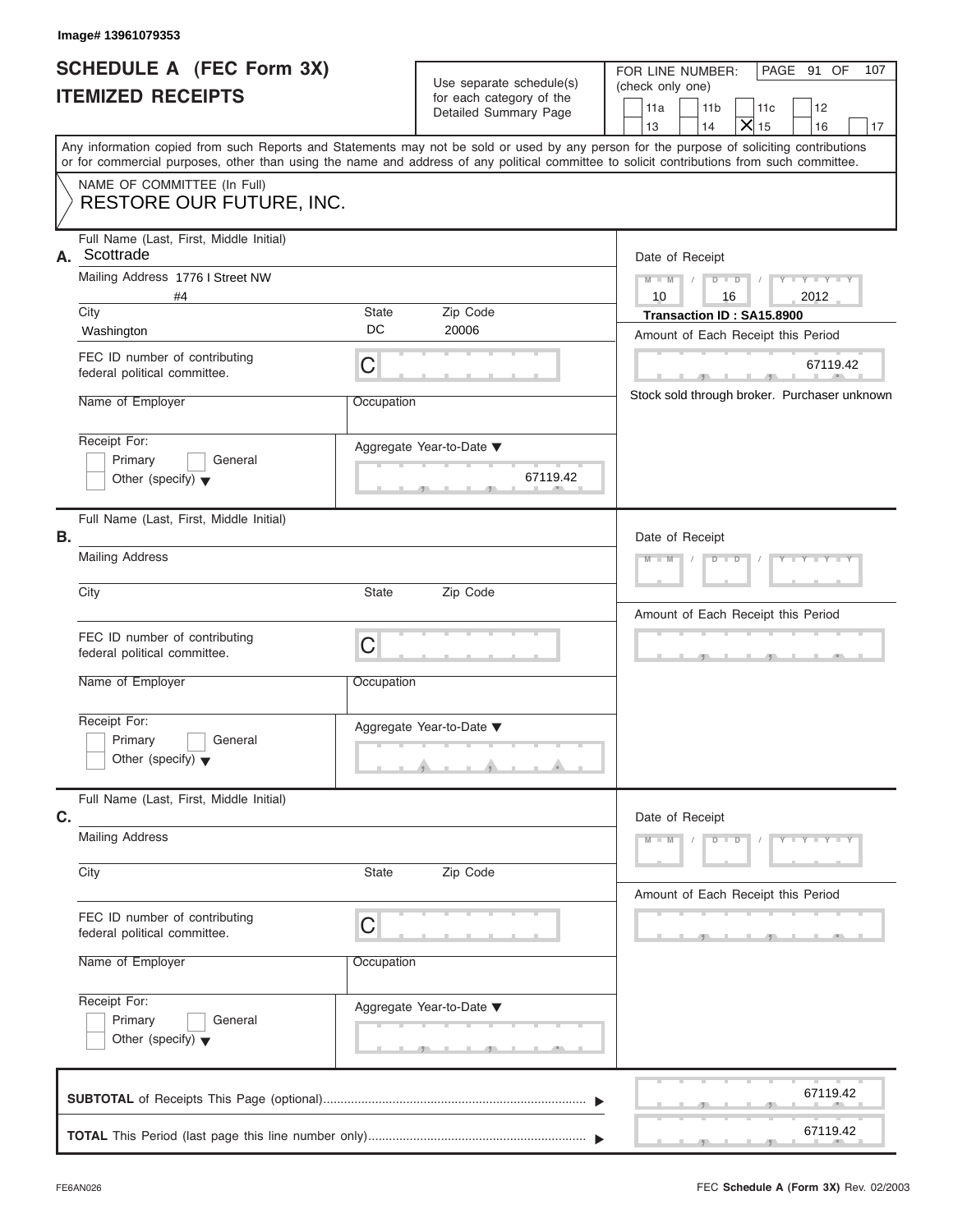| Image# 13961079354                                                                                                                                                                                                                                                                      |                                                                                        |                          |                                                                                     |
|-----------------------------------------------------------------------------------------------------------------------------------------------------------------------------------------------------------------------------------------------------------------------------------------|----------------------------------------------------------------------------------------|--------------------------|-------------------------------------------------------------------------------------|
| <b>SCHEDULE B (FEC Form 3X)</b><br><b>ITEMIZED DISBURSEMENTS</b>                                                                                                                                                                                                                        | Use separate schedule(s)<br>for each category of the                                   | (check only one)         | PAGE 92 OF 107<br>FOR LINE NUMBER:<br>22<br>23<br>24                                |
|                                                                                                                                                                                                                                                                                         | Detailed Summary Page                                                                  | $\vert$ $\chi$ 21b<br>27 | 25<br>26<br>28a<br>28 <sub>b</sub><br>28 <sub>c</sub><br>29<br>30 <sub>b</sub>      |
| Any information copied from such Reports and Statements may not be sold or used by any person for the purpose of soliciting contributions<br>or for commercial purposes, other than using the name and address of any political committee to solicit contributions from such committee. |                                                                                        |                          |                                                                                     |
| NAME OF COMMITTEE (In Full)<br>RESTORE OUR FUTURE, INC.                                                                                                                                                                                                                                 |                                                                                        |                          |                                                                                     |
| Full Name (Last, First, Middle Initial)                                                                                                                                                                                                                                                 |                                                                                        |                          |                                                                                     |
| A. American Express                                                                                                                                                                                                                                                                     |                                                                                        |                          | Date of Disbursement                                                                |
| Mailing Address PO Box 53852                                                                                                                                                                                                                                                            |                                                                                        |                          | $T - Y = T - Y = T - Y$<br>$D$ $D$<br>$M - M$<br>2012<br>10<br>05                   |
| City                                                                                                                                                                                                                                                                                    | Zip Code<br>State                                                                      |                          | Transaction ID: SB21B.8951                                                          |
| Phoenix                                                                                                                                                                                                                                                                                 | AZ<br>85072                                                                            |                          |                                                                                     |
| Purpose of Disbursement<br><b>Credit Card Processing Fees</b>                                                                                                                                                                                                                           |                                                                                        |                          | Amount of Each Disbursement this Period                                             |
| Candidate Name                                                                                                                                                                                                                                                                          |                                                                                        | Category/                |                                                                                     |
|                                                                                                                                                                                                                                                                                         |                                                                                        | <b>Type</b>              | 9621.20                                                                             |
| Office Sought:<br>House<br>Senate<br>President                                                                                                                                                                                                                                          | <b>Disbursement For:</b><br>Primary<br>General<br>Other (specify) $\blacktriangledown$ |                          |                                                                                     |
| State:<br>District:<br>Full Name (Last, First, Middle Initial)                                                                                                                                                                                                                          |                                                                                        |                          |                                                                                     |
| B. Cambridge Offset Printing                                                                                                                                                                                                                                                            |                                                                                        |                          | Date of Disbursement                                                                |
| Mailing Address 56 Creighton Street                                                                                                                                                                                                                                                     |                                                                                        |                          | $-1 - Y - 1 - Y - 1 - Y$<br>$M - M$<br>$\overline{D}$<br>$\Box$<br>2012<br>10<br>10 |
| City<br>Cambridge                                                                                                                                                                                                                                                                       | Zip Code<br><b>State</b><br>МA<br>02140                                                |                          | Transaction ID: SB21B.8924                                                          |
| Purpose of Disbursement<br><b>Printing Services</b>                                                                                                                                                                                                                                     |                                                                                        |                          | Amount of Each Disbursement this Period                                             |
| Candidate Name                                                                                                                                                                                                                                                                          |                                                                                        | Category/<br><b>Type</b> | 170.44<br>__                                                                        |
| Office Sought:<br>House<br>Senate<br>President                                                                                                                                                                                                                                          | Disbursement For:<br>Primary<br>General<br>Other (specify) $\blacktriangledown$        |                          |                                                                                     |
| State:<br>District:                                                                                                                                                                                                                                                                     |                                                                                        |                          |                                                                                     |
| Full Name (Last, First, Middle Initial)<br>C. Clark Hill PLC                                                                                                                                                                                                                            |                                                                                        |                          | Date of Disbursement                                                                |
| Mailing Address 601 Pennsylvania Ave., NW<br>#1000N                                                                                                                                                                                                                                     |                                                                                        |                          | $T = Y$ $T = Y$<br>$M - M$<br>$\overline{D}$<br>$\Box$<br>2012<br>10<br>01          |
| City<br>Washington                                                                                                                                                                                                                                                                      | Zip Code<br><b>State</b><br>DC<br>20004                                                |                          | Transaction ID: SB21B.8922                                                          |
| Purpose of Disbursement<br><b>Legal Fees</b>                                                                                                                                                                                                                                            |                                                                                        |                          | Amount of Each Disbursement this Period                                             |
| Candidate Name                                                                                                                                                                                                                                                                          |                                                                                        | Category/<br><b>Type</b> | 65681.14                                                                            |
| Office Sought:<br>House<br>Senate<br>President<br>State:<br>District:                                                                                                                                                                                                                   | Disbursement For:<br>Primary<br>General<br>Other (specify) $\blacktriangledown$        |                          |                                                                                     |
|                                                                                                                                                                                                                                                                                         |                                                                                        |                          |                                                                                     |
|                                                                                                                                                                                                                                                                                         |                                                                                        |                          | 75472.78                                                                            |
|                                                                                                                                                                                                                                                                                         |                                                                                        |                          |                                                                                     |

J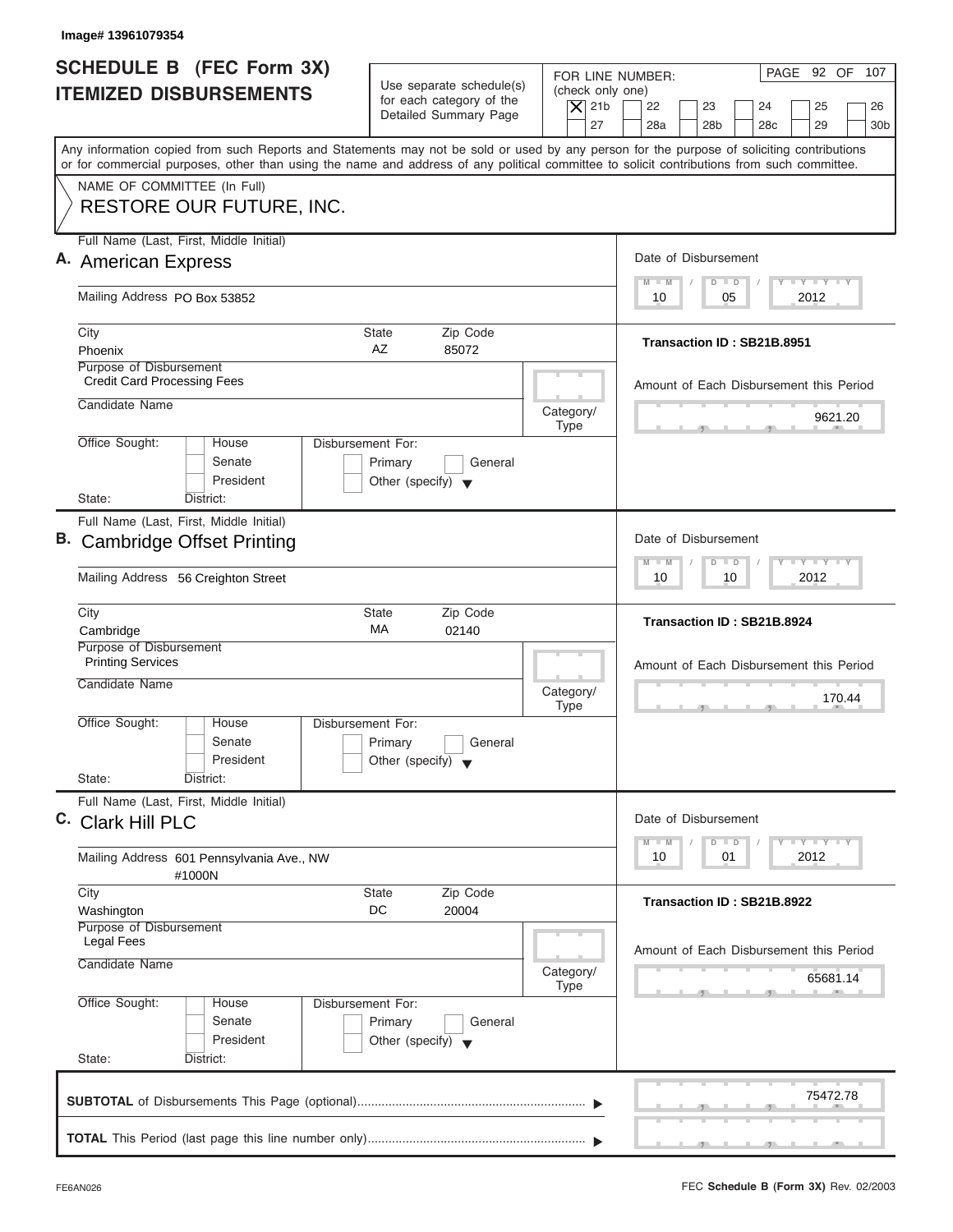| <b>SCHEDULE B</b> (FEC Form 3X)<br>FOR LINE NUMBER:<br>Use separate schedule(s)<br>(check only one)<br><b>ITEMIZED DISBURSEMENTS</b><br>for each category of the<br>$\overline{X}$ 21b<br>22<br>23<br>Detailed Summary Page<br>27<br>28a<br>28 <sub>b</sub><br>Any information copied from such Reports and Statements may not be sold or used by any person for the purpose of soliciting contributions<br>or for commercial purposes, other than using the name and address of any political committee to solicit contributions from such committee.<br>NAME OF COMMITTEE (In Full)<br><b>RESTORE OUR FUTURE, INC.</b><br>Full Name (Last, First, Middle Initial)<br>Date of Disbursement<br>A. First Bankcard<br>$M - M$<br>$D$ $D$<br>Mailing Address P.O. Box 2818<br>10<br>10<br>City<br>Zip Code<br><b>State</b><br>Transaction ID: SB21B.8925<br><b>NE</b><br>Omaha<br>68103<br>Purpose of Disbursement<br>See Memos<br>Amount of Each Disbursement this Period<br>Candidate Name<br>Category/<br><b>Type</b><br>Office Sought:<br>Disbursement For:<br>House<br>Senate<br>Primary<br>General<br>President<br>Other (specify) $\blacktriangledown$<br>State:<br>District:<br>Full Name (Last, First, Middle Initial)<br>B. USPS.com<br>Date of Disbursement<br>$M - M$<br>$\blacksquare$<br>D<br><b>Mailing Address</b><br>09<br>11<br>Zip Code<br>City<br><b>State</b><br>Transaction ID: SB21B.8925.0<br>МA<br>01930<br>Gloucester<br>Purpose of Disbursement<br>Postage<br>Candidate Name<br>Category/<br><b>Type</b><br>$\cdots$<br>Office Sought:<br>House<br>Disbursement For:<br>[MEMO ITEM]<br>Senate<br>Primary<br>General<br>President<br>Other (specify) $\blacktriangledown$<br>State:<br>District:<br>Full Name (Last, First, Middle Initial)<br>Date of Disbursement<br>C. Vineyard Vines<br>$M - M$<br>D<br>$\Box$<br>09<br>14<br>Mailing Address 37 Brown House Road<br>Zip Code<br>City<br>State<br>Transaction ID: SB21B.8925.1<br><b>CT</b><br>06902<br>Stamford<br>Purpose of Disbursement<br><b>Donor Gifts</b><br>Candidate Name<br>Category/<br><b>Type</b> |                                                                               |
|--------------------------------------------------------------------------------------------------------------------------------------------------------------------------------------------------------------------------------------------------------------------------------------------------------------------------------------------------------------------------------------------------------------------------------------------------------------------------------------------------------------------------------------------------------------------------------------------------------------------------------------------------------------------------------------------------------------------------------------------------------------------------------------------------------------------------------------------------------------------------------------------------------------------------------------------------------------------------------------------------------------------------------------------------------------------------------------------------------------------------------------------------------------------------------------------------------------------------------------------------------------------------------------------------------------------------------------------------------------------------------------------------------------------------------------------------------------------------------------------------------------------------------------------------------------------------------------------------------------------------------------------------------------------------------------------------------------------------------------------------------------------------------------------------------------------------------------------------------------------------------------------------------------------------------------------------------------------------------------------------------------------------------------------------------------------------------------------|-------------------------------------------------------------------------------|
|                                                                                                                                                                                                                                                                                                                                                                                                                                                                                                                                                                                                                                                                                                                                                                                                                                                                                                                                                                                                                                                                                                                                                                                                                                                                                                                                                                                                                                                                                                                                                                                                                                                                                                                                                                                                                                                                                                                                                                                                                                                                                            | PAGE 93 OF 107<br>24<br>25<br>26<br>28 <sub>c</sub><br>29<br>30 <sub>b</sub>  |
|                                                                                                                                                                                                                                                                                                                                                                                                                                                                                                                                                                                                                                                                                                                                                                                                                                                                                                                                                                                                                                                                                                                                                                                                                                                                                                                                                                                                                                                                                                                                                                                                                                                                                                                                                                                                                                                                                                                                                                                                                                                                                            |                                                                               |
|                                                                                                                                                                                                                                                                                                                                                                                                                                                                                                                                                                                                                                                                                                                                                                                                                                                                                                                                                                                                                                                                                                                                                                                                                                                                                                                                                                                                                                                                                                                                                                                                                                                                                                                                                                                                                                                                                                                                                                                                                                                                                            |                                                                               |
|                                                                                                                                                                                                                                                                                                                                                                                                                                                                                                                                                                                                                                                                                                                                                                                                                                                                                                                                                                                                                                                                                                                                                                                                                                                                                                                                                                                                                                                                                                                                                                                                                                                                                                                                                                                                                                                                                                                                                                                                                                                                                            |                                                                               |
|                                                                                                                                                                                                                                                                                                                                                                                                                                                                                                                                                                                                                                                                                                                                                                                                                                                                                                                                                                                                                                                                                                                                                                                                                                                                                                                                                                                                                                                                                                                                                                                                                                                                                                                                                                                                                                                                                                                                                                                                                                                                                            | $\mathbf{I} \mathbf{Y} \mathbf{I} \mathbf{Y}$<br>2012                         |
|                                                                                                                                                                                                                                                                                                                                                                                                                                                                                                                                                                                                                                                                                                                                                                                                                                                                                                                                                                                                                                                                                                                                                                                                                                                                                                                                                                                                                                                                                                                                                                                                                                                                                                                                                                                                                                                                                                                                                                                                                                                                                            |                                                                               |
|                                                                                                                                                                                                                                                                                                                                                                                                                                                                                                                                                                                                                                                                                                                                                                                                                                                                                                                                                                                                                                                                                                                                                                                                                                                                                                                                                                                                                                                                                                                                                                                                                                                                                                                                                                                                                                                                                                                                                                                                                                                                                            |                                                                               |
|                                                                                                                                                                                                                                                                                                                                                                                                                                                                                                                                                                                                                                                                                                                                                                                                                                                                                                                                                                                                                                                                                                                                                                                                                                                                                                                                                                                                                                                                                                                                                                                                                                                                                                                                                                                                                                                                                                                                                                                                                                                                                            | 21170.07                                                                      |
|                                                                                                                                                                                                                                                                                                                                                                                                                                                                                                                                                                                                                                                                                                                                                                                                                                                                                                                                                                                                                                                                                                                                                                                                                                                                                                                                                                                                                                                                                                                                                                                                                                                                                                                                                                                                                                                                                                                                                                                                                                                                                            |                                                                               |
|                                                                                                                                                                                                                                                                                                                                                                                                                                                                                                                                                                                                                                                                                                                                                                                                                                                                                                                                                                                                                                                                                                                                                                                                                                                                                                                                                                                                                                                                                                                                                                                                                                                                                                                                                                                                                                                                                                                                                                                                                                                                                            |                                                                               |
|                                                                                                                                                                                                                                                                                                                                                                                                                                                                                                                                                                                                                                                                                                                                                                                                                                                                                                                                                                                                                                                                                                                                                                                                                                                                                                                                                                                                                                                                                                                                                                                                                                                                                                                                                                                                                                                                                                                                                                                                                                                                                            |                                                                               |
|                                                                                                                                                                                                                                                                                                                                                                                                                                                                                                                                                                                                                                                                                                                                                                                                                                                                                                                                                                                                                                                                                                                                                                                                                                                                                                                                                                                                                                                                                                                                                                                                                                                                                                                                                                                                                                                                                                                                                                                                                                                                                            | $-1 - Y - 1 - Y - 1 - Y$<br>2012                                              |
|                                                                                                                                                                                                                                                                                                                                                                                                                                                                                                                                                                                                                                                                                                                                                                                                                                                                                                                                                                                                                                                                                                                                                                                                                                                                                                                                                                                                                                                                                                                                                                                                                                                                                                                                                                                                                                                                                                                                                                                                                                                                                            |                                                                               |
|                                                                                                                                                                                                                                                                                                                                                                                                                                                                                                                                                                                                                                                                                                                                                                                                                                                                                                                                                                                                                                                                                                                                                                                                                                                                                                                                                                                                                                                                                                                                                                                                                                                                                                                                                                                                                                                                                                                                                                                                                                                                                            | Amount of Each Disbursement this Period<br>9.80<br>$-7$                       |
|                                                                                                                                                                                                                                                                                                                                                                                                                                                                                                                                                                                                                                                                                                                                                                                                                                                                                                                                                                                                                                                                                                                                                                                                                                                                                                                                                                                                                                                                                                                                                                                                                                                                                                                                                                                                                                                                                                                                                                                                                                                                                            |                                                                               |
|                                                                                                                                                                                                                                                                                                                                                                                                                                                                                                                                                                                                                                                                                                                                                                                                                                                                                                                                                                                                                                                                                                                                                                                                                                                                                                                                                                                                                                                                                                                                                                                                                                                                                                                                                                                                                                                                                                                                                                                                                                                                                            | $\mathbf{I}$ $\mathbf{Y}$ $\mathbf{I}$ $\mathbf{Y}$ $\mathbf{I}$ $\mathbf{Y}$ |
|                                                                                                                                                                                                                                                                                                                                                                                                                                                                                                                                                                                                                                                                                                                                                                                                                                                                                                                                                                                                                                                                                                                                                                                                                                                                                                                                                                                                                                                                                                                                                                                                                                                                                                                                                                                                                                                                                                                                                                                                                                                                                            | 2012                                                                          |
|                                                                                                                                                                                                                                                                                                                                                                                                                                                                                                                                                                                                                                                                                                                                                                                                                                                                                                                                                                                                                                                                                                                                                                                                                                                                                                                                                                                                                                                                                                                                                                                                                                                                                                                                                                                                                                                                                                                                                                                                                                                                                            |                                                                               |
|                                                                                                                                                                                                                                                                                                                                                                                                                                                                                                                                                                                                                                                                                                                                                                                                                                                                                                                                                                                                                                                                                                                                                                                                                                                                                                                                                                                                                                                                                                                                                                                                                                                                                                                                                                                                                                                                                                                                                                                                                                                                                            | Amount of Each Disbursement this Period<br>3048.40                            |
| Office Sought:<br>Disbursement For:<br>House<br>[MEMO ITEM]<br>Senate<br>Primary<br>General<br>President<br>Other (specify) $\blacktriangledown$<br>State:<br>District:                                                                                                                                                                                                                                                                                                                                                                                                                                                                                                                                                                                                                                                                                                                                                                                                                                                                                                                                                                                                                                                                                                                                                                                                                                                                                                                                                                                                                                                                                                                                                                                                                                                                                                                                                                                                                                                                                                                    |                                                                               |
|                                                                                                                                                                                                                                                                                                                                                                                                                                                                                                                                                                                                                                                                                                                                                                                                                                                                                                                                                                                                                                                                                                                                                                                                                                                                                                                                                                                                                                                                                                                                                                                                                                                                                                                                                                                                                                                                                                                                                                                                                                                                                            | 21170.07                                                                      |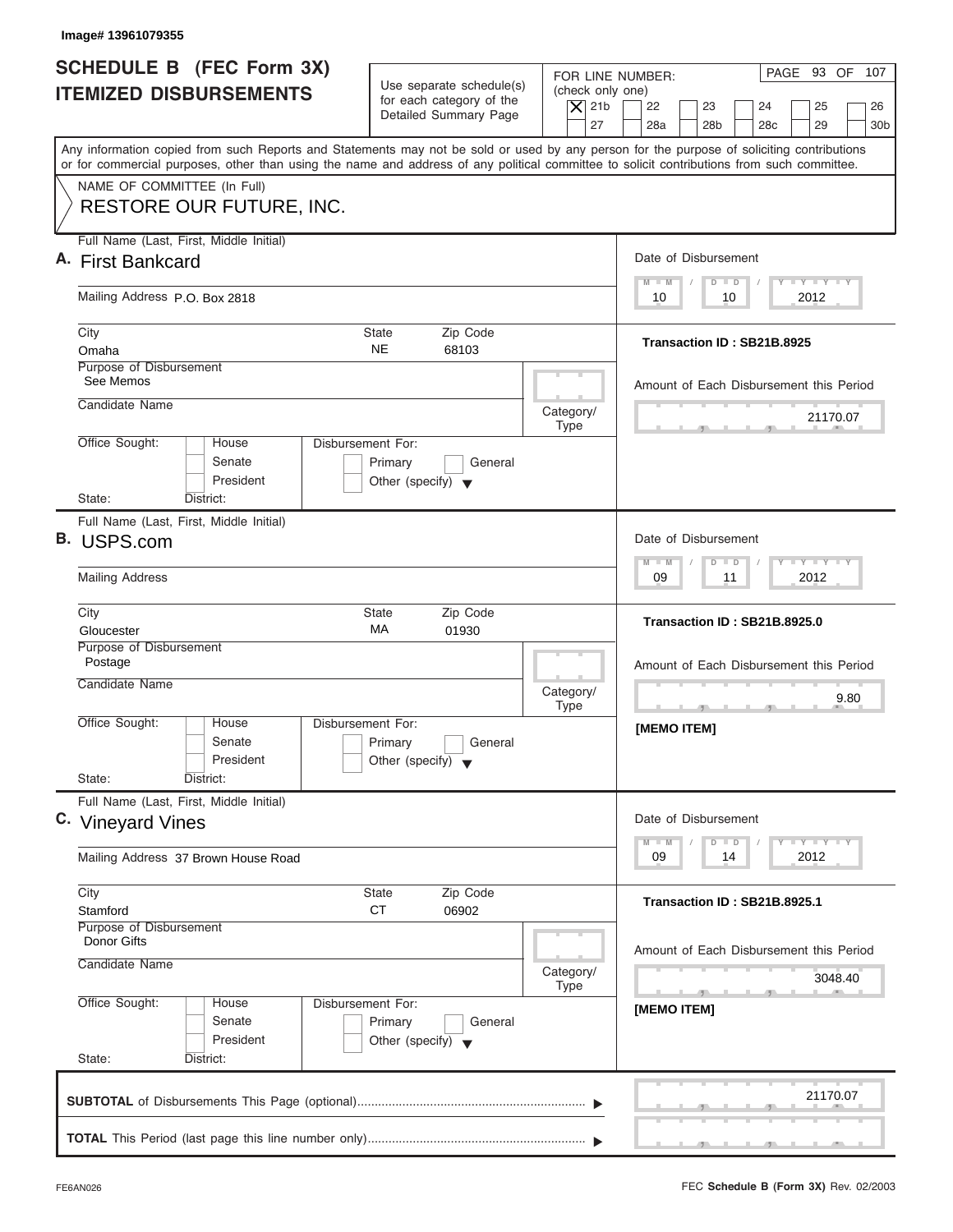| Image# 13961079356                                                                                                                         |                                                                                 |                                                                                                                                                                                        |
|--------------------------------------------------------------------------------------------------------------------------------------------|---------------------------------------------------------------------------------|----------------------------------------------------------------------------------------------------------------------------------------------------------------------------------------|
| <b>SCHEDULE B</b> (FEC Form 3X)<br><b>ITEMIZED DISBURSEMENTS</b>                                                                           | Use separate schedule(s)<br>for each category of the<br>Detailed Summary Page   | PAGE 94 OF 107<br>FOR LINE NUMBER:<br>(check only one)<br>$\overline{X}$ 21b<br>22<br>23<br>24<br>25<br>26<br>27<br>28a<br>28 <sub>b</sub><br>29<br>28 <sub>c</sub><br>30 <sub>b</sub> |
| or for commercial purposes, other than using the name and address of any political committee to solicit contributions from such committee. |                                                                                 | Any information copied from such Reports and Statements may not be sold or used by any person for the purpose of soliciting contributions                                              |
| NAME OF COMMITTEE (In Full)<br>RESTORE OUR FUTURE, INC.                                                                                    |                                                                                 |                                                                                                                                                                                        |
| Full Name (Last, First, Middle Initial)<br>A. Vineyard Vines                                                                               |                                                                                 | Date of Disbursement                                                                                                                                                                   |
| Mailing Address 37 Brown House Road                                                                                                        |                                                                                 | $T - Y = T - Y = T - Y$<br>$M - M$<br>$D$ $D$<br>2012<br>09<br>17                                                                                                                      |
| City<br>Stamford                                                                                                                           | State<br>Zip Code<br><b>CT</b><br>06902                                         | Transaction ID: SB21B.8925.2                                                                                                                                                           |
| Purpose of Disbursement<br>Donor Gifts                                                                                                     |                                                                                 | Amount of Each Disbursement this Period                                                                                                                                                |
| Candidate Name                                                                                                                             | Category/<br><b>Type</b>                                                        | 5383.20<br>$-$                                                                                                                                                                         |
| Office Sought:<br>House<br>Senate<br>President<br>State:<br>District:                                                                      | Disbursement For:<br>Primary<br>General<br>Other (specify) $\blacktriangledown$ | [MEMO ITEM]                                                                                                                                                                            |
| Full Name (Last, First, Middle Initial)<br>B. UPS                                                                                          |                                                                                 | Date of Disbursement                                                                                                                                                                   |
| Mailing Address P.O. Box 650580                                                                                                            |                                                                                 | $-1 - Y - 1 - Y - 1 - Y$<br>$M - M$<br>$\Box$<br>$\Box$<br>2012<br>09<br>17                                                                                                            |
| City<br>Dallas                                                                                                                             | State<br>Zip Code<br>ТX<br>75265                                                | Transaction ID: SB21B.8925.3                                                                                                                                                           |
| Purpose of Disbursement<br><b>Shipping Fees</b><br>Candidate Name                                                                          | Category/<br><b>Type</b>                                                        | Amount of Each Disbursement this Period<br>161.13                                                                                                                                      |
| Office Sought:<br>House<br>Senate<br>President<br>State:<br>District:                                                                      | Disbursement For:<br>Primary<br>General<br>Other (specify) $\blacktriangledown$ | [MEMO ITEM]                                                                                                                                                                            |
| Full Name (Last, First, Middle Initial)<br>C. USPS.com                                                                                     |                                                                                 | Date of Disbursement                                                                                                                                                                   |
| <b>Mailing Address</b>                                                                                                                     |                                                                                 | $Y - Y - Y$<br>$M - M$<br>$\overline{D}$<br>$\Box$<br>2012<br>09<br>18                                                                                                                 |
| City<br>Gloucester                                                                                                                         | Zip Code<br><b>State</b><br>МA<br>01930                                         | Transaction ID: SB21B.8925.4                                                                                                                                                           |
| Purpose of Disbursement<br>Postage<br>Candidate Name                                                                                       | Category/<br>Type                                                               | Amount of Each Disbursement this Period<br>91.75                                                                                                                                       |
| Office Sought:<br>House                                                                                                                    | Disbursement For:<br>Primary<br>General                                         | $-7$<br>[MEMO ITEM]                                                                                                                                                                    |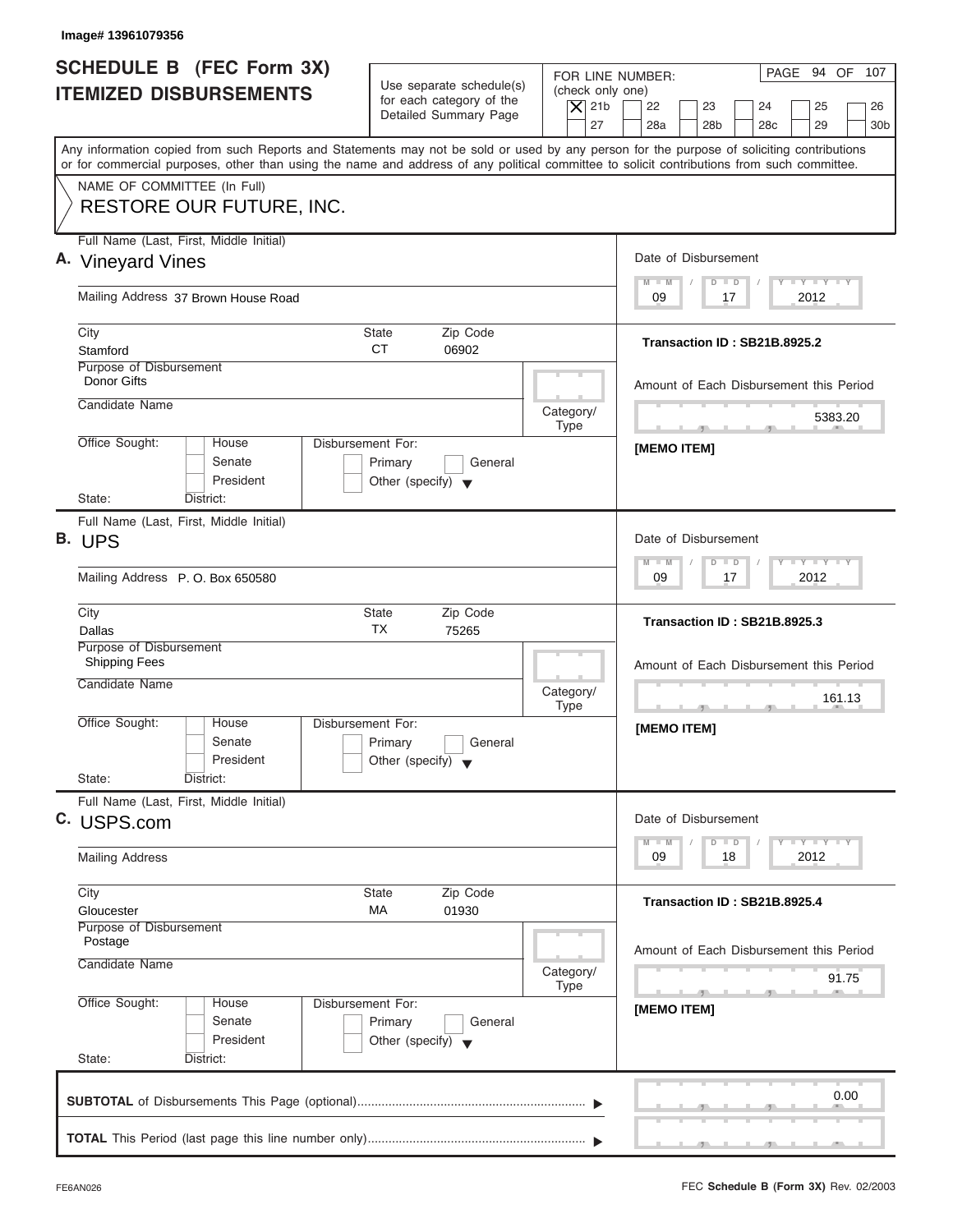| Image# 13961079357                                                                                                                                                                                                                                                                      |                                                                                 |                                                                  |                                                                                                                             |
|-----------------------------------------------------------------------------------------------------------------------------------------------------------------------------------------------------------------------------------------------------------------------------------------|---------------------------------------------------------------------------------|------------------------------------------------------------------|-----------------------------------------------------------------------------------------------------------------------------|
| SCHEDULE B (FEC Form 3X)<br><b>ITEMIZED DISBURSEMENTS</b>                                                                                                                                                                                                                               | Use separate schedule(s)<br>for each category of the<br>Detailed Summary Page   | FOR LINE NUMBER:<br>(check only one)<br>$\overline{X}$ 21b<br>27 | PAGE 95 OF 107<br>22<br>23<br>24<br>25<br>26<br>28a<br>28 <sub>b</sub><br>28 <sub>c</sub><br>29<br>30 <sub>b</sub>          |
| Any information copied from such Reports and Statements may not be sold or used by any person for the purpose of soliciting contributions<br>or for commercial purposes, other than using the name and address of any political committee to solicit contributions from such committee. |                                                                                 |                                                                  |                                                                                                                             |
| NAME OF COMMITTEE (In Full)<br>RESTORE OUR FUTURE, INC.                                                                                                                                                                                                                                 |                                                                                 |                                                                  |                                                                                                                             |
| Full Name (Last, First, Middle Initial)<br>A. USPS.com                                                                                                                                                                                                                                  |                                                                                 |                                                                  | Date of Disbursement                                                                                                        |
| <b>Mailing Address</b>                                                                                                                                                                                                                                                                  |                                                                                 |                                                                  | $\mathbf{I} \mathbf{Y} \mathbf{I} \mathbf{Y}$<br>$M - M$<br>$D$ $D$<br>09<br>2012<br>20                                     |
| City<br>Gloucester                                                                                                                                                                                                                                                                      | Zip Code<br>State<br><b>MA</b><br>01930                                         |                                                                  | Transaction ID: SB21B.8925.5                                                                                                |
| Purpose of Disbursement<br>Postage                                                                                                                                                                                                                                                      |                                                                                 |                                                                  | Amount of Each Disbursement this Period                                                                                     |
| Candidate Name                                                                                                                                                                                                                                                                          |                                                                                 | Category/<br><b>Type</b>                                         | 10.85<br>$-7$                                                                                                               |
| Office Sought:<br>House<br>Senate<br>President                                                                                                                                                                                                                                          | Disbursement For:<br>Primary<br>General<br>Other (specify) $\blacktriangledown$ |                                                                  | [MEMO ITEM]                                                                                                                 |
| State:<br>District:<br>Full Name (Last, First, Middle Initial)<br>B. UPS                                                                                                                                                                                                                |                                                                                 |                                                                  | Date of Disbursement                                                                                                        |
| Mailing Address P.O. Box 650580                                                                                                                                                                                                                                                         |                                                                                 |                                                                  | $-1 - Y - 1 - Y - 1 - Y$<br>$M - M$<br>$\Box$<br>$\Box$<br>20<br>2012<br>09                                                 |
| City<br>Dallas                                                                                                                                                                                                                                                                          | <b>State</b><br>Zip Code<br>ТX<br>75265                                         |                                                                  | Transaction ID: SB21B.8925.6                                                                                                |
| Purpose of Disbursement<br><b>Shipping Fees</b><br>Candidate Name                                                                                                                                                                                                                       |                                                                                 | Category/<br><b>Type</b>                                         | Amount of Each Disbursement this Period<br>987.33                                                                           |
| Office Sought:<br>House<br>Senate<br>President<br>State:<br>District:                                                                                                                                                                                                                   | Disbursement For:<br>Primary<br>General<br>Other (specify) $\blacktriangledown$ |                                                                  | $-7$<br>[MEMO ITEM]                                                                                                         |
| Full Name (Last, First, Middle Initial)<br>C. The Beverly Hills Hotel                                                                                                                                                                                                                   |                                                                                 |                                                                  | Date of Disbursement                                                                                                        |
| Mailing Address 515 South Figueroa Street<br>16th Floor                                                                                                                                                                                                                                 |                                                                                 |                                                                  | $\mathbf{I}$ $\mathbf{Y}$ $\mathbf{I}$ $\mathbf{Y}$ $\mathbf{I}$ $\mathbf{Y}$<br>$M - M$<br>$\Box$<br>D<br>09<br>2012<br>24 |
| City<br>Los Angeles<br>Purpose of Disbursement                                                                                                                                                                                                                                          | Zip Code<br><b>State</b><br>CA<br>90071                                         |                                                                  | Transaction ID: SB21B.8925.7                                                                                                |
| Catering for Fundraising Event<br>Candidate Name                                                                                                                                                                                                                                        |                                                                                 | Category/<br>Type                                                | Amount of Each Disbursement this Period<br>1565.67                                                                          |
| Office Sought:<br>House<br>Senate<br>President<br>State:<br>District:                                                                                                                                                                                                                   | Disbursement For:<br>Primary<br>General<br>Other (specify) $\blacktriangledown$ |                                                                  | $\overline{\phantom{a}}$<br>[MEMO ITEM]                                                                                     |
|                                                                                                                                                                                                                                                                                         |                                                                                 |                                                                  | 0.00                                                                                                                        |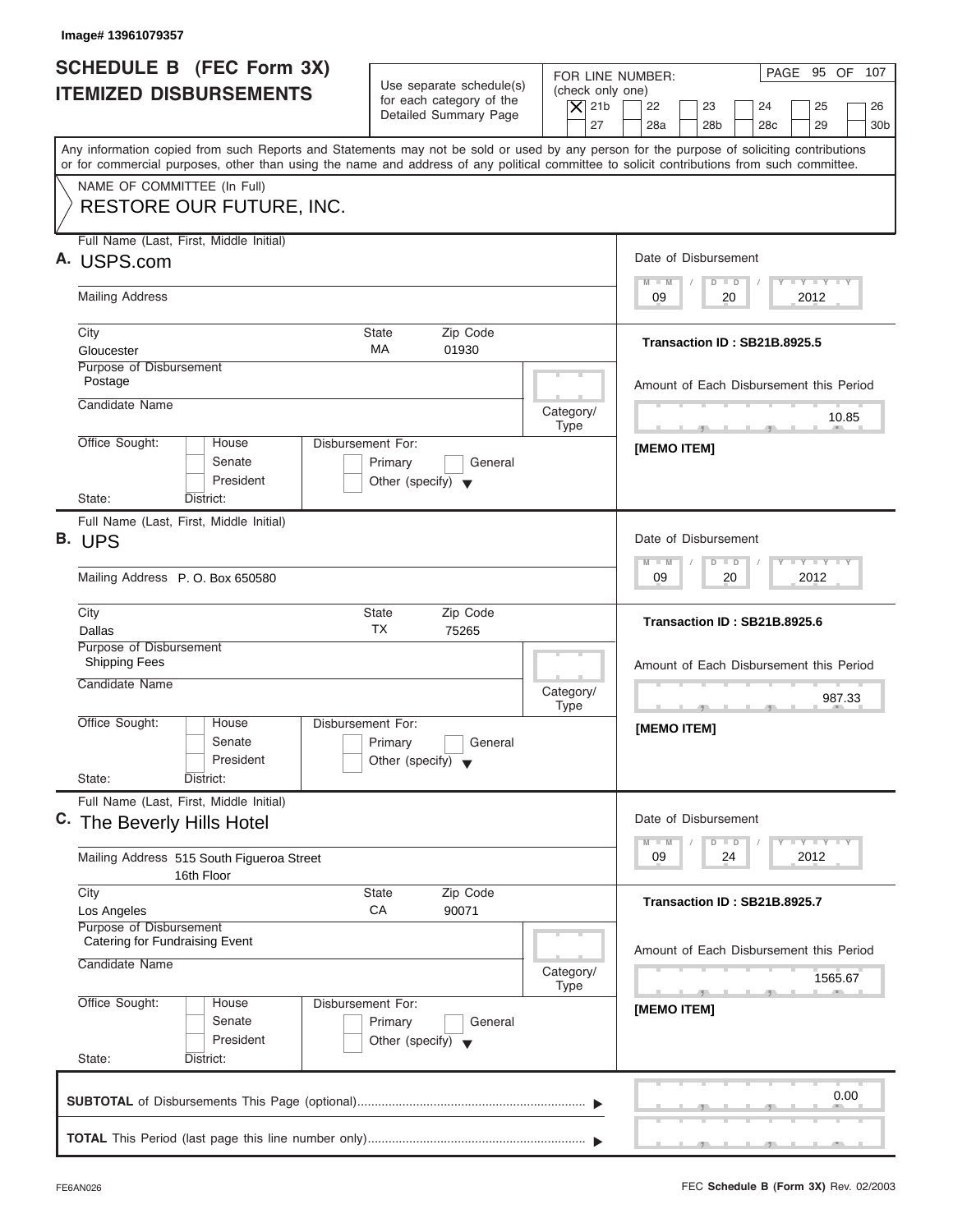| FOR LINE NUMBER:<br>Use separate schedule(s)<br>(check only one)<br>for each category of the<br>$\overline{X}$ 21b<br>22<br>23<br>24<br>25<br>Detailed Summary Page<br>27<br>28a<br>28 <sub>b</sub><br>28 <sub>c</sub><br>29<br>Any information copied from such Reports and Statements may not be sold or used by any person for the purpose of soliciting contributions<br>or for commercial purposes, other than using the name and address of any political committee to solicit contributions from such committee.<br>NAME OF COMMITTEE (In Full)<br><b>RESTORE OUR FUTURE, INC.</b><br>Full Name (Last, First, Middle Initial)<br>Date of Disbursement<br>$\mathbf{I} \mathbf{Y} \mathbf{I} \mathbf{Y}$<br>$M - M$<br>$D$ $D$<br>Mailing Address P.O. Box 650580<br>09<br>2012<br>24<br>State<br>Zip Code<br>City<br>Transaction ID: SB21B.8925.8<br><b>TX</b><br>Dallas<br>75265<br>Purpose of Disbursement<br>Postage<br>Amount of Each Disbursement this Period<br>Candidate Name<br>Category/<br>252.21<br><b>Type</b><br>$-7$<br>Office Sought:<br>Disbursement For:<br>House<br>[MEMO ITEM]<br>Senate<br>Primary<br>General<br>President<br>Other (specify) $\blacktriangledown$<br>State:<br>District:<br>Full Name (Last, First, Middle Initial)<br>Date of Disbursement<br>B. The Beverly Hills Hotel<br>$-1 - Y - 1 - Y - 1 - Y$<br>$M - M$<br>$D$ $D$<br>2012<br>Mailing Address 515 South Figueroa Street<br>10<br>01<br>16th Floor<br>City<br>State<br>Zip Code<br>Transaction ID: SB21B.8925.9<br>CA<br>Los Angeles<br>90071<br>Purpose of Disbursement<br>Catering for Fundraising Event<br>Amount of Each Disbursement this Period<br>Candidate Name<br>Category/<br>871.44<br><b>Type</b><br>Office Sought:<br>House<br>Disbursement For:<br>[MEMO ITEM]<br>Senate<br>Primary<br>General<br>President<br>Other (specify) $\blacktriangledown$<br>State:<br>District:<br>Full Name (Last, First, Middle Initial)<br>Date of Disbursement<br>C. UPS<br><b>LY LY LY</b><br>$M - M$<br>$\overline{D}$<br>$\Box$<br>2012<br>10<br>01<br>Mailing Address P.O. Box 650580<br>Zip Code<br>City<br>State<br>Transaction ID: SB21B.8925.10<br>TX<br>75265<br>Dallas<br>Purpose of Disbursement<br><b>Shipping Fees</b><br>Amount of Each Disbursement this Period<br>Candidate Name<br>Category/<br>276.91<br><b>Type</b><br>$-7$<br>Office Sought:<br>Disbursement For:<br>House<br>[MEMO ITEM]<br>Senate<br>Primary<br>General<br>President<br>Other (specify) $\blacktriangledown$<br>State:<br>District: | Image# 13961079358                                               |  |                                         |
|---------------------------------------------------------------------------------------------------------------------------------------------------------------------------------------------------------------------------------------------------------------------------------------------------------------------------------------------------------------------------------------------------------------------------------------------------------------------------------------------------------------------------------------------------------------------------------------------------------------------------------------------------------------------------------------------------------------------------------------------------------------------------------------------------------------------------------------------------------------------------------------------------------------------------------------------------------------------------------------------------------------------------------------------------------------------------------------------------------------------------------------------------------------------------------------------------------------------------------------------------------------------------------------------------------------------------------------------------------------------------------------------------------------------------------------------------------------------------------------------------------------------------------------------------------------------------------------------------------------------------------------------------------------------------------------------------------------------------------------------------------------------------------------------------------------------------------------------------------------------------------------------------------------------------------------------------------------------------------------------------------------------------------------------------------------------------------------------------------------------------------------------------------------------------------------------------------------------------------------------------------------------------------------------------------------------------------------------------------------------------------------------------------------------------------------------------------------------------------------------------------------------------|------------------------------------------------------------------|--|-----------------------------------------|
|                                                                                                                                                                                                                                                                                                                                                                                                                                                                                                                                                                                                                                                                                                                                                                                                                                                                                                                                                                                                                                                                                                                                                                                                                                                                                                                                                                                                                                                                                                                                                                                                                                                                                                                                                                                                                                                                                                                                                                                                                                                                                                                                                                                                                                                                                                                                                                                                                                                                                                                           | <b>SCHEDULE B</b> (FEC Form 3X)<br><b>ITEMIZED DISBURSEMENTS</b> |  | PAGE 96 OF 107<br>26<br>30 <sub>b</sub> |
|                                                                                                                                                                                                                                                                                                                                                                                                                                                                                                                                                                                                                                                                                                                                                                                                                                                                                                                                                                                                                                                                                                                                                                                                                                                                                                                                                                                                                                                                                                                                                                                                                                                                                                                                                                                                                                                                                                                                                                                                                                                                                                                                                                                                                                                                                                                                                                                                                                                                                                                           |                                                                  |  |                                         |
|                                                                                                                                                                                                                                                                                                                                                                                                                                                                                                                                                                                                                                                                                                                                                                                                                                                                                                                                                                                                                                                                                                                                                                                                                                                                                                                                                                                                                                                                                                                                                                                                                                                                                                                                                                                                                                                                                                                                                                                                                                                                                                                                                                                                                                                                                                                                                                                                                                                                                                                           |                                                                  |  |                                         |
|                                                                                                                                                                                                                                                                                                                                                                                                                                                                                                                                                                                                                                                                                                                                                                                                                                                                                                                                                                                                                                                                                                                                                                                                                                                                                                                                                                                                                                                                                                                                                                                                                                                                                                                                                                                                                                                                                                                                                                                                                                                                                                                                                                                                                                                                                                                                                                                                                                                                                                                           | A. UPS                                                           |  |                                         |
|                                                                                                                                                                                                                                                                                                                                                                                                                                                                                                                                                                                                                                                                                                                                                                                                                                                                                                                                                                                                                                                                                                                                                                                                                                                                                                                                                                                                                                                                                                                                                                                                                                                                                                                                                                                                                                                                                                                                                                                                                                                                                                                                                                                                                                                                                                                                                                                                                                                                                                                           |                                                                  |  |                                         |
|                                                                                                                                                                                                                                                                                                                                                                                                                                                                                                                                                                                                                                                                                                                                                                                                                                                                                                                                                                                                                                                                                                                                                                                                                                                                                                                                                                                                                                                                                                                                                                                                                                                                                                                                                                                                                                                                                                                                                                                                                                                                                                                                                                                                                                                                                                                                                                                                                                                                                                                           |                                                                  |  |                                         |
|                                                                                                                                                                                                                                                                                                                                                                                                                                                                                                                                                                                                                                                                                                                                                                                                                                                                                                                                                                                                                                                                                                                                                                                                                                                                                                                                                                                                                                                                                                                                                                                                                                                                                                                                                                                                                                                                                                                                                                                                                                                                                                                                                                                                                                                                                                                                                                                                                                                                                                                           |                                                                  |  |                                         |
|                                                                                                                                                                                                                                                                                                                                                                                                                                                                                                                                                                                                                                                                                                                                                                                                                                                                                                                                                                                                                                                                                                                                                                                                                                                                                                                                                                                                                                                                                                                                                                                                                                                                                                                                                                                                                                                                                                                                                                                                                                                                                                                                                                                                                                                                                                                                                                                                                                                                                                                           |                                                                  |  |                                         |
|                                                                                                                                                                                                                                                                                                                                                                                                                                                                                                                                                                                                                                                                                                                                                                                                                                                                                                                                                                                                                                                                                                                                                                                                                                                                                                                                                                                                                                                                                                                                                                                                                                                                                                                                                                                                                                                                                                                                                                                                                                                                                                                                                                                                                                                                                                                                                                                                                                                                                                                           |                                                                  |  |                                         |
|                                                                                                                                                                                                                                                                                                                                                                                                                                                                                                                                                                                                                                                                                                                                                                                                                                                                                                                                                                                                                                                                                                                                                                                                                                                                                                                                                                                                                                                                                                                                                                                                                                                                                                                                                                                                                                                                                                                                                                                                                                                                                                                                                                                                                                                                                                                                                                                                                                                                                                                           |                                                                  |  |                                         |
|                                                                                                                                                                                                                                                                                                                                                                                                                                                                                                                                                                                                                                                                                                                                                                                                                                                                                                                                                                                                                                                                                                                                                                                                                                                                                                                                                                                                                                                                                                                                                                                                                                                                                                                                                                                                                                                                                                                                                                                                                                                                                                                                                                                                                                                                                                                                                                                                                                                                                                                           |                                                                  |  |                                         |
|                                                                                                                                                                                                                                                                                                                                                                                                                                                                                                                                                                                                                                                                                                                                                                                                                                                                                                                                                                                                                                                                                                                                                                                                                                                                                                                                                                                                                                                                                                                                                                                                                                                                                                                                                                                                                                                                                                                                                                                                                                                                                                                                                                                                                                                                                                                                                                                                                                                                                                                           |                                                                  |  |                                         |
|                                                                                                                                                                                                                                                                                                                                                                                                                                                                                                                                                                                                                                                                                                                                                                                                                                                                                                                                                                                                                                                                                                                                                                                                                                                                                                                                                                                                                                                                                                                                                                                                                                                                                                                                                                                                                                                                                                                                                                                                                                                                                                                                                                                                                                                                                                                                                                                                                                                                                                                           |                                                                  |  |                                         |
|                                                                                                                                                                                                                                                                                                                                                                                                                                                                                                                                                                                                                                                                                                                                                                                                                                                                                                                                                                                                                                                                                                                                                                                                                                                                                                                                                                                                                                                                                                                                                                                                                                                                                                                                                                                                                                                                                                                                                                                                                                                                                                                                                                                                                                                                                                                                                                                                                                                                                                                           |                                                                  |  |                                         |
|                                                                                                                                                                                                                                                                                                                                                                                                                                                                                                                                                                                                                                                                                                                                                                                                                                                                                                                                                                                                                                                                                                                                                                                                                                                                                                                                                                                                                                                                                                                                                                                                                                                                                                                                                                                                                                                                                                                                                                                                                                                                                                                                                                                                                                                                                                                                                                                                                                                                                                                           |                                                                  |  |                                         |
|                                                                                                                                                                                                                                                                                                                                                                                                                                                                                                                                                                                                                                                                                                                                                                                                                                                                                                                                                                                                                                                                                                                                                                                                                                                                                                                                                                                                                                                                                                                                                                                                                                                                                                                                                                                                                                                                                                                                                                                                                                                                                                                                                                                                                                                                                                                                                                                                                                                                                                                           |                                                                  |  |                                         |
|                                                                                                                                                                                                                                                                                                                                                                                                                                                                                                                                                                                                                                                                                                                                                                                                                                                                                                                                                                                                                                                                                                                                                                                                                                                                                                                                                                                                                                                                                                                                                                                                                                                                                                                                                                                                                                                                                                                                                                                                                                                                                                                                                                                                                                                                                                                                                                                                                                                                                                                           |                                                                  |  |                                         |
|                                                                                                                                                                                                                                                                                                                                                                                                                                                                                                                                                                                                                                                                                                                                                                                                                                                                                                                                                                                                                                                                                                                                                                                                                                                                                                                                                                                                                                                                                                                                                                                                                                                                                                                                                                                                                                                                                                                                                                                                                                                                                                                                                                                                                                                                                                                                                                                                                                                                                                                           |                                                                  |  |                                         |
|                                                                                                                                                                                                                                                                                                                                                                                                                                                                                                                                                                                                                                                                                                                                                                                                                                                                                                                                                                                                                                                                                                                                                                                                                                                                                                                                                                                                                                                                                                                                                                                                                                                                                                                                                                                                                                                                                                                                                                                                                                                                                                                                                                                                                                                                                                                                                                                                                                                                                                                           |                                                                  |  |                                         |
|                                                                                                                                                                                                                                                                                                                                                                                                                                                                                                                                                                                                                                                                                                                                                                                                                                                                                                                                                                                                                                                                                                                                                                                                                                                                                                                                                                                                                                                                                                                                                                                                                                                                                                                                                                                                                                                                                                                                                                                                                                                                                                                                                                                                                                                                                                                                                                                                                                                                                                                           |                                                                  |  |                                         |
|                                                                                                                                                                                                                                                                                                                                                                                                                                                                                                                                                                                                                                                                                                                                                                                                                                                                                                                                                                                                                                                                                                                                                                                                                                                                                                                                                                                                                                                                                                                                                                                                                                                                                                                                                                                                                                                                                                                                                                                                                                                                                                                                                                                                                                                                                                                                                                                                                                                                                                                           |                                                                  |  |                                         |
|                                                                                                                                                                                                                                                                                                                                                                                                                                                                                                                                                                                                                                                                                                                                                                                                                                                                                                                                                                                                                                                                                                                                                                                                                                                                                                                                                                                                                                                                                                                                                                                                                                                                                                                                                                                                                                                                                                                                                                                                                                                                                                                                                                                                                                                                                                                                                                                                                                                                                                                           |                                                                  |  |                                         |
| 0.00                                                                                                                                                                                                                                                                                                                                                                                                                                                                                                                                                                                                                                                                                                                                                                                                                                                                                                                                                                                                                                                                                                                                                                                                                                                                                                                                                                                                                                                                                                                                                                                                                                                                                                                                                                                                                                                                                                                                                                                                                                                                                                                                                                                                                                                                                                                                                                                                                                                                                                                      |                                                                  |  |                                         |
|                                                                                                                                                                                                                                                                                                                                                                                                                                                                                                                                                                                                                                                                                                                                                                                                                                                                                                                                                                                                                                                                                                                                                                                                                                                                                                                                                                                                                                                                                                                                                                                                                                                                                                                                                                                                                                                                                                                                                                                                                                                                                                                                                                                                                                                                                                                                                                                                                                                                                                                           |                                                                  |  |                                         |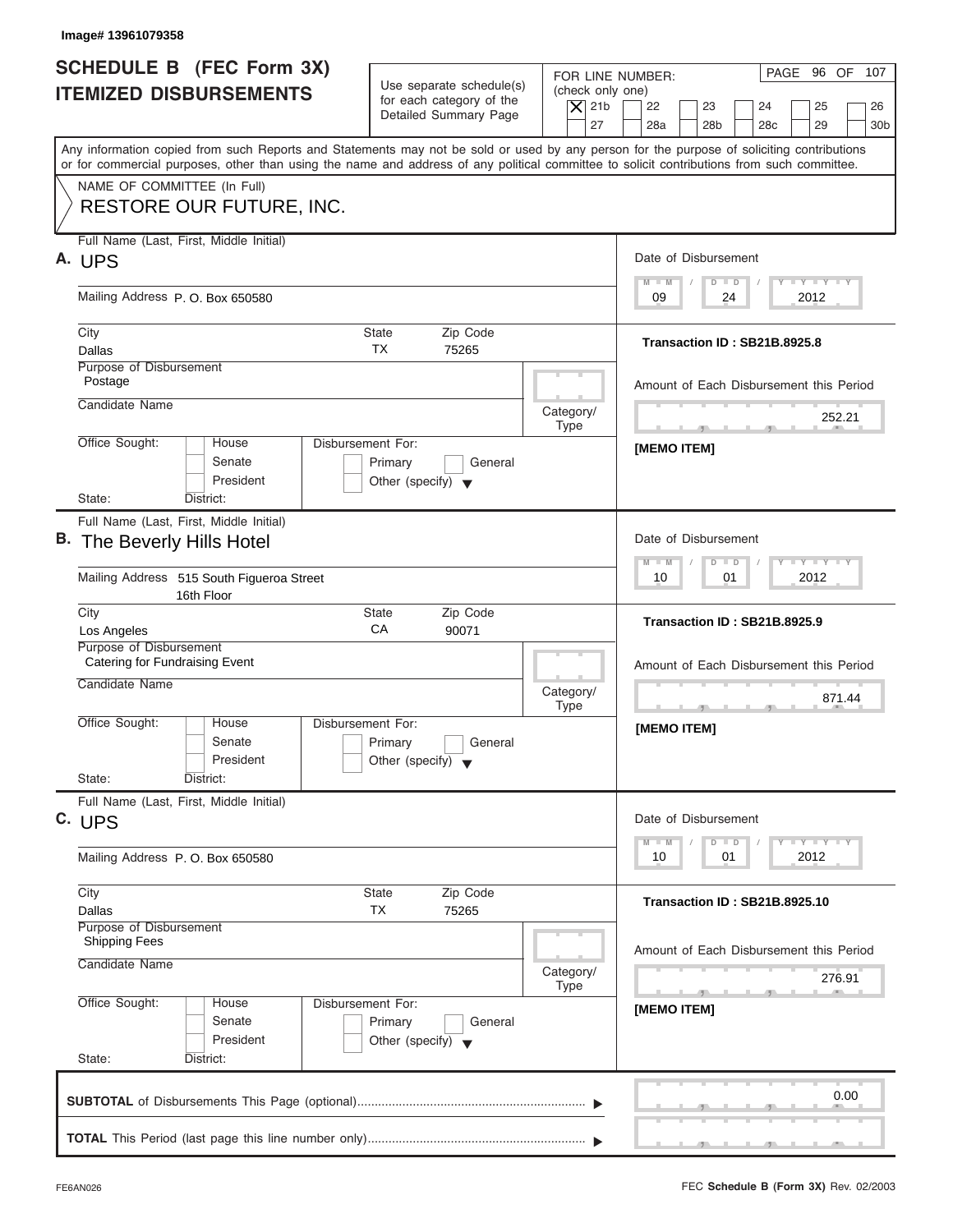| Image# 13961079359                                                                                                                                                                                                                                                                      |                                                                                        |                                                                  |                                                                                                                                                                                                                                                      |
|-----------------------------------------------------------------------------------------------------------------------------------------------------------------------------------------------------------------------------------------------------------------------------------------|----------------------------------------------------------------------------------------|------------------------------------------------------------------|------------------------------------------------------------------------------------------------------------------------------------------------------------------------------------------------------------------------------------------------------|
| <b>SCHEDULE B (FEC Form 3X)</b><br><b>ITEMIZED DISBURSEMENTS</b>                                                                                                                                                                                                                        | Use separate schedule(s)<br>for each category of the<br>Detailed Summary Page          | FOR LINE NUMBER:<br>(check only one)<br>$\overline{X}$ 21b<br>27 | PAGE 97 OF 107<br>22<br>23<br>24<br>25<br>26<br>28a<br>28 <sub>b</sub><br>29<br>28 <sub>c</sub><br>30 <sub>b</sub>                                                                                                                                   |
| Any information copied from such Reports and Statements may not be sold or used by any person for the purpose of soliciting contributions<br>or for commercial purposes, other than using the name and address of any political committee to solicit contributions from such committee. |                                                                                        |                                                                  |                                                                                                                                                                                                                                                      |
| NAME OF COMMITTEE (In Full)<br>RESTORE OUR FUTURE, INC.                                                                                                                                                                                                                                 |                                                                                        |                                                                  |                                                                                                                                                                                                                                                      |
| Full Name (Last, First, Middle Initial)<br>A. USPS.com                                                                                                                                                                                                                                  |                                                                                        |                                                                  | Date of Disbursement                                                                                                                                                                                                                                 |
| <b>Mailing Address</b>                                                                                                                                                                                                                                                                  |                                                                                        |                                                                  | $T - Y = T - Y = T - Y$<br>$M - M$<br>$D$ $D$<br>03<br>2012<br>10                                                                                                                                                                                    |
| City<br>Gloucester                                                                                                                                                                                                                                                                      | State<br>Zip Code<br>МA<br>01930                                                       |                                                                  | <b>Transaction ID: SB21B.8925.13</b>                                                                                                                                                                                                                 |
| Purpose of Disbursement<br>Postage                                                                                                                                                                                                                                                      |                                                                                        |                                                                  | Amount of Each Disbursement this Period                                                                                                                                                                                                              |
| Candidate Name                                                                                                                                                                                                                                                                          |                                                                                        | Category/<br><b>Type</b>                                         | 36.05<br><b>The Contract Contract Contract Contract</b>                                                                                                                                                                                              |
| Office Sought:<br>House<br>Senate<br>President<br>State:<br>District:                                                                                                                                                                                                                   | <b>Disbursement For:</b><br>Primary<br>General<br>Other (specify) $\blacktriangledown$ |                                                                  | [MEMO ITEM]                                                                                                                                                                                                                                          |
| Full Name (Last, First, Middle Initial)<br><b>B.</b> Waldorf Astoria New York                                                                                                                                                                                                           |                                                                                        |                                                                  | Date of Disbursement<br>$-1 - Y - 1 - Y - 1 - Y$<br>$M - M$<br>$D$ $D$                                                                                                                                                                               |
| Mailing Address 301 Park Avenue                                                                                                                                                                                                                                                         |                                                                                        |                                                                  | 2012<br>10<br>04                                                                                                                                                                                                                                     |
| City<br>New York                                                                                                                                                                                                                                                                        | Zip Code<br>State<br>NY<br>10022                                                       |                                                                  | Transaction ID: SB21B.8925.14                                                                                                                                                                                                                        |
| Purpose of Disbursement<br>Catering for Fundraising Event<br>Candidate Name                                                                                                                                                                                                             |                                                                                        | Category/<br><b>Type</b>                                         | Amount of Each Disbursement this Period<br>3500.00                                                                                                                                                                                                   |
| Office Sought:<br>House<br>Senate<br>President<br>State:<br>District:                                                                                                                                                                                                                   | Disbursement For:<br>Primary<br>General<br>Other (specify) $\blacktriangledown$        |                                                                  | [MEMO ITEM]                                                                                                                                                                                                                                          |
| Full Name (Last, First, Middle Initial)<br>C. UPS                                                                                                                                                                                                                                       |                                                                                        |                                                                  | Date of Disbursement<br>$\frac{1}{2}$ $\frac{1}{2}$ $\frac{1}{2}$ $\frac{1}{2}$ $\frac{1}{2}$ $\frac{1}{2}$ $\frac{1}{2}$ $\frac{1}{2}$ $\frac{1}{2}$ $\frac{1}{2}$ $\frac{1}{2}$ $\frac{1}{2}$ $\frac{1}{2}$<br>$M - M$<br>$\overline{D}$<br>$\Box$ |
| Mailing Address P.O. Box 650580                                                                                                                                                                                                                                                         |                                                                                        |                                                                  | 2012<br>10<br>05                                                                                                                                                                                                                                     |
| City<br>Dallas                                                                                                                                                                                                                                                                          | Zip Code<br>State<br>TX<br>75265                                                       |                                                                  | Transaction ID: SB21B.8925.15                                                                                                                                                                                                                        |
| Purpose of Disbursement<br><b>Shipping Fees</b><br>Candidate Name                                                                                                                                                                                                                       |                                                                                        | Category/<br>Type                                                | Amount of Each Disbursement this Period<br>12.06                                                                                                                                                                                                     |
| Office Sought:<br>House<br>Senate<br>President<br>State:<br>District:                                                                                                                                                                                                                   | Disbursement For:<br>Primary<br>General<br>Other (specify) $\blacktriangledown$        |                                                                  | $\sqrt{2}$<br>[MEMO ITEM]                                                                                                                                                                                                                            |
|                                                                                                                                                                                                                                                                                         |                                                                                        |                                                                  | 0.00                                                                                                                                                                                                                                                 |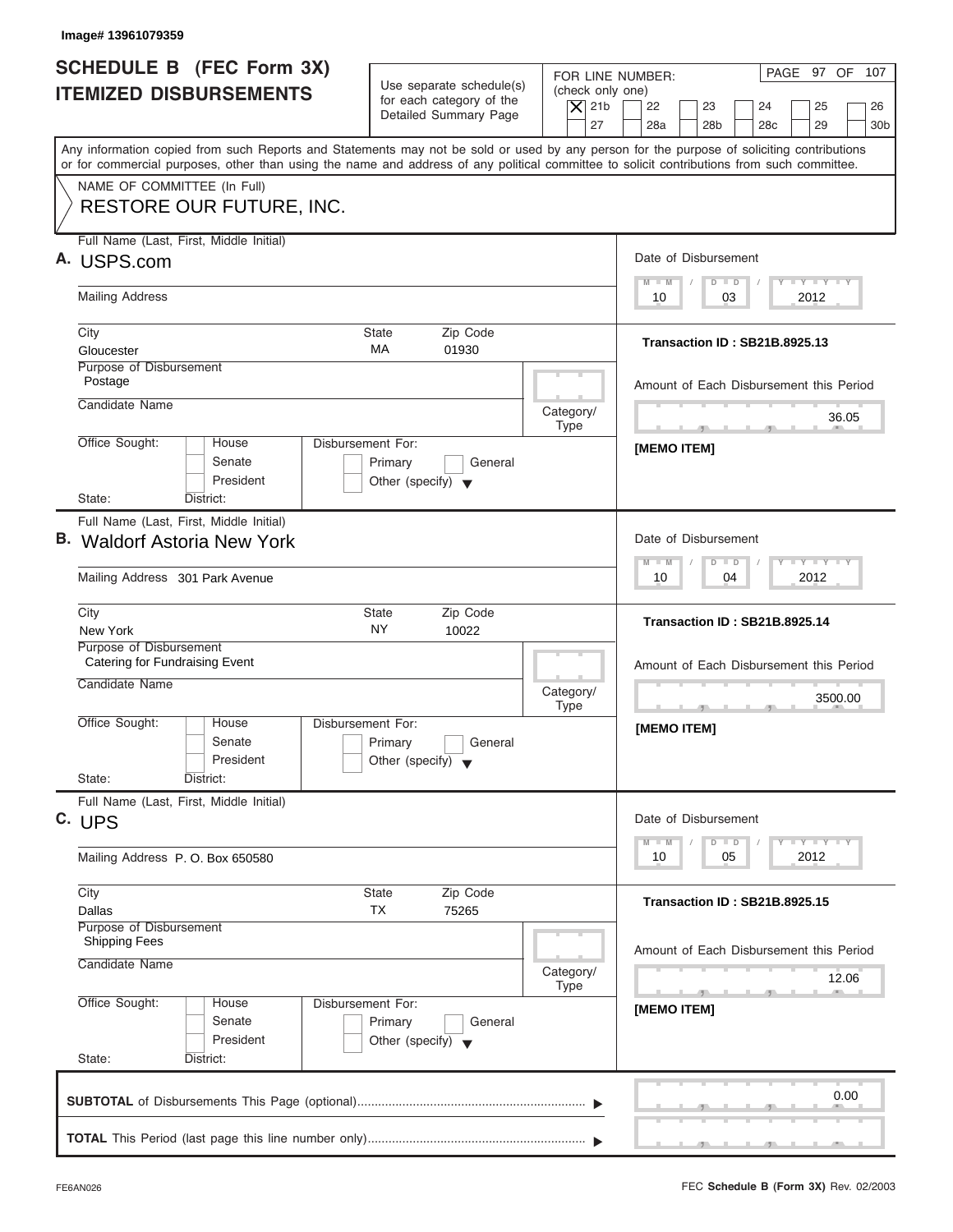| Image# 13961079360                                                                                                                                                                                                                                                                      |                                                                                 |                                                                  |                                                                                                                    |
|-----------------------------------------------------------------------------------------------------------------------------------------------------------------------------------------------------------------------------------------------------------------------------------------|---------------------------------------------------------------------------------|------------------------------------------------------------------|--------------------------------------------------------------------------------------------------------------------|
| <b>SCHEDULE B</b> (FEC Form 3X)<br><b>ITEMIZED DISBURSEMENTS</b>                                                                                                                                                                                                                        | Use separate schedule(s)<br>for each category of the<br>Detailed Summary Page   | FOR LINE NUMBER:<br>(check only one)<br>$\vert$ $\chi$ 21b<br>27 | PAGE 98 OF 107<br>22<br>23<br>24<br>25<br>26<br>28a<br>28 <sub>b</sub><br>29<br>28 <sub>c</sub><br>30 <sub>b</sub> |
| Any information copied from such Reports and Statements may not be sold or used by any person for the purpose of soliciting contributions<br>or for commercial purposes, other than using the name and address of any political committee to solicit contributions from such committee. |                                                                                 |                                                                  |                                                                                                                    |
| NAME OF COMMITTEE (In Full)<br><b>RESTORE OUR FUTURE, INC.</b>                                                                                                                                                                                                                          |                                                                                 |                                                                  |                                                                                                                    |
| Full Name (Last, First, Middle Initial)<br>A. USPS.com                                                                                                                                                                                                                                  |                                                                                 |                                                                  | Date of Disbursement                                                                                               |
| <b>Mailing Address</b>                                                                                                                                                                                                                                                                  |                                                                                 |                                                                  | $T - Y = T - Y = T - Y$<br>$D$ $D$<br>$M - M$<br>09<br>2012<br>10                                                  |
| City<br>Gloucester                                                                                                                                                                                                                                                                      | Zip Code<br>State<br>MA<br>01930                                                |                                                                  | Transaction ID: SB21B.8925.16                                                                                      |
| Purpose of Disbursement<br>Postage                                                                                                                                                                                                                                                      |                                                                                 |                                                                  | Amount of Each Disbursement this Period                                                                            |
| Candidate Name                                                                                                                                                                                                                                                                          |                                                                                 | Category/<br><b>Type</b>                                         | 14.70<br><b>The Contract Contract Contract Contract</b>                                                            |
| Office Sought:<br>House<br>Senate<br>President<br>State:<br>District:                                                                                                                                                                                                                   | Disbursement For:<br>Primary<br>General<br>Other (specify) $\blacktriangledown$ |                                                                  | [MEMO ITEM]                                                                                                        |
| Full Name (Last, First, Middle Initial)<br>B. The St. Regis Atlanta                                                                                                                                                                                                                     |                                                                                 |                                                                  | Date of Disbursement<br>$-1 - Y - 1 - Y - 1 - Y$<br>$D$ $D$<br>M<br>$-M$                                           |
| Mailing Address Eighty-Eight West Paces Ferry Road                                                                                                                                                                                                                                      |                                                                                 |                                                                  | 09<br>2012<br>10                                                                                                   |
| City<br>Atlanta                                                                                                                                                                                                                                                                         | Zip Code<br><b>State</b><br>GA<br>30305                                         |                                                                  | Transaction ID: SB21B.8925.17                                                                                      |
| Purpose of Disbursement<br>Catering for Fundraising Event<br>Candidate Name                                                                                                                                                                                                             |                                                                                 | Category/<br><b>Type</b>                                         | Amount of Each Disbursement this Period<br>3974.02                                                                 |
| Office Sought:<br>House<br>Senate<br>President<br>State:<br>District:                                                                                                                                                                                                                   | Disbursement For:<br>Primary<br>General<br>Other (specify) $\blacktriangledown$ |                                                                  | [MEMO ITEM]                                                                                                        |
| Full Name (Last, First, Middle Initial)<br>C. USPS.com                                                                                                                                                                                                                                  |                                                                                 |                                                                  | Date of Disbursement<br>$T - Y$ $T - Y$ $T - Y$<br>$M - M$<br>$\overline{D}$<br>$\Box$                             |
| <b>Mailing Address</b>                                                                                                                                                                                                                                                                  |                                                                                 |                                                                  | 2012<br>10<br>09                                                                                                   |
| City<br>Gloucester                                                                                                                                                                                                                                                                      | Zip Code<br><b>State</b><br>МA<br>01930                                         |                                                                  | <b>Transaction ID: SB21B.8925.18</b>                                                                               |
| Purpose of Disbursement<br>Postage<br>Candidate Name                                                                                                                                                                                                                                    |                                                                                 | Category/<br><b>Type</b>                                         | Amount of Each Disbursement this Period<br>136.75                                                                  |
| Office Sought:<br>House<br>Senate<br>President<br>State:<br>District:                                                                                                                                                                                                                   | Disbursement For:<br>Primary<br>General<br>Other (specify) $\blacktriangledown$ |                                                                  | - 51<br>[MEMO ITEM]                                                                                                |
|                                                                                                                                                                                                                                                                                         |                                                                                 |                                                                  | 0.00                                                                                                               |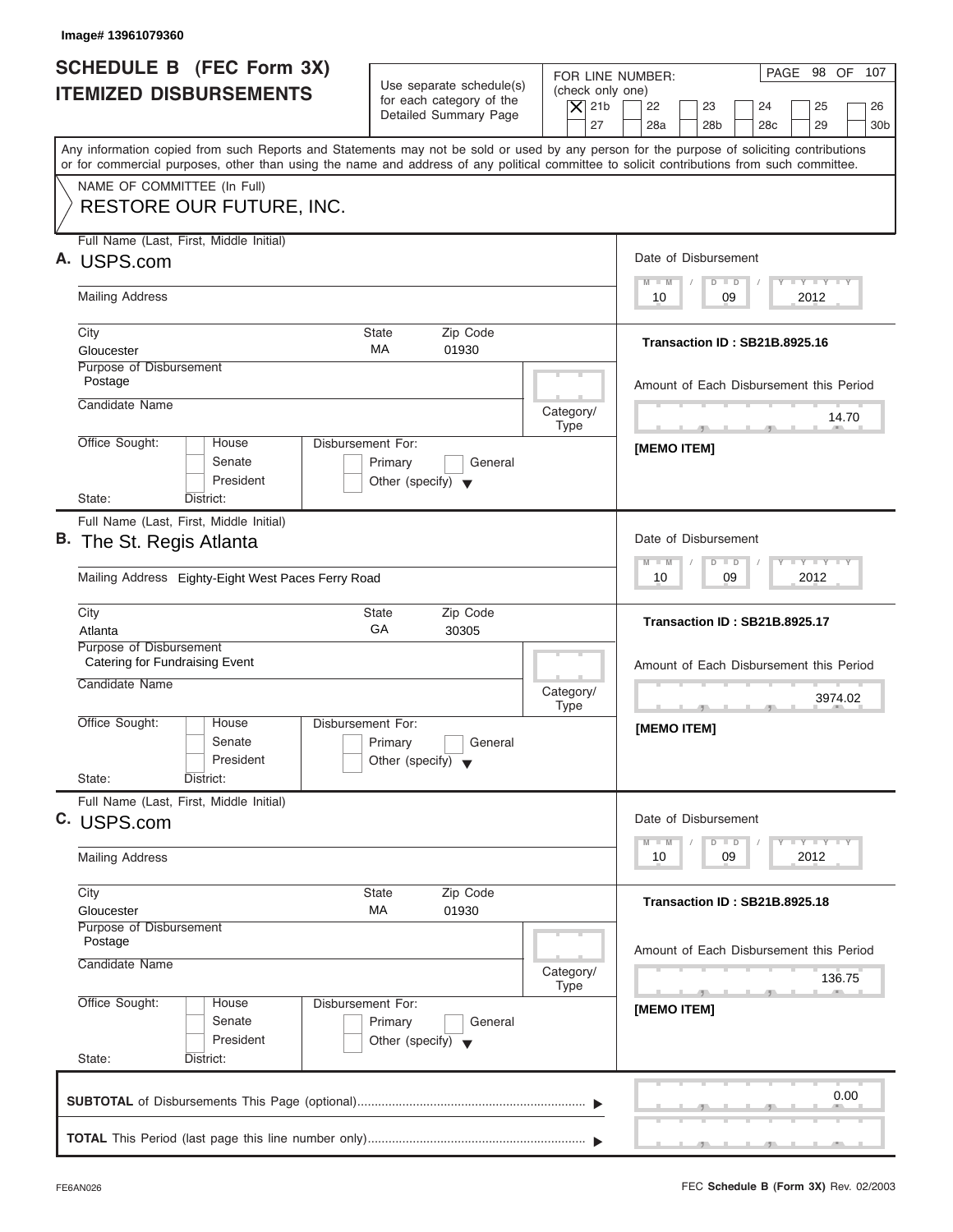| PAGE 99 OF 107<br>FOR LINE NUMBER:<br>Use separate schedule(s)<br>(check only one)<br>for each category of the<br>$\vert$ $\chi$ 21b<br>22<br>23<br>24<br>25<br>26<br>Detailed Summary Page<br>27<br>28a<br>28 <sub>b</sub><br>28 <sub>c</sub><br>29<br>Any information copied from such Reports and Statements may not be sold or used by any person for the purpose of soliciting contributions<br>or for commercial purposes, other than using the name and address of any political committee to solicit contributions from such committee.<br>NAME OF COMMITTEE (In Full)<br>RESTORE OUR FUTURE, INC.<br>Full Name (Last, First, Middle Initial)<br>Date of Disbursement<br>A. USPS.com<br>$T - Y$ $T - Y$ $T - Y$<br>$D$ $D$<br>$M - M$<br><b>Mailing Address</b><br>09<br>2012<br>10<br>Zip Code<br>City<br><b>State</b><br>Transaction ID: SB21B.8925.19<br>MA<br>Gloucester<br>01930<br>Purpose of Disbursement<br>Postage<br>Amount of Each Disbursement this Period<br>Candidate Name<br>Category/<br>316.75<br><b>Type</b><br><b>The Contract Contract Contract</b><br>$-7$<br>Office Sought:<br><b>Disbursement For:</b><br>House<br><b>IMEMO ITEMI</b><br>Senate<br>Primary<br>General<br>President<br>Other (specify) $\blacktriangledown$<br>State:<br>District:<br>Full Name (Last, First, Middle Initial)<br>Date of Disbursement<br>$-1 - Y - 1 - Y - 1 - Y$<br>$D$ $D$<br>$M - M$<br>09<br>2012<br>Mailing Address P.O. Box 650580<br>10<br>City<br><b>State</b><br>Zip Code<br><b>Transaction ID: SB21B.8925.20</b><br><b>TX</b><br>75265<br>Dallas<br>Purpose of Disbursement<br><b>Shipping Fees</b><br>Amount of Each Disbursement this Period<br>Candidate Name<br>Category/<br>101.53<br><b>Type</b><br>$-7$<br>Office Sought:<br>House<br>Disbursement For:<br>[MEMO ITEM]<br>Senate<br>Primary<br>General<br>President<br>Other (specify) $\blacktriangledown$<br>State:<br>District:<br>Full Name (Last, First, Middle Initial)<br>Date of Disbursement<br>C. American Airlines<br>$\mathbf{I}$ $\mathbf{Y}$ $\mathbf{I}$ $\mathbf{Y}$ $\mathbf{I}$ $\mathbf{Y}$<br>$M - M$<br>$\overline{D}$<br>$\Box$<br>2012<br>10<br>01<br>Mailing Address 4255 Amon Carter Blvd.<br>Zip Code<br>City<br><b>State</b><br>Transaction ID: SB21B.8925.21<br>TX<br>76155<br>Fort Worth<br>Purpose of Disbursement<br>Airfare<br>Amount of Each Disbursement this Period<br>Candidate Name<br>Category/<br>299.80<br><b>Type</b><br>$-7$<br>Office Sought:<br>Disbursement For:<br>House<br>[MEMO ITEM]<br>Senate<br>Primary<br>General<br>President<br>Other (specify) $\blacktriangledown$<br>State:<br>District:<br>0.00 | Image# 13961079361                                               |  |                 |
|------------------------------------------------------------------------------------------------------------------------------------------------------------------------------------------------------------------------------------------------------------------------------------------------------------------------------------------------------------------------------------------------------------------------------------------------------------------------------------------------------------------------------------------------------------------------------------------------------------------------------------------------------------------------------------------------------------------------------------------------------------------------------------------------------------------------------------------------------------------------------------------------------------------------------------------------------------------------------------------------------------------------------------------------------------------------------------------------------------------------------------------------------------------------------------------------------------------------------------------------------------------------------------------------------------------------------------------------------------------------------------------------------------------------------------------------------------------------------------------------------------------------------------------------------------------------------------------------------------------------------------------------------------------------------------------------------------------------------------------------------------------------------------------------------------------------------------------------------------------------------------------------------------------------------------------------------------------------------------------------------------------------------------------------------------------------------------------------------------------------------------------------------------------------------------------------------------------------------------------------------------------------------------------------------------------------------------------------------------------------------------------------------------------------------------------------------------------------------------------------------------------------------------------------------------------------------------------------------------------------------------------|------------------------------------------------------------------|--|-----------------|
|                                                                                                                                                                                                                                                                                                                                                                                                                                                                                                                                                                                                                                                                                                                                                                                                                                                                                                                                                                                                                                                                                                                                                                                                                                                                                                                                                                                                                                                                                                                                                                                                                                                                                                                                                                                                                                                                                                                                                                                                                                                                                                                                                                                                                                                                                                                                                                                                                                                                                                                                                                                                                                          | <b>SCHEDULE B (FEC Form 3X)</b><br><b>ITEMIZED DISBURSEMENTS</b> |  |                 |
|                                                                                                                                                                                                                                                                                                                                                                                                                                                                                                                                                                                                                                                                                                                                                                                                                                                                                                                                                                                                                                                                                                                                                                                                                                                                                                                                                                                                                                                                                                                                                                                                                                                                                                                                                                                                                                                                                                                                                                                                                                                                                                                                                                                                                                                                                                                                                                                                                                                                                                                                                                                                                                          |                                                                  |  | 30 <sub>b</sub> |
|                                                                                                                                                                                                                                                                                                                                                                                                                                                                                                                                                                                                                                                                                                                                                                                                                                                                                                                                                                                                                                                                                                                                                                                                                                                                                                                                                                                                                                                                                                                                                                                                                                                                                                                                                                                                                                                                                                                                                                                                                                                                                                                                                                                                                                                                                                                                                                                                                                                                                                                                                                                                                                          |                                                                  |  |                 |
|                                                                                                                                                                                                                                                                                                                                                                                                                                                                                                                                                                                                                                                                                                                                                                                                                                                                                                                                                                                                                                                                                                                                                                                                                                                                                                                                                                                                                                                                                                                                                                                                                                                                                                                                                                                                                                                                                                                                                                                                                                                                                                                                                                                                                                                                                                                                                                                                                                                                                                                                                                                                                                          |                                                                  |  |                 |
|                                                                                                                                                                                                                                                                                                                                                                                                                                                                                                                                                                                                                                                                                                                                                                                                                                                                                                                                                                                                                                                                                                                                                                                                                                                                                                                                                                                                                                                                                                                                                                                                                                                                                                                                                                                                                                                                                                                                                                                                                                                                                                                                                                                                                                                                                                                                                                                                                                                                                                                                                                                                                                          |                                                                  |  |                 |
|                                                                                                                                                                                                                                                                                                                                                                                                                                                                                                                                                                                                                                                                                                                                                                                                                                                                                                                                                                                                                                                                                                                                                                                                                                                                                                                                                                                                                                                                                                                                                                                                                                                                                                                                                                                                                                                                                                                                                                                                                                                                                                                                                                                                                                                                                                                                                                                                                                                                                                                                                                                                                                          |                                                                  |  |                 |
|                                                                                                                                                                                                                                                                                                                                                                                                                                                                                                                                                                                                                                                                                                                                                                                                                                                                                                                                                                                                                                                                                                                                                                                                                                                                                                                                                                                                                                                                                                                                                                                                                                                                                                                                                                                                                                                                                                                                                                                                                                                                                                                                                                                                                                                                                                                                                                                                                                                                                                                                                                                                                                          |                                                                  |  |                 |
|                                                                                                                                                                                                                                                                                                                                                                                                                                                                                                                                                                                                                                                                                                                                                                                                                                                                                                                                                                                                                                                                                                                                                                                                                                                                                                                                                                                                                                                                                                                                                                                                                                                                                                                                                                                                                                                                                                                                                                                                                                                                                                                                                                                                                                                                                                                                                                                                                                                                                                                                                                                                                                          |                                                                  |  |                 |
|                                                                                                                                                                                                                                                                                                                                                                                                                                                                                                                                                                                                                                                                                                                                                                                                                                                                                                                                                                                                                                                                                                                                                                                                                                                                                                                                                                                                                                                                                                                                                                                                                                                                                                                                                                                                                                                                                                                                                                                                                                                                                                                                                                                                                                                                                                                                                                                                                                                                                                                                                                                                                                          |                                                                  |  |                 |
|                                                                                                                                                                                                                                                                                                                                                                                                                                                                                                                                                                                                                                                                                                                                                                                                                                                                                                                                                                                                                                                                                                                                                                                                                                                                                                                                                                                                                                                                                                                                                                                                                                                                                                                                                                                                                                                                                                                                                                                                                                                                                                                                                                                                                                                                                                                                                                                                                                                                                                                                                                                                                                          |                                                                  |  |                 |
|                                                                                                                                                                                                                                                                                                                                                                                                                                                                                                                                                                                                                                                                                                                                                                                                                                                                                                                                                                                                                                                                                                                                                                                                                                                                                                                                                                                                                                                                                                                                                                                                                                                                                                                                                                                                                                                                                                                                                                                                                                                                                                                                                                                                                                                                                                                                                                                                                                                                                                                                                                                                                                          |                                                                  |  |                 |
|                                                                                                                                                                                                                                                                                                                                                                                                                                                                                                                                                                                                                                                                                                                                                                                                                                                                                                                                                                                                                                                                                                                                                                                                                                                                                                                                                                                                                                                                                                                                                                                                                                                                                                                                                                                                                                                                                                                                                                                                                                                                                                                                                                                                                                                                                                                                                                                                                                                                                                                                                                                                                                          |                                                                  |  |                 |
|                                                                                                                                                                                                                                                                                                                                                                                                                                                                                                                                                                                                                                                                                                                                                                                                                                                                                                                                                                                                                                                                                                                                                                                                                                                                                                                                                                                                                                                                                                                                                                                                                                                                                                                                                                                                                                                                                                                                                                                                                                                                                                                                                                                                                                                                                                                                                                                                                                                                                                                                                                                                                                          |                                                                  |  |                 |
|                                                                                                                                                                                                                                                                                                                                                                                                                                                                                                                                                                                                                                                                                                                                                                                                                                                                                                                                                                                                                                                                                                                                                                                                                                                                                                                                                                                                                                                                                                                                                                                                                                                                                                                                                                                                                                                                                                                                                                                                                                                                                                                                                                                                                                                                                                                                                                                                                                                                                                                                                                                                                                          |                                                                  |  |                 |
|                                                                                                                                                                                                                                                                                                                                                                                                                                                                                                                                                                                                                                                                                                                                                                                                                                                                                                                                                                                                                                                                                                                                                                                                                                                                                                                                                                                                                                                                                                                                                                                                                                                                                                                                                                                                                                                                                                                                                                                                                                                                                                                                                                                                                                                                                                                                                                                                                                                                                                                                                                                                                                          |                                                                  |  |                 |
|                                                                                                                                                                                                                                                                                                                                                                                                                                                                                                                                                                                                                                                                                                                                                                                                                                                                                                                                                                                                                                                                                                                                                                                                                                                                                                                                                                                                                                                                                                                                                                                                                                                                                                                                                                                                                                                                                                                                                                                                                                                                                                                                                                                                                                                                                                                                                                                                                                                                                                                                                                                                                                          |                                                                  |  |                 |
|                                                                                                                                                                                                                                                                                                                                                                                                                                                                                                                                                                                                                                                                                                                                                                                                                                                                                                                                                                                                                                                                                                                                                                                                                                                                                                                                                                                                                                                                                                                                                                                                                                                                                                                                                                                                                                                                                                                                                                                                                                                                                                                                                                                                                                                                                                                                                                                                                                                                                                                                                                                                                                          | B. UPS                                                           |  |                 |
|                                                                                                                                                                                                                                                                                                                                                                                                                                                                                                                                                                                                                                                                                                                                                                                                                                                                                                                                                                                                                                                                                                                                                                                                                                                                                                                                                                                                                                                                                                                                                                                                                                                                                                                                                                                                                                                                                                                                                                                                                                                                                                                                                                                                                                                                                                                                                                                                                                                                                                                                                                                                                                          |                                                                  |  |                 |
|                                                                                                                                                                                                                                                                                                                                                                                                                                                                                                                                                                                                                                                                                                                                                                                                                                                                                                                                                                                                                                                                                                                                                                                                                                                                                                                                                                                                                                                                                                                                                                                                                                                                                                                                                                                                                                                                                                                                                                                                                                                                                                                                                                                                                                                                                                                                                                                                                                                                                                                                                                                                                                          |                                                                  |  |                 |
|                                                                                                                                                                                                                                                                                                                                                                                                                                                                                                                                                                                                                                                                                                                                                                                                                                                                                                                                                                                                                                                                                                                                                                                                                                                                                                                                                                                                                                                                                                                                                                                                                                                                                                                                                                                                                                                                                                                                                                                                                                                                                                                                                                                                                                                                                                                                                                                                                                                                                                                                                                                                                                          |                                                                  |  |                 |
|                                                                                                                                                                                                                                                                                                                                                                                                                                                                                                                                                                                                                                                                                                                                                                                                                                                                                                                                                                                                                                                                                                                                                                                                                                                                                                                                                                                                                                                                                                                                                                                                                                                                                                                                                                                                                                                                                                                                                                                                                                                                                                                                                                                                                                                                                                                                                                                                                                                                                                                                                                                                                                          |                                                                  |  |                 |
|                                                                                                                                                                                                                                                                                                                                                                                                                                                                                                                                                                                                                                                                                                                                                                                                                                                                                                                                                                                                                                                                                                                                                                                                                                                                                                                                                                                                                                                                                                                                                                                                                                                                                                                                                                                                                                                                                                                                                                                                                                                                                                                                                                                                                                                                                                                                                                                                                                                                                                                                                                                                                                          |                                                                  |  |                 |
|                                                                                                                                                                                                                                                                                                                                                                                                                                                                                                                                                                                                                                                                                                                                                                                                                                                                                                                                                                                                                                                                                                                                                                                                                                                                                                                                                                                                                                                                                                                                                                                                                                                                                                                                                                                                                                                                                                                                                                                                                                                                                                                                                                                                                                                                                                                                                                                                                                                                                                                                                                                                                                          |                                                                  |  |                 |
|                                                                                                                                                                                                                                                                                                                                                                                                                                                                                                                                                                                                                                                                                                                                                                                                                                                                                                                                                                                                                                                                                                                                                                                                                                                                                                                                                                                                                                                                                                                                                                                                                                                                                                                                                                                                                                                                                                                                                                                                                                                                                                                                                                                                                                                                                                                                                                                                                                                                                                                                                                                                                                          |                                                                  |  |                 |
|                                                                                                                                                                                                                                                                                                                                                                                                                                                                                                                                                                                                                                                                                                                                                                                                                                                                                                                                                                                                                                                                                                                                                                                                                                                                                                                                                                                                                                                                                                                                                                                                                                                                                                                                                                                                                                                                                                                                                                                                                                                                                                                                                                                                                                                                                                                                                                                                                                                                                                                                                                                                                                          |                                                                  |  |                 |
|                                                                                                                                                                                                                                                                                                                                                                                                                                                                                                                                                                                                                                                                                                                                                                                                                                                                                                                                                                                                                                                                                                                                                                                                                                                                                                                                                                                                                                                                                                                                                                                                                                                                                                                                                                                                                                                                                                                                                                                                                                                                                                                                                                                                                                                                                                                                                                                                                                                                                                                                                                                                                                          |                                                                  |  |                 |
|                                                                                                                                                                                                                                                                                                                                                                                                                                                                                                                                                                                                                                                                                                                                                                                                                                                                                                                                                                                                                                                                                                                                                                                                                                                                                                                                                                                                                                                                                                                                                                                                                                                                                                                                                                                                                                                                                                                                                                                                                                                                                                                                                                                                                                                                                                                                                                                                                                                                                                                                                                                                                                          |                                                                  |  |                 |
|                                                                                                                                                                                                                                                                                                                                                                                                                                                                                                                                                                                                                                                                                                                                                                                                                                                                                                                                                                                                                                                                                                                                                                                                                                                                                                                                                                                                                                                                                                                                                                                                                                                                                                                                                                                                                                                                                                                                                                                                                                                                                                                                                                                                                                                                                                                                                                                                                                                                                                                                                                                                                                          |                                                                  |  |                 |
|                                                                                                                                                                                                                                                                                                                                                                                                                                                                                                                                                                                                                                                                                                                                                                                                                                                                                                                                                                                                                                                                                                                                                                                                                                                                                                                                                                                                                                                                                                                                                                                                                                                                                                                                                                                                                                                                                                                                                                                                                                                                                                                                                                                                                                                                                                                                                                                                                                                                                                                                                                                                                                          |                                                                  |  |                 |
|                                                                                                                                                                                                                                                                                                                                                                                                                                                                                                                                                                                                                                                                                                                                                                                                                                                                                                                                                                                                                                                                                                                                                                                                                                                                                                                                                                                                                                                                                                                                                                                                                                                                                                                                                                                                                                                                                                                                                                                                                                                                                                                                                                                                                                                                                                                                                                                                                                                                                                                                                                                                                                          |                                                                  |  |                 |
|                                                                                                                                                                                                                                                                                                                                                                                                                                                                                                                                                                                                                                                                                                                                                                                                                                                                                                                                                                                                                                                                                                                                                                                                                                                                                                                                                                                                                                                                                                                                                                                                                                                                                                                                                                                                                                                                                                                                                                                                                                                                                                                                                                                                                                                                                                                                                                                                                                                                                                                                                                                                                                          |                                                                  |  |                 |
|                                                                                                                                                                                                                                                                                                                                                                                                                                                                                                                                                                                                                                                                                                                                                                                                                                                                                                                                                                                                                                                                                                                                                                                                                                                                                                                                                                                                                                                                                                                                                                                                                                                                                                                                                                                                                                                                                                                                                                                                                                                                                                                                                                                                                                                                                                                                                                                                                                                                                                                                                                                                                                          |                                                                  |  |                 |
|                                                                                                                                                                                                                                                                                                                                                                                                                                                                                                                                                                                                                                                                                                                                                                                                                                                                                                                                                                                                                                                                                                                                                                                                                                                                                                                                                                                                                                                                                                                                                                                                                                                                                                                                                                                                                                                                                                                                                                                                                                                                                                                                                                                                                                                                                                                                                                                                                                                                                                                                                                                                                                          |                                                                  |  |                 |
|                                                                                                                                                                                                                                                                                                                                                                                                                                                                                                                                                                                                                                                                                                                                                                                                                                                                                                                                                                                                                                                                                                                                                                                                                                                                                                                                                                                                                                                                                                                                                                                                                                                                                                                                                                                                                                                                                                                                                                                                                                                                                                                                                                                                                                                                                                                                                                                                                                                                                                                                                                                                                                          |                                                                  |  |                 |
|                                                                                                                                                                                                                                                                                                                                                                                                                                                                                                                                                                                                                                                                                                                                                                                                                                                                                                                                                                                                                                                                                                                                                                                                                                                                                                                                                                                                                                                                                                                                                                                                                                                                                                                                                                                                                                                                                                                                                                                                                                                                                                                                                                                                                                                                                                                                                                                                                                                                                                                                                                                                                                          |                                                                  |  |                 |
|                                                                                                                                                                                                                                                                                                                                                                                                                                                                                                                                                                                                                                                                                                                                                                                                                                                                                                                                                                                                                                                                                                                                                                                                                                                                                                                                                                                                                                                                                                                                                                                                                                                                                                                                                                                                                                                                                                                                                                                                                                                                                                                                                                                                                                                                                                                                                                                                                                                                                                                                                                                                                                          |                                                                  |  |                 |
|                                                                                                                                                                                                                                                                                                                                                                                                                                                                                                                                                                                                                                                                                                                                                                                                                                                                                                                                                                                                                                                                                                                                                                                                                                                                                                                                                                                                                                                                                                                                                                                                                                                                                                                                                                                                                                                                                                                                                                                                                                                                                                                                                                                                                                                                                                                                                                                                                                                                                                                                                                                                                                          |                                                                  |  |                 |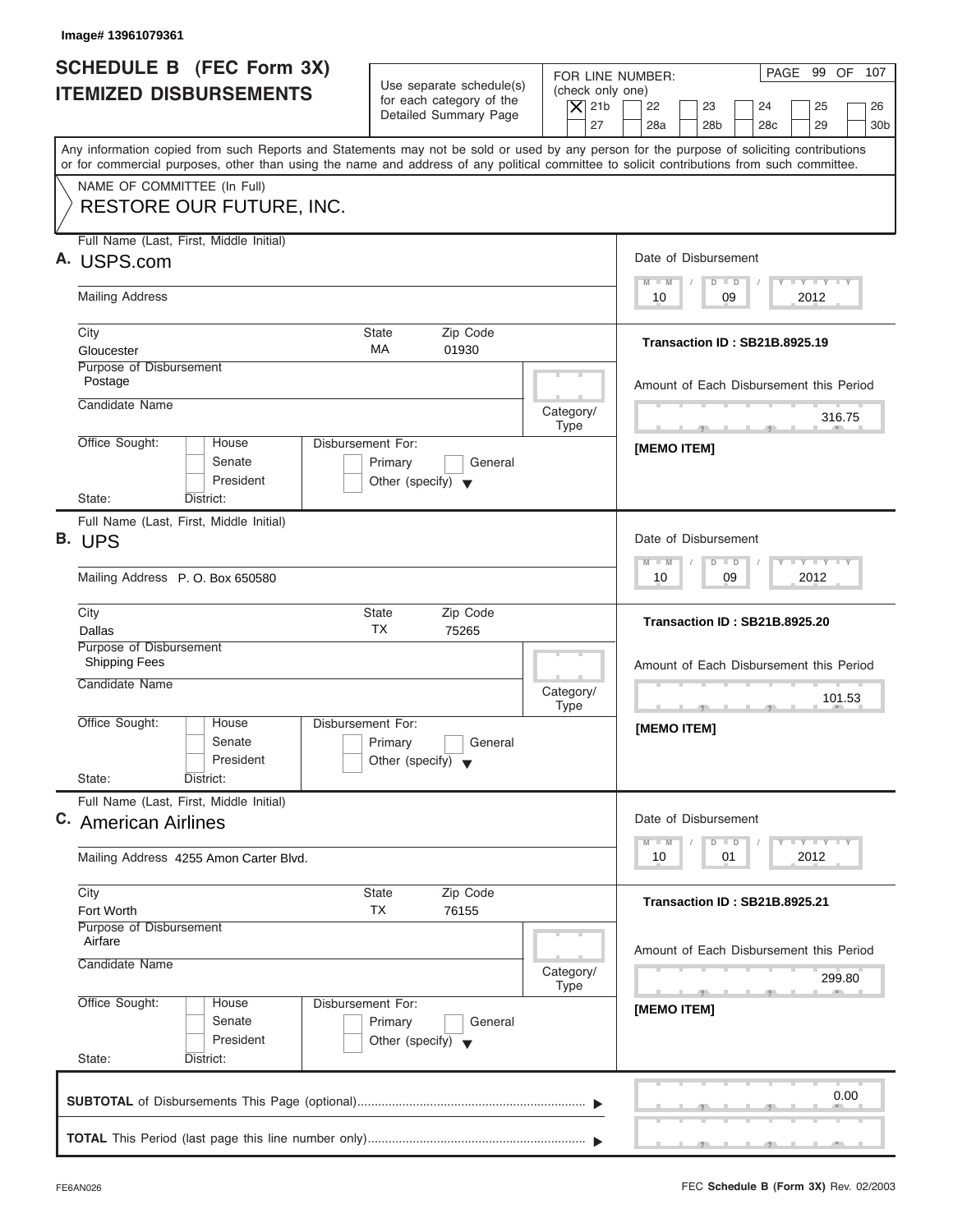| FOR LINE NUMBER:<br>Use separate schedule(s)<br>(check only one)<br>for each category of the<br>$\vert$ $\chi$ 21b<br>22<br>23<br>24<br>25<br>Detailed Summary Page<br>27<br>28a<br>28 <sub>b</sub><br>29<br>28 <sub>c</sub><br>Any information copied from such Reports and Statements may not be sold or used by any person for the purpose of soliciting contributions<br>or for commercial purposes, other than using the name and address of any political committee to solicit contributions from such committee.<br>NAME OF COMMITTEE (In Full)<br><b>RESTORE OUR FUTURE, INC.</b><br>Full Name (Last, First, Middle Initial)<br>Date of Disbursement<br>A. Groundwork Communications, LLC<br>$T - Y = T - Y = T - Y$<br>$M - M$<br>$D$ $D$<br>Mailing Address 203 Yale Drive<br>2012<br>10<br>01<br>City<br><b>State</b><br>Zip Code<br>Transaction ID: SB21B.8920<br><b>VA</b><br>Alexandria<br>22314<br><b>Purpose of Disbursement</b><br><b>Opinion Research Consulting</b><br>Amount of Each Disbursement this Period<br>Candidate Name<br>Category/<br>8000.00<br><b>Type</b><br>Office Sought:<br>Disbursement For:<br>House<br>Senate<br>Primary<br>General<br>President<br>Other (specify) $\blacktriangledown$<br>State:<br>District:<br>Full Name (Last, First, Middle Initial)<br>Date of Disbursement<br><b>LY LY LY</b><br>$\Box$<br>M<br>W<br>$\overline{D}$<br>Mailing Address 1850 M Street NW<br>12<br>2012<br>10<br>Suite 235<br>Zip Code<br>City<br><b>State</b><br>Transaction ID: SB21B.9701<br>DC<br>Washington<br>20036<br>Purpose of Disbursement<br><b>Travel Expenses</b><br>Amount of Each Disbursement this Period<br>Candidate Name<br>Category/<br>12005.88<br><b>Type</b><br>$-5$<br>Office Sought:<br>House<br>Disbursement For:<br>Senate<br>Primary<br>General<br>President<br>Other (specify)<br>State:<br>District:<br>Full Name (Last, First, Middle Initial)<br>Date of Disbursement<br>$T - Y$ $T - Y$<br>$- M$<br>M<br>D<br>$\Box$<br>2012<br>10<br>05<br>Mailing Address 26 Jimmy Road<br>Zip Code<br>City<br><b>State</b><br>Transaction ID: SB21B.8923<br>СT<br>06331<br>Canterbury<br>Purpose of Disbursement<br><b>Graphic Design Services</b><br>Amount of Each Disbursement this Period<br>Candidate Name<br>Category/<br>75.00<br><b>Type</b><br>Office Sought:<br>Disbursement For:<br>House<br>Senate<br>Primary<br>General<br>President<br>Other (specify) $\blacktriangledown$<br>State:<br>District:<br>20080.88 | Image# 13961079362                                               |  |                                          |
|-------------------------------------------------------------------------------------------------------------------------------------------------------------------------------------------------------------------------------------------------------------------------------------------------------------------------------------------------------------------------------------------------------------------------------------------------------------------------------------------------------------------------------------------------------------------------------------------------------------------------------------------------------------------------------------------------------------------------------------------------------------------------------------------------------------------------------------------------------------------------------------------------------------------------------------------------------------------------------------------------------------------------------------------------------------------------------------------------------------------------------------------------------------------------------------------------------------------------------------------------------------------------------------------------------------------------------------------------------------------------------------------------------------------------------------------------------------------------------------------------------------------------------------------------------------------------------------------------------------------------------------------------------------------------------------------------------------------------------------------------------------------------------------------------------------------------------------------------------------------------------------------------------------------------------------------------------------------------------------------------------------------------------------------------------------------------------------------------------------------------------------------------------------------------------------------------------------------------------------------------------------------------------------------------------------------------------------------------------------------------------------------------------------------------------------------------------------------------------|------------------------------------------------------------------|--|------------------------------------------|
|                                                                                                                                                                                                                                                                                                                                                                                                                                                                                                                                                                                                                                                                                                                                                                                                                                                                                                                                                                                                                                                                                                                                                                                                                                                                                                                                                                                                                                                                                                                                                                                                                                                                                                                                                                                                                                                                                                                                                                                                                                                                                                                                                                                                                                                                                                                                                                                                                                                                               | <b>SCHEDULE B</b> (FEC Form 3X)<br><b>ITEMIZED DISBURSEMENTS</b> |  | PAGE 100 OF 107<br>26<br>30 <sub>b</sub> |
|                                                                                                                                                                                                                                                                                                                                                                                                                                                                                                                                                                                                                                                                                                                                                                                                                                                                                                                                                                                                                                                                                                                                                                                                                                                                                                                                                                                                                                                                                                                                                                                                                                                                                                                                                                                                                                                                                                                                                                                                                                                                                                                                                                                                                                                                                                                                                                                                                                                                               |                                                                  |  |                                          |
|                                                                                                                                                                                                                                                                                                                                                                                                                                                                                                                                                                                                                                                                                                                                                                                                                                                                                                                                                                                                                                                                                                                                                                                                                                                                                                                                                                                                                                                                                                                                                                                                                                                                                                                                                                                                                                                                                                                                                                                                                                                                                                                                                                                                                                                                                                                                                                                                                                                                               |                                                                  |  |                                          |
|                                                                                                                                                                                                                                                                                                                                                                                                                                                                                                                                                                                                                                                                                                                                                                                                                                                                                                                                                                                                                                                                                                                                                                                                                                                                                                                                                                                                                                                                                                                                                                                                                                                                                                                                                                                                                                                                                                                                                                                                                                                                                                                                                                                                                                                                                                                                                                                                                                                                               |                                                                  |  |                                          |
|                                                                                                                                                                                                                                                                                                                                                                                                                                                                                                                                                                                                                                                                                                                                                                                                                                                                                                                                                                                                                                                                                                                                                                                                                                                                                                                                                                                                                                                                                                                                                                                                                                                                                                                                                                                                                                                                                                                                                                                                                                                                                                                                                                                                                                                                                                                                                                                                                                                                               |                                                                  |  |                                          |
|                                                                                                                                                                                                                                                                                                                                                                                                                                                                                                                                                                                                                                                                                                                                                                                                                                                                                                                                                                                                                                                                                                                                                                                                                                                                                                                                                                                                                                                                                                                                                                                                                                                                                                                                                                                                                                                                                                                                                                                                                                                                                                                                                                                                                                                                                                                                                                                                                                                                               |                                                                  |  |                                          |
|                                                                                                                                                                                                                                                                                                                                                                                                                                                                                                                                                                                                                                                                                                                                                                                                                                                                                                                                                                                                                                                                                                                                                                                                                                                                                                                                                                                                                                                                                                                                                                                                                                                                                                                                                                                                                                                                                                                                                                                                                                                                                                                                                                                                                                                                                                                                                                                                                                                                               |                                                                  |  |                                          |
|                                                                                                                                                                                                                                                                                                                                                                                                                                                                                                                                                                                                                                                                                                                                                                                                                                                                                                                                                                                                                                                                                                                                                                                                                                                                                                                                                                                                                                                                                                                                                                                                                                                                                                                                                                                                                                                                                                                                                                                                                                                                                                                                                                                                                                                                                                                                                                                                                                                                               |                                                                  |  |                                          |
|                                                                                                                                                                                                                                                                                                                                                                                                                                                                                                                                                                                                                                                                                                                                                                                                                                                                                                                                                                                                                                                                                                                                                                                                                                                                                                                                                                                                                                                                                                                                                                                                                                                                                                                                                                                                                                                                                                                                                                                                                                                                                                                                                                                                                                                                                                                                                                                                                                                                               |                                                                  |  |                                          |
|                                                                                                                                                                                                                                                                                                                                                                                                                                                                                                                                                                                                                                                                                                                                                                                                                                                                                                                                                                                                                                                                                                                                                                                                                                                                                                                                                                                                                                                                                                                                                                                                                                                                                                                                                                                                                                                                                                                                                                                                                                                                                                                                                                                                                                                                                                                                                                                                                                                                               |                                                                  |  |                                          |
|                                                                                                                                                                                                                                                                                                                                                                                                                                                                                                                                                                                                                                                                                                                                                                                                                                                                                                                                                                                                                                                                                                                                                                                                                                                                                                                                                                                                                                                                                                                                                                                                                                                                                                                                                                                                                                                                                                                                                                                                                                                                                                                                                                                                                                                                                                                                                                                                                                                                               | B. McCarthy Hennings Media, Inc.                                 |  |                                          |
|                                                                                                                                                                                                                                                                                                                                                                                                                                                                                                                                                                                                                                                                                                                                                                                                                                                                                                                                                                                                                                                                                                                                                                                                                                                                                                                                                                                                                                                                                                                                                                                                                                                                                                                                                                                                                                                                                                                                                                                                                                                                                                                                                                                                                                                                                                                                                                                                                                                                               |                                                                  |  |                                          |
|                                                                                                                                                                                                                                                                                                                                                                                                                                                                                                                                                                                                                                                                                                                                                                                                                                                                                                                                                                                                                                                                                                                                                                                                                                                                                                                                                                                                                                                                                                                                                                                                                                                                                                                                                                                                                                                                                                                                                                                                                                                                                                                                                                                                                                                                                                                                                                                                                                                                               |                                                                  |  |                                          |
|                                                                                                                                                                                                                                                                                                                                                                                                                                                                                                                                                                                                                                                                                                                                                                                                                                                                                                                                                                                                                                                                                                                                                                                                                                                                                                                                                                                                                                                                                                                                                                                                                                                                                                                                                                                                                                                                                                                                                                                                                                                                                                                                                                                                                                                                                                                                                                                                                                                                               |                                                                  |  |                                          |
|                                                                                                                                                                                                                                                                                                                                                                                                                                                                                                                                                                                                                                                                                                                                                                                                                                                                                                                                                                                                                                                                                                                                                                                                                                                                                                                                                                                                                                                                                                                                                                                                                                                                                                                                                                                                                                                                                                                                                                                                                                                                                                                                                                                                                                                                                                                                                                                                                                                                               |                                                                  |  |                                          |
|                                                                                                                                                                                                                                                                                                                                                                                                                                                                                                                                                                                                                                                                                                                                                                                                                                                                                                                                                                                                                                                                                                                                                                                                                                                                                                                                                                                                                                                                                                                                                                                                                                                                                                                                                                                                                                                                                                                                                                                                                                                                                                                                                                                                                                                                                                                                                                                                                                                                               |                                                                  |  |                                          |
|                                                                                                                                                                                                                                                                                                                                                                                                                                                                                                                                                                                                                                                                                                                                                                                                                                                                                                                                                                                                                                                                                                                                                                                                                                                                                                                                                                                                                                                                                                                                                                                                                                                                                                                                                                                                                                                                                                                                                                                                                                                                                                                                                                                                                                                                                                                                                                                                                                                                               |                                                                  |  |                                          |
|                                                                                                                                                                                                                                                                                                                                                                                                                                                                                                                                                                                                                                                                                                                                                                                                                                                                                                                                                                                                                                                                                                                                                                                                                                                                                                                                                                                                                                                                                                                                                                                                                                                                                                                                                                                                                                                                                                                                                                                                                                                                                                                                                                                                                                                                                                                                                                                                                                                                               | C. Molly Arnio Graphic Design                                    |  |                                          |
|                                                                                                                                                                                                                                                                                                                                                                                                                                                                                                                                                                                                                                                                                                                                                                                                                                                                                                                                                                                                                                                                                                                                                                                                                                                                                                                                                                                                                                                                                                                                                                                                                                                                                                                                                                                                                                                                                                                                                                                                                                                                                                                                                                                                                                                                                                                                                                                                                                                                               |                                                                  |  |                                          |
|                                                                                                                                                                                                                                                                                                                                                                                                                                                                                                                                                                                                                                                                                                                                                                                                                                                                                                                                                                                                                                                                                                                                                                                                                                                                                                                                                                                                                                                                                                                                                                                                                                                                                                                                                                                                                                                                                                                                                                                                                                                                                                                                                                                                                                                                                                                                                                                                                                                                               |                                                                  |  |                                          |
|                                                                                                                                                                                                                                                                                                                                                                                                                                                                                                                                                                                                                                                                                                                                                                                                                                                                                                                                                                                                                                                                                                                                                                                                                                                                                                                                                                                                                                                                                                                                                                                                                                                                                                                                                                                                                                                                                                                                                                                                                                                                                                                                                                                                                                                                                                                                                                                                                                                                               |                                                                  |  |                                          |
|                                                                                                                                                                                                                                                                                                                                                                                                                                                                                                                                                                                                                                                                                                                                                                                                                                                                                                                                                                                                                                                                                                                                                                                                                                                                                                                                                                                                                                                                                                                                                                                                                                                                                                                                                                                                                                                                                                                                                                                                                                                                                                                                                                                                                                                                                                                                                                                                                                                                               |                                                                  |  |                                          |
|                                                                                                                                                                                                                                                                                                                                                                                                                                                                                                                                                                                                                                                                                                                                                                                                                                                                                                                                                                                                                                                                                                                                                                                                                                                                                                                                                                                                                                                                                                                                                                                                                                                                                                                                                                                                                                                                                                                                                                                                                                                                                                                                                                                                                                                                                                                                                                                                                                                                               |                                                                  |  |                                          |
|                                                                                                                                                                                                                                                                                                                                                                                                                                                                                                                                                                                                                                                                                                                                                                                                                                                                                                                                                                                                                                                                                                                                                                                                                                                                                                                                                                                                                                                                                                                                                                                                                                                                                                                                                                                                                                                                                                                                                                                                                                                                                                                                                                                                                                                                                                                                                                                                                                                                               |                                                                  |  |                                          |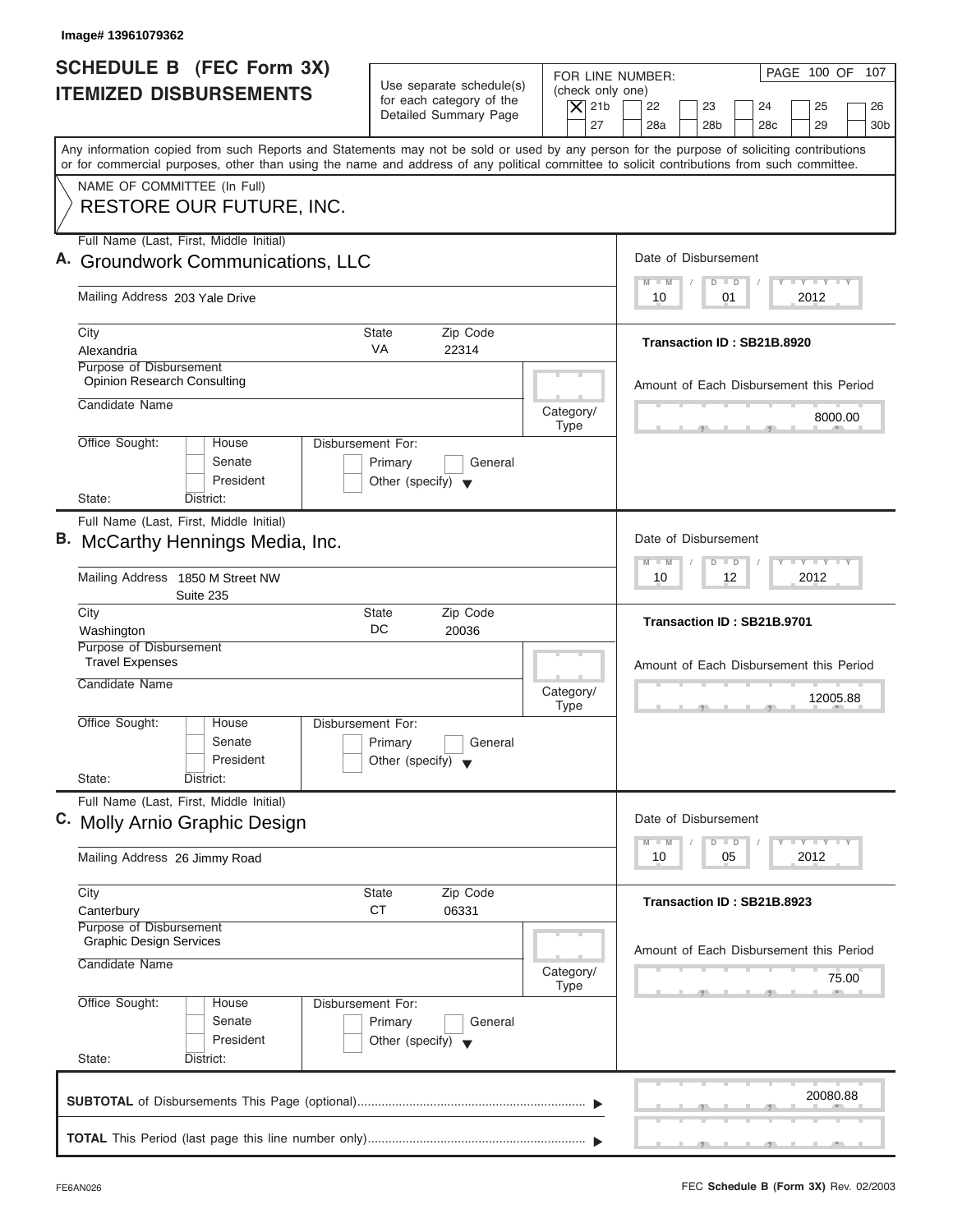| Image# 13961079363                                                                                                                                                                                                                                                                      |                                                                                 |                                                                  |                                                                                                                                          |
|-----------------------------------------------------------------------------------------------------------------------------------------------------------------------------------------------------------------------------------------------------------------------------------------|---------------------------------------------------------------------------------|------------------------------------------------------------------|------------------------------------------------------------------------------------------------------------------------------------------|
| <b>SCHEDULE B (FEC Form 3X)</b><br><b>ITEMIZED DISBURSEMENTS</b>                                                                                                                                                                                                                        | Use separate schedule(s)<br>for each category of the<br>Detailed Summary Page   | FOR LINE NUMBER:<br>(check only one)<br>$\overline{X}$ 21b<br>27 | PAGE 101 OF<br>107<br>22<br>23<br>24<br>25<br>26<br>28a<br>28 <sub>b</sub><br>28 <sub>c</sub><br>29<br>30 <sub>b</sub>                   |
| Any information copied from such Reports and Statements may not be sold or used by any person for the purpose of soliciting contributions<br>or for commercial purposes, other than using the name and address of any political committee to solicit contributions from such committee. |                                                                                 |                                                                  |                                                                                                                                          |
| NAME OF COMMITTEE (In Full)<br>RESTORE OUR FUTURE, INC.                                                                                                                                                                                                                                 |                                                                                 |                                                                  |                                                                                                                                          |
| Full Name (Last, First, Middle Initial)<br>A. Podium Capital Group, LLC                                                                                                                                                                                                                 |                                                                                 |                                                                  | Date of Disbursement                                                                                                                     |
| Mailing Address P.O. Box 3238                                                                                                                                                                                                                                                           |                                                                                 |                                                                  | $I - Y - I - Y - I - Y$<br>$M$ $M$<br>$D$ $D$<br>2012<br>10<br>03                                                                        |
| City<br>Beverly                                                                                                                                                                                                                                                                         | Zip Code<br>State<br><b>MA</b><br>01915                                         |                                                                  | Transaction ID: SB21B.8921                                                                                                               |
| Purpose of Disbursement<br><b>Fundraising Consulting Services</b>                                                                                                                                                                                                                       |                                                                                 |                                                                  | Amount of Each Disbursement this Period                                                                                                  |
| Candidate Name                                                                                                                                                                                                                                                                          |                                                                                 | Category/<br><b>Type</b>                                         | 393860.00                                                                                                                                |
| Office Sought:<br>House<br>Senate<br>President<br>State:<br>District:                                                                                                                                                                                                                   | Disbursement For:<br>Primary<br>General<br>Other (specify) $\blacktriangledown$ |                                                                  |                                                                                                                                          |
| Full Name (Last, First, Middle Initial)<br><b>B.</b> Sage Payment Solutions                                                                                                                                                                                                             |                                                                                 |                                                                  | Date of Disbursement<br>$-1$ $-1$ $-1$ $-1$ $-1$<br>$M - M$<br>$\overline{D}$<br>$\Box$<br>02                                            |
| Mailing Address 1750 Old Meadow Road<br>City                                                                                                                                                                                                                                            | <b>State</b><br>Zip Code                                                        |                                                                  | 2012<br>10<br>Transaction ID: SB21B.8952                                                                                                 |
| McLean<br>Purpose of Disbursement<br><b>Credit Card Processing Fees</b><br>Candidate Name                                                                                                                                                                                               | VA<br>22102                                                                     | Category/<br><b>Type</b>                                         | Amount of Each Disbursement this Period<br>4206.09<br>$-7$                                                                               |
| Office Sought:<br>House<br>Senate<br>President<br>State:<br>District:                                                                                                                                                                                                                   | Disbursement For:<br>Primary<br>General<br>Other (specify) $\blacktriangledown$ |                                                                  |                                                                                                                                          |
| Full Name (Last, First, Middle Initial)<br>C. Stripe Credit Card Processing                                                                                                                                                                                                             |                                                                                 |                                                                  | Date of Disbursement                                                                                                                     |
| Mailing Address 140 Second St.                                                                                                                                                                                                                                                          |                                                                                 |                                                                  | $\mathbf{I}$ $\mathbf{Y}$ $\mathbf{I}$ $\mathbf{Y}$ $\mathbf{I}$ $\mathbf{Y}$<br>$M - M$<br>$\overline{D}$<br>$\Box$<br>2012<br>10<br>17 |
| City<br>San Francisco                                                                                                                                                                                                                                                                   | <b>State</b><br>Zip Code<br>CA<br>94105                                         |                                                                  | Transaction ID: SB21B.8950                                                                                                               |
| Purpose of Disbursement<br><b>Credit Card Processing Fees</b><br>Candidate Name                                                                                                                                                                                                         |                                                                                 | Category/<br>Type                                                | Amount of Each Disbursement this Period<br>9737.32                                                                                       |
| Office Sought:<br>House<br>Senate<br>President<br>State:<br>District:                                                                                                                                                                                                                   | Disbursement For:<br>Primary<br>General<br>Other (specify) $\blacktriangledown$ |                                                                  |                                                                                                                                          |
|                                                                                                                                                                                                                                                                                         |                                                                                 |                                                                  | 407803.41                                                                                                                                |
|                                                                                                                                                                                                                                                                                         |                                                                                 |                                                                  | 524527.14                                                                                                                                |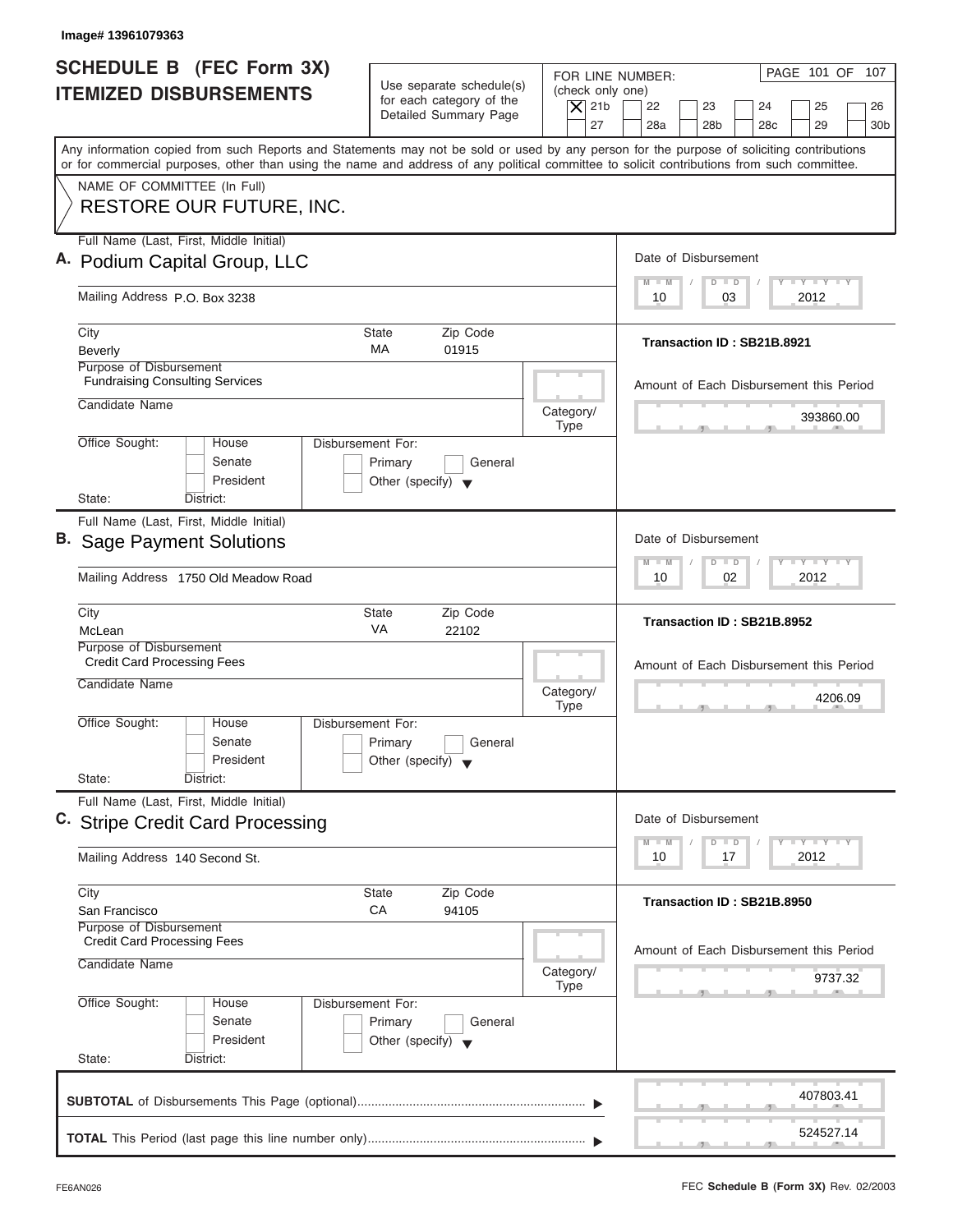| Image# 13961079364<br>SCHEDULE E (FEC Form 3X) |                                                                                                                                                                                                                                                                                                                                                                   |                                                                                                                                                                                             |  |  |  |
|------------------------------------------------|-------------------------------------------------------------------------------------------------------------------------------------------------------------------------------------------------------------------------------------------------------------------------------------------------------------------------------------------------------------------|---------------------------------------------------------------------------------------------------------------------------------------------------------------------------------------------|--|--|--|
|                                                | <b>ITEMIZED INDEPENDENT EXPENDITURES</b>                                                                                                                                                                                                                                                                                                                          | PAGE 102<br><b>OF</b><br>107                                                                                                                                                                |  |  |  |
|                                                |                                                                                                                                                                                                                                                                                                                                                                   | FOR LINE 24 OF FORM 3X                                                                                                                                                                      |  |  |  |
|                                                | NAME OF COMMITTEE (In Full)                                                                                                                                                                                                                                                                                                                                       | <b>FEC IDENTIFICATION NUMBER ▼</b>                                                                                                                                                          |  |  |  |
|                                                | <b>RESTORE OUR FUTURE, INC.</b>                                                                                                                                                                                                                                                                                                                                   | С<br>C00490045                                                                                                                                                                              |  |  |  |
|                                                | Check if<br>24-hour report<br>48-hour report<br>New report<br>Amends report filed on                                                                                                                                                                                                                                                                              | $M - M$<br>$\overline{\mathbf{D}}$                                                                                                                                                          |  |  |  |
|                                                | Full Name (Last, First, Middle Initial) of Payee<br>Arena Communications<br>Mailing Address 1780 W. Sequoia Vista Circle                                                                                                                                                                                                                                          | Date<br>$\begin{array}{c c c c c} \hline \textbf{I} & \textbf{Y} & \textbf{I} & \textbf{Y} & \textbf{I} & \textbf{Y} \\ \hline \end{array}$<br>$\Box$<br>M<br>$-M$<br>D<br>12<br>10<br>2012 |  |  |  |
|                                                |                                                                                                                                                                                                                                                                                                                                                                   | Amount                                                                                                                                                                                      |  |  |  |
|                                                | Zip Code<br>City<br><b>State</b><br>UT<br>Salt Lake City<br>84104                                                                                                                                                                                                                                                                                                 | 491888.00<br><b>Transaction ID: SE.8914</b>                                                                                                                                                 |  |  |  |
|                                                | Purpose of Expenditure<br>Category/<br><b>Direct Mail</b><br>Type                                                                                                                                                                                                                                                                                                 | State:<br>Office Sought:<br>House<br>Senate<br>District:                                                                                                                                    |  |  |  |
|                                                | Name of Federal Candidate Supported or Opposed by Expenditure:<br><b>BARACK OBAMA</b>                                                                                                                                                                                                                                                                             | President<br>Check One:<br>$\vert X \vert$ Oppose<br>Support                                                                                                                                |  |  |  |
|                                                | Calendar Year-To-Date Per Election<br>52592045.24<br>for Office Sought                                                                                                                                                                                                                                                                                            | Disbursement For:<br>$\overline{\mathsf{X}}$ General<br>Primary<br>2012<br>Other (specify)                                                                                                  |  |  |  |
|                                                | Full Name (Last, First, Middle Initial) of Payee<br><b>Arena Communications</b><br>Mailing Address 1780 W. Sequoia Vista Circle                                                                                                                                                                                                                                   | Date<br>$-Y - \Gamma Y$<br>M<br>$\Box$<br>D<br>10<br>16<br>2012                                                                                                                             |  |  |  |
|                                                |                                                                                                                                                                                                                                                                                                                                                                   | Amount                                                                                                                                                                                      |  |  |  |
|                                                | City<br>Zip Code<br>State<br>UT<br>Salt Lake City<br>84104                                                                                                                                                                                                                                                                                                        | 491888.00<br><b>Transaction ID: SE.8917</b>                                                                                                                                                 |  |  |  |
|                                                | Purpose of Expenditure<br>Category/<br>Direct Mail<br>Type                                                                                                                                                                                                                                                                                                        | State:<br>Office Sought:<br>House<br>Senate<br>District:<br>$ \mathsf{X} $ President                                                                                                        |  |  |  |
|                                                | Name of Federal Candidate Supported or Opposed by Expenditure:<br><b>BARACK OBAMA</b>                                                                                                                                                                                                                                                                             | Check One:<br>Support<br>Oppose                                                                                                                                                             |  |  |  |
|                                                | Calendar Year-To-Date Per Election<br>54511238.46<br>for Office Sought                                                                                                                                                                                                                                                                                            | Disbursement For:<br>Primary<br>General<br>2012<br>Other (specify)                                                                                                                          |  |  |  |
|                                                |                                                                                                                                                                                                                                                                                                                                                                   | 983776.00                                                                                                                                                                                   |  |  |  |
|                                                |                                                                                                                                                                                                                                                                                                                                                                   |                                                                                                                                                                                             |  |  |  |
|                                                |                                                                                                                                                                                                                                                                                                                                                                   |                                                                                                                                                                                             |  |  |  |
|                                                | Under penalty of perjury I certify that the independent expenditures reported herein were not made in cooperation, consultation, or concert<br>with, or at the request or suggestion of, any candidate or authorized committee or agent of either, or (if the reporting entity is not a political<br>party committee) any political party committee or its agent. |                                                                                                                                                                                             |  |  |  |
|                                                | <b>Charles</b> Spies<br>[Electronically Filed]<br>Date<br>Signature                                                                                                                                                                                                                                                                                               | Y Y T<br>02<br>28<br>2013                                                                                                                                                                   |  |  |  |
|                                                |                                                                                                                                                                                                                                                                                                                                                                   |                                                                                                                                                                                             |  |  |  |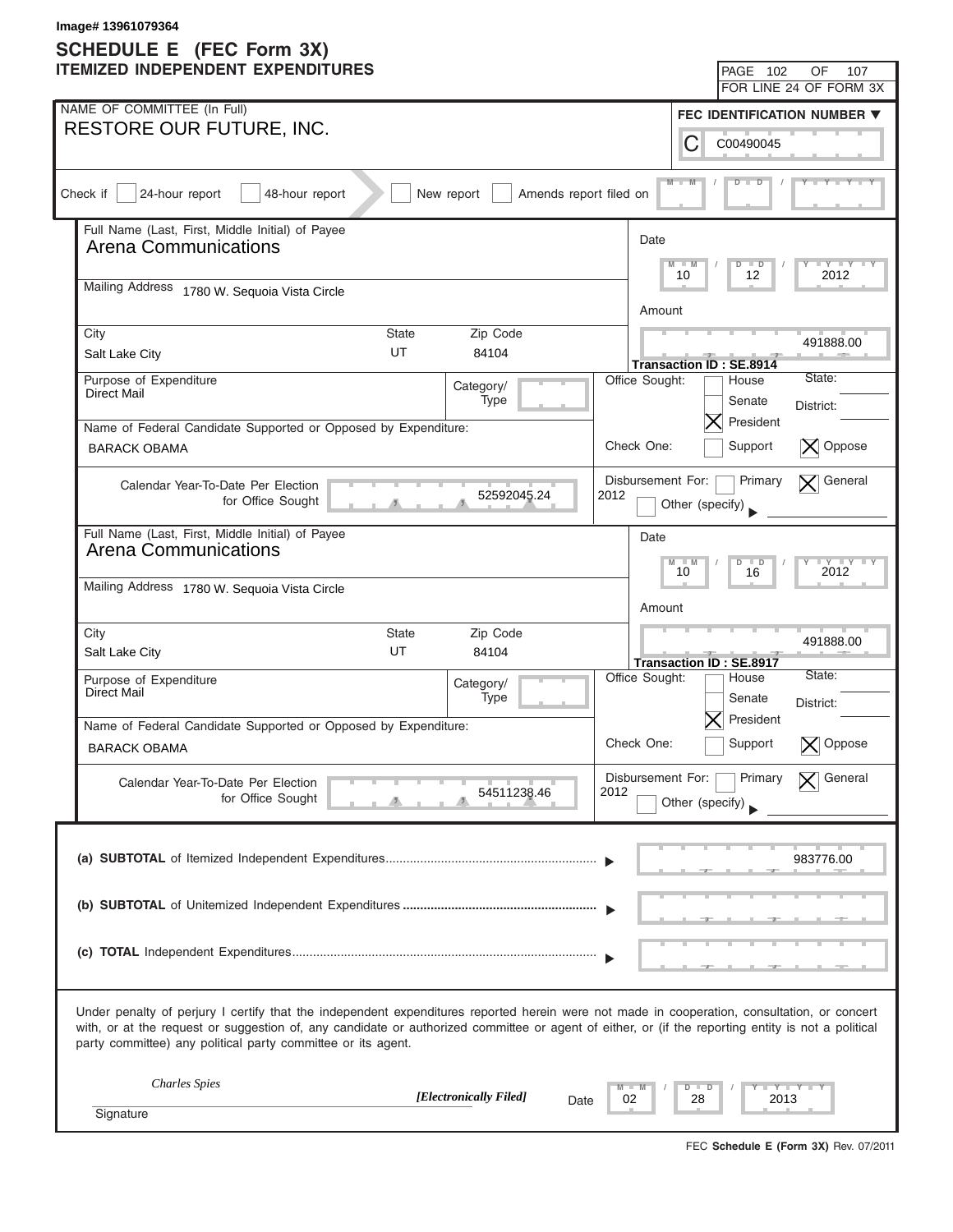|                                                                                                                                                                                                                                                                                                                                                                   | Image# 13961079365<br>SCHEDULE E (FEC Form 3X)                                       |                                                                                                                                                                                                                                                                                    |  |  |  |  |  |
|-------------------------------------------------------------------------------------------------------------------------------------------------------------------------------------------------------------------------------------------------------------------------------------------------------------------------------------------------------------------|--------------------------------------------------------------------------------------|------------------------------------------------------------------------------------------------------------------------------------------------------------------------------------------------------------------------------------------------------------------------------------|--|--|--|--|--|
|                                                                                                                                                                                                                                                                                                                                                                   | <b>ITEMIZED INDEPENDENT EXPENDITURES</b>                                             | <b>PAGE 103</b><br><b>OF</b><br>107                                                                                                                                                                                                                                                |  |  |  |  |  |
|                                                                                                                                                                                                                                                                                                                                                                   |                                                                                      | FOR LINE 24 OF FORM 3X                                                                                                                                                                                                                                                             |  |  |  |  |  |
|                                                                                                                                                                                                                                                                                                                                                                   | NAME OF COMMITTEE (In Full)                                                          | FEC IDENTIFICATION NUMBER $\blacktriangledown$                                                                                                                                                                                                                                     |  |  |  |  |  |
|                                                                                                                                                                                                                                                                                                                                                                   | <b>RESTORE OUR FUTURE, INC.</b>                                                      | C<br>C00490045                                                                                                                                                                                                                                                                     |  |  |  |  |  |
|                                                                                                                                                                                                                                                                                                                                                                   | 24-hour report<br>48-hour report<br>Check if<br>New report<br>Amends report filed on | $M - M$<br>ъ                                                                                                                                                                                                                                                                       |  |  |  |  |  |
|                                                                                                                                                                                                                                                                                                                                                                   | Full Name (Last, First, Middle Initial) of Payee<br>McCarthy Hennings Media, Inc.    | Date<br>$\begin{array}{c c c c c} \hline \textbf{I} & \textbf{I} & \textbf{I} & \textbf{I} & \textbf{I} & \textbf{I} \\ \hline \textbf{I} & \textbf{I} & \textbf{I} & \textbf{I} & \textbf{I} & \textbf{I} & \textbf{I} \\ \hline \end{array}$<br>M<br>$-M$<br>D<br>$\blacksquare$ |  |  |  |  |  |
|                                                                                                                                                                                                                                                                                                                                                                   | Mailing Address 1850 M Street NW                                                     | 03<br>10<br>2012                                                                                                                                                                                                                                                                   |  |  |  |  |  |
|                                                                                                                                                                                                                                                                                                                                                                   | Suite 235                                                                            | Amount                                                                                                                                                                                                                                                                             |  |  |  |  |  |
|                                                                                                                                                                                                                                                                                                                                                                   | Zip Code<br>City<br><b>State</b><br>DC<br>Washington<br>20036                        | 20150.29<br><b>Transaction ID: SE.8908</b>                                                                                                                                                                                                                                         |  |  |  |  |  |
|                                                                                                                                                                                                                                                                                                                                                                   | Purpose of Expenditure<br>Category/<br>Media Production<br>Type                      | State:<br>Office Sought:<br>House<br>Senate<br>District:                                                                                                                                                                                                                           |  |  |  |  |  |
|                                                                                                                                                                                                                                                                                                                                                                   | Name of Federal Candidate Supported or Opposed by Expenditure:                       | President                                                                                                                                                                                                                                                                          |  |  |  |  |  |
|                                                                                                                                                                                                                                                                                                                                                                   | <b>BARACK OBAMA</b>                                                                  | Check One:<br>$\vert X \vert$ Oppose<br>Support                                                                                                                                                                                                                                    |  |  |  |  |  |
|                                                                                                                                                                                                                                                                                                                                                                   | Calendar Year-To-Date Per Election<br>43874540.62<br>for Office Sought               | $\mathbf{\nabla}$ General<br>Disbursement For:<br>Primary<br>2012<br>Other (specify)                                                                                                                                                                                               |  |  |  |  |  |
|                                                                                                                                                                                                                                                                                                                                                                   | Full Name (Last, First, Middle Initial) of Payee<br>McCarthy Hennings Media, Inc.    | Date<br>$\Gamma Y$ $\Gamma Y$<br>M<br>$\Box$<br>D<br>10<br>09<br>2012                                                                                                                                                                                                              |  |  |  |  |  |
|                                                                                                                                                                                                                                                                                                                                                                   | Mailing Address 1850 M Street NW                                                     | Amount                                                                                                                                                                                                                                                                             |  |  |  |  |  |
|                                                                                                                                                                                                                                                                                                                                                                   | Suite 235<br>City<br>Zip Code<br>State                                               |                                                                                                                                                                                                                                                                                    |  |  |  |  |  |
|                                                                                                                                                                                                                                                                                                                                                                   | DC<br>Washington<br>20036                                                            | 7210.12<br>Transaction ID: SE.8910                                                                                                                                                                                                                                                 |  |  |  |  |  |
|                                                                                                                                                                                                                                                                                                                                                                   | Purpose of Expenditure<br>Category/<br>Media Production<br>Type                      | State:<br>Office Sought:<br>House<br>Senate<br>District:<br>$ \mathsf{X} $ President                                                                                                                                                                                               |  |  |  |  |  |
|                                                                                                                                                                                                                                                                                                                                                                   | Name of Federal Candidate Supported or Opposed by Expenditure:                       | Check One:<br>Support<br>Oppose                                                                                                                                                                                                                                                    |  |  |  |  |  |
|                                                                                                                                                                                                                                                                                                                                                                   | <b>BARACK OBAMA</b>                                                                  |                                                                                                                                                                                                                                                                                    |  |  |  |  |  |
|                                                                                                                                                                                                                                                                                                                                                                   | Calendar Year-To-Date Per Election<br>45046598.74<br>for Office Sought               | Disbursement For:<br>Primary<br>General<br>2012<br>Other (specify)                                                                                                                                                                                                                 |  |  |  |  |  |
|                                                                                                                                                                                                                                                                                                                                                                   |                                                                                      | 27360.41                                                                                                                                                                                                                                                                           |  |  |  |  |  |
|                                                                                                                                                                                                                                                                                                                                                                   |                                                                                      |                                                                                                                                                                                                                                                                                    |  |  |  |  |  |
|                                                                                                                                                                                                                                                                                                                                                                   |                                                                                      |                                                                                                                                                                                                                                                                                    |  |  |  |  |  |
| Under penalty of perjury I certify that the independent expenditures reported herein were not made in cooperation, consultation, or concert<br>with, or at the request or suggestion of, any candidate or authorized committee or agent of either, or (if the reporting entity is not a political<br>party committee) any political party committee or its agent. |                                                                                      |                                                                                                                                                                                                                                                                                    |  |  |  |  |  |
|                                                                                                                                                                                                                                                                                                                                                                   | <b>Charles</b> Spies<br>[Electronically Filed]<br>Date                               | Y Y T<br>02<br>28<br>2013                                                                                                                                                                                                                                                          |  |  |  |  |  |
|                                                                                                                                                                                                                                                                                                                                                                   | Signature                                                                            |                                                                                                                                                                                                                                                                                    |  |  |  |  |  |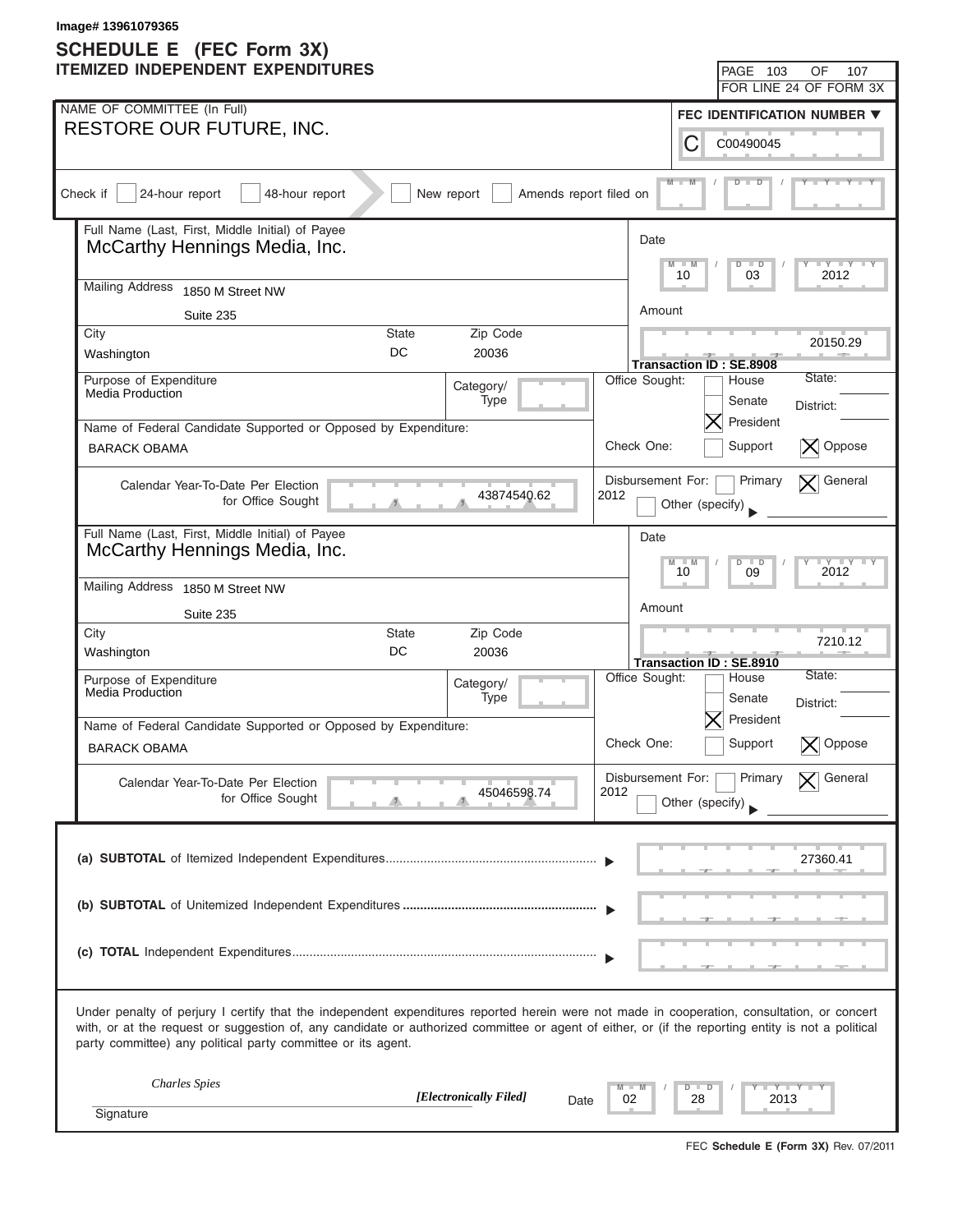| Image# 13961079366<br>SCHEDULE E (FEC Form 3X)                                                                                                                                                                                                                                                                                                                    |                                                                                      |                                                                          |                                 |  |  |  |
|-------------------------------------------------------------------------------------------------------------------------------------------------------------------------------------------------------------------------------------------------------------------------------------------------------------------------------------------------------------------|--------------------------------------------------------------------------------------|--------------------------------------------------------------------------|---------------------------------|--|--|--|
|                                                                                                                                                                                                                                                                                                                                                                   | <b>ITEMIZED INDEPENDENT EXPENDITURES</b>                                             | PAGE 104<br><b>OF</b>                                                    | 107                             |  |  |  |
|                                                                                                                                                                                                                                                                                                                                                                   |                                                                                      | FOR LINE 24 OF FORM 3X                                                   |                                 |  |  |  |
|                                                                                                                                                                                                                                                                                                                                                                   | NAME OF COMMITTEE (In Full)                                                          | FEC IDENTIFICATION NUMBER $\blacktriangledown$                           |                                 |  |  |  |
|                                                                                                                                                                                                                                                                                                                                                                   | <b>RESTORE OUR FUTURE, INC.</b>                                                      | C<br>C00490045                                                           |                                 |  |  |  |
|                                                                                                                                                                                                                                                                                                                                                                   | 24-hour report<br>48-hour report<br>Check if<br>New report<br>Amends report filed on | $M - M$<br>ъ                                                             |                                 |  |  |  |
|                                                                                                                                                                                                                                                                                                                                                                   | Full Name (Last, First, Middle Initial) of Payee<br>McCarthy Hennings Media, Inc.    | Date<br>M<br>$-M$<br>D<br>$\Box$                                         | $ \gamma$ $  \gamma$ $  \gamma$ |  |  |  |
|                                                                                                                                                                                                                                                                                                                                                                   | Mailing Address 1850 M Street NW                                                     | 10<br>10                                                                 | 2012                            |  |  |  |
|                                                                                                                                                                                                                                                                                                                                                                   | Suite 235                                                                            | Amount                                                                   |                                 |  |  |  |
|                                                                                                                                                                                                                                                                                                                                                                   | Zip Code<br>City<br><b>State</b><br>DC<br>Washington<br>20036                        | <b>Transaction ID: SE.8912</b>                                           | 503.50                          |  |  |  |
|                                                                                                                                                                                                                                                                                                                                                                   | Purpose of Expenditure<br>Category/<br>Media Production<br>Type                      | State:<br>Office Sought:<br>House<br>Senate<br>District:                 |                                 |  |  |  |
|                                                                                                                                                                                                                                                                                                                                                                   | Name of Federal Candidate Supported or Opposed by Expenditure:                       | President                                                                |                                 |  |  |  |
|                                                                                                                                                                                                                                                                                                                                                                   | <b>MITT ROMNEY</b>                                                                   | Support<br>Check One:                                                    | Oppose                          |  |  |  |
|                                                                                                                                                                                                                                                                                                                                                                   | Calendar Year-To-Date Per Election<br>50935309.24<br>for Office Sought               | Disbursement For:<br>Primary<br>$\bm{\nabla}$<br>2012<br>Other (specify) | General                         |  |  |  |
|                                                                                                                                                                                                                                                                                                                                                                   | Full Name (Last, First, Middle Initial) of Payee<br>McCarthy Hennings Media, Inc.    | Date<br>M<br>$\Box$<br>D<br>10<br>13                                     | $-Y - \Gamma Y$<br>2012         |  |  |  |
|                                                                                                                                                                                                                                                                                                                                                                   | Mailing Address 1850 M Street NW                                                     |                                                                          |                                 |  |  |  |
|                                                                                                                                                                                                                                                                                                                                                                   | Suite 235                                                                            | Amount                                                                   |                                 |  |  |  |
|                                                                                                                                                                                                                                                                                                                                                                   | City<br>Zip Code<br>State<br>DC<br>Washington<br>20036                               | Transaction ID: SE.8915                                                  | 2265.22                         |  |  |  |
|                                                                                                                                                                                                                                                                                                                                                                   | Purpose of Expenditure<br>Category/<br>Media Production<br>Type                      | State:<br>Office Sought:<br>House<br>Senate<br>District:                 |                                 |  |  |  |
|                                                                                                                                                                                                                                                                                                                                                                   | Name of Federal Candidate Supported or Opposed by Expenditure:                       | $ \mathsf{X} $ President                                                 |                                 |  |  |  |
|                                                                                                                                                                                                                                                                                                                                                                   | <b>BARACK OBAMA</b>                                                                  | Check One:<br>Support                                                    | Oppose                          |  |  |  |
|                                                                                                                                                                                                                                                                                                                                                                   | Calendar Year-To-Date Per Election<br>52594310.46<br>for Office Sought               | Disbursement For:<br>Primary<br>2012<br>Other (specify)                  | General                         |  |  |  |
|                                                                                                                                                                                                                                                                                                                                                                   |                                                                                      |                                                                          | 2768.72                         |  |  |  |
|                                                                                                                                                                                                                                                                                                                                                                   |                                                                                      |                                                                          |                                 |  |  |  |
|                                                                                                                                                                                                                                                                                                                                                                   |                                                                                      |                                                                          |                                 |  |  |  |
| Under penalty of perjury I certify that the independent expenditures reported herein were not made in cooperation, consultation, or concert<br>with, or at the request or suggestion of, any candidate or authorized committee or agent of either, or (if the reporting entity is not a political<br>party committee) any political party committee or its agent. |                                                                                      |                                                                          |                                 |  |  |  |
|                                                                                                                                                                                                                                                                                                                                                                   | <b>Charles</b> Spies<br>[Electronically Filed]<br>Date                               | Y Y T<br>02<br>28<br>2013                                                |                                 |  |  |  |
|                                                                                                                                                                                                                                                                                                                                                                   | Signature                                                                            |                                                                          |                                 |  |  |  |

FEC **Schedule E (Form 3X)** Rev. 07/2011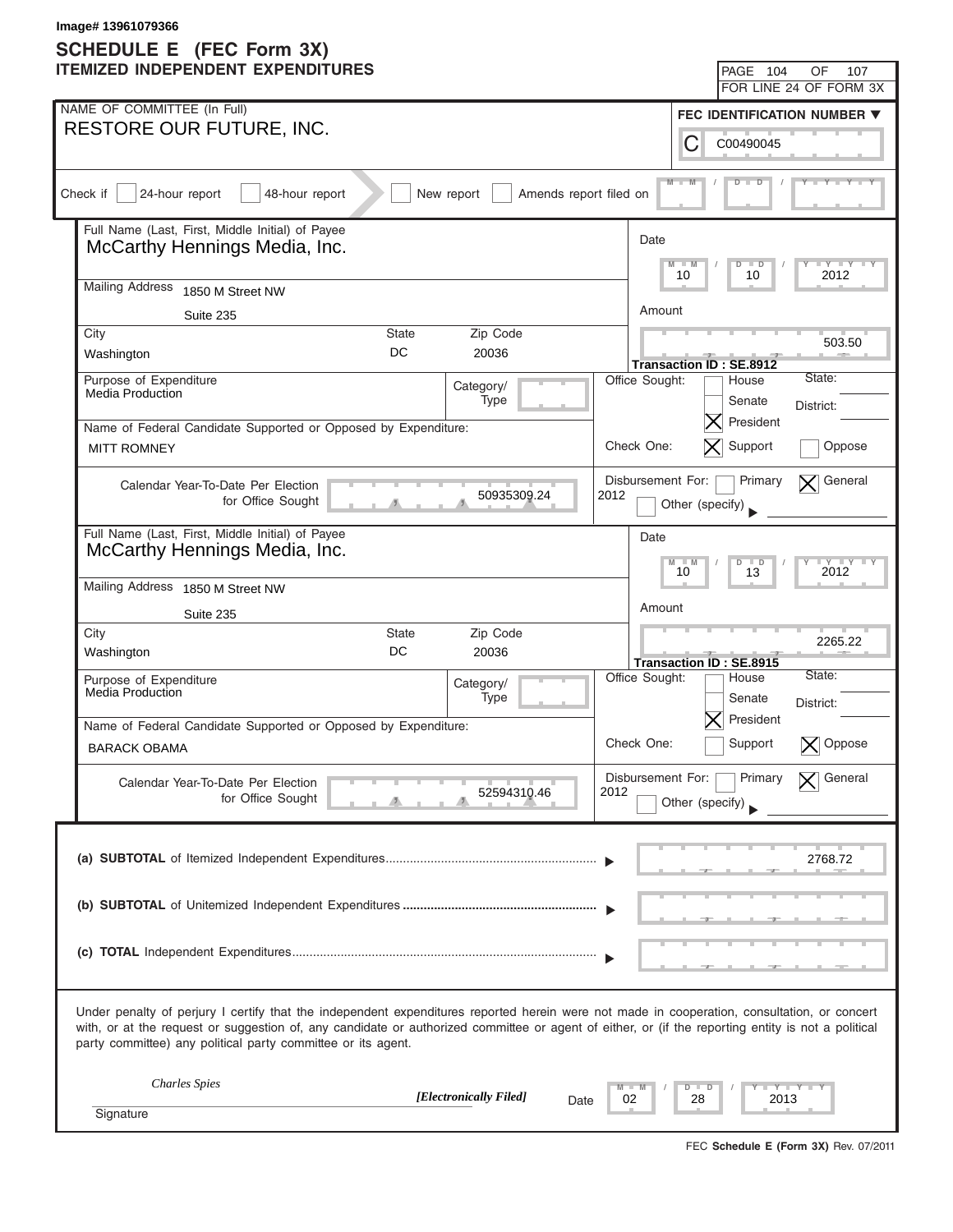| Image# 13961079367<br>SCHEDULE E (FEC Form 3X)                                                                                                                                                                                                                                                                                                                    |                                                                                       |                           |                                             |                                                                                                                                                                                                                                        |  |  |
|-------------------------------------------------------------------------------------------------------------------------------------------------------------------------------------------------------------------------------------------------------------------------------------------------------------------------------------------------------------------|---------------------------------------------------------------------------------------|---------------------------|---------------------------------------------|----------------------------------------------------------------------------------------------------------------------------------------------------------------------------------------------------------------------------------------|--|--|
|                                                                                                                                                                                                                                                                                                                                                                   | <b>ITEMIZED INDEPENDENT EXPENDITURES</b>                                              |                           | <b>PAGE 105</b>                             | <b>OF</b><br>107                                                                                                                                                                                                                       |  |  |
|                                                                                                                                                                                                                                                                                                                                                                   |                                                                                       |                           |                                             | FOR LINE 24 OF FORM 3X                                                                                                                                                                                                                 |  |  |
|                                                                                                                                                                                                                                                                                                                                                                   | NAME OF COMMITTEE (In Full)                                                           |                           |                                             | FEC IDENTIFICATION NUMBER $\blacktriangledown$                                                                                                                                                                                         |  |  |
|                                                                                                                                                                                                                                                                                                                                                                   | <b>RESTORE OUR FUTURE, INC.</b>                                                       |                           | C<br>C00490045                              |                                                                                                                                                                                                                                        |  |  |
|                                                                                                                                                                                                                                                                                                                                                                   | 24-hour report<br>48-hour report<br>Check if<br>New report<br>Amends report filed on  |                           | $M - M$<br>ъ                                |                                                                                                                                                                                                                                        |  |  |
|                                                                                                                                                                                                                                                                                                                                                                   | Full Name (Last, First, Middle Initial) of Payee<br>McCarthy Hennings Media, Inc.     | Date<br>M                 | $-M$<br>D<br>$\Box$                         | $\begin{array}{c c c c c} \hline \textbf{I} & \textbf{I} & \textbf{I} & \textbf{I} & \textbf{I} & \textbf{I} \\ \hline \textbf{I} & \textbf{I} & \textbf{I} & \textbf{I} & \textbf{I} & \textbf{I} & \textbf{I} \\ \hline \end{array}$ |  |  |
|                                                                                                                                                                                                                                                                                                                                                                   | Mailing Address 1850 M Street NW                                                      |                           | 10<br>17                                    | 2012                                                                                                                                                                                                                                   |  |  |
|                                                                                                                                                                                                                                                                                                                                                                   | Suite 235                                                                             | Amount                    |                                             |                                                                                                                                                                                                                                        |  |  |
|                                                                                                                                                                                                                                                                                                                                                                   | Zip Code<br>City<br><b>State</b><br>DC<br>Washington<br>20036                         |                           | <b>Transaction ID: SE.8918</b>              | 25025.26                                                                                                                                                                                                                               |  |  |
|                                                                                                                                                                                                                                                                                                                                                                   | Purpose of Expenditure<br>Category/<br>Media Production<br>Type                       | Office Sought:            | House<br>Senate                             | State:                                                                                                                                                                                                                                 |  |  |
|                                                                                                                                                                                                                                                                                                                                                                   | Name of Federal Candidate Supported or Opposed by Expenditure:                        |                           | President                                   | District:                                                                                                                                                                                                                              |  |  |
|                                                                                                                                                                                                                                                                                                                                                                   | <b>BARACK OBAMA</b>                                                                   | Check One:                | Support                                     | $\vert X \vert$ Oppose                                                                                                                                                                                                                 |  |  |
|                                                                                                                                                                                                                                                                                                                                                                   | Calendar Year-To-Date Per Election<br>54536263.72<br>for Office Sought                | Disbursement For:<br>2012 | Primary<br>Other (specify)                  | $\overline{\mathsf{X}}$ General                                                                                                                                                                                                        |  |  |
|                                                                                                                                                                                                                                                                                                                                                                   | Full Name (Last, First, Middle Initial) of Payee<br>Mentzer Media Services, Inc.      | Date                      | M<br>$\Box$<br>D<br>10<br>03                | $\Gamma Y$ $\Gamma Y$<br>2012                                                                                                                                                                                                          |  |  |
|                                                                                                                                                                                                                                                                                                                                                                   | Mailing Address 600 Fairmount Avenue                                                  |                           |                                             |                                                                                                                                                                                                                                        |  |  |
|                                                                                                                                                                                                                                                                                                                                                                   | Suite 306                                                                             | Amount                    |                                             |                                                                                                                                                                                                                                        |  |  |
|                                                                                                                                                                                                                                                                                                                                                                   | City<br>Zip Code<br>State<br><b>MD</b><br>Towson<br>21286                             |                           | Transaction ID: SE.8909                     | 1164848.00                                                                                                                                                                                                                             |  |  |
|                                                                                                                                                                                                                                                                                                                                                                   | Purpose of Expenditure<br>Category/<br>Media Buy<br>Type                              | Office Sought:            | House<br>Senate<br>$ \mathsf{X} $ President | State:<br>District:                                                                                                                                                                                                                    |  |  |
|                                                                                                                                                                                                                                                                                                                                                                   | Name of Federal Candidate Supported or Opposed by Expenditure:<br><b>BARACK OBAMA</b> | Check One:                | Support                                     | Oppose                                                                                                                                                                                                                                 |  |  |
|                                                                                                                                                                                                                                                                                                                                                                   |                                                                                       | Disbursement For:         | Primary                                     | General                                                                                                                                                                                                                                |  |  |
|                                                                                                                                                                                                                                                                                                                                                                   | Calendar Year-To-Date Per Election<br>45039388.62<br>for Office Sought                | 2012                      | Other (specify)                             |                                                                                                                                                                                                                                        |  |  |
|                                                                                                                                                                                                                                                                                                                                                                   |                                                                                       |                           |                                             | 1189873.26                                                                                                                                                                                                                             |  |  |
|                                                                                                                                                                                                                                                                                                                                                                   |                                                                                       |                           |                                             |                                                                                                                                                                                                                                        |  |  |
|                                                                                                                                                                                                                                                                                                                                                                   |                                                                                       |                           |                                             |                                                                                                                                                                                                                                        |  |  |
| Under penalty of perjury I certify that the independent expenditures reported herein were not made in cooperation, consultation, or concert<br>with, or at the request or suggestion of, any candidate or authorized committee or agent of either, or (if the reporting entity is not a political<br>party committee) any political party committee or its agent. |                                                                                       |                           |                                             |                                                                                                                                                                                                                                        |  |  |
|                                                                                                                                                                                                                                                                                                                                                                   | <b>Charles</b> Spies<br>[Electronically Filed]<br>Date                                | 02                        | 28                                          | Y Y T<br>2013                                                                                                                                                                                                                          |  |  |
|                                                                                                                                                                                                                                                                                                                                                                   | Signature                                                                             |                           |                                             |                                                                                                                                                                                                                                        |  |  |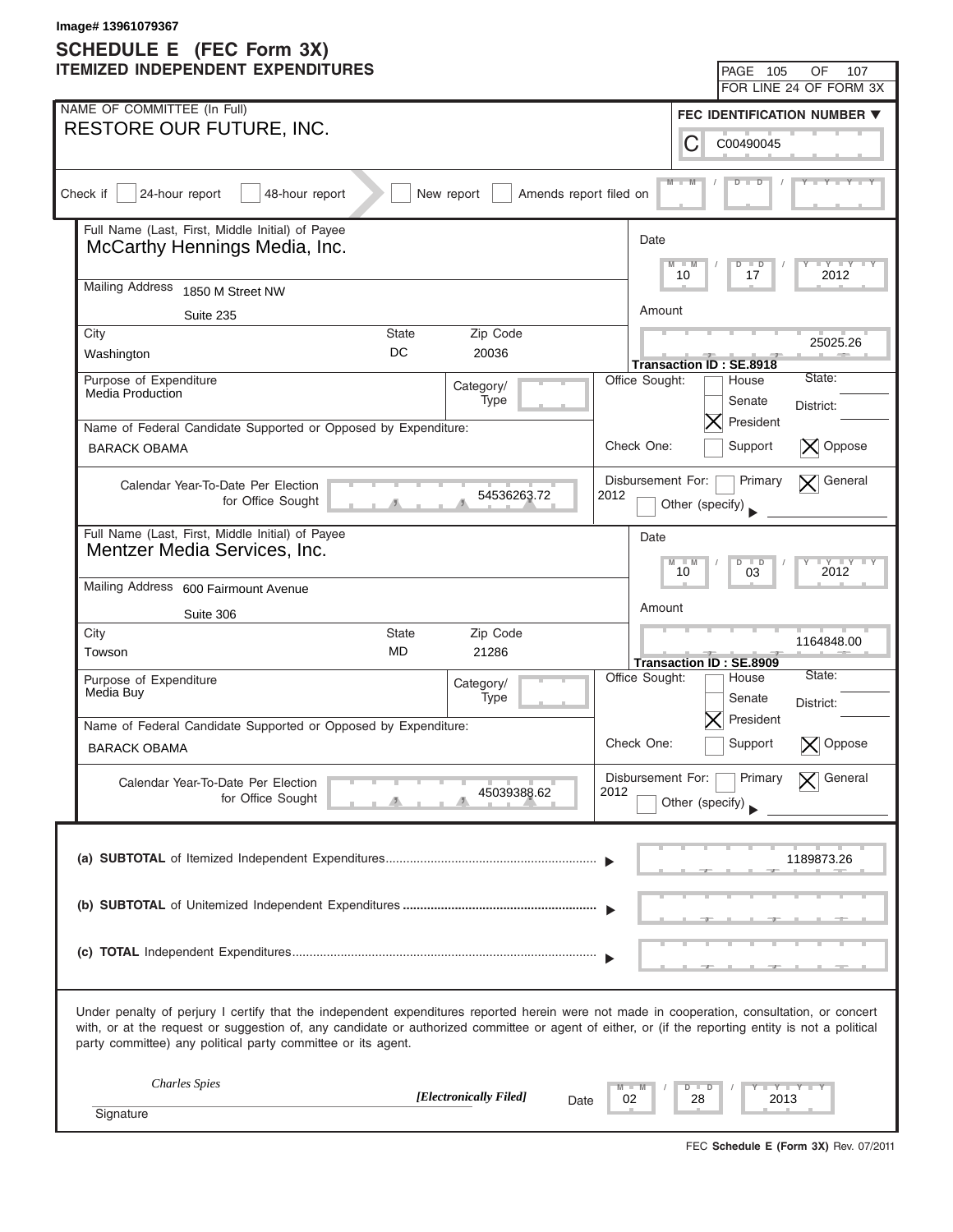| Image# 13961079368<br><b>SCHEDULE E</b> (FEC Form 3X) |                                                                                                                                                                                                                                                                                                                                                                   |                           |                 |                                         |                                 |  |
|-------------------------------------------------------|-------------------------------------------------------------------------------------------------------------------------------------------------------------------------------------------------------------------------------------------------------------------------------------------------------------------------------------------------------------------|---------------------------|-----------------|-----------------------------------------|---------------------------------|--|
|                                                       | <b>ITEMIZED INDEPENDENT EXPENDITURES</b>                                                                                                                                                                                                                                                                                                                          |                           |                 | PAGE 106                                | OF<br>107                       |  |
|                                                       |                                                                                                                                                                                                                                                                                                                                                                   |                           |                 |                                         | FOR LINE 24 OF FORM 3X          |  |
|                                                       | NAME OF COMMITTEE (In Full)<br><b>RESTORE OUR FUTURE, INC.</b>                                                                                                                                                                                                                                                                                                    |                           |                 |                                         | FEC IDENTIFICATION NUMBER ▼     |  |
|                                                       |                                                                                                                                                                                                                                                                                                                                                                   |                           | C               | C00490045                               |                                 |  |
|                                                       | 24-hour report<br>Check if<br>48-hour report<br>New report<br>Amends report filed on                                                                                                                                                                                                                                                                              |                           | $M - M$         | D                                       |                                 |  |
|                                                       | Full Name (Last, First, Middle Initial) of Payee<br>Mentzer Media Services, Inc.                                                                                                                                                                                                                                                                                  | Date<br>M                 | $-M$            | D<br>$\Box$                             | $ \gamma$ $  \gamma$ $  \gamma$ |  |
|                                                       | <b>Mailing Address</b><br>600 Fairmount Avenue                                                                                                                                                                                                                                                                                                                    |                           | 10              | 09                                      | 2012                            |  |
|                                                       | Suite 306                                                                                                                                                                                                                                                                                                                                                         | Amount                    |                 |                                         |                                 |  |
|                                                       | City<br>Zip Code<br><b>State</b><br><b>MD</b><br>Towson<br>21286                                                                                                                                                                                                                                                                                                  |                           |                 |                                         | 5888207.00                      |  |
|                                                       | Purpose of Expenditure<br>Category/                                                                                                                                                                                                                                                                                                                               | Office Sought:            |                 | <b>Transaction ID: SE.8911</b><br>House | State:                          |  |
|                                                       | Media Buy<br><b>Type</b>                                                                                                                                                                                                                                                                                                                                          |                           |                 | Senate<br>President                     | District:                       |  |
|                                                       | Name of Federal Candidate Supported or Opposed by Expenditure:<br><b>BARACK OBAMA</b>                                                                                                                                                                                                                                                                             | Check One:                |                 | Support                                 | $\vert X \vert$ Oppose          |  |
|                                                       | Calendar Year-To-Date Per Election<br>50934805.74<br>for Office Sought                                                                                                                                                                                                                                                                                            | Disbursement For:<br>2012 | Other (specify) | Primary                                 | $\overline{\mathsf{X}}$ General |  |
|                                                       | Full Name (Last, First, Middle Initial) of Payee<br>Mentzer Media Services, Inc.                                                                                                                                                                                                                                                                                  | Date                      | M<br>10         | $\Box$<br>D<br>10                       | $-Y - Y$<br>2012                |  |
|                                                       | Mailing Address 600 Fairmount Avenue                                                                                                                                                                                                                                                                                                                              |                           |                 |                                         |                                 |  |
|                                                       | Suite 306                                                                                                                                                                                                                                                                                                                                                         | Amount                    |                 |                                         |                                 |  |
|                                                       | City<br>Zip Code<br>State<br><b>MD</b><br>Towson<br>21286                                                                                                                                                                                                                                                                                                         |                           |                 | Transaction ID: SE.8913                 | 1164848.00                      |  |
|                                                       | Purpose of Expenditure<br>Category/<br>Media Buy; also supports Mitt Romney<br>Type                                                                                                                                                                                                                                                                               | Office Sought:            |                 | House<br>Senate                         | State:<br>District:             |  |
|                                                       | Name of Federal Candidate Supported or Opposed by Expenditure:                                                                                                                                                                                                                                                                                                    |                           |                 | $ \mathsf{X} $ President                |                                 |  |
|                                                       | <b>BARACK OBAMA</b>                                                                                                                                                                                                                                                                                                                                               | Check One:                |                 | Support                                 | Oppose                          |  |
|                                                       | Calendar Year-To-Date Per Election<br>52100157.24<br>for Office Sought                                                                                                                                                                                                                                                                                            | Disbursement For:<br>2012 | Other (specify) | Primary                                 | General                         |  |
|                                                       |                                                                                                                                                                                                                                                                                                                                                                   |                           |                 |                                         | 7053055.00                      |  |
|                                                       |                                                                                                                                                                                                                                                                                                                                                                   |                           |                 |                                         |                                 |  |
|                                                       |                                                                                                                                                                                                                                                                                                                                                                   |                           |                 |                                         |                                 |  |
|                                                       | Under penalty of perjury I certify that the independent expenditures reported herein were not made in cooperation, consultation, or concert<br>with, or at the request or suggestion of, any candidate or authorized committee or agent of either, or (if the reporting entity is not a political<br>party committee) any political party committee or its agent. |                           |                 |                                         |                                 |  |
|                                                       | <b>Charles</b> Spies<br>[Electronically Filed]<br>Date                                                                                                                                                                                                                                                                                                            | 02                        | 28              | 2013                                    | Y Y T                           |  |
|                                                       | Signature                                                                                                                                                                                                                                                                                                                                                         |                           |                 |                                         |                                 |  |